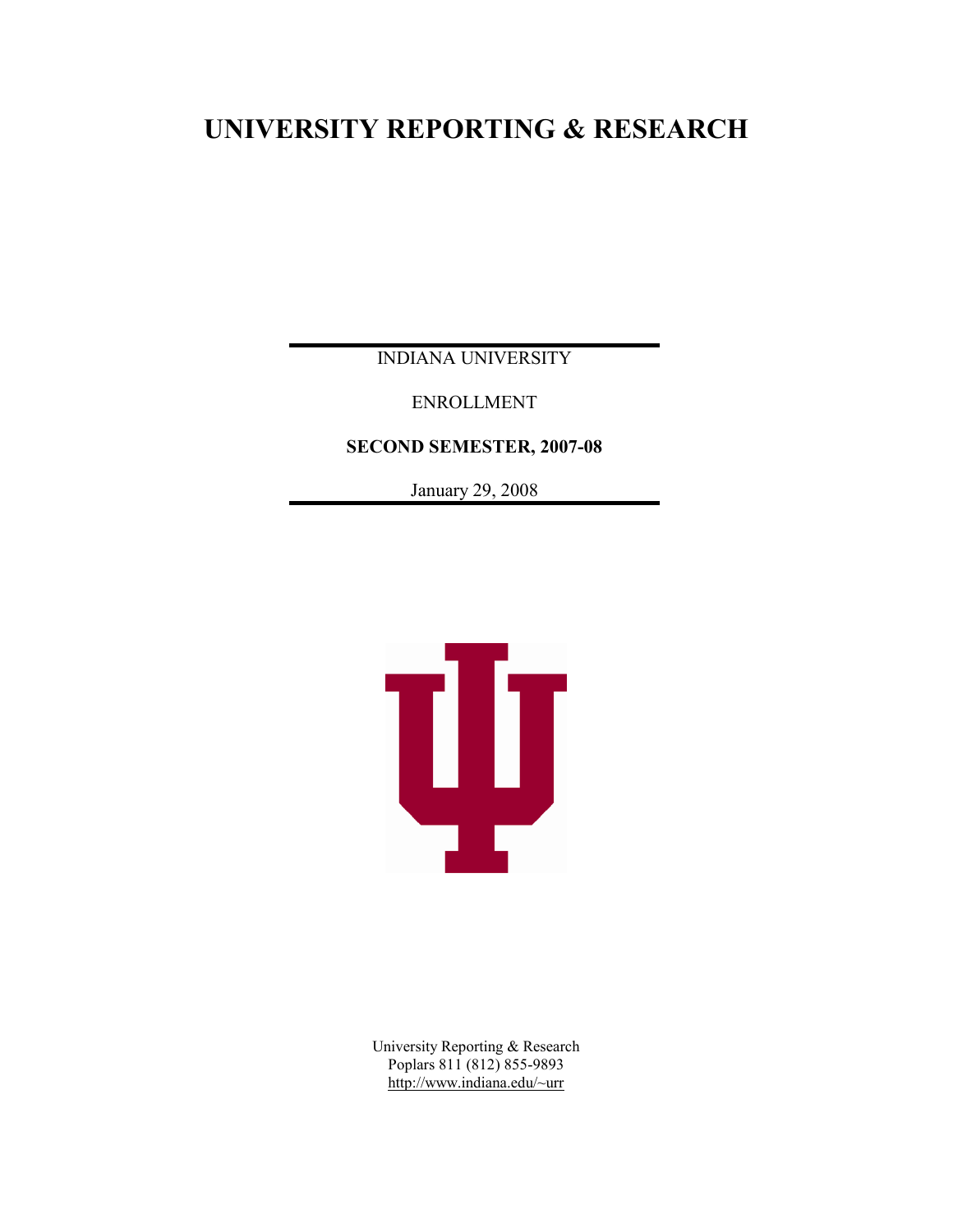#### EXPLANATION OF ENROLLMENT DATA

1. Registration cut-off dates for Student Census differed due to the variance in session dates. The session and cut-off dates are shown below:

|              |                                   | <b>Student Census</b> |
|--------------|-----------------------------------|-----------------------|
| Campus       | <b>Session Dates</b>              | Cut-off Dates         |
| Bloomington  | January $7 - May$ 2, 2008         | January 12, 2008      |
| Indianapolis | January $7 - May$ 4, 2008         | January 14, 2008      |
| East         | January $14 - May \t 5, 2008$     | January 19, 2008      |
| Fort Wayne   | January 14– May 11, 2008          | January 18, 2008      |
| Kokomo       | January $7 - May$ 2, 2008         | January 11, 2008      |
| Northwest    | $7 - May$ 3, 2008<br>January      | January 12, 2008      |
| South Bend   | $7 - May \quad 1,2008$<br>January | January 11, 2008      |
| Southeast    | January 7 - April 29, 2008        | January 12, 2008      |

2. Credit hour figures are net figures that reflect courses dropped and added up to the dates cited above. Students who withdrew from all courses are not included in the headcount and credit hours count.

- 3. Undergraduate and Professional:
	- a. Part-time: student enrolled for less than 12 credit hours.
	- b. Full-time: students enrolled for 12 credit hours or more.
	- c. Full-time-equivalent: the sum of all undergraduate and professional student credit hours divided by 15.

#### 4. Graduate:

- a. Part-time: students enrolled for less than 9 credit hours.
- b. Full-time: students for 9 credit hours or more.
- c. Full-time-equivalent: the sum of all graduate student credit hours divided by 12.
- 5. The new student information system (Peoplesoft) provides unique student records by career. This characteristic is manifested in formal joint programs (i.e. MD/JD, MBA/JD) and with dual enrollments (i.e. UG/Grad). For reporting purposes, the headcounts are aggregated to the higher career level. Credit hours are reported at the aggregated higher career level when level is not a concern. When reporting credit hours with regards to level the credit hours are reported with each career. Beginning with the non-comparative section of this report (pg. 21), dual enrollment headcounts are represented in a dis-aggregated or duplicated view.
- 6. The definition of matriculant has changed from previous reports. A matriculant is now defined as only degreeseeking students new to the university by career level. As such, a student can be a matriculant more than once if they continue their academic pursuits to a new level. For example, an undergraduate matriculant will become a matriculant again if they pursue a graduate or professional degree at IU. If an undergraduate matriculant subsequently transfers to another IU campus as an undergraduate they will not be considered a matriculant at the new campus.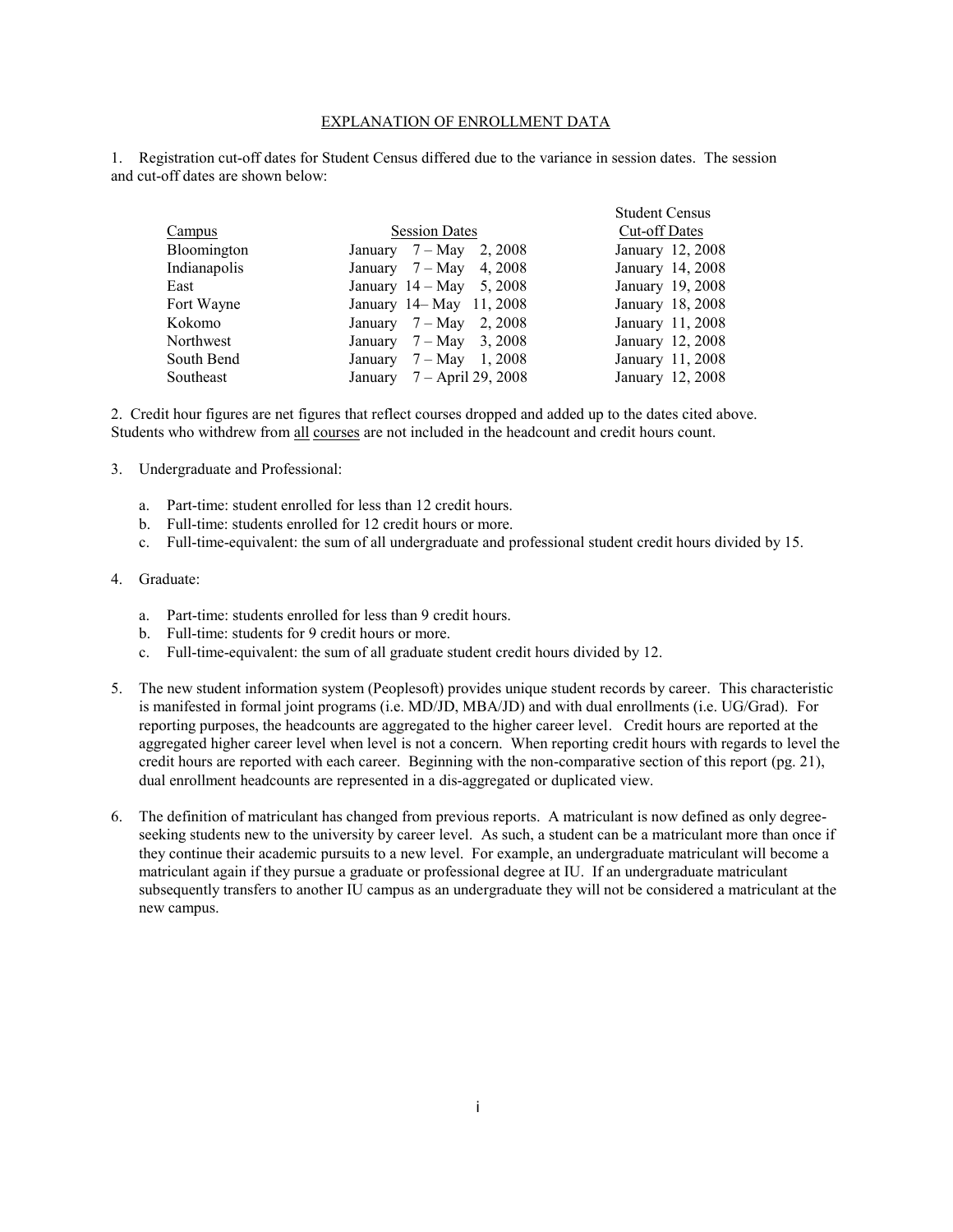## **TABLE OF CONTENTS**

| Comparative Enrollment Data For All Campuses | Page |
|----------------------------------------------|------|
|                                              |      |
|                                              |      |
|                                              |      |
|                                              |      |
|                                              |      |
|                                              |      |
|                                              |      |
|                                              |      |
|                                              |      |
| <b>Historic Enrollment By Campus</b>         |      |
|                                              |      |
| <b>Educational Service Rendered</b>          |      |
|                                              |      |
| Comparative Enrollment Data By Campus        |      |
|                                              |      |
|                                              |      |
|                                              |      |
|                                              |      |
|                                              |      |
|                                              |      |
|                                              |      |
|                                              |      |
| Non-Comparative Enrollment Tables            |      |
|                                              |      |
|                                              |      |
|                                              |      |
|                                              |      |
|                                              |      |
|                                              |      |
|                                              |      |
|                                              |      |
|                                              |      |
|                                              |      |
|                                              |      |
|                                              |      |
|                                              |      |
|                                              |      |
|                                              |      |
|                                              |      |
|                                              |      |
|                                              |      |
|                                              |      |
|                                              |      |
|                                              |      |
|                                              |      |
|                                              |      |
|                                              |      |
|                                              |      |
|                                              |      |
|                                              |      |
|                                              |      |
|                                              |      |
|                                              |      |
|                                              |      |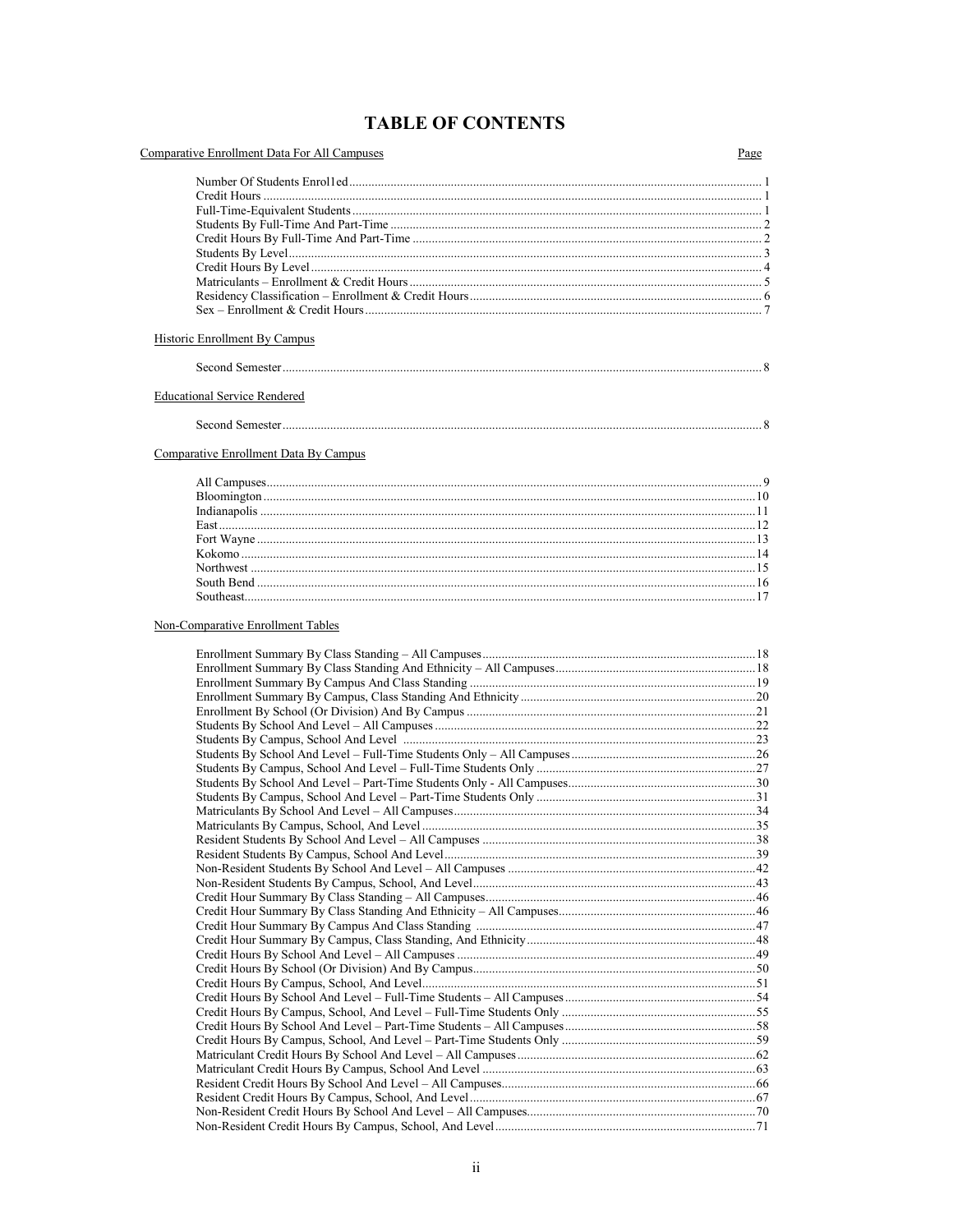### **NUMBER OF STUDENTS ENROLLED**

| <b>Campus</b>      | 2nd Sem.<br>2006-07 | $%$ of<br><b>Total</b> | 2nd Sem.<br>2007-08 | $%$ of<br><b>Total</b> | <b>Difference</b> | <b>Percent</b><br><b>Change</b> |
|--------------------|---------------------|------------------------|---------------------|------------------------|-------------------|---------------------------------|
| <b>Bloomington</b> | 36,698              | 39.5%                  | 37,351              | 40.0%                  | 653               | 1.8%                            |
| <b>IUPUI</b>       | 28,036              | 30.2%                  | 28,134              | 30.1%                  | 98                | $0.3\%$                         |
| East               | 2,193               | 2.4%                   | 2,172               | 2.3%                   | $-21$             | $-1.0\%$                        |
| Fort Wayne         | 6,117               | $6.6\%$                | 6,253               | 6.7%                   | 136               | 2.2%                            |
| Kokomo             | 2,635               | 2.8%                   | 2,562               | 2.7%                   | $-73$             | $-2.8%$                         |
| Northwest          | 4,643               | 5.0%                   | 4,449               | 4.8%                   | $-194$            | $-4.2\%$                        |
| South Bend         | 6,752               | 7.3%                   | 6,654               | 7.1%                   | -98               | $-1.5\%$                        |
| Southeast          | 5,820               | 6.3%                   | 5,826               | 6.2%                   | 6                 | 0.1%                            |
| <b>Total IU</b>    | 92,894              |                        | 93.401              |                        | 507               | 0.5%                            |

### **CREDIT HOURS**

| <b>Campus</b>   | 2nd Sem.<br>2006-07 | $%$ of<br><b>Total</b> | 2nd Sem.<br>2007-08 | $%$ of<br><b>Total</b> | <b>Difference</b> | Percent<br><b>Change</b> |
|-----------------|---------------------|------------------------|---------------------|------------------------|-------------------|--------------------------|
| Bloomington     | 478,783.5           | 45.5%                  | 488,815.5           | 45.8%                  | 10,032.0          | 2.1%                     |
| <b>IUPUI</b>    | 301,396.0           | 28.6%                  | 308,068.0           | 28.9%                  | 6,672.0           | 2.2%                     |
| East            | 21,240.5            | 2.0%                   | 21,240.0            | 2.0%                   | $-0.5$            | $0.0\%$                  |
| Fort Wayne      | 61,696.0            | 5.9%                   | 63,292.0            | 5.9%                   | 1,596.0           | 2.6%                     |
| Kokomo          | 25,479.0            | 2.4%                   | 24,966.0            | 2.3%                   | $-513.0$          | $-2.0\%$                 |
| Northwest       | 44,490.0            | 4.2%                   | 43,178.0            | 4.0%                   | $-1,312.0$        | $-2.9\%$                 |
| South Bend      | 62,859.0            | $6.0\%$                | 62,392.0            | 5.8%                   | $-467.0$          | $-0.7\%$                 |
| Southeast       | 56,101.5            | 5.3%                   | 55,722.5            | 5.2%                   | $-379.0$          | $-0.7\%$                 |
| <b>Total IU</b> | 1.052.045.5         |                        | 1,067,674.0         |                        | 15,628.5          | 1.5%                     |

## **FULL-TIME EQUIVALENT STUDENTS (a)**

| <b>Campus</b>   | 2nd Sem.<br>2006-07 | $%$ of<br><b>Total</b> | 2nd Sem.<br>2007-08 | $%$ of<br><b>Total</b> | <b>Difference</b> | Percent<br><b>Change</b> |
|-----------------|---------------------|------------------------|---------------------|------------------------|-------------------|--------------------------|
| Bloomington     | 32,956.7            | 45.7%                  | 33,657.9            | 46.0%                  | 701.2             | 2.1%                     |
| <b>IUPUI</b>    | 20,704.8            | 28.7%                  | 21.171.4            | 28.9%                  | 466.7             | 2.3%                     |
| East            | 1,420.8             | 2.0%                   | 1.420.8             | 1.9%                   | 0.0               | $0.0\%$                  |
| Fort Wayne      | 4,164.7             | 5.8%                   | 4,273.2             | 5.8%                   | 108.5             | 2.6%                     |
| Kokomo          | 1,714.1             | 2.4%                   | 1.678.6             | 2.3%                   | $-35.5$           | $-2.1\%$                 |
| Northwest       | 3,025.6             | 4.2%                   | 2.942.4             | 4.0%                   | $-83.3$           | $-2.8\%$                 |
| South Bend      | 4,285.5             | 5.9%                   | 4,252.4             | 5.8%                   | $-33.1$           | $-0.8\%$                 |
| Southeast       | 3,799.2             | 5.3%                   | 3,777.6             | 5.2%                   | $-21.6$           | $-0.6\%$                 |
| <b>Total IU</b> | 72,071.4            |                        | 73,170.4            |                        | 1,098.9           | 1.5%                     |

(a) System FTE may not equal the sum of campus FTEs. System and campus FTE figures are derived separately.

*Fort Wayne- IU enrollments only*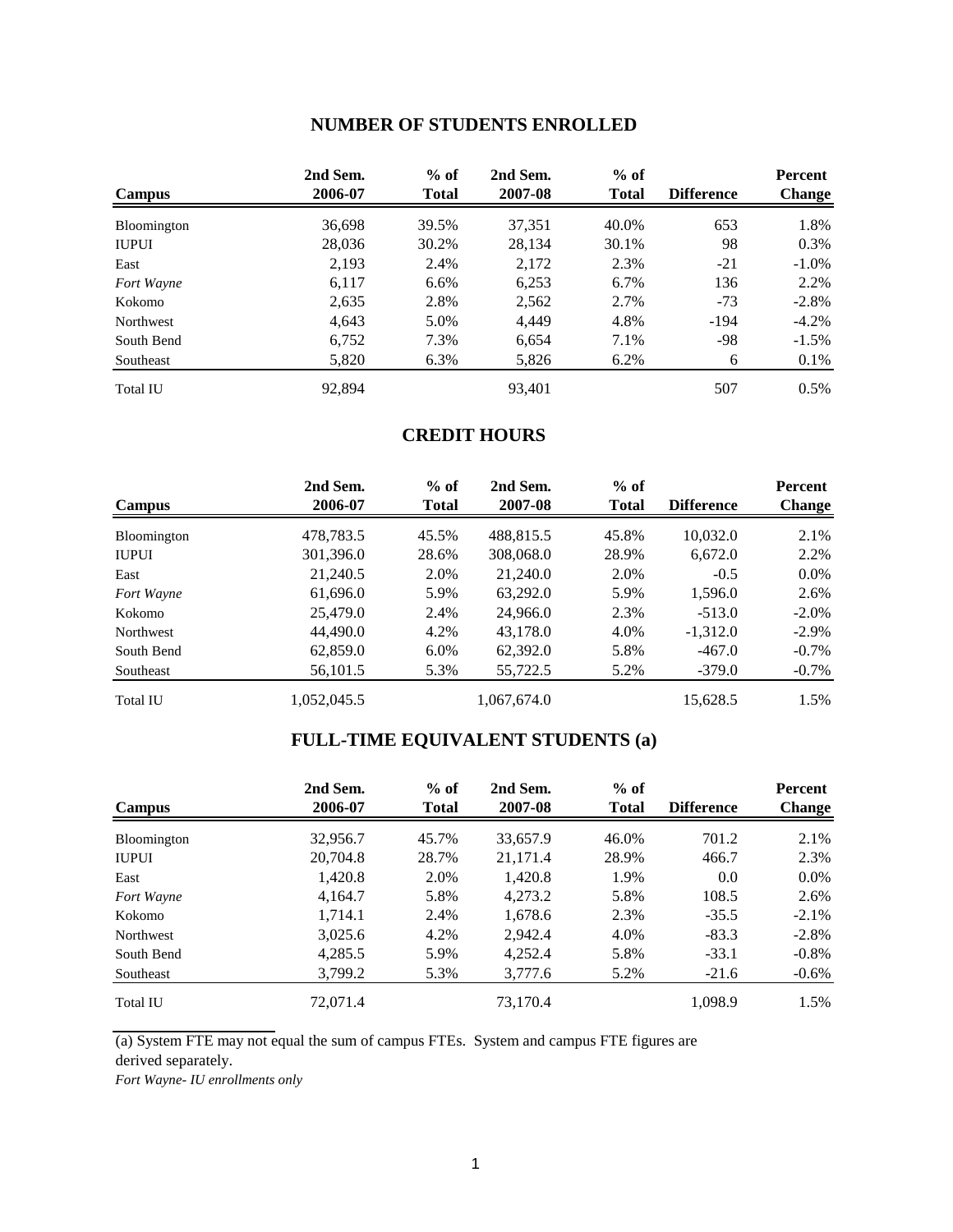|           | Campus       | 2nd Sem.<br>2006-07 | $%$ of<br><b>Total</b> | 2nd Sem.<br>2007-08 | $%$ of<br><b>Total</b> | <b>Difference</b> | Percent<br>Change |
|-----------|--------------|---------------------|------------------------|---------------------|------------------------|-------------------|-------------------|
| Full-Time | Bloomington  | 31,099              | 50.3%                  | 31,766              | 50.2%                  | 667               | $2.1\%$           |
|           | <b>IUPUI</b> | 16,115              | 26.1%                  | 16,755              | 26.5%                  | 640               | $4.0\%$           |
|           | East         | 1,150               | 1.9%                   | 1,157               | 1.8%                   | 7                 | $0.6\%$           |
|           | Fort Wayne   | 3,495               | $5.7\%$                | 3,595               | $5.7\%$                | 100               | $2.9\%$           |
|           | Kokomo       | 1,346               | $2.2\%$                | 1,357               | 2.1%                   | 11                | $0.8\%$           |
|           | Northwest    | 2,285               | 3.7%                   | 2,299               | 3.6%                   | 14                | $0.6\%$           |
|           | South Bend   | 3,341               | 5.4%                   | 3,411               | 5.4%                   | 70                | 2.1%              |
|           | Southeast    | 2,967               | 4.8%                   | 2,963               | 4.7%                   | $-4$              | $-0.1\%$          |
|           | Total IU     | 61,798              |                        | 63,303              |                        | 1,505             | 2.4%              |
| Part-Time | Bloomington  | 5,599               | 18.0%                  | 5,585               | 18.6%                  | $-14$             | $-0.3\%$          |
|           | <b>IUPUI</b> | 11,921              | 38.3%                  | 11,379              | 37.8%                  | $-542$            | $-4.5%$           |
|           | East         | 1,043               | 3.4%                   | 1,015               | 3.4%                   | $-28$             | $-2.7\%$          |
|           | Fort Wayne   | 2,622               | 8.4%                   | 2,658               | 8.8%                   | 36                | 1.4%              |
|           | Kokomo       | 1,289               | 4.1%                   | 1,205               | $4.0\%$                | -84               | $-6.5\%$          |
|           | Northwest    | 2,358               | 7.6%                   | 2,150               | 7.1%                   | $-208$            | $-8.8\%$          |
|           | South Bend   | 3,411               | 11.0%                  | 3,243               | 10.8%                  | $-168$            | $-4.9\%$          |
|           | Southeast    | 2,853               | $9.2\%$                | 2,863               | 9.5%                   | 10                | $0.4\%$           |
|           | Total IU     | 31,096              |                        | 30,098              |                        | -998              | $-3.2\%$          |

## **STUDENTS BY FULL-TIME AND PART-TIME**

## **CREDIT HOURS BY FULL-TIME AND PART-TIME**

|           | Campus       | 2nd Sem.<br>2006-07 | $%$ of<br><b>Total</b> | 2nd Sem.<br>2007-08 | $%$ of<br><b>Total</b> | <b>Difference</b> | Percent<br>Change |
|-----------|--------------|---------------------|------------------------|---------------------|------------------------|-------------------|-------------------|
| Full-Time | Bloomington  | 450,742.0           | 51.5%                  | 460,647.5           | 51.4%                  | 9,905.5           | 2.2%              |
|           | <b>IUPUI</b> | 231,854.0           | 26.5%                  | 241,115.5           | 26.9%                  | 9,261.5           | $4.0\%$           |
|           | East         | 15,117.0            | 1.7%                   | 15,243.0            | 1.7%                   | 126.0             | 0.8%              |
|           | Fort Wayne   | 46,843.0            | 5.4%                   | 48,092.0            | 5.4%                   | 1,249.0           | $2.7\%$           |
|           | Kokomo       | 17,830.0            | 2.0%                   | 17,891.0            | $2.0\%$                | 61.0              | 0.3%              |
|           | Northwest    | 29,980.0            | 3.4%                   | 29,882.0            | $3.3\%$                | $-98.0$           | $-0.3\%$          |
|           | South Bend   | 43,433.0            | $5.0\%$                | 44,216.0            | 4.9%                   | 783.0             | 1.8%              |
|           | Southeast    | 39,707.5            | $4.5\%$                | 39,351.5            | $4.4\%$                | $-356.0$          | $-0.9\%$          |
|           | Total IU     | 875,506.5           |                        | 896,438.5           |                        | 20,932.0          | 2.4%              |
| Part-Time | Bloomington  | 28,041.5            | 15.9%                  | 28,168.0            | 16.4%                  | 126.5             | 0.5%              |
|           | <b>IUPUI</b> | 69,542.0            | 39.4%                  | 66,952.5            | 39.1%                  | $-2,589.5$        | $-3.7%$           |
|           | East         | 6,123.5             | 3.5%                   | 5,997.0             | 3.5%                   | $-126.5$          | $-2.1\%$          |
|           | Fort Wayne   | 14,853.0            | 8.4%                   | 15,200.0            | 8.9%                   | 347.0             | 2.3%              |
|           | Kokomo       | 7,649.0             | $4.3\%$                | 7,075.0             | 4.1%                   | $-574.0$          | $-7.5\%$          |
|           | Northwest    | 14,510.0            | 8.2%                   | 13,296.0            | 7.8%                   | $-1,214.0$        | $-8.4\%$          |
|           | South Bend   | 19,426.0            | 11.0%                  | 18,176.0            | $10.6\%$               | $-1,250.0$        | $-6.4\%$          |
|           | Southeast    | 16,394.0            | 9.3%                   | 16,371.0            | 9.6%                   | $-23.0$           | $-0.1\%$          |
|           | Total IU     | 176,539.0           |                        | 171,235.5           |                        | $-5,303.5$        | $-3.0\%$          |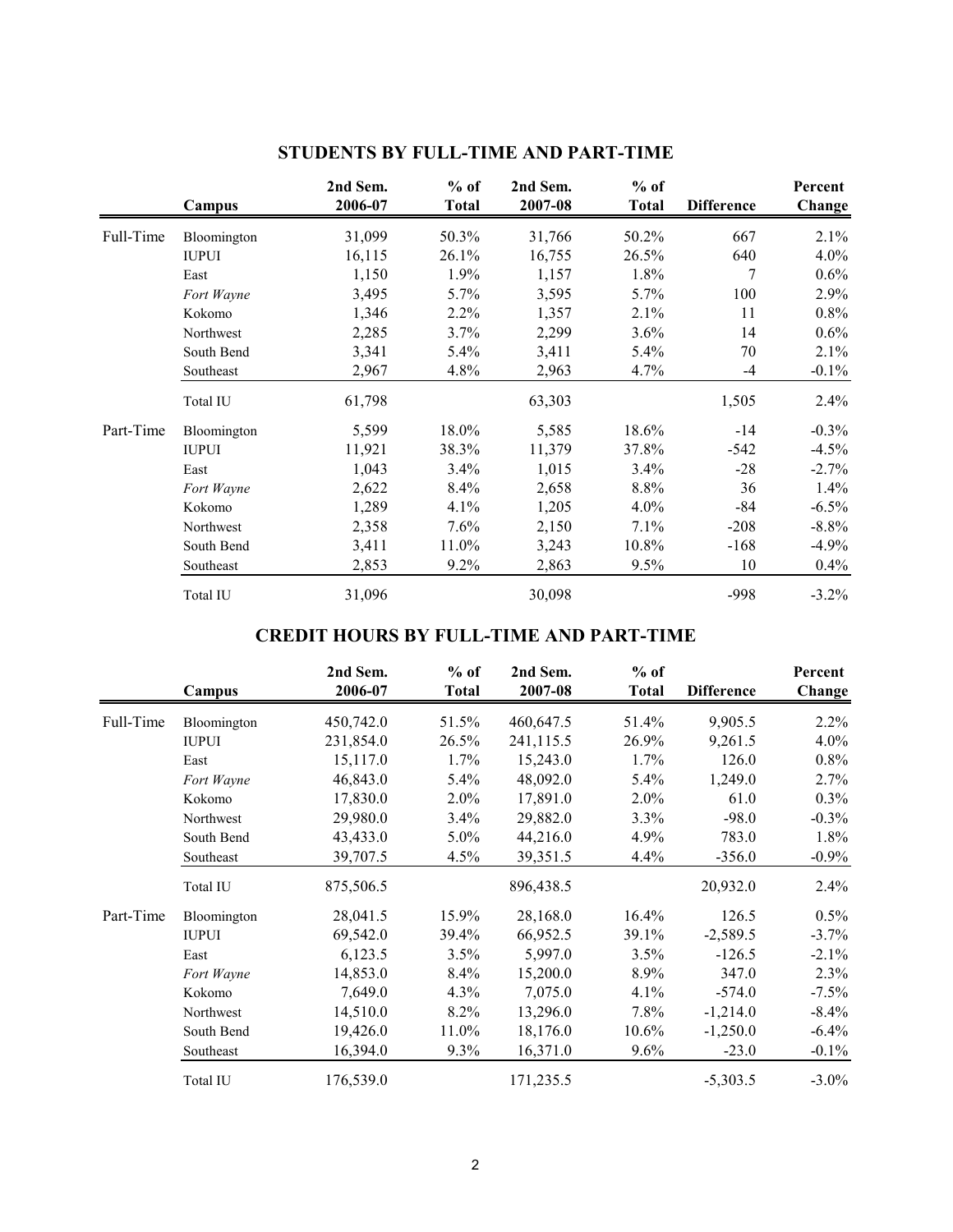## **STUDENTS BY LEVEL**

| Level                             | Campus       | 2nd Sem.<br>2006-07 | $%$ of<br><b>Total</b> | 2nd Sem.<br>2007-08 | $%$ of<br><b>Total</b> | <b>Difference</b> | Percent<br>Change |
|-----------------------------------|--------------|---------------------|------------------------|---------------------|------------------------|-------------------|-------------------|
| Undergraduate                     | Bloomington  | 27,652              | 39.7%                  | 28,179              | 40.3%                  | 527               | 1.9%              |
|                                   | <b>IUPUI</b> | 18,676              | 26.8%                  | 18,842              | 26.9%                  | 166               | $0.9\%$           |
|                                   | East         | 1,904               | 2.7%                   | 1,895               | 2.7%                   | $-9$              | $-0.5%$           |
|                                   | Fort Wayne   | 5,343               | 7.7%                   | 5,385               | 7.7%                   | 42                | 0.8%              |
|                                   | Kokomo       | 2,200               | 3.2%                   | 2,168               | 3.1%                   | $-32$             | $-1.5%$           |
|                                   | Northwest    | 3,798               | 5.5%                   | 3,615               | 5.2%                   | $-183$            | $-4.8%$           |
|                                   | South Bend   | 5,233               | 7.5%                   | 5,102               | 7.3%                   | $-131$            | $-2.5%$           |
|                                   | Southeast    | 4,803               | 6.9%                   | 4,772               | 6.8%                   | $-31$             | $-0.6%$           |
|                                   | Total IU     | 69,609              |                        | 69,958              |                        | 349               | 0.5%              |
| Graduate                          | Bloomington  | 6,703               | 47.6%                  | 6,884               | 47.5%                  | 181               | 2.7%              |
|                                   | <b>IUPUI</b> | 5,055               | 35.9%                  | 5,170               | 35.7%                  | 115               | 2.3%              |
|                                   | East         | $\boldsymbol{0}$    | $0.0\%$                | 1                   | $0.0\%$                | $\mathbf{1}$      | n/a               |
|                                   | Fort Wayne   | 515                 | 3.7%                   | 536                 | 3.7%                   | 21                | 4.1%              |
|                                   | Kokomo       | 74                  | 0.5%                   | 72                  | 0.5%                   | $-2$              | $-2.7%$           |
|                                   | Northwest    | 408                 | 2.9%                   | 456                 | 3.1%                   | 48                | 11.8%             |
|                                   | South Bend   | 731                 | 5.2%                   | 741                 | 5.1%                   | 10                | 1.4%              |
|                                   | Southeast    | 584                 | 4.2%                   | 618                 | 4.3%                   | 34                | 5.8%              |
|                                   | Total IU     | 14,070              |                        | 14,478              |                        | 408               | 2.9%              |
| Professional                      | Bloomington  | 924                 | 27.0%                  | 902                 | 26.2%                  | $-22$             | $-2.4%$           |
|                                   | <b>IUPUI</b> | 2,494               | 73.0%                  | 2,537               | 73.8%                  | 43                | 1.7%              |
|                                   | Total IU     | 3,418               |                        | 3,439               |                        | 21                | 0.6%              |
| Undergrad. Non-Degree Bloomington |              | 580                 | 18.8%                  | 551                 | 17.6%                  | $-29$             | $-5.0\%$          |
|                                   | <b>IUPUI</b> | 1,013               | 32.9%                  | 959                 | 30.6%                  | $-54$             | $-5.3\%$          |
|                                   | East         | 230                 | 7.5%                   | 213                 | 6.8%                   | $-17$             | $-7.4%$           |
|                                   | Fort Wayne   | 146                 | 4.7%                   | 251                 | 8.0%                   | 105               | 71.9%             |
|                                   | Kokomo       | 263                 | 8.5%                   | 244                 | 7.8%                   | $-19$             | $-7.2%$           |
|                                   | Northwest    | 175                 | 5.7%                   | 171                 | 5.5%                   | $-4$              | $-2.3%$           |
|                                   | South Bend   | 485                 | 15.8%                  | 544                 | 17.4%                  | 59                | 12.2%             |
|                                   | Southeast    | 187                 | 6.1%                   | 197                 | 6.3%                   | 10                | 5.3%              |
|                                   | Total IU     | 3,079               |                        | 3,130               |                        | 51                | 1.7%              |
| Graduate Non-Degree               | Bloomington  | 839                 | 30.9%                  | 835                 | 34.8%                  | $-4$              | $-0.5%$           |
|                                   | <b>IUPUI</b> | 798                 | 29.4%                  | 626                 | 26.1%                  | $-172$            | $-21.6%$          |
|                                   | East         | 59                  | 2.2%                   | 63                  | 2.6%                   | $\overline{4}$    | 6.8%              |
|                                   | Fort Wayne   | 113                 | 4.2%                   | 81                  | 3.4%                   | $-32$             | $-28.3%$          |
|                                   | Kokomo       | 98                  | 3.6%                   | 78                  | 3.3%                   | $-20$             | $-20.4%$          |
|                                   | Northwest    | 262                 | 9.6%                   | 207                 | 8.6%                   | $-55$             | $-21.0%$          |
|                                   | South Bend   | 303                 | 11.1%                  | 267                 | 11.1%                  | $-36$             | $-11.9%$          |
|                                   | Southeast    | 246                 | 9.1%                   | 239                 | $10.0\%$               | $-7$              | $-2.8\%$          |
|                                   | Total IU     | 2,718               |                        | 2,396               |                        | $-322$            | $-11.8\%$         |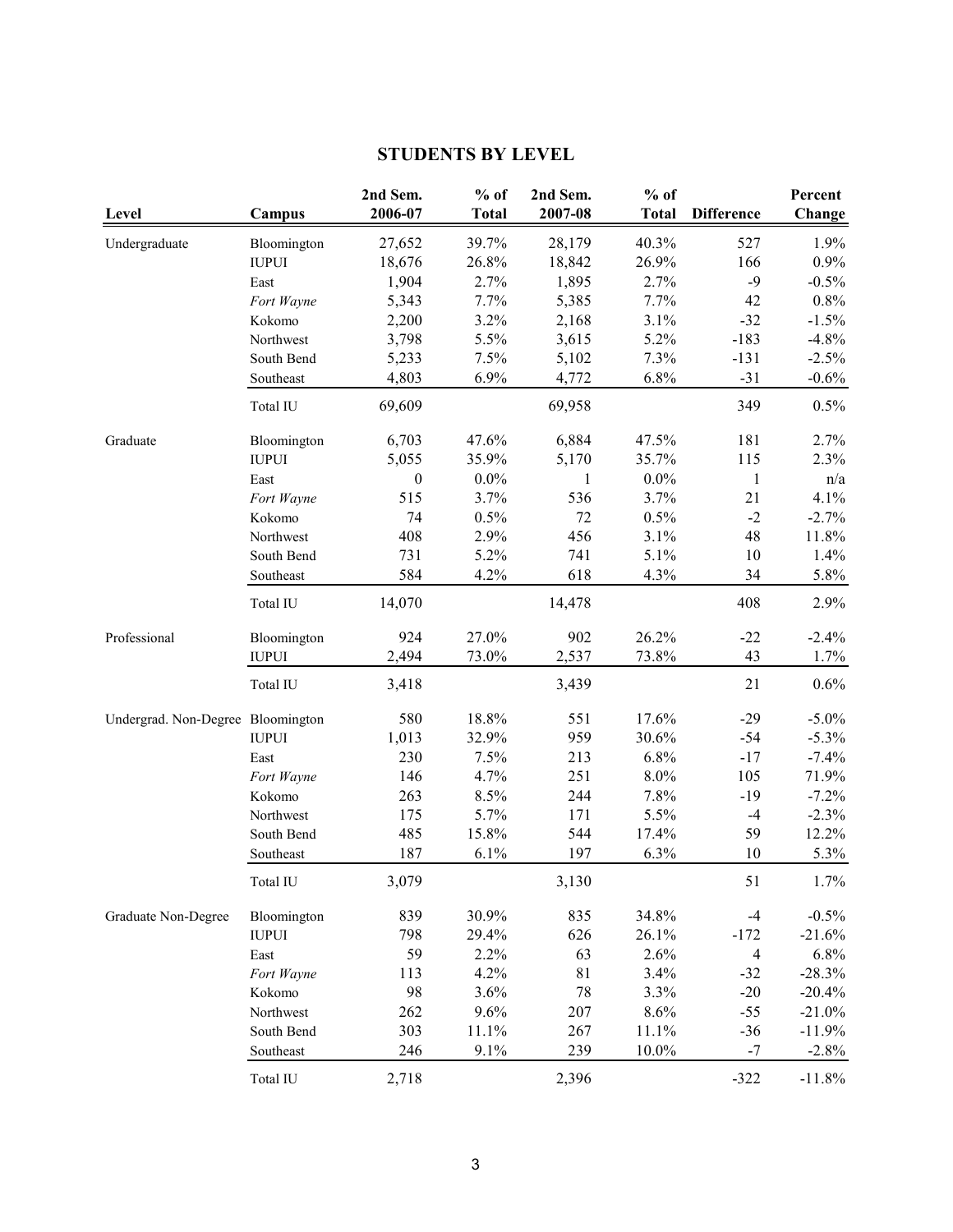# **CREDIT HOURS BY LEVEL<sup>1</sup>**

| Level                             | Campus       | 2nd Sem.<br>2006-07 | $%$ of<br><b>Total</b> | 2nd Sem.<br>2007-08 | $%$ of<br><b>Total</b> | <b>Difference</b> | Percent<br>Change |
|-----------------------------------|--------------|---------------------|------------------------|---------------------|------------------------|-------------------|-------------------|
| Undergraduate                     | Bloomington  | 400,286.5           | 46.5%                  | 408,644.5           | 46.8%                  | 8,358.0           | 2.1%              |
|                                   | <b>IUPUI</b> | 213,068.0           | 24.7%                  | 218,722.0           | 25.0%                  | 5,654.0           | 2.7%              |
|                                   | East         | 19,988.5            | 2.3%                   | 20,199.0            | 2.3%                   | 210.5             | 1.1%              |
|                                   | Fort Wayne   | 57,979.0            | 6.7%                   | 58,987.0            | 6.8%                   | 1,008.0           | 1.7%              |
|                                   | Kokomo       | 23,617.0            | 2.7%                   | 23,304.0            | 2.7%                   | $-313.0$          | $-1.3%$           |
|                                   | Northwest    | 39,931.0            | 4.6%                   | 38,336.0            | 4.4%                   | $-1,595.0$        | $-4.0\%$          |
|                                   | South Bend   | 54,970.0            | 6.4%                   | 54,548.0            | 6.2%                   | $-422.0$          | $-0.8\%$          |
|                                   | Southeast    | 51,710.0            | 6.0%                   | 51,014.5            | 5.8%                   | $-695.5$          | $-1.3%$           |
|                                   | Total IU     | 861,550.0           |                        | 873,755.0           |                        | 12,205.0          | 1.4%              |
| Graduate                          | Bloomington  | 59,189.5            | 56.3%                  | 61,061.0            | 55.5%                  | 1,871.5           | 3.2%              |
|                                   | <b>IUPUI</b> | 33,373.0            | 31.8%                  | 35,376.0            | 32.2%                  | 2,003.0           | $6.0\%$           |
|                                   | East         | 0.0                 | $0.0\%$                | 3.0                 | $0.0\%$                | 3.0               | n/a               |
|                                   | Fort Wayne   | 2,735.0             | 2.6%                   | 2,939.0             | 2.7%                   | 204.0             | 7.5%              |
|                                   | Kokomo       | 438.0               | 0.4%                   | 405.0               | 0.4%                   | $-33.0$           | $-7.5%$           |
|                                   | Northwest    | 2,329.0             | 2.2%                   | 2,822.0             | 2.6%                   | 493.0             | 21.2%             |
|                                   | South Bend   | 4,416.0             | 4.2%                   | 4,473.0             | 4.1%                   | 57.0              | 1.3%              |
|                                   | Southeast    | 2,614.0             | 2.5%                   | 2,871.0             | 2.6%                   | 257.0             | 9.8%              |
|                                   | Total IU     | 105,094.5           |                        | 109,950.0           |                        | 4,855.5           | 4.6%              |
| Professional                      | Bloomington  | 13,811.0            | 23.4%                  | 13,477.5            | 22.8%                  | $-333.5$          | $-2.4%$           |
|                                   | <b>IUPUI</b> | 45,152.5            | 76.6%                  | 45,512.0            | 77.2%                  | 359.5             | $0.8\%$           |
|                                   | Total IU     | 58,963.5            |                        | 58,989.5            |                        | 26.0              | $0.0\%$           |
| Undergrad. Non-Degree Bloomington |              | 2,416.5             | 15.7%                  | 2,479.0             | 16.3%                  | 62.5              | 2.6%              |
|                                   | <b>IUPUI</b> | 6,474.0             | 42.0%                  | 5,820.0             | 38.4%                  | $-654.0$          | $-10.1\%$         |
|                                   | East         | 966.0               | 6.3%                   | 751.0               | 5.0%                   | $-215.0$          | $-22.3%$          |
|                                   | Fort Wayne   | 620.0               | 4.0%                   | 1,083.0             | 7.1%                   | 463.0             | 74.7%             |
|                                   | Kokomo       | 931.0               | 6.0%                   | 812.0               | 5.4%                   | $-119.0$          | $-12.8%$          |
|                                   | Northwest    | 981.0               | 6.4%                   | 1,011.0             | 6.7%                   | 30.0              | 3.1%              |
|                                   | South Bend   | 2,194.0             | 14.2%                  | 2,266.0             | 14.9%                  | 72.0              | 3.3%              |
|                                   | Southeast    | 846.5               | 5.5%                   | 945.0               | 6.2%                   | 98.5              | 11.6%             |
|                                   | Total IU     | 15,429.0            |                        | 15,167.0            |                        | $-262.0$          | $-1.7%$           |
| Graduate Non-Degree               | Bloomington  | 3,080.0             | 28.0%                  | 3,153.5             | 32.1%                  | 73.5              | 2.4%              |
|                                   | <b>IUPUI</b> | 3,328.5             | 30.2%                  | 2,638.0             | 26.9%                  | $-690.5$          | $-20.7%$          |
|                                   | East         | 286.0               | 2.6%                   | 287.0               | 2.9%                   | 1.0               | $0.3\%$           |
|                                   | Fort Wayne   | 362.0               | 3.3%                   | 283.0               | 2.9%                   | $-79.0$           | $-21.8%$          |
|                                   | Kokomo       | 493.0               | 4.5%                   | 445.0               | 4.5%                   | $-48.0$           | $-9.7%$           |
|                                   | Northwest    | 1,249.0             | 11.3%                  | 1,009.0             | 10.3%                  | $-240.0$          | $-19.2%$          |
|                                   | South Bend   | 1,279.0             | 11.6%                  | 1,105.0             | 11.3%                  | $-174.0$          | $-13.6%$          |
|                                   | Southeast    | 931.0               | 8.5%                   | 892.0               | 9.1%                   | $-39.0$           | $-4.2\%$          |
|                                   | Total IU     | 11,008.5            |                        | 9,812.5             |                        | $-1,196.0$        | $-10.9\%$         |

 $1$ <sup>1</sup> Credit hours are calculated by the duplicated student level.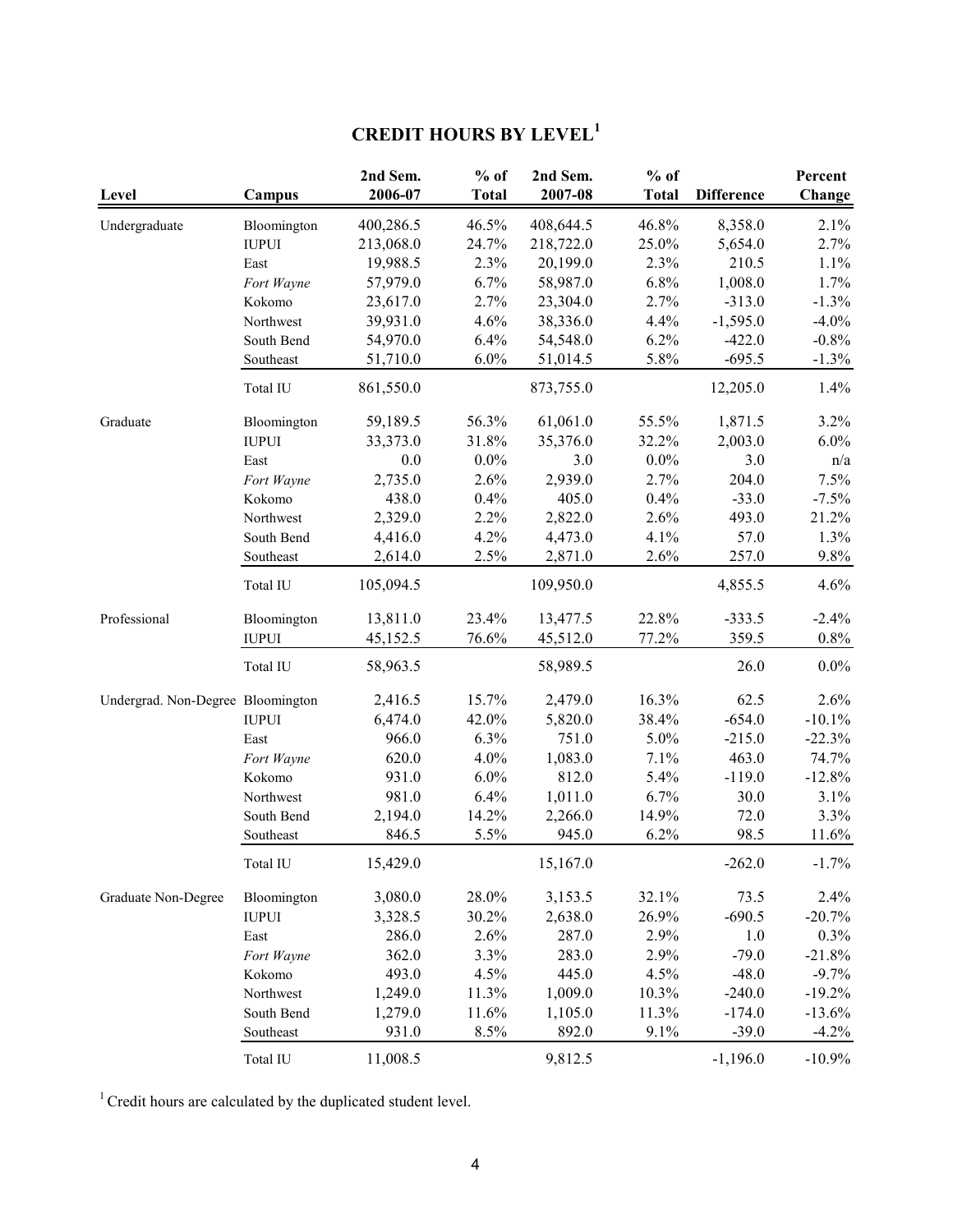|              | 2nd Sem. | $%$ of       | 2nd Sem. | $%$ of       |                   | Percent   |
|--------------|----------|--------------|----------|--------------|-------------------|-----------|
| Campus       | 2006-07  | <b>Total</b> | 2007-08  | <b>Total</b> | <b>Difference</b> | Change    |
| Bloomington  | 458      | 11.9%        | 498      | 12.4%        | 40                | 8.7%      |
| <b>IUPUI</b> | 1,468    | 38.0%        | 1,593    | 39.6%        | 125               | $8.5\%$   |
| East         | 175      | $4.5\%$      | 163      | $4.1\%$      | $-12$             | $-6.9\%$  |
| Fort Wayne   | 419      | $10.9\%$     | 521      | 13.0%        | 102               | 24.3%     |
| Kokomo       | 148      | $3.8\%$      | 137      | 3.4%         | $-11$             | $-7.4\%$  |
| Northwest    | 350      | $9.1\%$      | 307      | $7.6\%$      | $-43$             | $-12.3\%$ |
| South Bend   | 478      | $12.4\%$     | 411      | $10.2\%$     | $-67$             | $-14.0\%$ |
| Southeast    | 365      | $9.5\%$      | 393      | $9.8\%$      | 28                | $7.7\%$   |
| Total IU     | 3,861    |              | 4,023    |              | 162               | $4.2\%$   |

## **MATRICULANTS<sup>1</sup> - ENROLLMENT**

## **MATRICULANTS<sup>1</sup> - CREDIT HOURS**

|              | 2nd Sem. | $%$ of       | 2nd Sem. | $%$ of       |                   | Percent   |
|--------------|----------|--------------|----------|--------------|-------------------|-----------|
| Campus       | 2006-07  | <b>Total</b> | 2007-08  | <b>Total</b> | <b>Difference</b> | Change    |
| Bloomington  | 5,903.0  | 14.9%        | 6,216.0  | 15.4%        | 313.0             | $5.3\%$   |
| <b>IUPUI</b> | 14,633.5 | 37.0%        | 15,481.5 | 38.4%        | 848.0             | 5.8%      |
| East         | 1,787.0  | $4.5\%$      | 1,736.0  | $4.3\%$      | $-51.0$           | $-2.9\%$  |
| Fort Wayne   | 4,146.0  | $10.5\%$     | 5,169.0  | 12.8%        | 1,023.0           | 24.7%     |
| Kokomo       | 1,400.0  | $3.5\%$      | 1,338.0  | $3.3\%$      | $-62.0$           | $-4.4\%$  |
| Northwest    | 3,490.0  | 8.8%         | 2,907.0  | $7.2\%$      | $-583.0$          | $-16.7\%$ |
| South Bend   | 4,643.0  | $11.7\%$     | 3,919.0  | $9.7\%$      | $-724.0$          | $-15.6\%$ |
| Southeast    | 3,543.5  | $9.0\%$      | 3,548.5  | 8.8%         | 5.0               | $0.1\%$   |
| Total IU     | 39,546.0 |              | 40,315.0 |              | 769.0             | $1.9\%$   |

 $<sup>1</sup>$  As of fall 2005, a matriculant is now defined as only degree-seeking students new to the university by career level.</sup>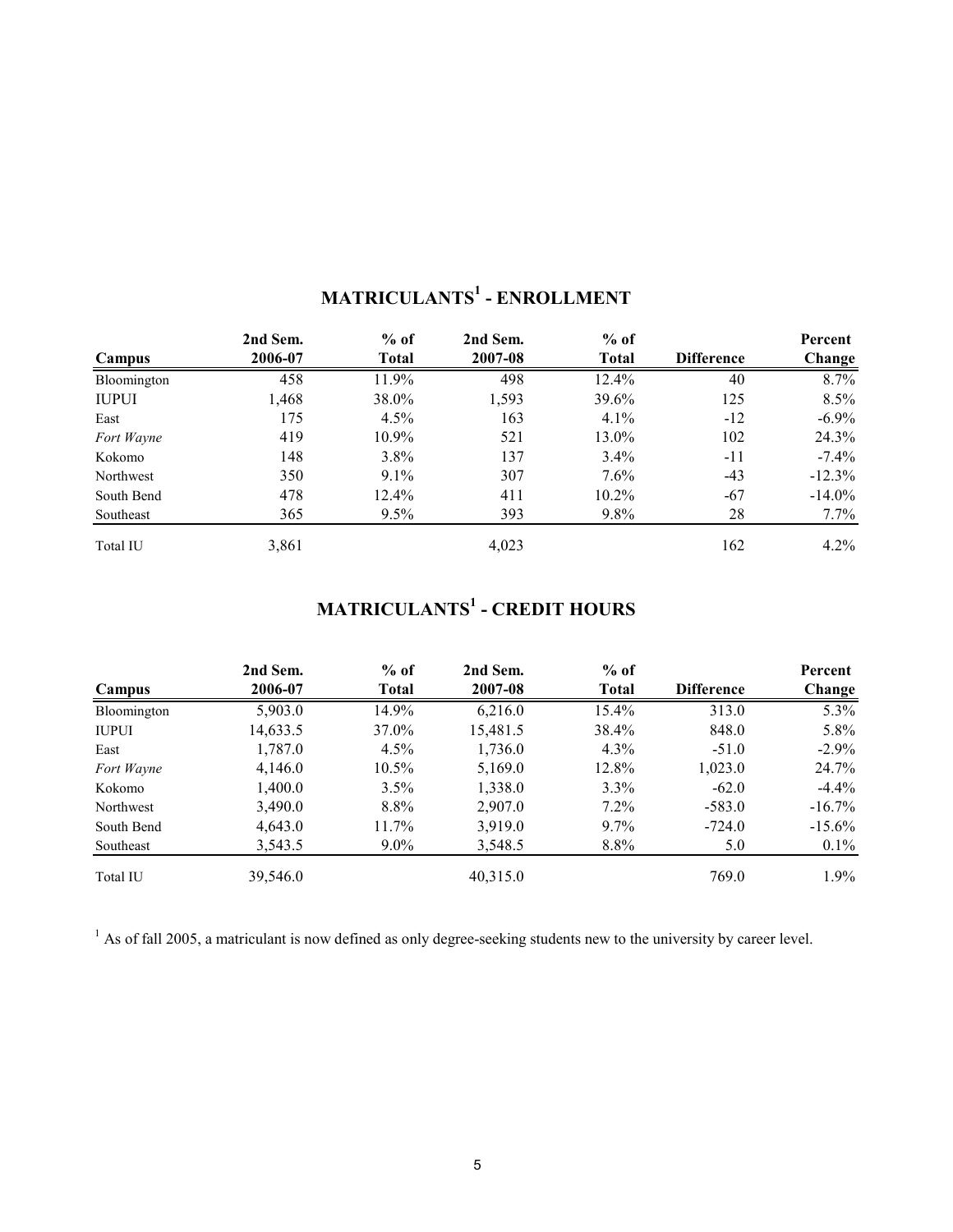|                           |              | 2nd Sem. | $%$ of       | 2nd Sem. | $%$ of       |                   | Percent  |
|---------------------------|--------------|----------|--------------|----------|--------------|-------------------|----------|
|                           | Campus       | 2006-07  | <b>Total</b> | 2007-08  | <b>Total</b> | <b>Difference</b> | Change   |
| Resident                  | Bloomington  | 21,460   | 29.6%        | 21,241   | 29.5%        | $-219$            | $-1.0%$  |
|                           | <b>IUPUI</b> | 25,537   | 35.2%        | 25,512   | 35.4%        | $-25$             | $-0.1%$  |
|                           | East         | 1,916    | 2.6%         | 1,884    | 2.6%         | $-32$             | $-1.7%$  |
|                           | Fort Wayne   | 5,889    | 8.1%         | 6,023    | 8.4%         | 134               | 2.3%     |
|                           | Kokomo       | 2,612    | 3.6%         | 2,548    | 3.5%         | -64               | $-2.5%$  |
|                           | Northwest    | 4,587    | 6.3%         | 4,389    | 6.1%         | $-198$            | $-4.3%$  |
|                           | South Bend   | 6,306    | 8.7%         | 6,224    | 8.6%         | $-82$             | $-1.3\%$ |
|                           | Southeast    | 4,246    | 5.9%         | 4,153    | 5.8%         | $-93$             | $-2.2%$  |
|                           | Total IU     | 72,553   |              | 71,974   |              | $-579$            | $-0.8%$  |
| Non-Resident              | Bloomington  | 15,238   | 74.9%        | 16,110   | 75.2%        | 872               | 5.7%     |
|                           | <b>IUPUI</b> | 2,499    | 12.3%        | 2,622    | 12.2%        | 123               | 4.9%     |
|                           | East         | 277      | 1.4%         | 288      | 1.3%         | 11                | 4.0%     |
|                           | Fort Wayne   | 228      | 1.1%         | 230      | 1.1%         | $\overline{2}$    | 0.9%     |
|                           | Kokomo       | 23       | $0.1\%$      | 14       | $0.1\%$      | $-9$              | $-39.1%$ |
|                           | Northwest    | 56       | 0.3%         | 60       | 0.3%         | $\overline{4}$    | 7.1%     |
|                           | South Bend   | 446      | 2.2%         | 430      | 2.0%         | $-16$             | $-3.6%$  |
|                           | Southeast    | 1,574    | 7.7%         | 1,673    | 7.8%         | 99                | 6.3%     |
|                           | Total IU     | 20,341   |              | 21,427   |              | 1,086             | 5.3%     |
| Reciprocity $\frac{1}{1}$ | East         | 254      | 14.5%        | 235      | 12.7%        | $-19$             | $-7.5%$  |
|                           | Southeast    | 1,503    | 85.5%        | 1,619    | 87.3%        | 116               | 7.7%     |
|                           | Total IU     | 1,757    |              | 1,854    |              | 97                | 5.5%     |

## **STUDENTS BY RESIDENCY CLASSIFICATION**

## **CREDIT HOURS BY RESIDENCY CLASSIFICATION**

|                          | Campus       | 2nd Sem.<br>2006-07 | $%$ of<br><b>Total</b> | 2nd Sem.<br>2007-08 | $%$ of<br><b>Total</b> | <b>Difference</b> | Percent<br>Change |
|--------------------------|--------------|---------------------|------------------------|---------------------|------------------------|-------------------|-------------------|
| Resident                 | Bloomington  | 287,170.5           | 35.4%                  | 284,226.0           | 35.1%                  | $-2,944.5$        | $-1.0\%$          |
|                          | <b>IUPUI</b> | 276,925.0           | 34.1%                  | 281,035.5           | 34.7%                  | 4,110.5           | 1.5%              |
|                          | East         | 18,357.5            | 2.3%                   | 18,299.5            | 2.3%                   | $-58.0$           | $-0.3%$           |
|                          | Fort Wayne   | 59,212.0            | 7.3%                   | 60,617.0            | 7.5%                   | 1,405.0           | 2.4%              |
|                          | Kokomo       | 25,258.0            | 3.1%                   | 24,832.0            | 3.1%                   | $-426.0$          | $-1.7\%$          |
|                          | Northwest    | 43,932.0            | 5.4%                   | 42,571.0            | 5.3%                   | $-1,361.0$        | $-3.1\%$          |
|                          | South Bend   | 58,580.0            | 7.2%                   | 58,078.0            | 7.2%                   | $-502.0$          | $-0.9\%$          |
|                          | Southeast    | 42,087.5            | 5.2%                   | 41,036.0            | 5.1%                   | $-1,051.5$        | $-2.5%$           |
|                          | Total IU     | 811,522.5           |                        | 810,695.0           |                        | $-827.5$          | $-0.1\%$          |
| Non-Resident             | Bloomington  | 191,613.0           | 79.7%                  | 204,589.5           | 79.6%                  | 12,976.5          | 6.8%              |
|                          | <b>IUPUI</b> | 24,471.0            | $10.2\%$               | 27,032.5            | $10.5\%$               | 2,561.5           | 10.5%             |
|                          | East         | 2,883.0             | 1.2%                   | 2,940.5             | 1.1%                   | 57.5              | 2.0%              |
|                          | Fort Wayne   | 2,484.0             | 1.0%                   | 2,675.0             | 1.0%                   | 191.0             | $7.7\%$           |
|                          | Kokomo       | 221.0               | 0.1%                   | 134.0               | 0.1%                   | $-87.0$           | $-39.4%$          |
|                          | Northwest    | 558.0               | 0.2%                   | 607.0               | 0.2%                   | 49.0              | 8.8%              |
|                          | South Bend   | 4,279.0             | 1.8%                   | 4,314.0             | 1.7%                   | 35.0              | 0.8%              |
|                          | Southeast    | 14,014.0            | 5.8%                   | 14,686.5            | 5.7%                   | 672.5             | 4.8%              |
|                          | Total IU     | 240,523.0           |                        | 256,979.0           |                        | 16,456.0          | 6.8%              |
| Reciprocity <sup>1</sup> | East         | 2,695.0             | 16.8%                  | 2,499.5             | 15.0%                  | $-195.5$          | $-7.3\%$          |
|                          | Southeast    | 13,369.5            | 83.2%                  | 14,111.5            | 85.0%                  | 742.0             | 5.5%              |
|                          | <b>TOTAL</b> | 16,064.5            |                        | 16,611.0            |                        | 546.5             | 3.4%              |

<sup>1</sup> Reciprocity heads and hours illustrate the portion of non-resident figures that are reciprocity.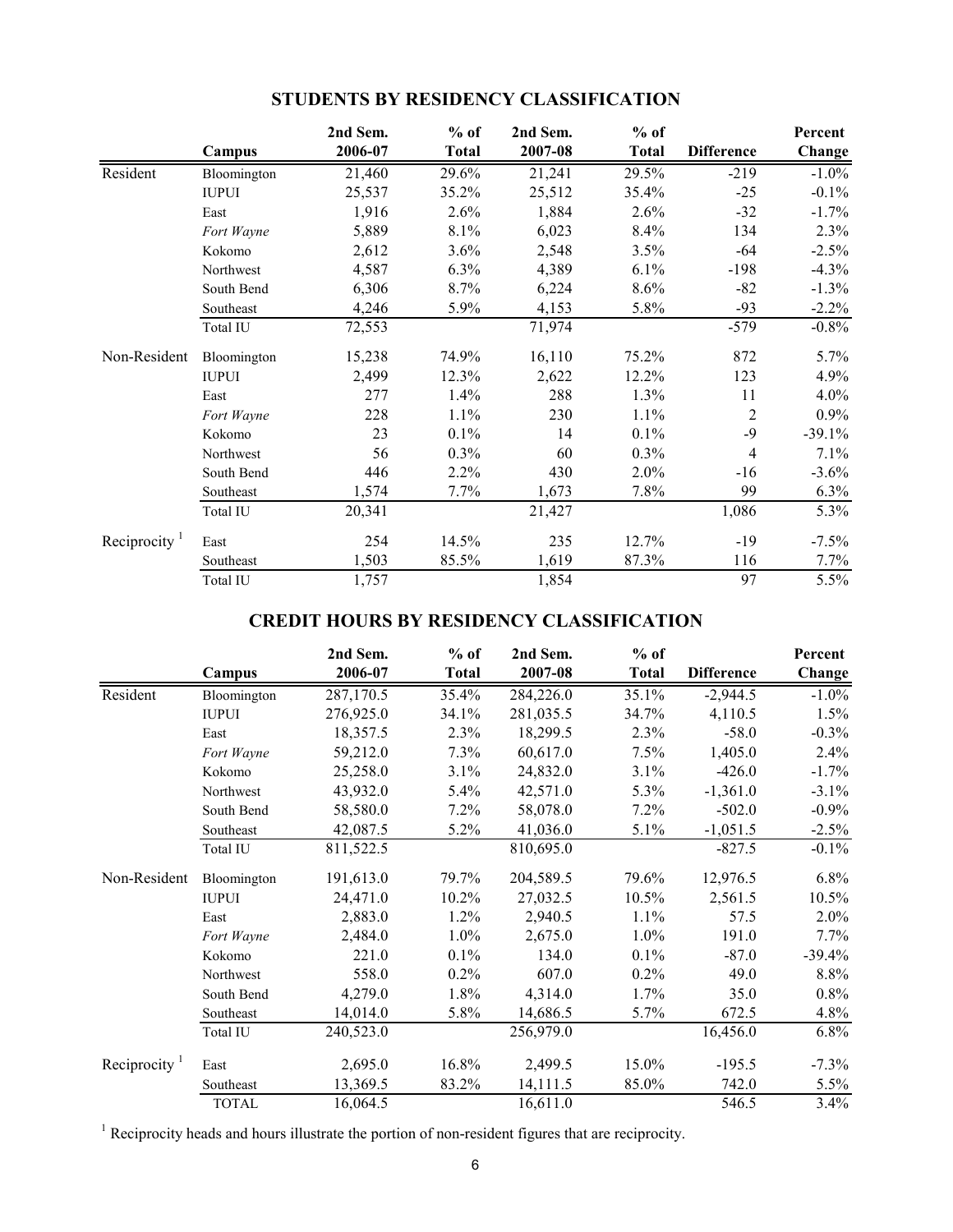| Level  | Campus       | 2nd Sem.<br>2006-07 | $%$ of<br><b>Total</b> | 2nd Sem.<br>2007-08 | $%$ of<br><b>Total</b> | <b>Difference</b> | Percent<br>Change |
|--------|--------------|---------------------|------------------------|---------------------|------------------------|-------------------|-------------------|
| Male   | Bloomington  | 17,559              | 44.8%                  | 18,121              | 45.3%                  | 562               | 3.2%              |
|        | <b>IUPUI</b> | 11,686              | 29.8%                  | 11,888              | 29.7%                  | 202               | 1.7%              |
|        | East         | 710                 | 1.8%                   | 679                 | 1.7%                   | $-31$             | $-4.4%$           |
|        | Fort Wayne   | 2,486               | 6.3%                   | 2,569               | 6.4%                   | 83                | 3.3%              |
|        | Kokomo       | 778                 | 2.0%                   | 780                 | 1.9%                   | $\overline{c}$    | 0.3%              |
|        | Northwest    | 1,363               | 3.5%                   | 1,329               | 3.3%                   | $-34$             | $-2.5%$           |
|        | South Bend   | 2,493               | 6.4%                   | 2,450               | 6.1%                   | $-43$             | $-1.7\%$          |
|        | Southeast    | 2,144               | 5.5%                   | 2,222               | 5.5%                   | 78                | 3.6%              |
|        | Total IU     | 39,219              |                        | 40,038              |                        | 819               | 2.1%              |
| Female | Bloomington  | 19,139              | 35.7%                  | 19,230              | 36.0%                  | 91                | $0.5\%$           |
|        | <b>IUPUI</b> | 16,350              | 30.5%                  | 16,246              | 30.4%                  | $-104$            | $-0.6\%$          |
|        | East         | 1,483               | 2.8%                   | 1,493               | 2.8%                   | 10                | $0.7\%$           |
|        | Fort Wayne   | 3,631               | 6.8%                   | 3,684               | 6.9%                   | 53                | $1.5\%$           |
|        | Kokomo       | 1,857               | 3.5%                   | 1,782               | 3.3%                   | $-75$             | $-4.0\%$          |
|        | Northwest    | 3,280               | 6.1%                   | 3,120               | 5.8%                   | $-160$            | $-4.9\%$          |
|        | South Bend   | 4,259               | 7.9%                   | 4,204               | 7.9%                   | $-55$             | $-1.3\%$          |
|        | Southeast    | 3,676               | 6.8%                   | 3,604               | $6.8\%$                | $-72$             | $-2.0\%$          |
|        | Total IU     | 53,675              |                        | 53,363              |                        | $-312$            | $-0.6%$           |

## **STUDENT ENROLLMENT BY SEX**

## **CREDIT HOURS BY SEX**

| Level  | Campus       | 2nd Sem.<br>2006-07 | $%$ of<br><b>Total</b> | 2nd Sem.<br>2007-08 | $%$ of<br><b>Total</b> | <b>Difference</b> | Percent<br>Change |
|--------|--------------|---------------------|------------------------|---------------------|------------------------|-------------------|-------------------|
| Male   | Bloomington  | 231,173.0           | 50.7%                  | 239,983.5           | 51.1%                  | 8,810.5           | 3.8%              |
|        | <b>IUPUI</b> | 127,841.8           | 28.0%                  | 131,663.0           | 28.0%                  | 3,821.3           | $3.0\%$           |
|        | East         | 6,673.0             | 1.5%                   | 6,609.0             | $1.4\%$                | $-64.0$           | $-1.0\%$          |
|        | Fort Wayne   | 25,532.0            | $5.6\%$                | 26,326.0            | 5.6%                   | 794.0             | 3.1%              |
|        | Kokomo       | 7,439.0             | 1.6%                   | 7,339.0             | 1.6%                   | $-100.0$          | $-1.3\%$          |
|        | Northwest    | 13,366.0            | 2.9%                   | 13,157.0            | 2.8%                   | $-209.0$          | $-1.6\%$          |
|        | South Bend   | 23,619.0            | 5.2%                   | 23,412.0            | $5.0\%$                | $-207.0$          | $-0.9\%$          |
|        | Southeast    | 20,498.5            | 4.5%                   | 21,290.0            | 4.5%                   | 791.5             | $3.9\%$           |
|        | Total IU     | 456,142.3           |                        | 469,779.5           |                        | 13,637.3          | $3.0\%$           |
| Female | Bloomington  | 247,610.5           | 41.6%                  | 248,832.0           | 41.6%                  | 1,221.5           | $0.5\%$           |
|        | <b>IUPUI</b> | 173,554.3           | 29.1%                  | 176,405.0           | 29.5%                  | 2,850.8           | $1.6\%$           |
|        | East         | 14,567.5            | 2.4%                   | 14,631.0            | 2.4%                   | 63.5              | 0.4%              |
|        | Fort Wayne   | 36,164.0            | $6.1\%$                | 36,966.0            | $6.2\%$                | 802.0             | 2.2%              |
|        | Kokomo       | 18,040.0            | 3.0%                   | 17,627.0            | 2.9%                   | $-413.0$          | $-2.3%$           |
|        | Northwest    | 31,124.0            | $5.2\%$                | 30,021.0            | $5.0\%$                | $-1,103.0$        | $-3.5\%$          |
|        | South Bend   | 39,240.0            | 6.6%                   | 38,980.0            | 6.5%                   | $-260.0$          | $-0.7\%$          |
|        | Southeast    | 35,603.0            | $6.0\%$                | 34,432.5            | 5.8%                   | $-1,170.5$        | $-3.3\%$          |
|        | Total IU     | 595,903.3           |                        | 597,894.5           |                        | 1,991.3           | $0.3\%$           |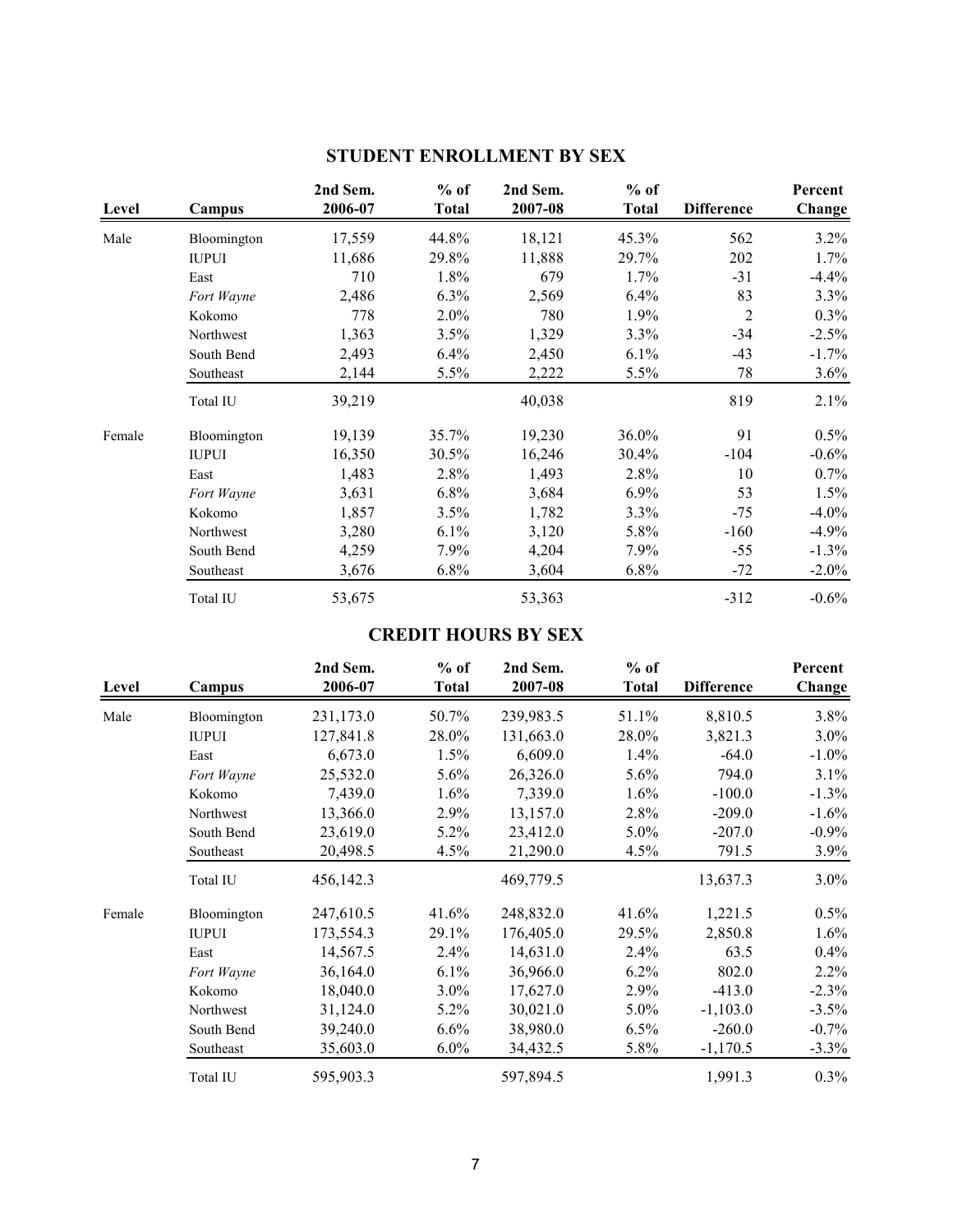### **HISTORICAL ENROLLMENT BY CAMPUS**

### **SECOND SEMESTER**

| <b>CAMPUS</b> | 98-99  | 99-00  | $00 - 01$ | $01-02$ | $02 - 03$ | $03 - 04$ | $04 - 05$ | $05-06$ | 06-07  | $07 - 08$ |
|---------------|--------|--------|-----------|---------|-----------|-----------|-----------|---------|--------|-----------|
| Bloomington   | 33,078 | 33,553 | 34,303    | 35,474  | 36,281    | 36,473    | 35,694    | 36,200  | 36,698 | 37,351    |
| Indianapolis  | 26,022 | 25,604 | 25,961    | 26,995  | 28,120    | 28,453    | 28,139    | 28,193  | 28,036 | 28,134    |
| East          | 2,151  | 2,094  | 2,229     | 2,332   | 2,265     | 2,323     | 2,338     | 2,224   | 2,193  | 2,172     |
| Fort Wayne    | 5,647  | 5,512  | 5,495     | 5,821   | 6,121     | 6,076     | 6,097     | 6,074   | 6,117  | 6,253     |
| Kokomo        | 2,626  | 2,480  | 2,485     | 2.497   | 2,576     | 2,740     | 2,779     | 2,751   | 2,635  | 2,562     |
| Northwest     | 4,566  | 4,469  | 4,264     | 4,384   | 4,930     | 5,091     | 4,860     | 4,736   | 4,643  | 4,449     |
| South Bend    | 6,648  | 6,608  | 6,681     | 6.910   | 7,047     | 7,018     | 7,001     | 6,771   | 6,752  | 6,654     |
| Southeast     | 5,604  | 5,713  | 5,991     | 6.257   | 6,324     | 6,038     | 6,008     | 5,670   | 5,820  | 5,826     |
| Total IU      | 85,330 | 86,342 | 86,033    | 87,409  | 90,670    | 93,664    | 94,212    | 92.916  | 92,619 | 93,401    |

#### **EDUCATIONAL SERVICE RENDERED**

#### **SECOND SEMESTER, 2007-08**

Several campuses offer special programs for which the enrollment is not reflected in the official statistics. The tables below depict the level of educational service provided by the campuses by combining all Indiana University headcounts and credit hours generated with the headcounts and credit hours for these special programs.

|               | <b>OFFICIAL IU</b> | <b>EDUCATIONAL</b> |                 |  |
|---------------|--------------------|--------------------|-----------------|--|
|               | <b>ENROLLMENT</b>  | <b>SPECIAL</b>     | <b>SERVICE</b>  |  |
| <b>CAMPUS</b> | <b>FIGURES</b>     | <b>PROGRAMS</b>    | <b>RENDERED</b> |  |
| Bloomington   | 37,351             | 4                  | 37,355          |  |
| <b>IUPUI</b>  | 28,134             | 313                | 28,447          |  |
| East          | 2,172              | 130                | 2,302           |  |
| Fort Wayne    | 6,253              | $\Omega$           | 6,253           |  |
| Kokomo        | 2,562              | 178                | 2,740           |  |
| Northwest     | 4,449              | $\theta$           | 4,449           |  |
| South Bend    | 6,654              | 164                | 6,818           |  |
| Southeast     | 5,826              | 166                | 5,992           |  |
| Total IU      | 93,401             | 955                | 94,356          |  |

#### **NUMBER OF STUDENTS ENROLLED**

#### **CREDIT HOURS**

|               | <b>OFFICIAL IU</b> |                 | <b>EDUCATIONAL</b> |
|---------------|--------------------|-----------------|--------------------|
|               | <b>ENROLLMENT</b>  | <b>SPECIAL</b>  | <b>SERVICE</b>     |
| <b>CAMPUS</b> | <b>FIGURES</b>     | <b>PROGRAMS</b> | <b>RENDERED</b>    |
| Bloomington   | 488,815.5          | 12.0            | 488,827.5          |
| Indianapolis  | 308,068.0          | 2,322.0         | 310,390.0          |
| East          | 21,240.0           | 1,079.0         | 22,319.0           |
| Fort Wayne    | 63,292.0           | 0.0             | 63,292.0           |
| Kokomo        | 24,966.0           | 1,846.0         | 26,812.0           |
| Northwest     | 43,178.0           | 0.0             | 43,178.0           |
| South Bend    | 62,392.0           | 1,486.0         | 63,878.0           |
| Southeast     | 55,722.5           | 1,576.5         | 57,299.0           |
| Total IU      | 1,067,674.0        | 8,321.5         | 1,075,995.5        |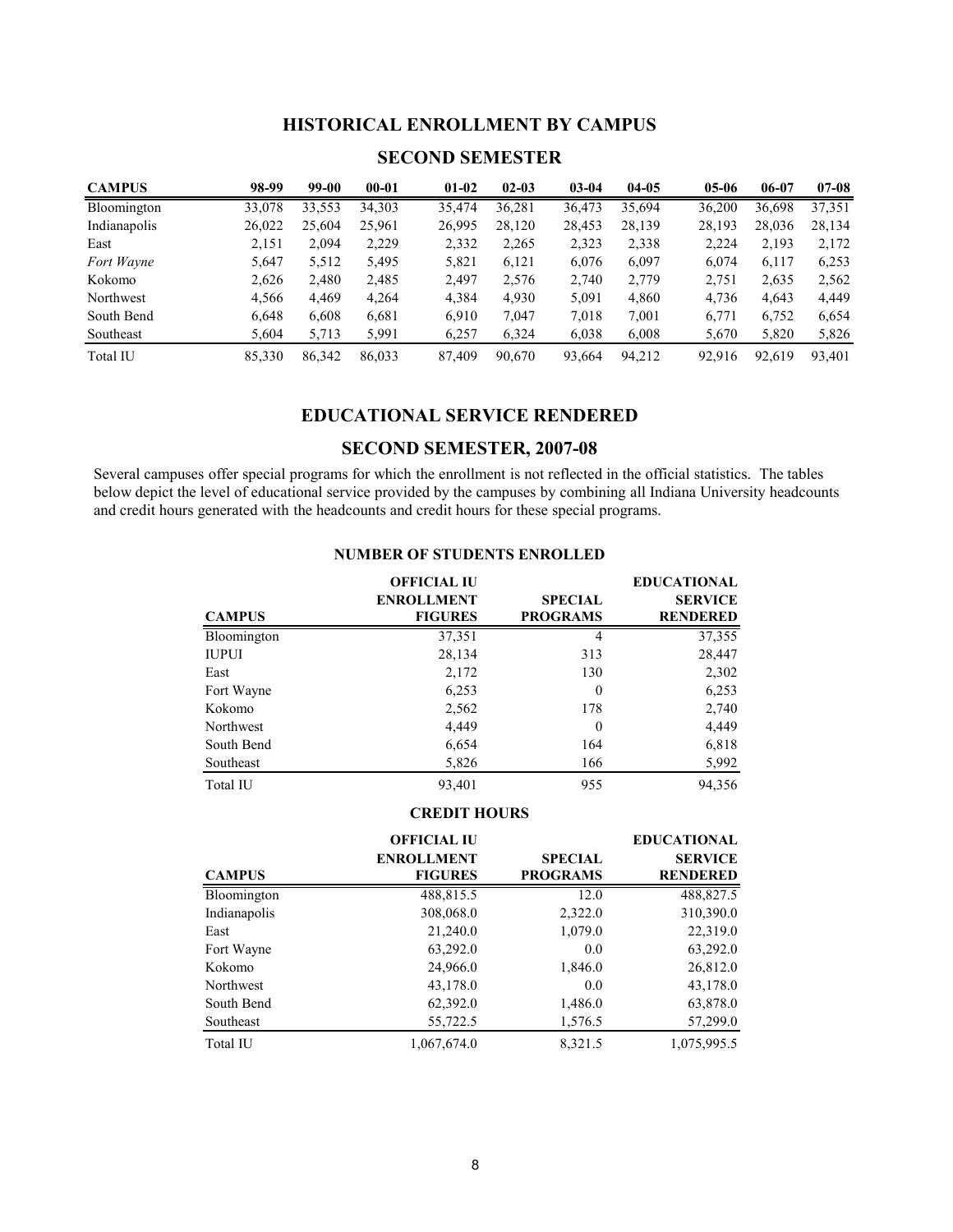## **ALL CAMPUSES**

| <b>Students by Level</b>                    |                                         | 2nd Sem.<br>2006-07   | $%$ of<br><b>Total</b> | 2nd Sem.<br>2007-08   | $%$ of<br><b>Total</b> | <b>Difference</b>    | Percent<br>Change |
|---------------------------------------------|-----------------------------------------|-----------------------|------------------------|-----------------------|------------------------|----------------------|-------------------|
| Undergraduate                               |                                         | 69,609                | 74.9%                  | 69,958                | 74.9%                  | 349                  | 0.5%              |
| Non-Degree (special)                        |                                         | 3,079                 | 3.3%                   | 3,130                 | 3.4%                   | 51                   | 1.7%              |
| Undergraduate Total                         |                                         | 72,688                | 78.2%                  | 73,088                | 78.3%                  | 400                  | 0.6%              |
| Graduate                                    |                                         | 14,070                | 15.1%                  | 14,478                | 15.5%                  | 408                  | 2.9%              |
| Professional                                |                                         | 3,418                 | 3.7%                   | 3,439                 | 3.7%                   | 21                   | 0.6%              |
| Non-Degree (special)                        |                                         | 2,718                 | 2.9%                   | 2,396                 | 2.6%                   | $-322$               | $-11.8%$          |
|                                             | Graduate/Professional Total             | 20,206                | 21.8%                  | 20,313                | 21.7%                  | 107                  | 0.5%              |
| Total IU                                    | <b>Credit Hours by Level</b>            | 92,894                |                        | 93,401                |                        | 507                  | 0.5%              |
|                                             |                                         |                       |                        |                       |                        |                      |                   |
| Undergraduate                               |                                         | 861,550.0<br>15,429.0 | 81.9%<br>1.5%          | 873,755.0<br>15,167.0 | 81.8%<br>1.4%          | 12,205.0<br>$-262.0$ | 1.4%<br>$-1.7%$   |
| Non-Degree (special)<br>Undergraduate Total |                                         | 876,979.0             | 83.4%                  | 888,922.0             | 83.3%                  | 11,943.0             | 1.4%              |
| Graduate                                    |                                         | 105,094.5             | 10.0%                  | 109,950.0             | 10.3%                  | 4,855.5              | 4.6%              |
| Professional                                |                                         | 58,963.5              | 5.6%                   | 58,989.5              | 5.5%                   | 26.0                 | $0.0\%$           |
| Non-Degree (special)                        |                                         | 11,008.5              | 1.0%                   | 9,812.5               | 0.9%                   | $-1,196.0$           | $-10.9%$          |
|                                             | Graduate/Professional Total             | 175,066.5             | 16.6%                  | 178,752.0             | 16.7%                  | 3,685.5              | 2.1%              |
| Total IU                                    |                                         | 1,052,045.5           |                        | 1,067,674.0           |                        | 15,628.5             | 1.5%              |
|                                             | <b>Students by Courseload and Level</b> |                       |                        |                       |                        |                      |                   |
| Full-Time                                   | Undergraduate                           | 52,578                | 85.1%                  | 53,780                | 85.0%                  | 1,202                | 2.3%              |
|                                             | <b>UG</b> Non-Degree                    | 354                   | 0.6%                   | 313                   | 0.5%                   | $-41$                | $-11.6%$          |
|                                             | Graduate                                | 5,639                 | 9.1%                   | 6,040                 | 9.5%                   | 401                  | 7.1%              |
|                                             | Professional                            | 3,045                 | 4.9%                   | 2,999                 | 4.7%                   | $-46$                | $-1.5%$           |
|                                             | Grad./Prof. Non-Degree                  | 182                   | 0.3%                   | 171                   | 0.3%                   | $-11$                | $-6.0\%$          |
|                                             | <b>Total Full-Time</b>                  | 61,798                |                        | 63,303                |                        | 1,505                | 2.4%              |
| Part-Time                                   | Undergraduate                           | 17,031                | 54.8%                  | 16,178                | 53.8%                  | $-853$               | $-5.0\%$          |
|                                             | <b>UG</b> Non-Degree                    | 2,725                 | 8.8%                   | 2,817                 | 9.4%                   | 92                   | 3.4%              |
|                                             | Graduate                                | 8,431                 | 27.1%                  | 8,438                 | 28.0%                  | 7                    | 0.1%              |
|                                             | Professional                            | 373                   | 1.2%                   | 440                   | 1.5%                   | 67                   | 18.0%             |
|                                             | Grad./Prof. Non-Degree                  | 2,536                 | 8.2%                   | 2,225                 | 7.4%                   | $-311$               | $-12.3%$          |
|                                             | Total Part-Time                         | 31,096                |                        | 30,098                |                        | $-998$               | $-3.2\%$          |
|                                             | <b>Students by Undergraduate Class</b>  |                       |                        |                       |                        |                      |                   |
| Freshmen                                    |                                         | 17,065                | 24.5%                  | 16,838                | 24.1%                  | $-227$               | $-1.3%$           |
| Sophomore                                   |                                         | 17,343                | 24.9%                  | 17,535                | 25.1%                  | 192                  | 1.1%              |
| Junior                                      |                                         | 13,581                | 19.5%                  | 14,352                | 20.5%                  | 771                  | 5.7%              |
| Senior                                      |                                         | 21,620                | 31.1%                  | 21,233                | 30.4%                  | $-387$               | $-1.8%$           |
|                                             | <b>Student Enrollment by Sex</b>        |                       |                        |                       |                        |                      |                   |
| Male                                        |                                         | 39,219                | 42.2%                  | 40,038                | 42.9%                  | 819                  | 2.1%              |
| Female                                      |                                         | 53,675                | 57.8%                  | 53,363                | 57.1%                  | $-312$               | $-0.6%$           |
|                                             | <b>Student Enrollment by Residency</b>  |                       |                        |                       |                        |                      |                   |
| Resident                                    |                                         | 72,553                | 78.1%                  | 71,974                | 77.1%                  | $-579$               | $-0.8%$           |
| Non-Resident                                |                                         | 20,341                | 21.9%                  | 21,427                | 22.9%                  | 1,086                | 5.3%              |
| Reciprocity $1$                             |                                         | 1,757                 | 1.9%                   | 1,854                 | 8.7%                   | 97                   | 5.5%              |
|                                             | <b>Student Enrollment by Ethnicity</b>  |                       |                        |                       |                        |                      |                   |
| African American                            |                                         | 6,379                 | 6.9%                   | 6,427                 | 6.9%                   | 48                   | 0.8%              |
| American Indian                             |                                         | 304                   | 0.3%                   | 306                   | 0.3%                   | 2                    | 0.7%              |
| Asian American                              |                                         | 2,618                 | 2.8%                   | 2,746                 | 2.9%                   | 128                  | 4.9%              |
| Hispanic                                    |                                         | 2,564                 | 2.8%                   | 2,724                 | 2.9%                   | 160                  | 6.2%              |
| White                                       |                                         | 73,889                | 79.5%                  | 73,400                | 78.6%                  | $-489$               | $-0.7%$           |
| Foreign                                     |                                         | 4,567                 | 4.9%                   | 5,116                 | 5.5%                   | 549                  | 12.0%             |
| Unknown                                     |                                         | 2,573                 | 2.8%                   | 2,682                 | 2.9%                   | 109                  | 4.2%              |

 $1$  Reciprocity heads illustrate the portion of non-resident enrollments that are reciprocity.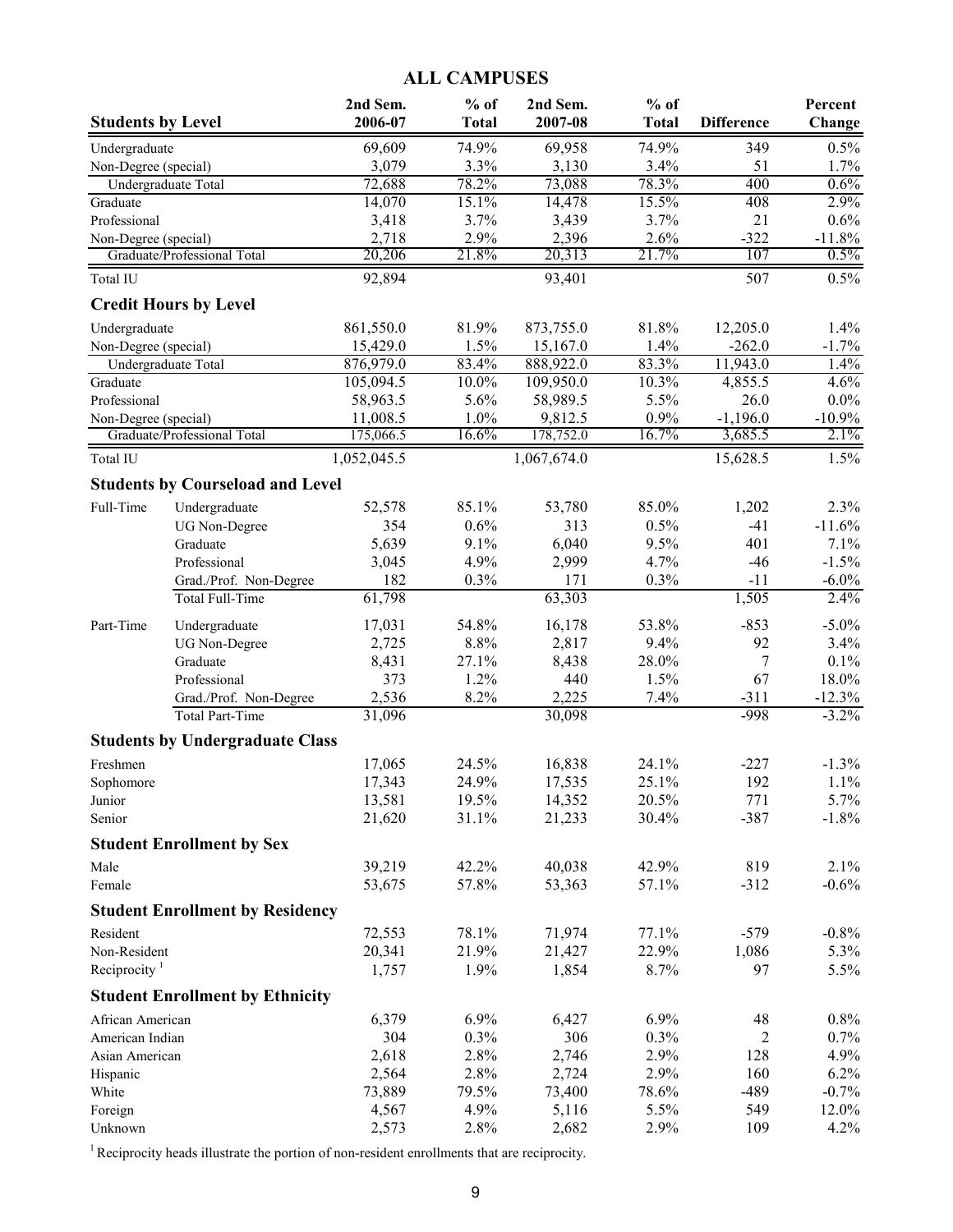## **BLOOMINGTON**

| <b>Students by Level</b> |                                         | 2nd Sem.<br>2006-07  | $%$ of<br><b>Total</b> | 2nd Sem.<br>2007-08  | $%$ of        | <b>Total Difference</b> | Percent<br>Change |
|--------------------------|-----------------------------------------|----------------------|------------------------|----------------------|---------------|-------------------------|-------------------|
| Undergraduate            |                                         | 27,652               | 75.4%                  | 28,179               | 75.4%         | 527                     | 1.9%              |
| Non-Degree (special)     |                                         | 580                  | 1.6%                   | 551                  | 1.5%          | $-29$                   | $-5.0\%$          |
|                          | Undergraduate Total                     | 28,232               | 76.9%                  | 28,730               | 76.9%         | 498                     | 1.8%              |
| Graduate                 |                                         | 6,703                | 18.3%                  | 6,884                | 18.4%         | 181                     | 2.7%              |
| Professional             |                                         | 924                  | 2.5%                   | 902                  | 2.4%          | $-22$                   | $-2.4%$           |
| Non-Degree (special)     |                                         | 839                  | 2.3%                   | 835                  | 2.2%          | $-4$                    | $-0.5%$           |
|                          | Graduate/Professional Total             | 8,466                | 23.1%                  | 8,621                | 23.1%         | 155                     | 1.8%              |
| Total BL                 | <b>Credit Hours by Level</b>            | 36,698               |                        | 37,351               |               | 653                     | 1.8%              |
|                          |                                         |                      |                        |                      |               |                         |                   |
| Undergraduate            |                                         | 400,286.5<br>2,416.5 | 83.6%<br>0.5%          | 408,644.5<br>2,479.0 | 83.6%<br>0.5% | 8,358.0<br>62.5         | 2.1%<br>2.6%      |
| Non-Degree (special)     | Undergraduate Total                     | 402,703.0            | 84.1%                  | 411,123.5            | 84.1%         | 8,420.5                 | 2.1%              |
| Graduate                 |                                         | 59,189.5             | 12.4%                  | 61,061.0             | 12.5%         | 1,871.5                 | 3.2%              |
| Professional             |                                         | 13,811.0             | 2.9%                   | 13,477.5             | 2.8%          | $-333.5$                | $-2.4%$           |
| Non-Degree (special)     |                                         | 3,080.0              | 0.6%                   | 3,153.5              | 0.6%          | 73.5                    | 2.4%              |
|                          | Graduate/Professional Total             | 76,080.5             | 15.9%                  | 77,692.0             | 15.9%         | 1,611.5                 | 2.1%              |
| Total BL                 |                                         | 478,783.5            |                        | 488,815.5            |               | 10,032.0                | 2.1%              |
|                          | <b>Students by Courseload and Level</b> |                      |                        |                      |               |                         |                   |
| Full-Time                | Undergraduate                           | 26,058               | 83.8%                  | 26,576               | 83.7%         | 518                     | 2.0%              |
|                          | <b>UG</b> Non-Degree                    | 89                   | 0.3%                   | 91                   | 0.3%          | 2                       | 2.2%              |
|                          | Graduate                                | 4,049                | 13.0%                  | 4,215                | 13.3%         | 166                     | 4.1%              |
|                          | Professional                            | 854                  | 2.7%                   | 820                  | 2.6%          | $-34$                   | $-4.0%$           |
|                          | Grad./Prof. Non-Degree                  | 49                   | 0.2%                   | 64                   | 0.2%          | 15                      | 30.6%             |
|                          | Total Full-Time                         | 31,099               |                        | 31,766               |               | 667                     | 2.1%              |
| Part-Time                | Undergraduate                           | 1,594                | 28.5%                  | 1,603                | 28.7%         | 9                       | 0.6%              |
|                          | <b>UG</b> Non-Degree                    | 491                  | 8.8%                   | 460                  | 8.2%          | $-31$                   | $-6.3%$           |
|                          | Graduate                                | 2,654                | 47.4%                  | 2,669                | 47.8%         | 15                      | 0.6%              |
|                          | Professional                            | 70                   | 1.3%                   | 82                   | 1.5%          | 12                      | 17.1%             |
|                          | Grad./Prof. Non-Degree                  | 790                  | 14.1%                  | 771                  | 13.8%         | $-19$                   | $-2.4%$           |
|                          | <b>Total Part-Time</b>                  | 5,599                |                        | 5,585                |               | $-14$                   | $-0.3%$           |
|                          | <b>Students by Undergraduate Class</b>  |                      |                        |                      |               |                         |                   |
| Freshmen                 |                                         | 6,198                | 22.4%                  | 5,949                | 21.1%         | $-249$                  | $-4.0\%$          |
| Sophomore                |                                         | 6,813                | 24.6%                  | 7,284                | 25.8%         | 471                     | 6.9%              |
| Junior                   |                                         | 5,829                | 21.1%                  | 6,540                | 23.2%         | 711                     | 12.2%             |
| Senior                   |                                         | 8,812                | 31.9%                  | 8,406                | 29.8%         | $-406$                  | $-4.6%$           |
|                          | <b>Student Enrollment by Sex</b>        |                      |                        |                      |               |                         |                   |
| Male                     |                                         | 17,559               | 47.8%                  | 18,121               | 48.5%         | 562                     | 3.2%              |
| Female                   |                                         | 19,139               | 52.2%                  | 19,230               | 51.5%         | 91                      | 0.5%              |
|                          | <b>Student Enrollment by Residency</b>  |                      |                        |                      |               |                         |                   |
| Resident                 |                                         | 21,460               | 58.5%                  | 21,241               | 56.9%         | $-219$                  | $-1.0\%$          |
| Non-Resident             |                                         | 15,238               | 41.5%                  | 16,110               | 43.1%         | 872                     | 5.7%              |
|                          | <b>Student Enrollment by Ethnicity</b>  |                      |                        |                      |               |                         |                   |
| African American         |                                         | 1,584                | 4.3%                   | 1,606                | 4.3%          | 22                      | 1.4%              |
| American Indian          |                                         | 102                  | 0.3%                   | 104                  | 0.3%          | $\overline{2}$          | 2.0%              |
| Asian American           |                                         | 1,293                | 3.5%                   | 1,355                | 3.6%          | 62                      | 4.8%              |
| Hispanic                 |                                         | 854                  | 2.3%                   | 932                  | 2.5%          | 78                      | 9.1%              |
| White                    |                                         | 29,116               | 79.3%<br>$9.0\%$       | 29,189               | 78.1%<br>9.8% | 73<br>335               | 0.3%              |
| Foreign<br>Unknown       |                                         | 3,318<br>431         | 1.2%                   | 3,653<br>512         | 1.4%          | 81                      | 10.1%<br>18.8%    |
|                          |                                         |                      |                        |                      |               |                         |                   |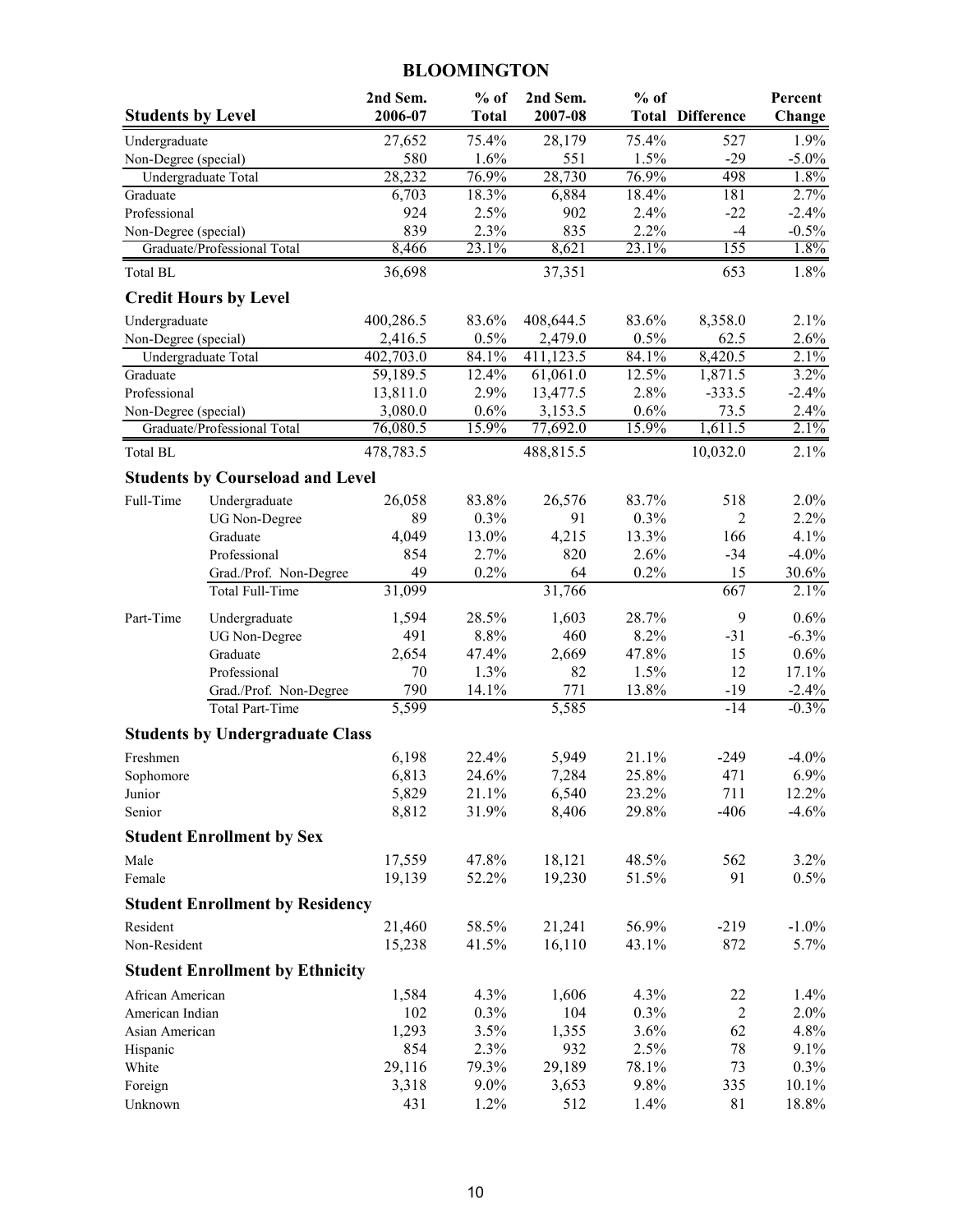**IUPUI**

| <b>Students by Level</b> |                                         | 2nd Sem.<br>2006-07 | $%$ of<br><b>Total</b> | 2nd Sem.<br>2007-08 | $%$ of        | <b>Total Difference</b> | Percent<br>Change |
|--------------------------|-----------------------------------------|---------------------|------------------------|---------------------|---------------|-------------------------|-------------------|
| Undergraduate            |                                         | 18,676              | 66.6%                  | 18,842              | 67.0%         | 166                     | 0.9%              |
| Non-Degree (special)     |                                         | 1,013               | 3.6%                   | 959                 | 3.4%          | $-54$                   | $-5.3\%$          |
|                          | Undergraduate Total                     | 19,689              | 70.2%                  | 19,801              | 70.4%         | 112                     | 0.6%              |
| Graduate                 |                                         | 5,055               | 18.0%                  | 5,170               | 18.4%         | 115                     | 2.3%              |
| Professional             |                                         | 2,494               | 8.9%                   | 2,537               | 9.0%          | 43                      | 1.7%              |
| Non-Degree (special)     |                                         | 798                 | 2.8%                   | 626                 | 2.2%          | $-172$                  | $-21.6%$          |
|                          | Graduate/Professional Total             | 8,347               | 29.8%                  | 8,333               | 29.6%         | $-14$                   | $-0.2%$           |
| <b>Total IUPUI</b>       |                                         | 28,036              |                        | 28,134              |               | 98                      | 0.3%              |
|                          | <b>Credit Hours by Level</b>            |                     |                        |                     |               |                         |                   |
| Undergraduate            |                                         | 213,068.0           | 70.7%                  | 218,722.0           | 71.0%         | 5,654.0                 | 2.7%              |
| Non-Degree (special)     |                                         | 6,474.0             | 2.1%                   | 5,820.0             | 1.9%          | $-654.0$                | $-10.1%$          |
|                          | Undergraduate Total                     | 219,542.0           | 72.8%                  | 224,542.0           | 72.9%         | 5,000.0                 | 2.3%              |
| Graduate                 |                                         | 33,373.0            | 11.1%                  | 35,376.0            | 11.5%         | 2,003.0                 | $6.0\%$           |
| Professional             |                                         | 45,152.5<br>3,328.5 | 15.0%                  | 45,512.0            | 14.8%<br>0.9% | 359.5                   | 0.8%              |
| Non-Degree (special)     | Graduate/Professional Total             | 81,854.0            | 1.1%<br>27.2%          | 2,638.0<br>83,526.0 | 27.1%         | $-690.5$<br>1,672.0     | $-20.7%$<br>2.0%  |
| <b>Total IUPUI</b>       |                                         | 301,396.0           |                        | 308,068.0           |               | 6,672.0                 | 2.2%              |
|                          | <b>Students by Courseload and Level</b> |                     |                        |                     |               |                         |                   |
| Full-Time                | Undergraduate                           | 12,420              | 77.1%                  | 12,952              | 77.3%         | 532                     | 4.3%              |
|                          | <b>UG Non-Degree</b>                    | 170                 | 1.1%                   | 141                 | 0.8%          | $-29$                   | $-17.1%$          |
|                          | Graduate                                | 1,284               | 8.0%                   | 1,444               | 8.6%          | 160                     | 12.5%             |
|                          | Professional                            | 2,191               | 13.6%                  | 2,179               | 13.0%         | $-12$                   | $-0.5%$           |
|                          | Grad./Prof. Non-Degree                  | 50                  | 0.3%                   | 39                  | 0.2%          | $-11$                   | $-22.0%$          |
|                          | Total Full-Time                         | 16,115              |                        | 16,755              |               | 640                     | 4.0%              |
| Part-Time                | Undergraduate                           | 6,256               | 52.5%                  | 5,890               | 51.8%         | $-366$                  | $-5.9%$           |
|                          | <b>UG</b> Non-Degree                    | 843                 | 7.1%                   | 818                 | 7.2%          | $-25$                   | $-3.0\%$          |
|                          | Graduate                                | 3,771               | 31.6%                  | 3,726               | 32.7%         | $-45$                   | $-1.2%$           |
|                          | Professional                            | 303                 | 2.5%                   | 358                 | 3.1%          | 55                      | 18.2%             |
|                          | Grad./Prof. Non-Degree                  | 748                 | 6.3%                   | 587                 | 5.2%          | $-161$                  | $-21.5%$          |
|                          | <b>Total Part-Time</b>                  | 11,921              |                        | 11,379              |               | $-542$                  | $-4.5%$           |
|                          | <b>Students by Undergraduate Class</b>  |                     |                        |                     |               |                         |                   |
| Freshmen                 |                                         | 4,046               | 21.7%                  | 4,081               | 21.7%         | 35                      | 0.9%              |
| Sophomore                |                                         | 4,428               | 23.7%                  | 4,396               | 23.3%         | $-32$                   | $-0.7%$           |
| Junior                   |                                         | 3,757               | 20.1%                  | 3,706               | 19.7%         | $-51$                   | $-1.4%$           |
| Senior                   |                                         | 6,445               | 34.5%                  | 6,659               | 35.3%         | 214                     | 3.3%              |
|                          | <b>Student Enrollment by Sex</b>        |                     |                        |                     |               |                         |                   |
| Male                     |                                         | 11,686              | 41.7%                  | 11,888              | 42.3%         | 202                     | 1.7%              |
| Female                   |                                         | 16,350              | 58.3%                  | 16,246              | 57.7%         | $-104$                  | $-0.6%$           |
|                          | <b>Student Enrollment by Residency</b>  |                     |                        |                     |               |                         |                   |
| Resident                 |                                         | 25,537              | 91.1%                  | 25,512              | 90.7%         | $-25$                   | $-0.1%$           |
| Non-Resident             |                                         | 2,499               | 8.9%                   | 2,622               | 9.3%          | 123                     | 4.9%              |
|                          | <b>Student Enrollment by Ethnicity</b>  |                     |                        |                     |               |                         |                   |
| African American         |                                         | 2,464               | 8.8%                   | 2,444               | 8.7%          | $-20$                   | $-0.8%$           |
| American Indian          |                                         | 89                  | 0.3%                   | 80                  | 0.3%          | $-9$                    | $-10.1\%$         |
| Asian American           |                                         | 950                 | 3.4%                   | 985                 | 3.5%          | 35                      | 3.7%              |
| Hispanic                 |                                         | 637                 | 2.3%                   | 700                 | 2.5%          | 63                      | 9.9%              |
| White                    |                                         | 21,646              | 77.2%                  | 21,412              | 76.1%         | $-234$                  | $-1.1\%$          |
| Foreign                  |                                         | 932                 | 3.3%                   | 1,139               | 4.0%          | 207                     | 22.2%             |
| Unknown                  |                                         | 1,318               | 4.7%                   | 1,374               | 4.9%          | 56                      | 4.2%              |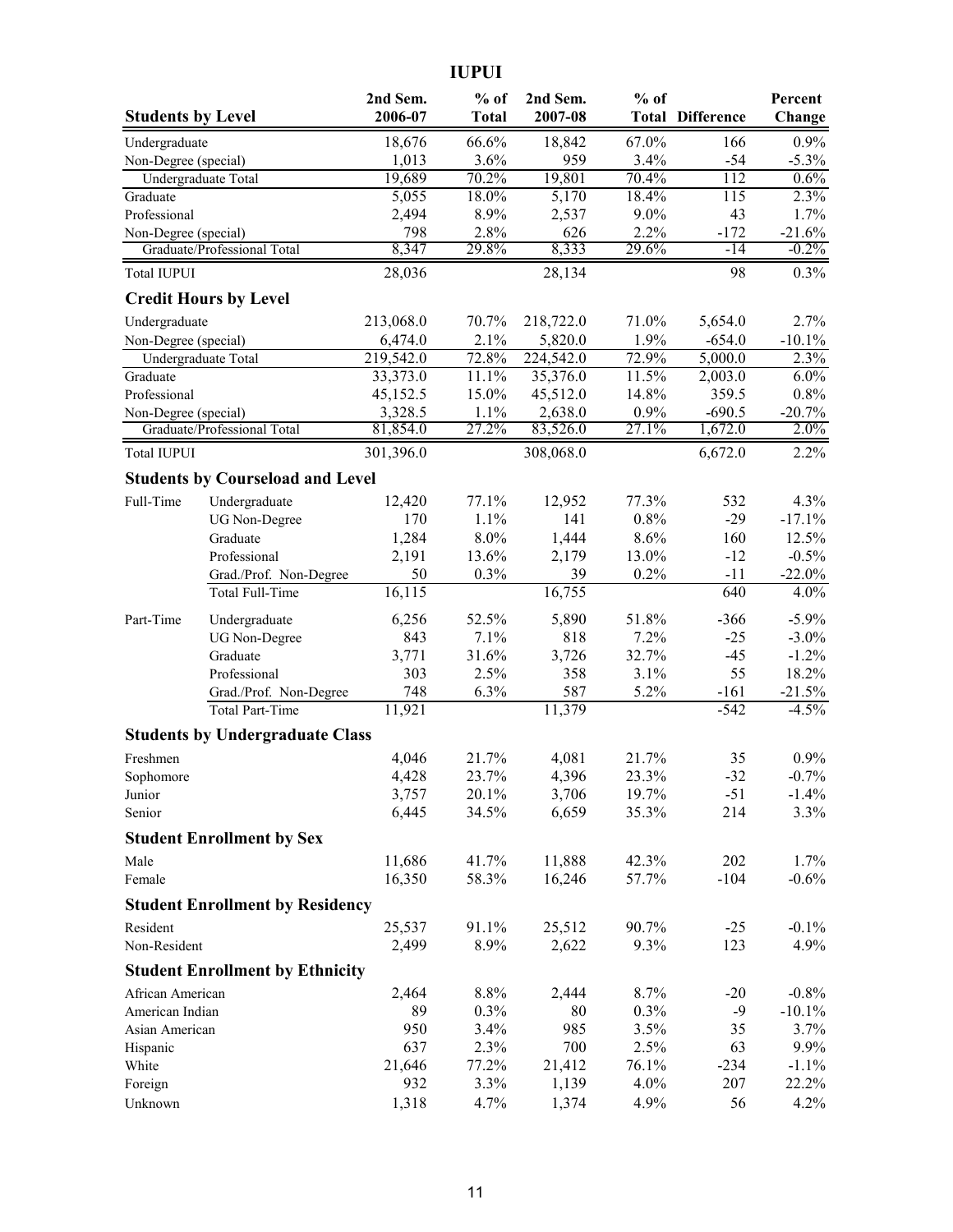|--|

| <b>Students by Level</b>                 |                                               | 2nd Sem.<br>2006-07 | $%$ of<br><b>Total</b> | 2nd Sem.<br>2007-08 | $%$ of         | <b>Total Difference</b> | Percent<br>Change |
|------------------------------------------|-----------------------------------------------|---------------------|------------------------|---------------------|----------------|-------------------------|-------------------|
| Undergraduate                            |                                               | 1,904               | 86.8%                  | 1,895               | 87.2%          | $-9$                    | $-0.5%$           |
| Non-Degree (special)                     |                                               | 230                 | 10.5%                  | 213                 | 9.8%           | $-17$                   | $-7.4%$           |
|                                          | Undergraduate Total                           | 2,134               | 97.3%                  | 2,108               | 97.1%          | $-26$                   | $-1.2%$           |
| Graduate                                 |                                               | $\boldsymbol{0}$    | $0.0\%$                | 1                   | $0.0\%$        | 1                       | n/a               |
| Graduate Non-Degree                      |                                               | 59                  | 2.7%                   | 63                  | 2.9%           | $\overline{\mathbf{4}}$ | 6.8%              |
| Graduate Total                           |                                               | $\overline{59}$     | 2.7%                   | 64                  | 2.9%           | 5                       | 8.5%              |
| <b>Total EA</b>                          |                                               | 2,193               |                        | 2,172               |                | $-21$                   | $-1.0\%$          |
|                                          | <b>Credit Hours by Level</b>                  |                     |                        |                     |                |                         |                   |
| Undergraduate                            |                                               | 19,988.5            | 94.1%                  | 20,199.0            | 95.1%          | 210.5                   | 1.1%              |
| Non-Degree (special)                     |                                               | 966.0               | 4.5%                   | 751.0               | 3.5%           | $-215.0$                | $-22.3%$          |
|                                          | Undergraduate Total                           | 20,954.5            | 98.7%                  | 20,950.0            | 98.6%          | $-4.5$                  | $0.0\%$           |
| Graduate                                 |                                               | 0.0                 | $0.0\%$                | 3.0                 | $0.0\%$        | 3.0                     | n/a               |
| Graduate Non-Degree                      |                                               | 286.0<br>286.0      | 1.3%<br>1.3%           | 287.0               | 1.4%<br>1.4%   | 1.0<br>4.0              | 0.3%              |
| Graduate Total<br>Total EA               |                                               | 21,240.5            |                        | 290.0<br>21,240.0   |                | $-0.5$                  | 1.4%<br>$0.0\%$   |
|                                          |                                               |                     |                        |                     |                |                         |                   |
|                                          | <b>Students by Courseload and Level</b>       |                     |                        |                     |                |                         |                   |
| Full-Time                                | Undergraduate                                 | 1,129               | 98.2%                  | 1,145               | 99.0%          | 16                      | 1.4%              |
|                                          | <b>UG Non-Degree</b>                          | 14                  | 1.2%                   | 2                   | 0.2%           | $-12$                   | $-85.7%$          |
|                                          | Graduate                                      | $\boldsymbol{0}$    | $0.0\%$                | $\boldsymbol{0}$    | $0.0\%$        | $\boldsymbol{0}$        | n/a               |
|                                          | Graduate Non-Degree                           | 7                   | 0.6%                   | 10                  | 0.9%           | 3<br>$\overline{7}$     | 42.9%             |
|                                          | Total Full-Time                               | 1,150               |                        | 1,157               |                |                         | 0.6%              |
| Part-Time                                | Undergraduate                                 | 775                 | 74.3%                  | 750                 | 73.9%          | $-25$                   | $-3.2%$           |
|                                          | <b>UG Non-Degree</b>                          | 216                 | 20.7%                  | 211                 | 20.8%          | $-5$                    | $-2.3%$           |
|                                          | Graduate                                      | $\boldsymbol{0}$    | $0.0\%$                | 1                   | 0.1%           | 1                       | n/a               |
|                                          | Graduate Non-Degree<br><b>Total Part-Time</b> | 52<br>1,043         | 5.0%                   | 53<br>1,015         | 5.2%           | 1<br>$-28$              | 1.9%<br>$-2.7%$   |
|                                          |                                               |                     |                        |                     |                |                         |                   |
|                                          | <b>Students by Undergraduate Class</b>        |                     |                        |                     |                |                         |                   |
| Freshmen                                 |                                               | 555                 | 29.1%                  | 562                 | 29.7%          | 7                       | 1.3%              |
| Sophomore                                |                                               | 528                 | 27.7%                  | 485                 | 25.6%          | $-43$                   | $-8.1\%$          |
| Junior<br>Senior                         |                                               | 312<br>509          | 16.4%<br>26.7%         | 369<br>479          | 19.5%<br>25.3% | 57<br>$-30$             | 18.3%<br>$-5.9\%$ |
|                                          | <b>Student Enrollment by Sex</b>              |                     |                        |                     |                |                         |                   |
|                                          |                                               | 710                 |                        |                     |                |                         |                   |
| Male<br>Female                           |                                               | 1,483               | 32.4%<br>67.6%         | 679<br>1,493        | 31.3%<br>68.7% | $-31$<br>10             | $-4.4%$<br>0.7%   |
|                                          |                                               |                     |                        |                     |                |                         |                   |
|                                          | <b>Student Enrollment by Residency</b>        |                     |                        |                     |                |                         |                   |
| Resident                                 |                                               | 1,916               | 87.4%                  | 1,884               | 86.7%          | $-32$                   | $-1.7\%$          |
| Non-Resident<br>Reciprocity <sup>1</sup> |                                               | 277<br>254          | 12.6%<br>91.7%         | 288<br>235          | 13.3%<br>81.6% | 11<br>$-19$             | 4.0%<br>$-7.5%$   |
|                                          |                                               |                     |                        |                     |                |                         |                   |
|                                          | <b>Student Enrollment by Ethnicity</b>        |                     |                        |                     |                |                         |                   |
| African American                         |                                               | 71                  | 3.2%                   | 86                  | 4.0%           | 15                      | 21.1%             |
| American Indian                          |                                               | $\tau$<br>17        | 0.3%<br>0.8%           | 8<br>15             | 0.4%<br>0.7%   | $\mathbf{1}$<br>$-2$    | 14.3%<br>$-11.8%$ |
| Asian American                           |                                               | 27                  | 1.2%                   | 31                  | 1.4%           | $\overline{4}$          | 14.8%             |
| Hispanic<br>White                        |                                               | 1,998               | 91.1%                  | 1,947               | 89.6%          | $-51$                   | $-2.6%$           |
| Foreign                                  |                                               | 4                   | 0.2%                   | 7                   | 0.3%           | 3                       | 75.0%             |
| Unknown                                  |                                               | 69                  | 3.1%                   | 78                  | 3.6%           | 9                       | 13.0%             |

 $1$  Reciprocity heads illustrate the portion of non-resident enrollments that are reciprocity.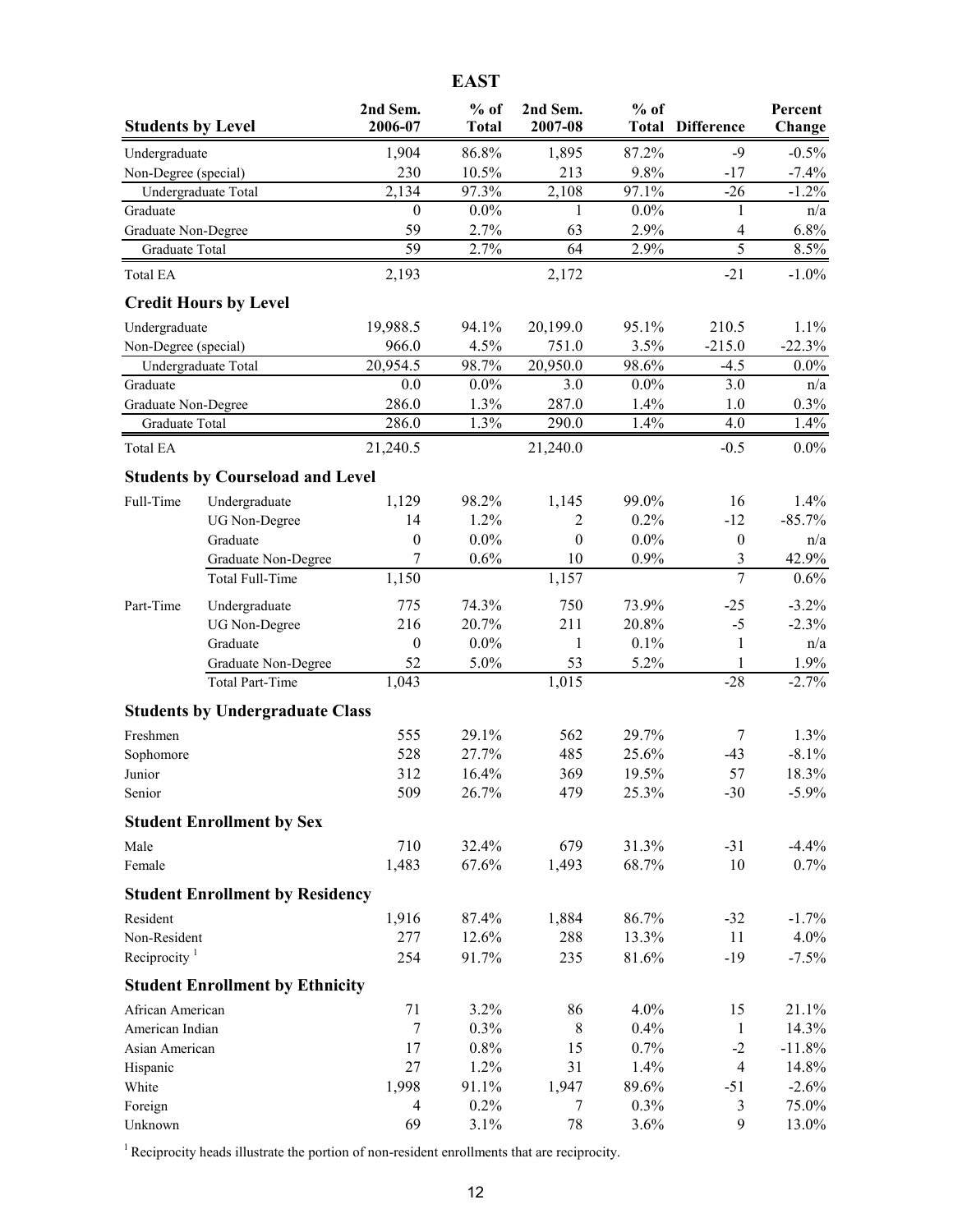## *FORT WAYNE*

| <b>Students by Level</b> |                                         | 2nd Sem.<br>2006-07 | $%$ of<br><b>Total</b> | 2nd Sem.<br>2007-08 | $%$ of  | <b>Total Difference</b> | Percent<br>Change |
|--------------------------|-----------------------------------------|---------------------|------------------------|---------------------|---------|-------------------------|-------------------|
| Undergraduate            |                                         | 5,343               | 87.3%                  | 5,385               | 86.1%   | 42                      | 0.8%              |
| Non-Degree (special)     |                                         | 146                 | 2.4%                   | 251                 | 4.0%    | 105                     | 71.9%             |
| Undergraduate Total      |                                         | $\frac{1}{5,489}$   | 89.7%                  | $\overline{5,636}$  | 90.1%   | 147                     | 2.7%              |
| Graduate                 |                                         | 515                 | 8.4%                   | 536                 | 8.6%    | 21                      | 4.1%              |
| Non-Degree (special)     |                                         | 113                 | 1.8%                   | 81                  | 1.3%    | $-32$                   | $-28.3%$          |
| Graduate Total           |                                         | 628                 | 10.3%                  | 617                 | 9.9%    | $-11$                   | $-1.8%$           |
| Total FW                 |                                         | 6,117               |                        | 6,253               |         | 136                     | 2.2%              |
|                          | <b>Credit Hours by Level</b>            |                     |                        |                     |         |                         |                   |
| Undergraduate            |                                         | 57,979.0            | 94.0%                  | 58,987.0            | 93.2%   | 1,008.0                 | 1.7%              |
| Non-Degree (special)     |                                         | 620.0               | 1.0%                   | 1,083.0             | 1.7%    | 463.0                   | 74.7%             |
| Undergraduate Total      |                                         | 58,599.0            | 95.0%                  | 60,070.0            | 94.9%   | 1,471.0                 | 2.5%              |
| Graduate                 |                                         | 2,735.0             | 4.4%                   | 2,939.0             | 4.6%    | 204.0                   | 7.5%              |
| Non-Degree (special)     |                                         | 362.0               | 0.6%                   | 283.0               | 0.4%    | $-79.0$                 | $-21.8%$          |
| Graduate Total           |                                         | 3,097.0             | 5.0%                   | 3,222.0             | 5.1%    | 125.0                   | 4.0%              |
| <b>Total FW</b>          |                                         | 61,696.0            |                        | 63,292.0            |         | 1,596.0                 | 2.6%              |
|                          | <b>Students by Courseload and Level</b> |                     |                        |                     |         |                         |                   |
| Full-Time                | Undergraduate                           | 3,439               | 98.4%                  | 3,527               | 98.1%   | 88                      | 2.6%              |
|                          | <b>UG</b> Non-Degree                    | 5                   | 0.1%                   | 10                  | 0.3%    | 5                       | 100.0%            |
|                          | Graduate                                | 50                  | 1.4%                   | 58                  | 1.6%    | 8                       | 16.0%             |
|                          | Graduate Non-Degree                     | 1                   | $0.0\%$                | $\boldsymbol{0}$    | $0.0\%$ | $-1$                    | $-100.0\%$        |
|                          | Total Full-Time                         | 3,495               |                        | 3,595               |         | 100                     | 2.9%              |
| Part-Time                | Undergraduate                           | 1,904               | 72.6%                  | 1,858               | 69.9%   | $-46$                   | $-2.4%$           |
|                          | <b>UG</b> Non-Degree                    | 141                 | 5.4%                   | 241                 | 9.1%    | 100                     | 70.9%             |
|                          | Graduate                                | 465                 | 17.7%                  | 478                 | 18.0%   | 13                      | 2.8%              |
|                          | Graduate Non-Degree                     | 112                 | 4.3%                   | 81                  | 3.0%    | $-31$                   | $-27.7%$          |
|                          | <b>Total Part-Time</b>                  | 2,622               |                        | 2,658               |         | 36                      | 1.4%              |
| <b>Students by Class</b> |                                         |                     |                        |                     |         |                         |                   |
| Freshmen                 |                                         | 1,720               | 28.1%                  | 1,729               | 27.7%   | 9                       | 0.5%              |
| Sophomore                |                                         | 1,316               | 21.5%                  | 1,320               | 21.1%   | $\overline{4}$          | 0.3%              |
| Junior                   |                                         | 848                 | 13.9%                  | 908                 | 14.5%   | 60                      | 7.1%              |
| Senior                   |                                         | 1,459               | 23.9%                  | 1,428               | 22.8%   | $-31$                   | $-2.1\%$          |
|                          | <b>Student Enrollment by Sex</b>        |                     |                        |                     |         |                         |                   |
| Male                     |                                         | 2,486               | 40.6%                  | 2,569               | 41.1%   | 83                      | 3.3%              |
| Female                   |                                         | 3,631               | 59.4%                  | 3,684               | 58.9%   | 53                      | 1.5%              |
|                          | <b>Student Enrollment by Residency</b>  |                     |                        |                     |         |                         |                   |
| Resident                 |                                         | 5,889               | 96.3%                  | 6,023               | 96.3%   | 134                     | 2.3%              |
| Non-Resident             |                                         | 228                 | 3.7%                   | 230                 | 3.7%    | $\overline{2}$          | 0.9%              |
|                          | <b>Student Enrollment by Ethnicity</b>  |                     |                        |                     |         |                         |                   |
| African American         |                                         | 321                 | 5.2%                   | 348                 | 5.6%    | 27                      | 8.4%              |
| American Indian          |                                         | 20                  | 0.3%                   | 17                  | 0.3%    | $-3$                    | $-15.0\%$         |
| Asian American           |                                         | 93                  | 1.5%                   | 92                  | 1.5%    | $-1$                    | $-1.1\%$          |
| Hispanic                 |                                         | 187                 | 3.1%                   | 177                 | 2.8%    | $-10$                   | $-5.3\%$          |
| White                    |                                         | 5,322               | $87.0\%$               | 5,433               | 86.9%   | 111                     | 2.1%              |
| Foreign                  |                                         | 71                  | 1.2%                   | 72                  | 1.2%    | 1                       | 1.4%              |
| Unknown                  |                                         | 103                 | 1.7%                   | 114                 | 1.8%    | 11                      | 10.7%             |

*IU enrollments only*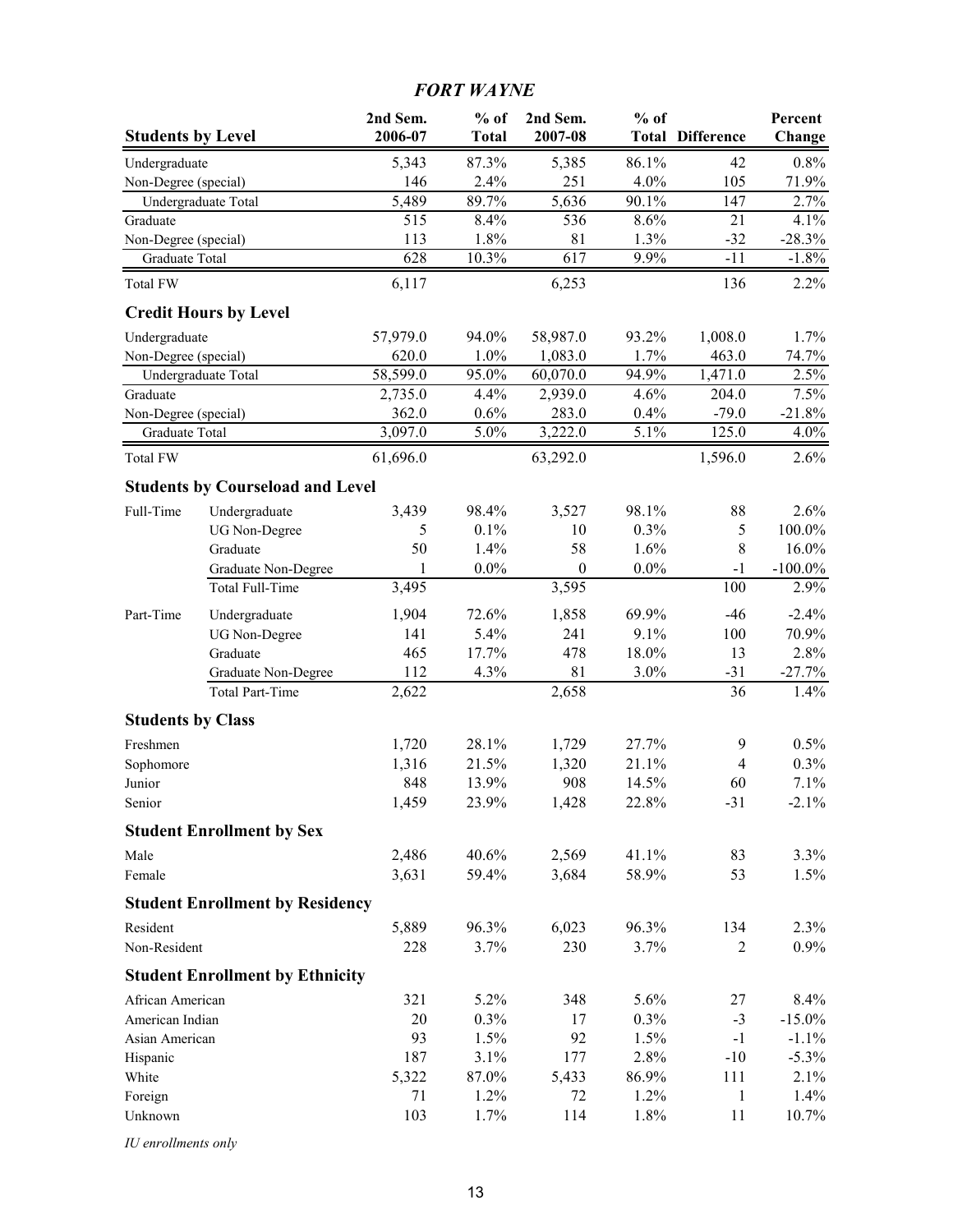### **2nd Sem. % of 2nd Sem. % of Percent Students by Level 2006-07 Total 2007-08 Total Difference Change** Undergraduate 2,200 83.5% 2,168 84.6% -32 -1.5% Non-Degree (special) 263 10.0% 244 9.5% -19 -7.2% Undergraduate Total 2,463 93.5% 2,412 94.1% -51 -2.1% Graduate 2001 12 2.8% 72 2.8% -2 -2.7% Non-Degree (special) 98 3.7% 78 3.0% -20 -20.4% Graduate Total 172 6.5% 150 5.9% -22 -12.8% Total KO 2,635 2,562 -73 -2.8% **Credit Hours by Level** Undergraduate 23,617.0 92.7% 23,304.0 93.3% -313.0 -1.3% Non-Degree (special) 931.0 3.7% 812.0 3.3% -119.0 -12.8% Undergraduate Total 24,548.0 96.3% 24,116.0 96.6% -432.0 -1.8% Graduate **438.0** 1.7% 405.0 1.6% -33.0 -7.5% Non-Degree (special) 493.0 1.9% 445.0 1.8% -48.0 -9.7% Graduate Total **931.0** 3.7% 850.0 3.4% -81.0 -8.7% Total KO 25,479.0 24,966.0 -513.0 -2.0% **Students by Courseload and Level** Full-Time Undergraduate 1,307 97.1% 1,322 97.4% 15 1.1% UG Non-Degree 8 0.6% 4 0.3% -4 -50.0% Graduate 16 1.2% 11 0.8% -5 -31.3% Graduate Non-Degree 15 1.1% 20 1.5% 5 33.3% Total Full-Time 1,346 1,357 11 0.8% Part-Time Undergraduate 893 69.3% 846 70.2% -47 -5.3% UG Non-Degree 255 19.8% 240 19.9% -15 -5.9% Graduate 58 4.5% 61 5.1% 3 5.2% Graduate Non-Degree 83 6.4% 58 4.8% -25 -30.1% Total Part-Time 1,289 1,205 -84 -6.5% **Students by Class** Freshmen 606 23.0% 596 23.3% -10 -1.7% Sophomore 2012 27.5% 611 23.8% -114 -15.7% Junior 338 12.8% 409 16.0% 71 21.0% Senior 531 20.2% 552 21.5% 21 4.0% **Student Enrollment by Sex** Male 778 29.5% 780 30.4% 2 0.3% Female 1,857 70.5% 1,782 69.6% -75 -4.0% **Student Enrollment by Residency** Resident 2,612 99.1% 2,548 99.5% -64 -2.5% Non-Resident 23 0.9% 14 0.5% -9 -39.1% **Student Enrollment by Ethnicity** African American 198 3.7% 119 4.6% 21 21.4% American Indian 21 0.8% 17 0.7% -4 -19.0% Asian American 27 1.0% 39 1.5% 12 44.4% Hispanic 33 1.3% 33 1.3% 0 0.0% White 2,361 89.6% 2,268 88.5% -93 -3.9% Foreign 17 0.6% 11 0.4% -6 -35.3%

**KOKOMO**

Unknown 78 3.0% 75 2.9% -3 -3.8%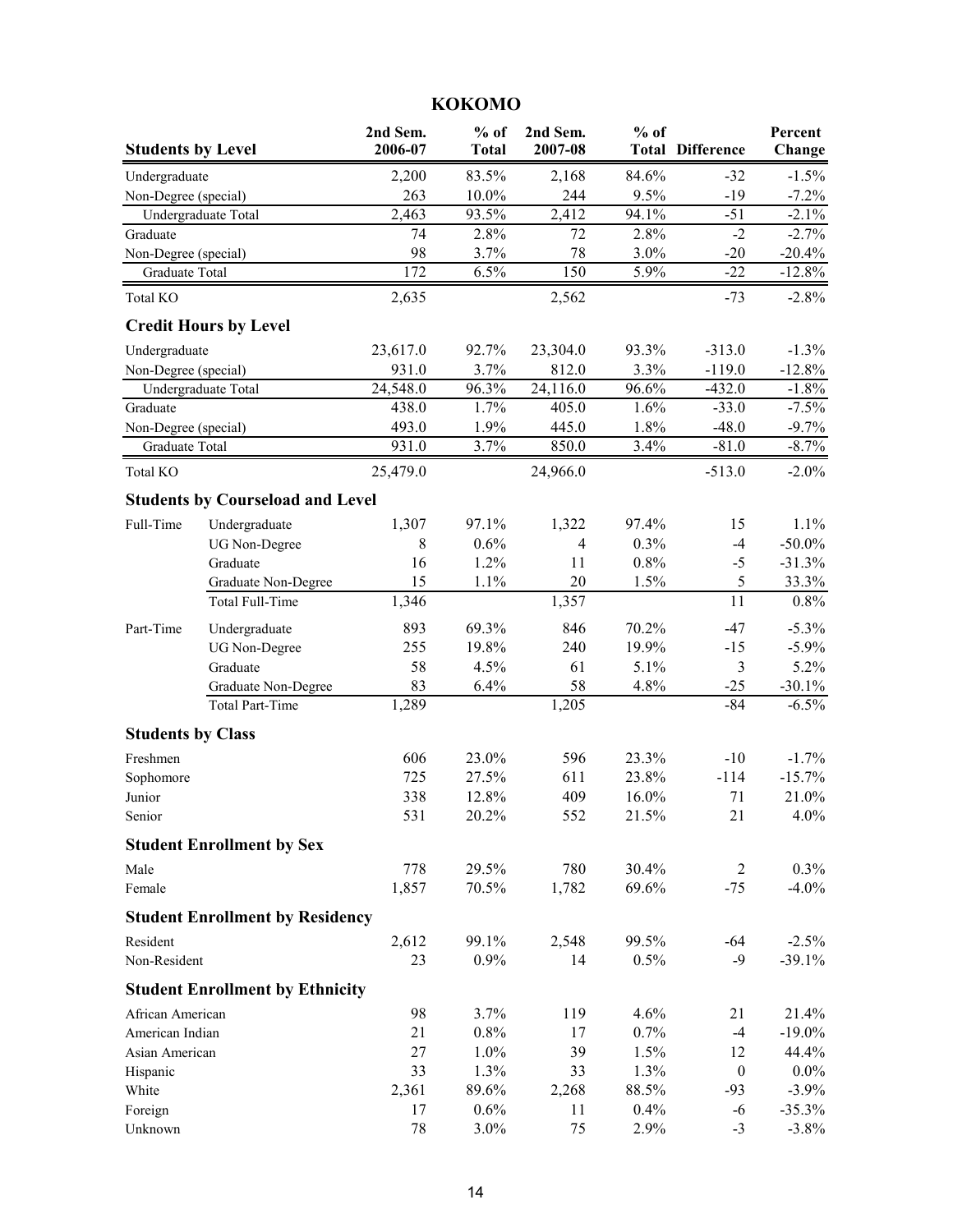## **NORTHWEST**

| <b>Students by Level</b> |                                         | 2nd Sem.<br>2006-07 | $%$ of<br><b>Total</b> | 2nd Sem.<br>2007-08 | $%$ of | <b>Total Difference</b> | Percent<br>Change |
|--------------------------|-----------------------------------------|---------------------|------------------------|---------------------|--------|-------------------------|-------------------|
| Undergraduate            |                                         | 3,798               | 81.8%                  | 3,615               | 81.3%  | $-183$                  | $-4.8%$           |
| Non-Degree (special)     |                                         | 175                 | 3.8%                   | 171                 | 3.8%   | $-4$                    | $-2.3%$           |
|                          | Undergraduate Total                     | 3,973               | 85.6%                  | 3,786               | 85.1%  | $-187$                  | $-4.7%$           |
| Graduate                 |                                         | 408                 | 8.8%                   | 456                 | 10.2%  | 48                      | 11.8%             |
| Non-Degree (special)     |                                         | 262                 | 5.6%                   | 207                 | 4.7%   | $-55$                   | $-21.0%$          |
| Graduate Total           |                                         | 670                 | $14.4\%$               | 663                 | 14.9%  | $-7$                    | $-1.0%$           |
| <b>Total NW</b>          |                                         | 4,643               |                        | 4,449               |        | $-194$                  | $-4.2\%$          |
|                          | <b>Credit Hours by Level</b>            |                     |                        |                     |        |                         |                   |
| Undergraduate            |                                         | 39,931.0            | 89.8%                  | 38,336.0            | 88.8%  | $-1,595.0$              | $-4.0\%$          |
| Non-Degree (special)     |                                         | 981.0               | 2.2%                   | 1,011.0             | 2.3%   | 30.0                    | 3.1%              |
|                          | Undergraduate Total                     | 40,912.0            | 92.0%                  | 39,347.0            | 91.1%  | $-1,565.0$              | $-3.8%$           |
| Graduate                 |                                         | 2,329.0             | 5.2%                   | 2,822.0             | 6.5%   | 493.0                   | 21.2%             |
| Non-Degree (special)     |                                         | 1,249.0             | 2.8%                   | 1,009.0             | 2.3%   | $-240.0$                | $-19.2%$          |
| Graduate Total           |                                         | 3,578.0             | 8.0%                   | 3,831.0             | 8.9%   | 253.0                   | 7.1%              |
| Total NW                 |                                         | 44,490.0            |                        | 43,178.0            |        | $-1,312.0$              | $-2.9%$           |
|                          | <b>Students by Courseload and Level</b> |                     |                        |                     |        |                         |                   |
| Full-Time                | Undergraduate                           | 2,186               | 95.7%                  | 2,134               | 92.8%  | $-52$                   | $-2.4%$           |
|                          | <b>UG</b> Non-Degree                    | 27                  | 1.2%                   | 34                  | 1.5%   | $\tau$                  | 25.9%             |
|                          | Graduate                                | 48                  | 2.1%                   | 110                 | 4.8%   | 62                      | 129.2%            |
|                          | Graduate Non-Degree                     | 24                  | 1.1%                   | 21                  | 0.9%   | $-3$                    | $-12.5%$          |
|                          | Total Full-Time                         | 2,285               |                        | 2,299               |        | 14                      | 0.6%              |
| Part-Time                | Undergraduate                           | 1,612               | 68.4%                  | 1,481               | 68.9%  | $-131$                  | $-8.1\%$          |
|                          | <b>UG</b> Non-Degree                    | 148                 | 6.3%                   | 137                 | 6.4%   | $-11$                   | $-7.4%$           |
|                          | Graduate                                | 360                 | 15.3%                  | 346                 | 16.1%  | $-14$                   | $-3.9\%$          |
|                          | Graduate Non-Degree                     | 238                 | $10.1\%$               | 186                 | 8.7%   | $-52$                   | $-21.8%$          |
|                          | <b>Total Part-Time</b>                  | 2,358               |                        | 2,150               |        | $-208$                  | $-8.8%$           |
| <b>Students by Class</b> |                                         |                     |                        |                     |        |                         |                   |
| Freshmen                 |                                         | 1,172               | 25.2%                  | 1,156               | 26.0%  | $-16$                   | $-1.4\%$          |
| Sophomore                |                                         | 1,104               | 23.8%                  | 999                 | 22.5%  | $-105$                  | $-9.5%$           |
| Junior                   |                                         | 582                 | 12.5%                  | 584                 | 13.1%  | 2                       | 0.3%              |
| Senior                   |                                         | 940                 | 20.2%                  | 876                 | 19.7%  | -64                     | $-6.8\%$          |
|                          | <b>Student Enrollment by Sex</b>        |                     |                        |                     |        |                         |                   |
| Male                     |                                         | 1,363               | 29.4%                  | 1,329               | 29.9%  | $-34$                   | $-2.5%$           |
| Female                   |                                         | 3,280               | 70.6%                  | 3,120               | 70.1%  | $-160$                  | $-4.9%$           |
|                          | <b>Student Enrollment by Residency</b>  |                     |                        |                     |        |                         |                   |
| Resident                 |                                         | 4,587               | 98.8%                  | 4,389               | 98.7%  | $-198$                  | $-4.3%$           |
| Non-Resident             |                                         | 56                  | 1.2%                   | 60                  | 1.3%   | $\overline{4}$          | 7.1%              |
|                          | <b>Student Enrollment by Ethnicity</b>  |                     |                        |                     |        |                         |                   |
| African American         |                                         | 1,078               | 23.2%                  | 1,063               | 23.9%  | $-15$                   | $-1.4%$           |
| American Indian          |                                         | 16                  | 0.3%                   | 26                  | 0.6%   | 10                      | 62.5%             |
| Asian American           |                                         | 75                  | 1.6%                   | 90                  | 2.0%   | 15                      | 20.0%             |
| Hispanic                 |                                         | 515                 | 11.1%                  | 521                 | 11.7%  | 6                       | 1.2%              |
| White                    |                                         | 2,810               | 60.5%                  | 2,605               | 58.6%  | $-205$                  | $-7.3%$           |
| Foreign                  |                                         | 10                  | 0.2%                   | 12                  | 0.3%   | 2                       | 20.0%             |
| Unknown                  |                                         | 139                 | 3.0%                   | 132                 | 3.0%   | $-7$                    | $-5.0\%$          |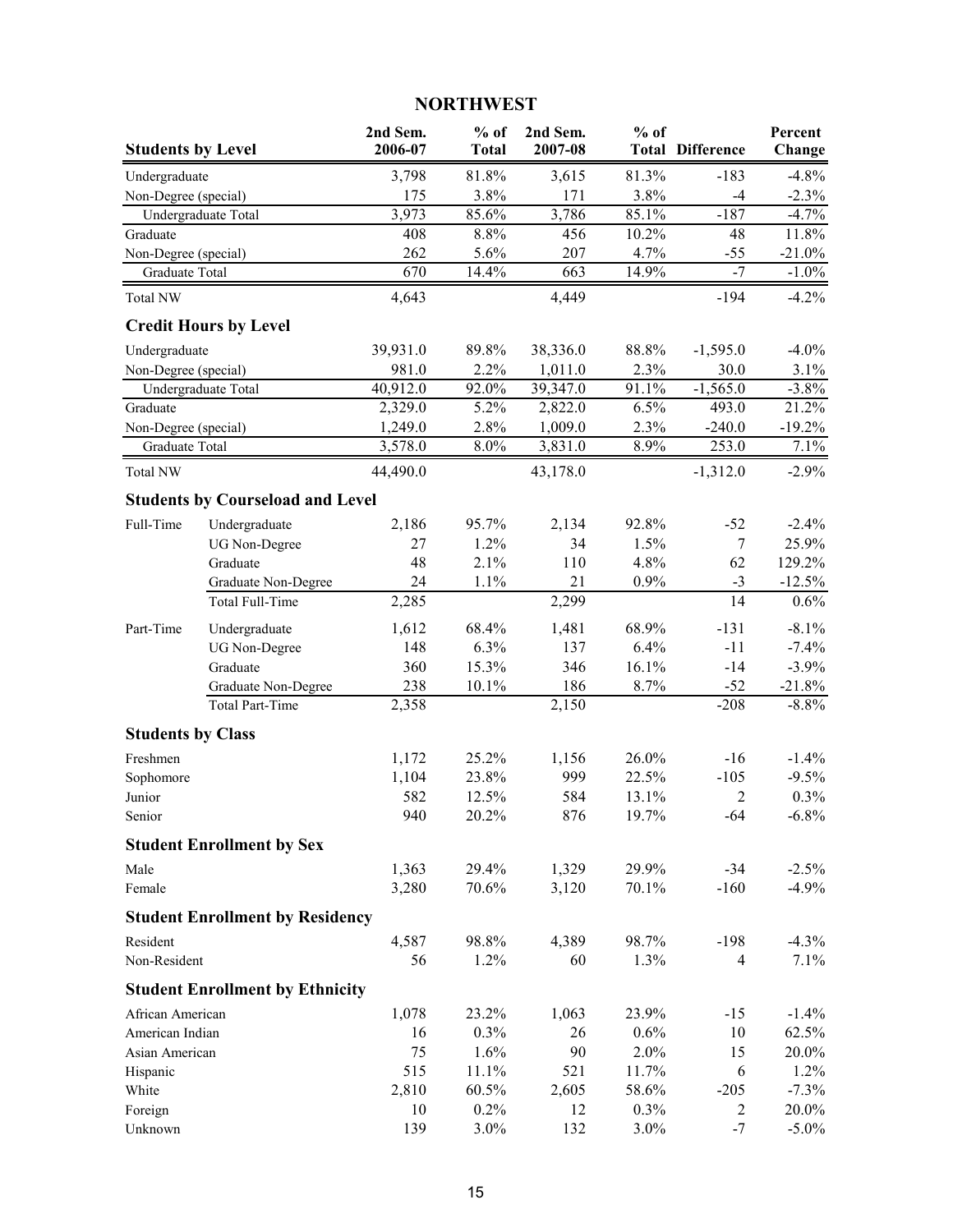### **SOUTH BEND**

| <b>Students by Level</b> |                                         | 2nd Sem.<br>2006-07 | $%$ of<br><b>Total</b> | 2nd Sem.<br>2007-08 | $%$ of              | <b>Total Difference</b> | Percent<br>Change |
|--------------------------|-----------------------------------------|---------------------|------------------------|---------------------|---------------------|-------------------------|-------------------|
| Undergraduate            |                                         | 5,233               | 77.5%                  | 5,102               | 76.7%               | $-131$                  | $-2.5%$           |
| Non-Degree (special)     |                                         | 485                 | 7.2%                   | 544                 | 8.2%                | 59                      | 12.2%             |
|                          | Undergraduate Total                     | $\overline{5,718}$  | 84.7%                  | 5,646               | 84.9%               | $-72$                   | $-1.3%$           |
| Graduate                 |                                         | 731                 | 10.8%                  | 741                 | 11.1%               | 10                      | 1.4%              |
| Non-Degree (special)     |                                         | 303                 | 4.5%                   | 267                 | 4.0%                | $-36$                   | $-11.9%$          |
| Graduate Total           |                                         | 1,034               | 15.3%                  | 1,008               | $15.\overline{1\%}$ | $-26$                   | $-2.5%$           |
| <b>Total SB</b>          |                                         | 6,752               |                        | 6,654               |                     | $-98$                   | $-1.5%$           |
|                          | <b>Credit Hours by Level</b>            |                     |                        |                     |                     |                         |                   |
| Undergraduate            |                                         | 54,970.0            | 87.4%                  | 54,548.0            | 87.4%               | $-422.0$                | $-0.8%$           |
| Non-Degree (special)     |                                         | 2,194.0             | 3.5%                   | 2,266.0             | 3.6%                | 72.0                    | 3.3%              |
|                          | Undergraduate Total                     | 57,164.0            | 90.9%                  | 56,814.0            | 91.1%               | $-350.0$                | $-0.6%$           |
| Graduate                 |                                         | 4,416.0             | 7.0%                   | 4,473.0             | 7.2%                | 57.0                    | 1.3%              |
| Non-Degree (special)     |                                         | 1,279.0             | 2.0%                   | 1,105.0             | 1.8%                | $-174.0$                | $-13.6%$          |
| Graduate Total           |                                         | 5,695.0             | 9.1%                   | 5,578.0             | 8.9%                | $-117.0$                | $-2.1\%$          |
| <b>Total SB</b>          |                                         | 62,859.0            |                        | 62,392.0            |                     | $-467.0$                | $-0.7%$           |
|                          | <b>Students by Courseload and Level</b> |                     |                        |                     |                     |                         |                   |
| Full-Time                | Undergraduate                           | 3,119               | 93.4%                  | 3,202               | 93.9%               | 83                      | 2.7%              |
|                          | <b>UG</b> Non-Degree                    | 30                  | 0.9%                   | 19                  | 0.6%                | $-11$                   | $-36.7%$          |
|                          | Graduate                                | 163                 | 4.9%                   | 175                 | 5.1%                | 12                      | 7.4%              |
|                          | Graduate Non-Degree                     | 29                  | 0.9%                   | 15                  | 0.4%                | $-14$                   | $-48.3%$          |
|                          | Total Full-Time                         | 3,341               |                        | 3,411               |                     | 70                      | 2.1%              |
| Part-Time                | Undergraduate                           | 2,114               | 62.0%                  | 1,900               | 58.6%               | $-214$                  | $-10.1%$          |
|                          | <b>UG</b> Non-Degree                    | 455                 | 13.3%                  | 525                 | 16.2%               | 70                      | 15.4%             |
|                          | Graduate                                | 568                 | 16.7%                  | 566                 | 17.5%               | $-2$                    | $-0.4%$           |
|                          | Graduate Non-Degree                     | 274                 | 8.0%                   | 252                 | 7.8%                | $-22$                   | $-8.0\%$          |
|                          | <b>Total Part-Time</b>                  | 3,411               |                        | 3,243               |                     | $-168$                  | $-4.9%$           |
| <b>Students by Class</b> |                                         |                     |                        |                     |                     |                         |                   |
| Freshmen                 |                                         | 1,546               | 22.9%                  | 1,543               | 23.2%               | $-3$                    | $-0.2\%$          |
| Sophomore                |                                         | 1,349               | 20.0%                  | 1,312               | 19.7%               | $-37$                   | $-2.7%$           |
| Junior                   |                                         | 920                 | 13.6%                  | 839                 | 12.6%               | $-81$                   | $-8.8%$           |
| Senior                   |                                         | 1,418               | 21.0%                  | 1,408               | 21.2%               | $-10$                   | $-0.7\%$          |
|                          | <b>Student Enrollment by Sex</b>        |                     |                        |                     |                     |                         |                   |
| Male                     |                                         | 2,493               | 36.9%                  | 2,450               | 36.8%               | $-43$                   | $-1.7\%$          |
| Female                   |                                         | 4,259               | 63.1%                  | 4,204               | 63.2%               | $-55$                   | $-1.3\%$          |
|                          | <b>Student Enrollment by Residency</b>  |                     |                        |                     |                     |                         |                   |
| Resident                 |                                         | 6,306               | 93.4%                  | 6,224               | 93.5%               | $-82$                   | $-1.3\%$          |
| Non-Resident             |                                         | 446                 | 6.6%                   | 430                 | 6.5%                | $-16$                   | $-3.6\%$          |
|                          | <b>Student Enrollment by Ethnicity</b>  |                     |                        |                     |                     |                         |                   |
| African American         |                                         | 457                 | 6.8%                   | 461                 | 6.9%                | 4                       | $0.9\%$           |
| American Indian          |                                         | 30                  | 0.4%                   | 34                  | 0.5%                | $\overline{4}$          | 13.3%             |
| Asian American           |                                         | 96                  | 1.4%                   | 91                  | 1.4%                | $-5$                    | $-5.2\%$          |
| Hispanic                 |                                         | 245                 | 3.6%                   | 253                 | 3.8%                | 8                       | 3.3%              |
| White                    |                                         | 5,454               | 80.8%                  | 5,345               | 80.3%               | $-109$                  | $-2.0\%$          |
| Foreign                  |                                         | 190                 | 2.8%                   | 200                 | 3.0%                | 10                      | 5.3%              |
| Unknown                  |                                         | 280                 | 4.1%                   | 270                 | 4.1%                | $-10$                   | $-3.6%$           |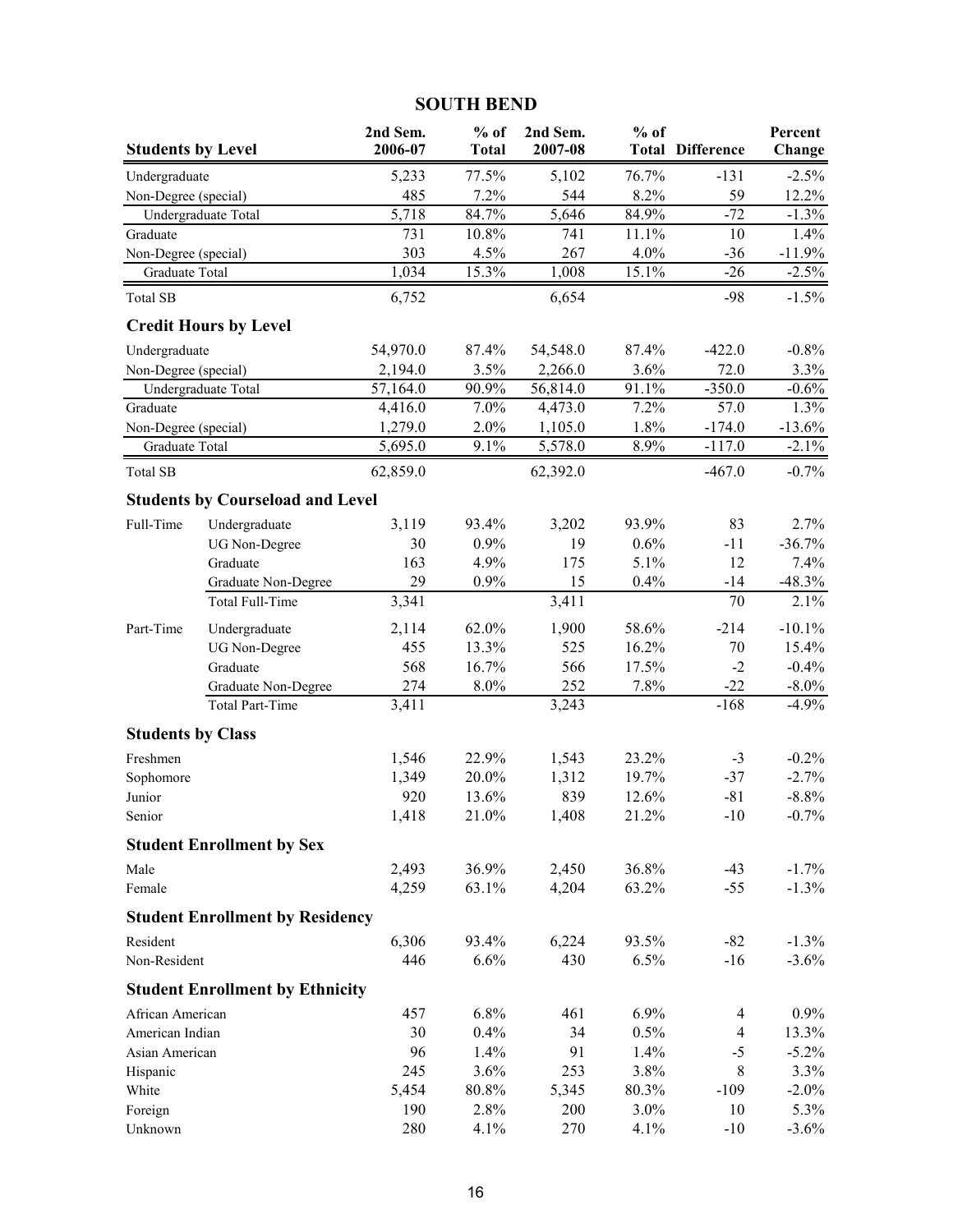### **SOUTHEAST**

| <b>Students by Level</b>          |                                         | 2nd Sem.<br>2006-07           | $%$ of<br><b>Total</b> | 2nd Sem.<br>2007-08 | $%$ of       | <b>Total Difference</b> | Percent<br>Change |
|-----------------------------------|-----------------------------------------|-------------------------------|------------------------|---------------------|--------------|-------------------------|-------------------|
| Undergraduate                     |                                         | 4,803                         | 82.5%                  | 4,772               | 81.9%        | $-31$                   | $-0.6%$           |
| Non-Degree (special)              |                                         | 187                           | 3.2%                   | 197                 | 3.4%         | 10                      | 5.3%              |
|                                   | Undergraduate Total                     | 4,990                         | 85.7%                  | 4,969               | 85.3%        | $-21$                   | $-0.4%$           |
| Graduate                          |                                         | 584                           | $10.0\%$               | 618                 | 10.6%        | 34                      | 5.8%              |
| Non-Degree (special)              |                                         | 246                           | 4.2%                   | 239                 | 4.1%         | $-7$                    | $-2.8%$           |
| Graduate Total                    |                                         | 830                           | 14.3%                  | 857                 | 14.7%        | 27                      | 3.3%              |
| <b>Total SE</b>                   |                                         | 5,820                         |                        | 5,826               |              | 6                       | $0.1\%$           |
|                                   | <b>Credit Hours by Level</b>            |                               |                        |                     |              |                         |                   |
| Undergraduate                     |                                         | 51,710.0                      | 92.2%                  | 51,014.5            | 91.6%        | $-695.5$                | $-1.3%$           |
| Non-Degree (special)              |                                         | 846.5                         | 1.5%                   | 945.0               | 1.7%         | 98.5                    | 11.6%             |
|                                   | Undergraduate Total                     | 52,556.5                      | 93.7%                  | 51,959.5            | 93.2%        | $-597.0$                | $-1.1%$           |
| Graduate                          |                                         | 2,614.0                       | 4.7%                   | 2,871.0             | 5.2%         | 257.0                   | 9.8%              |
| Non-Degree (special)              |                                         | 931.0<br>$\overline{3,}545.0$ | 1.7%<br>6.3%           | 892.0<br>3,763.0    | 1.6%<br>6.8% | $-39.0$                 | $-4.2%$           |
| Graduate Total<br><b>Total SE</b> |                                         | 56,101.5                      |                        | 55,722.5            |              | 218.0<br>$-379.0$       | 6.1%<br>$-0.7\%$  |
|                                   |                                         |                               |                        |                     |              |                         |                   |
|                                   | <b>Students by Courseload and Level</b> |                               |                        |                     |              |                         |                   |
| Full-Time                         | Undergraduate                           | 2,920                         | 98.4%                  | 2,922               | 98.6%        | $\overline{2}$          | 0.1%              |
|                                   | <b>UG Non-Degree</b><br>Graduate        | 11<br>29                      | 0.4%<br>1.0%           | 12<br>27            | 0.4%<br>0.9% | $\mathbf{1}$<br>$-2$    | 9.1%<br>$-6.9%$   |
|                                   | Graduate Non-Degree                     | $\tau$                        | 0.2%                   | $\overline{2}$      | 0.1%         | $-5$                    | $-71.4%$          |
|                                   | Total Full-Time                         | 2,967                         |                        | 2,963               |              | $-4$                    | $-0.1\%$          |
| Part-Time                         | Undergraduate                           | 1,883                         | 66.0%                  | 1,850               | 64.6%        | $-33$                   | $-1.8%$           |
|                                   | <b>UG</b> Non-Degree                    | 176                           | 6.2%                   | 185                 | 6.5%         | 9                       | 5.1%              |
|                                   | Graduate                                | 555                           | 19.5%                  | 591                 | 20.6%        | 36                      | 6.5%              |
|                                   | Graduate Non-Degree                     | 239                           | 8.4%                   | 237                 | 8.3%         | $-2$                    | $-0.8%$           |
|                                   | <b>Total Part-Time</b>                  | 2,853                         |                        | 2,863               |              | 10                      | 0.4%              |
| <b>Students by Class</b>          |                                         |                               |                        |                     |              |                         |                   |
| Freshmen                          |                                         | 1,222                         | 21.0%                  | 1,222               | 21.0%        | $\boldsymbol{0}$        | $0.0\%$           |
| Sophomore                         |                                         | 1,080                         | 18.6%                  | 1,128               | 19.4%        | 48                      | 4.4%              |
| Junior                            |                                         | 995                           | 17.1%                  | 997                 | 17.1%        | $\overline{2}$          | 0.2%              |
| Senior                            |                                         | 1,506                         | 25.9%                  | 1,425               | 24.5%        | $-81$                   | $-5.4\%$          |
|                                   | <b>Student Enrollment by Sex</b>        |                               |                        |                     |              |                         |                   |
| Male                              |                                         | 2,144                         | 36.8%                  | 2,222               | 38.1%        | 78                      | 3.6%              |
| Female                            |                                         | 3,676                         | 63.2%                  | 3,604               | 61.9%        | $-72$                   | $-2.0\%$          |
|                                   | <b>Student Enrollment by Residency</b>  |                               |                        |                     |              |                         |                   |
| Resident                          |                                         | 4,246                         | 73.0%                  | 4,153               | 71.3%        | $-93$                   | $-2.2\%$          |
| Non-Resident                      |                                         | 1,574                         | 27.0%                  | 1,673               | 28.7%        | 99                      | 6.3%              |
| Reciprocity $1$                   |                                         | 1,503                         | 95.5%                  | 1,619               | 96.8%        | 116                     | 7.7%              |
|                                   | <b>Student Enrollment by Ethnicity</b>  |                               |                        |                     |              |                         |                   |
| African American                  |                                         | 306                           | 5.3%                   | 300                 | 5.1%         | $-6$                    | $-2.0\%$          |
| American Indian                   |                                         | 19                            | 0.3%                   | 20                  | 0.3%         | $\mathbf{1}$            | 5.3%              |
| Asian American                    |                                         | 67                            | 1.2%                   | 79                  | 1.4%         | 12                      | 17.9%             |
| Hispanic                          |                                         | 66                            | 1.1%                   | 77                  | 1.3%         | 11                      | 16.7%             |
| White                             |                                         | 5,182                         | 89.0%                  | 5,201               | 89.3%        | 19                      | 0.4%              |
| Foreign                           |                                         | 25                            | 0.4%                   | 22                  | 0.4%         | $-3$                    | $-12.0\%$         |
| Unknown                           |                                         | 155                           | 2.7%                   | 127                 | 2.2%         | $-28$                   | $-18.1%$          |

 $1$  Reciprocity heads illustrate the portion of non-resident enrollments that are reciprocity.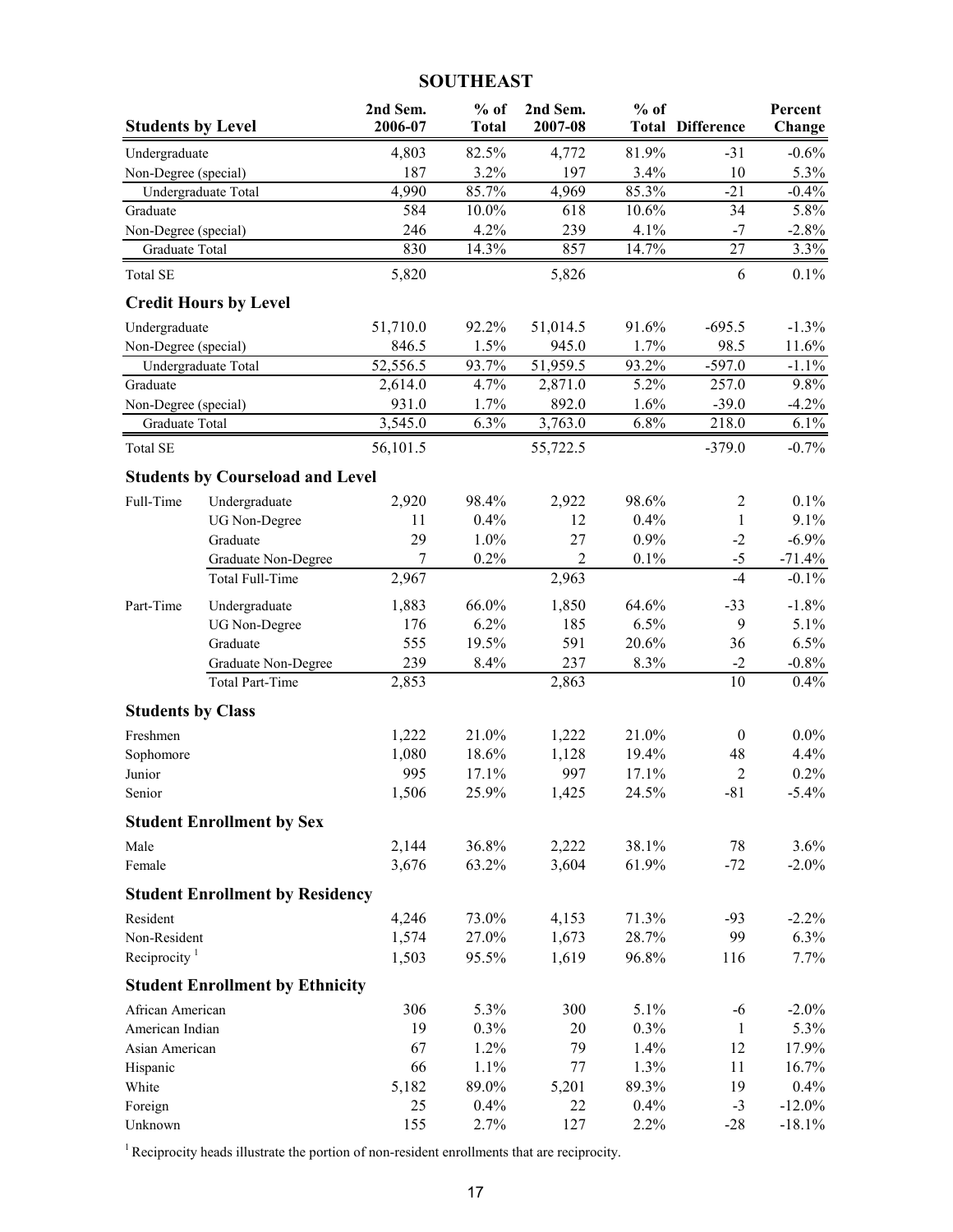# **ALL CAMPUSES<sup>1</sup>**

| <b>Students by Level</b>              |                                         | 2nd Sem.<br>2006-07 | $%$ of<br><b>Total</b> | 2nd Sem.<br>2007-08 | $%$ of<br><b>Total</b> | <b>Difference</b> | Percent<br>Change |
|---------------------------------------|-----------------------------------------|---------------------|------------------------|---------------------|------------------------|-------------------|-------------------|
|                                       |                                         | 64,266              | 74.1%                  | 64,573              | 74.1%                  | 307               | 0.5%              |
| Undergraduate<br>Non-Degree (special) |                                         | 2,933               | 3.4%                   | 2,879               | 3.3%                   | $-54$             | $-1.8%$           |
| Undergraduate Total                   |                                         | 67,199              | 77.4%                  | 67,452              | 77.4%                  | 253               | 0.4%              |
| Graduate                              |                                         | 13,555              | 15.6%                  | 13,942              | 16.0%                  | 387               | 2.9%              |
| Professional                          |                                         | 3,418               | 3.9%                   | 3,439               | 3.9%                   | 21                | 0.6%              |
| Non-Degree (special)                  |                                         | 2,605               | $3.0\%$                | 2,315               | 2.7%                   | $-290$            | $-11.1%$          |
|                                       | Graduate/Professional Total             | 19,578              | 22.6%                  | 19,696              | 22.6%                  | 118               | 0.6%              |
| Total IU                              |                                         | 86,777              |                        | 87,148              |                        | 371               | 0.4%              |
|                                       | <b>Credit Hours by Level</b>            |                     |                        |                     |                        |                   |                   |
| Undergraduate                         |                                         | 803,571.0           | 81.1%                  | 814,768.0           | 81.1%                  | 11,197.0          | 1.4%              |
| Non-Degree (special)                  |                                         | 14,809.0            | 1.5%                   | 14,084.0            | 1.4%                   | $-725.0$          | $-4.9%$           |
| Undergraduate Total                   |                                         | 818,380.0           | 82.6%                  | 828,852.0           | 82.5%                  | 10,472.0          | 1.3%              |
| Graduate                              |                                         | 102,359.5           | 10.3%                  | 107,011.0           | 10.7%                  | 4,651.5           | 4.5%              |
| Professional                          |                                         | 58,963.5            | 6.0%                   | 58,989.5            | 5.9%                   | 26.0              | $0.0\%$           |
| Non-Degree (special)                  |                                         | 10,646.5            | 1.1%                   | 9,529.5             | 0.9%                   | $-1,117.0$        | $-10.5%$          |
|                                       | Graduate/Professional Total             | 171,969.5           | 17.4%                  | 175,530.0           | 17.5%                  | 3,560.5           | 2.1%              |
| Total IU                              |                                         | 990,349.5           |                        | 1,004,382.0         |                        | 14,032.5          | 1.4%              |
|                                       | <b>Students by Courseload and Level</b> |                     |                        |                     |                        |                   |                   |
| Full-Time                             | Undergraduate                           | 49,139              | 84.3%                  | 50,253              | 84.2%                  | 1,114             | 2.3%              |
|                                       | <b>UG</b> Non-Degree                    | 349                 | 0.6%                   | 303                 | 0.5%                   | $-46$             | $-13.2%$          |
|                                       | Graduate                                | 5,589               | 9.6%                   | 5,982               | 10.0%                  | 393               | 7.0%              |
|                                       | Professional                            | 3,045               | 5.2%                   | 2,999               | 5.0%                   | $-46$             | $-1.5%$           |
|                                       | Grad./Prof. Non-Degree                  | 181                 | 0.3%                   | 171                 | 0.3%                   | $-10$             | $-5.5%$           |
|                                       | Total Full-Time                         | 58,303              |                        | 59,708              |                        | 1,405             | 2.4%              |
| Part-Time                             | Undergraduate                           | 15,127              | 53.1%                  | 14,320              | 52.2%                  | $-807$            | $-5.3%$           |
|                                       | <b>UG</b> Non-Degree                    | 2,584               | 9.1%                   | 2,576               | 9.4%                   | $-8$              | $-0.3%$           |
|                                       | Graduate                                | 7,966               | 28.0%                  | 7,960               | 29.0%                  | $-6$              | $-0.1%$           |
|                                       | Professional                            | 373                 | 1.3%                   | 440                 | 1.6%                   | 67                | 18.0%             |
|                                       | Grad./Prof. Non-Degree                  | 2,424               | 8.5%                   | 2,144               | 7.8%                   | $-280$            | $-11.6%$          |
|                                       | Total Part-Time                         | 28,474              |                        | 27,440              |                        | $-1,034$          | $-3.6\%$          |
|                                       | <b>Students by Undergraduate Class</b>  |                     |                        |                     |                        |                   |                   |
| Freshmen                              |                                         | 15,345              | 23.9%                  | 15,109              | 23.4%                  | $-236$            | $-1.5%$           |
| Sophomore                             |                                         | 16,027              | 24.9%                  | 16,215              | 25.1%                  | 188               | 1.2%              |
| Junior                                |                                         | 12,733              | 19.8%                  | 13,444              | 20.8%                  | 711               | 5.6%              |
| Senior                                |                                         | 20,161              | 31.4%                  | 19,805              | 30.7%                  | $-356$            | $-1.8%$           |
|                                       | <b>Student Enrollment by Sex</b>        |                     |                        |                     |                        |                   |                   |
| Male                                  |                                         | 36,733              | 42.3%                  | 37,469              | 43.0%                  | 736               | 2.0%              |
| Female                                |                                         | 50,044              | 57.7%                  | 49,679              | 57.0%                  | $-365$            | $-0.7%$           |
|                                       | <b>Student Enrollment by Residency</b>  |                     |                        |                     |                        |                   |                   |
| Resident                              |                                         | 66,664              | 76.8%                  | 65,951              | 75.7%                  | $-713$            | $-1.1%$           |
| Non-Resident                          |                                         | 20,113              | 23.2%                  | 21,197              | 24.3%                  | 1,084             | 5.4%              |
| Reciprocity <sup>2</sup>              |                                         | 1,757               | 2.0%                   | 1,854               | 8.7%                   | 97                | 5.5%              |
|                                       | <b>Student Enrollment by Ethnicity</b>  |                     |                        |                     |                        |                   |                   |
| African American                      |                                         | 6,058               | 7.0%                   | 6,079               | 7.0%                   | 21                | 0.3%              |
| American Indian                       |                                         | 284                 | 0.3%                   | 289                 | 0.3%                   | 5                 | 1.8%              |
| Asian American                        |                                         | 2,525               | 2.9%                   | 2,654               | 3.0%                   | 129               | 5.1%              |
| Hispanic                              |                                         | 2,377               | 2.7%                   | 2,547               | 2.9%                   | 170               | 7.2%              |
| White                                 |                                         | 68,567              | 79.0%                  | 67,967              | 78.0%                  | $-600$            | $-0.9%$           |
| Foreign                               |                                         | 4,496               | 5.2%                   | 5,044               | 5.8%                   | 548               | 12.2%             |
| Unknown                               |                                         | 2,470               | 2.8%                   | 2,568               | 2.9%                   | 98                | 4.0%              |

 $1$  Excludes the Fort Wayne campus.

 $2R$  Reciprocity heads illustrate the portion of non-resident enrollments that are reciprocity.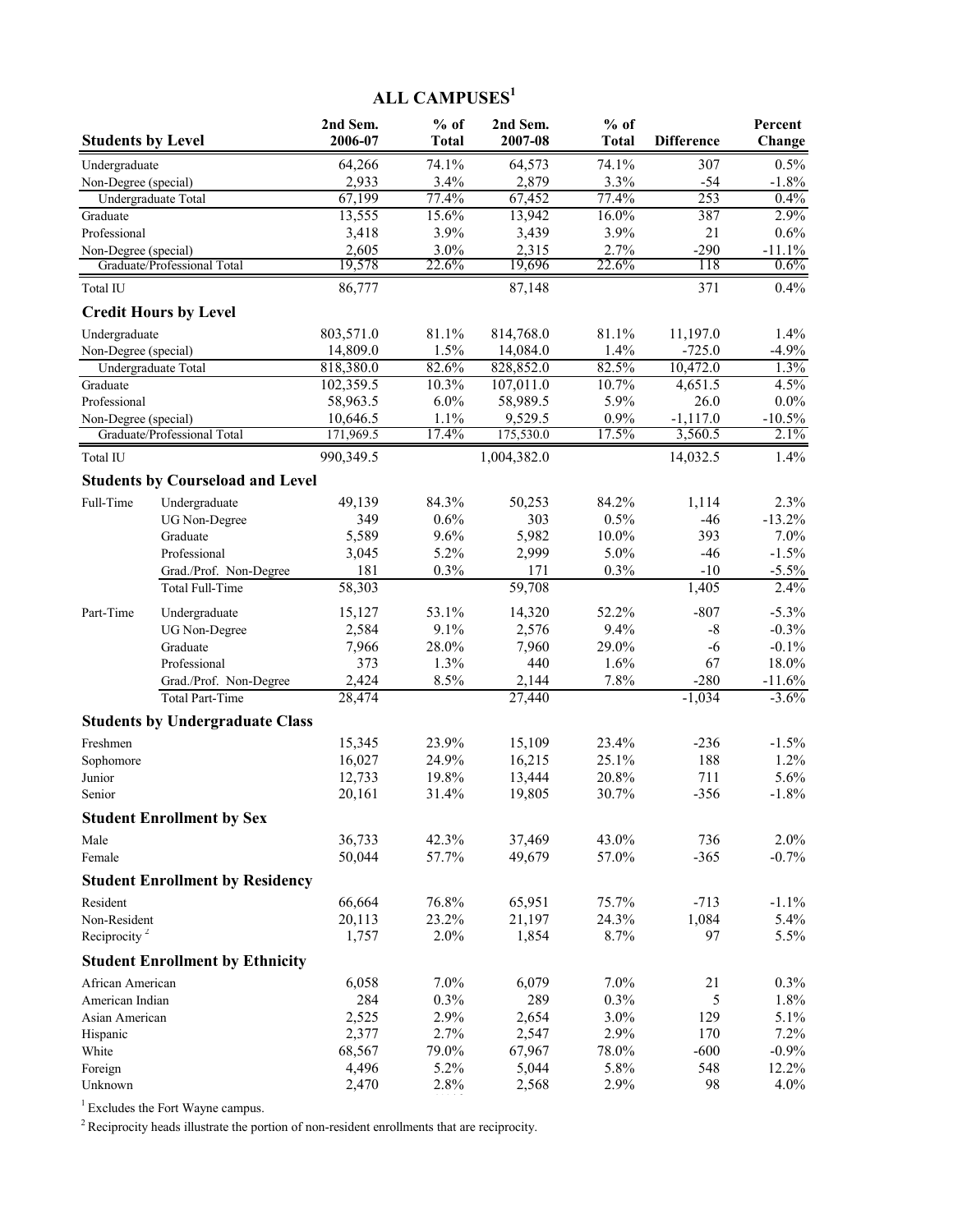### **Enrollment Summary by Class Standing - All Campuses Second Semester, 2007-08**

|              |          |           |        |        |            | Undergraduate |          |              |            | <b>Grad/Prof</b> | Grand  |
|--------------|----------|-----------|--------|--------|------------|---------------|----------|--------------|------------|------------------|--------|
|              | Freshman | Sophomore | Junior | Senior | Non-Degree | <b>Total</b>  | Graduate | Professional | Non-Degree | <b>Total</b>     | Total  |
| Total        | 16,838   | 17,535    | 14,352 | 21,233 | 3,130      | 73,088        | 14,478   | 3,439        | 2,396      | 20,313           | 93,401 |
| Full-Time    | 13,587   | 13,808    | 11,196 | 15,189 | 313        | 54,093        | 6,040    | 2,999        | 171        | 9,210            | 63,303 |
| Part-Time    | 3,251    | 3,727     | 3,156  | 6,044  | 2,817      | 18,995        | 8,438    | 440          | 2,225      | 11.103           | 30.098 |
| Matrics      | 2,110    | 585       | 300    | 117    |            | 3.112         | 909      |              | 0          | 911              | 4,023  |
| Resident     | 13,725   | 14,198    | 11,528 | 17,610 | 2,783      | 59,844        | 7,558    | 2,494        | 2,078      | 12,130           | 71,974 |
| Non-Resident | 3,113    | 3.337     | 2,824  | 3,623  | 347        | 13,244        | 6,920    | 945          | 318        | 8,183            | 21,427 |
| Male         | 7,256    | 6,954     | 5,950  | 8,998  | 1,318      | 30,476        | 6,104    | 1,819        | 820        | 8,743            | 39,219 |
| Female       | 9,809    | 10,389    | 7,631  | 12,622 | 1,761      | 42,212        | 7,966    | 599ء         | 1,898      | 1,463            | 53,675 |

#### **Enrollment Summary by Class Standing and Ethnicity - All Campuses Second Semester, 2007-08**

|               |          |           |               |               |                   | Undergraduate |          |              |                   | <b>Grad/Prof</b> | Grand        |
|---------------|----------|-----------|---------------|---------------|-------------------|---------------|----------|--------------|-------------------|------------------|--------------|
|               | Freshman | Sophomore | <b>Junior</b> | <b>Senior</b> | <b>Non-Degree</b> | Total         | Graduate | Professional | <b>Non-Degree</b> | <b>Total</b>     | <b>Total</b> |
| Total         | 16,838   | 17,535    | 14,352        | 21,233        | 3,130             | 73,088        | 14,478   | 3,439        | 2,396             | 20,313           | 93,401       |
| African-Amer. | .354     | , 197     | 1,011         | 1,450         | 161               | 5,173         | 888      | 179          | 187               | 1,254            | 6,427        |
| Am. Indian    | 50       | 61        | 53            | 64            | 6                 | 234           | 51       | 12           | 9                 | 72               | 306          |
| Asian-Amer.   | 400      | 515       | 395           | 591           | 83                | 1,984         | 494      | 209          | 59                | 762              | 2,746        |
| Hispanic      | 611      | 525       | 388           | 567           | 78                | 2,169         | 376      | 103          | 76                | 555              | 2,724        |
| White         | 13,462   | 14,369    | 11,737        | 17,534        | 2,428             | 59,530        | 9,590    | 2,407        | .873              | 13,870           | 73,400       |
| Foreign       | 538      | 470       | 463           | 629           | 232               | 2,332         | 2,613    | 63           | 108               | 2,784            | 5,116        |
| Unknown       | 423      | 398       | 305           | 398           | 142               | 1,666         | 466      | 466          | 84                | 1,016            | 2,682        |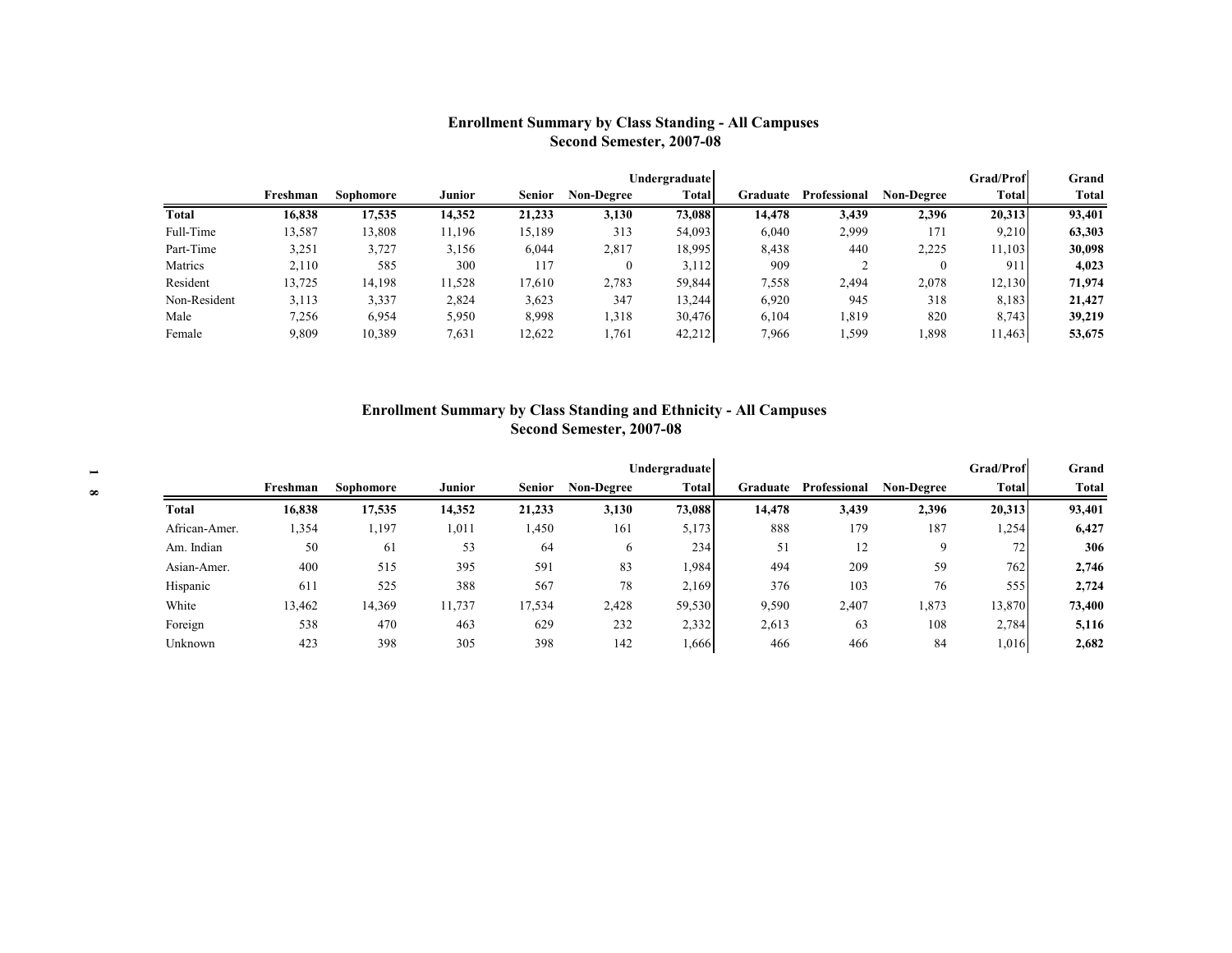#### **Enrollment Summary by Campus and Class Standing Second Semester, 2007-08**

|                     |                        |              |               |              |             |                 | Undergraduate  |              |                      |                 | Grad/Prof    | Grand           |
|---------------------|------------------------|--------------|---------------|--------------|-------------|-----------------|----------------|--------------|----------------------|-----------------|--------------|-----------------|
|                     |                        | Freshman     | Sophomore     | Junior       | Senior      | Non-Degree      | <b>Total</b>   | Graduate     | Professional         | Non-Degree      | Total        | <b>Total</b>    |
| <b>Bloomington</b>  | <b>Total</b>           | 5,949        | 7,284         | 6,540        | 8,406       | 551             | 28,730         | 6,884        | 902                  | 835             | 8,621        | 37,351          |
|                     | Full-Time              | 5,857        | 7,060         | 6,101        | 7,558       | 91              | 26,667         | 4,215        | 820                  | 64              | 5,099        | 31,766          |
|                     | Part-Time              | 92           | 224           | 439          | 848         | 460             | 2,063          | 2,669        | 82                   | 771             | 3,522        | 5,585           |
|                     | Matrics                | 176          | 142           | 38           | 10          | $\theta$        | 366            | 132          | $\mathbf{0}$         | $\theta$        | 132          | 498             |
|                     | Resident               | 3,544        | 4,550         | 4,306        | 5,632       | 328             | 18,360         | 1,791        | 393                  | 697             | 2,881        | 21,241          |
|                     | Non-Resident           | 2,405        | 2,734         | 2,234        | 2,774       | 223             | 10,370         | 5,093        | 509                  | 138             | 5,740        | 16,110          |
|                     | Male                   | 2,965        | 3,614         | 3,136        | 4,154       | 252             | 14,121         | 3,345        | 481                  | 174             | 4,000        | 18,121          |
|                     | Female                 | 2,984        | 3,670         | 3,404        | 4,252       | 299             | 14,609         | 3,539        | 421                  | 661             | 4,621        | 19,230          |
| <b>Indianapolis</b> | Total                  | 4,081        | 4,396         | 3,706        | 6,659       | 959             | 19,801         | 5,170        | 2,537                | 626             | 8,333        | 28,134          |
|                     | Full-Time              | 3,180        | 3,087         | 2,536        | 4,149       | 141             | 13,093         | 1,444        | 2,179                | 39              | 3,662        | 16,755          |
|                     | Part-Time<br>Matrics   | 901<br>631   | 1.309<br>240  | 1.170<br>153 | 2,510<br>53 | 818<br>$\theta$ | 6,708<br>1,077 | 3,726<br>514 | 358<br>$\mathcal{D}$ | 587<br>$\Omega$ | 4,671<br>516 | 11,379<br>1,593 |
|                     | Resident               | 3,823        | 4,246         | 3,582        | 6,474       | 923             | 19,048         | 3,809        | 2,101                | 554             | 6,464        | 25,512          |
|                     | Non-Resident           | 258          | 150           | 124          | 185         | 36              | 753            | 1,361        | 436                  | 72              | 1,869        | 2,622           |
|                     | Male                   | 1,669        | 1,804         | 1,516        | 2,759       | 451             | 8,199          | 2,078        | 1,366                | 245             | 3,689        | 11,888          |
|                     | Female                 | 2,412        | 2,592         | 2,190        | 3,900       | 508             | 11,602         | 3,092        | 1,171                | 381             | 4,644        | 16,246          |
| East                | Total                  | 562          | 485           | 369          | 479         | 213             | 2,108          | 1            |                      | 63              | 64           | 2,172           |
|                     | Full-Time              | 380          | 275           | 222          | 268         | 2               | 1,147          | $\Omega$     |                      | 10              | 10           | 1,157           |
|                     | Part-Time              | 182          | 210           | 147          | 211         | 211             | 961            |              |                      | 53              | 54           | 1,015           |
|                     | Matrics                | 147          | $\mathcal{R}$ | 7            |             | $\theta$        | 163            | $\Omega$     |                      | $\theta$        |              | 163             |
|                     | Resident               | 496          | 411           | 303          | 409         | 207             | 1,826          |              |                      | 57              | 58           | 1,884           |
|                     | Non-Resident           | 66           | 74            | 66           | 70          | -6              | 282            | 0            |                      | -6              |              | 288             |
|                     | Male                   | 218          | 144           | 101          | 111         | 82              | 656            | $\theta$     |                      | 23              | 23           | 679             |
|                     | Female                 | 344          | 341           | 268          | 368         | 131             | 1,452          |              |                      | 40              | 41           | 1,493           |
| <b>Fort Wayne</b>   | Total                  | 1,729        | 1,320         | 908          | 1,428       | 251             | 5,636          | 536          |                      | 81              | 617          | 6,253           |
|                     | Full-Time<br>Part-Time | 1,205<br>524 | 893<br>427    | 625<br>283   | 804         | 10<br>241       | 3,537          | 58<br>478    |                      | $\Omega$<br>81  | 58<br>559    | 3,595           |
|                     | Matrics                | 385          | 42            | 16           | 624<br>20   | $\theta$        | 2,099<br>463   | 58           |                      | $\theta$        | 58           | 2,658<br>521    |
|                     | Resident               | 1,662        | 1,273         | 876          | 1,365       | 247             | 5,423          | 520          |                      | 80              | 600          | 6,023           |
|                     | Non-Resident           | 67           | 47            | 32           | 63          | $\overline{4}$  | 213            | 16           |                      | -1              | 17           | 230             |
|                     | Male                   | 748          | 515           | 393          | 577         | 103             | 2,336          | 210          |                      | 23              | 233          | 2,569           |
|                     | Female                 | 981          | 805           | 515          | 851         | 148             | 3,300          | 326          |                      | 58              | 384          | 3,684           |
| Kokomo              | Total                  | 596          | 611           | 409          | 552         | 244             | 2,412          | 72           |                      | 78              | 150          | 2,562           |
|                     | Full-Time              | 387          | 390           | 238          | 307         | $\overline{4}$  | 1,326          | 11           |                      | 20              | 31           | 1,357           |
|                     | Part-Time              | 209          | 221           | 171          | 245         | 240             | 1,086          | 61           |                      | 58              | 119          | 1,205           |
|                     | Matrics                | 83           | 25            | 14           | 6           | $\theta$        | 128            | 9            |                      | $\theta$        |              | 137             |
|                     | Resident               | 593          | 605           | 407          | 551         | 243             | 2,399          | 72           |                      | 77              | 149          | 2,548           |
|                     | Non-Resident           | 3            | 6             | <sup>2</sup> |             | -1              | 13             | $\theta$     |                      | -1              |              | 14              |
|                     | Male                   | 242<br>354   | 145           | 113<br>296   | 134<br>418  | 85<br>159       | 719<br>1,693   | 31<br>41     |                      | 30<br>48        | 61<br>89     | 780             |
| <b>Northwest</b>    | Female<br>Total        | 1,156        | 466<br>999    | 584          | 876         | 171             | 3,786          | 456          |                      | 207             | 663          | 1,782<br>4,449  |
|                     | Full-Time              | 705          | 609           | 345          | 475         | 34              | 2,168          | 110          |                      | 21              | 131          | 2,299           |
|                     | Part-Time              | 451          | 390           | 239          | 401         | 137             | 1,618          | 346          |                      | 186             | 532          | 2,150           |
|                     | Matrics                | 203          | 33            | 16           | -11         | $\mathbf{0}$    | 263            | 44           |                      | $\overline{0}$  | 44           | 307             |
|                     | Resident               | 1.146        | 982           | 579          | 864         | 168             | 3,739          | 447          |                      | 203             | 650          | 4,389           |
|                     | Non-Resident           | 10           | 17            | 5            | 12          | 3               | 47             | $\mathbf Q$  |                      | $\overline{4}$  | -13          | 60              |
|                     | Male                   | 362          | 258           | 201          | 233         | 71              | 1,125          | 128          |                      | 76              | 204          | 1,329           |
|                     | Female                 | 794          | 741           | 383          | 643         | 100             | 2,661          | 328          |                      | 131             | 459          | 3,120           |
| <b>South Bend</b>   | Total                  | 1,543        | 1,312         | 839          | 1,408       | 544             | 5,646          | 741          |                      | 267             | 1,008        | 6,654           |
|                     | Full-Time              | 1,010        | 812           | 543          | 837         | 19              | 3,221          | 175          |                      | 15              | 190          | 3,411           |
|                     | Part-Time              | 533          | 500           | 296          | 571         | 525             | 2,425          | 566          |                      | 252             | 818          | 3,243           |
|                     | Matrics                | 283          | 35            | 24           | 10          | $\theta$        | 352            | 59           |                      | $\theta$        | 59           | 411             |
|                     | Resident               | 1,468        | 1,254<br>58   | 785<br>54    | 1,318<br>90 | 513<br>31       | 5,338<br>308   | 630<br>111   |                      | 256<br>11       | 886<br>122   | 6,224<br>430    |
|                     | Non-Resident<br>Male   | 75<br>635    | 462           | 341          | 481         | 203             | 2,122          | 246          |                      | 82              | 328          | 2,450           |
|                     | Female                 | 908          | 850           | 498          | 927         | 341             | 3,524          | 495          |                      | 185             | 680          | 4,204           |
| Southeast           | Total                  | 1,222        | 1,128         | 997          | 1,425       | 197             | 4,969          | 618          |                      | 239             | 857          | 5,826           |
|                     | Full-Time              | 863          | 682           | 586          | 791         | 12              | 2,934          | 27           |                      | $\overline{2}$  | 29           | 2,963           |
|                     | Part-Time              | 359          | 446           | 411          | 634         | 185             | 2,035          | 591          |                      | 237             | 828          | 2,863           |
|                     | Matrics                | 202          | 60            | 32           | 6           | $\bf{0}$        | 300            | 93           |                      | $\mathbf{0}$    | 93           | 393             |
|                     | Resident               | 993          | 877           | 690          | 997         | 154             | 3,711          | 288          |                      | 154             | 442          | 4,153           |
|                     | Non-Resident           | 229          | 251           | 307          | 428         | 43              | 1,258          | 330          |                      | 85              | 415          | 1,673           |
|                     | Male                   | 521          | 437           | 389          | 522         | 67              | 1,936          | 217          |                      | 69              | 286          | 2,222           |
|                     | Female                 | 701          | 691           | 608          | 903         | 130             | 3,033          | 401          |                      | 170             | 571          | 3,604           |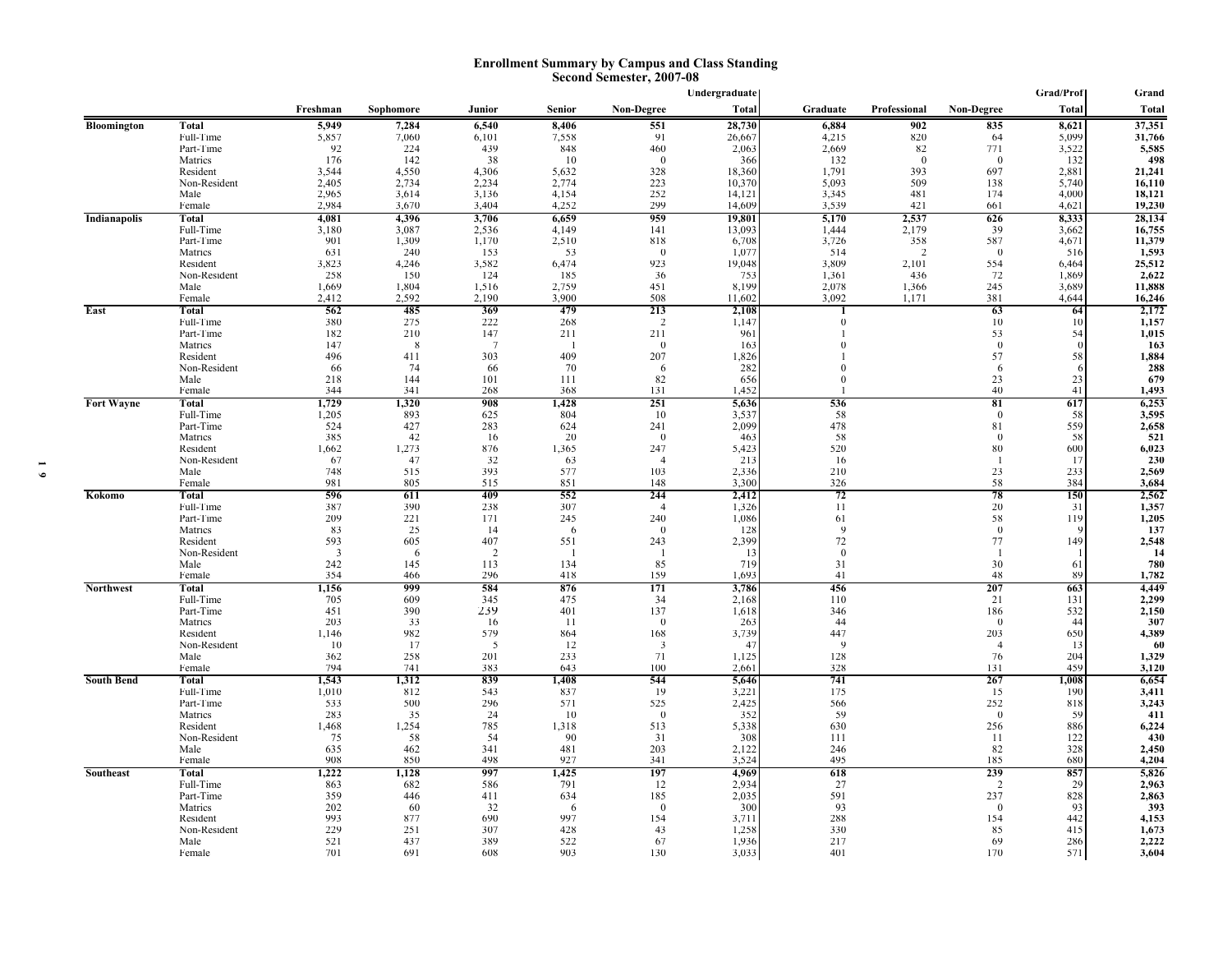#### **Enrollment Summary by Campus, Class Standing and Ethnicity Second Semester, 2007-08**

|                    |                               |                     |                      |                       |                |                         | Undergraduate |                                      |              |                                | Grad/Prof    | Grand        |
|--------------------|-------------------------------|---------------------|----------------------|-----------------------|----------------|-------------------------|---------------|--------------------------------------|--------------|--------------------------------|--------------|--------------|
|                    |                               | Freshman            | Sophomore            | Junior                | Senior         | Non-Degree              | <b>Total</b>  | Graduate                             | Professional | <b>Non-Degree</b>              | <b>Total</b> | Total        |
| <b>Bloomington</b> | <b>Total</b>                  | 5,949               | 7,284                | 6,540                 | 8,406          | 551                     | 28,730        | 6,884                                | 902          | 835                            | 8,621        | 37,351       |
|                    | African-Amer.                 | 313                 | 327                  | 300                   | 303            | 12                      | 1,255         | 253                                  | 61           | 37                             | 351          | 1,606        |
|                    | Amer. Indian                  | 20                  | 22                   | 19                    | 14             | $\theta$                | 75            | 28                                   | -1           | $\theta$                       | 29           | 104          |
|                    | Asian-Amer.<br>Hispanic       | 215<br>147          | 293<br>167           | 224<br>145            | 314<br>190     | 12<br>12                | 1,058<br>661  | 240<br>206                           | 41<br>37     | 16<br>28                       | 297<br>271   | 1,355<br>932 |
|                    | White                         | 4,854               | 6,059                | 5,402                 | 7,041          | 300                     | 23,656        | 4,126                                | 730          | 677                            | 5,533        | 29,189       |
|                    | Foreign                       | 285                 | 306                  | 361                   | 449            | 198                     | 1,599         | 1,977                                | 19           | 58                             | 2,054        | 3,653        |
|                    | Other                         | 115                 | 110                  | 89                    | 95             | 17                      | 426           | 54                                   | 13           | 19                             | 86           | 512          |
| Indianapolis       | Total                         | 4,081               | 4,396                | 3,706                 | 6,659          | 959                     | 19,801        | 5,170                                | 2,537        | 626                            | 8,333        | 28,134       |
|                    | African-Amer.                 | 411<br>5            | 387<br>14            | 391<br>12             | 676<br>17      | 76<br>$\overline{2}$    | 1,941<br>50   | 334<br>15                            | 118<br>11    | 51<br>$\overline{4}$           | 503<br>30    | 2,444<br>80  |
|                    | Amer. Indian<br>Asian-Amer.   | 107                 | 139                  | 101                   | 195            | 39                      | 581           | 202                                  | 168          | 34                             | 404          | 985          |
|                    | Hispanic                      | 119                 | 125                  | 85                    | 161            | 24                      | 514           | 104                                  | 66           | 16                             | 186          | 700          |
|                    | White                         | 3,148               | 3,496                | 2,937                 | 5,325          | 751                     | 15,657        | 3,642                                | 1,677        | 436                            | 5,755        | 21,412       |
|                    | Foreign                       | 185                 | 117                  | 79                    | 121            | 28                      | 530           | 523                                  | 44           | 42                             | 609          | 1,139        |
|                    | Other                         | 106                 | 118                  | 101                   | 164            | 39                      | 528           | 350                                  | 453          | 43                             | 846          | 1,374        |
| East               | Total                         | 562<br>25           | 485                  | 369                   | 479<br>24      | 213                     | 2,108         | $\Omega$                             |              | 63<br>-1                       | 64           | 2,172        |
|                    | African-Amer.<br>Amer. Indian | $\overline{1}$      | 13<br>$\mathbf{I}$   | 15<br>2               | $\overline{2}$ | 8<br>$\mathbf{1}$       | 85            | $\Omega$                             |              |                                |              | 86<br>8      |
|                    | Asian-Amer.                   | 3                   | 3                    | $\Delta$              | $\overline{2}$ | 3                       | 15            |                                      |              | $\Omega$                       |              | 15           |
|                    | Hispanic                      | 14                  | $\overline{4}$       |                       | 8              | $\mathbf{I}$            | 31            |                                      |              | $\Omega$                       |              | 31           |
|                    | White                         | 500                 | 439                  | 331                   | 433            | 185                     | 1,888         |                                      |              | 58                             | 59           | 1,947        |
|                    | Foreign                       | 2                   | 2                    |                       | $\theta$       | $\theta$                | -5<br>77      | $\Omega$<br>$\Omega$                 |              | $\overline{2}$<br>$\mathbf{1}$ |              | 7            |
| <b>Fort Wayne</b>  | Other<br>Total                | 17<br>1,729         | 23<br>1,320          | 12<br>908             | 10<br>1,428    | 15<br>251               | 5,636         | 536                                  |              | 81                             | 617          | 78<br>6,253  |
|                    | African-Amer.                 | 139                 | 68                   | 36                    | 67             | 9                       | 319           | 27                                   |              | 2                              | 29           | 348          |
|                    | Amer. Indian                  | 2                   | 3                    | 6                     | 6              | $\theta$                | 17            | $\theta$                             |              | $\theta$                       | $\Omega$     | 17           |
|                    | Asian-Amer.                   | 17                  | 14                   | 24                    | 16             | $\overline{4}$          | 75            | 16                                   |              | -1                             | 17           | 92           |
|                    | Hispanic                      | 50                  | 35                   | 24                    | 47             | 11                      | 167           | -8                                   |              | 2                              | 10           | 177          |
|                    | White<br>Foreign              | 1,463<br>17         | 1,163<br>15          | 801<br>$\overline{4}$ | 1,257<br>16    | 221<br>$\boldsymbol{0}$ | 4,905<br>52   | 452<br>20                            |              | 76<br>$\boldsymbol{0}$         | 528<br>20    | 5,433<br>72  |
|                    | Other                         | 41                  | 22                   | 13                    | 19             | 6                       | 101           | 13                                   |              | $\theta$                       | 13           | 114          |
| Kokomo             | Total                         | 596                 | 611                  | 409                   | 552            | 244                     | 2,412         | 72                                   |              | 78                             | 150          | 2,562        |
|                    | African-Amer.                 | 20                  | 37                   | 21                    | 19             | 16                      | 113           | 3                                    |              | 3                              |              | 119          |
|                    | Amer. Indian                  | $\overline{4}$<br>7 | $\overline{2}$<br>11 | -5<br>3               | 5              | $\mathbf{0}$<br>8       | 16            | $\Omega$<br>$\overline{\mathcal{L}}$ |              | $\overline{2}$                 |              | 17           |
|                    | Asian-Amer.<br>Hispanic       | 16                  | 6                    | $\overline{2}$        | 6<br>6         | $\mathbf{1}$            | 35<br>31      | $\overline{2}$                       |              | $\boldsymbol{0}$               |              | 39<br>33     |
|                    | White                         | 533                 | 533                  | 366                   | 500            | 204                     | 2,136         | 63                                   |              | 69                             | 132          | 2,268        |
|                    | Foreign                       | $\theta$            | $\overline{4}$       |                       | 2              | 2                       |               | -1                                   |              | $\mathbf{1}$                   |              | 11           |
|                    | Other                         | 16                  | 18                   | 11                    | 14             | 13                      | 72            |                                      |              | $\mathcal{D}$                  |              | 75           |
| <b>Northwest</b>   | Total                         | 1,156               | 999                  | 584                   | 876<br>199     | 171                     | 3,786         | 456                                  |              | 207                            | 663          | 4,449        |
|                    | African-Amer.<br>Amer. Indian | 270<br>12           | 209<br>8             | 122<br>- 1            | $\overline{2}$ | 24<br>$\theta$          | 824<br>23     | 178<br>$\overline{\mathcal{L}}$      |              | 61<br>-1                       | 239<br>-3    | 1,063<br>26  |
|                    | Asian-Amer.                   | 19                  | 21                   | 15                    | 18             | 6                       | 79            | -7                                   |              | $\overline{4}$                 | 11           | 90           |
|                    | Hispanic                      | 158                 | 119                  | 76                    | 95             | 11                      | 459           | 39                                   |              | 23                             | 62           | 521          |
|                    | White                         | 654                 | 603                  | 355                   | 538            | 119                     | 2,269         | 221                                  |              | 115                            | 336          | 2,605        |
|                    | Foreign                       | 2<br>41             | $\overline{2}$       |                       | 5<br>19        | $\boldsymbol{0}$        | 10            | 2<br>$\overline{7}$                  |              | $\boldsymbol{0}$               | 10           | 12           |
| <b>South Bend</b>  | Other<br>Total                | 1,543               | 37<br>1,312          | 14<br>839             | 1,408          | 11<br>544               | 122<br>5,646  | 741                                  |              | 3<br>267                       | 1,008        | 132<br>6,654 |
|                    | African-Amer.                 | 126                 | 94                   | 55                    | 95             | 13                      | 383           | 57                                   |              | 21                             | 78           | 461          |
|                    | Amer. Indian                  | 3                   | 8                    | $\overline{2}$        | 11             | $\overline{2}$          | 26            | 6                                    |              | $\overline{c}$                 |              | 34           |
|                    | Asian-Amer.                   | 16                  | 17                   | 12                    | 22             | 8                       | 75            | 14                                   |              | $\overline{2}$                 | 16           | 91           |
|                    | Hispanic                      | 84                  | 56                   | 37                    | 40             | 16                      | 233           | 15                                   |              | 5                              | 20           | 253          |
|                    | White<br>Foreign              | 1,199<br>43         | 1,068<br>21          | 684<br>11             | 1,164<br>33    | 478<br>$\overline{2}$   | 4,593<br>110  | 532<br>85                            |              | 220<br>$\sqrt{5}$              | 752<br>90    | 5,345<br>200 |
|                    | Other                         | 72                  | 48                   | 38                    | 43             | 25                      | 226           | 32                                   |              | 12                             | 44           | 270          |
| Southeast          | Total                         | 1,222               | 1,128                | 997                   | 1,425          | 197                     | 4,969         | 618                                  |              | 239                            | 857          | 5,826        |
|                    | African-Amer.                 | 50                  | 62                   | 71                    | 67             | 3                       | 253           | 36                                   |              | 11                             | 47           | 300          |
|                    | Amer. Indian                  | 3                   | 3                    | 6                     | $\overline{7}$ | $\mathbf{I}$            | 20            | $\boldsymbol{0}$                     |              | $\boldsymbol{0}$               |              | 20           |
|                    | Asian-Amer.<br>Hispanic       | 16<br>23            | 17<br>13             | 12<br>15              | 18<br>20       | $\mathcal{R}$<br>2      | 66<br>73      | 13<br>$\mathcal{D}$                  |              | $\Omega$<br>2                  | 13           | 79<br>77     |
|                    | White                         | 1,111               | 1,008                | 861                   | 1,276          | 170                     | 4,426         | 553                                  |              | 222                            | 775          | 5,201        |
|                    | Foreign                       | $\overline{4}$      | 3                    | -5                    | 3              | 2                       | 17            | 5                                    |              | $\boldsymbol{0}$               |              | 22           |
|                    | Other                         | 15                  | 22                   | 27                    | 34             | 16                      | 114           | 9                                    |              | $\overline{4}$                 | 13           | 127          |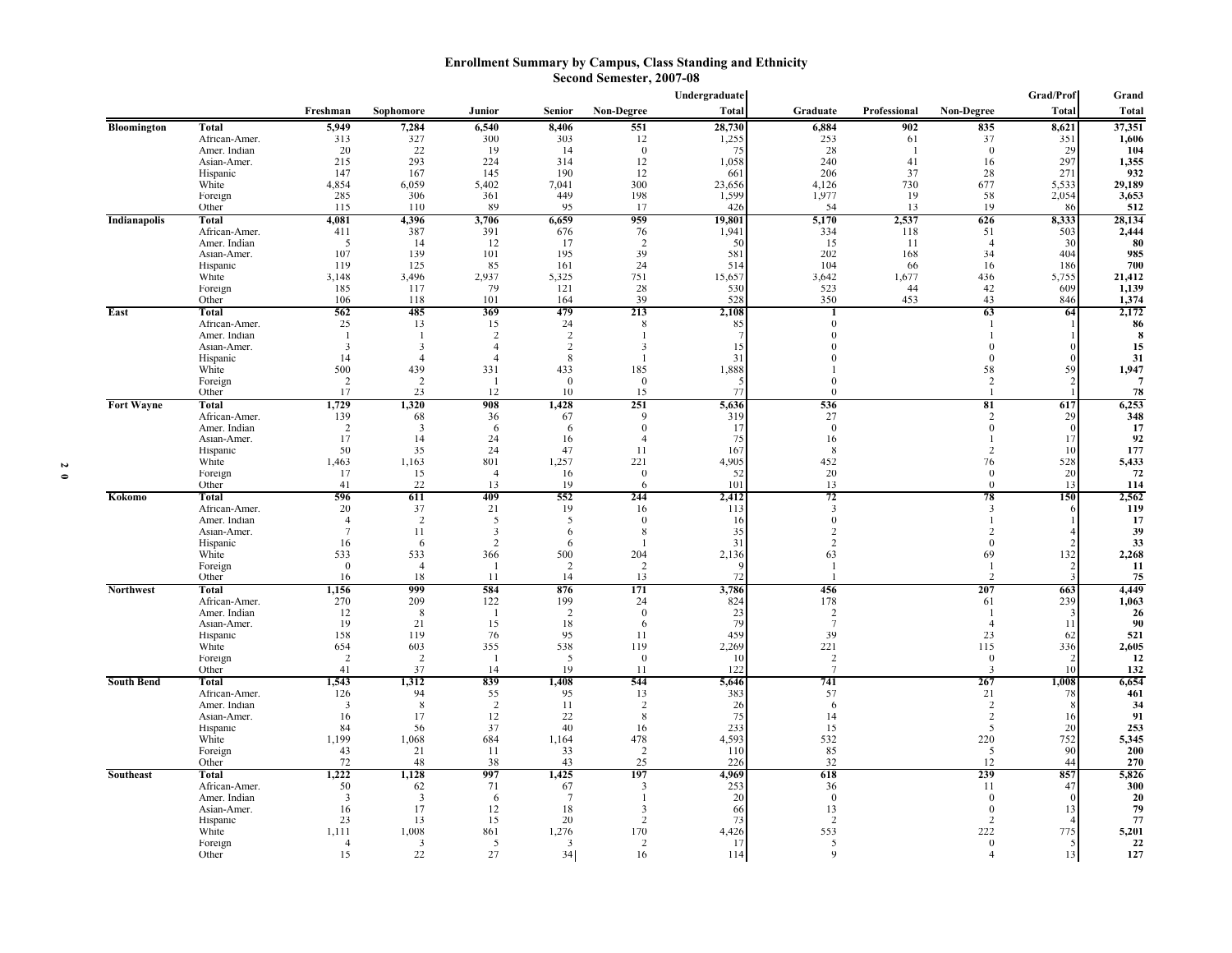|                               | $BL*$          | $IN^*$           | EA             | <b>FW</b>        | K <sub>O</sub>   | $NW*$        | SB               | $SE^*$           | <b>Total</b> |
|-------------------------------|----------------|------------------|----------------|------------------|------------------|--------------|------------------|------------------|--------------|
| <b>ALLIED HEALTH</b>          | $\mathbf{0}$   | $\mathbf{0}$     | $\mathbf{0}$   | $\theta$         | 175              | 561          | 196              | $\boldsymbol{0}$ | 932          |
| <b>ARTS &amp; LETTERS</b>     | $\Omega$       | $\boldsymbol{0}$ | $\theta$       | $\overline{0}$   | $\boldsymbol{0}$ | $\mathbf{0}$ | $\mathbf{0}$     | 383              | 383          |
| <b>ARTS &amp; SCIENCES</b>    | 8,083          | 0                | $\Omega$       | 697              | 387              | 835          | $\mathbf{0}$     | $\theta$         | 10,002       |
| <b>BEH/SOCIAL SCI</b>         | 0              | 0                | 87             | $\mathbf{0}$     | $\theta$         | $\theta$     | $\theta$         | $\Omega$         | 87           |
| <b>BUS &amp; ECONOMICS</b>    | $\theta$       | $\boldsymbol{0}$ | $\Omega$       | $\theta$         | $\Omega$         | 577          | 1,137            | $\theta$         | 1,714        |
| <b>BUS &amp; MGMT SCI</b>     | $\Omega$       | $\theta$         | $\theta$       | 1,214            | $\Omega$         | 0            | $\theta$         | $\theta$         | 1,214        |
| <b>BUSINESS</b>               | 4,907          | 2,226            | $\Omega$       | $\theta$         | 369              | $\theta$     | $\mathbf{0}$     | 733              | 8,235        |
| <b>BUSINESS &amp; ECON</b>    | 0              | $\mathbf{0}$     | 338            | $\Omega$         | $\theta$         | $\mathbf{0}$ | $\theta$         | $\mathbf{0}$     | 338          |
| <b>COLUMBUS CAMPUS</b>        | $\Omega$       | 1,406            | $\mathbf{0}$   | $\theta$         | $\theta$         | $\mathbf{0}$ | $\mathbf{0}$     | $\theta$         | 1,406        |
| <b>CONTINUING STDY</b>        | 859            | 1,000            | 106            | 629              | 252              | 326          | 305              | 416              | 3,893        |
| DENTAL AUX EDUC               | $\Omega$       | 141              | $\theta$       | $\theta$         | $\theta$         | 182          | 220              | $\theta$         | 543          |
| <b>DENTISTRY</b>              | 0              | 504              | $\theta$       | $\boldsymbol{0}$ | $\theta$         | $\mathbf{0}$ | $\mathbf{0}$     | $\mathbf{0}$     | 504          |
| DIV OF THE ARTS               |                | $\mathbf{0}$     | $\Omega$       | $\theta$         | $\Omega$         | $\theta$     | 435              | $\Omega$         | 435          |
| <b>EDUCATION</b>              | 2,088          | 1,679            | 277            | 1,368            | 340              | 598          | 1,229            | 924              | 8,503        |
| <b>ENGINEERING</b>            | 0              | 754              | $\Omega$       | $\Omega$         | $\theta$         | $\Omega$     | $\mathbf{0}$     | $\theta$         | 754          |
| <b>GRAD NON-DEGREE</b>        | $\mathbf{0}$   | 332              | $\Omega$       | 0                | $\Omega$         | $\mathbf{0}$ | $\mathbf{0}$     | $\mathbf{0}$     | 332          |
| <b>GRADUATE SCHOOL</b>        | 3,960          | 755              | $\Omega$       |                  | 15               | $\theta$     | 94               | 35               | 4,859        |
| <b>GUIDED STUDIES</b>         | $\Omega$       | $\mathbf{0}$     | 0              |                  | $\Omega$         | 154          | $\theta$         | $\boldsymbol{0}$ | 154          |
| <b>HEALTH &amp; REHAB SCI</b> | $\Omega$       | 193              | $\Omega$       |                  |                  | $\theta$     | $\theta$         | $\mathbf{0}$     | 193          |
| HEALTH, PE, REC               | 2,158          | $\mathbf{0}$     |                |                  |                  | $\Omega$     | $\Omega$         | 18               | 2,176        |
| <b>HERRON ART</b>             | $\theta$       | 846              | $\Omega$       | $\Omega$         |                  | $\Omega$     | $\Omega$         | $\theta$         | 846          |
| <b>HLTH &amp; HUMAN SVCS</b>  | $\Omega$       | $\boldsymbol{0}$ | $\Omega$       | 477              |                  | $\Omega$     | 0                | $\Omega$         | 477          |
| <b>HUM/FINE ARTS</b>          | $\Omega$       | $\mathbf{0}$     | 115            | $\theta$         |                  | $\Omega$     | $\Omega$         | $\Omega$         | 115          |
| <b>INFORMATICS</b>            | 431            | 613              | $\Omega$       | $\Omega$         |                  | $\Omega$     |                  | $\Omega$         | 1,044        |
| <b>JOURNALISM</b>             | 731            | 141              | $\Omega$       |                  |                  | $\Omega$     | $\Omega$         | $\sqrt{ }$       | 872          |
| <b>LABOR STUDIES</b>          | $\overline{2}$ | 14               |                |                  |                  | 23           |                  |                  | 54           |
| LAW                           | 693            | 949              | $\Omega$       |                  |                  | $\theta$     | $\mathbf{0}$     | $\Omega$         | 1,642        |
| <b>LIB ARTS &amp; SCI</b>     | $\Omega$       | $\mathbf{0}$     | $\Omega$       |                  |                  | $\mathbf{0}$ | 1,555            | $\Omega$         | 1,555        |
| <b>LIBERAL ARTS</b>           | $\Omega$       | 1,544            |                |                  |                  | $\theta$     | $\theta$         | $\Omega$         | 1,544        |
| <b>LIBRARY &amp; INFO SCI</b> | 301            | 340              | $\Omega$       |                  |                  | $\Omega$     | $\Omega$         | $\Omega$         | 641          |
| <b>MEDICINE</b>               | $\theta$       | 1,558            | $\Omega$       |                  |                  | 0            |                  | $\sqrt{ }$       | 1,558        |
| <b>MUSIC</b>                  | 1,546          | 49               | $\Omega$       |                  |                  | $\Omega$     | $\Omega$         | $\theta$         | 1,595        |
| NAT SCI & MATH                | $\theta$       | $\mathbf{0}$     | 66             |                  |                  | $\Omega$     | $\theta$         | $\theta$         | 66           |
| NATURAL SCIENCE               | $\Omega$       | $\boldsymbol{0}$ | $\theta$       |                  | $\Omega$         | $\Omega$     | $\theta$         | 438              | 438          |
| NON-DEGREE                    | $\theta$       | $\boldsymbol{0}$ | 52             |                  | 24               | 43           | 552              | 112              | 783          |
| <b>NURSING</b>                | 149            | 1,462            | 269            |                  | 416              | 392          | 485              | 183              | 3,356        |
| <b>NURSING ASSOC</b>          | $\mathbf{0}$   | $\mathbf{0}$     | 20             | 0                | 112              | $\theta$     | $\theta$         | $\theta$         | 132          |
| <b>OPTOMETRY</b>              | 311            | $\mathbf{0}$     | $\theta$       | $\Omega$         | $\mathbf{0}$     | $\mathbf{0}$ | $\mathbf{0}$     | $\Omega$         | 311          |
| PHYSICAL EDUC                 | $\theta$       | 920              | $\theta$       | $\theta$         | $\theta$         | $\mathbf{0}$ | $\mathbf{0}$     | $\Omega$         | 920          |
| <b>PUB &amp; ENVIR AFF</b>    | 1,362          | 889              | 82             | 414              | 111              | 505          | 305              | $\theta$         | 3,668        |
| <b>SCIENCE</b>                | $\mathbf{0}$   | 1,866            | $\theta$       | $\theta$         | $\theta$         | $\mathbf{0}$ | $\boldsymbol{0}$ | $\mathbf{0}$     | 1,866        |
| <b>SOCIAL SCIENCE</b>         | $\Omega$       | $\mathbf{0}$     | $\Omega$       | $\Omega$         | $\Omega$         | $\theta$     | $\overline{0}$   | 518              | 518          |
| <b>SOCIAL WORK</b>            | 59             | 668              | 100            | $\Omega$         | $\Omega$         | 127          | 110              | $\theta$         | 1,064        |
| <b>TECHNOLOGY</b>             | $\Omega$       | 1,487            | $\Omega$       | $\Omega$         | $\Omega$         | $\Omega$     | $\mathbf{0}$     | $\Omega$         | 1,487        |
| <b>TRANSIENT</b>              |                | 515              | $\overline{4}$ | $\theta$         | 11               | 66           | 27               | $\Omega$         | 623          |
| <b>UNIT AFFIL PROG</b>        |                | $\mathbf{0}$     | $\Omega$       | 882              | $\theta$         | $\Omega$     | $\theta$         | $\Omega$         | 882          |
| UNIVERSITY COLLEGE            |                | 5,385            | $\theta$       | $\theta$         | $\theta$         | $\theta$     | $\theta$         | $\mathbf{0}$     | 5,385        |
| UNIVERSITY DIV                | 9,722          | $\mathbf{0}$     | 656            | $\theta$         | 343              | 62           | $\theta$         | 2,068            | 12,851       |
| <b>VIS/PERF ARTS</b>          | ∩              | $\Omega$         | $\Omega$       | 568              | $\mathbf{0}$     | $\Omega$     | $\Omega$         | $\theta$         | 568          |
| <b>Total</b>                  | 37,362         | 28,236           | 2,172          | 6,253            | 2,562            | 4,451        | 6,654            | 5,828            | 93,518       |

### **Enrollment by School (or Division) and by Campus Second Semester, 2007-08**

\* Duplicated count of students.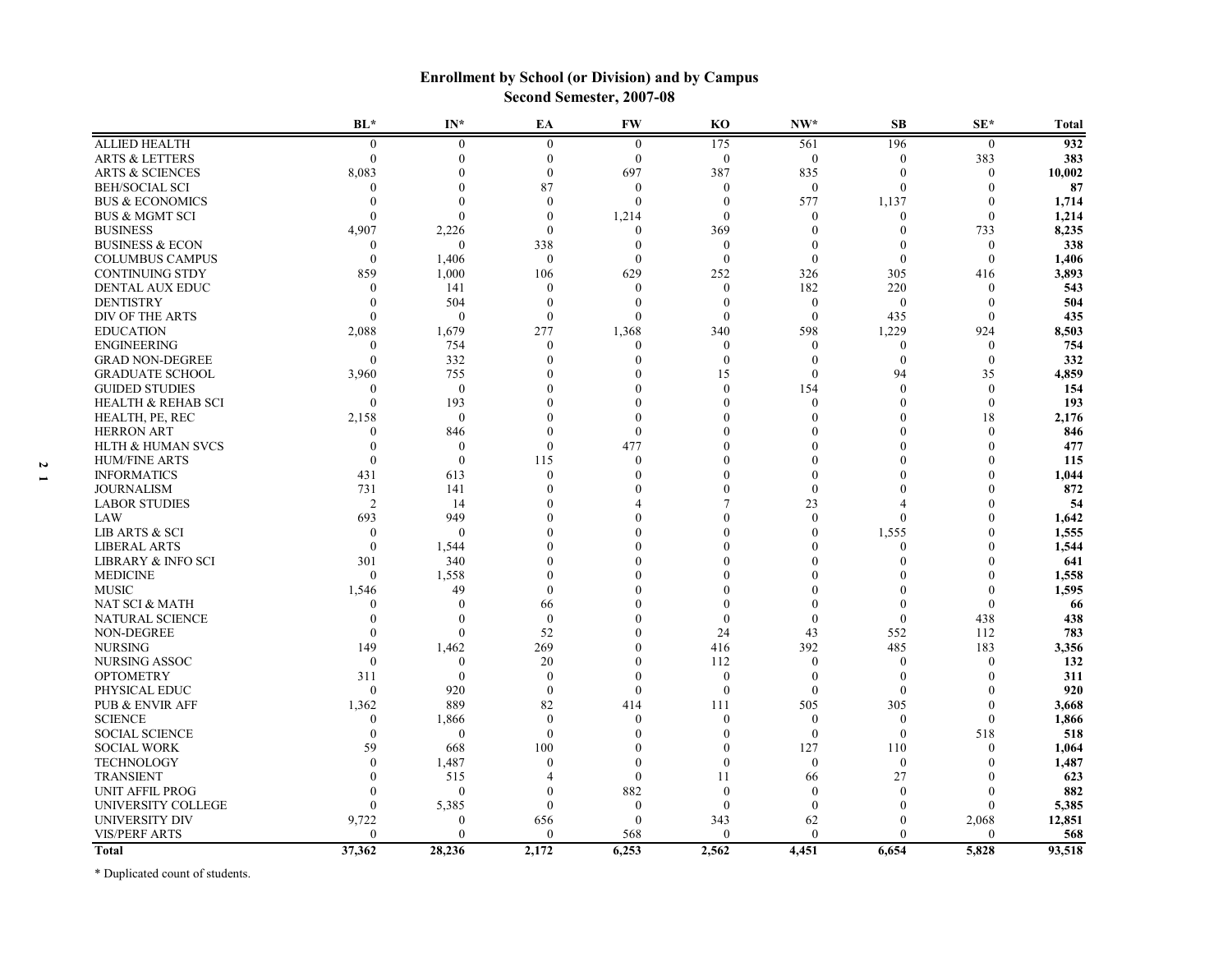### **Students by School and Level - All Campuses \***

**Second Semester, 2007-08**

|                               | Grad/Prof<br>Undergraduate |                |              |              |                   |            |                  | Grand            |                             |              |              |
|-------------------------------|----------------------------|----------------|--------------|--------------|-------------------|------------|------------------|------------------|-----------------------------|--------------|--------------|
|                               | Freshman                   | Sophomore      | Junior       | Senior       | <b>Non-Degree</b> | Total      | Graduate         | Professional     | <b>Non-Degree</b>           | Total        | <b>Total</b> |
| <b>ALLIED HEALTH</b>          | 362                        | 441            | 47           | 81           |                   | 932        | $\boldsymbol{0}$ | $\boldsymbol{0}$ | $\mathbf{0}$                | $\mathbf{0}$ | 932          |
| <b>ARTS &amp; LETTERS</b>     | 22                         | 77             | 118          | 166          | $\boldsymbol{0}$  | 383        | $\mathbf{0}$     | $\theta$         | $\boldsymbol{0}$            | $\Omega$     | 383          |
| <b>ARTS &amp; SCIENCES</b>    | 613                        | 2,187          | 2,962        | 3,905        | 219               | 9,886      | 99               | $\Omega$         | 17                          | 116          | 10,002       |
| <b>BEH/SOCIAL SCI</b>         | 14                         | 21             | 17           | 35           | $\mathbf{0}$      | 87         | $\mathbf{0}$     | $\Omega$         | $\boldsymbol{0}$            | $\Omega$     | 87           |
| <b>BUS &amp; ECONOMICS</b>    | 426                        | 372            | 270          | 309          | 3                 | 1,380      | 291              | 0                | 43                          | 334          | 1,714        |
| <b>BUS &amp; MGMT SCI</b>     | 354                        | 258            | 203          | 247          | $\theta$          | 1,062      | 151              | $\Omega$         | -1                          | 152          | 1,214        |
| <b>BUSINESS</b>               | 588                        | 1,244          | 1,500        | 2,687        | 31                | 6,050      | 2,119            | $\Omega$         | 66                          | 2,185        | 8,235        |
| <b>BUSINESS &amp; ECON</b>    | 63                         | 86             | 87           | 102          | $\theta$          | 338        | $\boldsymbol{0}$ | $\Omega$         | $\Omega$                    |              | 338          |
| <b>COLUMBUS CAMPUS</b>        | 424                        | 372            | 201          | 275          | 70                | 1,342      | 56               | $\Omega$         | 8                           | 64           | 1,406        |
| <b>CONTINUING STDY</b>        | 313                        | 639            | 846          | 1,841        | 193               | 3,832      | 61               | $\overline{0}$   | $\Omega$                    | 61           | 3,893        |
| DENTAL AUX EDUC               | 187                        | 296            | 32           | 28           | $\mathbf{0}$      | 543        | $\theta$         | $\Omega$         | $\Omega$                    | ſ            | 543          |
| <b>DENTISTRY</b>              | $\theta$                   | $\theta$       | $\theta$     | $\Omega$     | $\theta$          | $\sqrt{ }$ | 102              | 402              | $\theta$                    | 504          | 504          |
| DIV OF THE ARTS               | 129                        | 102            | 68           | 124          | 4                 | 427        | 8                | $\theta$         | $\Omega$                    |              | 435          |
| <b>EDUCATION</b>              | 746                        | 836            | 1,103        | 2,176        | 107               | 4,968      | 1,993            | $\theta$         | 1,542                       | 3,535        | 8,503        |
| <b>ENGINEERING</b>            | 121                        | 151            | 133          | 244          | $\overline{2}$    | 651        | 103              | $\overline{0}$   | $\theta$                    | 103          | 754          |
| <b>GRAD NON-DEGREE</b>        | $\theta$                   | $\theta$       | $\theta$     | $\Omega$     | $\theta$          | $\sqrt{ }$ | $\theta$         | 0                | 332                         | 332          | 332          |
| <b>GRADUATE SCHOOL</b>        | $\theta$                   | $\Omega$       | $\theta$     |              |                   |            | 4,711            | $\theta$         | 148                         | 4,859        | 4,859        |
| <b>GUIDED STUDIES</b>         | 152                        | $\mathfrak{D}$ | $\theta$     |              |                   | 154        | $\mathbf{0}$     | $\Omega$         | $\mathbf{0}$                | $\Omega$     | 154          |
| <b>HEALTH &amp; REHAB SCI</b> | $\theta$                   | $\theta$       | $\theta$     | $\Omega$     |                   |            | 86               | 101              | 6                           | 193          | 193          |
| HEALTH, PE, REC               | 18                         | 407            | 636          | 876          | 5                 | 1,942      | 225              | $\theta$         | $\mathbf Q$                 | 234          | 2,176        |
| <b>HERRON ART</b>             | 137                        | 198            | 177          | 319          | $\Omega$          | 831        | 15               | $\Omega$         | $\theta$                    | 15           | 846          |
| <b>HLTH &amp; HUMAN SVCS</b>  | 217                        | 217            | 26           | 17           | $\theta$          | 477        | $\theta$         | $\Omega$         | $\Omega$                    | $\Omega$     | 477          |
| <b>HUM/FINE ARTS</b>          | 12                         | 27             | 33           | 43           | $\Omega$          | 115        | $\theta$         |                  | $\Omega$                    |              | 115          |
| <b>INFORMATICS</b>            | 51                         | 152            | 243          | 397          | $\mathfrak{D}$    | 845        | 197              | $\Omega$         | $\overline{2}$              | 199          | 1,044        |
| <b>JOURNALISM</b>             | 39                         | 227            | 284          | 322          | $\Omega$          | 872        | $\mathbf{0}$     | $\Omega$         | 0                           |              | 872          |
| <b>LABOR STUDIES</b>          | 6                          | 13             | 12           | 23           | $\Omega$          | 54         | $\theta$         | $\Omega$         | $\Omega$                    |              | 54           |
| LAW                           | $\theta$                   | $\theta$       | $\theta$     | $\theta$     | $\Omega$          |            | 137              | 1,501            | 4                           | 1,642        | 1,642        |
| <b>LIB ARTS &amp; SCI</b>     | 563                        | 364            | 269          | 352          |                   | 1,555      | $\mathbf{0}$     | $\theta$         | 0                           | $\Omega$     | 1,555        |
| <b>LIBERAL ARTS</b>           | 147                        | 297            | 378          | 718          |                   | 1,544      | $\mathbf{0}$     | $\theta$         | $\Omega$                    |              | 1,544        |
| LIBRARY & INFO SCI            | $\theta$                   | $\theta$       | $\theta$     | $\Omega$     |                   | $\sqrt{ }$ | 606              | $\Omega$         | 35                          | 641          | 641          |
| <b>MEDICINE</b>               | 54                         | 19             | 36           | 177          | 3                 | 289        | 141              | 1,128            | $\mathbf{0}$                | 1,269        | 1,558        |
| <b>MUSIC</b>                  | 107                        | 155            | 139          | 323          | 6                 | 730        | 863              | $\Omega$         | $\overline{2}$              | 865          | 1,595        |
| NAT SCI & MATH                | 12                         | 19             | 13           | 22           | $\Omega$          | 66         | $\theta$         | $\Omega$         | $\Omega$                    | $\Omega$     | 66           |
| NATURAL SCIENCE               | 56                         | 110            | 119          | 153          | $\mathbf{0}$      | 438        | $\theta$         | 0                | $\mathbf{0}$                |              | 438          |
| NON-DEGREE                    | $\mathbf{0}$               | $\mathbf{0}$   | $\mathbf{0}$ | $\Omega$     | 671               | 671        | $\theta$         | 0                | 112                         | 112          | 783          |
| <b>NURSING</b>                | 370                        | 426            | 508          | 1,575        | 4                 | 2,883      | 449              | $\Omega$         | 24                          | 473          | 3,356        |
| NURSING ASSOC                 | 2                          | 130            | $\mathbf{0}$ | $\Omega$     | $\Omega$          | 132        | $\mathbf{0}$     | $\Omega$         | $\theta$                    | $\Omega$     | 132          |
| <b>OPTOMETRY</b>              | $\theta$                   | 3              | $\mathbf{0}$ | $\Omega$     | 0                 |            | $\mathbf{0}$     | 307              |                             | 308          | 311          |
| PHYSICAL EDUC                 | 131                        | 167            | 233          | 355          |                   | 887        | 29               | $\Omega$         | $\boldsymbol{\vartriangle}$ | 33           | 920          |
| <b>PUB &amp; ENVIR AFF</b>    | 302                        | 559            | 793          | 1,042        | 3                 | 2,699      | 939              | 0                | 30                          | 969          | 3,668        |
| <b>SCIENCE</b>                | 181                        | 218            | 318          | 668          | 151               | 1,536      | 330              | 0                | $\mathbf{0}$                | 330          | 1,866        |
| <b>SOCIAL SCIENCE</b>         | 24                         | 124            | 157          | 213          | $\mathbf{0}$      | 518        | $\mathbf{0}$     | $\Omega$         | $\theta$                    | $\theta$     | 518          |
| <b>SOCIAL WORK</b>            | 17                         | 38             | 77           | 148          | $\mathbf{0}$      | 280        | 773              | $\Omega$         | 11                          | 784          | 1,064        |
| <b>TECHNOLOGY</b>             | 129                        | 320            | 349          | 654          | $\Omega$          | 1,452      | 35               | $\Omega$         | $\theta$                    | 35           | 1,487        |
| <b>TRANSIENT</b>              | $\mathbf{0}$               | $\mathbf{0}$   | $\mathbf{0}$ | $\mathbf{0}$ | 623               | 623        | $\theta$         | $\Omega$         | $\Omega$                    |              | 623          |
| UNIT AFFIL PROG               | 407                        | 163            | 42           | 26           | 244               | 882        | $\Omega$         | 0                |                             |              | 882          |
| UNIVERSITY COLLEGE            | 2,456                      | 1,889          | 692          | 249          | 99                | 5,385      |                  |                  |                             | ſ            | 5,385        |
| UNIVERSITY DIV                | 6,734                      | 4,101          | 1,134        | 199          | 683               | 12,851     | 0                |                  |                             |              | 12,851       |
| <b>VIS/PERF ARTS</b>          | 158                        | 129            | 111          | 166          | 4                 | 568        | $\Omega$         | 0                | 0                           |              | 568          |
| Total                         | 16.844                     | 17.556         | 14,366       | 21,257       | 3.140             | 73.163     | 14.519           | 3.439            | 2.397                       | 20.355       | 93,518       |

\* Duplicated count of students at Bloomington, IUPUI, Northwest and Southeast.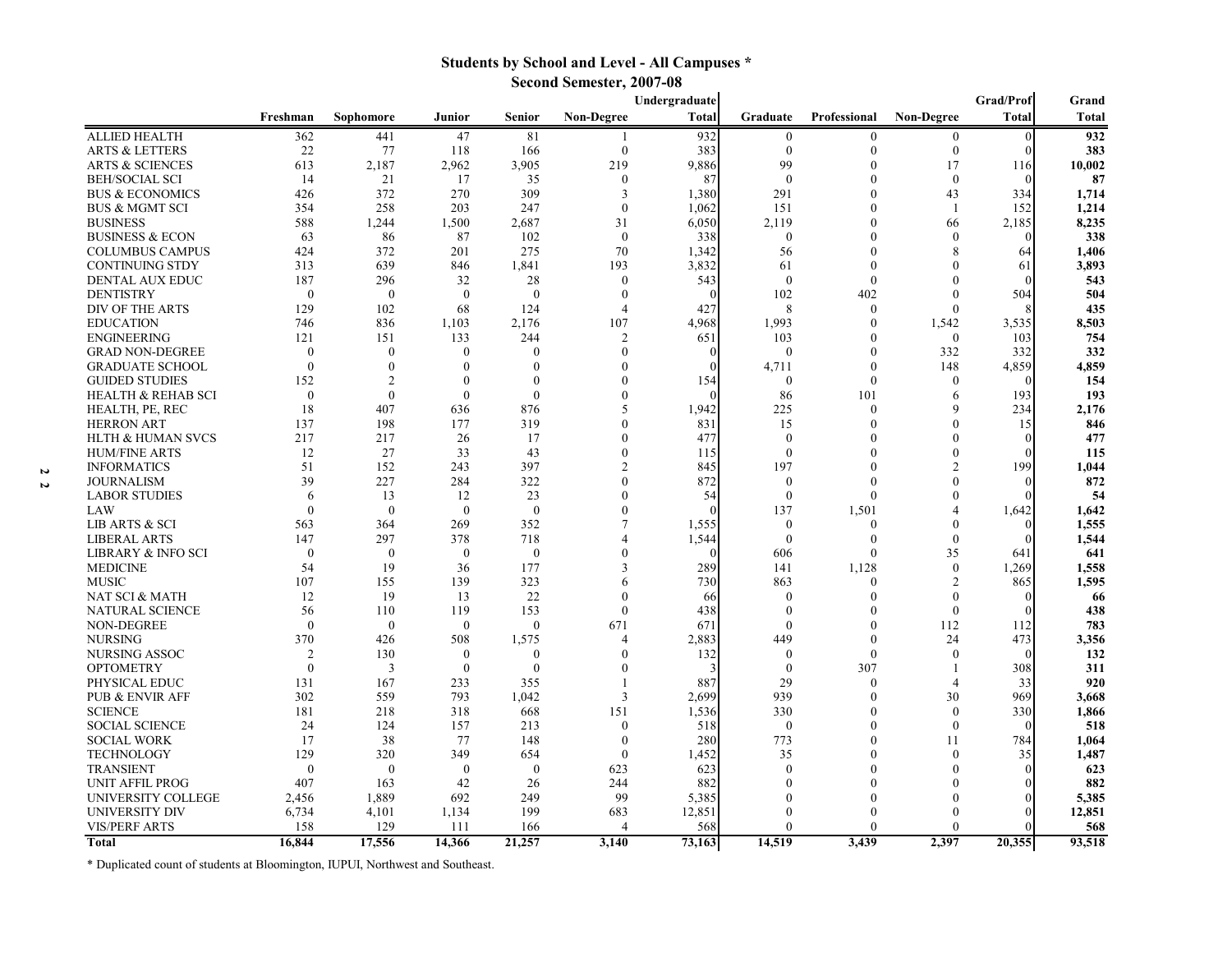#### **Students by Campus, School, and Level Second Semester, 2007-08**

|               |                               | Undergraduate  |                |              |                  |                  |              |              |                     |                  | Grad/Prof    | Grand          |
|---------------|-------------------------------|----------------|----------------|--------------|------------------|------------------|--------------|--------------|---------------------|------------------|--------------|----------------|
|               |                               | Freshman       | Sophomore      | Junior       | Senior           | Non-Degree       | <b>Total</b> | Graduate     | <b>Professional</b> | Non-Degree       | <b>Total</b> | <b>Total</b>   |
| Bloomington*  | <b>ARTS &amp; SCIENCES</b>    | 69             | 1,755          | 2,598        | 3,417            | 212              | 8,051        | 32           | $\boldsymbol{0}$    | $\boldsymbol{0}$ | 32           | 8,083          |
|               | <b>BUSINESS</b>               | 411            | 1,043          | 1,065        | 1,694            | 8                | 4,221        | 667          | $\mathbf{0}$        | 19               | 686          | 4,907          |
|               | <b>CONTINUING STDY</b>        | 50             | 103            | 174          | 345              | 187              | 859          | $\mathbf{0}$ | 0                   | $\mathbf{0}$     |              | 859            |
|               | <b>EDUCATION</b>              | $\Omega$       | 44             | 255          | 631              |                  | 931          | 518          | $\Omega$            | 639              | 1,157        | 2,088          |
|               | <b>GRADUATE SCHOOL</b>        | $\theta$       | $\theta$       | $\mathbf{0}$ | $\boldsymbol{0}$ | $\boldsymbol{0}$ | $\Omega$     | 3,821        | $\overline{0}$      | 139              | 3,960        | 3,960          |
|               | HEALTH, PE, REC               | $\overline{7}$ | 401            | 636          | 875              | 5                | 1,924        | 225          | $\theta$            | 9                | 234          | 2,158          |
|               | <b>INFORMATICS</b>            | 6              | 61             | 102          | 158              |                  | 328          | 102          | $\theta$            |                  | 103          | 431            |
|               | <b>JOURNALISM</b>             | 19             | 195            | 249          | 268              |                  | 731          | $\mathbf{0}$ | $\Omega$            | $\Omega$         |              | 731            |
|               | <b>LABOR STUDIES</b>          | $\Omega$       | $\theta$       | $\Omega$     | $\overline{2}$   |                  |              | $\Omega$     | $\Omega$            | $\Omega$         |              | $\overline{2}$ |
|               | LAW                           | $\Omega$       | $\theta$       | $\mathbf{0}$ | $\boldsymbol{0}$ |                  | $\theta$     | 94           | 595                 | $\overline{4}$   | 693          | 693            |
|               | <b>LIBRARY &amp; INFO SCI</b> | $\theta$       | $\theta$       | $\mathbf{0}$ | $\mathbf{0}$     |                  | $\theta$     | 280          | $\mathbf{0}$        | 21               | 301          | 301            |
|               | <b>MUSIC</b>                  | 107            | 155            | 139          | 323              | 6                | 730          | 814          | $\theta$            | 2                | 816          | 1,546          |
|               | <b>NURSING</b>                | $\theta$       | 15             | 49           | 85               | 0                | 149          | $\mathbf{0}$ | $\theta$            | $\Omega$         | $\Omega$     | 149            |
|               | <b>OPTOMETRY</b>              | $\theta$       | 3              | $\mathbf{0}$ | $\mathbf{0}$     | 0                | 3            | $\mathbf{0}$ | 307                 |                  | 308          | 311            |
|               | PUB & ENVIR AFF               | $\overline{2}$ | 166            | 394          | 457              |                  | 1,020        | 342          | $\theta$            | $\Omega$         | 342          | 1,362          |
|               | <b>SOCIAL WORK</b>            | $\theta$       | 6              | 19           | 34               | $\mathbf{0}$     | 59           | $\mathbf{0}$ | $\theta$            | $\theta$         | $\mathbf{0}$ | 59             |
|               | UNIVERSITY DIV                | 5,278          | 3,337          | 860          | 117              | 130              | 9,722        | $\mathbf{0}$ | $\theta$            | $\mathbf{0}$     |              | 9,722          |
|               | <b>Bloomington Total</b>      | 5,949          | 7,284          | 6,540        | 8,406            | 551              | 28,730       | 6,895        | 902                 | 835              | 8,632        | 37,362         |
|               |                               |                |                |              |                  |                  |              |              |                     |                  |              |                |
| Indianapolis* | <b>BUSINESS</b>               | 54             | 92             | 199          | 615              | 23               | 983          | 1,196        | $\boldsymbol{0}$    | 47               | 1,243        | 2,226          |
|               | <b>COLUMBUS CAMPUS</b>        | 424            | 372            | 201          | 275              | 70               | 1,342        | 56           | $\theta$            | 8                | 64           | 1,406          |
|               | <b>CONTINUING STDY</b>        | 24             | 120            | 229          | 566              | $\mathbf{0}$     | 939          | 61           | $\theta$            | $\theta$         | 61           | 1,000          |
|               | <b>DENTAL AUX EDUC</b>        | 38             | 98             | -1           | 4                | $\mathbf{0}$     | 141          | $\theta$     | $\Omega$            | $\Omega$         |              | 141            |
|               | <b>DENTISTRY</b>              | $\theta$       | $\theta$       | $\mathbf{0}$ | $\mathbf{0}$     | $\mathbf{0}$     | $\Omega$     | 102          | 402                 | $\mathbf{0}$     | 504          | 504            |
|               | <b>EDUCATION</b>              | 89             | 185            | 247          | 440              | 97               | 1,058        | 436          | $\mathbf{0}$        | 185              | 621          | 1,679          |
|               | <b>ENGINEERING</b>            | 121            | 151            | 133          | 244              | 2                | 651          | 103          | $\theta$            | $\mathbf{0}$     | 103          | 754            |
|               | <b>GRAD NON-DEGREE</b>        | $\theta$       | $\theta$       | $\Omega$     | $\theta$         | 0                | $\Omega$     | $\mathbf{0}$ | $\theta$            | 332              | 332          | 332            |
|               | <b>GRADUATE SCHOOL</b>        | $\theta$       | $\Omega$       | $\mathbf{0}$ | $\mathbf{0}$     |                  | $\Omega$     | 755          | $\theta$            | $\mathbf{0}$     | 755          | 755            |
|               | <b>HEALTH &amp; REHAB SCI</b> | $\mathbf{0}$   | $\Omega$       | $\mathbf{0}$ | $\mathbf{0}$     |                  | $\Omega$     | 86           | 101                 | 6                | 193          | 193            |
|               | <b>HERRON ART</b>             | 137            | 198            | 177          | 319              | 0                | 831          | 15           | $\theta$            | $\Omega$         | 15           | 846            |
|               | <b>INFORMATICS</b>            | 45             | 91             | 141          | 239              |                  | 517          | 95           | $\Omega$            |                  | 96           | 613            |
|               | <b>JOURNALISM</b>             | 20             | 32             | 35           | 54               | $\Omega$         | 141          | $\theta$     | $\Omega$            | $\Omega$         |              | 141            |
|               | <b>LABOR STUDIES</b>          | $\mathbf{1}$   | 3              | 5            | 5                |                  | 14           | $\mathbf{0}$ | $\theta$            | ∩                |              | 14             |
|               | LAW                           | $\Omega$       | $\Omega$       | $\theta$     | $\boldsymbol{0}$ | 0                | $\Omega$     | 43           | 906                 | 0                | 949          | 949            |
|               | <b>LIBERAL ARTS</b>           | 147            | 297            | 378          | 718              | 4                | 1,544        | $\mathbf{0}$ | $\theta$            | $\Omega$         |              | 1,544          |
|               | <b>LIBRARY &amp; INFO SCI</b> | $\mathbf{0}$   | $\theta$       | $\mathbf{0}$ | $\boldsymbol{0}$ | 0                | $\Omega$     | 326          | $\mathbf{0}$        | 14               | 340          | 340            |
|               | <b>MEDICINE</b>               | 54             | 19             | 36           | 177              | 3                | 289          | 141          | 1,128               | $\mathbf{0}$     | 1,269        | 1,558          |
|               | <b>MUSIC</b>                  | $\Omega$       | $\Omega$       | $\theta$     | $\mathbf{0}$     | 0                | $\Omega$     | 49           | $\mathbf{0}$        | $\theta$         | 49           | 49             |
|               | <b>NURSING</b>                | 14             | 68             | 149          | 761              | 0                | 992          | 449          | $\theta$            | 21               | 470          | 1,462          |
|               | PHYSICAL EDUC                 | 131            | 167            | 233          | 355              |                  | 887          | 29           | $\Omega$            | $\overline{4}$   | 33           | 920            |
|               | <b>PUB &amp; ENVIR AFF</b>    | 20             | 93             | 162          | 259              | $\mathbf{0}$     | 534          | 351          | 0                   | $\Delta$         | 355          | 889            |
|               | <b>SCIENCE</b>                | 181            | 218            | 318          | 668              | 151              | 1,536        | 330          |                     | $\Omega$         | 330          | 1,866          |
|               | <b>SOCIAL WORK</b>            | $\overline{2}$ | $\overline{4}$ | 35           | 80               | $\mathbf{0}$     | 121          | 542          |                     | 5                | 547          | 668            |
|               | <b>TECHNOLOGY</b>             | 129            | 320            | 349          | 654              | $\mathbf{0}$     | 1,452        | 35           |                     | ∩                | 35           | 1,487          |
|               | <b>TRANSIENT</b>              | $\theta$       | $\theta$       | $\mathbf{0}$ | $\mathbf{0}$     | 515              | 515          | $\theta$     |                     | $\Omega$         |              | 515            |
|               | UNIVERSITY COLLEGE            | 2,456          | 1,889          | 692          | 249              | 99               | 5,385        | $\theta$     | $\Omega$            | $\theta$         |              | 5,385          |
|               | <b>Indianapolis Total</b>     | 4.087          | 4.417          | 3,720        | 6.682            | 966              | 19,872       | 5,200        | 2.537               | 627              | 8.364        | 28,236         |

\* Duplicated count of students.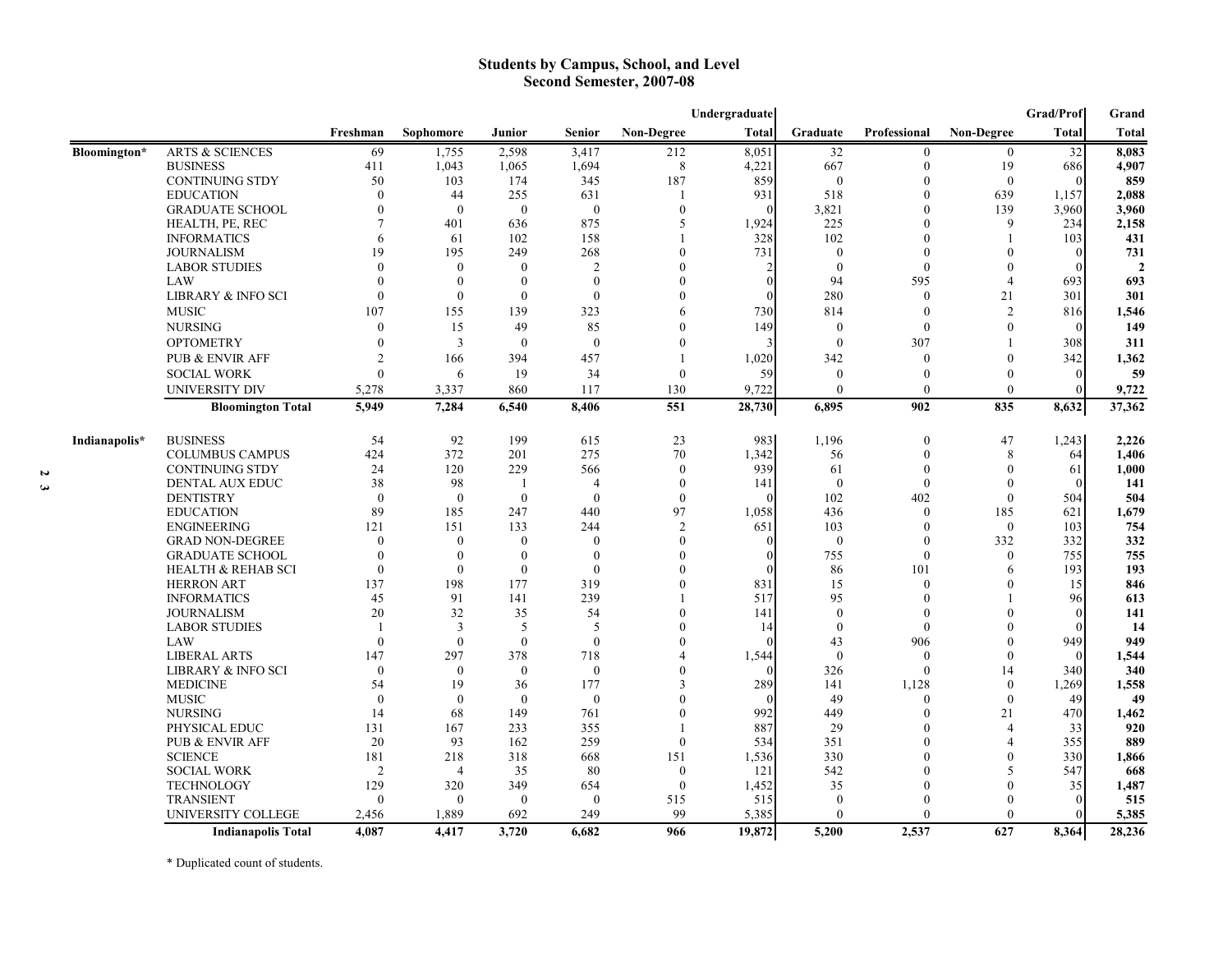#### **Students by Campus, School, and Level Second Semester, 2007-08**

|                   |                              |                |                |              |                |                   | Undergraduate |              |              |                   | Grad/Prof      | Grand   |
|-------------------|------------------------------|----------------|----------------|--------------|----------------|-------------------|---------------|--------------|--------------|-------------------|----------------|---------|
|                   |                              | Freshman       | Sophomore      | Junior       | <b>Senior</b>  | <b>Non-Degree</b> | <b>Total</b>  | Graduate     | Professional | <b>Non-Degree</b> | <b>Total</b>   | Total   |
| East              | <b>BEH/SOCIAL SCI</b>        | 14             | 21             | 17           | 35             |                   | 87            | $\theta$     |              |                   | $\Omega$       | 87      |
|                   | <b>BUSINESS &amp; ECON</b>   | 63             | 86             | 87           | 102            | $\Omega$          | 338           | $\Omega$     |              |                   | $\theta$       | 338     |
|                   | <b>CONTINUING STDY</b>       | 15             | 23             | 24           | 44             | $\mathbf{0}$      | 106           |              |              | $\mathbf{0}$      | $\Omega$       | 106     |
|                   | <b>EDUCATION</b>             | 60             | 56             | 57           | 72             |                   | 245           |              |              | 31                | 32             | 277     |
|                   | <b>HUM/FINE ARTS</b>         | 12             | 27             | 33           | 43             |                   | 115           |              |              | $\theta$          | $\theta$       | 115     |
|                   | NAT SCI & MATH               | 12             | 19             | 13           | 22             | $\theta$          | 66            |              |              | $\theta$          | $\Omega$       | 66      |
|                   | NON-DEGREE                   | $\theta$       | $\theta$       | $\theta$     | $\theta$       | 20                | 20            |              |              | 32                | 32             | 52      |
|                   | <b>NURSING</b>               | 50             | 69             | 61           | 89             | $\Omega$          | 269           |              |              | $\Omega$          | $\Omega$       | 269     |
|                   | NURSING ASSOC                |                | 19             | $\theta$     | $\theta$       |                   | 20            |              |              |                   |                | 20      |
|                   | <b>PUB &amp; ENVIR AFF</b>   | 21             | 26             | 18           | 17             |                   | 82            |              |              |                   | $\Omega$       | 82      |
|                   | <b>SOCIAL WORK</b>           | 15             | 28             | 23           | 34             | $\Omega$          | 100           |              |              |                   |                | 100     |
|                   | <b>TRANSIENT</b>             | $\Omega$       | $\Omega$       | $\theta$     | $\mathbf{0}$   |                   |               |              |              |                   |                |         |
|                   | <b>UNIVERSITY DIV</b>        | 299            | 111            | 36           | 21             | 189               | 656           |              |              | $\Omega$          | $\Omega$       | 656     |
|                   | <b>East Total</b>            | 562            | 485            | 369          | 479            | 213               | 2,108         | $\mathbf{1}$ |              | 63                | 64             | 2,172   |
| <b>Fort Wayne</b> | <b>ARTS &amp; SCIENCES</b>   | 169            | 133            | 125          | 184            | $\overline{c}$    | 613           | 67           |              | 17                | 84             | 697     |
|                   | <b>BUS &amp; MGMT SCI</b>    | 354            | 258            | 203          | 247            | $\theta$          | 1,062         | 151          |              |                   | 152            | 1,214   |
|                   | <b>CONTINUING STDY</b>       | 106            | 126            | 112          | 284            |                   | 629           | $\mathbf{0}$ |              | $\theta$          | $\theta$       | 629     |
|                   | <b>EDUCATION</b>             | 233            | 195            | 218          | 384            |                   | 1.030         | 275          |              | 63                | 338            | 1,368   |
|                   | <b>HLTH &amp; HUMAN SVCS</b> | 217            | 217            | 26           | 17             |                   | 477           | $\Omega$     |              |                   | $\Omega$       | 477     |
|                   | <b>LABOR STUDIES</b>         | $\mathbf{0}$   |                | $\mathbf{0}$ | 3              |                   |               |              |              |                   | $\Omega$       |         |
|                   | <b>PUB &amp; ENVIR AFF</b>   | 85             | 98             | 71           | 117            | $\Omega$          | 371           | 43           |              |                   | 43             | 414     |
|                   | <b>UNIT AFFIL PROG</b>       | 407            | 163            | 42           | 26             | 244               | 882           | $\theta$     |              |                   | $\Omega$       | 882     |
|                   | <b>VIS/PERF ARTS</b>         | 158            | 129            | 111          | 166            | $\overline{4}$    | 568           | $\theta$     |              | $\theta$          | $\theta$       | 568     |
|                   | <b>Fort Wayne Total</b>      | 1,729          | 1,320          | 908          | 1,428          | 251               | 5,636         | 536          |              | 81                | 617            | 6,253   |
| Kokomo            | <b>ALLIED HEALTH</b>         | 91             | 65             | 10           | 9              | $\mathbf{0}$      | 175           | $\mathbf{0}$ |              | $\mathbf{0}$      | $\overline{0}$ | 175     |
|                   | <b>ARTS &amp; SCIENCES</b>   | 100            | 86             | 98           | 103            | $\Omega$          | 387           | $\theta$     |              | $\Omega$          | $\theta$       | 387     |
|                   | <b>BUSINESS</b>              | 109            | 71             | 81           | 73             |                   | 334           | 35           |              |                   | 35             | 369     |
|                   | <b>CONTINUING STDY</b>       | 39             | 76             | 47           | 90             |                   | 252           | $\Omega$     |              | $\Omega$          | $\Omega$       | 252     |
|                   | <b>EDUCATION</b>             | 74             | 69             | 59           | 74             |                   | 277           | 6            |              | 57                | 63             | 340     |
|                   | <b>GRADUATE SCHOOL</b>       | $\theta$       | $\theta$       | $\Omega$     | $\mathbf{0}$   |                   |               | 15           |              | $\Omega$          | 15             |         |
|                   | <b>LABOR STUDIES</b>         | $\overline{2}$ | $\overline{2}$ | $\Omega$     | 3              |                   |               |              |              | $\Omega$          | $\Omega$       | 15<br>7 |
|                   |                              | $\Omega$       |                |              |                |                   |               |              |              |                   |                |         |
|                   | NON-DEGREE                   |                | $\theta$       | $\Omega$     | $\theta$       |                   |               |              |              | 21                | 21             | 24      |
|                   | <b>NURSING</b>               | 74             | 75             | 90           | 177            |                   | 416           |              |              |                   | $\theta$       | 416     |
|                   | NURSING ASSOC                | $\mathbf{1}$   | 111            | $\theta$     | $\theta$       |                   | 112           |              |              |                   | $\Omega$       | 112     |
|                   | PUB & ENVIR AFF              | 29             | 30             | 15           | 21             | $\Omega$          | 95            | 16           |              |                   | 16             | 111     |
|                   | <b>TRANSIENT</b>             | $\Omega$       | $\theta$       | $\Omega$     | $\mathbf{0}$   | 11                | 11            |              |              |                   | $\Omega$       | 11      |
|                   | <b>UNIVERSITY DIV</b>        | 77             | 26             | 9            | $\overline{c}$ | 229               | 343           | $\Omega$     |              | $\Omega$          | $\Omega$       | 343     |
|                   | <b>Kokomo Total</b>          | 596            | 611            | 409          | 552            | 244               | 2,412         | 72           |              | 78                | <b>150</b>     | 2,562   |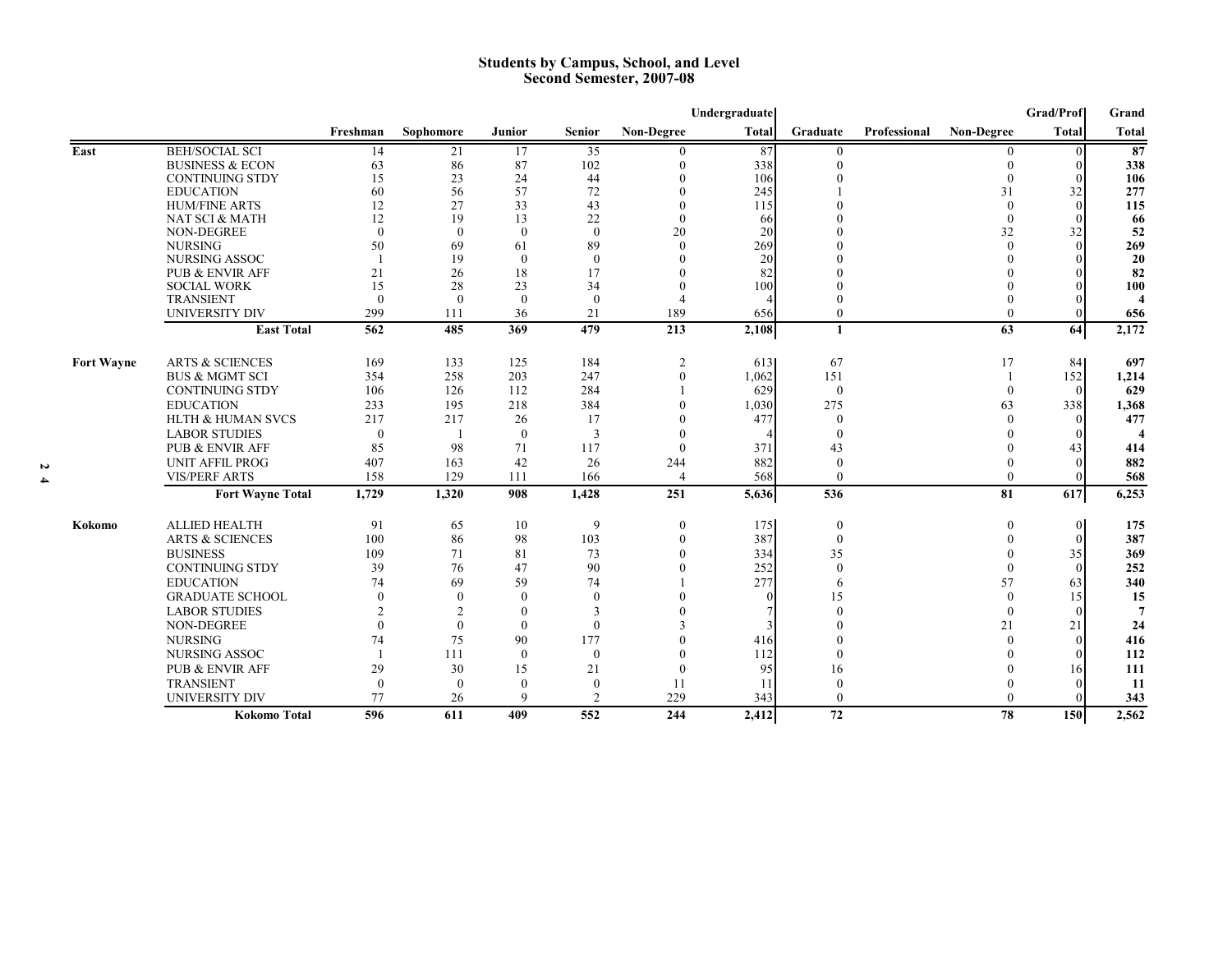#### **Students by Campus, School, and Level Second Semester, 2007-08**

|                   |                            |                |                          |                |                |                          | Undergraduate |                  |              |                   | Grad/Prof      | Grand        |
|-------------------|----------------------------|----------------|--------------------------|----------------|----------------|--------------------------|---------------|------------------|--------------|-------------------|----------------|--------------|
|                   |                            | Freshman       | Sophomore                | <b>Junior</b>  | <b>Senior</b>  | <b>Non-Degree</b>        | <b>Total</b>  | Graduate         | Professional | <b>Non-Degree</b> | Total          | <b>Total</b> |
| Northwest*        | <b>ALLIED HEALTH</b>       | 185            | 269                      | 36             | 70             |                          | 561           | $\mathbf{0}$     |              | $\theta$          | $\theta$       | 561          |
|                   | <b>ARTS &amp; SCIENCES</b> | 275            | 213                      | 141            | 201            | 5                        | 835           | $\mathbf{0}$     |              | $\theta$          | $\Omega$       | 835          |
|                   | <b>BUS &amp; ECONOMICS</b> | 127            | 121                      | 87             | 106            | $\theta$                 | 441           | 111              |              | 25                | 136            | 577          |
|                   | <b>CONTINUING STDY</b>     | 43             | 63                       | 90             | 126            |                          | 326           | $\theta$         |              | $\Omega$          | $\Omega$       | 326          |
|                   | <b>DENTAL AUX EDUC</b>     | 69             | 73                       | 27             | 13             |                          | 182           | $\mathbf{0}$     |              | $\theta$          | $\Omega$       | 182          |
|                   | <b>EDUCATION</b>           | 103            | 77                       | 63             | 104            |                          | 351           | 80               |              | 167               | 247            | 598          |
|                   | <b>GUIDED STUDIES</b>      | 152            | $\overline{2}$           | $\theta$       | $\mathbf{0}$   | $\Omega$                 | 154           | $\theta$         |              | $\theta$          | $\Omega$       | 154          |
|                   | <b>LABOR STUDIES</b>       | 3              | $\overline{\phantom{0}}$ | 6              | 9              | $\Omega$                 | 23            |                  |              |                   | $\Omega$       | 23           |
|                   | NON-DEGREE                 | $\theta$       | $\mathbf{0}$             | $\mathbf{0}$   | $\mathbf{0}$   | 43                       | 43            |                  |              |                   | $\Omega$       | 43           |
|                   | <b>NURSING</b>             | 106            | 72                       | 51             | 163            | $\Omega$                 | 392           | $\theta$         |              |                   | $\Omega$       | 392          |
|                   | <b>PUB &amp; ENVIR AFF</b> | 89             | 98                       | 81             | 84             | $\Omega$                 | 352           | 139              |              | 14                | 153            | 505          |
|                   | <b>SOCIAL WORK</b>         | $\Omega$       | $\Omega$                 | $\Omega$       | $\overline{0}$ | $\Omega$                 | $\Omega$      | 126              |              |                   | 127            | 127          |
|                   | <b>TRANSIENT</b>           | $\Omega$       | $\Omega$                 | $\mathbf{0}$   | $\theta$       | 66                       | 66            | $\mathbf{0}$     |              | $\Omega$          | $\Omega$       | 66           |
|                   | <b>UNIVERSITY DIV</b>      | $\Lambda$      | 6                        | $\overline{2}$ |                | 49                       | 62            | $\Omega$         |              | $\Omega$          | 0              | 62           |
|                   | <b>Northwest Total</b>     | 1,156          | 999                      | 584            | 877            | 172                      | 3,788         | 456              |              | 207               | 663            | 4,451        |
| <b>South Bend</b> | <b>ALLIED HEALTH</b>       | 86             | 107                      | -1             | $\overline{2}$ | $\boldsymbol{0}$         | 196           | $\boldsymbol{0}$ |              | $\mathbf{0}$      | $\overline{0}$ | 196          |
|                   | <b>BUS &amp; ECONOMICS</b> | 299            | 251                      | 183            | 203            | $\overline{3}$           | 939           | 180              |              | 18                | 198            | 1,137        |
|                   | <b>CONTINUING STDY</b>     | 21             | 42                       | 63             | 179            | $\Omega$                 | 305           | $\mathbf{0}$     |              | $\Omega$          | $\mathbf{0}$   | 305          |
|                   | DENTAL AUX EDUC            | 80             | 125                      | $\overline{4}$ | 11             |                          | 220           | $\theta$         |              |                   | $\theta$       | 220          |
|                   | DIV OF THE ARTS            | 129            | 102                      | 68             | 124            |                          | 427           | 8                |              | $\theta$          |                | 435          |
|                   | <b>EDUCATION</b>           | 183            | 169                      | 128            | 269            |                          | 753           | 313              |              | 163               | 476            | 1,229        |
|                   | <b>GRADUATE SCHOOL</b>     | $\overline{0}$ | $\mathbf{0}$             | $\mathbf{0}$   | $\mathbf{0}$   |                          | $\Omega$      | 87               |              |                   | 94             | 94           |
|                   | <b>LABOR STUDIES</b>       | $\theta$       | 2                        |                |                | $\theta$                 |               | $\Omega$         |              | $\theta$          | $\Omega$       |              |
|                   | LIB ARTS & SCI             | 563            | 364                      | 269            | 352            | $\tau$                   | 1,555         |                  |              | $\theta$          | $\theta$       | 1,555        |
|                   | <b>NON-DEGREE</b>          | $\theta$       | $\mathbf{0}$             | $\overline{0}$ | $\mathbf{0}$   | 493                      | 493           |                  |              | 59                | 59             | 552          |
|                   | <b>NURSING</b>             | 126            | 102                      | 70             | 180            | $\boldsymbol{\varDelta}$ | 482           | $\Omega$         |              | 3                 | 3              | 485          |
|                   | <b>PUB &amp; ENVIR AFF</b> | 56             | 48                       | 52             | 87             | $\overline{2}$           | 245           | 48               |              | 12                | 60             | 305          |
|                   | <b>SOCIAL WORK</b>         | $\theta$       | $\Omega$                 | $\theta$       | $\theta$       | $\theta$                 | $\Omega$      | 105              |              | 5                 | 110            | 110          |
|                   | <b>TRANSIENT</b>           | $\Omega$       | $\Omega$                 | $\theta$       | $\theta$       | 27                       | 27            | $\theta$         |              | $\theta$          | $\Omega$       | 27           |
|                   | <b>South Bend Total</b>    | 1.543          | 1,312                    | 839            | 1,408          | 544                      | 5,646         | 741              |              | 267               | 1,008          | 6,654        |
| Southeast*        | <b>ARTS &amp; LETTERS</b>  | 22             | 77                       | 118            | 166            | $\mathbf{0}$             | 383           | $\mathbf{0}$     |              | $\theta$          | $\theta$       | 383          |
|                   | <b>BUSINESS</b>            | 14             | 38                       | 155            | 305            | $\theta$                 | 512           | 221              |              | $\mathbf{0}$      | 221            | 733          |
|                   | <b>CONTINUING STDY</b>     | 15             | 86                       | 107            | 207            |                          | 416           | $\mathbf{0}$     |              | $\theta$          | $\Omega$       | 416          |
|                   | <b>EDUCATION</b>           | $\Delta$       | 41                       | 76             | 202            |                          | 323           | 364              |              | 237               | 601            | 924          |
|                   | <b>GRADUATE SCHOOL</b>     | $\theta$       | $\mathbf{0}$             | $\Omega$       | $\mathbf{0}$   |                          | $\Omega$      | 33               |              | $\overline{2}$    | 35             | 35           |
|                   | HEALTH, PE, REC            | 11             | 6                        | $\Omega$       |                |                          | 18            | $\Omega$         |              | $\Omega$          | $\Omega$       | 18           |
|                   | <b>NATURAL SCIENCE</b>     | 56             | 110                      | 119            | 153            | $\theta$                 | 438           |                  |              |                   | $\Omega$       | 438          |
|                   | NON-DEGREE                 | $\theta$       | $\mathbf{0}$             | $\mathbf{0}$   | $\mathbf{0}$   | 112                      | 112           |                  |              |                   | $\Omega$       | 112          |
|                   | <b>NURSING</b>             | $\Omega$       | 25                       | 38             | 120            | $\theta$                 | 183           |                  |              |                   | $\Omega$       | 183          |
|                   | <b>SOCIAL SCIENCE</b>      | 24             | 124                      | 157            | 213            | $\mathbf{0}$             | 518           |                  |              |                   | 0              | 518          |
|                   | UNIVERSITY DIV             | 1,076          | 621                      | 227            | 58             | 86                       | 2,068         | $\Omega$         |              |                   | 0              | 2,068        |
|                   | <b>Southeast Total</b>     | 1,222          | 1,128                    | 997            | 1,425          | 199                      | 4,971         | 618              |              | 239               | 857            | 5,828        |

\* Duplicated count of students.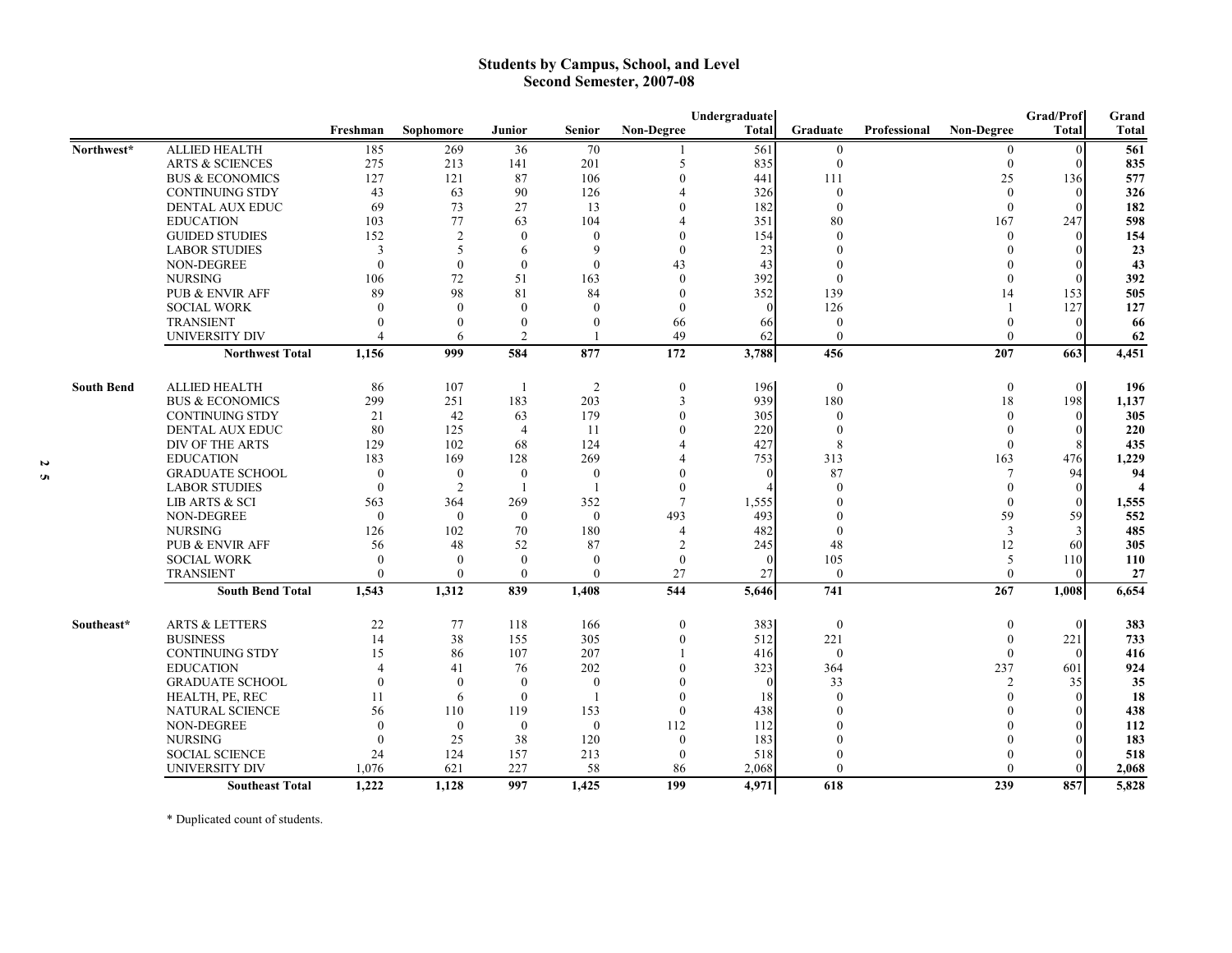#### **Students by School and Level - Full-Time Students Only - All Campuses Second Semester, 2007-08**

|                               |                |                |                |                  |                   | Undergraduate |                  |              |                   | Grad/Prof      | Grand        |
|-------------------------------|----------------|----------------|----------------|------------------|-------------------|---------------|------------------|--------------|-------------------|----------------|--------------|
|                               | Freshman       | Sophomore      | Junior         | <b>Senior</b>    | <b>Non-Degree</b> | Total         | Graduate         | Professional | <b>Non-Degree</b> | Total          | <b>Total</b> |
| <b>ALLIED HEALTH</b>          | 163            | 234            | 22             | 53               | $\Omega$          | 472           | $\boldsymbol{0}$ | $\theta$     |                   | $\theta$       | 472          |
| ARTS & LETTERS                | 13             | 48             | 80             | 85               | $\mathbf{0}$      | 226           | $\boldsymbol{0}$ | $\theta$     | $\mathbf{0}$      | $\theta$       | 226          |
| <b>ARTS &amp; SCIENCES</b>    | 469            | 2,021          | 2,656          | 3,265            | 59                | 8,470         | 37               | $\Omega$     | $\Omega$          | 37             | 8,507        |
| BEH/SOCIAL SCI                | 8              | 12             | -11            | 17               | $\Omega$          | 48            | $\mathbf{0}$     |              | $\Omega$          | $\Omega$       | 48           |
| <b>BUS &amp; ECONOMICS</b>    | 275            | 223            | 153            | 155              |                   | 807           | 102              | 0            | $\overline{4}$    | 106            | 913          |
| <b>BUS &amp; MGMT SCI</b>     | 261            | 181            | 137            | 159              | $\Omega$          | 738           | 36               | $\Omega$     | $\Omega$          | 36             | 774          |
| <b>BUSINESS</b>               | 523            | 1,172          | 1,294          | 2,181            | 10                | 5,180         | 766              | $\Omega$     | 10                | 776            | 5,956        |
| <b>BUSINESS &amp; ECON</b>    | 47             | 50             | 47             | 51               | $\mathbf{0}$      | 195           | $\theta$         | $\Omega$     | $\Omega$          | $\Omega$       | 195          |
| <b>COLUMBUS CAMPUS</b>        | 305            | 213            | 109            | 137              | 10                | 774           | 3                | $\Omega$     |                   |                | 778          |
| CONTINUING STDY               | 123            | 261            | 436            | 901              | 19                | 1,740         | $\overline{c}$   | $\Omega$     | $\Omega$          | $\overline{2}$ | 1,742        |
| <b>DENTAL AUX EDUC</b>        | 123            | 216            | 21             | 15               | $\Omega$          | 375           | $\theta$         | $\Omega$     | $\Omega$          |                | 375          |
| <b>DENTISTRY</b>              | $\theta$       | $\mathbf{0}$   | $\theta$       | $\mathbf{0}$     | $\Omega$          |               | 53               | 390          | $\Omega$          | 443            | 443          |
| DIV OF THE ARTS               | 92             | 71             | 49             | 82               | $\mathbf{1}$      | 295           | 6                | $\Omega$     | $\Omega$          |                | 301          |
| <b>EDUCATION</b>              | 560            | 628            | 886            | 1,803            | 41                | 3,918         | 344              | $\Omega$     | 79                | 423            | 4,341        |
| <b>ENGINEERING</b>            | 106            | 110            | 97             | 162              | $\overline{2}$    | 477           | 33               | $\Omega$     | $\theta$          | 33             | 510          |
| <b>GRAD NON-DEGREE</b>        | $\theta$       | $\overline{0}$ | $\mathbf{0}$   | $\mathbf{0}$     | $\Omega$          |               | $\mathbf{0}$     | $\Omega$     | 30                | 30             | 30           |
| <b>GRADUATE SCHOOL</b>        | $\theta$       | $\theta$       | $\mathbf{0}$   | $\mathbf{0}$     | ∩                 |               | 2,316            | $\theta$     | 28                | 2344           | 2,344        |
| <b>GUIDED STUDIES</b>         | 76             | $\overline{2}$ | $\theta$       | $\mathbf{0}$     |                   | 78            | $\mathbf{0}$     | $\mathbf{0}$ | $\Omega$          | $\Omega$       | 78           |
| <b>HEALTH &amp; REHAB SCI</b> | $\theta$       | $\mathbf{0}$   | $\mathbf{0}$   | $\mathbf{0}$     |                   |               | 79               | 67           | $\theta$          | 146            | 146          |
| HEALTH, PE, REC               | 10             | 395            | 598            | 778              |                   | 1,783         | 139              | $\Omega$     | $\theta$          | 139            | 1,922        |
| <b>HERRON ART</b>             | 124            | 158            | 133            | 217              |                   | 632           | $\overline{c}$   | $\Omega$     | $\Omega$          | $\overline{2}$ | 634          |
| <b>HLTH &amp; HUMAN SVCS</b>  | 139            | 155            | 15             | 5                | $\Omega$          | 314           | $\mathbf{0}$     | $\Omega$     | $\Omega$          | $\Omega$       | 314          |
| <b>HUM/FINE ARTS</b>          | 6              | 15             | 16             | 25               | $\Omega$          | 62            | $\theta$         |              | $\Omega$          |                | 62           |
| <b>INFORMATICS</b>            | 37             | 127            | 198            | 262              |                   | 625           | 92               | $\Omega$     | $\Omega$          | 92             | 717          |
| <b>JOURNALISM</b>             | 35             | 219            | 251            | 289              | $\Omega$          | 794           | $\mathbf{0}$     | $\Omega$     | $\Omega$          | $\Omega$       | 794          |
| <b>LABOR STUDIES</b>          | $\overline{1}$ | $\overline{2}$ | $\overline{A}$ | 3                |                   | 10            | $\theta$         | $\Omega$     | $\Omega$          | $\sqrt{ }$     | <b>10</b>    |
| LAW                           | $\theta$       | $\theta$       | $\theta$       | $\theta$         |                   |               | 90               | 1,091        | $\mathbf{3}$      | 1184           | 1,184        |
| <b>LIB ARTS &amp; SCI</b>     | 359            | 236            | 182            | 185              | 3                 | 965           | $\theta$         | $\Omega$     | $\Omega$          |                | 965          |
| <b>LIBERAL ARTS</b>           | 102            | 201            | 247            | 400              |                   | 954           | $\mathbf{0}$     | $\Omega$     | $\Omega$          | $\Omega$       | 954          |
| <b>LIBRARY &amp; INFO SCI</b> | $\mathbf{0}$   | $\mathbf{0}$   | $\overline{0}$ | $\boldsymbol{0}$ | $\Omega$          | $\Omega$      | 252              | $\Omega$     | $\theta$          | 252            | 252          |
| <b>MEDICINE</b>               | 51             | 16             | 34             | 155              | $\Omega$          | 256           | 68               | 1,127        | $\overline{0}$    | 1195           | 1,451        |
| <b>MUSIC</b>                  | 104            | 155            | 137            | 313              | $\mathfrak{D}$    | 711           | 552              | $\Omega$     | $\overline{2}$    | 554            | 1,265        |
| NAT SCI & MATH                | 9              | 13             | 7              | 14               | $\Omega$          | 43            | $\theta$         | $\Omega$     | $\Omega$          | $\Omega$       | 43           |
| <b>NATURAL SCIENCE</b>        | 16             | 55             | 80             | 85               | $\Omega$          | 236           | $\Omega$         | $\Omega$     | $\theta$          | $\sqrt{ }$     | 236          |
| <b>NON-DEGREE</b>             | $\theta$       | $\mathbf{0}$   | $\theta$       | $\mathbf{0}$     | 19                | 19            | $\Omega$         | $\Omega$     | 9                 |                | 28           |
| <b>NURSING</b>                | 250            | 258            | 352            | 1,076            | $\theta$          | 1,936         | 49               | $\Omega$     | $\theta$          | 49             | 1,985        |
| NURSING ASSOC                 | $\theta$       | 124            | $\theta$       | $\mathbf{0}$     | $\Omega$          | 124           | $\theta$         | $\Omega$     | $\Omega$          | $\Omega$       | 124          |
| <b>OPTOMETRY</b>              | $\theta$       | $\overline{2}$ | $\theta$       | $\theta$         | $\Omega$          |               | $\Omega$         | 302          |                   | 303            | 305          |
| PHYSICAL EDUC                 | 93             | 145            | 194            | 263              | $\Omega$          | 695           | 13               | $\Omega$     | $\theta$          | 13             | 708          |
| PUB & ENVIR AFF               | 228            | 421            | 654            | 754              | $\overline{2}$    | 2,059         | 455              | $\Omega$     | $\overline{2}$    | 457            | 2,516        |
| <b>SCIENCE</b>                | 164            | 190            | 245            | 432              | 19                | 1,050         | 186              | $\Omega$     | $\Omega$          | 186            | 1,236        |
| <b>SOCIAL SCIENCE</b>         | 12             | 77             | 99             | 107              | $\Omega$          | 295           | $\boldsymbol{0}$ | $\Omega$     | $\theta$          | $\Omega$       | 295          |
| <b>SOCIAL WORK</b>            | 10             | 25             | 62             | 103              | $\Omega$          | 200           | 367              | $\Omega$     | $\mathcal{D}$     | 369            | 569          |
| <b>TECHNOLOGY</b>             | 76             | 195            | 199            | 288              | $\theta$          | 758           | 7                | $\Omega$     | $\theta$          |                | 765          |
| <b>TRANSIENT</b>              | $\theta$       | $\mathbf{0}$   | $\mathbf{0}$   | $\boldsymbol{0}$ | 91                | 91            | $\Omega$         | $\Omega$     | $\Omega$          | $\Omega$       | 91           |
| UNIT AFFIL PROG               | 287            | 102            | 25             | 6                | 9                 | 429           | $\Omega$         | $\Omega$     | $\Omega$          | $\Omega$       | 429          |
| UNIVERSITY COLLEGE            | 1,918          | 1,260          | 427            | 115              | 12                | 3,732         | 0                | $\Omega$     | $\Omega$          | $\Omega$       | 3,732        |
| UNIVERSITY DIV                | 6,289          | 3,715          | 950            | 141              | 6                 | 11,101        | $\theta$         | $\Omega$     | $\Omega$          | $\Omega$       | 11,101       |
| <b>VIS/PERF ARTS</b>          | 117            | 91             | 82             | 98               | $\Omega$          | 388           | $\theta$         | $\Omega$     | $\theta$          | $\Omega$       | 388          |
| Total                         | 13,581         | 13,794         | 11,189         | 15,180           | 313               | 54,057        | 6,049            | 2,977        | 171               | 9,197          | 63,254       |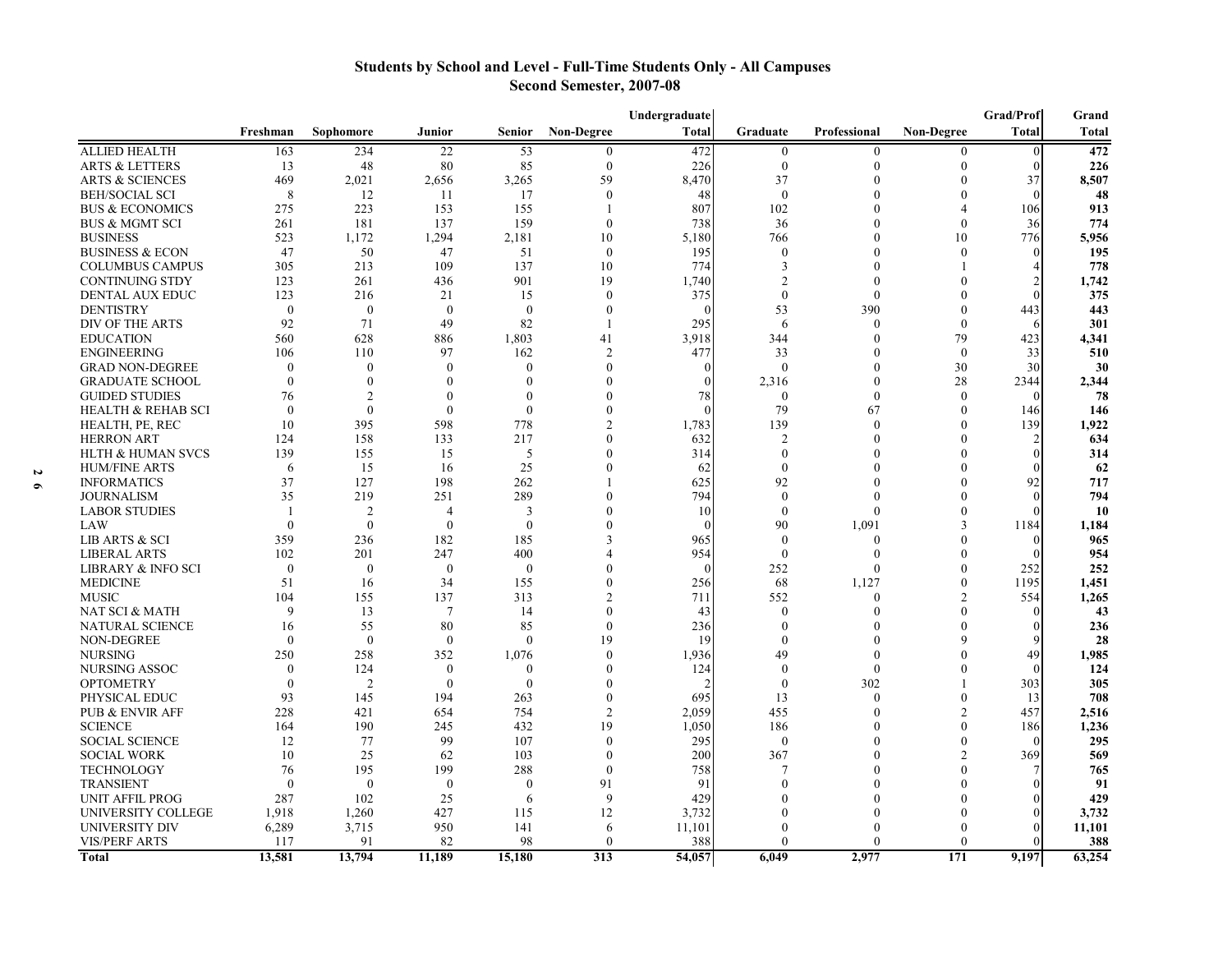#### **Students by Campus, School and Level - Full-Time Students Only Second Semester, 2007-08**

|                    |                               |                |                |                  |               |                   | Undergraduate |                |                  |                   | Grad/Prof    | Grand        |
|--------------------|-------------------------------|----------------|----------------|------------------|---------------|-------------------|---------------|----------------|------------------|-------------------|--------------|--------------|
|                    |                               | Freshman       | Sophomore      | Junior           | <b>Senior</b> | <b>Non-Degree</b> | <b>Total</b>  | Graduate       | Professional     | <b>Non-Degree</b> | <b>Total</b> | <b>Total</b> |
| <b>Bloomington</b> | <b>ARTS &amp; SCIENCES</b>    | 66             | 1,713          | 2,406            | 3,010         | 58                | 7,253         | 21             | $\boldsymbol{0}$ | $\boldsymbol{0}$  | 21           | 7,274        |
|                    | <b>BUSINESS</b>               | 409            | 1,034          | 1,021            | 1,570         | 8                 | 4,042         | 624            | $\Omega$         | 10                | 634          | 4,676        |
|                    | <b>CONTINUING STDY</b>        | 25             | 54             | 121              | 258           | 19                | 477           | $\Omega$       | $\theta$         | $\mathbf{0}$      |              | 477          |
|                    | <b>EDUCATION</b>              | $\theta$       | 44             | 252              | 615           | $\mathbf{0}$      | 911           | 202            | $\theta$         | 21                | 223          | 1,134        |
|                    | <b>GRADUATE SCHOOL</b>        | $\theta$       | $\theta$       | $\mathbf{0}$     | $\mathbf{0}$  | $\theta$          | 0             | 2,048          | $\theta$         | 27                | 2,075        | 2,075        |
|                    | HEALTH, PE, REC               | 6              | 394            | 598              | 778           | $\overline{2}$    | 1,778         | 139            | $\theta$         | $\theta$          | 139          | 1,917        |
|                    | <b>INFORMATICS</b>            | 6              | 61             | 97               | 125           | $\Omega$          | 289           | 73             | $\theta$         | $\theta$          | 73           | 362          |
|                    | <b>JOURNALISM</b>             | 18             | 194            | 222              | 246           | $\Omega$          | 680           | $\theta$       | $\theta$         | $\Omega$          |              | 680          |
|                    | <b>LABOR STUDIES</b>          | $\Omega$       | $\Omega$       | $\mathbf{0}$     |               | $\Omega$          |               | $\theta$       | $\Omega$         | $\Omega$          |              |              |
|                    | <b>LAW</b>                    | $\Omega$       | $\Omega$       | $\mathbf{0}$     | $\theta$      | $\Omega$          | $\Omega$      | 62             | 511              | 3                 | 576          | 576          |
|                    | <b>LIBRARY &amp; INFO SCI</b> | $\Omega$       | $\theta$       | $\mathbf{0}$     | $\Omega$      | $\Omega$          | $\Omega$      | 189            | $\mathbf{0}$     | $\Omega$          | 189          | 189          |
|                    | <b>MUSIC</b>                  | 104            | 155            | 137              | 313           | $\overline{c}$    | 711           | 544            | $\mathbf{0}$     | $\overline{2}$    | 546          | 1,257        |
|                    | <b>NURSING</b>                | $\theta$       | 14             | 48               | 83            | $\theta$          | 145           | $\mathbf{0}$   | $\mathbf{0}$     | $\Omega$          |              | 145          |
|                    | <b>OPTOMETRY</b>              | $\theta$       | $\overline{2}$ | $\mathbf{0}$     | $\theta$      | $\theta$          |               | $\mathbf{0}$   | 302              |                   | 303          | 305          |
|                    | <b>PUB &amp; ENVIR AFF</b>    | $\mathfrak{D}$ | 165            | 374              | 418           |                   | 960           | 316            | $\Omega$         | $\Omega$          | 316          | 1,276        |
|                    | <b>SOCIAL WORK</b>            | $\Omega$       | 6              | 19               | 33            | $\mathbf{0}$      | 58            | $\mathbf{0}$   | $\Omega$         | $\theta$          |              | 58           |
|                    | UNIVERSITY DIV                | 5,221          | 3,224          | 806              | 108           |                   | 9,360         | $\mathbf{0}$   | $\Omega$         | $\theta$          |              | 9,360        |
|                    | <b>Bloomington Total</b>      | 5,857          | 7,060          | 6,101            | 7,558         | 91                | 26,667        | 4,218          | 813              | 64                | 5,095        | 31,762       |
| Indianapolis       | <b>BUSINESS</b>               | 46             | 83             | 148              | 424           | 2                 | 703           | 122            | $\boldsymbol{0}$ | $\mathbf{0}$      | 122          | 825          |
|                    | <b>COLUMBUS CAMPUS</b>        | 305            | 213            | 109              | 137           | 10                | 774           | 3              | $\boldsymbol{0}$ | $\mathbf{1}$      |              | 778          |
|                    | <b>CONTINUING STDY</b>        | -1             | 36             | 107              | 251           | $\mathbf{0}$      | 395           | $\overline{2}$ | $\boldsymbol{0}$ | $\Omega$          |              | 397          |
|                    | <b>DENTAL AUX EDUC</b>        | 38             | 97             | $\mathbf{0}$     | $\mathbf{0}$  | $\theta$          | 135           | $\mathbf{0}$   | $\theta$         | $\Omega$          |              | 135          |
|                    | <b>DENTISTRY</b>              | $\theta$       | $\theta$       | $\mathbf{0}$     | $\theta$      | $\theta$          | $\Omega$      | 53             | 390              | $\Omega$          | 443          | 443          |
|                    | <b>EDUCATION</b>              | 82             | 153            | 187              | 371           | 38                | 831           | 78             | $\mathbf{0}$     | 6                 | 84           | 915          |
|                    | <b>ENGINEERING</b>            | 106            | 110            | 97               | 162           | $\overline{2}$    | 477           | 33             | $\Omega$         | $\theta$          | 33           | 510          |
|                    | <b>GRAD NON-DEGREE</b>        | $\overline{0}$ | $\theta$       | $\mathbf{0}$     | $\theta$      | $\Omega$          | $\Omega$      | $\theta$       | $\theta$         | 30                | 30           | 30           |
|                    | <b>GRADUATE SCHOOL</b>        | $\theta$       | $\theta$       | $\boldsymbol{0}$ | $\theta$      | $\Omega$          | $\Omega$      | 250            | $\mathbf{0}$     | $\theta$          | 250          | 250          |
|                    | <b>HEALTH &amp; REHAB SCI</b> | $\theta$       | $\mathbf{0}$   | $\boldsymbol{0}$ | $\theta$      | $\Omega$          | ∩             | 79             | 67               | $\Omega$          | 146          | 146          |
|                    | <b>HERRON ART</b>             | 124            | 158            | 133              | 217           | $\Omega$          | 632           | 2              | $\Omega$         | $\Omega$          |              | 634          |
|                    | <b>INFORMATICS</b>            | 31             | 66             | 101              | 137           |                   | 336           | 19             | $\Omega$         | $\Omega$          | 19           | 355          |
|                    | <b>JOURNALISM</b>             | 17             | 25             | 29               | 43            | $\theta$          | 114           | $\mathbf{0}$   | $\Omega$         | $\Omega$          |              | 114          |
|                    | <b>LABOR STUDIES</b>          | $\theta$       | $\theta$       | $\overline{2}$   | $\Omega$      | $\Omega$          |               | $\theta$       | $\Omega$         | $\Omega$          |              | $\mathbf{2}$ |
|                    | LAW                           | $\theta$       | $\theta$       | $\mathbf{0}$     | $\theta$      | $\theta$          | $\Omega$      | 28             | 580              | $\Omega$          | 608          | 608          |
|                    | <b>LIBERAL ARTS</b>           | 102            | 201            | 247              | 400           | $\Lambda$         | 954           | $\mathbf{0}$   | $\mathbf{0}$     | $\Omega$          |              | 954          |
|                    | LIBRARY & INFO SCI            | $\overline{0}$ | $\mathbf{0}$   | $\boldsymbol{0}$ | $\theta$      | $\theta$          | $\Omega$      | 63             | $\mathbf{0}$     | $\Omega$          | 63           | 63           |
|                    | <b>MEDICINE</b>               | 51             | 16             | 34               | 155           | $\Omega$          | 256           | 68             | 1,127            | $\Omega$          | 1,195        | 1,451        |
|                    | <b>MUSIC</b>                  | $\theta$       | $\mathbf{0}$   | $\mathbf{0}$     | $\theta$      | 0                 | $\Omega$      | 8              | $\Omega$         | 0                 |              | 8            |
|                    | <b>NURSING</b>                |                | 58             | 123              | 536           | $\theta$          | 721           | 49             | $\Omega$         | $\Omega$          | 49           | 770          |
|                    | PHYSICAL EDUC                 | 93             | 145            | 194              | 263           | $\Omega$          | 695           | 13             |                  | $\Omega$          | 13           | 708          |
|                    | <b>PUB &amp; ENVIR AFF</b>    | 16             | 63             | 120              | 153           | $\theta$          | 352           | 94             |                  | $\Omega$          | 94           | 446          |
|                    | <b>SCIENCE</b>                | 164            | 190            | 245              | 432           | 19                | 1,050         | 186            |                  | $\theta$          | 186          | 1,236        |
|                    | <b>SOCIAL WORK</b>            | $\theta$       | $\overline{4}$ | 27               | 55            | $\theta$          | 86            | 295            | $\Omega$         | $\mathfrak{D}$    | 297          | 383          |
|                    | <b>TECHNOLOGY</b>             | 76             | 195            | 199              | 288           | $\mathbf{0}$      | 758           | $\overline{7}$ | $\Omega$         | $\Omega$          |              | 765          |
|                    | <b>TRANSIENT</b>              | $\Omega$       | $\Omega$       | $\mathbf{0}$     | $\theta$      | 53                | 53            | $\theta$       | $\Omega$         | $\Omega$          |              | 53           |
|                    | UNIVERSITY COLLEGE            | 1,918          | 1,260          | 427              | 115           | 12                | 3,732         | $\theta$       | $\Omega$         | $\Omega$          |              | 3,732        |
|                    | <b>Indianapolis Total</b>     | 3,174          | 3,073          | 2,529            | 4,139         | 141               | 13,056        | 1,452          | 2,164            | 39                | 3,655        | 16,711       |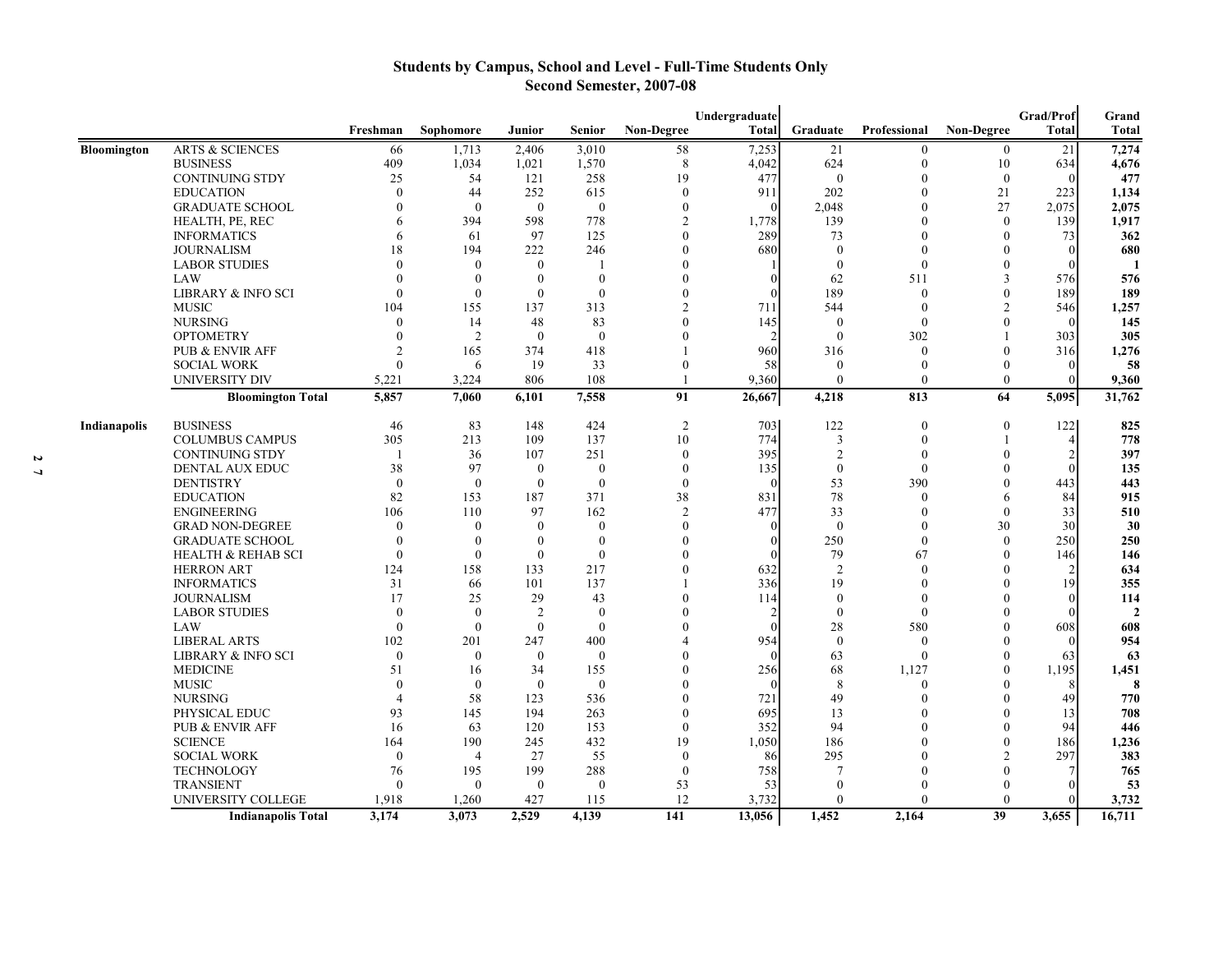#### **Students by Campus, School and Level - Full-Time Students Only Second Semester, 2007-08**

|                   |                              |              |              |                  |               |                         | Undergraduate |               |              |                   | Grad/Prof | Grand          |
|-------------------|------------------------------|--------------|--------------|------------------|---------------|-------------------------|---------------|---------------|--------------|-------------------|-----------|----------------|
|                   |                              | Freshman     | Sophomore    | Junior           | <b>Senior</b> | Non-Degree              | <b>Total</b>  | Graduate      | Professional | <b>Non-Degree</b> | Total     | Total          |
| East              | <b>BEH/SOCIAL SCI</b>        | 8            | 12           | 11               | 17            | $\mathbf{0}$            | 48            | $\mathbf{0}$  |              | $\mathbf{0}$      |           | 48             |
|                   | <b>BUSINESS &amp; ECON</b>   | 47           | 50           | 47               | 51            | $\boldsymbol{0}$        | 195           | $\mathbf{0}$  |              | $\theta$          |           | 195            |
|                   | <b>CONTINUING STDY</b>       | 5            | 9            | 6                | 19            | $\Omega$                | 39            | $\Omega$      |              | $\Omega$          |           | 39             |
|                   | <b>EDUCATION</b>             | 47           | 37           | 45               | 48            | $\mathbf{0}$            | 177           |               |              |                   |           | 184            |
|                   | <b>HUM/FINE ARTS</b>         | 6            | 15           | 16               | 25            | $\Omega$                | 62            |               |              |                   |           | 62             |
|                   | NAT SCI & MATH               | 9            | 13           | $\tau$           | 14            | $\Omega$                | 43            |               |              |                   |           | 43             |
|                   | <b>NON-DEGREE</b>            | $\Omega$     | $\theta$     | $\theta$         | $\theta$      | $\overline{2}$          |               |               |              |                   |           | 5              |
|                   | <b>NURSING</b>               | 34           | 32           | 43               | 56            | $\theta$                | 165           |               |              |                   |           | 165            |
|                   | NURSING ASSOC                | $\theta$     | 18           | $\mathbf{0}$     | $\mathbf{0}$  | $\Omega$                | 18            |               |              |                   |           | 18             |
|                   | <b>PUB &amp; ENVIR AFF</b>   | 16           | 17           | 11               | 13            | $\theta$                | 57            |               |              |                   |           | 57             |
|                   | <b>SOCIAL WORK</b>           | 10           | 15           | 16               | 15            | $\theta$                | 56            | $\Omega$      |              | $\Omega$          |           | 56             |
|                   | <b>UNIVERSITY DIV</b>        | 198          | 57           | 20               | 10            | $\mathbf{0}$            | 285           | $\theta$      |              | $\theta$          |           | 285            |
|                   | <b>East Total</b>            | 380          | 275          | 222              | 268           | $\overline{2}$          | 1,147         | $\bf{0}$      |              | 10                | 10        | 1,157          |
|                   |                              |              |              |                  |               |                         |               |               |              |                   |           |                |
| <b>Fort Wayne</b> | <b>ARTS &amp; SCIENCES</b>   | 125          | 100          | 91               | 102           |                         | 419           | 16            |              | $\boldsymbol{0}$  | 16        | 435            |
|                   | <b>BUS &amp; MGMT SCI</b>    | 261          | 181          | 137              | 159           | $\overline{0}$          | 738           | 36            |              | $\Omega$          | 36        | 774            |
|                   | <b>CONTINUING STDY</b>       | 48           | 60           | 62               | 119           | $\Omega$                | 289           | $\theta$      |              |                   |           | 289            |
|                   | <b>EDUCATION</b>             | 158          | 135          | 162              | 250           | $\Omega$                | 705           | $\mathcal{E}$ |              |                   |           | 708            |
|                   | <b>HLTH &amp; HUMAN SVCS</b> | 139          | 155          | 15               | 5             | $\mathbf{0}$            | 314           | $\Omega$      |              |                   |           | 314            |
|                   | <b>PUB &amp; ENVIR AFF</b>   | 70           | 69           | 51               | 65            | $\mathbf{0}$            | 255           | 3             |              |                   |           | 258            |
|                   | <b>UNIT AFFIL PROG</b>       | 287          | 102          | 25               | 6             | 9                       | 429           | $\Omega$      |              |                   |           | 429            |
|                   | <b>VIS/PERF ARTS</b>         | 117          | 91           | 82               | 98            | $\theta$                | 388           | $\theta$      |              | $\mathbf{0}$      |           | 388            |
|                   | <b>Fort Wayne Total</b>      | 1,205        | 893          | 625              | 804           | 10                      | 3,537         | 58            |              | $\mathbf{0}$      | 58        | 3,595          |
|                   |                              |              |              |                  |               |                         |               |               |              |                   |           |                |
| Kokomo            | <b>ALLIED HEALTH</b>         | 39           | 41           | 5                | 5             | $\overline{0}$          | 90            | $\mathbf{0}$  |              | $\bf{0}$          | $\Omega$  | 90             |
|                   | <b>ARTS &amp; SCIENCES</b>   | 76           | 52           | 70               | 58            | $\mathbf{0}$            | 256           | $\theta$      |              | $\Omega$          | $\Omega$  | 256            |
|                   | <b>BUSINESS</b>              | 64           | 44           | 45               | 43            | $\Omega$                | 196           |               |              |                   |           | 203            |
|                   | <b>CONTINUING STDY</b>       | 14           | 19           | 18               | 31            | $\Omega$                | 82            | $\theta$      |              | $\Omega$          |           | 82             |
|                   | <b>EDUCATION</b>             | 59           | 57           | 42               | 56            |                         | 215           | $\theta$      |              | 18                | 18        | 233            |
|                   | <b>GRADUATE SCHOOL</b>       | $\theta$     | $\mathbf{0}$ | $\boldsymbol{0}$ | $\theta$      |                         | $\Omega$      |               |              | $\Omega$          |           | $\overline{2}$ |
|                   | <b>LABOR STUDIES</b>         | $\mathbf{0}$ |              | $\bf{0}$         |               |                         |               |               |              | $\Omega$          |           | $\overline{2}$ |
|                   | <b>NON-DEGREE</b>            | $\Omega$     | $\Omega$     | $\mathbf{0}$     | $\Omega$      |                         |               |               |              |                   |           | $\mathbf{2}$   |
|                   | <b>NURSING</b>               | 55           | 41           | 49               | 103           | $\Omega$                | 248           |               |              |                   |           | 248            |
|                   | <b>NURSING ASSOC</b>         | $\theta$     | 106          | $\mathbf{0}$     | $\theta$      | $\Omega$                | 106           |               |              |                   |           | 106            |
|                   | <b>PUB &amp; ENVIR AFF</b>   | 22           | 14           | 8                | 10            | $\theta$                | 54            |               |              |                   |           | 56             |
|                   | <b>TRANSIENT</b>             | $\theta$     | $\theta$     | $\mathbf{0}$     | $\theta$      | $\mathcal{P}$           |               | $\Omega$      |              |                   |           | $\overline{2}$ |
|                   | <b>UNIVERSITY DIV</b>        | 58           | 15           |                  | $\theta$      |                         | 75            | $\theta$      |              | $\Omega$          |           | 75             |
|                   | <b>Kokomo Total</b>          | 387          | 390          | 238              | 307           | $\overline{\mathbf{4}}$ | 1.326         | 11            |              | 20                | 31        | 1,357          |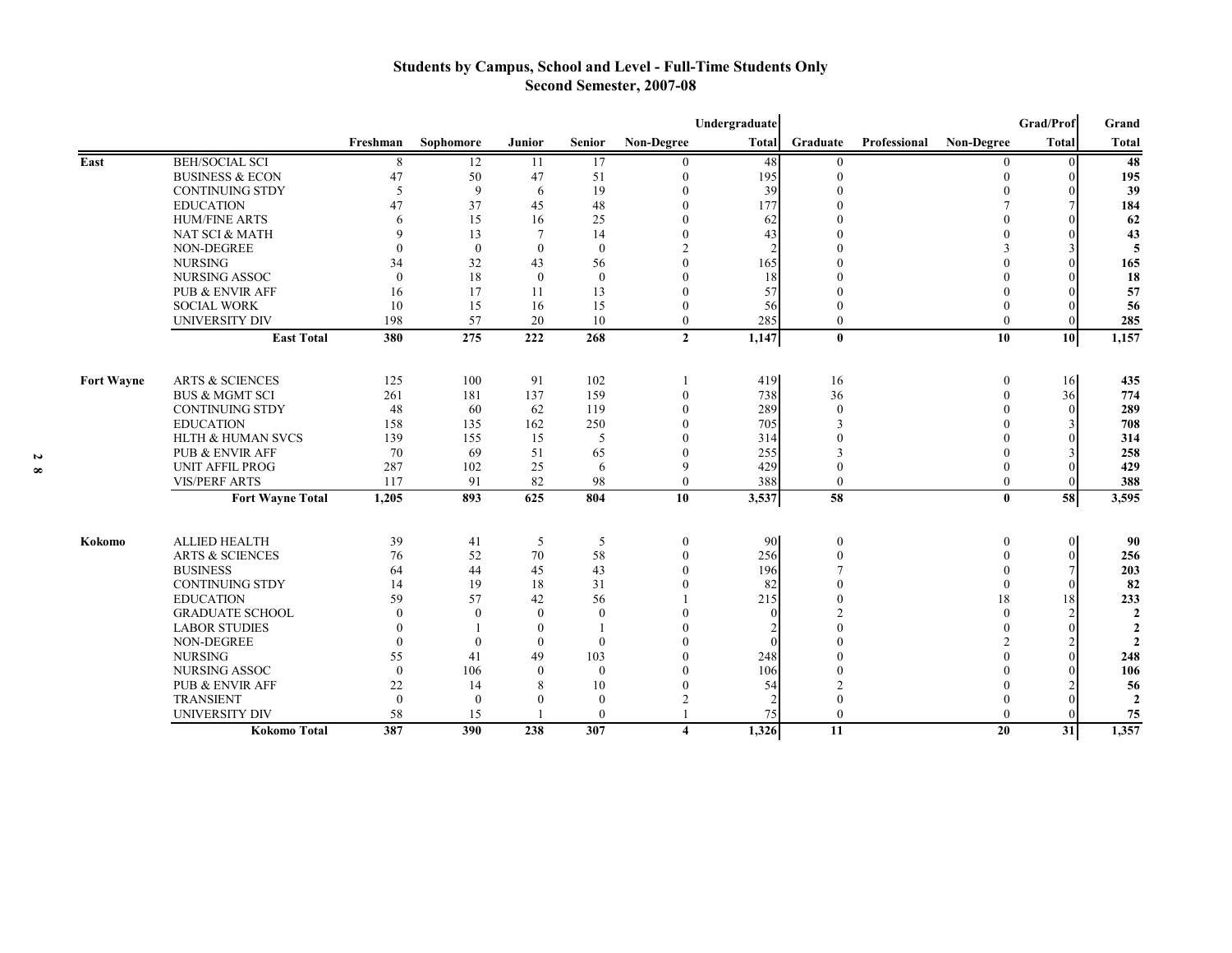### **Students by Campus, School and Level - Full-Time Students Only Second Semester, 2007-08**

|                   |                            |                |                |                |                |                   | Undergraduate |                |              |                   | <b>Grad/Prof</b> | Grand          |
|-------------------|----------------------------|----------------|----------------|----------------|----------------|-------------------|---------------|----------------|--------------|-------------------|------------------|----------------|
|                   |                            | Freshman       | Sophomore      | Junior         | <b>Senior</b>  | <b>Non-Degree</b> | <b>Total</b>  | Graduate       | Professional | <b>Non-Degree</b> | <b>Total</b>     | <b>Total</b>   |
| <b>Northwest</b>  | <b>ALLIED HEALTH</b>       | 79             | 132            | 16             | 47             | 0                 | 274           | $\mathbf{0}$   |              | 0                 | $\Omega$         | 274            |
|                   | <b>ARTS &amp; SCIENCES</b> | 202            | 156            | 89             | 95             | $\overline{0}$    | 542           | $\overline{0}$ |              | $\theta$          |                  | 542            |
|                   | <b>BUS &amp; ECONOMICS</b> | 70             | 74             | 56             | 53             | $\Omega$          | 253           | 41             |              |                   | 42               | 295            |
|                   | <b>CONTINUING STDY</b>     | 25             | 33             | 40             | 57             | $\overline{0}$    | 155           | $\mathbf{0}$   |              |                   |                  | 155            |
|                   | <b>DENTAL AUX EDUC</b>     | 41             | 46             | 17             | 8              | $\theta$          | 112           | $\theta$       |              | $\theta$          |                  | 112            |
|                   | <b>EDUCATION</b>           | 73             | 53             | 37             | 77             |                   | 241           |                |              | 18                | 18               | 259            |
|                   | <b>GUIDED STUDIES</b>      | 76             | $\overline{2}$ | $\theta$       | $\Omega$       | $\theta$          | 78            |                |              | $\Omega$          |                  | 78             |
|                   | <b>LABOR STUDIES</b>       |                |                | $\overline{c}$ |                |                   | 5             |                |              |                   |                  | 5              |
|                   | <b>NON-DEGREE</b>          | $\Omega$       | $\theta$       | $\mathbf{0}$   | $\Omega$       | 3                 |               |                |              |                   |                  | 3              |
|                   | <b>NURSING</b>             | 67             | 40             | 31             | 87             | $\Omega$          | 225           | $\Omega$       |              |                   |                  | 225            |
|                   | <b>PUB &amp; ENVIR AFF</b> | 68             | 67             | 56             | 51             | $\Omega$          | 242           | 28             |              |                   | 30               | 272            |
|                   | <b>SOCIAL WORK</b>         | $\Omega$       | $\theta$       | $\theta$       | $\Omega$       | $\Omega$          | $\Omega$      | 40             |              |                   | 40               | 40             |
|                   | <b>TRANSIENT</b>           | $\theta$       | $\theta$       | $\theta$       | $\Omega$       | 29                | 29            | $\Omega$       |              |                   |                  | 29             |
|                   | <b>UNIVERSITY DIV</b>      | 3              | .5             |                | $\theta$       |                   | 10            | $\Omega$       |              | $\theta$          |                  | 10             |
|                   | <b>Northwest Total</b>     | 705            | 609            | 345            | 476            | 34                | 2,169         | 109            |              | 21                | 130              | 2,299          |
| <b>South Bend</b> | <b>ALLIED HEALTH</b>       | 45             | 61             | -1             | -1             | $\mathbf{0}$      | 108           | $\bf{0}$       |              | $\theta$          | $\Omega$         | 108            |
|                   | <b>BUS &amp; ECONOMICS</b> | 205            | 149            | 97             | 102            |                   | 554           | 61             |              | 3                 | 64               | 618            |
|                   | <b>CONTINUING STDY</b>     | $\overline{2}$ | 15             | 37             | 81             | $\Omega$          | 135           | $\theta$       |              |                   |                  | 135            |
|                   | <b>DENTAL AUX EDUC</b>     | 44             | 73             | $\overline{4}$ | $\overline{7}$ | $\overline{0}$    | 128           | $\mathbf{0}$   |              |                   |                  | 128            |
|                   | <b>DIV OF THE ARTS</b>     | 92             | 71             | 49             | 82             |                   | 295           | 6              |              |                   |                  | 301            |
|                   | <b>EDUCATION</b>           | 139            | 120            | 100            | 221            |                   | 581           | 49             |              |                   | 56               | 637            |
|                   | <b>GRADUATE SCHOOL</b>     | $\theta$       | $\overline{0}$ | $\theta$       | $\Omega$       |                   | $\Omega$      | 15             |              |                   | 16               | 16             |
|                   | LIB ARTS & SCI             | 359            | 236            | 182            | 185            | 3                 | 965           | $\Omega$       |              |                   |                  | 965            |
|                   | <b>NON-DEGREE</b>          | $\theta$       | $\mathbf{0}$   | $\mathbf{0}$   | $\theta$       | 5                 |               | $\Omega$       |              |                   |                  | 9              |
|                   | <b>NURSING</b>             | 90             | 61             | 39             | 114            | $\Omega$          | 304           | $\Omega$       |              |                   |                  | 304            |
|                   | <b>PUB &amp; ENVIR AFF</b> | 34             | 26             | 34             | 44             |                   | 139           | 12             |              |                   | 12               | 151            |
|                   | <b>SOCIAL WORK</b>         | $\theta$       | $\theta$       | $\mathbf{0}$   | $\Omega$       | $\Omega$          | $\Omega$      | 32             |              |                   | 32               | 32             |
|                   | <b>TRANSIENT</b>           | $\theta$       | $\theta$       | $\theta$       | $\theta$       | 7                 |               | $\overline{0}$ |              | $\theta$          | $\sqrt{ }$       | $\overline{7}$ |
|                   | <b>South Bend Total</b>    | 1,010          | 812            | 543            | 837            | 19                | 3,221         | 175            |              | 15                | 190              | 3,411          |
| Southeast         | <b>ARTS &amp; LETTERS</b>  | 13             | 48             | 80             | 85             | $\mathbf{0}$      | 226           | $\bf{0}$       |              | $\mathbf{0}$      | $\overline{0}$   | 226            |
|                   | <b>BUSINESS</b>            | $\overline{4}$ | 11             | 80             | 144            | $\mathbf{0}$      | 239           | 13             |              | $\Omega$          | 13               | 252            |
|                   | <b>CONTINUING STDY</b>     | 3              | 35             | 45             | 85             | $\theta$          | 168           | $\overline{0}$ |              |                   | $\sqrt{ }$       | 168            |
|                   | <b>EDUCATION</b>           | $\mathfrak{D}$ | 29             | 61             | 165            | $\Omega$          | 257           | 12             |              | $\mathfrak{D}$    | 14               | 271            |
|                   | <b>GRADUATE SCHOOL</b>     | $\theta$       | $\mathbf{0}$   | $\mathbf{0}$   | $\mathbf{0}$   |                   | $\Omega$      |                |              |                   |                  | $\blacksquare$ |
|                   | HEALTH, PE, REC            |                | $\mathbf{1}$   | $\mathbf{0}$   | $\mathbf{0}$   |                   |               | $\Omega$       |              |                   |                  | 5              |
|                   | <b>NATURAL SCIENCE</b>     | 16             | 55             | 80             | 85             |                   | 236           |                |              |                   |                  | 236            |
|                   | <b>NON-DEGREE</b>          | $\theta$       | $\theta$       | $\theta$       | $\Omega$       |                   |               |                |              |                   |                  | 9              |
|                   | <b>NURSING</b>             | $\Omega$       | 12             | 19             | 97             |                   | 128           |                |              |                   |                  | 128            |
|                   | <b>SOCIAL SCIENCE</b>      | 12             | 77             | 99             | 107            | $\theta$          | 295           | $\theta$       |              | $\Omega$          |                  | 295            |
|                   | <b>UNIVERSITY DIV</b>      | 809            | 414            | 122            | 23             | 3                 | 1,371         | $\Omega$       |              | $\theta$          |                  | 1,371          |
|                   | <b>Southeast Total</b>     | 863            | 682            | 586            | 791            | 12                | 2,934         | 26             |              | $\mathbf{2}$      | 28               | 2,962          |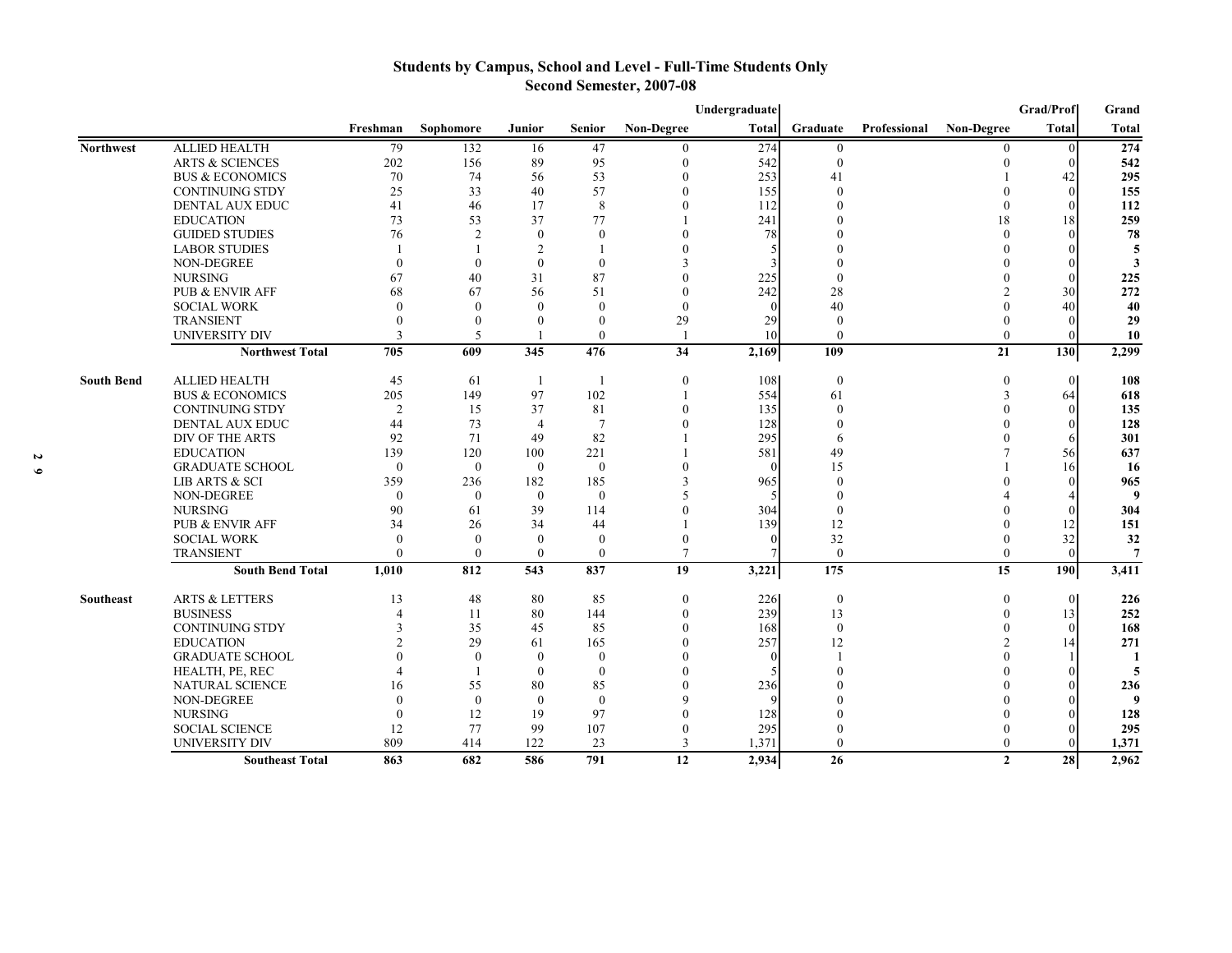|                               |                          |              |                  |               |                   | Undergraduate |                |              |                   | <b>Grad/Prof</b> | Grand  |
|-------------------------------|--------------------------|--------------|------------------|---------------|-------------------|---------------|----------------|--------------|-------------------|------------------|--------|
|                               | Freshman                 | Sophomore    | <b>Junior</b>    | <b>Senior</b> | <b>Non-Degree</b> | Total         | Graduate       | Professional | <b>Non-Degree</b> | <b>Total</b>     | Total  |
| <b>ALLIED HEALTH</b>          | 199                      | 207          | 25               | 28            |                   | 460           | $\mathbf{0}$   | $\Omega$     | $\Omega$          |                  | 460    |
| <b>ARTS &amp; LETTERS</b>     | 9                        | 29           | 38               | 81            | $\mathbf{0}$      | 157           | $\mathbf{0}$   | $\Omega$     | $\mathbf{0}$      |                  | 157    |
| <b>ARTS &amp; SCIENCES</b>    | 144                      | 166          | 306              | 640           | 160               | 1,416         | 62             | $\Omega$     | 17                | 79               | 1,495  |
| <b>BEH/SOCIAL SCI</b>         | 6                        | 9            | 6                | 18            | $\theta$          | 39            | $\mathbf{0}$   | $\Omega$     | $\Omega$          |                  | 39     |
| <b>BUS &amp; ECONOMICS</b>    | 151                      | 149          | 117              | 154           | $\mathcal{D}$     | 573           | 189            | $\theta$     | 39                | 228              | 801    |
| <b>BUS &amp; MGMT SCI</b>     | 93                       | 77           | 66               | 88            | $\Omega$          | 324           | 115            | $\Omega$     | $\mathbf{1}$      | 116              | 440    |
| <b>BUSINESS</b>               | 65                       | 72           | 206              | 506           | 21                | 870           | 1,353          | $\Omega$     | 56                | 1,409            | 2,279  |
| <b>BUSINESS &amp; ECON</b>    | 16                       | 36           | 40               | 51            | $\theta$          | 143           | $\mathbf{0}$   | 0            | $\theta$          |                  | 143    |
| <b>COLUMBUS CAMPUS</b>        | 119                      | 159          | 92               | 138           | 60                | 568           | 53             | 0            |                   | 60               | 628    |
| <b>CONTINUING STDY</b>        | 190                      | 378          | 410              | 940           | 174               | 2.092         | 59             | $\Omega$     | $\Omega$          | 59               | 2,151  |
| DENTAL AUX EDUC               | 64                       | 80           | 11               | 13            | $\theta$          | 168           | $\theta$       | $\Omega$     | $\Omega$          |                  | 168    |
| <b>DENTISTRY</b>              | $\theta$                 | $\theta$     | $\theta$         | $\Omega$      | $\Omega$          |               | 49             | 12           | $\Omega$          | 61               | 61     |
| DIV OF THE ARTS               | 37                       | 31           | 19               | 42            | 3                 | 132           | $\overline{2}$ | $\mathbf{0}$ | $\Omega$          |                  | 134    |
| <b>EDUCATION</b>              | 186                      | 208          | 217              | 373           | 66                | 1,050         | 1,649          | $\Omega$     | 1,463             | 3,112            | 4,162  |
| <b>ENGINEERING</b>            | 15                       | 41           | 36               | 82            | $\Omega$          | 174           | 70             | $\Omega$     | $\mathbf{0}$      | 70               | 244    |
| <b>GRAD NON-DEGREE</b>        | $\Omega$                 | $\Omega$     | $\mathbf{0}$     | $\Omega$      | $\Omega$          |               | $\mathbf{0}$   | $\theta$     | 302               | 302              | 302    |
| <b>GRADUATE SCHOOL</b>        | $\Omega$                 | $\theta$     | $\mathbf{0}$     |               |                   |               | 2,395          | $\Omega$     | 120               | 2,515            | 2,515  |
| <b>GUIDED STUDIES</b>         | 76                       | $\Omega$     | $\theta$         |               |                   | 76            | $\theta$       | $\theta$     | $\theta$          |                  | 76     |
| <b>HEALTH &amp; REHAB SCI</b> | $\Omega$                 | $\mathbf{0}$ | $\overline{0}$   | $\Omega$      |                   |               | $\tau$         | 34           | 6                 | 47               | 47     |
| HEALTH, PE, REC               | 8                        | 12           | 38               | 98            |                   | 159           | 86             | $\theta$     | $\Omega$          | 95               | 254    |
| <b>HERRON ART</b>             | 13                       | 40           | 44               | 102           |                   | 199           | 13             | $\Omega$     | $\theta$          | 13               | 212    |
| <b>HLTH &amp; HUMAN SVCS</b>  | 78                       | 62           | 11               | 12            | $\Omega$          | 163           | $\mathbf{0}$   | $\Omega$     | $\Omega$          |                  | 163    |
| <b>HUM/FINE ARTS</b>          | 6                        | 12           | 17               | 18            |                   | 53            | $\mathbf{0}$   | 0            | $\Omega$          |                  | 53     |
| <b>INFORMATICS</b>            | 14                       | 25           | 45               | 135           |                   | 220           | 105            | 0            | $\mathfrak{D}$    | 107              | 327    |
| <b>JOURNALISM</b>             | $\boldsymbol{\varDelta}$ | 8            | 33               | 33            |                   | 78            | $\theta$       | $\Omega$     | $\Omega$          |                  | 78     |
| <b>LABOR STUDIES</b>          | 5                        | 11           | 8                | 20            |                   | 44            | $\mathbf{0}$   | $\theta$     | $\Omega$          |                  | 44     |
| LAW                           | $\theta$                 | $\theta$     | $\overline{0}$   | $\Omega$      | ſ                 |               | 47             | 410          |                   | 458              | 458    |
| <b>LIB ARTS &amp; SCI</b>     | 204                      | 128          | 87               | 167           |                   | 590           | $\theta$       | $\theta$     | $\Omega$          | $\sqrt{ }$       | 590    |
| <b>LIBERAL ARTS</b>           | 45                       | 96           | 131              | 318           | $\Omega$          | 590           | $\mathbf{0}$   | $\Omega$     | $\Omega$          |                  | 590    |
| <b>LIBRARY &amp; INFO SCI</b> | $\Omega$                 | $\mathbf{0}$ | $\mathbf{0}$     | $\mathbf{0}$  |                   | $\Omega$      | 354            | $\Omega$     | 35                | 389              | 389    |
| <b>MEDICINE</b>               | 3                        | 3            | $\overline{2}$   | 22            | 3                 | 33            | 73             |              | $\Omega$          | 74               | 107    |
| <b>MUSIC</b>                  |                          | $\Omega$     | $\mathfrak{D}$   | 10            |                   | 19            | 311            | 0            | $\theta$          | 311              | 330    |
| NAT SCI & MATH                | 3                        | 6            | 6                | 8             | $\Omega$          | 23            | $\mathbf{0}$   | $\Omega$     | $\Omega$          | $\sqrt{ }$       | 23     |
| NATURAL SCIENCE               | 40                       | 55           | 39               | 68            | $\Omega$          | 202           | $\mathbf{0}$   | $\Omega$     | $\Omega$          |                  | 202    |
| NON-DEGREE                    | $\Omega$                 | $\mathbf{0}$ | $\theta$         | $\Omega$      | 652               | 652           | $\theta$       | $\Omega$     | 103               | 103              | 755    |
| <b>NURSING</b>                | 120                      | 168          | 156              | 499           | $\Delta$          | 947           | 400            | $\Omega$     | 24                | 424              | 1,371  |
| <b>NURSING ASSOC</b>          | $\mathfrak{D}$           | 6            | $\mathbf{0}$     | $\Omega$      | $\Omega$          |               | $\mathbf{0}$   | $\Omega$     | $\theta$          |                  | 8      |
| <b>OPTOMETRY</b>              | $\Omega$                 |              | $\boldsymbol{0}$ | $\Omega$      | $\sqrt{ }$        |               | $\theta$       | 5            | $\Omega$          |                  |        |
| PHYSICAL EDUC                 | 38                       | 22           | 39               | 92            |                   | 192           | 16             | $\Omega$     | $\Delta$          | 20               | 212    |
| PUB & ENVIR AFF               | 74                       | 138          | 139              | 288           |                   | 640           | 484            | $\theta$     | 28                | 512              | 1,152  |
| <b>SCIENCE</b>                | 17                       | 28           | 73               | 236           | 132               | 486           | 144            | $\Omega$     | $\theta$          | 144              | 630    |
| <b>SOCIAL SCIENCE</b>         | 12                       | 47           | 58               | 106           | $\theta$          | 223           | $\theta$       | 0            | $\theta$          |                  | 223    |
| <b>SOCIAL WORK</b>            | $7\phantom{.0}$          | 13           | 15               | 45            | $\Omega$          | 80            | 406            | $\Omega$     | 9                 | 415              | 495    |
| <b>TECHNOLOGY</b>             | 53                       | 125          | 150              | 366           | $\theta$          | 694           | 28             | 0            | $\Omega$          | 28               | 722    |
| <b>TRANSIENT</b>              | $\theta$                 | $\mathbf{0}$ | $\theta$         | $\Omega$      | 532               | 532           | $\theta$       |              |                   |                  | 532    |
| <b>UNIT AFFIL PROG</b>        | 120                      | 61           | 17               | 20            | 235               | 453           | $\Omega$       | O            | $\Omega$          |                  | 453    |
| UNIVERSITY COLLEGE            | 538                      | 629          | 265              | 134           | 87                | 1,653         |                | O            |                   |                  | 1,653  |
| <b>UNIVERSITY DIV</b>         | 445                      | 386          | 184              | 58            | 677               | 1,750         | $\Omega$       |              |                   |                  | 1,750  |
| <b>VIS/PERF ARTS</b>          | 41                       | 38           | 29               | 68            | $\overline{4}$    | 180           | $\theta$       | $\Omega$     | $\Omega$          |                  | 180    |
| <b>Total</b>                  | 3.263                    | 3,762        | 3,177            | 6.077         | 2.827             | 19.106        | 8.470          | 462          | 2.226             | 11,158           | 30,264 |

#### **Students by School and Level - Part-Time Students Only - All Campuses\* Second Semester, 2007-08**

\* Duplicated count of students at Bloomington, IUPUI, Northwest and Southeast.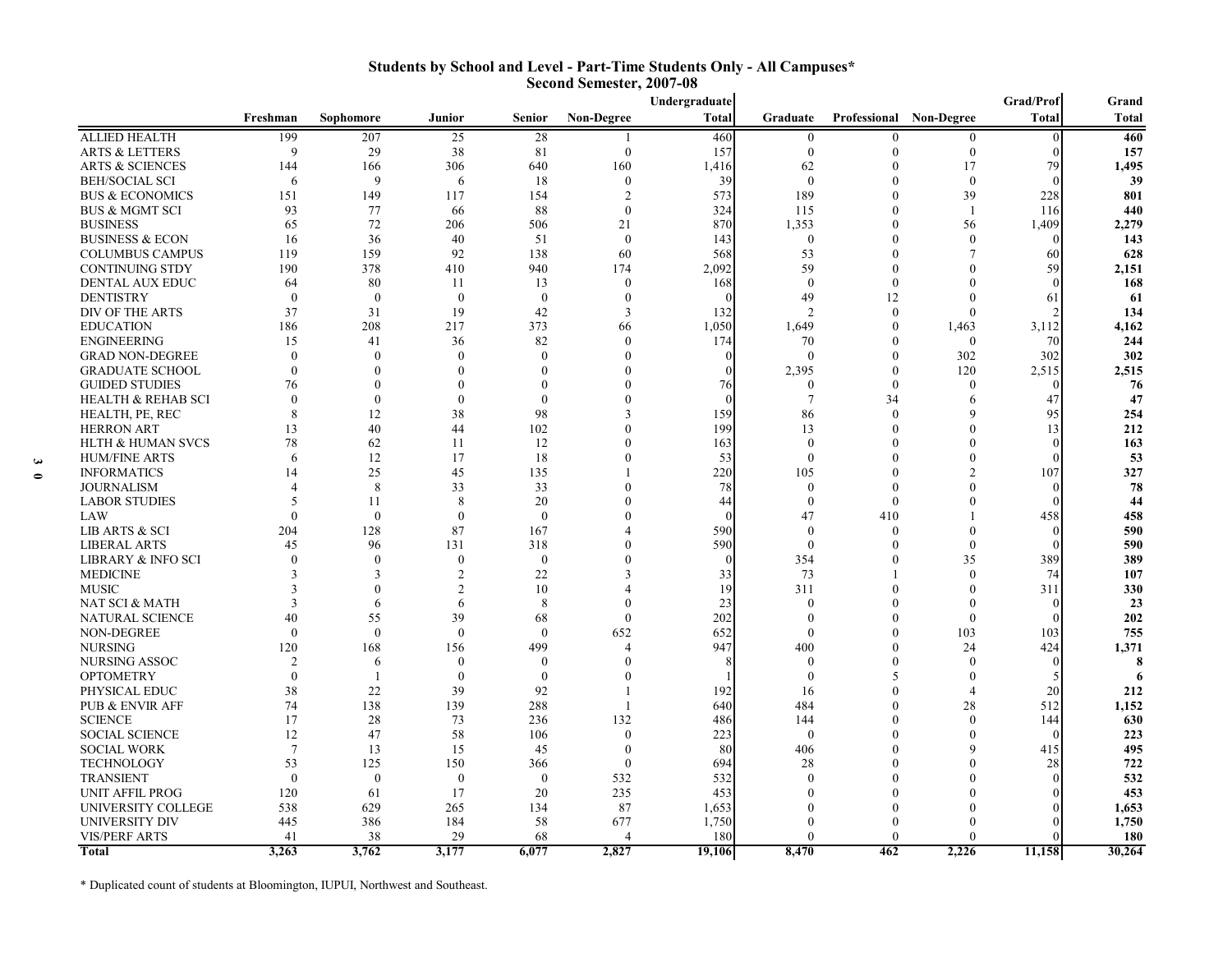#### **Students by Campus, School, and Level - Part-Time Students Only Second Semester, 2007-08**

|               |                               |                |                |                |                |                   | Undergraduate |                  |                  |                       | Grad/Prof    | Grand                   |
|---------------|-------------------------------|----------------|----------------|----------------|----------------|-------------------|---------------|------------------|------------------|-----------------------|--------------|-------------------------|
|               |                               | Freshman       | Sophomore      | Junior         | <b>Senior</b>  | <b>Non-Degree</b> | Total         | Graduate         | Professional     | <b>Non-Degree</b>     | <b>Total</b> | Total                   |
| Bloomington*  | <b>ARTS &amp; SCIENCES</b>    | 3              | 42             | 192            | 407            | 154               | 798           | 11               | $\theta$         | $\boldsymbol{0}$      | 11           | 809                     |
|               | <b>BUSINESS</b>               | $\overline{2}$ | 9              | 44             | 124            | $\theta$          | 179           | 43               | $\theta$         | 9                     | 52           | 231                     |
|               | <b>CONTINUING STDY</b>        | 25             | 49             | 53             | 87             | 168               | 382           | $\theta$         | 0                | $\mathbf{0}$          |              | 382                     |
|               | <b>EDUCATION</b>              | $\theta$       | $\theta$       | 3              | 16             |                   | 20            | 316              | $\theta$         | 618                   | 934          | 954                     |
|               | <b>GRADUATE SCHOOL</b>        | $\Omega$       | $\theta$       | $\Omega$       | $\theta$       | $\Omega$          | $\Omega$      | 1,773            | $\theta$         | 112                   | 1,885        | 1,885                   |
|               | HEALTH, PE, REC               |                | $\overline{7}$ | 38             | 97             | 3                 | 146           | 86               | $\theta$         | 9                     | 95           | 241                     |
|               | <b>INFORMATICS</b>            | $\Omega$       |                | 5              | 33             |                   | 39            | 29               | $\Omega$         | -1                    | 30           | 69                      |
|               | <b>JOURNALISM</b>             |                |                | 27             | 22             |                   | 51            | $\theta$         | $\theta$         | $\Omega$              |              | 51                      |
|               | <b>LABOR STUDIES</b>          | $\Omega$       | $\Omega$       | $\theta$       | $\overline{1}$ |                   |               | $\theta$         | $\theta$         | $\mathbf{0}$          |              | 1                       |
|               | LAW                           | $\Omega$       | $\Omega$       | $\theta$       | $\Omega$       |                   |               | 32               | 84               |                       | 117          | 117                     |
|               | <b>LIBRARY &amp; INFO SCI</b> |                | $\Omega$       | $\theta$       | $\mathbf{0}$   |                   |               | 91               | $\mathbf{0}$     | 21                    | 112          | 112                     |
|               | <b>MUSIC</b>                  |                | $\Omega$       | $\overline{2}$ | 10             | Δ                 | 19            | 270              | $\theta$         | $\theta$              | 270          | 289                     |
|               | <b>NURSING</b>                | $\Omega$       |                |                | 2              | $\mathbf{O}$      |               | $\theta$         | $\Omega$         | $\theta$              |              | $\overline{\mathbf{4}}$ |
|               | <b>OPTOMETRY</b>              | $\theta$       |                | $\theta$       | $\theta$       | $\theta$          |               | $\theta$         | 5                | $\mathbf{0}$          |              | 6                       |
|               | <b>PUB &amp; ENVIR AFF</b>    | $\theta$       |                | 20             | 39             | $\left( \right)$  | 60            | 26               | $\Omega$         | $\theta$              | 26           | 86                      |
|               | <b>SOCIAL WORK</b>            | $\theta$       | $\theta$       | $\theta$       | -1             | $\left($          |               | $\boldsymbol{0}$ | $\theta$         | $\theta$              |              | -1                      |
|               | UNIVERSITY DIV                | 57             | 113            | 54             | 9              | 129               | 362           | $\theta$         | $\theta$         | $\theta$              |              | 362                     |
|               | <b>Bloomington Total</b>      | 92             | 224            | 439            | 848            | 460               | 2,063         | 2,677            | 89               | 771                   | 3,537        | 5,600                   |
|               |                               |                |                |                |                |                   |               |                  |                  |                       |              |                         |
| Indianapolis* | <b>BUSINESS</b>               | 8              | 9              | 51             | 191            | 21                | 280           | 1,074            | $\boldsymbol{0}$ | 47                    | 1,121        | 1,401                   |
|               | <b>COLUMBUS CAMPUS</b>        | 119            | 159            | 92             | 138            | 60                | 568           | 53               | $\overline{0}$   | $\overline{7}$        | 60           | 628                     |
|               | <b>CONTINUING STDY</b>        | 23             | 84             | 122            | 315            | $\mathbf{0}$      | 544           | 59               | $\theta$         | $\Omega$              | 59           | 603                     |
|               | DENTAL AUX EDUC               | $\mathbf{0}$   | -1             | $\mathbf{1}$   | $\overline{4}$ | $\theta$          |               | $\mathbf{0}$     | $\mathbf{0}$     | $\mathbf{0}$          |              | 6                       |
|               | <b>DENTISTRY</b>              | $\theta$       | $\mathbf{0}$   | $\mathbf{0}$   | $\mathbf{0}$   | $\mathbf{0}$      |               | 49               | 12               | $\theta$              | 61           | 61                      |
|               | <b>EDUCATION</b>              | $\overline{7}$ | 32             | 60             | 69             | 59                | 227           | 358              | $\mathbf{0}$     | 179                   | 537          | 764                     |
|               | <b>ENGINEERING</b>            | 15             | 41             | 36             | 82             | $\Omega$          | 174           | 70               | $\theta$         | $\Omega$              | 70           | 244                     |
|               | <b>GRAD NON-DEGREE</b>        | $\theta$       | $\theta$       | $\theta$       | $\theta$       | $\Omega$          |               | $\theta$         | $\theta$         | 302                   | 302          | 302                     |
|               | <b>GRADUATE SCHOOL</b>        | $\theta$       | $\theta$       | $\theta$       | $\theta$       | $\Omega$          |               | 505              | $\theta$         | $\theta$              | 505          | 505                     |
|               | <b>HEALTH &amp; REHAB SCI</b> | $\theta$       | $\theta$       | $\theta$       | $\theta$       | $\mathbf{0}$      |               | 7                | 34               | 6                     | 47           | 47                      |
|               | <b>HERRON ART</b>             | 13             | 40             | 44             | 102            | $\mathcal{L}$     | 199           | 13               | $\theta$         | $\theta$              | 13           | 212                     |
|               | <b>INFORMATICS</b>            | 14             | 25             | 40             | 102            | $\mathbf{0}$      | 181           | 76               | $\theta$         |                       | 77           | 258                     |
|               | <b>JOURNALISM</b>             | 3              | $\overline{7}$ | 6              | 11             | $\left( \right)$  | 27            | $\theta$         | $\theta$         | $\theta$              |              | 27                      |
|               | <b>LABOR STUDIES</b>          |                | 3              | 3              | 5              | $\theta$          | 12            | $\theta$         | $\theta$         | $\theta$              |              | 12                      |
|               | LAW                           | $\mathbf{0}$   | $\theta$       | $\theta$       | $\theta$       | $\mathbf{r}$      |               | 15               | 326              | $\mathbf{0}$          | 341          | 341                     |
|               | <b>LIBERAL ARTS</b>           | 45             | 96             | 131            | 318            | $\mathbf{r}$      | 590           | $\theta$         | $\theta$         | $\theta$              |              | 590                     |
|               | <b>LIBRARY &amp; INFO SCI</b> | $\theta$       | $\theta$       | $\theta$       | $\theta$       | $\left( \right)$  |               | 263              | $\mathbf{0}$     | 14                    | 277          | 277                     |
|               | <b>MEDICINE</b>               | 3              | 3              | $\overline{2}$ | 22             | 3                 | 33            | 73               |                  | $\theta$              | 74           | 107                     |
|               | <b>MUSIC</b>                  | $\theta$       | $\theta$       | $\mathbf{0}$   | $\overline{0}$ | $\Omega$          |               | 41               | 0                | $\theta$              | 41           | 41                      |
|               | <b>NURSING</b>                | 10             | 10             | 26             | 225            | $\Omega$          | 271           | 400              | $\theta$         | 21                    | 421          | 692                     |
|               | PHYSICAL EDUC                 | 38             | 22             | 39             | 92             |                   | 192           | 16               | 0                | 4                     | 20           | 212                     |
|               | PUB & ENVIR AFF               | $\overline{4}$ | 30             | 42             | 106            | $\theta$          | 182           | 257              | $\Omega$         | $\boldsymbol{\Delta}$ | 261          | 443                     |
|               | <b>SCIENCE</b>                | 17             | 28             | 73             | 236            | 132               | 486           | 144              | $\Omega$         | $\Omega$              | 144          | 630                     |
|               | <b>SOCIAL WORK</b>            | $\overline{2}$ | $\theta$       | 8              | 25             | $\Omega$          | 35            | 247              |                  | 3                     | 250          | 285                     |
|               | <b>TECHNOLOGY</b>             | 53             | 125            | 150            | 366            | $\theta$          | 694           | 28               |                  | $\theta$              | 28           | 722                     |
|               | <b>TRANSIENT</b>              | $\mathbf{0}$   | $\theta$       | $\mathbf{0}$   | $\mathbf{0}$   | 462               | 462           | $\theta$         | 0                | $\Omega$              |              | 462                     |
|               | UNIVERSITY COLLEGE            | 538            | 629            | 265            | 134            | 87                | 1,653         | $\theta$         | $\theta$         | $\Omega$              |              | 1,653                   |
|               | <b>Indianapolis Total</b>     | 913            | 1,344          | 1,191          | 2,543          | 825               | 6,816         | 3,748            | 373              | 588                   | 4.709        | 11,525                  |

\* Duplicated count of students.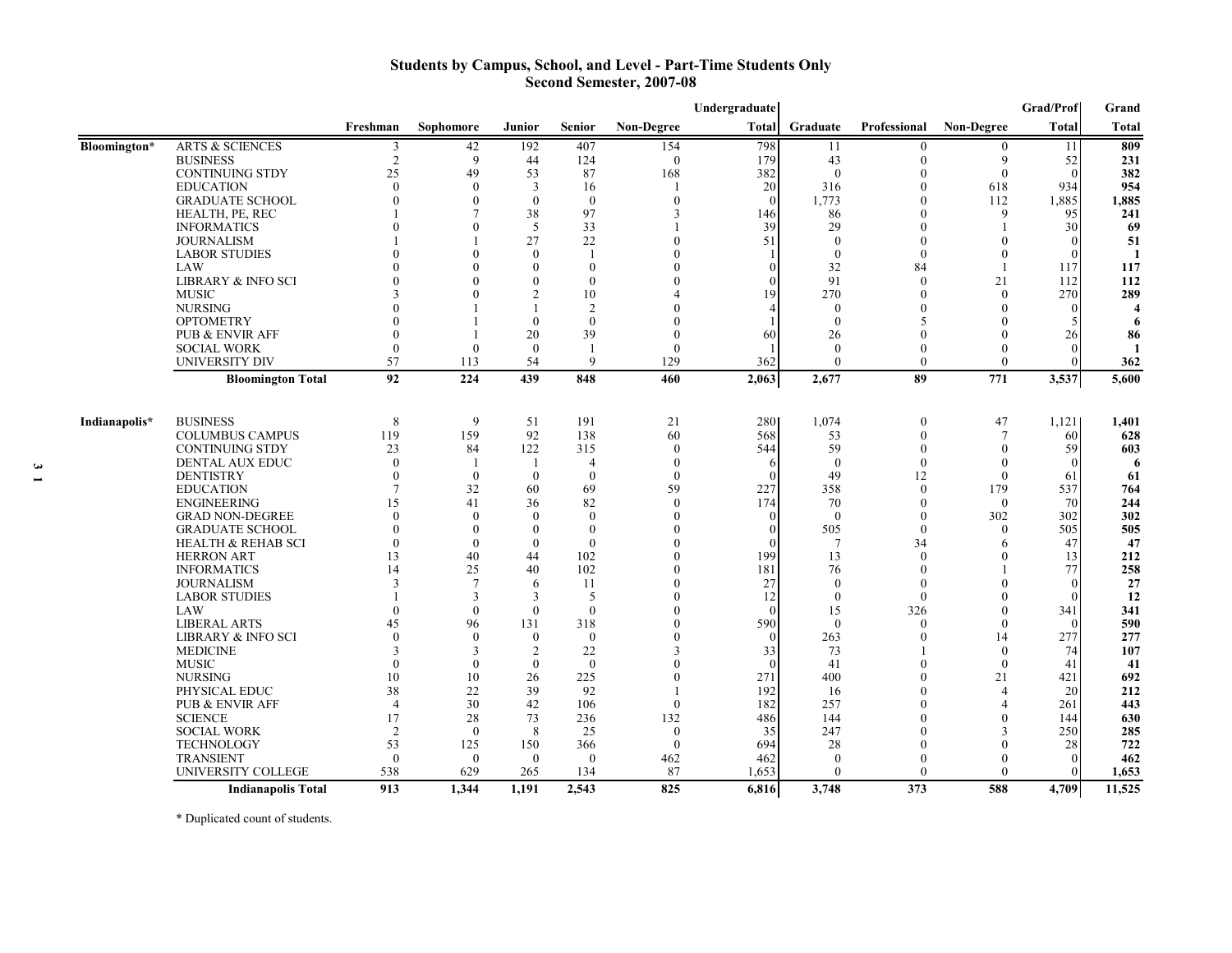#### **Students by Campus, School, and Level - Part-Time Students Only Second Semester, 2007-08**

|                   |                                                  |                          |              |                    |                      |                          | Undergraduate |                              |              |                      | Grad/Prof              | Grand                    |
|-------------------|--------------------------------------------------|--------------------------|--------------|--------------------|----------------------|--------------------------|---------------|------------------------------|--------------|----------------------|------------------------|--------------------------|
|                   |                                                  | Freshman                 | Sophomore    | Junior             | <b>Senior</b>        | Non-Degree               | <b>Total</b>  | Graduate                     | Professional | <b>Non-Degree</b>    | Total                  | <b>Total</b>             |
| East              | <b>BEH/SOCIAL SCI</b>                            | 6                        | 9            | 6                  | 18                   | 0                        | 39            | $\Omega$                     |              |                      | $\Omega$               | $\overline{39}$          |
|                   | <b>BUSINESS &amp; ECON</b>                       | 16                       | 36           | 40                 | 51                   |                          | 143           | $\theta$                     |              |                      | $\vert$ 0              | 143                      |
|                   | <b>CONTINUING STDY</b>                           | 10                       | 14           | 18                 | 25                   |                          | 67            |                              |              |                      | $\Omega$               | 67                       |
|                   | <b>EDUCATION</b>                                 | 13                       | 19           | 12                 | 24                   |                          | 68            |                              |              | 24                   | 25                     | 93                       |
|                   | <b>HUM/FINE ARTS</b>                             | 6                        | 12           | 17                 | 18                   |                          | 53            |                              |              | $\Omega$             | $\theta$               | 53                       |
|                   | NAT SCI & MATH                                   | $\mathbf{3}$             | 6            | 6                  | 8                    | $\Omega$                 | 23            |                              |              | $\Omega$             | $\Omega$               | 23                       |
|                   | <b>NON-DEGREE</b>                                | $\theta$                 | $\theta$     | $\mathbf{0}$       | $\mathbf{0}$         | 18                       | 18            |                              |              | 29                   | 29                     | 47                       |
|                   | <b>NURSING</b>                                   | 16                       | 37           | 18                 | 33                   | $\Omega$                 | 104           |                              |              | $\Omega$             | $\Omega$               | 104                      |
|                   | NURSING ASSOC                                    |                          | $\mathbf Q$  | $\theta$<br>$\tau$ | $\Omega$             |                          |               |                              |              |                      | $\Omega$<br>$\Omega$   | $\overline{2}$           |
|                   | <b>PUB &amp; ENVIR AFF</b><br><b>SOCIAL WORK</b> | 5                        | 13           |                    | $\overline{4}$<br>19 | $\Omega$                 | 25<br>44      |                              |              |                      | $\Omega$               | 25<br>44                 |
|                   | <b>TRANSIENT</b>                                 | $\Omega$                 | $\mathbf{0}$ | $\mathbf{0}$       | $\mathbf{0}$         | $\overline{\mathcal{L}}$ |               |                              |              |                      | $\Omega$               | $\boldsymbol{\varDelta}$ |
|                   | <b>UNIVERSITY DIV</b>                            | 101                      | 54           | 16                 | 11                   | 189                      | 371           | $\mathbf{0}$                 |              | $\Omega$             | $\Omega$               | 371                      |
|                   |                                                  |                          |              | 147                |                      |                          |               |                              |              | 53                   |                        |                          |
|                   | <b>East Total</b>                                | 182                      | 210          |                    | 211                  | 211                      | 961           | 1                            |              |                      | 54                     | 1,015                    |
|                   |                                                  |                          |              |                    |                      |                          |               |                              |              |                      |                        |                          |
| <b>Fort Wayne</b> | <b>ARTS &amp; SCIENCES</b>                       | 44                       | 33           | 34                 | 82                   |                          | 194           | 51                           |              | 17                   | 68                     | 262                      |
|                   | <b>BUS &amp; MGMT SCI</b>                        | 93                       | 77           | 66                 | 88                   | $\Omega$                 | 324           | 115                          |              | $\overline{1}$       | 116                    | 440                      |
|                   | <b>CONTINUING STDY</b>                           | 58                       | 66           | 50                 | 165                  |                          | 340           | $\theta$                     |              | $\Omega$             | $\Omega$               | 340                      |
|                   | <b>EDUCATION</b>                                 | 75                       | 60           | 56                 | 134                  |                          | 325           | 272                          |              | 63                   | 335                    | 660                      |
|                   | HLTH & HUMAN SVCS                                | 78                       | 62           | 11                 | 12                   |                          | 163           | $\theta$                     |              | $\Omega$             | $\theta$               | 163                      |
|                   | <b>LABOR STUDIES</b>                             | $\theta$                 |              | $\theta$           | 3                    | $\mathbf{0}$             |               | $\mathbf{0}$                 |              | $\Omega$             | $\theta$               | $\overline{\bf{4}}$      |
|                   | PUB & ENVIR AFF                                  | 15                       | 29           | 20                 | 52                   | $\theta$                 | 116           | 40                           |              | $\Omega$             | 40<br>$\theta$         | 156                      |
|                   | <b>UNIT AFFIL PROG</b><br><b>VIS/PERF ARTS</b>   | 120<br>41                | 61<br>38     | 17<br>29           | 20<br>68             | 235<br>$\overline{4}$    | 453<br>180    | $\bf{0}$<br>$\boldsymbol{0}$ |              | $\theta$             | $\theta$               | 453<br>180               |
|                   |                                                  |                          |              |                    |                      |                          |               |                              |              |                      |                        |                          |
|                   | <b>Fort Wayne Total</b>                          | 524                      | 427          | 283                | 624                  | 241                      | 2,099         | 478                          |              | 81                   | 559                    | 2,658                    |
|                   |                                                  |                          |              |                    |                      |                          |               |                              |              |                      |                        |                          |
| Kokomo            | <b>ALLIED HEALTH</b>                             | 52                       | 24           | 5                  | $\overline{4}$       | $\theta$                 | 85            | $\theta$                     |              | $\theta$             | $\vert$ 0              | 85                       |
|                   | <b>ARTS &amp; SCIENCES</b><br><b>BUSINESS</b>    | 24<br>45                 | 34<br>27     | 28<br>36           | 45                   | $\theta$<br>$\Omega$     | 131           | $\mathbf{0}$                 |              | $\theta$<br>$\theta$ | $\vert 0 \vert$        | 131                      |
|                   | <b>CONTINUING STDY</b>                           | 25                       | 57           | 29                 | 30<br>59             |                          | 138<br>170    | 28<br>$\Omega$               |              | $\Omega$             | 28<br>$\left  \right $ | 166<br>170               |
|                   | <b>EDUCATION</b>                                 | 15                       | 12           | 17                 | 18                   |                          | 62            | 6                            |              | 39                   | 45                     | 107                      |
|                   | <b>GRADUATE SCHOOL</b>                           | $\theta$                 | $\theta$     | $\theta$           | $\theta$             |                          |               | 13                           |              | $\theta$             | 13                     | 13                       |
|                   | <b>LABOR STUDIES</b>                             | $\overline{\mathcal{L}}$ |              | $\theta$           | $\overline{2}$       |                          |               |                              |              | $\theta$             | $\theta$               | 5                        |
|                   | <b>NON-DEGREE</b>                                | $\Omega$                 | $\Omega$     | $\theta$           | $\theta$             |                          |               |                              |              | 19                   | 9                      | 22                       |
|                   | <b>NURSING</b>                                   | 19                       | 34           | 41                 | 74                   |                          | 168           |                              |              | $\Omega$             | $\Omega$               | 168                      |
|                   | NURSING ASSOC                                    |                          | 5            | $\mathbf{0}$       | $\mathbf{0}$         |                          |               | $\Omega$                     |              | $\Omega$             | $\Omega$               | 6                        |
|                   | PUB & ENVIR AFF                                  |                          | 16           |                    | 11                   | $\Omega$                 | 41            | 14                           |              |                      | 14                     | 55                       |
|                   | <b>TRANSIENT</b>                                 | $\Omega$                 | $\mathbf{0}$ | $\theta$           | $\boldsymbol{0}$     | 9                        |               | $\theta$                     |              |                      | $\Omega$               | 9                        |
|                   | <b>UNIVERSITY DIV</b>                            | 19                       | 11           | 8                  | 2                    | 228                      | 268           | $\theta$                     |              |                      | $\Omega$               | 268                      |
|                   | Kokomo Total                                     | 209                      | 221          | 171                | 245                  | 240                      | 1,086         | 61                           |              | 58                   | 119                    | 1,205                    |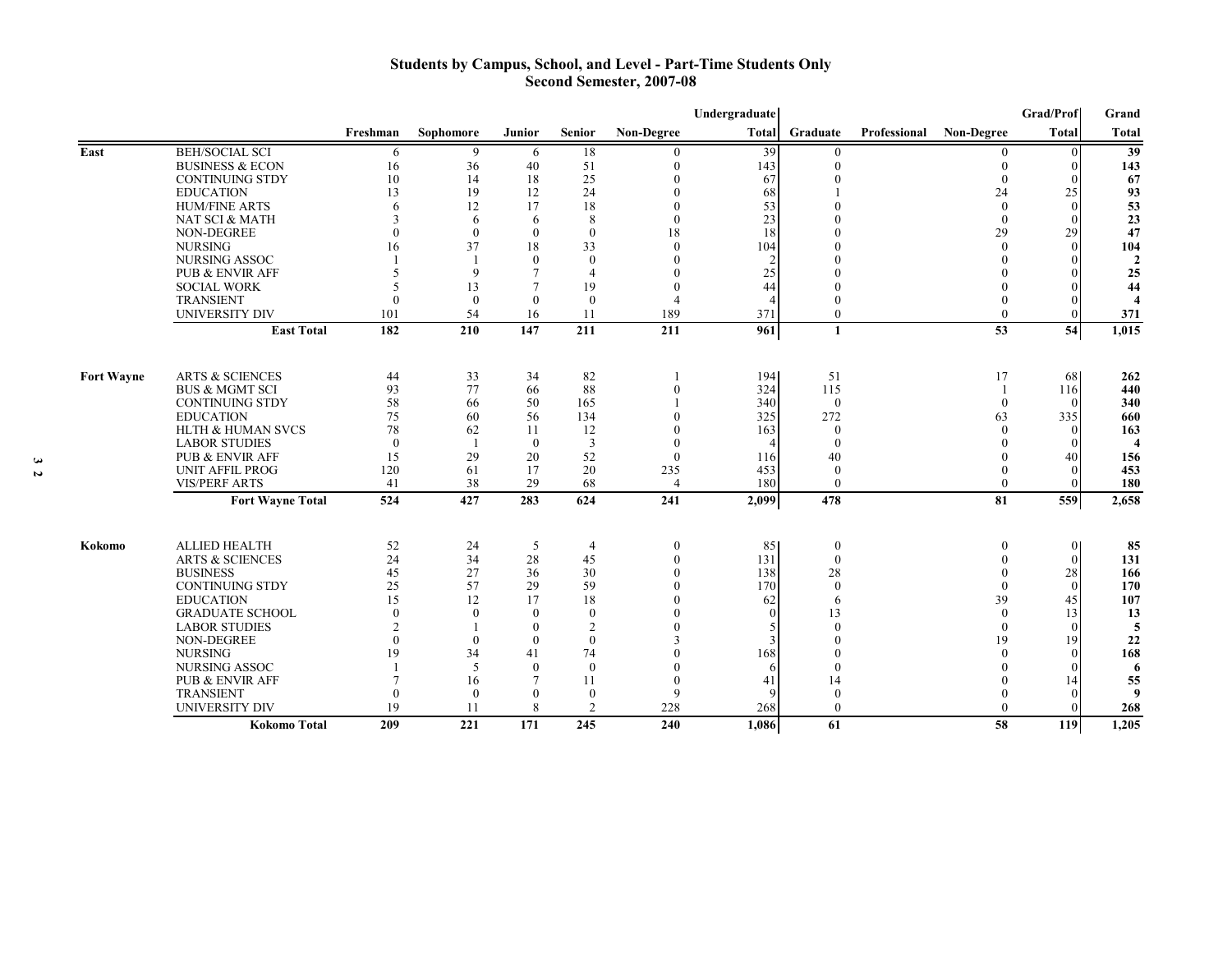## **Students by Campus, School, and Level - Part-Time Students Only Second Semester, 2007-08**

|                   |                            |              |                      |                  |                  |                          | Undergraduate |                  |              |                   | Grad/Prof       | Grand            |
|-------------------|----------------------------|--------------|----------------------|------------------|------------------|--------------------------|---------------|------------------|--------------|-------------------|-----------------|------------------|
|                   |                            | Freshman     | Sophomore            | Junior           | Senior           | <b>Non-Degree</b>        | Total         | Graduate         | Professional | <b>Non-Degree</b> | <b>Total</b>    | <b>Total</b>     |
| Northwest*        | <b>ALLIED HEALTH</b>       | 106          | 137                  | 20               | 23               |                          | 287           | $\mathbf{0}$     |              | $\overline{0}$    | $\overline{0}$  | 287              |
|                   | <b>ARTS &amp; SCIENCES</b> | 73           | 57                   | 52               | 106              | 5                        | 293           | $\mathbf{0}$     |              | $\mathbf{0}$      | $\vert 0 \vert$ | 293              |
|                   | <b>BUS &amp; ECONOMICS</b> | 57           | 47                   | 31               | 53               | $\theta$                 | 188           | 70               |              | 24                | 94              | 282              |
|                   | <b>CONTINUING STDY</b>     | 18           | 30                   | 50               | 69               | $\overline{4}$           | 171           | $\theta$         |              | $\theta$          | $\vert 0 \vert$ | 171              |
|                   | <b>DENTAL AUX EDUC</b>     | 28           | 27                   | 10               | 5                | $\Omega$                 | 70            | $\theta$         |              | $\theta$          | $\theta$        | 70               |
|                   | <b>EDUCATION</b>           | 30           | 24                   | 26               | 27               | $\overline{\mathcal{E}}$ | 110           | 80               |              | 149               | 229             | 339              |
|                   | <b>GUIDED STUDIES</b>      | 76           | $\theta$             | $\theta$         | $\theta$         | $\left($                 | 76            | $\theta$         |              | $\theta$          | $\theta$        | 76               |
|                   | <b>LABOR STUDIES</b>       | 2            | $\overline{4}$       | $\overline{4}$   | 8                | $\theta$                 | 18            | $\mathbf{0}$     |              | $\theta$          | $\Omega$        | 18               |
|                   | <b>NON-DEGREE</b>          | $\theta$     | $\theta$             | $\theta$         | $\theta$         | 40                       | 40            |                  |              | $\theta$          | $\theta$        | 40               |
|                   | <b>NURSING</b>             | 39           | 32                   | 20               | 76               | $\theta$                 | 167           | $\theta$         |              | $\theta$          | $\Omega$        | 167              |
|                   | <b>PUB &amp; ENVIR AFF</b> | 21           | 31                   | 25               | 33               | $\theta$                 | 110           | 111              |              | 12                | 123             | 233              |
|                   | <b>SOCIAL WORK</b>         | $\theta$     | $\Omega$<br>$\theta$ | $\theta$         | $\left( \right)$ | $\theta$                 |               | 86               |              | -1                | 87              | 87               |
|                   | <b>TRANSIENT</b>           | $\theta$     |                      | $\theta$         | $\theta$         | 37                       | 37            | $\theta$         |              | $\theta$          | $\Omega$        | 37               |
|                   | <b>UNIVERSITY DIV</b>      |              |                      |                  | -1               | 48                       | 52            | $\mathbf{0}$     |              | $\theta$          | $\vert 0 \vert$ | 52               |
|                   | <b>Northwest Total</b>     | 451          | 390                  | 239              | 401              | 138                      | 1,619         | 347              |              | 186               | 533             | 2,152            |
| <b>South Bend</b> | <b>ALLIED HEALTH</b>       | 41           | 46                   | $\boldsymbol{0}$ | -1               | $\boldsymbol{0}$         | 88            | $\bf{0}$         |              | $\boldsymbol{0}$  | $\overline{0}$  | 88               |
|                   | <b>BUS &amp; ECONOMICS</b> | 94           | 102                  | 86               | 101              | $\overline{2}$           | 385           | 119              |              | 15                | 134             | 519              |
|                   | <b>CONTINUING STDY</b>     | 19           | 27                   | 26               | 98               | $\Omega$                 | 170           | $\theta$         |              | $\Omega$          | $\vert 0 \vert$ | 170              |
|                   | DENTAL AUX EDUC            | 36           | 52                   | $\theta$         | $\overline{4}$   | $\left($                 | 92            | $\theta$         |              | $\theta$          | $\theta$        | 92               |
|                   | DIV OF THE ARTS            | 37           | 31                   | 19               | 42               | 3                        | 132           | 2                |              | $\theta$          | $\overline{2}$  | 134              |
|                   | <b>EDUCATION</b>           | 44           | 49                   | 28               | 48               | $\overline{\mathcal{E}}$ | 172           | 264              |              | 156               | 420             | 592              |
|                   | <b>GRADUATE SCHOOL</b>     | $\theta$     | $\theta$             | $\theta$         | $\theta$         | $\theta$                 | $\theta$      | 72               |              | 6                 | 78              | 78               |
|                   | <b>LABOR STUDIES</b>       | $\theta$     | $\overline{2}$       | -1               | $\mathbf{1}$     | $\theta$                 |               | $\mathbf{0}$     |              | $\theta$          | $\Omega$        | $\boldsymbol{4}$ |
|                   | LIB ARTS & SCI             | 204          | 128                  | 87               | 167              | $\overline{4}$           | 590           |                  |              | $\theta$          | $\mathbf{0}$    | 590              |
|                   | <b>NON-DEGREE</b>          | $\theta$     | $\theta$             | $\theta$         | $\theta$         | 488                      | 488           |                  |              | 55                | 55              | 543              |
|                   | <b>NURSING</b>             | 36           | 41                   | 31               | 66               | $\boldsymbol{\Delta}$    | 178           | $\theta$         |              | 3                 | 3               | 181              |
|                   | <b>PUB &amp; ENVIR AFF</b> | 22           | 22                   | 18               | 43               |                          | 106           | 36               |              | 12                | 48              | 154              |
|                   | <b>SOCIAL WORK</b>         | $\mathbf{0}$ | $\theta$             | $\theta$         | $\theta$         | $\Omega$                 | $\Omega$      | 73               |              | 5                 | 78              | 78               |
|                   | <b>TRANSIENT</b>           | $\theta$     | $\theta$             | $\theta$         | $\mathbf{0}$     | 20                       | 20            | $\mathbf{0}$     |              | $\theta$          | $\vert$ 0       | 20               |
|                   | <b>South Bend Total</b>    | 533          | 500                  | 296              | 571              | 525                      | 2,425         | 566              |              | 252               | 818             | 3,243            |
| Southeast*        | <b>ARTS &amp; LETTERS</b>  | 9            | 29                   |                  | 81               |                          |               |                  |              |                   | $\Omega$        |                  |
|                   |                            |              |                      | 38               |                  | $\boldsymbol{0}$         | 157           | $\boldsymbol{0}$ |              | $\boldsymbol{0}$  |                 | 157              |
|                   | <b>BUSINESS</b>            | 10           | 27                   | 75               | 161              | $\mathbf{0}$             | 273           | 208              |              | $\theta$          | 208             | 481              |
|                   | <b>CONTINUING STDY</b>     | 12           | 51                   | 62               | 122              |                          | 248           | $\theta$         |              | $\Omega$          | $\Omega$        | 248              |
|                   | <b>EDUCATION</b>           | 2            | 12                   | 15               | 37               | $\theta$                 | 66            | 352              |              | 235               | 587             | 653              |
|                   | <b>GRADUATE SCHOOL</b>     | $\mathbf{0}$ | $\theta$             | $\mathbf{0}$     | $\overline{0}$   | $\theta$                 | $\Omega$      | 32               |              | 2                 | 34              | 34               |
|                   | HEALTH, PE, REC            | 7            | 5                    | $\theta$         | $\overline{1}$   | $\theta$                 | 13            | $\theta$         |              | $\Omega$          | $\Omega$        | 13               |
|                   | <b>NATURAL SCIENCE</b>     | 40           | 55                   | 39               | 68               | $\mathbf{0}$             | 202           | $\Omega$         |              | $\Omega$          | $\vert 0 \vert$ | 202              |
|                   | NON-DEGREE                 | $\mathbf{0}$ | $\theta$             | $\mathbf{0}$     | $\mathbf{0}$     | 103                      | 103           |                  |              |                   | $\Omega$        | 103              |
|                   | <b>NURSING</b>             | $\mathbf{0}$ | 13                   | 19               | 23               | $\mathbf{0}$             | 55            |                  |              | $\Omega$          | $\theta$        | 55               |
|                   | <b>SOCIAL SCIENCE</b>      | 12           | 47                   | 58               | 106              | $\mathbf{0}$             | 223           |                  |              | $\Omega$          | $\Omega$        | 223              |
|                   | <b>UNIVERSITY DIV</b>      | 267          | 207                  | 105              | 35               | 83                       | 697           | $\theta$         |              | $\Omega$          | $\vert 0 \vert$ | 697              |
|                   | <b>Southeast Total</b>     | 359          | 446                  | 411              | 634              | 187                      | 2,037         | 592              |              | 237               | 829             | 2,866            |

\* Duplicated count of students.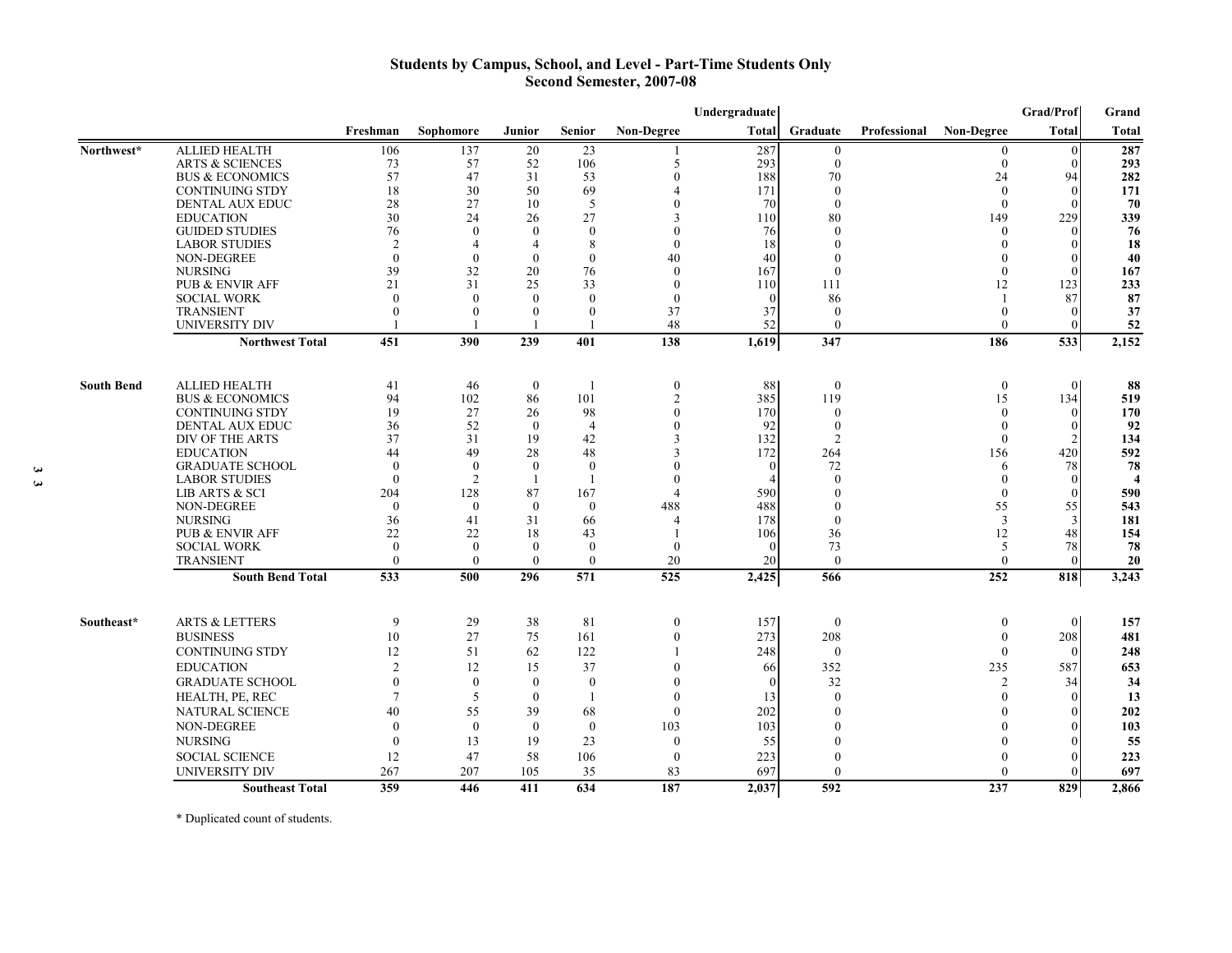# **Matriculants by School and Level - All Campuses Second Semester, 2007-08**

|                               | Grad/Prof<br>Undergraduate |                |                |                |              |                 |              |              | Grand        |              |                |
|-------------------------------|----------------------------|----------------|----------------|----------------|--------------|-----------------|--------------|--------------|--------------|--------------|----------------|
|                               | Freshman                   | Sophomore      | Junior         | <b>Senior</b>  | Non-Degree   | <b>Total</b>    | Graduate     | Professional | Non-Degree   | <b>Total</b> | Total          |
| <b>ALLIED HEALTH</b>          | 63                         | 11             | $\overline{2}$ |                |              | $\overline{77}$ | $\theta$     | $\bf{0}$     |              |              | 77             |
| <b>ARTS &amp; LETTERS</b>     | 4                          | $\overline{3}$ | 5              |                | $\Omega$     | 13              | $\theta$     |              |              |              | 13             |
| <b>ARTS &amp; SCIENCES</b>    | 106                        | 45             | 16             |                |              | 175             | 10           |              |              | 10           | 185            |
| <b>BEH/SOCIAL SCI</b>         | 5                          | -1             |                |                |              | 7               | $\mathbf{0}$ |              |              | $\Omega$     | $\overline{7}$ |
| <b>BUS &amp; ECONOMICS</b>    | 75                         | 14             |                |                |              | 99              | 24           |              |              | 24           | 123            |
| <b>BUS &amp; MGMT SCI</b>     | 85                         | $\overline{7}$ |                |                |              | 97              | 12           |              |              | 12           | 109            |
| <b>BUSINESS</b>               | 28                         | 5              | 10             |                |              | 45              | 158          |              |              | 158          | 203            |
| <b>BUSINESS &amp; ECON</b>    | 45                         |                | $\mathfrak{D}$ |                |              | 48              | $\Omega$     |              |              | $\Omega$     | 48             |
| <b>COLUMBUS CAMPUS</b>        | 74                         | 15             | 6              |                |              | 96              |              |              |              |              | 100            |
| <b>CONTINUING STDY</b>        | 89                         | 16             | 20             | 15             |              | 140             |              |              |              |              | 147            |
| <b>DENTAL AUX EDUC</b>        | 29                         |                | $\overline{2}$ | $\mathfrak{D}$ | $\Omega$     | 34              |              |              |              |              | 34             |
| <b>DENTISTRY</b>              | $\theta$                   |                | $\theta$       |                |              |                 |              |              |              |              | -1             |
| DIV OF THE ARTS               | 28                         | 3              | 3              |                |              | 34              |              |              |              |              | 34             |
| <b>EDUCATION</b>              | 139                        | 38             | 15             |                | $\Omega$     | 201             | 206          |              |              | 206          | 407            |
| <b>ENGINEERING</b>            | 36                         | 13             | 11             |                |              | 61              | 13           |              |              | 13           | 74             |
| <b>GRADUATE SCHOOL</b>        | $\mathbf{0}$               | $\Omega$       | $\Omega$       |                | $\Omega$     |                 | 73           |              |              | 73           | 73             |
| <b>GUIDED STUDIES</b>         | 27                         |                |                |                |              | 27              | $\Omega$     |              |              |              | 27             |
| HEALTH, PE, REC               | 3                          |                |                |                |              | 13              | 14           |              |              | 14           | 27             |
| <b>HERRON ART</b>             | 13                         |                |                |                | $\Omega$     | 24              |              |              |              |              | 25             |
| <b>HLTH &amp; HUMAN SVCS</b>  | 34                         |                |                |                |              | 39              |              |              |              |              | 39             |
| <b>HUM/FINE ARTS</b>          | 6                          |                |                |                |              |                 |              |              |              |              | 6              |
| <b>INFORMATICS</b>            |                            |                |                |                |              |                 | 10           |              |              | 10           | 18             |
| <b>JOURNALISM</b>             |                            |                |                |                |              |                 | $\Omega$     |              |              | $\Omega$     | 5              |
| LAW                           |                            | $\Omega$       |                |                |              |                 | 10           |              |              | 12           | 12             |
| LIB ARTS & SCI                | 95                         | 12             |                |                | $\Omega$     | 115             | $\Omega$     |              |              | $\Omega$     | 115            |
| <b>LIBERAL ARTS</b>           | 16                         | 17             |                |                |              | 46              | $\mathbf{0}$ |              |              |              | 46             |
| <b>LIBRARY &amp; INFO SCI</b> | $\theta$                   | $\Omega$       |                |                |              |                 | 58           |              |              | 58           | 58             |
| <b>MEDICINE</b>               |                            |                |                |                |              |                 | 11           |              |              | 11           | 13             |
| <b>MUSIC</b>                  |                            |                |                |                |              |                 | 27           |              |              | 27           | 30             |
| NAT SCI & MATH                |                            | $\theta$       |                |                |              |                 | $\Omega$     |              |              |              | 8              |
| NATURAL SCIENCE               |                            | 11             |                |                |              | 24              | $\Omega$     |              |              |              | 24             |
| <b>NURSING</b>                | 61                         | 20             | 14             | 17             |              | 112             | 62           |              |              | 62           | 174            |
| PHYSICAL EDUC                 | $\overline{7}$             | $\overline{7}$ | 6              | $\mathcal{I}$  | $\Omega$     | 22              | 7            |              |              |              | 29             |
| PUB & ENVIR AFF               | 72                         | 13             | 14             |                | $\Omega$     | 102             | 153          |              |              | 153          | 255            |
| <b>SCIENCE</b>                | 12                         | 11             | 8              |                |              | 35              | 32           |              |              | 32           | 67             |
| <b>SOCIAL SCIENCE</b>         | 6                          | 10             |                |                | $\Omega$     | 19              |              |              |              |              | 19             |
| <b>SOCIAL WORK</b>            | 12                         | $\mathbf{0}$   |                |                |              | 13              |              |              |              |              | 20             |
| <b>TECHNOLOGY</b>             | 16                         | 18             | 15             |                |              | 55              |              |              |              |              | 64             |
| UNIT AFFIL PROG               | 72                         | $\overline{2}$ | $\Omega$       | $\Omega$       |              | 74              |              |              |              |              | 74             |
| <b>UNIVERSITY COLLEGE</b>     | 422                        | 127            | 65             | 21             |              | 635             |              |              |              |              | 635            |
| <b>UNIVERSITY DIV</b>         | 374                        | 138            | 40             | 6              | $\Omega$     | 558             |              |              |              |              | 558            |
| <b>VIS/PERF ARTS</b>          | 32                         | 6              |                |                | $\theta$     | 40              | $\Omega$     | 0            | $\theta$     |              | 40             |
| <b>Total</b>                  | 2,110                      | 585            | 300            | 117            | $\mathbf{0}$ | 3,112           | 909          | $\mathbf{2}$ | $\mathbf{0}$ | 911          | 4,023          |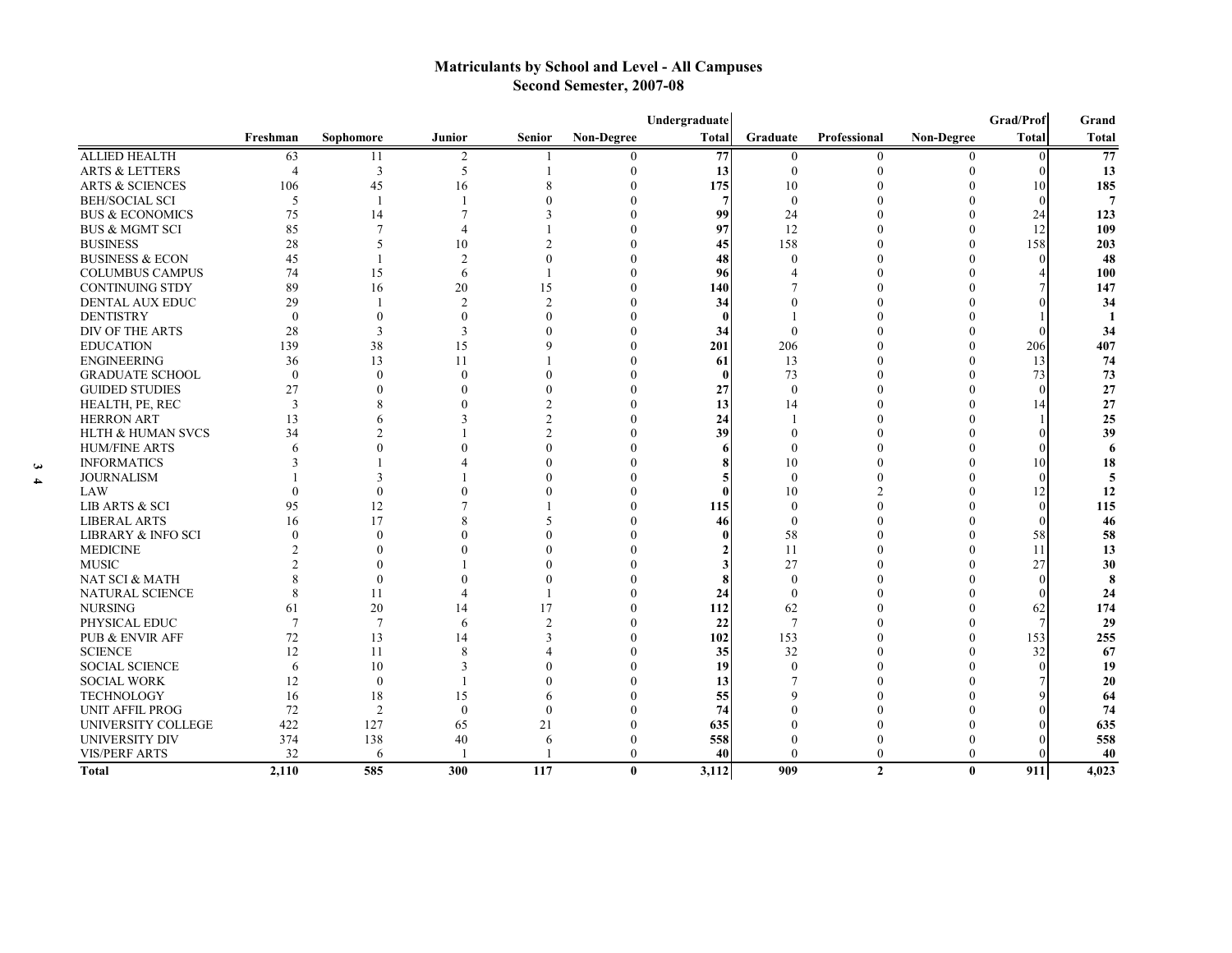# **Matriculants by Campus, School, and Level Second Semester, 2007-08**

|              |                               | Undergraduate  |                |                  |                  |                   |              |                          |                |                   | Grad/Prof      | Grand          |
|--------------|-------------------------------|----------------|----------------|------------------|------------------|-------------------|--------------|--------------------------|----------------|-------------------|----------------|----------------|
|              |                               | Freshman       | Sophomore      | <b>Junior</b>    | <b>Senior</b>    | <b>Non-Degree</b> | <b>Total</b> | Graduate                 | Professional   | <b>Non-Degree</b> | <b>Total</b>   | <b>Total</b>   |
| Bloomington  | <b>ARTS &amp; SCIENCES</b>    |                | 26             | 8                | 3                | 0                 | 38           | $\boldsymbol{0}$         | $\Omega$       | $\theta$          | $\theta$       | 38             |
|              | <b>BUSINESS</b>               |                | $\overline{0}$ | $\mathbf{0}$     | $\Omega$         | 0                 |              | 13                       |                | $\Omega$          | 13             | 14             |
|              | <b>CONTINUING STDY</b>        | 13             | $\overline{2}$ |                  |                  | $\theta$          | 17           | $\Omega$                 |                | $\Omega$          | $\Omega$       | 17             |
|              | <b>EDUCATION</b>              | $\theta$       | $\Omega$       | $\theta$         | $\Omega$         | 0                 | $\Omega$     | 26                       |                | $\Omega$          | 26             | 26             |
|              | <b>GRADUATE SCHOOL</b>        | 0              | $\theta$       | $\Omega$         | $\Omega$         |                   | $\Omega$     | 27                       |                | $\Omega$          | 27             | 27             |
|              | HEALTH, PE, REC               |                | 8              | 0                |                  |                   | 12           | 14                       |                | $\Omega$          | 14             | 26             |
|              | <b>INFORMATICS</b>            | 0              | $\Omega$       | 0                |                  |                   |              | -1                       |                | $\Omega$          |                | -1             |
|              | LAW                           |                | $\Omega$       | $\Omega$         | 0                |                   |              | $\mathbf{1}$             |                | $\Omega$          |                | -1             |
|              | <b>LIBRARY &amp; INFO SCI</b> | 0              | $\Omega$       | $\theta$         | $\Omega$         |                   |              | 21                       |                | $\Omega$          | 21             | 21             |
|              | <b>MUSIC</b>                  | 2              | $\theta$       | $\mathbf{1}$     | $\Omega$         |                   |              | 19                       |                | $\theta$          | 19             | 22             |
|              | PUB & ENVIR AFF               | $\theta$       | $\theta$       | $\theta$         | $\theta$         | $\theta$          |              | 10                       | $\Omega$       | $\theta$          | 10             | 10             |
|              | UNIVERSITY DIV                | 157            | 106            | 28               | $\overline{4}$   | $\theta$          | 295          | $\theta$                 | $\theta$       | $\theta$          | $\Omega$       | 295            |
|              | <b>Bloomington Total</b>      | 176            | 142            | 38               | 10               | $\mathbf{0}$      | 366          | 132                      | $\mathbf{0}$   | $\bf{0}$          | 132            | 498            |
| Indianapolis | <b>BUSINESS</b>               | $\overline{4}$ | $\mathbf{1}$   | $\boldsymbol{0}$ | $\boldsymbol{0}$ | $\theta$          | 5            | 98                       | $\theta$       | $\boldsymbol{0}$  | 98             | 103            |
|              | <b>COLUMBUS CAMPUS</b>        | 74             | 15             | 6                | $\mathbf{1}$     | $\theta$          | 96           | $\overline{4}$           | $\theta$       | $\boldsymbol{0}$  | $\overline{4}$ | 100            |
|              | <b>CONTINUING STDY</b>        | 6              | $\overline{2}$ | 6                | $\overline{4}$   | $\mathbf{0}$      | 18           | 7                        | $\mathbf{0}$   | $\theta$          | $\overline{7}$ | 25             |
|              | <b>DENTISTRY</b>              | $\theta$       | $\theta$       | $\boldsymbol{0}$ | $\theta$         | $\Omega$          | $\theta$     | $\mathbf{1}$             | $\Omega$       | $\theta$          |                | -1             |
|              | <b>EDUCATION</b>              | 13             | 12             | 8                | $\overline{2}$   | 0                 | 35           | 73                       |                | $\Omega$          | 73             | 108            |
|              | <b>ENGINEERING</b>            | 36             | 13             | 11               |                  |                   | 61           | 13                       |                | $\Omega$          | 13             | 74             |
|              | <b>GRADUATE SCHOOL</b>        | $\mathbf{0}$   | $\overline{0}$ | $\bf{0}$         | $\overline{0}$   |                   | $\Omega$     | 27                       |                | $\Omega$          | 27             | 27             |
|              | <b>HERRON ART</b>             | 13             | 6              | 3                | $\mathfrak{D}$   |                   | 24           | $\overline{\phantom{a}}$ |                | $\Omega$          |                | 25             |
|              | <b>INFORMATICS</b>            | 3              |                | $\overline{4}$   | $\Omega$         |                   | 8            | $\mathbf Q$              |                | $\Omega$          | q              | 17             |
|              | <b>JOURNALISM</b>             |                | 3              |                  | $\theta$         |                   |              |                          |                | $\Omega$          |                | 5              |
|              | LAW                           | $\overline{0}$ | $\overline{0}$ | $\mathbf{0}$     | $\Omega$         |                   | $\Omega$     |                          |                | $\Omega$          | 11             | 11             |
|              | <b>LIBERAL ARTS</b>           | 16             | 17             | 8                | $\overline{5}$   |                   | 46           | $\theta$                 |                | $\Omega$          | $\theta$       | 46             |
|              | <b>LIBRARY &amp; INFO SCI</b> | $\Omega$       | $\Omega$       | $\Omega$         | 0                |                   |              | 37                       |                | $\Omega$          | 37             | 37             |
|              | <b>MEDICINE</b>               | $\mathfrak{D}$ | $\Omega$       | $\Omega$         | $\Omega$         |                   |              | 11                       |                | $\Omega$          | 11             | 13             |
|              | <b>MUSIC</b>                  | 0              | $\Omega$       | $\boldsymbol{0}$ | $\Omega$         |                   | $\Omega$     | 8                        |                | $\Omega$          | 8              | 8              |
|              | <b>NURSING</b>                |                |                | $\overline{2}$   | Δ                |                   |              | 62                       |                | $\Omega$          | 62             | 70             |
|              | PHYSICAL EDUC                 |                | 7              | 6                | $\overline{2}$   |                   | 22           | $\overline{7}$           |                | $\Omega$          | $\overline{7}$ | 29             |
|              | <b>PUB &amp; ENVIR AFF</b>    | 5              | 6              | 9                |                  |                   | 21           | 99                       |                | $\left($          | 99             | 120            |
|              | <b>SCIENCE</b>                | 12             | 11             | 8                | $\overline{4}$   |                   | 35           | 32                       |                | $\left($          | 32             | 67             |
|              | <b>SOCIAL WORK</b>            | $\theta$       | $\theta$       | $\mathbf{1}$     | $\theta$         |                   |              | $\overline{7}$           |                | $\left($          | $\tau$         | 8              |
|              | TECHNOLOGY                    | 16             | 18             | 15               | 6                | $\theta$          | 55           | 9                        | $\Omega$       | $\left($          |                | 64             |
|              | UNIVERSITY COLLEGE            | 422            | 127            | 65               | 21               | $\theta$          | 635          | $\theta$                 | $\theta$       | $\theta$          | $\Omega$       | 635            |
|              | <b>Indianapolis Total</b>     | 631            | 240            | 153              | 53               | $\bf{0}$          | 1,077        | 514                      | $\overline{2}$ | $\bf{0}$          | 516            | 1,593          |
| East         | <b>BEH/SOCIAL SCI</b>         | 5              | -1             | -1               | $\overline{0}$   | $\theta$          | $\tau$       | $\theta$                 |                | $\theta$          | $\Omega$       | $\overline{7}$ |
|              | <b>BUSINESS &amp; ECON</b>    | 45             | $\overline{1}$ | $\overline{c}$   | $\Omega$         | $\Omega$          | 48           | $\Omega$                 |                | $\theta$          | $\Omega$       | 48             |
|              | <b>CONTINUING STDY</b>        | 9              | $\overline{2}$ | 3                |                  | $\Omega$          | 15           |                          |                | $\Omega$          |                | 15             |
|              | <b>EDUCATION</b>              | 10             | $\overline{2}$ | $\Omega$         | $\Omega$         |                   | 12           |                          |                | $\Omega$          |                | 12             |
|              | <b>HUM/FINE ARTS</b>          | 6              | $\Omega$       | $\Omega$         | 0                |                   |              |                          |                |                   |                | 6              |
|              |                               |                |                |                  | $\Omega$         |                   |              |                          |                |                   |                |                |
|              | NAT SCI & MATH                |                | $\Omega$       | $\theta$         |                  |                   |              |                          |                |                   |                | 8              |
|              | <b>NURSING</b>                | 8              | $\mathfrak{D}$ |                  | $\Omega$         |                   | 11           |                          |                |                   |                | 11             |
|              | <b>PUB &amp; ENVIR AFF</b>    | 9              | $\theta$       | $\mathbf{0}$     | $\Omega$         |                   | 9            |                          |                | $\Omega$          |                | 9              |
|              | <b>SOCIAL WORK</b>            | 12             | $\theta$       | $\boldsymbol{0}$ | $\overline{0}$   | $\theta$          | 12           |                          |                | $\Omega$          |                | 12             |
|              | UNIVERSITY DIV                | 35             | $\mathbf{0}$   | $\overline{0}$   | $\overline{0}$   | $\theta$          | 35           | $\mathbf{0}$             |                | $\theta$          | $\theta$       | 35             |
|              | <b>East Total</b>             | 147            | 8              | $\overline{7}$   | $\mathbf{1}$     | $\mathbf{0}$      | 163          | $\mathbf{0}$             |                | $\mathbf{0}$      | $\mathbf{0}$   | 163            |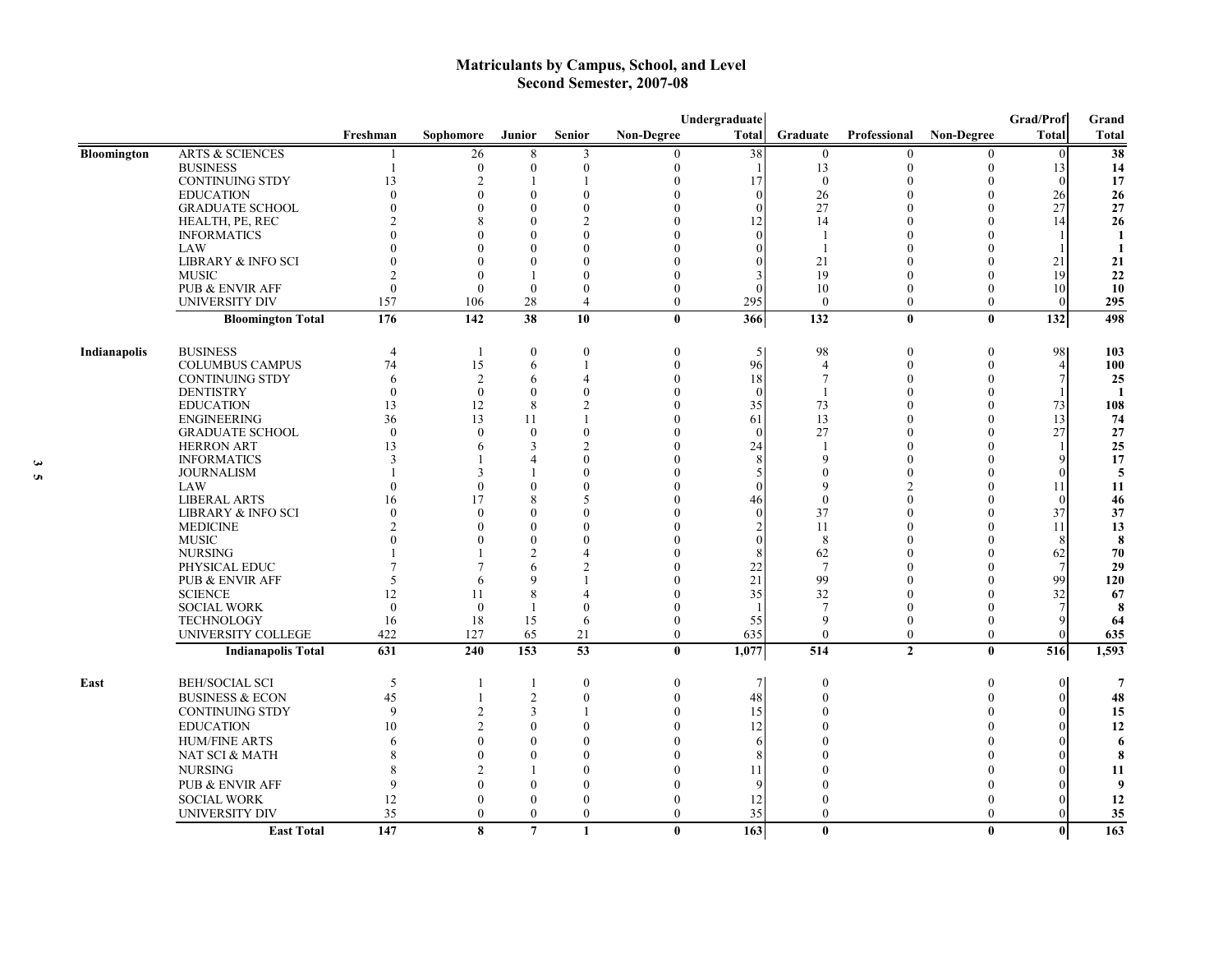# **Matriculants by Campus, School, and Level Second Semester, 2007-08**

|                  |                              |          |                          |                |               |                   | Undergraduate |          |              |                   | <b>Grad/Prof</b> | Grand        |
|------------------|------------------------------|----------|--------------------------|----------------|---------------|-------------------|---------------|----------|--------------|-------------------|------------------|--------------|
|                  |                              | Freshman | Sophomore                | Junior         | <b>Senior</b> | <b>Non-Degree</b> | <b>Total</b>  | Graduate | Professional | <b>Non-Degree</b> | <b>Total</b>     | <b>Total</b> |
| Fort Wayne       | <b>ARTS &amp; SCIENCES</b>   | 42       | 12                       | $\overline{c}$ |               |                   | 59            | 10       |              |                   | 10               | 69           |
|                  | <b>BUS &amp; MGMT SCI</b>    | 85       |                          |                |               |                   | 97            | 12       |              |                   |                  | 109          |
|                  | <b>CONTINUING STDY</b>       | 45       |                          |                |               |                   | 62            |          |              |                   |                  | 62           |
|                  | <b>EDUCATION</b>             | 53       |                          |                |               |                   | 65            | 31       |              |                   | 31               | 96           |
|                  | <b>HLTH &amp; HUMAN SVCS</b> | 34       |                          |                |               |                   | 39            |          |              |                   |                  | 39           |
|                  | PUB & ENVIR AFF              | 22       |                          |                |               |                   | 27            |          |              |                   |                  | 32           |
|                  | <b>UNIT AFFIL PROG</b>       | 72       |                          |                |               |                   | 74            |          |              |                   |                  | 74           |
|                  | <b>VIS/PERF ARTS</b>         | 32       | h                        |                |               |                   | 40            |          |              |                   |                  | 40           |
|                  | <b>Fort Wayne Total</b>      | 385      | 42                       | 16             | 20            | 0                 | 463           | 58       |              | $\mathbf{0}$      | 58               | 521          |
| Kokomo           | <b>ALLIED HEALTH</b>         | 17       |                          | $\mathbf{0}$   |               |                   | 18            |          |              |                   |                  | 18           |
|                  | <b>ARTS &amp; SCIENCES</b>   | 12       |                          |                |               |                   | 20            |          |              |                   |                  | 20           |
|                  | <b>BUSINESS</b>              | 17       |                          |                |               |                   | 25            |          |              |                   |                  | 29           |
|                  | <b>CONTINUING STDY</b>       |          |                          |                |               |                   | 11            |          |              |                   |                  | 11           |
|                  | <b>EDUCATION</b>             | 10       |                          |                |               |                   |               |          |              |                   |                  | 13           |
|                  | <b>GRADUATE SCHOOL</b>       |          |                          |                |               |                   |               |          |              |                   |                  |              |
|                  | <b>NURSING</b>               |          | $\mathbf{I}(\mathbf{I})$ |                |               |                   | 25            |          |              |                   |                  | 25           |
|                  | <b>PUB &amp; ENVIR AFF</b>   |          |                          |                |               |                   |               |          |              |                   |                  |              |
|                  | UNIVERSITY DIV               | 8        |                          | $\theta$       | $\theta$      |                   |               |          |              |                   |                  | 11           |
|                  | <b>Kokomo Total</b>          | 83       | 25                       | 14             | 6             | 0                 | 128           | 9        |              | $\mathbf{0}$      | $\boldsymbol{9}$ | 137          |
| <b>Northwest</b> | <b>ALLIED HEALTH</b>         | 28       | 10                       | $\overline{2}$ |               |                   | 41            |          |              |                   |                  | 41           |
|                  | <b>ARTS &amp; SCIENCES</b>   | 51       |                          | 3              |               |                   | 58            |          |              |                   |                  | 58           |
|                  | <b>BUS &amp; ECONOMICS</b>   | 18       |                          | $\Omega$       |               |                   | 24            |          |              |                   |                  | 29           |
|                  | <b>CONTINUING STDY</b>       |          |                          |                |               |                   |               |          |              |                   |                  |              |
|                  | <b>DENTAL AUX EDUC</b>       | 12       |                          |                |               |                   | 17            |          |              |                   |                  | 17           |
|                  | <b>EDUCATION</b>             | 19       |                          |                |               |                   | 26            |          |              |                   |                  | 35           |
|                  | <b>GUIDED STUDIES</b>        | 27       |                          |                |               |                   | 27            |          |              |                   |                  | 27           |
|                  | <b>NURSING</b>               | 26       |                          |                |               |                   | 40            |          |              |                   |                  | 40           |
|                  | <b>PUB &amp; ENVIR AFF</b>   | 18       |                          |                | $\theta$      |                   | 23            | 30       |              |                   | 30               | 53           |
|                  | <b>Northwest Total</b>       | 203      | 33                       | 16             | 11            | $\mathbf{0}$      | 263           | 44       |              | 0                 | 44               | 307          |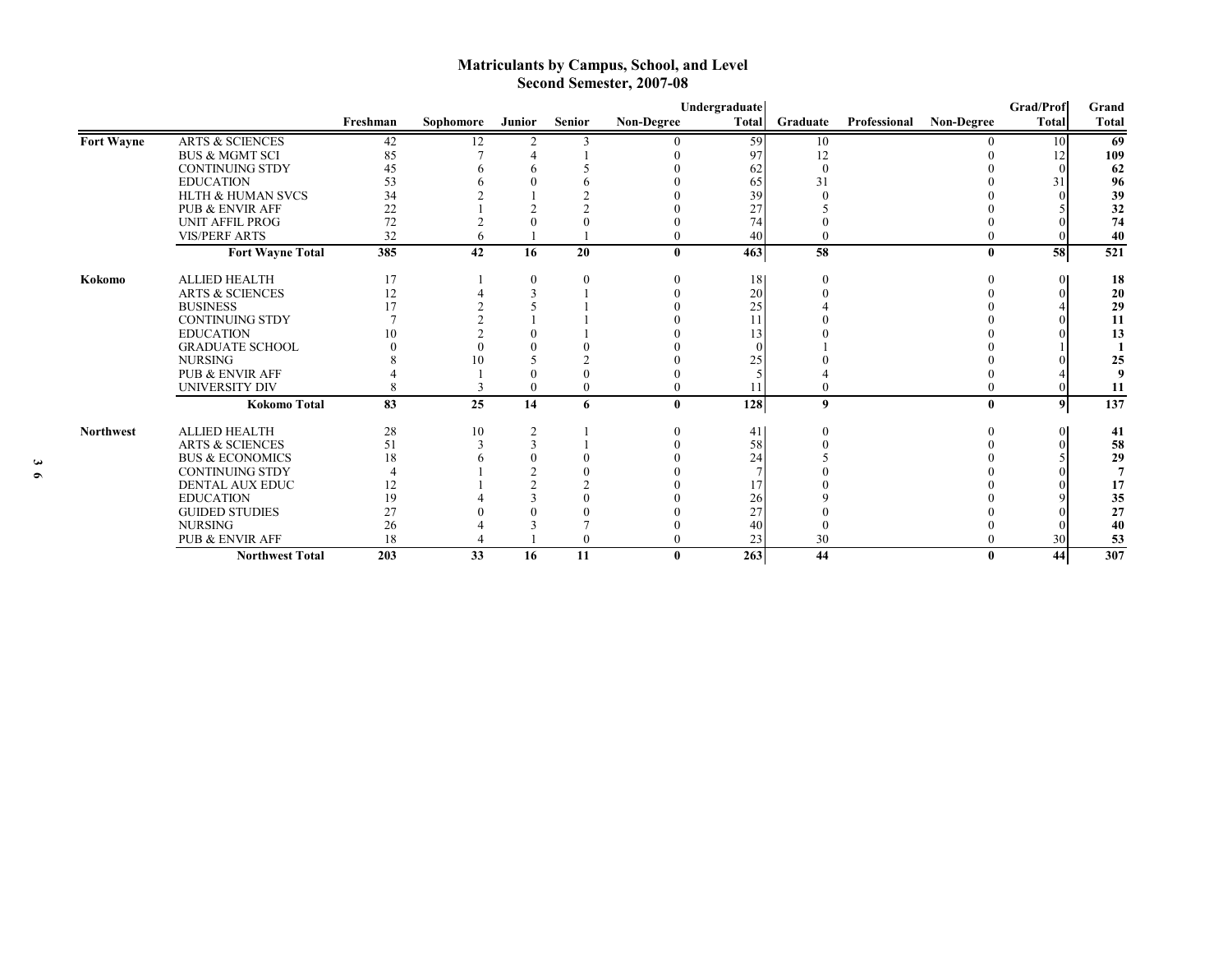# **Matriculants by Campus, School, and Level Second Semester, 2007-08**

|                   |                            |          |           |        |               |                   | Undergraduate |          |              |                   | <b>Grad/Prof</b> | Grand        |
|-------------------|----------------------------|----------|-----------|--------|---------------|-------------------|---------------|----------|--------------|-------------------|------------------|--------------|
|                   |                            | Freshman | Sophomore | Junior | <b>Senior</b> | <b>Non-Degree</b> | Total         | Graduate | Professional | <b>Non-Degree</b> | <b>Total</b>     | <b>Total</b> |
| <b>South Bend</b> | <b>ALLIED HEALTH</b>       | 18       |           |        |               |                   | 18            |          |              |                   |                  | 18           |
|                   | <b>BUS &amp; ECONOMICS</b> | 57       |           |        |               |                   | 75            |          |              |                   | 19               | 94           |
|                   | <b>CONTINUING STDY</b>     |          |           |        |               |                   |               |          |              |                   |                  |              |
|                   | DENTAL AUX EDUC            |          |           |        |               |                   |               |          |              |                   |                  |              |
|                   | DIV OF THE ARTS            | 28       |           |        |               |                   | 34            |          |              |                   |                  | 34           |
|                   | <b>EDUCATION</b>           | 33       |           |        |               |                   | 44            | 23       |              |                   | 23               | 67           |
|                   | <b>GRADUATE SCHOOL</b>     |          |           |        |               |                   |               |          |              |                   | 12               | 12           |
|                   | LIB ARTS & SCI             | 95       |           |        |               |                   | 115           |          |              |                   |                  | 115          |
|                   | <b>NURSING</b>             | 18       |           |        |               |                   | 26            |          |              |                   |                  | 26           |
|                   | <b>PUB &amp; ENVIR AFF</b> | 14       |           |        |               |                   |               |          |              |                   |                  | 22           |
|                   | <b>South Bend Total</b>    | 283      | 35        | 24     | 10            |                   | 352           | 59       |              |                   | 59               | 411          |
| Southeast         | <b>ARTS &amp; LETTERS</b>  |          |           |        |               |                   | 13            |          |              |                   | $\overline{0}$   | 13           |
|                   | <b>BUSINESS</b>            |          |           |        |               |                   | 14            | 43       |              |                   | 43               | 57           |
|                   | <b>CONTINUING STDY</b>     |          |           |        |               |                   |               |          |              |                   |                  |              |
|                   | <b>EDUCATION</b>           |          |           |        |               |                   |               |          |              |                   | 44               | 50           |
|                   | <b>GRADUATE SCHOOL</b>     |          |           |        |               |                   |               |          |              |                   |                  |              |
|                   | HEALTH, PE, REC            |          |           |        |               |                   |               |          |              |                   |                  |              |
|                   | NATURAL SCIENCE            |          |           |        |               |                   | 24            |          |              |                   |                  |              |
|                   | <b>NURSING</b>             |          |           |        |               |                   |               |          |              |                   |                  |              |
|                   | <b>SOCIAL SCIENCE</b>      |          | 10        |        |               |                   | 19            |          |              |                   |                  | 19           |
|                   | <b>UNIVERSITY DIV</b>      | 174      | 29        | 12     |               |                   | 217           |          |              |                   |                  | 217          |
|                   | <b>Southeast Total</b>     | 202      | 60        | 32     | 6             |                   | 300           | 93       |              |                   | 93               | 393          |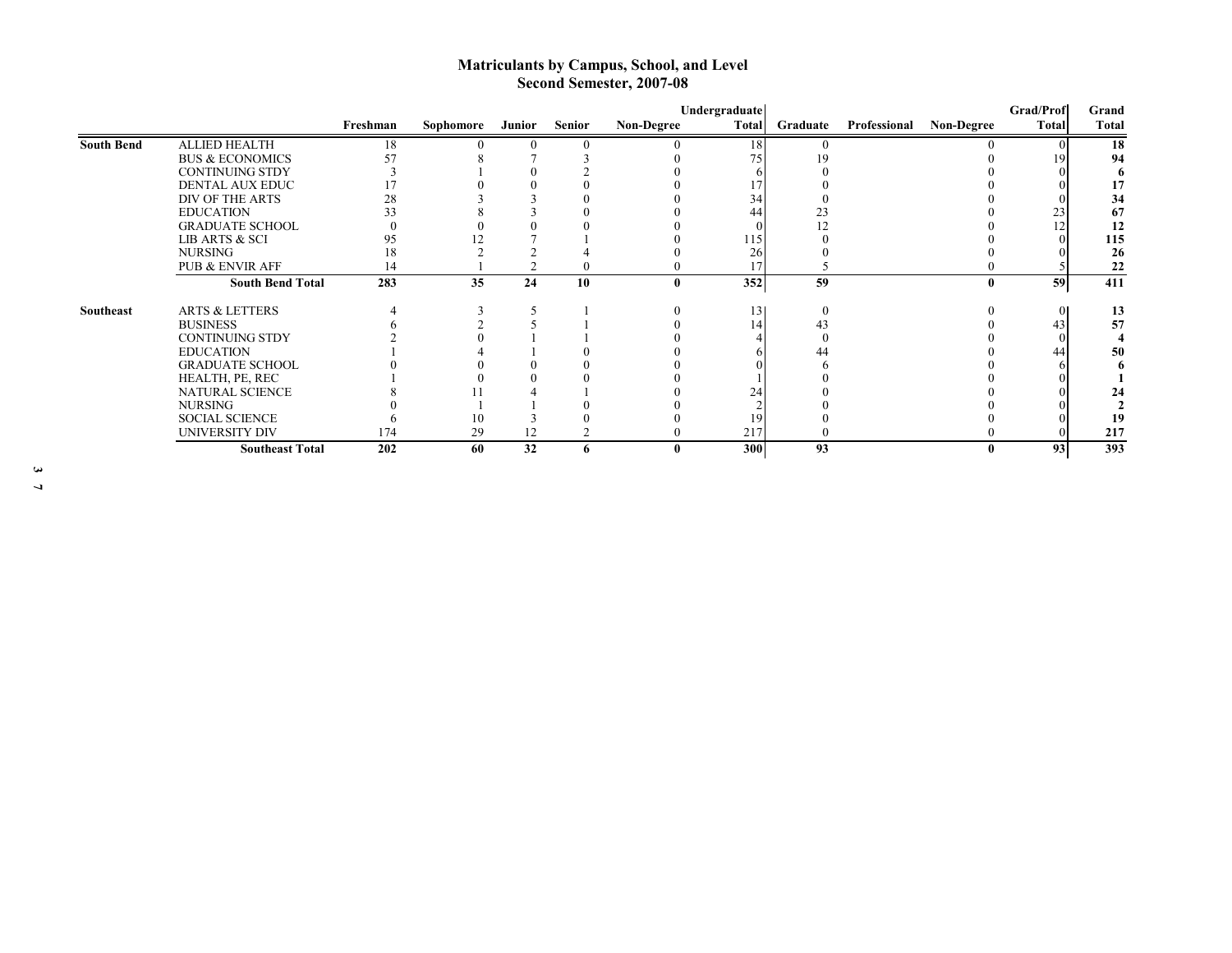# **Resident Students by School and Level - All Campuses\* Second Semester, 2007-08**

|                               |                |                |                  |               |                          | Undergraduate |                  |              |                          | Grad/Prof    | Grand  |
|-------------------------------|----------------|----------------|------------------|---------------|--------------------------|---------------|------------------|--------------|--------------------------|--------------|--------|
|                               | Freshman       | Sophomore      | Junior           | <b>Senior</b> | <b>Non-Degree</b>        | Total         | Graduate         | Professional | Non-Degree               | <b>Total</b> | Total  |
| <b>ALLIED HEALTH</b>          | 358            | 430            | 46               | 78            |                          | 913           | $\bf{0}$         | 0            | $\mathbf{0}$             | $\Omega$     | 913    |
| <b>ARTS &amp; LETTERS</b>     | 19             | 61             | 79               | 108           | $\mathbf{0}$             | 267           | $\mathbf{0}$     | $\Omega$     | $\theta$                 | $\Omega$     | 267    |
| ARTS & SCIENCES               | 584            | 1,635          | 2,241            | 2,998         | 32                       | 7,490         | 80               | $\Omega$     | 16                       | 96           | 7,586  |
| <b>BEH/SOCIAL SCI</b>         | 12             | 17             | 14               | 32            | $\mathbf{0}$             | 75            | $\theta$         |              | $\mathbf{0}$             |              | 75     |
| <b>BUS &amp; ECONOMICS</b>    | 404            | 359            | 261              | 300           | $\mathcal{R}$            | 1,327         | 222              | $\Omega$     | 37                       | 259          | 1,586  |
| <b>BUS &amp; MGMT SCI</b>     | 336            | 243            | 192              | 239           | $\theta$                 | 1,010         | 141              | $\bigcap$    | $\overline{\phantom{a}}$ | 142          | 1,152  |
| <b>BUSINESS</b>               | 313            | 622            | 860              | 1,714         | 23                       | 3,532         | 807              | $\bigcap$    | 11                       | 818          | 4,350  |
| <b>BUSINESS &amp; ECON</b>    | 56             | 69             | 67               | 86            | $\theta$                 | 278           | $\bf{0}$         | $\left($     | $\theta$                 |              | 278    |
| <b>COLUMBUS CAMPUS</b>        | 423            | 372            | 199              | 275           | 69                       | 1,338         | 55               | $\Omega$     | 8                        | 63           | 1,401  |
| <b>CONTINUING STDY</b>        | 293            | 596            | 754              | 1,663         | 172                      | 3,478         | 59               | $\bigcap$    | $\mathbf{0}$             | 59           | 3,537  |
| DENTAL AUX EDUC               | 182            | 289            | 31               | 27            | $\theta$                 | 529           | $\boldsymbol{0}$ | $\theta$     | $\theta$                 | $\theta$     | 529    |
| <b>DENTISTRY</b>              | $\theta$       | $\theta$       | $\theta$         | $\theta$      | $\theta$                 |               | 49               | 283          | $\theta$                 | 332          | 332    |
| DIV OF THE ARTS               | 118            | 100            | 64               | 112           | $\overline{4}$           | 398           | 3                | $\theta$     | $\theta$                 |              | 401    |
| <b>EDUCATION</b>              | 722            | 782            | 980              | 1,942         | 105                      | 4,531         | 1,573            | $\left($     | 1,392                    | 2,965        | 7,496  |
| <b>ENGINEERING</b>            | 66             | 121            | 104              | 206           | $\theta$                 | 497           | 52               | $\Omega$     | $\mathbf{0}$             | 52           | 549    |
| <b>GRAD NON-DEGREE</b>        | $\theta$       | $\Omega$       | $\theta$         | $\Omega$      | $\Omega$                 |               | $\theta$         | $\Omega$     | 309                      | 309          | 309    |
| <b>GRADUATE SCHOOL</b>        | $\theta$       | $\Omega$       | $\Omega$         | $\Omega$      | $\Omega$                 |               | 1,400            | $\Omega$     | 95                       | 1,495        | 1,495  |
| <b>GUIDED STUDIES</b>         | 152            | $\overline{2}$ | $\theta$         | $\Omega$      | $\Omega$                 | 154           | $\overline{0}$   | $\Omega$     | $\mathbf{0}$             |              | 154    |
| <b>HEALTH &amp; REHAB SCI</b> | $\mathbf{0}$   | $\Omega$       | $\mathbf{0}$     | $\Omega$      | $\Omega$                 |               | 75               | 98           | 3                        | 176          | 176    |
| HEALTH, PE, REC               | 13             | 304            | 481              | 644           |                          | 1,445         | 111              | $\Omega$     | 6                        | 117          | 1,562  |
| <b>HERRON ART</b>             | 130            | 192            | 168              | 316           |                          | 806           | 15               | $\Omega$     | 0                        | 15           | 821    |
| <b>HLTH &amp; HUMAN SVCS</b>  | 209            | 208            | 26               | 15            | $\Omega$                 | 458           | $\Omega$         |              | $\Omega$                 |              | 458    |
| <b>HUM/FINE ARTS</b>          | 12             | 22             | 30               | 39            | $\Omega$                 | 103           | $\mathbf{0}$     |              | 0                        |              | 103    |
| <b>INFORMATICS</b>            | 48             | 136            | 216              | 358           |                          | 759           | 100              | 0            | 2                        | 102          | 861    |
| <b>JOURNALISM</b>             | 29             | 126            | 179              | 212           |                          | 546           | $\theta$         | $\Omega$     | $\theta$                 |              | 546    |
| <b>LABOR STUDIES</b>          | 6              | 13             | 11               | 21            |                          | 51            | 0                | $\theta$     | 0                        |              | 51     |
| LAW                           | $\theta$       | $\overline{0}$ | $\mathbf{0}$     | $\theta$      | $\theta$                 |               | 5                | 962          | $\Omega$                 | 967          | 967    |
| LIB ARTS & SCI                | 536            | 348            | 248              | 323           |                          | 1,462         | $\mathbf{0}$     | $\theta$     | $\theta$                 |              | 1,462  |
| <b>LIBERAL ARTS</b>           | 147            | 287            | 372              | 709           | $\theta$                 | 1,515         | $\theta$         | $\theta$     | $\theta$                 |              | 1,515  |
| LIBRARY & INFO SCI            | $\theta$       | $\theta$       | $\boldsymbol{0}$ | $\theta$      | $\mathbf{0}$             |               | 435              | $\theta$     | 35                       | 470          | 470    |
| <b>MEDICINE</b>               | 10             | 18             | 35               | 173           | 3                        | 239           | 121              | 999          | $\theta$                 | 1,120        | 1,359  |
| <b>MUSIC</b>                  | 16             | 32             | 29               | 94            | 3                        | 174           | 117              | $\left($     | $\theta$                 | 117          | 291    |
| NAT SCI & MATH                | 11             | 18             | 10               | 17            | $\bigcap$                | 56            | $\theta$         | $\bigcap$    | $\theta$                 |              | 56     |
| NATURAL SCIENCE               | 47             | 82             | 95               | 103           | $\left($                 | 327           | $\theta$         | $\left($     | $\theta$                 |              | 327    |
| NON-DEGREE                    | $\theta$       | $\theta$       | $\theta$         | $\theta$      | 603                      | 603           | $\theta$         |              | 103                      | 103          | 706    |
| <b>NURSING</b>                | 353            | 392            | 479              | 1,476         | $\boldsymbol{\varDelta}$ | 2,704         | 442              | $\left($     | 20                       | 462          | 3,166  |
| <b>NURSING ASSOC</b>          | $\overline{2}$ | 129            | $\boldsymbol{0}$ | $\left($      | $\left($                 | 131           | $\theta$         | $\left($     | $\left($                 | $\theta$     | 131    |
| <b>OPTOMETRY</b>              | $\theta$       | 3              | $\theta$         | $\theta$      | $\Omega$                 |               | $\theta$         | 152          | $\theta$                 | 152          | 155    |
| PHYSICAL EDUC                 | 128            | 164            | 228              | 348           |                          | 869           | 25               | $\Omega$     | 3                        | 28           | 897    |
| <b>PUB &amp; ENVIR AFF</b>    | 293            | 489            | 653              | 890           | $\mathfrak{D}$           | 2.327         | 670              | $\Omega$     | 27                       | 697          | 3,024  |
| <b>SCIENCE</b>                | 176            | 207            | 308              | 652           | 144                      | 1,487         | 239              | $\sqrt{ }$   | $\mathbf{0}$             | 239          | 1,726  |
| <b>SOCIAL SCIENCE</b>         | 14             | 97             | 108              | 150           | $\theta$                 | 369           | $\theta$         | $\Omega$     | $\theta$                 | $\theta$     | 369    |
| <b>SOCIAL WORK</b>            | 16             | 35             | 70               | 137           | $\Omega$                 | 258           | 766              | $\Omega$     | 11                       | 777          | 1,035  |
| <b>TECHNOLOGY</b>             | 102            | 299            | 331              | 630           | $\theta$                 | 1,362         | 28               | $\Omega$     | $\Omega$                 | 28           | 1,390  |
| <b>TRANSIENT</b>              | $\mathbf{0}$   | $\Omega$       | $\mathbf{0}$     | $\mathbf{0}$  | 592                      | 592           | $\Omega$         |              | 0                        |              | 592    |
| UNIT AFFIL PROG               | 402            | 160            | 40               | 25            | 241                      | 868           |                  |              | 0                        |              | 868    |
| UNIVERSITY COLLEGE            | 2.342          | 1,830          | 673              | 238           | 98                       | 5.181         |                  |              | $\Omega$                 |              | 5,181  |
| UNIVERSITY DIV                | 4,501          | 2,802          | 751              | 125           | 679                      | 8,858         |                  |              | 0                        |              | 8,858  |
| <b>VIS/PERF ARTS</b>          | 150            | 128            | 109              | 158           | 3                        | 548           | $\Omega$         | $\Omega$     | 0                        |              | 548    |
| <b>Total</b>                  | 13.731         | 14,219         | 11,542           | 17.633        | 2.793                    | 59.918        | 7.590            | 2.494        | 2.079                    | 12.163       | 72.081 |

\* Duplicated count of students at Bloomington, IUPUI, Northwest and Southeast.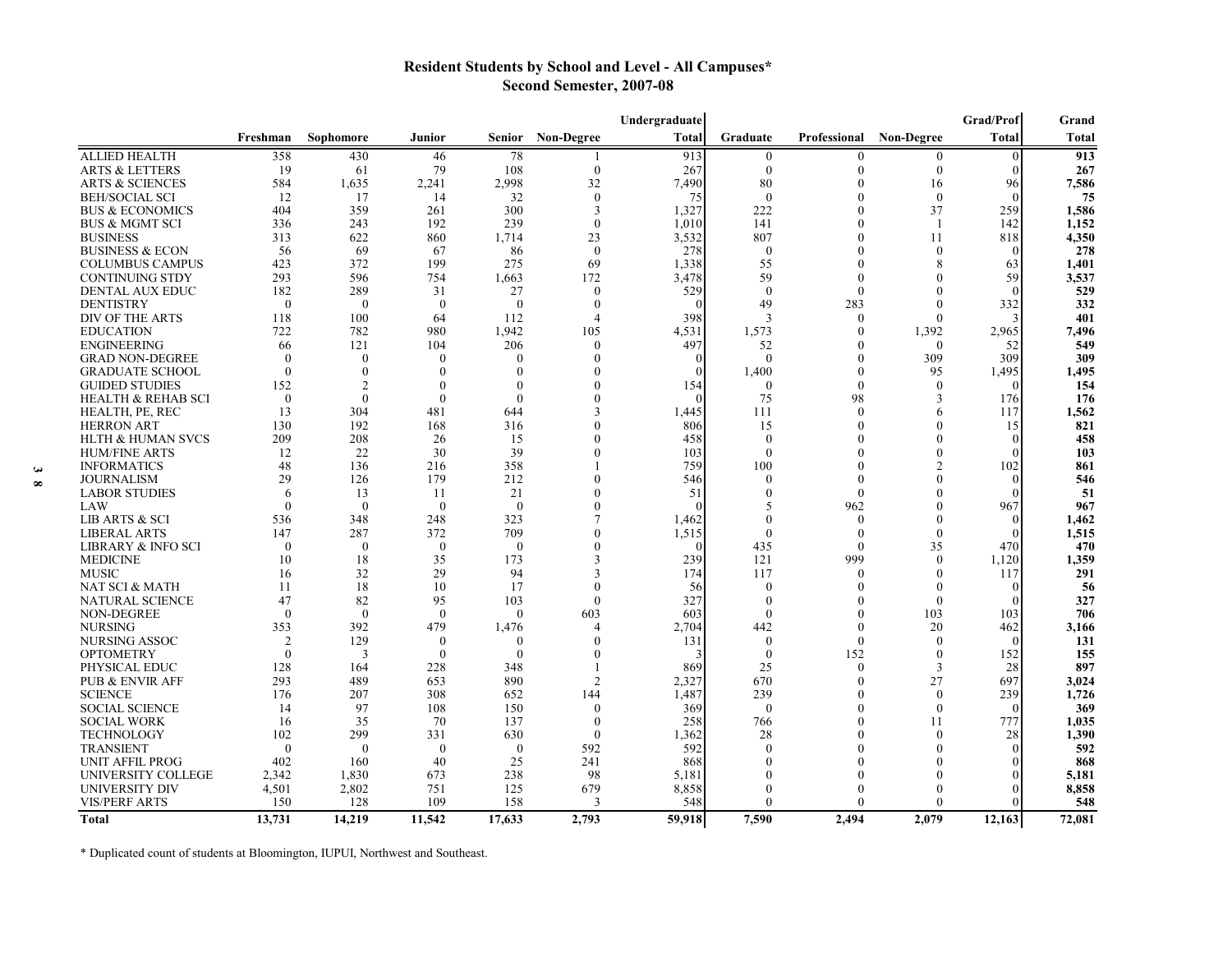# **Resident Students by Campus, School, and Level Second Semester, 2007-08**

|               |                                                 | Grad/Prof<br>Undergraduate |                         |                |                |                   |                 |                      |                     | Grand                    |                          |                   |
|---------------|-------------------------------------------------|----------------------------|-------------------------|----------------|----------------|-------------------|-----------------|----------------------|---------------------|--------------------------|--------------------------|-------------------|
|               |                                                 | Freshman                   | Sophomore               | Junior         | <b>Senior</b>  | <b>Non-Degree</b> | <b>Total</b>    | Graduate             | <b>Professional</b> | <b>Non-Degree</b>        | Total                    | <b>Total</b>      |
| Bloomington*  | <b>ARTS &amp; SCIENCES</b>                      | $\overline{52}$            | 1,215                   | 1,883          | 2,515          | 25                | 5,690           | 15                   | $\Omega$            | $\overline{0}$           | 15                       | $\frac{1}{5,705}$ |
|               | <b>BUSINESS</b>                                 | 144                        | 433                     | 483            | 837            | $\theta$          | 1,897           | 175                  | $\theta$            | $\overline{2}$           | 177                      | 2,074             |
|               | <b>CONTINUING STDY</b>                          | 45                         | 93                      | 143            | 276            | 166               | 723             | $\theta$             |                     | $\theta$                 | $\theta$                 | 723               |
|               | <b>EDUCATION</b>                                | $\theta$                   | 25                      | 179            | 491            | $\mathbf{I}$      | 696             | 328                  | $\Omega$            | 580                      | 908                      | 1,604             |
|               | <b>GRADUATE SCHOOL</b>                          | $\theta$                   | $\theta$                | $\theta$       | $\theta$       | $\theta$          |                 | 784                  | $\Omega$            | 87                       | 871                      | 871               |
|               | HEALTH, PE, REC                                 |                            | 301                     | 481            | 643            | 3                 | 1,432           | 111                  |                     | 6                        | 117                      | 1,549             |
|               | <b>INFORMATICS</b>                              |                            | 47                      | 79             | 125            |                   | 256             | 30                   |                     |                          | 31                       | 287               |
|               | <b>JOURNALISM</b>                               |                            | 95                      | 144            | 159            | $\Omega$          | 407             | $\theta$             |                     | 0                        | $\mathbf{0}$             | 407               |
|               | <b>LABOR STUDIES</b>                            |                            | $\bf{0}$                | $\theta$       | $\overline{2}$ | $\Omega$          |                 | $\mathbf{0}$         | $\Omega$            | $\theta$                 | $\theta$                 | $\overline{2}$    |
|               | LAW                                             |                            | $\Omega$                | $\theta$       | $\Omega$       | $\Omega$          | $\Omega$        |                      | 241                 | $\theta$                 | 242                      | 242               |
|               | LIBRARY & INFO SCI                              | $\Omega$                   | $\Omega$                | $\theta$       | $\Omega$       |                   | $\Omega$        | 120                  | $\theta$            | 21                       | 141                      | 141               |
|               | <b>MUSIC</b>                                    | 16                         | 32                      | 29             | 94             |                   | 174             | 102                  | $\Omega$            | $\mathbf{0}$             | 102                      | 276               |
|               | <b>NURSING</b>                                  | $\Omega$                   | 12                      | 46             | 70             |                   | 128             | $\mathbf{0}$         |                     | $\theta$                 | $\theta$                 | 128               |
|               | <b>OPTOMETRY</b>                                | $\theta$                   | $\overline{\mathbf{3}}$ | $\mathbf{0}$   | $\Omega$       | $\sqrt{ }$        |                 | $\theta$             | 152                 | 0                        | 152                      | 155               |
|               | <b>PUB &amp; ENVIR AFF</b>                      | $\mathfrak{D}$             | 106                     | 264            | 326            | $\Omega$          | 698             | 130                  | $\Omega$            | 0                        | 130                      | 828               |
|               | <b>SOCIAL WORK</b>                              | $\Omega$                   | 5                       | 15             | 28             | $\theta$          | 48              | $\theta$             | $\Omega$            | $\theta$                 | $\theta$                 | 48                |
|               | <b>UNIVERSITY DIV</b>                           | 3,268                      | 2,183                   | 560            | 66             | 129               | 6,206           | $\theta$             | $\Omega$            | $\theta$                 | $\theta$                 | 6,206             |
|               | <b>Bloomington Total</b>                        | 3,544                      | 4,550                   | 4,306          | 5,632          | 328               | 18,360          | 1,796                | 393                 | 697                      | 2,886                    | 21,246            |
|               |                                                 |                            |                         |                |                |                   |                 |                      |                     |                          |                          |                   |
| Indianapolis* | <b>BUSINESS</b>                                 | 54                         | 91                      | 194            | 587            | 23                | 949             | 497                  | $\theta$            | 9                        | 506                      | 1,455             |
|               | <b>COLUMBUS CAMPUS</b>                          | 423                        | 372                     | 199            | 275            | 69                | 1,338           | 55                   |                     | 8                        | 63                       | 1,401             |
|               | <b>CONTINUING STDY</b>                          | 24                         | 119                     | 225            | 562            | $\theta$          | 930             | 59                   |                     | $\Omega$                 | 59                       | 989               |
|               | <b>DENTAL AUX EDUC</b>                          | 38                         | 98                      | $\mathbf{0}$   | $\overline{4}$ | $\theta$          | 140             | $\theta$             | $\Omega$            | $\Omega$                 | $\theta$                 | 140               |
|               | <b>DENTISTRY</b>                                | $\Omega$                   | $\Omega$                | $\theta$       | $\Omega$       | $\theta$          |                 | 49                   | 283                 | $\Omega$                 | 332                      | 332               |
|               | <b>EDUCATION</b>                                | 89                         | 185                     | 243            | 438            | 96                | 1,051           | 421                  | $\theta$            | 184                      | 605                      | 1,656             |
|               | <b>ENGINEERING</b>                              | 66                         | 121                     | 104            | 206            | $\theta$          | 497             | 52                   |                     | $\theta$                 | 52                       | 549               |
|               | <b>GRAD NON-DEGREE</b>                          | $\Omega$                   | $\overline{0}$          | $\theta$       | $\theta$       | $\Omega$          |                 | $\mathbf{0}$         |                     | 309                      | 309                      | 309               |
|               | <b>GRADUATE SCHOOL</b>                          | $\theta$                   | $\Omega$                | $\mathbf{0}$   | $\Omega$       | $\Omega$          | $\Omega$        | 511                  | $\Omega$            | $\theta$                 | 511                      | 511               |
|               | HEALTH & REHAB SCI                              | $\theta$                   | $\overline{0}$          | $\mathbf{0}$   | $\Omega$       | $\theta$          |                 | 75                   | 98                  | 3                        | 176                      | 176               |
|               | <b>HERRON ART</b>                               | 130                        | 192                     | 168            | 316            | $\Omega$          | 806             | 15                   | $\Omega$            | 0                        | 15                       | 821               |
|               | <b>INFORMATICS</b>                              | 44                         | 89                      | 137            | 233            | $\mathbf{0}$      | 503             | 70                   |                     |                          | 71                       | 574               |
|               | <b>JOURNALISM</b>                               | 20                         | 31                      | 35             | 53             | $\mathbf{0}$      | 139             | $\theta$             |                     | $\Omega$                 | $\theta$                 | 139               |
|               | <b>LABOR STUDIES</b>                            | -1                         | 3                       | $\overline{4}$ | 5              | $\theta$          | 13              | $\mathbf{0}$         | $\theta$            | $\theta$                 | $\theta$                 | 13                |
|               | LAW                                             | $\theta$                   | $\theta$                | $\theta$       | $\theta$       | $\theta$          |                 | 4                    | 721                 | $\theta$                 | 725                      | 725               |
|               | <b>LIBERAL ARTS</b>                             | 147                        | 287                     | 372            | 709            | $\theta$          | 1,515           | $\theta$             | $\theta$            | $\theta$                 | $\theta$                 | 1,515             |
|               | LIBRARY & INFO SCI                              | $\theta$                   | $\theta$                | $\theta$       | $\theta$       | $\theta$          |                 | 315                  | $\theta$            | 14                       | 329                      | 329               |
|               | <b>MEDICINE</b>                                 | 10                         | 18                      | 35             | 173            | 3                 | 239             | 121                  | 999                 | $\theta$                 | 1,120                    | 1,359             |
|               | <b>MUSIC</b>                                    | $\theta$                   | $\theta$                | $\theta$       | $\theta$       | $\theta$          |                 | 15                   | $\Omega$            | $\theta$                 | 15                       | 15                |
|               | <b>NURSING</b>                                  | 13                         | 66                      | 147            | 737            | $\theta$          | 963             | 442                  |                     | 17                       | 459                      | 1,422             |
|               | PHYSICAL EDUC                                   | 128                        | 164                     | 228            | 348            |                   | 869             | 25                   |                     | 3                        | 28                       | 897               |
|               | <b>PUB &amp; ENVIR AFF</b>                      | 20                         | 91                      | 158            | 251            | $\theta$          | 520             | 304                  |                     | $\overline{2}$           | 306                      | 826               |
|               | <b>SCIENCE</b>                                  | 176                        | 207                     | 308            | 652            | 144               | 1,487           | 239                  |                     | $\theta$                 | 239                      | 1,726             |
|               | <b>SOCIAL WORK</b>                              | $\overline{c}$             | $\overline{4}$          | 35             | 79             | $\Omega$          | 120             | 539                  |                     | $\overline{\phantom{0}}$ | 544                      | 664               |
|               | <b>TECHNOLOGY</b>                               | 102                        | 299                     | 331            | 630            | $\mathbf{0}$      | 1,362           | 28                   |                     | 0                        | 28                       | 1,390             |
|               | <b>TRANSIENT</b>                                | $\Omega$                   | $\Omega$                | $\theta$       | $\overline{0}$ | 496               | 496             | $\theta$<br>$\theta$ |                     | 0<br>0                   | $\mathbf{0}$<br>$\Omega$ | 496               |
|               | UNIVERSITY COLLEGE<br><b>Indianapolis Total</b> | 2,342<br>3,829             | 1,830<br>4,267          | 673<br>3,596   | 238<br>6,496   | 98<br>930         | 5,181<br>19,118 | 3,836                | 2,101               | 555                      | 6,492                    | 5,181<br>25,610   |
|               |                                                 |                            |                         |                |                |                   |                 |                      |                     |                          |                          |                   |

\* Duplicated count of students.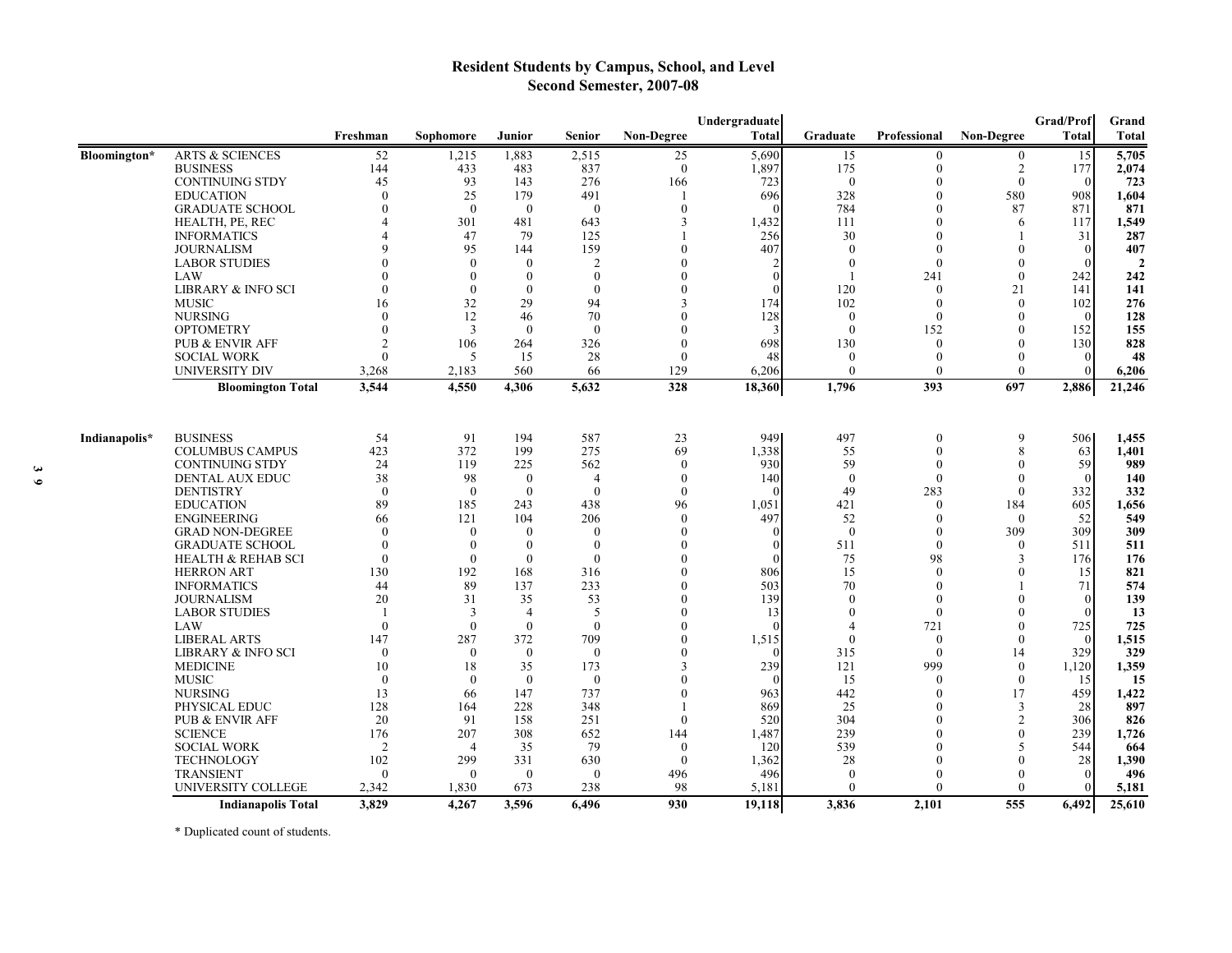# **Resident Students by Campus, School, and Level Second Semester, 2007-08**

|                   |                              |              |                |              |                |                   | Undergraduate |              |              |                   | Grad/Prof    | Grand          |
|-------------------|------------------------------|--------------|----------------|--------------|----------------|-------------------|---------------|--------------|--------------|-------------------|--------------|----------------|
|                   |                              | Freshman     | Sophomore      | Junior       | <b>Senior</b>  | <b>Non-Degree</b> | Total         | Graduate     | Professional | <b>Non-Degree</b> | <b>Total</b> | Total          |
| East              | <b>BEH/SOCIAL SCI</b>        | 12           | 17             | 14           | 32             |                   | 75            |              |              |                   |              | 75             |
|                   | <b>BUSINESS &amp; ECON</b>   | 56           | 69             | 67           | 86             |                   | 278           |              |              |                   |              | 278            |
|                   | <b>CONTINUING STDY</b>       | 10           | 20             | 17           | 40             |                   | 87            |              |              | $\theta$          |              | 87             |
|                   | <b>EDUCATION</b>             | 53           | 49             | 47           | 58             |                   | 207           |              |              | 30                | 31           | 238            |
|                   | <b>HUM/FINE ARTS</b>         | 12           | 22             | 30           | 39             |                   | 103           |              |              | $\Omega$          | $\theta$     | 103            |
|                   | NAT SCI & MATH               | 11           | 18             | 10           | 17             |                   | 56            |              |              | $\theta$          |              | 56             |
|                   | NON-DEGREE                   | $\theta$     | $\theta$       | $\theta$     | $\theta$       | 17                | 17            |              |              | 27                | 27           | 44             |
|                   | <b>NURSING</b>               | 40           | 51             | 49           | 75             | $\theta$          | 215           |              |              | $\theta$          |              | 215            |
|                   | <b>NURSING ASSOC</b>         |              | 18             | $\theta$     | $\theta$       |                   | 19            |              |              | $\mathbf{0}$      |              | 19             |
|                   | PUB & ENVIR AFF              | 18           | 22             | 18           | 16             |                   | 74            |              |              | $\theta$          |              | 74             |
|                   | <b>SOCIAL WORK</b>           | 14           | 26             | 20           | 30             |                   | 90            |              |              | $\theta$          |              | 90             |
|                   | <b>TRANSIENT</b>             | $\theta$     | $\theta$       | $\theta$     | $\theta$       | 3                 |               |              |              | $\mathbf{0}$      |              | 3              |
|                   | <b>UNIVERSITY DIV</b>        | 269          | 99             | 31           | 16             | 187               | 602           | $\theta$     |              | $\theta$          |              | 602            |
|                   | <b>East Total</b>            | 496          | 411            | 303          | 409            | 207               | 1,826         | $\mathbf{1}$ |              | $\overline{57}$   | 58           | 1,884          |
|                   |                              |              |                |              |                |                   |               |              |              |                   |              |                |
| <b>Fort Wayne</b> | <b>ARTS &amp; SCIENCES</b>   | 160          | 126            | 122          | 182            | $\overline{2}$    | 592           | 65           |              | 16                | 81           | 673            |
|                   | <b>BUS &amp; MGMT SCI</b>    | 336          | 243            | 192          | 239            | $\theta$          | 1,010         | 141          |              |                   | 142          | 1,152          |
|                   | <b>CONTINUING STDY</b>       | 100          | 120            | 104          | 262            |                   | 587           | $\theta$     |              | $\theta$          | $\Omega$     | 587            |
|                   | <b>EDUCATION</b>             | 222          | 191            | 214          | 374            |                   | 1,001         | 271          |              | 63                | 334          | 1,335          |
|                   | <b>HLTH &amp; HUMAN SVCS</b> | 209          | 208            | 26           | 15             |                   | 458           |              |              | $\Omega$          |              | 458            |
|                   | <b>LABOR STUDIES</b>         | $\theta$     |                | $\theta$     |                |                   |               | $\Omega$     |              | $\Omega$          |              | $\overline{2}$ |
|                   | <b>PUB &amp; ENVIR AFF</b>   | 83           | 96             | 69           | 109            | $\Omega$          | 357           | 43           |              | $\Omega$          | 43           | 400            |
|                   | <b>UNIT AFFIL PROG</b>       | 402          | 160            | 40           | 25             | 241               | 868           | $\mathbf{0}$ |              | $\theta$          | $\Omega$     | 868            |
|                   | <b>VIS/PERF ARTS</b>         | 150          | 128            | 109          | 158            | 3                 | 548           | $\theta$     |              | $\theta$          |              | 548            |
|                   | <b>Fort Wayne Total</b>      | 1,662        | 1,273          | 876          | 1,365          | 247               | 5,423         | 520          |              | 80                | 600          | 6,023          |
|                   |                              |              |                |              |                |                   |               |              |              |                   |              |                |
| Kokomo            | <b>ALLIED HEALTH</b>         | 91           | 64             | 10           | 9              | $\theta$          | 174           | $\theta$     |              | $\theta$          | $\theta$     | 174            |
|                   | <b>ARTS &amp; SCIENCES</b>   | 100          | 86             | 97           | 103            |                   | 386           | $\theta$     |              | $\Omega$          | $\theta$     | 386            |
|                   | <b>BUSINESS</b>              | 109          | 68             | 80           | 73             |                   | 330           | 35           |              | $\Omega$          | 35           | 365            |
|                   | <b>CONTINUING STDY</b>       | 39           | 76             | 47           | 90             |                   | 252           | $\theta$     |              | $\Omega$          | $\theta$     | 252            |
|                   | <b>EDUCATION</b>             | 73           | 69             | 59           | 74             |                   | 276           | 6            |              | 57                | 63           | 339            |
|                   | <b>GRADUATE SCHOOL</b>       | $\theta$     | $\theta$       | $\Omega$     | $\Omega$       |                   | $\Omega$      | 15           |              | $\Omega$          | 15           | 15             |
|                   | <b>LABOR STUDIES</b>         | 2            | $\overline{2}$ | $\mathbf{0}$ | 3              |                   |               |              |              | $\theta$          |              | $\overline{7}$ |
|                   | NON-DEGREE                   | $\theta$     | $\theta$       | $\theta$     | $\Omega$       |                   |               |              |              | 20                | 20           | 23             |
|                   | <b>NURSING</b>               | 74           | 74             | 90           | 176            |                   | 414           |              |              | $\theta$          | $\Omega$     | 414            |
|                   | NURSING ASSOC                | $\mathbf{1}$ | 111            | $\theta$     | $\Omega$       |                   | 112           |              |              | $\Omega$          |              | 112            |
|                   | <b>PUB &amp; ENVIR AFF</b>   | 28           | 30             | 15           | 21             |                   | 94            | 16           |              | $\Omega$          | 16           | 110            |
|                   | <b>TRANSIENT</b>             | $\theta$     | $\theta$       | $\theta$     | $\mathbf{0}$   | 10                | 10            | $\theta$     |              | $\Omega$          |              | <b>10</b>      |
|                   | <b>UNIVERSITY DIV</b>        | 76           | 25             | 9            | $\overline{2}$ | 229               | 341           | $\theta$     |              | $\theta$          |              | 341            |
|                   | Kokomo Total                 | 593          | 605            | 407          | 551            | 243               | 2,399         | 72           |              | 77                | 149          | 2,548          |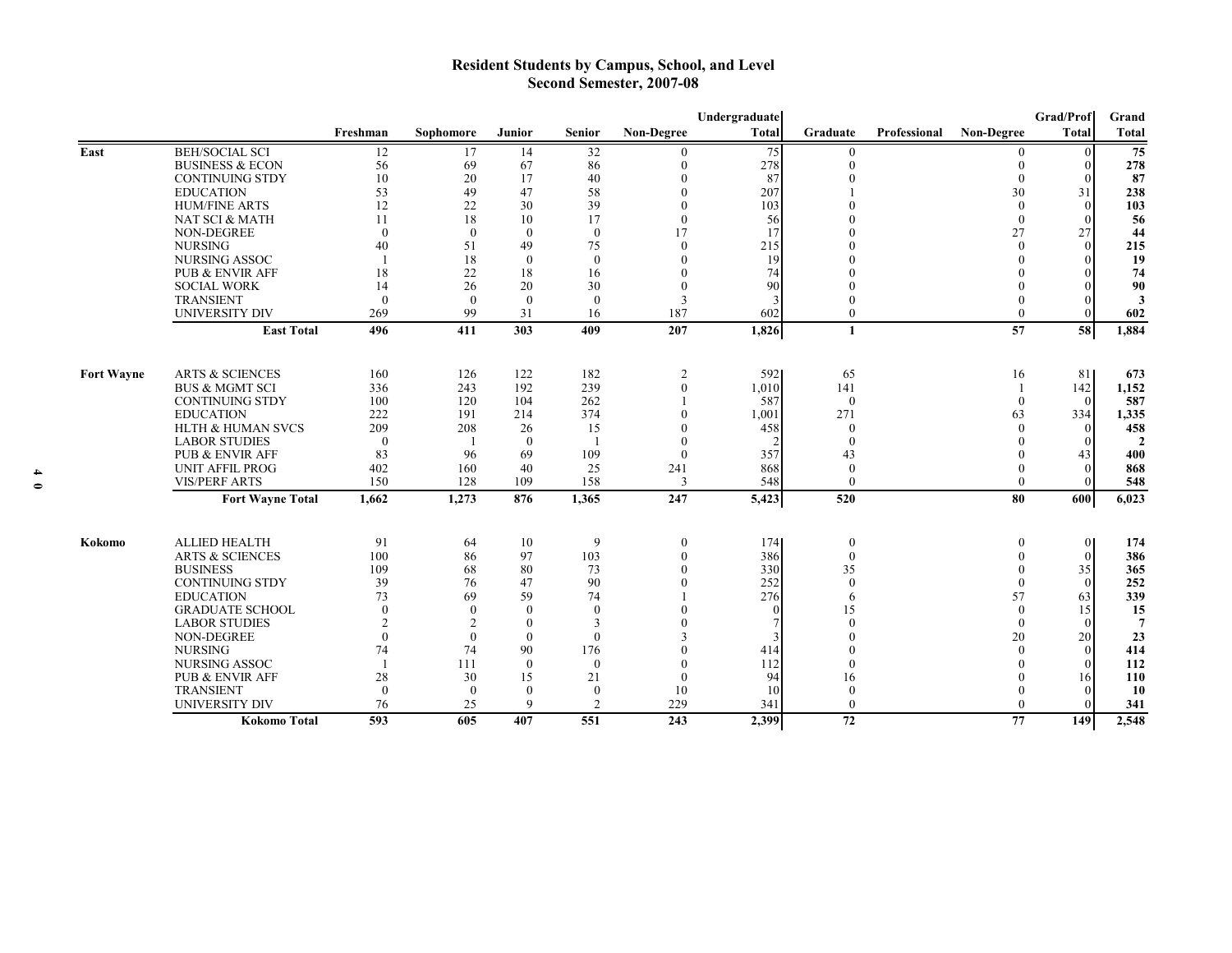# **Resident Students by Campus, School, and Level Second Semester, 2007-08**

|                   |                            |                |                          |                |                  |                   | Undergraduate |              |              |                   | Grad/Prof    | Grand        |
|-------------------|----------------------------|----------------|--------------------------|----------------|------------------|-------------------|---------------|--------------|--------------|-------------------|--------------|--------------|
|                   |                            | Freshman       | Sophomore                | Junior         | <b>Senior</b>    | <b>Non-Degree</b> | <b>Total</b>  | Graduate     | Professional | <b>Non-Degree</b> | <b>Total</b> | <b>Total</b> |
| Northwest*        | <b>ALLIED HEALTH</b>       | 182            | 265                      | 35             | 67               |                   | 550           | $\mathbf{0}$ |              | $\theta$          | $\Omega$     | 550          |
|                   | <b>ARTS &amp; SCIENCES</b> | 272            | 208                      | 139            | 198              | 5                 | 822           | $\theta$     |              | $\Omega$          | $\Omega$     | 822          |
|                   | <b>BUS &amp; ECONOMICS</b> | 125            | 120                      | 86             | 106              | $\Omega$          | 437           | 109          |              | 23                | 132          | 569          |
|                   | <b>CONTINUING STDY</b>     | 43             | 62                       | 90             | 126              |                   | 325           | $\Omega$     |              | $\Omega$          | $\theta$     | 325          |
|                   | <b>DENTAL AUX EDUC</b>     | 69             | 71                       | 27             | 13               |                   | 180           | $\theta$     |              | $\theta$          | $\Omega$     | 180          |
|                   | <b>EDUCATION</b>           | 103            | 75                       | 62             | 101              |                   | 345           | 80           |              | 165               | 245          | 590          |
|                   | <b>GUIDED STUDIES</b>      | 152            | $\overline{2}$           | $\theta$       | $\mathbf{0}$     | $\Omega$          | 154           | $\Omega$     |              | $\Omega$          | $\Omega$     | 154          |
|                   | <b>LABOR STUDIES</b>       | 3              | $\overline{\phantom{0}}$ | 6              | 9                | $\Omega$          | 23            | $\sqrt{ }$   |              | $\Omega$          |              | 23           |
|                   | NON-DEGREE                 | $\theta$       | $\theta$                 | $\theta$       | $\mathbf{0}$     | 42                | 42            |              |              | $\Omega$          | $\Omega$     | 42           |
|                   | <b>NURSING</b>             | 106            | 70                       | 51             | 160              | $\theta$          | 387           | $\Omega$     |              | $\Omega$          | $\Omega$     | 387          |
|                   | PUB & ENVIR AFF            | 87             | 98                       | 81             | 84               | $\theta$          | 350           | 134          |              | 14                | 148          | 498          |
|                   | <b>SOCIAL WORK</b>         | $\Omega$       | $\Omega$                 | $\theta$       | $\theta$         | $\mathbf{0}$      | $\Omega$      | 124          |              |                   | 125          | 125          |
|                   | <b>TRANSIENT</b>           |                |                          | $\theta$       | $\Omega$         | 64                | 64            | $\theta$     |              | $\Omega$          | $\Omega$     | -64          |
|                   | UNIVERSITY DIV             | $\overline{A}$ | 6                        | 2              |                  | 49                | 62            | $\theta$     |              | $\Omega$          |              | 62           |
|                   | <b>Northwest Total</b>     | 1.146          | 982                      | 579            | 865              | 169               | 3,741         | 447          |              | 203               | 650          | 4,391        |
| <b>South Bend</b> | <b>ALLIED HEALTH</b>       | 85             | 101                      | - 1            | 2                | $\theta$          | 1891          | $\theta$     |              | $\theta$          | $\theta$     | 189          |
|                   | <b>BUS &amp; ECONOMICS</b> | 279            | 239                      | 175            | 194              | 3                 | 890           | 113          |              | 14                | 127          | 1,017        |
|                   | <b>CONTINUING STDY</b>     | 21             | 41                       | 62             | 171              | $\mathbf{0}$      | 295           | $\theta$     |              | $\theta$          | $\theta$     | 295          |
|                   | <b>DENTAL AUX EDUC</b>     | 75             | 120                      | $\overline{4}$ | 10               | $\Omega$          | 209           | $\left($     |              | $\theta$          | $\left($     | 209          |
|                   | DIV OF THE ARTS            | 118            | 100                      | 64             | 112              |                   | 398           | 3            |              | $\Omega$          | 3            | 401          |
|                   | <b>EDUCATION</b>           | 179            | 159                      | 116            | 255              | 3                 | 712           | 295          |              | 161               | 456          | 1,168        |
|                   | <b>GRADUATE SCHOOL</b>     | $\theta$       | $\theta$                 | $\Omega$       | $\boldsymbol{0}$ |                   | $\Omega$      | 73           |              | 6                 | 79           | 79           |
|                   | <b>LABOR STUDIES</b>       | $\bf{0}$       | 2                        |                |                  | $\theta$          |               |              |              | $\mathbf{0}$      | $\Omega$     |              |
|                   | LIB ARTS & SCI             | 536            | 348                      | 248            | 323              | $\tau$            | 1,462         |              |              | $\Omega$          | $\mathbf{0}$ | 1,462        |
|                   | <b>NON-DEGREE</b>          | $\theta$       | $\Omega$                 | $\theta$       | $\theta$         | 471               | 471           |              |              | 56                | 56           | 527          |
|                   | <b>NURSING</b>             | 120            | 98                       | 66             | 167              | $\overline{A}$    | 455           | $\Omega$     |              | 3                 | 3            | 458          |
|                   | PUB & ENVIR AFF            | 55             | 46                       | 48             | 83               | $\overline{c}$    | 234           | 43           |              | 11                | 54           | 288          |
|                   | <b>SOCIAL WORK</b>         | $\Omega$       | $\Omega$                 | $\Omega$       | $\Omega$         | $\theta$          | $\Omega$      | 103          |              | 5                 | 108          | 108          |
|                   | <b>TRANSIENT</b>           | $\theta$       | $\Omega$                 | $\mathbf{0}$   | $\mathbf{0}$     | 19                | 19            | $\mathbf{0}$ |              | $\Omega$          | $\theta$     | 19           |
|                   | <b>South Bend Total</b>    | 1,468          | 1,254                    | 785            | 1,318            | 513               | 5,338         | 630          |              | 256               | 886          | 6,224        |
| Southeast*        | <b>ARTS &amp; LETTERS</b>  | 19             | 61                       | 79             | 108              | $\mathbf{0}$      | 267           | $\mathbf{0}$ |              | $\theta$          | $\mathbf{0}$ | 267          |
|                   | <b>BUSINESS</b>            | 6              | 30                       | 103            | 217              | $\theta$          | 356           | 100          |              | $\Omega$          | 100          | 456          |
|                   | <b>CONTINUING STDY</b>     | 11             | 65                       | 66             | 136              |                   | 279           | $\mathbf{0}$ |              | $\Omega$          | $\theta$     | 279          |
|                   | <b>EDUCATION</b>           | $\mathbf{3}$   | 29                       | 60             | 151              | $\Omega$          | 243           | 171          |              | 152               | 323          | 566          |
|                   | <b>GRADUATE SCHOOL</b>     | $\Omega$       | $\mathbf{0}$             | $\theta$       | $\boldsymbol{0}$ |                   | $\Omega$      | 17           |              | 2                 | 19           | 19           |
|                   | HEALTH, PE, REC            | $\mathbf Q$    | 3                        | $\theta$       |                  | $\Omega$          | 13            | $\Omega$     |              | $\Omega$          | $\Omega$     | 13           |
|                   | <b>NATURAL SCIENCE</b>     | 47             | 82                       | 95             | 103              | $\theta$          | 327           |              |              |                   |              | 327          |
|                   | <b>NON-DEGREE</b>          | $\Omega$       | $\mathbf{0}$             | $\theta$       | $\mathbf{0}$     | 70                | 70            |              |              | $\Omega$          |              | 70           |
|                   | <b>NURSING</b>             | $\Omega$       | 21                       | 30             | 91               | $\theta$          | 142           |              |              |                   | $\Omega$     | 142          |
|                   | <b>SOCIAL SCIENCE</b>      | 14             | 97                       | 108            | 150              | $\mathbf{0}$      | 369           |              |              | $\Omega$          |              | 369          |
|                   | <b>UNIVERSITY DIV</b>      | 884            | 489                      | 149            | 40               | 85                | 1,647         | $\theta$     |              | $\Omega$          | $\Omega$     | 1,647        |
|                   | <b>Southeast Total</b>     | 993            | 877                      | 690            | 997              | 156               | 3,713         | 288          |              | 154               | 442          | 4,155        |

\* Duplicated count of students.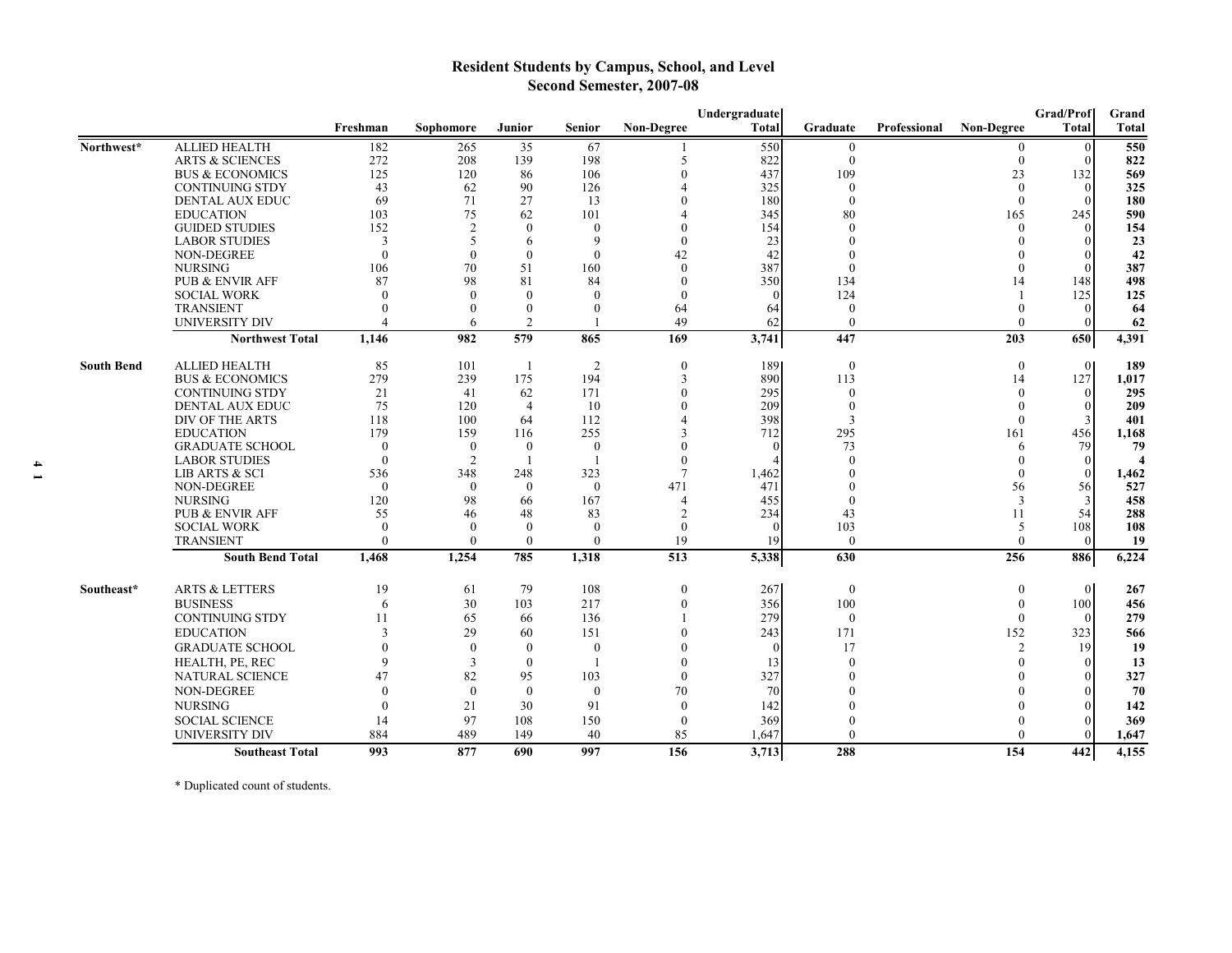## **Non-Resident Students by School and Level - All Campuses\* Second Semester, 2007-08**

|                                  | Undergraduate  |                  |                      |                  |                   |              |                  |              | Grad/Prof         | Grand        |              |
|----------------------------------|----------------|------------------|----------------------|------------------|-------------------|--------------|------------------|--------------|-------------------|--------------|--------------|
|                                  | Freshman       | Sophomore        | Junior               | <b>Senior</b>    | <b>Non-Degree</b> | <b>Total</b> | Graduate         | Professional | <b>Non-Degree</b> | <b>Total</b> | <b>Total</b> |
| <b>ALLIED HEALTH</b>             | 4              | 11               | $\mathbf{1}$         | 3                | $\boldsymbol{0}$  | 19           | $\mathbf{0}$     | $\Omega$     | $\theta$          | $\Omega$     | 19           |
| <b>ARTS &amp; LETTERS</b>        | 3              | 16               | 39                   | 58               | $\boldsymbol{0}$  | 116          | $\mathbf{0}$     | $\Omega$     |                   |              | 116          |
| <b>ARTS &amp; SCIENCES</b>       | 29             | 552              | 721                  | 907              | 187               | 2,396        | 19               | $\Omega$     |                   | 20           | 2,416        |
| <b>BEH/SOCIAL SCI</b>            | $\overline{2}$ | $\overline{4}$   | 3                    | 3                | $\theta$          | 12           | $\theta$         |              |                   |              | 12           |
| <b>BUS &amp; ECONOMICS</b>       | 22             | 13               | 9                    | 9                | $\theta$          | 53           | 69               |              |                   | 75           | 128          |
| <b>BUS &amp; MGMT SCI</b>        | 18             | 15               | 11                   | 8                | $\Omega$          | 52           | 10               | $\Omega$     | $\theta$          | 10           | 62           |
| <b>BUSINESS</b>                  | 275            | 622              | 640                  | 973              |                   | 2,518        | 1,312            | $\Omega$     | 55                | 1,367        | 3,885        |
| <b>BUSINESS &amp; ECON</b>       | 7              | 17               | 20                   | 16               | $\Omega$          | 60           | $\mathbf{0}$     | $\Omega$     | $\Omega$          |              | 60           |
| <b>COLUMBUS CAMPUS</b>           |                | $\mathbf{0}$     | $\overline{2}$       | $\Omega$         |                   |              |                  | $\Omega$     |                   |              |              |
| CONTINUING STDY                  | 20             | 43               | 92                   | 178              | 21                | 354          | $\mathfrak{D}$   | $\Omega$     |                   |              | 356          |
| DENTAL AUX EDUC                  | 5              | $\overline{7}$   |                      |                  | $\mathbf{0}$      | 14           | $\mathbf{0}$     | $\theta$     |                   |              | 14           |
| <b>DENTISTRY</b>                 | $\theta$       | $\boldsymbol{0}$ | $\theta$             | $\boldsymbol{0}$ | $\theta$          | $\theta$     | 53               | 119          |                   | 172          | 172          |
| DIV OF THE ARTS                  | 11             | $\overline{2}$   | $\overline{4}$       | 12               | $\Omega$          | 29           | 5                | $\Omega$     | $\theta$          |              | 34           |
| <b>EDUCATION</b>                 | 24             | 54               | 123                  | 234              |                   | 437          | 420              | $\Omega$     | 150               | 570          | 1,007        |
| <b>ENGINEERING</b>               | 55             | 30               | 29                   | 38               | $\mathfrak{D}$    | 154          | 51               | $\Omega$     | $\mathbf{0}$      | 51           | 205          |
| <b>GRAD NON-DEGREE</b>           | $\Omega$       | $\theta$         | $\Omega$             | $\Omega$         | $\Omega$          | $\Omega$     | $\theta$         | $\Omega$     | 23                | 23           | 23           |
| <b>GRADUATE SCHOOL</b>           |                | $\theta$         | $\theta$             | $\Omega$         |                   | $\theta$     | 3,311            | $\Omega$     | 53                | 3,364        | 3,364        |
| <b>HEALTH &amp; REHAB SCI</b>    |                | $\Omega$         | $\theta$             | $\Omega$         |                   | $\Omega$     | 11               | 3            | $\mathbf{3}$      | 17           | 17           |
| HEALTH, PE, REC                  |                | 103              | 155                  | 232              |                   | 497          | 114              | $\Omega$     |                   | 117          | 614          |
| <b>HERRON ART</b>                |                | 6                | $\mathbf{Q}$         | 3                |                   | 25           | $\theta$         | $\theta$     |                   |              | 25           |
| <b>HLTH &amp; HUMAN SVCS</b>     |                | 9                | $\theta$             | $\overline{2}$   |                   | 19           | $\Omega$         |              |                   |              | 19           |
| <b>HUM/FINE ARTS</b>             |                | 5                | 3                    | $\overline{4}$   |                   | 12           | $\theta$         |              |                   |              | 12           |
| <b>INFORMATICS</b>               |                | 16               | 27                   | 39               |                   | 86           | 97               | $\Omega$     |                   | 97           | 183          |
| <b>JOURNALISM</b>                | 10             | 101              | 105                  | 110              |                   | 326          | $\bf{0}$         | $\Omega$     |                   |              | 326          |
| <b>LABOR STUDIES</b>             | $\Omega$       | $\theta$         |                      | $\overline{2}$   |                   | 3            | $\theta$         | $\Omega$     |                   |              |              |
| LAW                              | $\Omega$       | $\mathbf{0}$     | $\theta$             | $\overline{0}$   |                   | $\theta$     | 132              | 539          |                   | 675          | 675          |
| <b>LIB ARTS &amp; SCI</b>        | 27             | 16               | 21                   | 29               |                   | 93           | $\theta$         | $\Omega$     |                   |              | 93           |
| <b>LIBERAL ARTS</b>              | $\Omega$       | 10               | 6                    | 9                |                   | 29           | $\boldsymbol{0}$ | $\theta$     |                   |              | 29           |
| <b>LIBRARY &amp; INFO SCI</b>    | $\Omega$       | $\theta$         | $\theta$             | $\Omega$         |                   | $\theta$     | 171              | $\Omega$     |                   | 171          | 171          |
| <b>MEDICINE</b>                  | 44             | -1               |                      | $\overline{4}$   |                   | 50           | 20               | 129          |                   | 149          | 199          |
| <b>MUSIC</b>                     | 91             | 123              | 110                  | 229              | 3                 | 556          | 746              | $\Omega$     | $\mathfrak{D}$    | 748          | 1,304        |
| NAT SCI & MATH                   |                | -1               | 3                    | 5                | $\Omega$          | 10           | $\theta$         | $\Omega$     |                   |              | 10           |
| NATURAL SCIENCE                  | Q              | 28               | 24                   | 50               | $\theta$          | 111          | $\Omega$         |              |                   |              | 111          |
| NON-DEGREE                       |                | $\Omega$         | $\theta$             | $\Omega$         | 68                | 68           |                  | $\Omega$     |                   |              | 77           |
| <b>NURSING</b>                   | 17             | 34               | 29                   | 99               | $\theta$          | 179          |                  | $\theta$     |                   | 11           | 190          |
| NURSING ASSOC                    |                |                  | $\theta$             | $\Omega$         | $\Omega$          |              |                  | $\theta$     |                   |              |              |
| <b>OPTOMETRY</b>                 |                | $\mathbf{0}$     | $\mathbf{0}$         | $\theta$         |                   | $\Omega$     |                  | 155          |                   | 156          |              |
|                                  |                | $\overline{3}$   | 5                    | $\overline{7}$   |                   | 18           | Δ                | $\theta$     |                   |              | 156<br>23    |
| PHYSICAL EDUC<br>PUB & ENVIR AFF |                | 70               | 140                  | 152              |                   | 372          | 269              | $\Omega$     |                   | 272          |              |
|                                  | $\varsigma$    | 11               | 10                   | 16               |                   | 49           | 91               | $\Omega$     |                   | 91           | 644<br>140   |
| <b>SCIENCE</b>                   | 10             | 27               |                      |                  | $\Omega$          |              | $\Omega$         | $\Omega$     |                   |              |              |
| <b>SOCIAL SCIENCE</b>            |                |                  | 49<br>$\overline{7}$ | 63               | $\Omega$          | 149          |                  | $\Omega$     |                   |              | 149          |
| <b>SOCIAL WORK</b>               |                | 3                |                      | 11               |                   | 22           |                  | $\Omega$     |                   |              | 29           |
| <b>TECHNOLOGY</b>                | 27             | 21               | 18                   | 24               | $\theta$          | 90           |                  |              |                   |              | 97           |
| <b>TRANSIENT</b>                 | $\Omega$       | $\overline{0}$   | $\mathbf{0}$         | $\theta$         | 31                | 31           |                  |              |                   |              | 31           |
| UNIT AFFIL PROG                  | 5              | 3                | $\overline{2}$       |                  | 3                 | 14           |                  |              |                   |              | 14           |
| UNIVERSITY COLLEGE               | 114            | 59               | 19                   | 11               |                   | 204          |                  | $\Omega$     |                   |              | 204          |
| <b>UNIVERSITY DIV</b>            | 2,233          | 1,299            | 383                  | 74               | 4                 | 3,993        |                  |              |                   |              | 3,993        |
| <b>VIS/PERF ARTS</b>             | 8              | -1               | 2                    | 8                |                   | 20           | $\theta$         | $\theta$     |                   |              | 20           |
| Total                            | 3.113          | 3.337            | 2.824                | 3.624            | 347               | 13,245       | 6.929            | 945          | 318               | 8.192        | 21,437       |

\* Duplicated count of students at Bloomington and IUPUI.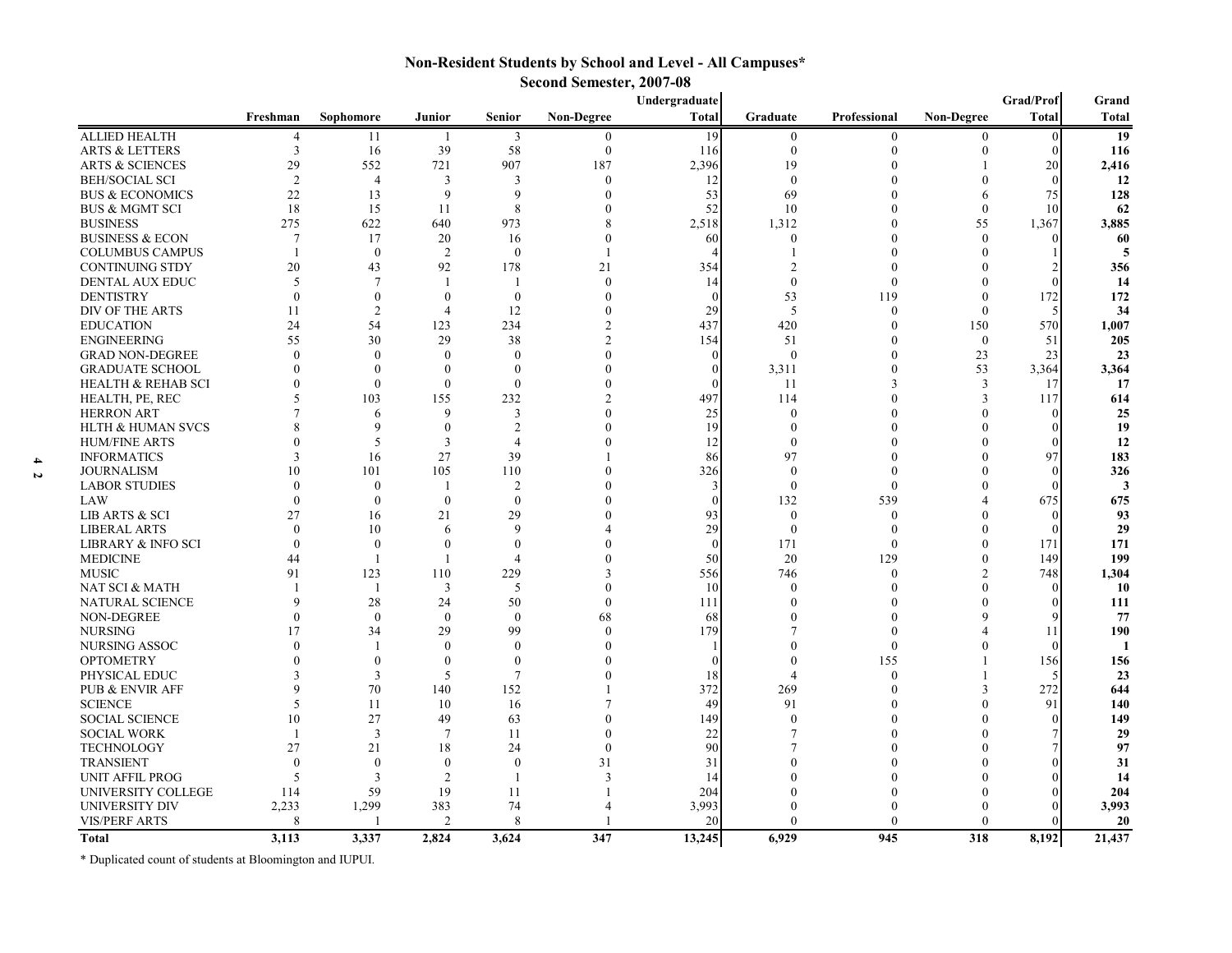#### **Non-Resident Students by Campus, School, and Level Second Semester, 2007-08**

|               |                               |               |                      |                |                          |            | Undergraduate |                |                 |                         | Grad/Prof    | Grand               |
|---------------|-------------------------------|---------------|----------------------|----------------|--------------------------|------------|---------------|----------------|-----------------|-------------------------|--------------|---------------------|
|               |                               | Freshman      | Sophomore            | <b>Junior</b>  | <b>Senior</b>            | Non-Degree | <b>Total</b>  | Graduate       |                 | Professional Non-Degree | <b>Total</b> | <b>Total</b>        |
| Bloomington*  | <b>ARTS &amp; SCIENCES</b>    | 17            | 540                  | 715            | 902                      | 187        | 2,361         | 17             | $\Omega$        | $\mathbf{0}$            | 17           | 2,378               |
|               | <b>BUSINESS</b>               | 267           | 610                  | 582            | 857                      | 8          | 2,324         | 492            |                 | 17                      | 509          | 2,833               |
|               | <b>CONTINUING STDY</b>        | 5             | 10                   | 31             | 69                       | 21         | 136           | $\overline{0}$ |                 | $\overline{0}$          |              | 136                 |
|               | <b>EDUCATION</b>              | $\Omega$      | 19                   | 76             | 140                      | $\theta$   | 235           | 190            | 0               | 59                      | 249          | 484                 |
|               | <b>GRADUATE SCHOOL</b>        | $\Omega$      | $\theta$             | $\overline{0}$ | $\Omega$                 | $\Omega$   |               | 3,037          | 0               | 52                      | 3.089        | 3,089               |
|               | HEALTH, PE, REC               | $\mathcal{R}$ | 100                  | 155            | 232                      |            | 492           | 114            |                 | $\overline{3}$          | 117          | 609                 |
|               | <b>INFORMATICS</b>            |               | 14                   | 23             | 33                       | $\Omega$   | 72            | 72             |                 | $\Omega$                | 72           | 144                 |
|               | <b>JOURNALISM</b>             | 10            | 100                  | 105            | 109                      |            | 324           | $\overline{0}$ | $\theta$        | $\Omega$                |              | 324                 |
|               | LAW                           |               | 0                    | $\overline{0}$ | $\Omega$                 |            |               | 93             | 354             |                         | 451          | 451                 |
|               | LIBRARY & INFO SCI            | $\Omega$      | $\mathbf{0}$         | $\overline{0}$ | $\Omega$                 |            |               | 160            | $\Omega$        | $\theta$                | 160          | 160                 |
|               | <b>MUSIC</b>                  | 91            | 123                  | 110            | 229                      |            | 556           | 712            | $\Omega$        | $\overline{2}$          | 714          | 1,270               |
|               | <b>NURSING</b>                | $\Omega$      | 3                    | 3              | 15                       |            | 21            | $\Omega$       | $\theta$        | $\Omega$                | $\Omega$     | 21                  |
|               | <b>OPTOMETRY</b>              |               | $\Omega$             | $\Omega$       | $\theta$                 |            |               | $\Omega$       | 155             |                         | 156          | 156                 |
|               | PUB & ENVIR AFF               |               | 60                   | 130            | 131                      |            | 322           | 212            | $\theta$        | $\Omega$                | 212          | 534                 |
|               | <b>SOCIAL WORK</b>            |               |                      | $\overline{A}$ | 6                        | $\Omega$   | 11            | $\overline{0}$ | $\theta$        | $\Omega$                |              | -11                 |
|               | UNIVERSITY DIV                | 2,010         | 1,154                | 300            | 51                       |            | 3,516         | $\mathbf{0}$   | $\Omega$        | $\theta$                |              | 3,516               |
|               | <b>Bloomington Total</b>      | 2,405         | 2,734                | 2,234          | 2,774                    | 223        | 10,370        | 5,099          | 509             | 138                     | 5,746        | 16,116              |
|               |                               |               |                      |                |                          |            |               |                |                 |                         |              |                     |
| Indianapolis* | <b>BUSINESS</b>               | $\Omega$      |                      | -5             | 28                       | $\theta$   | 34            | 699            | $\mathbf{0}$    | 38                      | 737          | 771                 |
|               | <b>COLUMBUS CAMPUS</b>        |               | $\theta$             | $\overline{2}$ | $\theta$                 |            |               |                | $\theta$        | $\overline{0}$          |              | 5                   |
|               | <b>CONTINUING STDY</b>        |               |                      | $\overline{4}$ | $\boldsymbol{\varDelta}$ |            |               | $\overline{2}$ | $\Omega$        | $\Omega$                |              | 11                  |
|               | DENTAL AUX EDUC               |               | 0                    |                |                          |            |               | $\Omega$       | $\Omega$        | $\Omega$                |              | -1                  |
|               | <b>DENTISTRY</b>              |               | $\Omega$             | $\Omega$       | $\Omega$                 |            |               | 53             | 119             | $\Omega$                | 172          | 172                 |
|               | <b>EDUCATION</b>              |               | $\Omega$             | $\overline{A}$ | $\mathcal{D}$            |            |               | 15             | $\Omega$        |                         | 16           | 23                  |
|               | ENGINEERING                   | 55            | 30                   | 29             | 38                       |            | 154           | 51             | $\Omega$        | $\theta$                | 51           | 205                 |
|               | <b>GRAD NON-DEGREE</b>        | $\Omega$      | $\Omega$             | $\Omega$       | $\Omega$                 |            |               | $\Omega$       | 0               | 23                      | 23           | 23                  |
|               | <b>GRADUATE SCHOOL</b>        |               | $\Omega$             | $\Omega$       | $\Omega$                 |            |               | 244            | $\Omega$        | $\overline{0}$          | 244          | 244                 |
|               | <b>HEALTH &amp; REHAB SCI</b> |               | 0                    | $\sqrt{ }$     |                          |            |               | 11             |                 | 3                       | 17           | 17                  |
|               | <b>HERRON ART</b>             |               | 6                    | q              | $\mathbf{3}$             |            | 25            | $\Omega$       | O               | $\Omega$                |              | 25                  |
|               | <b>INFORMATICS</b>            |               | $\mathfrak{D}$       |                |                          |            | 14            | 25             |                 | $\Omega$                | 25           | 39                  |
|               | <b>JOURNALISM</b>             |               |                      | $\sqrt{ }$     |                          |            |               | $\Omega$       |                 |                         |              | $\overline{2}$      |
|               | <b>LABOR STUDIES</b>          |               | $\Omega$<br>$\theta$ | $\Omega$       |                          |            |               | $\Omega$<br>39 | $\Omega$        | C<br>$\Omega$           | 224          | $\mathbf{1}$<br>224 |
|               | LAW<br><b>LIBERAL ARTS</b>    |               | 10                   |                |                          |            | 29            | $\theta$       | 185<br>$\Omega$ |                         | $\Omega$     | 29                  |
|               | LIBRARY & INFO SCI            |               | $\Omega$             | $\sqrt{ }$     |                          |            |               | 11             | $\theta$        | $\Omega$                | -11          | -11                 |
|               | <b>MEDICINE</b>               | 44            |                      |                |                          |            | 50            | 20             | 129             | $\Omega$                | 149          | 199                 |
|               | <b>MUSIC</b>                  |               | $\Omega$             | $\overline{0}$ | $\Omega$                 |            |               | 34             | $\Omega$        |                         | 34           | 34                  |
|               | <b>NURSING</b>                |               | $\mathfrak{D}$       | $\mathcal{D}$  | 24                       |            | 29            | $\overline{7}$ | $\Omega$        |                         | 11           | 40                  |
|               | PHYSICAL EDUC                 |               | 3                    | 5              | $\overline{7}$           |            | 18            | $\overline{4}$ |                 |                         | -5           | 23                  |
|               | <b>PUB &amp; ENVIR AFF</b>    |               | $\overline{2}$       | $\overline{4}$ | 8                        |            | 14            | 47             |                 | $\mathcal{I}$           | 49           | 63                  |
|               | <b>SCIENCE</b>                |               | 11                   | 10             | 16                       |            | 49            | 91             |                 | $\Omega$                | 91           | 140                 |
|               | <b>SOCIAL WORK</b>            | $\Omega$      | $\theta$             | $\Omega$       |                          |            |               | 3              |                 |                         |              | $\overline{4}$      |
|               | <b>TECHNOLOGY</b>             | 27            | 21                   | 18             | 24                       | $\Omega$   | 90            |                |                 |                         |              | 97                  |
|               | <b>TRANSIENT</b>              | $\Omega$      | $\mathbf{0}$         | $\overline{0}$ | $\theta$                 | 19         | 19            |                |                 | $\Omega$                |              | 19                  |
|               | UNIVERSITY COLLEGE            | 114           | 59                   | 19             | 11                       |            | 204           | $\theta$       | $\Omega$        | $\Omega$                |              | 204                 |
|               | <b>Indianapolis Total</b>     | 258           | 150                  | 124            | 186                      | 36         | 754           | 1.364          | 436             | 72                      | 1.872        | 2,626               |

\* Duplicated count of students.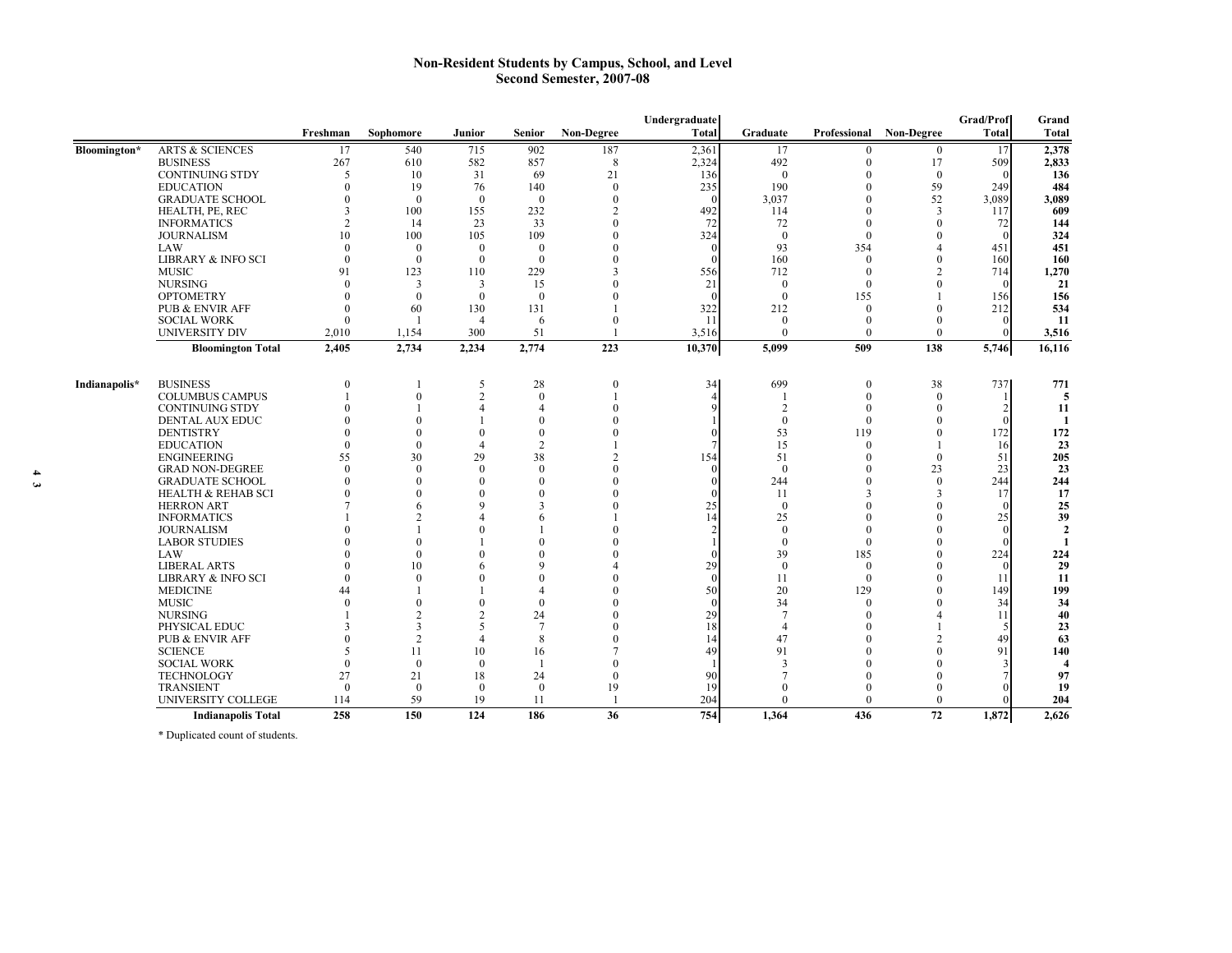## **Non-Resident Students by Campus, School, and Level Second Semester, 2007-08**

|                   |                                        |                          |                      |                              |                          |                   | Undergraduate |                                |                         |                         | Grad/Prof    | Grand                        |
|-------------------|----------------------------------------|--------------------------|----------------------|------------------------------|--------------------------|-------------------|---------------|--------------------------------|-------------------------|-------------------------|--------------|------------------------------|
|                   |                                        | Freshman                 | Sophomore            | Junior                       | Senior                   | <b>Non-Degree</b> | <b>Total</b>  | Graduate                       | Professional Non-Degree |                         | <b>Total</b> | Total                        |
| East              | <b>BEH/SOCIAL SCI</b>                  |                          | $\overline{4}$       | 3                            | 3                        | 0                 | 12            | $\boldsymbol{0}$               |                         | 0                       |              | 12                           |
|                   | <b>BUSINESS &amp; ECON</b>             | $\overline{7}$           | 17                   | 20                           | 16                       | $\overline{0}$    | 60            | $\mathbf{0}$                   |                         | 0                       |              | 60                           |
|                   | <b>CONTINUING STDY</b>                 | $\overline{\phantom{0}}$ | $\mathcal{R}$        | $7\phantom{.0}$              | $\boldsymbol{\varDelta}$ | 0                 | 19            |                                |                         |                         |              | 19                           |
|                   | <b>EDUCATION</b>                       |                          |                      | 10                           | 14                       |                   | 38            |                                |                         |                         |              | 39                           |
|                   | <b>HUM/FINE ARTS</b>                   |                          |                      | 3                            | $\overline{4}$           |                   | 12            |                                |                         |                         |              | 12                           |
|                   | NAT SCI & MATH                         |                          |                      | 3                            | 5                        |                   | 10            |                                |                         |                         |              | 10                           |
|                   | NON-DEGREE<br><b>NURSING</b>           | $\Omega$<br>10           | $\Omega$             | $\mathbf{0}$                 | $\Omega$<br>14           |                   |               |                                |                         |                         |              | 8                            |
|                   | NURSING ASSOC                          |                          | 18                   | 12<br>$\mathbf{0}$           | $\theta$                 |                   | 54            |                                |                         |                         |              | 54<br>1                      |
|                   | <b>PUB &amp; ENVIR AFF</b>             |                          |                      | $\theta$                     |                          |                   |               |                                |                         |                         |              | 8                            |
|                   | <b>SOCIAL WORK</b>                     |                          | $\mathfrak{D}$       | 3                            |                          |                   | 10            |                                |                         |                         |              | 10                           |
|                   | <b>TRANSIENT</b>                       | $\Omega$                 | $\Omega$             | $\mathbf{0}$                 | $\theta$                 |                   |               |                                |                         |                         |              | -1                           |
|                   | <b>UNIVERSITY DIV</b>                  | 30                       | 12                   | 5                            | 5                        | $\overline{c}$    | 54            | $\Omega$                       |                         | $\Omega$                |              | 54                           |
|                   | <b>East Total</b>                      | 66                       | 74                   | 66                           | 70                       | 6                 | 282           | $\bf{0}$                       |                         | 6                       | 6            | 288                          |
| <b>Fort Wayne</b> | <b>ARTS &amp; SCIENCES</b>             | 9                        | $\overline{7}$       | $\mathbf{3}$                 | $\overline{2}$           | $\Omega$          | 21            | $\overline{c}$                 |                         |                         | 31           | 24                           |
|                   | <b>BUS &amp; MGMT SCI</b>              | 18                       | 15                   | 11                           | 8                        |                   | 52            | 10                             |                         |                         | 10           | 62                           |
|                   | <b>CONTINUING STDY</b>                 | 6                        | 6                    | 8                            | 22                       |                   | 42            | $\Omega$                       |                         |                         |              | 42                           |
|                   | <b>EDUCATION</b>                       | 11                       |                      | $\overline{4}$               | 10                       |                   | 29            |                                |                         |                         |              | 33                           |
|                   | HLTH & HUMAN SVCS                      | X                        | $\Omega$             | $\theta$                     | $\overline{2}$           |                   | 19            |                                |                         |                         |              | 19                           |
|                   | <b>LABOR STUDIES</b>                   | $\Omega$                 | $\Omega$             | $\mathbf{0}$                 | 2                        |                   |               |                                |                         |                         |              | $\overline{2}$               |
|                   | PUB & ENVIR AFF                        | $\mathfrak{D}$           | C                    | $\overline{c}$               | 8                        |                   | 14            |                                |                         |                         |              | 14                           |
|                   | <b>UNIT AFFIL PROG</b>                 | 5                        |                      | $\overline{2}$               | 1                        | 3                 | 14            | $\Omega$                       |                         | 0                       |              | 14                           |
|                   | <b>VIS/PERF ARTS</b>                   | 8                        |                      | $\overline{2}$               | 8                        |                   | 20            | $\mathbf{0}$                   |                         | $\overline{0}$          |              | 20                           |
|                   | <b>Fort Wayne Total</b>                | 67                       | 47                   | $\overline{32}$              | 63                       | 4                 | 213           | 16                             |                         | 1                       | 17           | 230                          |
| Kokomo            | <b>ALLIED HEALTH</b>                   | $\Omega$                 |                      | $\mathbf{0}$                 | $\mathbf{0}$             |                   |               | $\theta$                       |                         |                         | $\Omega$     | 1                            |
|                   | <b>ARTS &amp; SCIENCES</b>             | $\Omega$                 | $\Omega$             |                              | $\overline{0}$           |                   |               | $\Omega$                       |                         |                         |              |                              |
|                   | <b>BUSINESS</b>                        |                          |                      |                              | $\Omega$                 |                   |               |                                |                         |                         |              |                              |
|                   | <b>EDUCATION</b>                       |                          |                      | $\Omega$                     | $\Omega$                 |                   |               |                                |                         |                         |              |                              |
|                   | NON-DEGREE                             |                          |                      | $\Omega$                     | U                        |                   |               |                                |                         |                         |              |                              |
|                   | <b>NURSING</b>                         |                          |                      | $\Omega$                     |                          |                   |               |                                |                         |                         |              | 2                            |
|                   | PUB & ENVIR AFF                        |                          |                      | $\theta$                     | $\theta$                 |                   |               |                                |                         |                         |              | $\mathbf{1}$                 |
|                   | <b>TRANSIENT</b>                       | $\Omega$                 |                      | $\mathbf{0}$                 | $\overline{0}$           |                   |               |                                |                         | 0                       |              | 1                            |
|                   | UNIVERSITY DIV                         |                          |                      | $\boldsymbol{0}$             | $\overline{0}$           | $\bf{0}$          |               | $\Omega$                       |                         | $\mathbf{0}$            |              | $\mathbf{2}$                 |
|                   | <b>Kokomo Total</b>                    | 3                        | 6                    | $\overline{2}$               | 1                        | $\mathbf{1}$      | 13            | $\mathbf{0}$                   |                         | $\mathbf{1}$            |              | $\overline{14}$              |
| <b>Northwest</b>  | <b>ALLIED HEALTH</b>                   | 3                        | $\overline{4}$       | $\mathbf{1}$                 | 3                        | $\Omega$          | 11            | $\mathbf{0}$                   |                         | $\Omega$                | $\Omega$     | 11                           |
|                   | <b>ARTS &amp; SCIENCES</b>             | 3                        | 5                    | $\overline{2}$               | 3                        |                   | 13            | $\mathbf{0}$                   |                         |                         |              | 13                           |
|                   | <b>BUS &amp; ECONOMICS</b>             | $\mathcal{D}$            |                      |                              | $\Omega$                 |                   |               |                                |                         |                         |              | 8                            |
|                   | <b>CONTINUING STDY</b>                 | $\Omega$                 |                      | $\Omega$                     | 0                        |                   |               |                                |                         |                         |              |                              |
|                   | DENTAL AUX EDUC                        |                          | $\mathcal{D}$        | $\theta$                     | $\Omega$                 |                   |               |                                |                         |                         |              | $\mathbf{2}$                 |
|                   | <b>EDUCATION</b>                       |                          | $\mathcal{D}$        |                              | 3                        |                   |               |                                |                         |                         |              | 8                            |
|                   | NON-DEGREE                             |                          |                      | $\Omega$                     | 0                        |                   |               |                                |                         |                         |              |                              |
|                   | <b>NURSING</b>                         |                          | $\mathcal{D}$        | $\Omega$                     | 3                        |                   |               |                                |                         |                         |              | 5                            |
|                   | PUB & ENVIR AFF                        | $\mathfrak{D}$           |                      | $\Omega$                     | $\Omega$                 |                   |               | 5                              |                         |                         |              | 7                            |
|                   | <b>SOCIAL WORK</b><br><b>TRANSIENT</b> | $\Omega$<br>$\Omega$     | $\Omega$<br>$\theta$ | $\mathbf{0}$<br>$\mathbf{0}$ | $\theta$<br>$\Omega$     | $\overline{c}$    |               | $\overline{2}$<br>$\mathbf{0}$ |                         | 0                       |              | $\mathbf{2}$<br>$\mathbf{2}$ |
|                   | <b>Northwest Total</b>                 | 10                       | 17                   | 5                            | 12                       | $\mathbf{3}$      | $\bf 47$      | $\boldsymbol{9}$               |                         | $\overline{\mathbf{4}}$ | 13           | 60                           |
|                   |                                        |                          |                      |                              |                          |                   |               |                                |                         |                         |              |                              |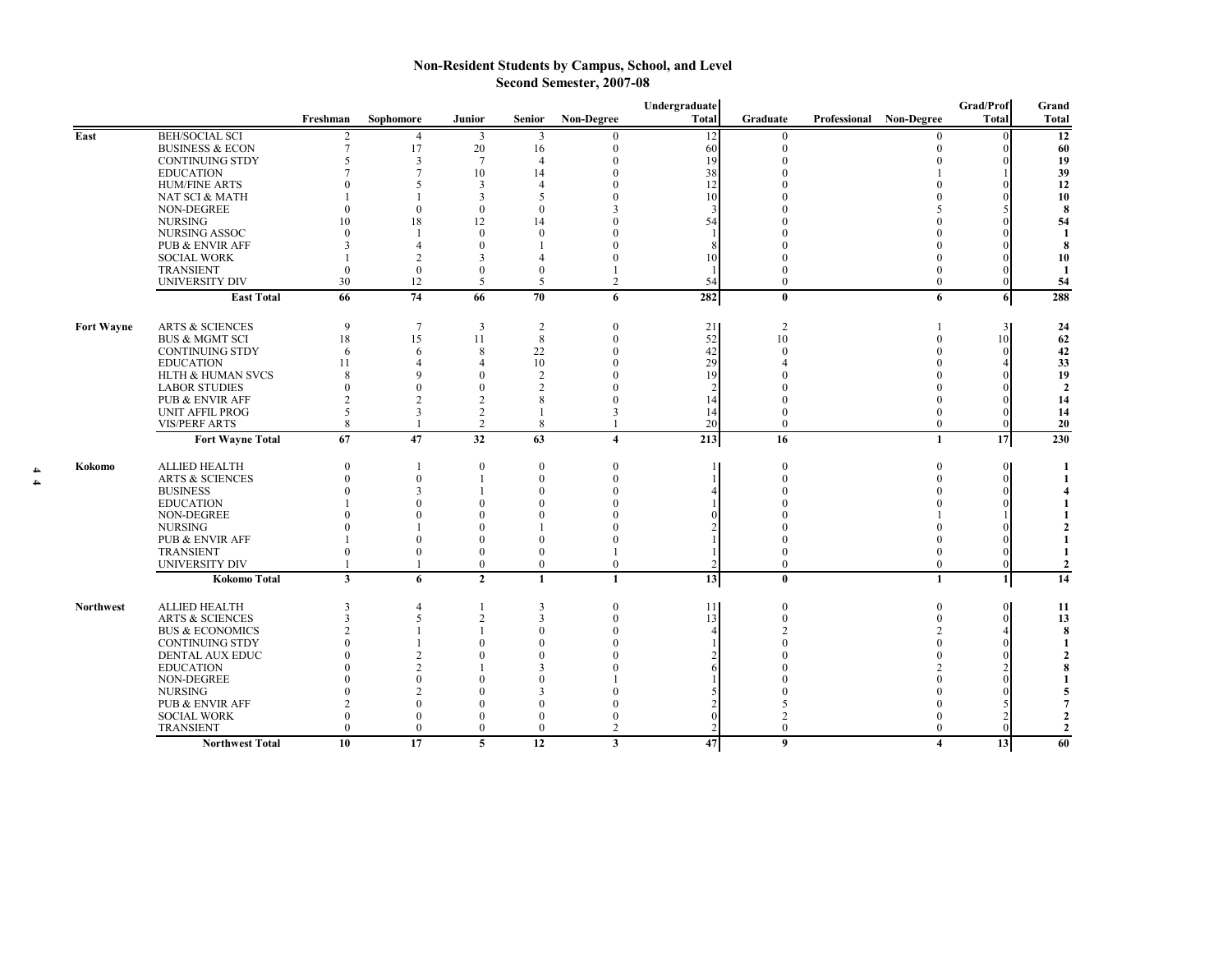## **Non-Resident Students by Campus, School, and Level Second Semester, 2007-08**

|                   |                            |          |           |          |               |                   | Undergraduate |              |              |            | Grad/Prof    | Grand        |
|-------------------|----------------------------|----------|-----------|----------|---------------|-------------------|---------------|--------------|--------------|------------|--------------|--------------|
|                   |                            | Freshman | Sophomore | Junior   | <b>Senior</b> | <b>Non-Degree</b> | <b>Total</b>  | Graduate     | Professional | Non-Degree | <b>Total</b> | <b>Total</b> |
| <b>South Bend</b> | <b>ALLIED HEALTH</b>       |          |           |          |               |                   |               |              |              |            |              |              |
|                   | <b>BUS &amp; ECONOMICS</b> | 20       | 12        |          |               |                   |               | 6            |              |            |              | 120          |
|                   | <b>CONTINUING STDY</b>     |          |           |          |               |                   |               |              |              |            |              | 10           |
|                   | DENTAL AUX EDUC            |          |           |          |               |                   |               |              |              |            |              | 11           |
|                   | DIV OF THE ARTS            |          |           |          | l 4           |                   | 29            |              |              |            |              | 34           |
|                   | <b>EDUCATION</b>           |          | 10        | 12       | 14            |                   |               |              |              |            | 20           | 61           |
|                   | <b>GRADUATE SCHOOL</b>     |          |           |          |               |                   |               |              |              |            |              | 15           |
|                   | LIB ARTS & SCI             |          | 16        | 21       | 29            |                   |               |              |              |            |              | 93           |
|                   | NON-DEGREE                 |          |           |          |               | 22                | 22            |              |              |            |              | 25           |
|                   | NURSING                    |          |           |          |               |                   | 27            |              |              |            |              | 27           |
|                   | <b>PUB &amp; ENVIR AFF</b> |          |           |          |               |                   |               |              |              |            |              |              |
|                   | <b>SOCIAL WORK</b>         |          |           |          |               |                   |               |              |              |            |              |              |
|                   | <b>TRANSIENT</b>           |          |           |          |               |                   |               |              |              |            |              |              |
|                   | <b>South Bend Total</b>    | 75       | 58        | 54       | 90            | 31                | 308           | 111          |              | -11        | 122          | 430          |
|                   |                            |          |           |          |               |                   |               |              |              |            |              |              |
| Southeast         | <b>ARTS &amp; LETTERS</b>  |          | 16        | 39       | 58            |                   | 116           | $\mathbf{0}$ |              |            | $\Omega$     | 116          |
|                   | <b>BUSINESS</b>            |          |           | 52       | 88            |                   | 156           | 121          |              |            | 121          | 277          |
|                   | <b>CONTINUING STDY</b>     |          | 21        | 41       | 71            |                   | 137           | $\Omega$     |              |            |              | 137          |
|                   | <b>EDUCATION</b>           |          | 12        | 16       | 51            |                   | 80            | 193          |              | 85         | 278          | 358          |
|                   | <b>GRADUATE SCHOOL</b>     |          |           |          |               |                   |               | 16           |              |            | 16.          | 16           |
|                   | HEALTH, PE, REC            |          |           |          |               |                   |               |              |              |            |              |              |
|                   | NATURAL SCIENCE            |          | 28        | 24       | 50            |                   |               |              |              |            |              | 111          |
|                   | NON-DEGREE                 |          |           | $\Omega$ |               | 42                |               |              |              |            |              | 42           |
|                   | NURSING                    |          |           | -8       | 29            |                   |               |              |              |            |              | 41           |
|                   | <b>SOCIAL SCIENCE</b>      | 10       | 27        | 49       | 63            |                   | 149           |              |              |            |              | 149          |
|                   | <b>UNIVERSITY DIV</b>      | 192      | 132       | 78       | 18            |                   | 421           |              |              |            |              | 421          |
|                   | <b>Southeast Total</b>     | 229      | 251       | 307      | 428           | 43                | 1,258         | 330          |              | 85         | 415          | 1,673        |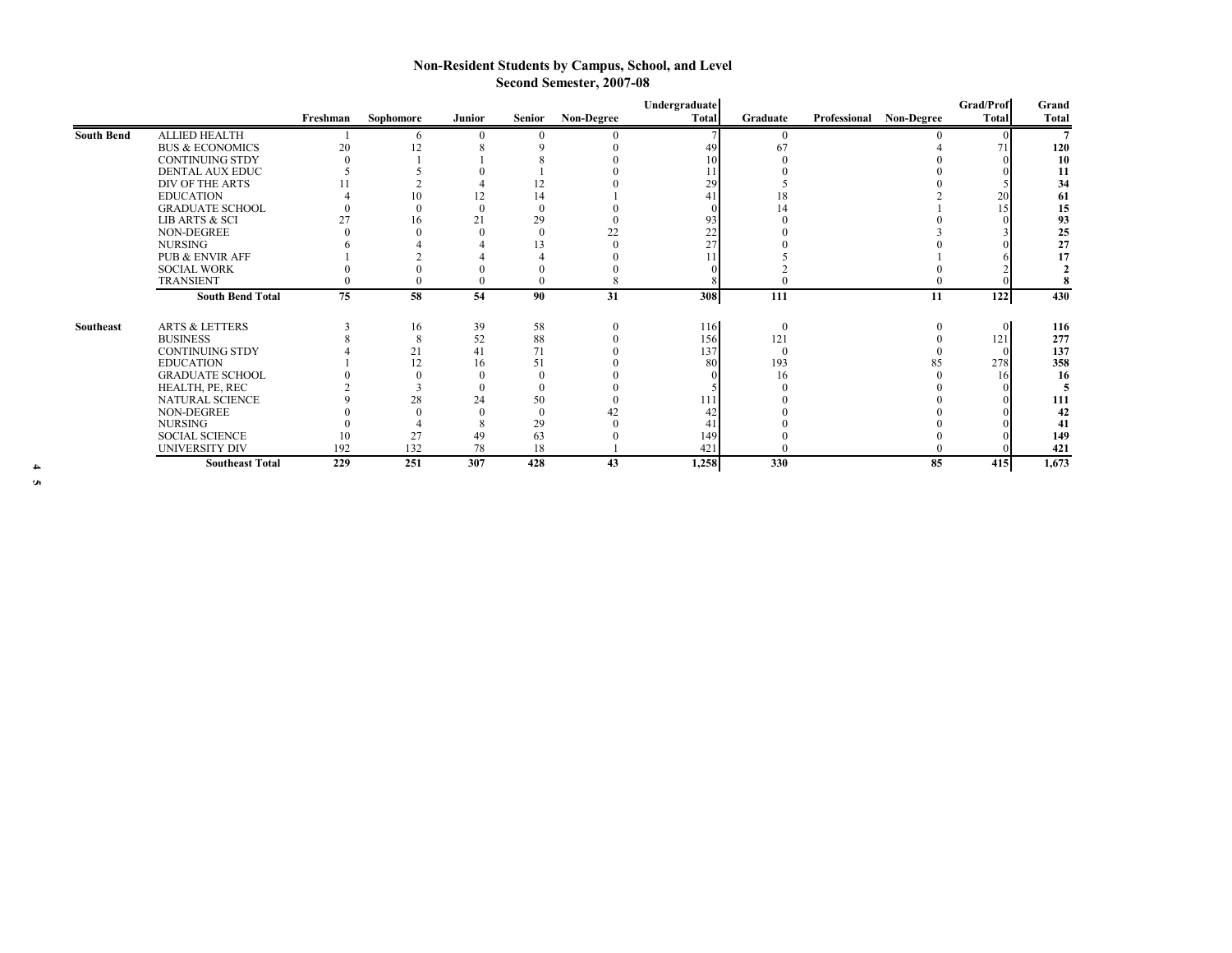# **Credit Hour Summary by Class Standing - All Campuses Second Semester, 2007-08**

|              |           |           |           |               |                   | Undergraduate |           |              |            | <b>Grad/Prof</b> | Grand       |
|--------------|-----------|-----------|-----------|---------------|-------------------|---------------|-----------|--------------|------------|------------------|-------------|
|              | Freshman  | Sophomore | Junior    | <b>Senior</b> | <b>Non-Degree</b> | Total         | Graduate  | Professional | Non-Degree | Total            | Total       |
| Total        | 212,799.5 | 221,029.0 | 181,939.0 | 257,987.5     | 15,167.0          | 888,922.0     | 109,950.0 | 58,989.5     | 9,812.5    | 178,752          | 1,067,674.0 |
| Full-Time    | 191.242.0 | 195,920.0 | 161,506.5 | 218,317.0     | 4,368.0           | 771,353.5     | 67,686.5  | 54,743.0     | 1,773.5    | 124,203          | 895,556.5   |
| Part-Time    | 21,557.5  | 25,109.0  | 20,432.5  | 39,670.5      | 10,799.0          | 117,568.5     | 42,263.5  | 4,246.5      | 8,039.0    | 54,549           | 172, 117.5  |
| Matrics      | 23,281.5  | 6,779.5   | 3,218.0   | 1,203.0       | 0.0               | 34,482.0      | 5,813.0   | 20.0         | 0.0        | 5,833            | 40.315.0    |
| Resident     | 167,896.5 | 173,018.5 | 143,911.0 | 208,917.5     | 13,484.5          | 707,228.0     | 51,985.0  | 43,136.5     | 8,345.5    | 103,467          | 810,695.0   |
| Non-Resident | 44,903.0  | 48,010.5  | 38,028.0  | 49,070.0      | 1,682.5           | 181,694.0     | 57,965.0  | 15,853.0     | 1,467.0    | 75,285           | 256,979.0   |
| Male         | 94,633.0  | 95,575.0  | 79,423.5  | 109,674.0     | 6,706.5           | 386,012.0     | 48,593.0  | 31,956.0     | 3,218.5    | 83,768           | 469,779.5   |
| Female       | 18,166.5  | 125,454.0 | 102,515.5 | 148,313.5     | 8,460.5           | 502,910.0     | 61,357.0  | 27,033.5     | 6,594.0    | 94,985           | 597,894.5   |

# **Credit Hour Summary by Class Standing and Ethnicity - All Campuses Second Semester, 2007-08**

|               |           |           |           |               |                   | <b>Undergraduate</b> |           |              |                   | <b>Grad/Prof</b> | Grand       |
|---------------|-----------|-----------|-----------|---------------|-------------------|----------------------|-----------|--------------|-------------------|------------------|-------------|
|               | Freshman  | Sophomore | Junior    | <b>Senior</b> | <b>Non-Degree</b> | Total                | Graduate  | Professional | <b>Non-Degree</b> | Total            | Total       |
| Total         | 212,799.5 | 221,029.0 | 181,939.0 | 257,987.5     | 15,167.0          | 888,922.0            | 109,950.0 | 58,989.5     | 9.812.5           | 178,752.0        | 1,067,674.0 |
| African-Amer. | 15,704.0  | 13,632.0  | 11,727.0  | 16,330.0      | 790.0             | 58,183.0             | 6,523.5   | 2,857.8      | 871.5             | 10,252.8         | 68,435.8    |
| Am. Indian    | 641.0     | 731.0     | 666.5     | 709.0         | 18.0              | 2,765.5              | 402.5     | 235.8        | 38.0              | 676.3            | 3,441.8     |
| Asian-Amer.   | 5,524.5   | 6,964.0   | 5,238.5   | 7,620.5       | 470.0             | 25,817.5             | 3.924.0   | 3,822.0      | 251.0             | 7,997.0          | 33,814.5    |
| Hispanic      | 7,312.0   | 6,410.0   | 4,743.0   | 6,597.0       | 375.0             | 25,437.0             | 2,808.5   | 1,721.5      | 305.5             | 4,835.5          | 30,272.5    |
| White         | 171,124.5 | 181,841.5 | 149,316.5 | 213,440.5     | 1,864.5           | 727,587.5            | 70,708.0  | 40,827.5     | 7,311.5           | 118,847.0        | 846, 434.5  |
| Foreign       | 7,496.5   | 6,710.5   | 6,670.5   | 8,722.0       | 954.5             | 30,554.0             | 22,434.0  | 1,129.8      | 671.0             | 24,234.8         | 54,788.8    |
| Unknown       | 4,997.0   | 4,740.0   | 3,577.0   | 4,568.5       | 695.0             | 18,577.5             | 3,149.5   | 8,395.3      | 364.0             | 11,908.8         | 30,486.3    |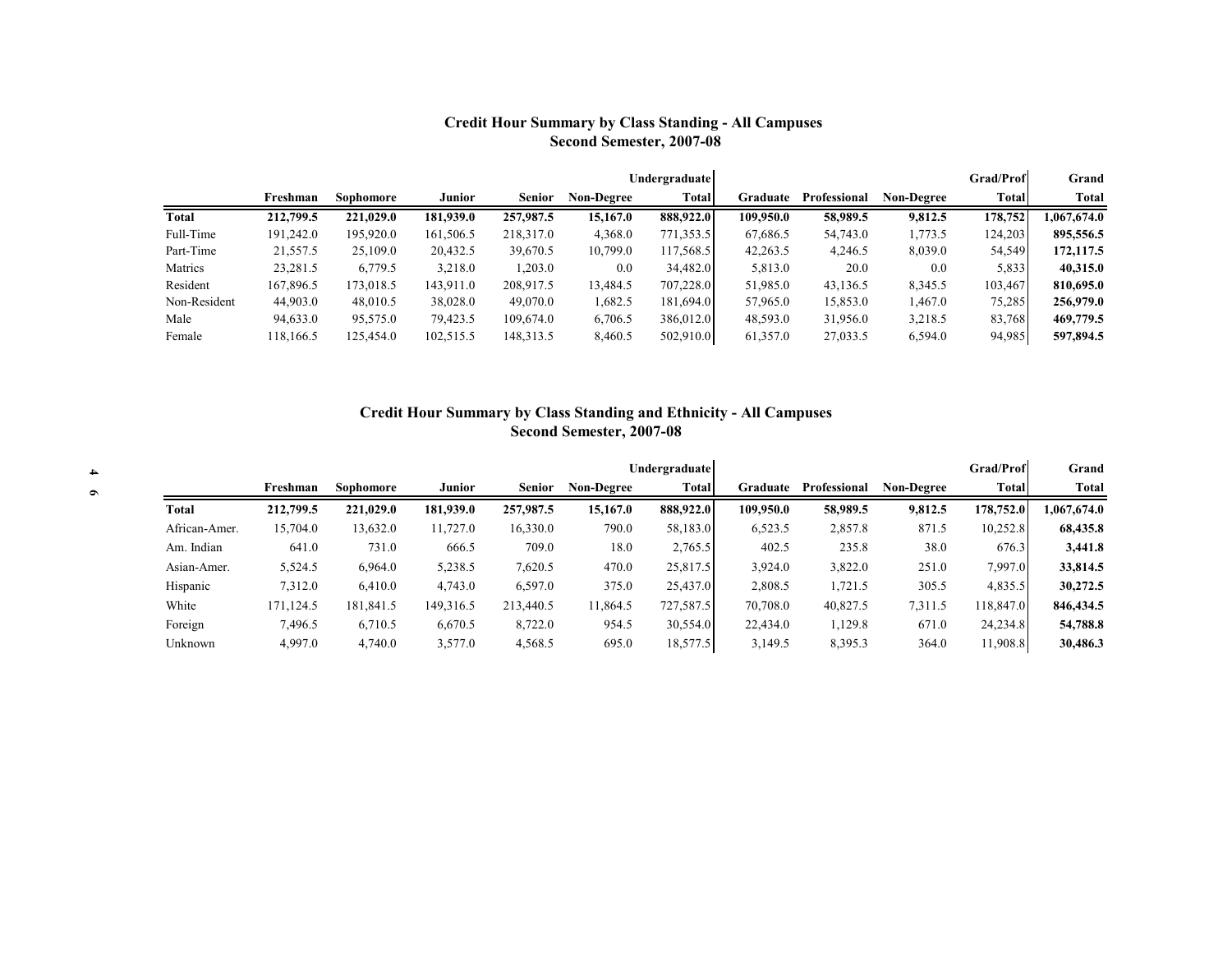#### **Credit Hour Summary by Campus and Class Standing Second Semester, 2007-08**

|                     |                      |                     |                    |                    |                                |                   | Undergraduate        |                     |                     |                    | Grad/Prof           | Grand                   |
|---------------------|----------------------|---------------------|--------------------|--------------------|--------------------------------|-------------------|----------------------|---------------------|---------------------|--------------------|---------------------|-------------------------|
|                     |                      | Freshman            | Sophomore          | Junior             | Senior                         | <b>Non-Degree</b> | Total                | Graduate            | Professional        | <b>Non-Degree</b>  | <b>Total</b>        | <b>Total</b>            |
| Bloomington         | <b>Total</b>         | 88,884.0            | 107,479.5          | 94,045.5           | 118,235.5                      | 2,479.0           | 411,123.5            | 61,061.0            | 13,477.5            | 3,153.5            | 77,692.0            | 488,815.5               |
|                     | Full-Time            | 88,149.0            | 105,738.5          | 92,076.0           | 112,582.0                      | 1,327.0           | 399,872.5            | 47,417.5            | 12,623.0            | 646.0              | 60,686.5            | 460,559.0               |
|                     | Part-Time<br>Matrics | 735.0<br>2,452.0    | 1,741.0<br>1,984.5 | 1,969.5<br>530.0   | 5,653.5<br>145.0               | 1,152.0<br>0.0    | 11,251.0<br>5,111.5  | 13,643.5<br>1,104.5 | 854.5<br>0.0        | 2,507.5<br>0.0     | 17,005.5<br>1,104.5 | 28,256.5<br>6,216.0     |
|                     | Resident             | 52,401.5            | 66,304.0           | 62,515.5           | 78,289.5                       | 1,548.5           | 261,059.0            | 14,852.5            |                     | 2,404.0            | 23,167.0            | 284,226.0               |
|                     | Non-Resident         | 36,482.5            | 41,175.5           | 31,530.0           | 39,946.0                       | 930.5             | 150,064.5            | 46,208.5            | 5,910.5<br>7,567.0  | 749.5              | 54,525.0            | 204,589.5               |
|                     | Male                 | 44,154.0            | 53,161.0           | 45,119.5           | 58,257.5                       | 1,135.5           | 201,827.5            | 30,297.5            | 7,032.5             | 826.0              | 38,156.0            | 239,983.5               |
|                     | Female               | 44,730.0            | 54,318.5           | 48,926.0           | 59,978.0                       | 1,343.5           | 209,296.0            | 30,763.5            | 6,445.0             | 2,327.5            | 39,536.0            | 248,832.0               |
| <b>Indianapolis</b> | Total                | 49,746.0            | 50,759.0           | 43,347.0           | 74,870.0                       | 5,820.0           | 224,542.0            | 35,376.0            | 45,512.0            | 2,638.0            | 83,526.0            | 308,068.0               |
|                     | Full-Time            | 43,725.5            | 42,000.0           | 35,184.0           | 58,415.5                       | 1,969.0           | 181,294.0            | 16,533.5            | 42,120.0            | 389.5              | 59,043.0            | 240,337.0               |
|                     | Part-Time<br>Matrics | 6,020.5<br>7,256.0  | 8,759.0<br>2,728.0 | 8,163.0<br>1,630.0 | 16,454.5                       | 3,851.0<br>0.0    | 43,248.0<br>12,193.0 | 18,842.5<br>3,268.5 | 3,392.0<br>$20.0\,$ | 2,248.5<br>$0.0\,$ | 24,483.0<br>3,288.5 | 67,731.0                |
|                     | Resident             | 46,385.0            | 48,783.0           | 41,788.0           | $579.0$<br>72,663.5            | 5,514.0           | 215,133.5            | 26,311.5            | 37,226.0            | 2,364.5            | 65,902.0            | 15,481.5<br>281,035.5   |
|                     | Non-Resident         | 3,361.0             | 1,976.0            | 1,559.0            | 2,206.5                        | 306.0             | 9,408.5              | 9,064.5             | 8,286.0             | 273.5              | 17,624.0            |                         |
|                     | Male                 | 20,226.0            | 21,066.0           | 17,499.0           | 30,361.0                       | 2,839.0           | 91,991.0             | 13,752.0            | 24,923.5            | 996.5              | 39,672.0            | $27,032.5$<br>131,663.0 |
|                     | Female               | 29,520.0            | 29,693.0           | 25,848.0           | 44,509.0                       | 2,981.0           | 132,551.0            | 21,624.0            | 20,588.5            | 1,641.5            | 43,854.0            | 176,405.0               |
| East                | Total                | 6,101.0             | 5,040.0            | 3,973.5            | 5,084.5                        | 751.0             | 20,950.0             | 3.0                 |                     | 287.0              | 290.0               | 21,240.0                |
|                     | Full-Time            | 4,891.0             | 3,564.0            | 2,982.5            | 3,665.5                        | 25.0              | 15,128.0             | 0.0                 |                     | 115.0              | 115.0               | 15,243.0<br>5,997.0     |
|                     | Part-Time<br>Matrics | 1,210.0<br>1,585.0  | 1,476.0<br>81.0    | 991.0              | 1,419.0<br>12.0                | 726.0<br>0.0      | 5,822.0<br>1,736.0   | 3.0<br>0.0          |                     | 172.0              | 175.0<br>0.0        | 1,736.0                 |
|                     | Resident             | 5,371.0             | 4,265.0            | 58.0<br>3,311.5    | 4,355.0                        | 721.0             | 18,023.5             | 3.0                 |                     | $0.0\,$<br>273.0   | 276.0               | 18,299.5                |
|                     | Non-Resident         | 730.0               | 775.0              | 662.0              | 729.5                          | 30.0              | 2,926.5              | 0.0                 |                     | 14.0               | 14.0                | 2,940.5                 |
|                     | Male                 | 2,380.0             | 1,577.0            | 1,097.5            | 1,129.5                        | 286.0             | 6,470.0              | 0.0                 |                     | 139.0              | 139.0               | 6,609.0                 |
|                     | Female               | 3,721.0             | 3,463.0            | 2,876.0            | 3,955.0                        | 465.0             | 14,480.0             | 3.0                 |                     | 148.0              | 151.0               | 14,631.0                |
| <b>Fort Wayne</b>   | Total                | 19,125.0            | 14,685.0           | 10,201.0           | 14,976.0                       | 1,083.0           | 60,070.0             | 2,939.0             |                     | 283.0              | 3,222.0             | 63,292.0                |
|                     | Full-Time            | 15,913.0            | 11,937.0           | 8,368.0            | 11,192.0                       | 124.0             | 47,534.0             | 558.0               |                     | 0.0                | 558.0               | 48,092.0                |
|                     | Part-Time            | 3,212.0             | 2,748.0            | 1,833.0            | 3,784.0                        | 959.0<br>0.0      | 12,536.0             | 2,381.0             |                     | 283.0              | 2,664.0<br>0.0      | 15,200.0                |
|                     | Matrics<br>Resident  | 4,051.0<br>18,292.0 | 443.0<br>14,108.0  | 164.0<br>9,802.0   | 172.0                          | 1,064.0           | 4,830.0<br>57,522.0  | 339.0<br>2,818.0    |                     | 0.0<br>277.0       | 3,095.0             | 5,169.0<br>60,617.0     |
|                     | Non-Resident         | 833.0               | 577.0              | 399.0              | $\substack{14,256.0 \\ 720.0}$ | 19.0              | 2,548.0              | 121.0               |                     | 6.0                | 127.0               | 2,675.0                 |
|                     | Male                 | 8,544.0             | 5,782.0            | 4,349.0            | 5,950.0                        | 444.0             | 25,069.0             | 1,166.0             |                     | 91.0               | 1,257.0             | 26,326.0                |
|                     | Female               | 10,581.0            | 8,903.0            | 5,852.0            | 9,026.0                        | 639.0             | 35,001.0             | 1,773.0             |                     | 192.0              | 1,965.0             | 36,966.0                |
| Kokomo              | Total                | 6,419.0             | 6,558.0            | 4,371.0            | 5,956.0                        | 812.0             | 24,116.0             | 405.0               |                     | 445.0              | 850.0               | 24,966.0                |
|                     | Full-Time            | 5,068.0             | 5,105.0            | 3,175.0            | 4,142.0                        | 55.0              | 17,545.0             | 99.0                |                     | 247.0              | 346.0               | 17,891.0                |
|                     | Part-Time            | 1,351.0             | 1,453.0            | 1,196.0            | 1,814.0                        | 757.0             | 6,571.0              | 306.0               |                     | 198.0              | 504.0               | 7,075.0                 |
|                     | Matrics<br>Resident  | 845.0<br>6,383.0    | 238.0<br>6,495.0   | $150.0$<br>4,353.0 | 63.0<br>5,943.0                | 0.0<br>809.0      | 1,296.0<br>23,983.0  | 42.0<br>405.0       |                     | $0.0\,$<br>444.0   | 42.0<br>849.0       | 1,338.0<br>24,832.0     |
|                     | Non-Resident         | 36.0                | 63.0               | 18.0               | 13.0                           | 3.0               | 133.0                | 0.0                 |                     | 1.0                | 1.0                 | 134.0                   |
|                     | Male                 | 2,555.0             | 1,525.0            | 1,245.0            | 1,414.0                        | 279.0             | 7,018.0              | 156.0               |                     | 165.0              | 321.0               | 7,339.0                 |
|                     | Female               | 3,864.0             | 5,033.0            | 3,126.0            | 4,542.0                        | 533.0             | 17,098.0             | 249.0               |                     | 280.0              | 529.0               | 17,627.0                |
| <b>Northwest</b>    | Total                | 12,299.0            | 10,775.0           | 6,281.0            | 8,981.0                        | 1,011.0           | 39,347.0             | 2,822.0             |                     | 1,009.0            | 3,831.0             | 43,178.0                |
|                     | Full-Time            | 9,174.0             | 7,994.0            | 4,659.0            | 6,320.0                        | 450.0             | 28,597.0             | 1,070.0             |                     | 209.0              | 1,279.0             | 29,876.0                |
|                     | Part-Time            | 3,125.0             | 2,781.0            | 1,622.0            | 2,661.0                        | 561.0             | 10,750.0             | 1,752.0             |                     | 800.0              | 2,552.0             | 13,302.0                |
|                     | Matrics<br>Resident  | 2,069.0<br>12,185.0 | 333.0<br>10,585.0  | 167.0<br>6,240.0   | 92.0<br>8,840.0                | 0.0<br>977.0      | 2,661.0<br>38,827.0  | 246.0<br>2,750.0    |                     | 0.0<br>994.0       | 246.0<br>3,744.0    | $2,907.0$<br>42,571.0   |
|                     | Non-Resident         | 114.0               | 190.0              | 41.0               | 141.0                          | 34.0              | 520.0                | 72.0                |                     | 15.0               | 87.0                | 607.0                   |
|                     | Male                 | 3,992.0             | 2,936.0            | 2,247.0            | 2,359.0                        | 497.0             | 12,031.0             | 764.0               |                     | 362.0              | 1,126.0             | 13,157.0                |
|                     | Female               | 8,307.0             | 7,839.0            | 4,034.0            | 6,622.0                        | 514.0             | 27,316.0             | 2,058.0             |                     | 647.0              | 2,705.0             | 30,021.0                |
| <b>South Bend</b>   | Total                | 16,537.0            | 13,854.0           | 9,087.0            | 15,070.0                       | 2,266.0           | 56,814.0             | 4,473.0             |                     | 1,105.0            | 5,578.0             | 62,392.0                |
|                     | Full-Time            | 12,966.0            | 10,572.0           | 7,201.0            | 11,313.0                       | 251.0             | 42,303.0             | 1,764.0             |                     | 149.0              | 1,913.0             | 44,216.0                |
|                     | Part-Time            | 3,571.0             | 3,282.0            | 1,886.0            | 3,757.0                        | 2,015.0           | 14,511.0             | 2,709.0             |                     | 956.0              | 3,665.0             | 18,176.0                |
|                     | Matrics<br>Resident  | 2,888.0<br>15,684.0 | 345.0<br>13,154.0  | 223.0              | 81.0<br>14,070.0               | 0.0<br>2,113.0    | 3,537.0<br>53,498.0  | 382.0<br>3,544.0    |                     | $0.0\,$<br>1,036.0 | 382.0               | 3,919.0                 |
|                     | Non-Resident         | 853.0               | 700.0              | $8,477.0$<br>610.0 | 1,000.0                        | 153.0             | 3,316.0              | 929.0               |                     | 69.0               | 4,580.0<br>998.0    | $58,078.0$<br>4,314.0   |
|                     | Male                 | 6,942.0             | 4,986.0            | 3,679.0            | 5,065.0                        | 892.0             | 21,564.0             | 1,468.0             |                     | 380.0              | 1,848.0             |                         |
|                     | Female               | 9,595.0             | 8,868.0            | 5,408.0            | 10,005.0                       | 1,374.0           | 35,250.0             | 3,005.0             |                     | 725.0              | 3,730.0             | 23,412.0<br>38,980.0    |
| Southeast           | Total                | 13,688.5            | 11,878.5           | 10,633.0           | 14,814.5                       | 945.0             | 51,959.5             | 2,871.0             |                     | 892.0              | 3,763.0             | 55,722.5                |
|                     | Full-Time            | 11,355.5            | 9,009.5            | 7,861.0            | 10,687.0                       | 167.0             | 39,080.0             | 244.5               |                     | 18.0               | 262.5               | 39,342.5                |
|                     | Part-Time            | 2,333.0             | 2,869.0            | 2,772.0            | 4,127.5                        | 778.0             | 12,879.5             | 2,626.5             |                     | 874.0              | 3,500.5             | 16,380.0                |
|                     | Matrics<br>Resident  | 2,135.5<br>11,195.0 | 627.0<br>9,324.5   | 296.0<br>7,424.0   | 59.0<br>10,500.5               | 0.0<br>738.0      | 3,117.5<br>39,182.0  | 431.0<br>1,301.0    |                     | 0.0<br>553.0       | 431.0<br>1,854.0    | 3,548.5                 |
|                     | Non-Resident         | 2,493.5             | 2,554.0            | 3,209.0            | 4,314.0                        | 207.0             | 12,777.5             | 1,570.0             |                     | 339.0              | 1,909.0             | 41,036.0<br>14,686.5    |
|                     | Male                 | 5,840.0             | 4,542.0            | 4,187.5            | 5,138.0                        | 334.0             | 20,041.5             | 989.5               |                     | 259.0              | 1,248.5             | 21,290.0                |
|                     | Female               | 7,848.5             | 7,336.5            | 6,445.5            | 9,676.5                        | 611.0             | 31,918.0             | 1,881.5             |                     | 633.0              | 2,514.5             | 34,432.5                |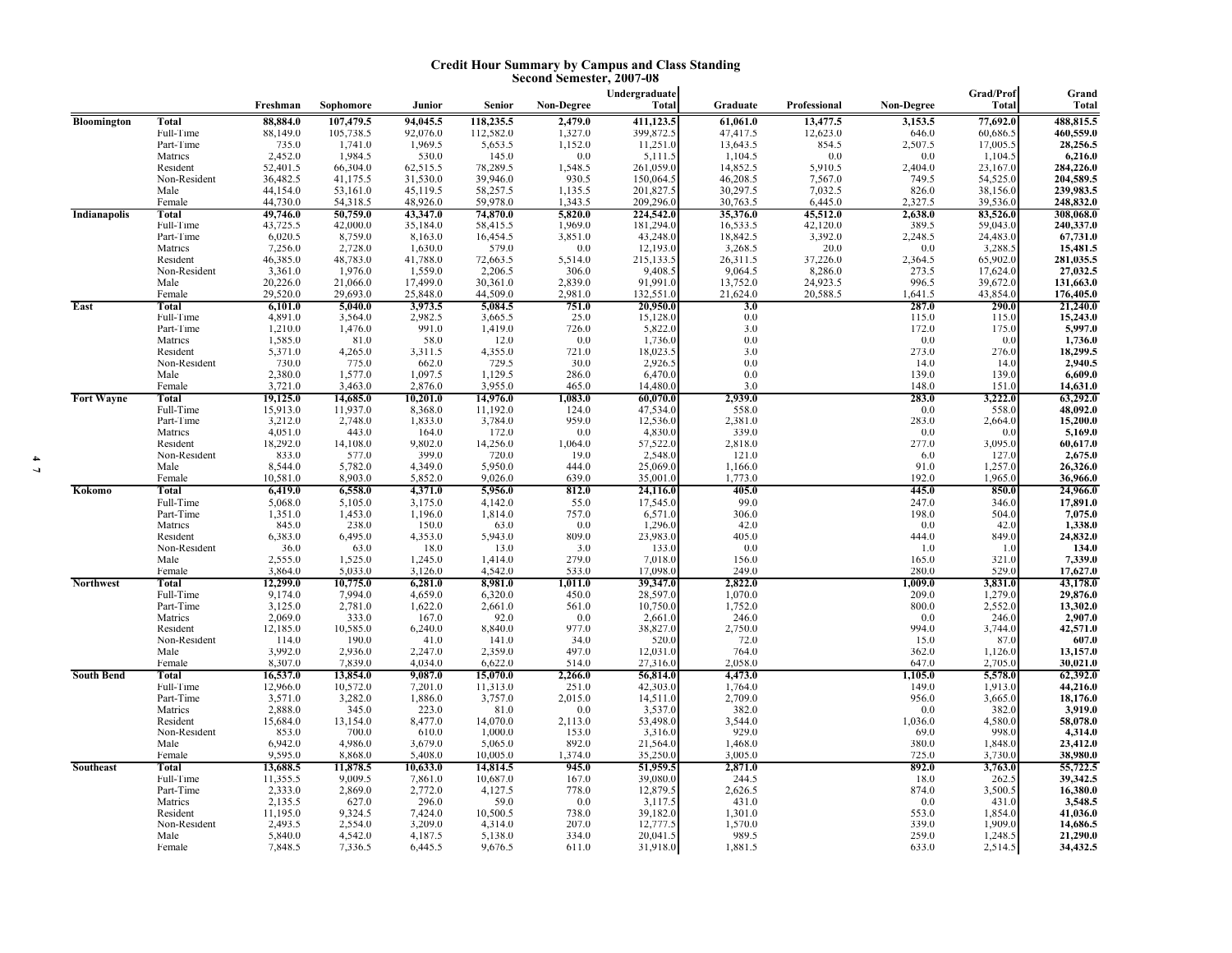#### **Credit Hour Summary by Campus, Class Standing and Ethnicity Second Semester, 2007-08**

|                     |                             |                     |                     |                     |                     |                  | Undergraduate         |                      |                   |                  | Grad/Prof            | Grand                 |
|---------------------|-----------------------------|---------------------|---------------------|---------------------|---------------------|------------------|-----------------------|----------------------|-------------------|------------------|----------------------|-----------------------|
|                     |                             | Freshman            | Sophomore           | Junior              | <b>Senior</b>       | Non-Degree       | <b>Total</b>          | Graduate             | Professional      | Non-Degree       | <b>Total</b>         | <b>Total</b>          |
| Bloomington         | <b>Total</b>                | 88,884.0            | 107,479.5           | 94,045.5            | 118,235.5           | 2,479.0          | 411,123.5             | 61,061.0             | 13,477.5          | 3,153.5          | 77,692.0             | 488,815.5             |
|                     | African-Amer.               | 4,504.0             | 4,632.0             | 4,316.5             | 4,241.0             | 64.0             | 17,757.5              | 2,235.5              | 897.0             | 133.0            | 3,265.5              | 21,023.0              |
|                     | Amer. Indian                | 272.0               | 296.0               | 272.0               | 169.0               | 0.0              | 1,009.0               | 245.5                | 17.5              | 0.0              | 263.0                | 1,272.0               |
|                     | Asian-Amer.                 | 3,233.0             | 4,373.0             | 3,279.5             | 4,450.0             | 73.0             | 15,408.5              | 2,195.5              | 614.5             | 58.0             | 2,868.0              | 18,276.5              |
|                     | Hispanic                    | 2,186.0             | 2,469.0             | 2,055.0             | 2,626.5             | 72.0             | 9,408.5               | 1,757.0              | 529.0             | 84.0             | 2,370.0              | 11,778.5              |
|                     | White                       | 72,671.5<br>4,289.5 | 89,557.0<br>4,524.5 | 77,479.0<br>5,381.5 | 98,834.5<br>6,525.5 | 1,491.5<br>666.5 | 340,033.5<br>21,387.5 | 36,671.5<br>17,534.5 | 10,929.5<br>302.0 | 2,331.5<br>438.0 | 49,932.5<br>18,274.5 | 389,966.0<br>39,662.0 |
|                     | Foreign<br>Other            | 1,728.0             | 1,628.0             | 1,262.0             | 1,389.0             | 112.0            | 6,119.0               | 421.5                | 188.0             | 109.0            | 718.                 | 6,837.5               |
| <b>Indianapolis</b> | Total                       | 49,746.0            | 50,759.0            | 43,347.0            | 74,870.0            | 5,820.0          | 224,542.0             | 35,376.0             | 45,512.0          | 2,638.0          | 83,526.0             | 308,068.0             |
|                     | African-Amer.               | 4,680.0             | 4,265.0             | 4,248.5             | 7,325.0             | 434.0            | 20,952.5              | 2,388.5              | 1,960.8           | 275.5            | 4,624.8              | 25,577.3              |
|                     | Amer. Indian                | 69.0                | 173.0               | 124.5               | 205.0               | 6.0              | 577.5                 | 103.0                | 218.3             | 11.0             | 332.3                | 909.8                 |
|                     | Asian-Amer.                 | 1,383.5             | 1,702.0             | 1,199.0             | 2,307.5             | 230.0            | 6,822.0               | 1,447.5              | 3,207.5           | 151.0            | 4,806.0              | 11,628.0              |
|                     | Hispanic                    | 1,458.0             | 1,433.0             | 1,014.0             | 1,748.5             | 125.0            | 5,778.5               | 675.5                | 1,192.5           | 71.5             | 1,939.5              | 7,718.0               |
|                     | White                       | 38,502.5            | 40,212.0            | 34,612.0            | 60,004.0            | 4,523.0          | 177,853.5             | 24,493.0             | 29,898.0          | 1,787.0          | 56,178.0             | 234,031.5             |
|                     | Foreign                     | 2,402.0             | 1,614.0             | 1,023.0             | 1,514.5             | 253.0            | 6,806.5               | 3,916.5              | 827.8             | 186.0            | 4,930.3              | 11,736.8              |
| East                | Other<br>Total              | 1,251.0<br>6,101.0  | 1,360.0<br>5,040.0  | 1,126.0<br>3,973.5  | 1,765.5<br>5,084.5  | 249.0<br>751.0   | 5,751.5<br>20,950.0   | 2,352.0<br>3.0       | 8,207.3           | 156.0<br>287.0   | 10,715.3<br>290.0    | 16,466.8<br>21,240.0  |
|                     | African-Amer.               | 293.0               | 122.0               | 180.0               | 251.0               | 27.0             | 873.0                 | 0.0                  |                   | 3.0              | 3.0                  | 876.0                 |
|                     | Amer. Indian                | 6.0                 | 13.0                | 21.0                | 21.0                | 3.0              | 64.0                  | 0.0                  |                   | 3.0              | 3.0                  | 67.0                  |
|                     | Asian-Amer.                 | 33.0                | 37.0                | 45.0                | 18.0                | 9.0              | 142.0                 | 0.0                  |                   | 0.0              | 0.0                  | 142.0                 |
|                     | Hispanic                    | 155.0               | 38.0                | 44.0                | 98.0                | 3.0              | 338.0                 | 0.0                  |                   | 0.0              | 0.0                  | 338.0                 |
|                     | White                       | 5,445.0             | 4,595.0             | 3,555.5             | 4,624.5             | 655.0            | 18,875.0              | 3.0                  |                   | 264.0            | 267.0                | 19,142.0              |
|                     | Foreign                     | 11.0                | 24.0                | 8.0                 | 0.0                 | 0.0              | 43.0                  | 0.0                  |                   | 5.0              | 5.0                  | 48.0                  |
|                     | Other                       | 158.0               | 211.0               | 120.0               | 72.0                | 54.0             | 615.0                 | 0.0                  |                   | 12.0             | 12.0                 | 627.0                 |
| <b>Fort Wayne</b>   | Total                       | 19,125.0            | 14,685.0            | 10,201.0            | 14,976.0            | 1,083.0          | 60,070.0              | 2,939.0              |                   | 283.0            | 3,222.0              | 63,292.0              |
|                     | African-Amer.               | 1,475.0             | 700.0               | 379.0               | 643.0               | 36.0             | 3,233.0               | 162.0                |                   | 9.0              | 171.0                | 3,404.0               |
|                     | Amer. Indian<br>Asian-Amer. | 24.0<br>206.0       | 31.0<br>162.0       | 73.0<br>243.0       | 60.0<br>182.0       | 0.0              | 188.0<br>809.0        | 0.0<br>81.0          |                   | 0.0<br>3.0       | 0.0<br>84.0          | 188.0<br>893.0        |
|                     | Hispanic/Latino             | 546.0               | 389.0               | 235.0               | 497.0               | 16.0<br>35.0     | 1,702.0               | 39.0                 |                   | 4.0              | 43.0                 | 1,745.0               |
|                     | White                       | 16,233.0            | 12,992.0            | 9,092.0             | 13,227.0            | 957.0            | 52,501.0              | 2,424.0              |                   | 267.0            | 2,691.0              | 55,192.0              |
|                     | NR-Alien                    | 191.0               | 186.0               | 55.0                | 166.0               | 0.0              | 598.0                 | 147.0                |                   | 0.0              | 147.0                | 745.0                 |
|                     | Unknown                     | 450.0               | 225.0               | 124.0               | 201.0               | 39.0             | 1.039.0               | 86.0                 |                   | 0.0              | 86.0                 | 1,125.0               |
| Kokomo              | Total                       | 6,419.0             | 6,558.0             | 4,371.0             | 5,956.0             | 812.0            | 24,116.0              | 405.0                |                   | 445.0            | 850.0                | 24,966.0              |
|                     | African-Amer.               | 165.0               | 331.0               | 185.0               | 198.0               | 48.0             | 927.0                 | 15.0                 |                   | 12.0             | 27.0                 | 954.0                 |
|                     | Amer. Indian                | 47.0                | 17.0                | 70.0                | 42.0                | 0.0              | 176.0                 | 0.0                  |                   | 12.0             | 12.0                 | 188.0                 |
|                     | Asian-Amer.                 | 85.0<br>202.0       | 100.0               | 32.0<br>21.0        | 67.0                | 26.0             | 310.0<br>357.0        | 9.0                  |                   | 12.0             | 21.0                 | 331.0<br>363.0        |
|                     | Hispanic<br>White           | 5,747.0             | 75.0<br>5,778.0     | 3,942.0             | 56.0<br>5,421.0     | 3.0<br>690.0     | 21,578.0              | 6.0<br>363.0         |                   | 0.0<br>402.0     | 6.0<br>765.0         | 22,343.0              |
|                     | Foreign                     | 0.0                 | 46.0                | 6.0                 | 27.0                | 6.0              | 85.0                  | 6.0                  |                   | 1.0              | 7.0                  | 92.0                  |
|                     | Other                       | 173.0               | 211.0               | 115.0               | 145.0               | 39.0             | 683.0                 | 6.0                  |                   | 6.0              | 12.0                 | 695.0                 |
| <b>Northwest</b>    | Total                       | 12,299.0            | 10,775.0            | 6,281.0             | 8,981.0             | 1,011.0          | 39,347.0              | 2,822.0              |                   | 1.009.0          | 3,831.0              | 43,178.0              |
|                     | African-Amer.               | 2,722.0             | 2,109.0             | 1,188.0             | 2,055.0             | 121.0            | 8,195.0               | 1,172.0              |                   | 303.0            | 1,475.0              | 9,670.0               |
|                     | Amer. Indian                | 147.0               | 80.0                | 15.0                | 24.0                | 0.0              | 266.0                 | 15.0                 |                   | 6.0              | 21.0                 | 287.0                 |
|                     | Asian-Amer.                 | 209.0               | 237.0               | 195.0               | 191.0               | 65.0             | 897.0                 | 48.0                 |                   | 21.0             | 69.0                 | 966.0                 |
|                     | Hispanic                    | 1,698.0             | 1,264.0             | 818.0               | 936.0               | 69.0             | 4,785.0               | 215.0                |                   | 119.0            | 334.0                | 5,119.0<br>25,803.0   |
|                     | White<br>Foreign            | 7,124.0<br>25.0     | 6,661.0<br>24.0     | 3,923.0<br>8.0      | 5,527.0<br>58.0     | 715.0<br>0.0     | 23,950.0<br>115.0     | 1,305.0<br>18.0      |                   | 548.0<br>0.0     | 1,853.0<br>18.0      | 133.0                 |
|                     | Other                       | 374.0               | 400.0               | 134.0               | 190.0               | 41.0             | 1,139.0               | 49.0                 |                   | 12.0             | 61.0                 | 1,200.0               |
| <b>South Bend</b>   | Total                       | 16,537.0            | 13,854.0            | 9,087.0             | 15,070.0            | 2,266.0          | 56,814.0              | 4,473.0              |                   | 1,105.0          | 5,578.0              | 62,392.0              |
|                     | African-Amer.               | 1,321.0             | 876.0               | 548.0               | 1,009.0             | 48.0             | 3,802.0               | 364.0                |                   | 93.0             | 457.0                | 4,259.0               |
|                     | Amer. Indian                | 36.0                | 85.0                | 24.0                | 113.0               | 6.0              | 264.0                 | 39.0                 |                   | 6.0              | 45.0                 | 309.0                 |
|                     | Asian-Amer.                 | 176.0               | 176.0               | 135.0               | 239.0               | 38.0             | 764.0                 | 92.0                 |                   | 6.0              | 98.0                 | 862.0                 |
|                     | Hispanic                    | 838.0               | 588.0               | 404.0               | 411.0               | 56.0             | 2,297.0               | 107.0                |                   | 20.0             | 127.0                | 2,424.0               |
|                     | White                       | 12,944.0            | 11,353.0            | 7,440.0             | 12,440.0            | 1,996.0          | 46,173.0              | 2,914.0              |                   | 882.0            | 3,796.0              | 49,969.0              |
|                     | Foreign<br>Other            | 527.0<br>695.0      | 267.0<br>509.0      | 121.0<br>415.0      | 392.0<br>466.0      | 22.0<br>100.0    | 1,329.0<br>2,185.0    | 773.0<br>184.0       |                   | 41.0<br>57.0     | 814.0<br>241.0       | 2,143.0<br>2,426.0    |
| <b>Southeast</b>    | <b>Total</b>                | 13,688.5            | 11,878.5            | 10,633.0            | 14,814.5            | 945.0            | 51,959.5              | 2,871.0              |                   | 892.0            | 3,763.0              | 55,722.5              |
|                     | African-Amer.               | 544.0               | 597.0               | 682.0               | 608.0               | 12.0             | 2,443.0               | 186.5                |                   | 43.0             | 229.5                | 2,672.5               |
|                     | Amer. Indian                | 40.0                | 36.0                | 67.0                | 75.0                | 3.0              | 221.0                 | 0.0                  |                   | 0.0              | 0.0                  | 221.0                 |
|                     | Asian-Amer.                 | 199.0               | 177.0               | 110.0               | 166.0               | 13.0             | 665.0                 | 51.0                 |                   | 0.0              | 51.0                 | 716.0                 |
|                     | Hispanic                    | 229.0               | 154.0               | 152.0               | 224.0               | 12.0             | 771.0                 | 9.0                  |                   | 7.0              | 16.0                 | 787.0                 |
|                     | White                       | 12,457.5            | 10,693.5            | 9,273.0             | 13,362.5            | 837.0            | 46,623.5              | 2,534.5              |                   | 830.0            | 3,364.5              | 49,988.0              |
|                     | Foreign                     | 51.0                | 25.0                | 68.0                | 39.0                | 7.0              | 190.0                 | 39.0                 |                   | 0.0              | 39.0                 | 229.0                 |
|                     | Other                       | 168.0               | 196.0               | 281.0               | 340.0               | 61.0             | 1,046.0               | 51.0                 |                   | 12.0             | 63.0                 | 1,109.0               |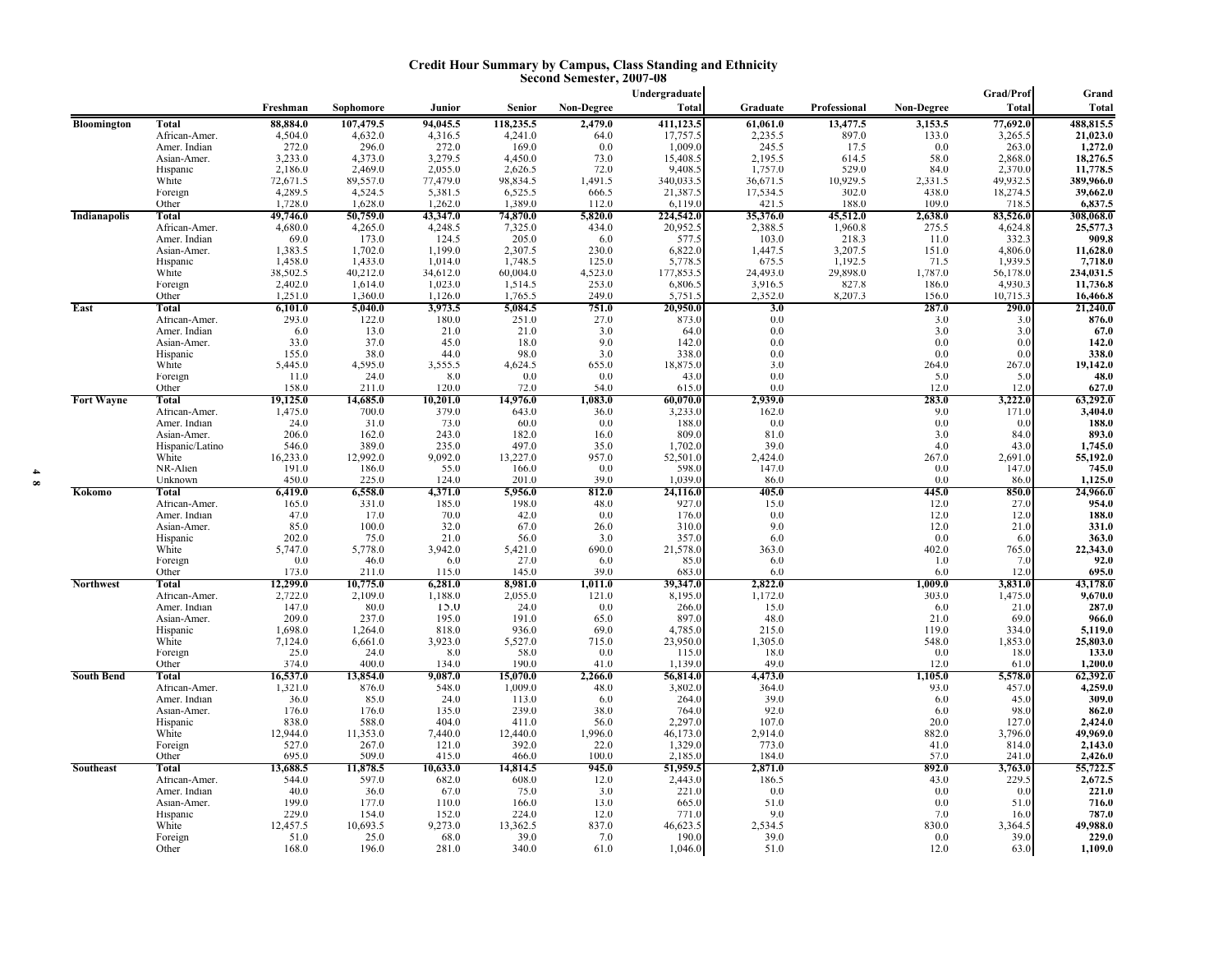#### **Credit Hours by School and Level - All Campuses Second Semester, 2007-08**

|                               |           |           |           |           |                   | Undergraduate |           |              |                   | Grad/Prof    | Grand        |
|-------------------------------|-----------|-----------|-----------|-----------|-------------------|---------------|-----------|--------------|-------------------|--------------|--------------|
|                               | Freshman  | Sophomore | Junior    | Senior    | <b>Non-Degree</b> | <b>Total</b>  | Graduate  | Professional | <b>Non-Degree</b> | <b>Total</b> | <b>Total</b> |
| <b>ALLIED HEALTH</b>          | 3,457.0   | 4,491.0   | 481.0     | 947.0     | 3.0               | 9,379.0       | 0.0       | 0.0          | 0.0               | 0.0          | 9,379.0      |
| <b>ARTS &amp; LETTERS</b>     | 218.0     | 842.0     | 1,313.0   | 1,679.0   | 0.0               | 4,052.0       | 0.0       | 0.0          | 0.0               | 0.0          | 4,052.0      |
| <b>ARTS &amp; SCIENCES</b>    | 7,341.0   | 30,969.5  | 41,016.5  | 51,505.0  | 936.0             | 131,768.0     | 740.0     | 0.0          | 66.0              | 806.0        | 132,574.0    |
| <b>BEH/SOCIAL SCI</b>         | 135.0     | 210.0     | 199.0     | 361.0     | 0.0               | 905.0         | 0.0       | 0.0          | 0.0               | 0.0          | 905.0        |
| <b>BUS &amp; ECONOMICS</b>    | 4,482.0   | 3,806.0   | 2,763.0   | 3,129.0   | 24.0              | 14,204.0      | 1,901.0   | 0.0          | 204.0             | 2,105.0      | 16,309.0     |
| <b>BUS &amp; MGMT SCI</b>     | 4,012.0   | 2,919.0   | 2,276.0   | 2,781.0   | 0.0               | 11,988.0      | 928.0     | 0.0          | 3.0               | 931.0        | 12,919.0     |
| <b>BUSINESS</b>               | 8,166.5   | 18,062.5  | 20,561.5  | 35,966.0  | 253.0             | 83,009.5      | 16,849.0  | 0.0          | 301.5             | 17,150.5     | 100,160.0    |
| <b>BUSINESS &amp; ECON</b>    | 724.0     | 859.0     | 927.0     | 1,077.0   | 0.0               | 3,587.0       | 0.0       | 0.0          | 0.0               | 0.0          | 3,587.0      |
| <b>COLUMBUS CAMPUS</b>        | 4,968.0   | 3,861.0   | 2,144.0   | 2,826.0   | 386.0             | 14,185.0      | 347.0     | 0.0          | 39.0              | 386.0        | 14,571.0     |
| <b>CONTINUING STDY</b>        | 2,653.0   | 5,555.5   | 8,346.0   | 18,242.5  | 944.5             | 35,741.5      | 286.0     | 0.0          | 0.0               | 286.0        | 36,027.5     |
| DENTAL AUX EDUC               | 2,187.0   | 3,271.0   | 354.0     | 288.0     | 0.0               | 6,100.0       | 0.0       | 0.0          | 0.0               | 0.0          | 6,100.0      |
| <b>DENTISTRY</b>              | 0.0       | 0.0       | 0.0       | 0.0       | 0.0               | 0.0           | 974.5     | 10,305.0     | 0.0               | 11,279.5     | 11,279.5     |
| DIV OF THE ARTS               | 1,392.0   | 1,168.0   | 806.0     | 1,423.0   | 27.0              | 4,816.0       | 77.0      | 0.0          | 0.0               | 77.0         | 4,893.0      |
| <b>EDUCATION</b>              | 8,672.0   | 10,016.0  | 14,122.5  | 28,635.5  | 938.0             | 62,384.0      | 11,017.5  | 0.0          | 6,050.0           | 17,067.5     | 79,451.5     |
| <b>ENGINEERING</b>            | 1,620.0   | 1.816.0   | 1,638.0   | 2,883.0   | 24.0              | 7,981.0       | 626.0     | 0.0          | 0.0               | 626.0        | 8,607.0      |
| <b>GRAD NON-DEGREE</b>        | 0.0       | 0.0       | 0.0       | 0.0       | 0.0               | 0.0           | 0.0       | 0.0          | 1,471.5           | 1,471.5      | 1,471.5      |
| <b>GRADUATE SCHOOL</b>        | 0.0       | 0.0       | 0.0       | 0.0       | 0.0               | 0.0           | 37,337.0  | 0.0          | 679.0             | 38,016.0     | 38,016.0     |
| <b>GUIDED STUDIES</b>         | 1,510.0   | 27.0      | 0.0       | 0.0       | 0.0               | 1,537.0       | 0.0       | 0.0          | 0.0               | 0.0          | 1,537.0      |
| <b>HEALTH &amp; REHAB SCI</b> | 0.0       | 0.0       | 0.0       | 0.0       | 0.0               | 0.0           | 1,073.0   | 1,463.0      | 33.0              | 2,569.0      | 2,569.0      |
| HEALTH, PE, REC               | 197.5     | 6,020.0   | 9,182.0   | 12,246.0  | 41.0              | 27,686.5      | 2,015.5   | 0.0          | 30.0              | 2,045.5      | 29,732.0     |
| <b>HERRON ART</b>             | 1,846.0   | 2,482.0   | 2,107.0   | 3,696.0   | 0.0               | 10,131.0      | 84.0      | 0.0          | 0.0               | 84.0         | 10,215.0     |
| HLTH & HUMAN SVCS             | 2,406.0   | 2,557.0   | 277.0     | 127.0     | 0.0               | 5,367.0       | 0.0       | 0.0          | 0.0               | 0.0          | 5,367.0      |
| <b>HUM/FINE ARTS</b>          | 130.0     | 272.0     | 310.0     | 447.0     | 0.0               | 1,159.0       | 0.0       | 0.0          | 0.0               | 0.0          | 1,159.0      |
| <b>INFORMATICS</b>            | 612.0     | 1,985.5   | 3,127.0   | 4,562.0   | 16.0              | 10,302.5      | 1,304.0   | 0.0          | 6.0               | 1,310.0      | 11,612.5     |
| <b>JOURNALISM</b>             | 566.0     | 3,389.0   | 3,877.0   | 4,453.5   | 0.0               | 12,285.5      | 0.0       | 0.0          | 0.0               | 0.0          | 12,285.5     |
| <b>LABOR STUDIES</b>          | 34.0      | 93.0      | 103.0     | 139.0     | 0.0               | 369.0         | 0.0       | 0.0          | 0.0               | 0.0          | 369.0        |
| LAW                           | 0.0       | 0.0       | 0.0       | 0.0       | 0.0               | 0.0           | 1,331.0   | 19,729.5     | 41.0              | 21,101.5     | 21,101.5     |
| LIB ARTS & SCI                | 6,053.0   | 3,923.0   | 2,996.0   | 3,693.0   | 65.0              | 16,730.0      | 0.0       | 0.0          | 0.0               | 0.0          | 16,730.0     |
| <b>LIBERAL ARTS</b>           | 1,668.0   | 3,370.0   | 4,392.5   | 7,544.5   | 59.0              | 17,034.0      | 0.0       | 0.0          | 0.0               | 0.0          | 17,034.0     |
| <b>LIBRARY &amp; INFO SCI</b> | 0.0       | 0.0       | 0.0       | 0.0       | 0.0               | 0.0           | 4,122.5   | 0.0          | 132.0             | 4,254.5      | 4,254.5      |
| <b>MEDICINE</b>               | 630.0     | 246.0     | 471.0     | 2,313.0   | 8.0               | 3,668.0       | 1,081.0   | 22,327.0     | 0.0               | 23,408.0     | 27,076.0     |
| <b>MUSIC</b>                  | 1,868.0   | 2,760.0   | 2,447.0   | 5,498.0   | 45.0              | 12,618.0      | 7,796.5   | 0.0          | 18.0              | 7,814.5      | 20,432.5     |
| NAT SCI & MATH                | 141.0     | 210.0     | 134.0     | 236.0     | 0.0               | 721.0         | 0.0       | 0.0          | 0.0               | 0.0          | 721.0        |
| <b>NATURAL SCIENCE</b>        | 436.0     | 1,149.0   | 1,375.5   | 1,666.0   | 0.0               | 4,626.5       | 0.0       | 0.0          | 0.0               | 0.0          | 4,626.5      |
| NON-DEGREE                    | 0.0       | 0.0       | 0.0       | 0.0       | 2,759.0           | 2,759.0       | 0.0       | 0.0          | 433.0             | 433.0        | 3,192.0      |
| <b>NURSING</b>                | 4,166.0   | 4,723.0   | 6,046.0   | 18,113.0  | 12.0              | 33,060.0      | 2,402.0   | 0.0          | 93.0              | 2,495.0      | 35,555.0     |
| NURSING ASSOC                 | 14.0      | 1,651.0   | 0.0       | 0.0       | 0.0               | 1,665.0       | 0.0       | 0.0          | 0.0               | 0.0          | 1,665.0      |
| <b>OPTOMETRY</b>              | 0.0       | 36.0      | 0.0       | 0.0       | 0.0               | 36.0          | 0.0       | 5,165.0      | 9.0               | 5,174.0      | 5,210.0      |
| PHYSICAL EDUC                 | 1,477.0   | 2,245.0   | 3,149.0   | 4,471.0   | 3.0               | 11,345.0      | 207.0     | 0.0          | 12.0              | 219.0        | 11,564.0     |
| <b>PUB &amp; ENVIR AFF</b>    | 3,408.0   | 6,873.0   | 10,282.0  | 12,505.0  | 28.0              | 33,096.0      | 7,338.5   | 0.0          | 124.0             | 7,462.5      | 40,558.5     |
| <b>SCIENCE</b>                | 2,510.0   | 2.920.0   | 3.980.0   | 7,698.0   | 1,048.0           | 18,156.0      | 2,959.0   | 0.0          | 0.0               | 2.959.0      | 21,115.0     |
| <b>SOCIAL SCIENCE</b>         | 225.0     | 1,296.0   | 1,756.5   | 2,081.0   | 0.0               | 5,358.5       | 0.0       | 0.0          | 0.0               | 0.0          | 5,358.5      |
| <b>SOCIAL WORK</b>            | 172.0     | 433.0     | 972.0     | 1,753.0   | 0.0               | 3,330.0       | 6,954.0   | 0.0          | 67.5              | 7,021.5      | 10,351.5     |
| <b>TECHNOLOGY</b>             | 1,330.0   | 3,478.0   | 3,800.0   | 6,367.0   | 0.0               | 14,975.0      | 199.0     | 0.0          | 0.0               | 199.0        | 15,174.0     |
| <b>TRANSIENT</b>              | 0.0       | 0.0       | 0.0       | 0.0       | 3,557.0           | 3,557.0       | 0.0       | 0.0          | 0.0               | 0.0          | 3,557.0      |
| <b>UNIT AFFIL PROG</b>        | 4,404.0   | 1,700.0   | 434.0     | 180.0     | 1,039.0           | 7,757.0       | 0.0       | 0.0          | 0.0               | 0.0          | 7,757.0      |
| UNIVERSITY COLLEGE            | 29,832.5  | 21,122.0  | 7,588.0   | 2,368.0   | 588.0             | 61,498.5      | 0.0       | 0.0          | 0.0               | 0.0          | 61,498.5     |
| UNIVERSITY DIV                | 95,314.0  | 56,767.0  | 14,914.0  | 2,376.5   | 2,340.5           | 171,712.0     | 0.0       | 0.0          | 0.0               | 0.0          | 171,712.0    |
| <b>VIS/PERF ARTS</b>          | 1,822.0   | 1,455.0   | 1,271.0   | 1,711.0   | 23.0              | 6,282.0       | 0.0       | 0.0          | 0.0               | 0.0          | 6,282.0      |
|                               |           |           |           |           |                   |               |           |              |                   |              |              |
| <b>Total</b>                  | 212,799.5 | 221,029.0 | 181,939.0 | 257,987.5 | 15,167.0          | 888,922.0     | 109,950.0 | 58,989.5     | 9,812.5           | 178,752.0    | 1,067,674.0  |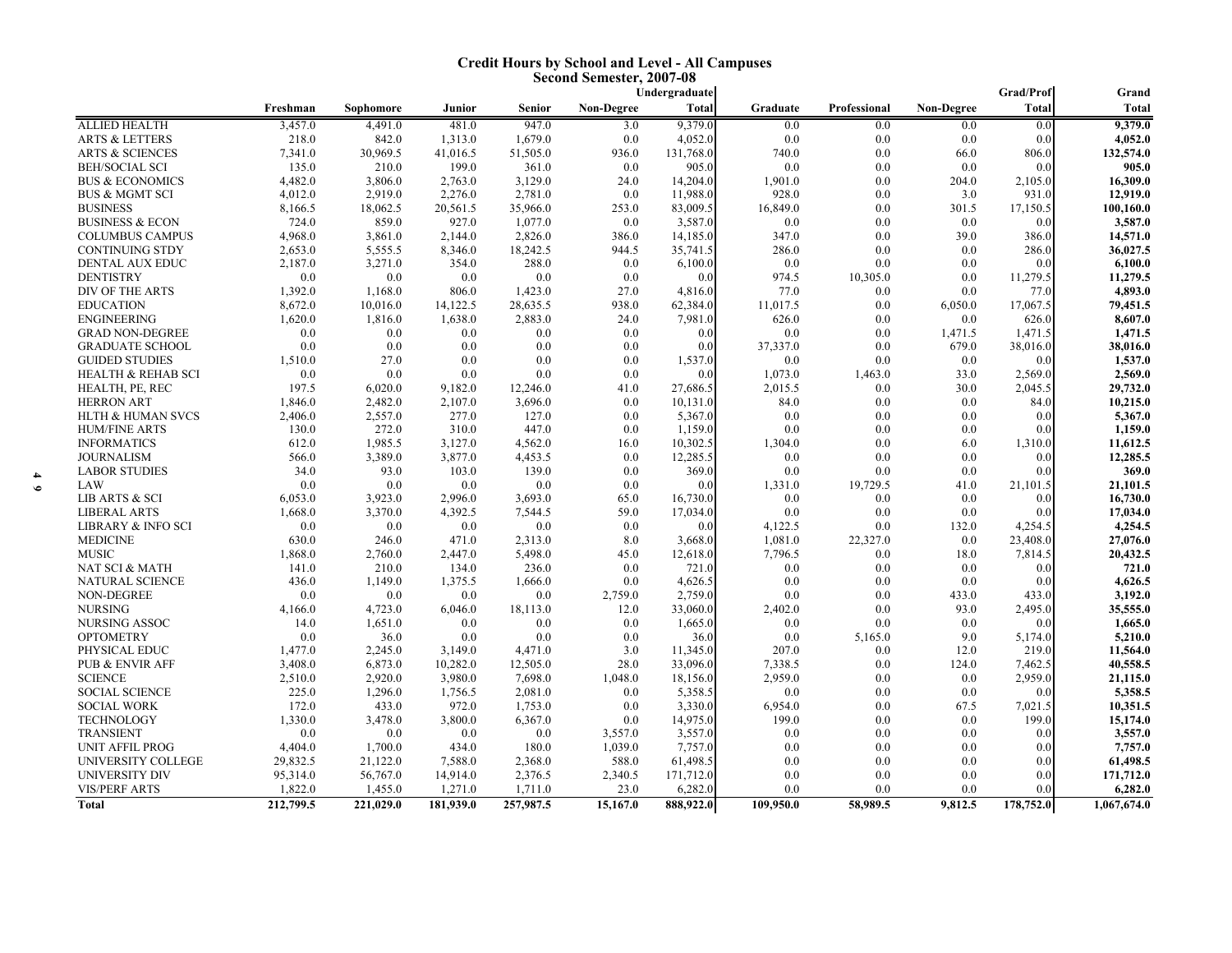# **Credit Hours by School (or Division) and by Campus Second Semester, 2007-08**

|                               | BL        | IN        | EA       | <b>FW</b> | <b>KO</b> | <b>NW</b> | <b>SB</b> | <b>SE</b> | <b>Total</b> |
|-------------------------------|-----------|-----------|----------|-----------|-----------|-----------|-----------|-----------|--------------|
| <b>ALLIED HEALTH</b>          | 0.0       | 0.0       | 0.0      | 0.0       | 1,760.0   | 5,650.0   | 1,969.0   | 0.0       | 9,379.0      |
| <b>ARTS &amp; LETTERS</b>     | 0.0       | 0.0       | 0.0      | 0.0       | 0.0       | 0.0       | 0.0       | 4,052.0   | 4,052.0      |
| <b>ARTS &amp; SCIENCES</b>    | 111,650.0 | 0.0       | 0.0      | 7,291.0   | 4,363.0   | 9,270.0   | 0.0       | 0.0       | 132,574.0    |
| <b>BEH/SOCIAL SCI</b>         | 0.0       | 0.0       | 905.0    | 0.0       | 0.0       | 0.0       | 0.0       | 0.0       | 905.0        |
| <b>BUS &amp; ECONOMICS</b>    | 0.0       | 0.0       | 0.0      | 0.0       | 0.0       | 5,466.0   | 10,843.0  | 0.0       | 16,309.0     |
| <b>BUS &amp; MGMT SCI</b>     | 0.0       | 0.0       | 0.0      | 12,919.0  | 0.0       | 0.0       | 0.0       | 0.0       | 12,919.0     |
| <b>BUSINESS</b>               | 71,329.0  | 19,206.5  | 0.0      | 0.0       | 3,631.0   | 0.0       | 0.0       | 5,993.5   | 100,160.0    |
| <b>BUSINESS &amp; ECON</b>    | 0.0       | 0.0       | 3,587.0  | 0.0       | 0.0       | 0.0       | 0.0       | 0.0       | 3,587.0      |
| <b>COLUMBUS CAMPUS</b>        | 0.0       | 14,571.0  | 0.0      | 0.0       | 0.0       | 0.0       | 0.0       | 0.0       | 14,571.0     |
| <b>CONTINUING STDY</b>        | 8,606.5   | 8,915.5   | 920.0    | 6,035.0   | 2,094.0   | 2,995.0   | 2,767.0   | 3,694.5   | 36,027.5     |
| <b>DENTAL AUX EDUC</b>        | 0.0       | 1,822.0   | 0.0      | 0.0       | 0.0       | 1,919.0   | 2,359.0   | 0.0       | 6,100.0      |
| <b>DENTISTRY</b>              | 0.0       | 11,279.5  | 0.0      | 0.0       | 0.0       | 0.0       | 0.0       | 0.0       | 11,279.5     |
| DIV OF THE ARTS               | 0.0       | 0.0       | 0.0      | 0.0       | 0.0       | 0.0       | 4,893.0   | 0.0       | 4,893.0      |
| <b>EDUCATION</b>              | 19,845.0  | 16,780.5  | 3,027.0  | 13,259.0  | 3,692.0   | 5,088.0   | 11,151.0  | 6,609.0   | 79,451.5     |
| <b>ENGINEERING</b>            | 0.0       | 8,607.0   | 0.0      | 0.0       | 0.0       | 0.0       | 0.0       | 0.0       | 8,607.0      |
| <b>GRAD NON-DEGREE</b>        | 0.0       | 1,471.5   | 0.0      | 0.0       | 0.0       | 0.0       | 0.0       | 0.0       | 1,471.5      |
| <b>GRADUATE SCHOOL</b>        | 32,104.5  | 5,127.5   | 0.0      | 0.0       | 84.0      | 0.0       | 555.0     | 145.0     | 38,016.0     |
| <b>GUIDED STUDIES</b>         | 0.0       | 0.0       | 0.0      | 0.0       | 0.0       | 1,537.0   | 0.0       | 0.0       | 1,537.0      |
| <b>HEALTH &amp; REHAB SCI</b> | 0.0       | 2,569.0   | 0.0      | 0.0       | 0.0       | 0.0       | 0.0       | 0.0       | 2,569.0      |
| HEALTH, PE, REC               | 29,579.5  | 0.0       | 0.0      | 0.0       | 0.0       | 0.0       | 0.0       | 152.5     | 29,732.0     |
| <b>HERRON ART</b>             | 0.0       | 10,215.0  | 0.0      | 0.0       | 0.0       | 0.0       | 0.0       | 0.0       | 10,215.0     |
| <b>HLTH &amp; HUMAN SVCS</b>  | 0.0       | 0.0       | 0.0      | 5,367.0   | 0.0       | 0.0       | 0.0       | 0.0       | 5,367.0      |
| <b>HUM/FINE ARTS</b>          | 0.0       | 0.0       | 1,159.0  | 0.0       | 0.0       | 0.0       | 0.0       | 0.0       | 1,159.0      |
| <b>INFORMATICS</b>            | 5,357.5   | 6,255.0   | 0.0      | 0.0       | 0.0       | 0.0       | 0.0       | 0.0       | 11,612.5     |
| <b>JOURNALISM</b>             | 10,450.5  | 1,835.0   | 0.0      | 0.0       | 0.0       | 0.0       | 0.0       | 0.0       | 12,285.5     |
| <b>LABOR STUDIES</b>          | 15.0      | 100.0     | 0.0      | 22.0      | 49.0      | 162.0     | 21.0      | 0.0       | 369.0        |
| LAW                           | 9,300.5   | 11,801.0  | 0.0      | 0.0       | 0.0       | 0.0       | 0.0       | 0.0       | 21.101.5     |
| LIB ARTS & SCI                | 0.0       | 0.0       | 0.0      | 0.0       | 0.0       | 0.0       | 16,730.0  | 0.0       | 16,730.0     |
| <b>LIBERAL ARTS</b>           | 0.0       | 17,034.0  | 0.0      | 0.0       | 0.0       | 0.0       | 0.0       | 0.0       | 17,034.0     |
| LIBRARY & INFO SCI            | 2,371.5   | 1,883.0   | 0.0      | 0.0       | 0.0       | 0.0       | 0.0       | 0.0       | 4,254.5      |
| <b>MEDICINE</b>               | 0.0       | 27,076.0  | 0.0      | 0.0       | 0.0       | 0.0       | 0.0       | 0.0       | 27,076.0     |
| <b>MUSIC</b>                  | 20,162.5  | 270.0     | 0.0      | 0.0       | 0.0       | 0.0       | 0.0       | 0.0       | 20,432.5     |
| NAT SCI & MATH                | 0.0       | 0.0       | 721.0    | 0.0       | 0.0       | 0.0       | 0.0       | 0.0       | 721.0        |
| <b>NATURAL SCIENCE</b>        | 0.0       | 0.0       | 0.0      | 0.0       | 0.0       | 0.0       | 0.0       | 4,626.5   | 4,626.5      |
| NON-DEGREE                    | 0.0       | 0.0       | 180.0    | 0.0       | 92.0      | 197.0     | 2,125.0   | 598.0     | 3,192.0      |
| <b>NURSING</b>                | 2,102.0   | 14,299.0  | 2,927.0  | 0.0       | 4,754.0   | 4,219.0   | 5,174.0   | 2,080.0   | 35,555.0     |
| <b>NURSING ASSOC</b>          | 0.0       | 0.0       | 247.0    | 0.0       | 1,418.0   | 0.0       | 0.0       | 0.0       | 1,665.0      |
| <b>OPTOMETRY</b>              | 5,210.0   | 0.0       | 0.0      | 0.0       | 0.0       | 0.0       | 0.0       | 0.0       | 5,210.0      |
| PHYSICAL EDUC                 | 0.0       | 11,564.0  | 0.0      | 0.0       | 0.0       | 0.0       | 0.0       | 0.0       | 11,564.0     |
| <b>PUB &amp; ENVIR AFF</b>    | 18,375.5  | 8,218.0   | 922.0    | 4,360.0   | 1,059.0   | 4,849.0   | 2,775.0   | 0.0       | 40,558.5     |
| <b>SCIENCE</b>                | 0.0       | 21,115.0  | 0.0      | 0.0       | 0.0       | 0.0       | 0.0       | 0.0       | 21,115.0     |
| <b>SOCIAL SCIENCE</b>         | 0.0       | 0.0       | 0.0      | 0.0       | 0.0       | 0.0       | 0.0       | 5,358.5   | 5,358.5      |
| <b>SOCIAL WORK</b>            | 843.0     | 6,684.5   | 1,061.0  | 0.0       | 0.0       | 943.0     | 820.0     | 0.0       | 10,351.5     |
| <b>TECHNOLOGY</b>             | 0.0       | 15,174.0  | 0.0      | 0.0       | 0.0       | 0.0       | 0.0       | 0.0       | 15,174.0     |
| <b>TRANSIENT</b>              | 0.0       | 2,696.0   | 22.0     | 0.0       | 58.0      | 571.0     | 210.0     | 0.0       | 3,557.0      |
| <b>UNIT AFFIL PROG</b>        | 0.0       | 0.0       | 0.0      | 7,757.0   | 0.0       | 0.0       | 0.0       | 0.0       | 7,757.0      |
| <b>UNIVERSITY COLLEGE</b>     | 0.0       | 61,498.5  | 0.0      | 0.0       | 0.0       | 0.0       | 0.0       | 0.0       | 61,498.5     |
| UNIVERSITY DIV                | 141,513.0 | 0.0       | 5,562.0  | 0.0       | 1,912.0   | 312.0     | 0.0       | 22,413.0  | 171,712.0    |
| <b>VIS/PERF ARTS</b>          | 0.0       | 0.0       | 0.0      | 6,282.0   | 0.0       | 0.0       | 0.0       | 0.0       | 6,282.0      |
| <b>Total</b>                  | 488,815.5 | 308,068.0 | 21,240.0 | 63,292.0  | 24,966.0  | 43,178.0  | 62,392.0  | 55,722.5  | 1,067,674.0  |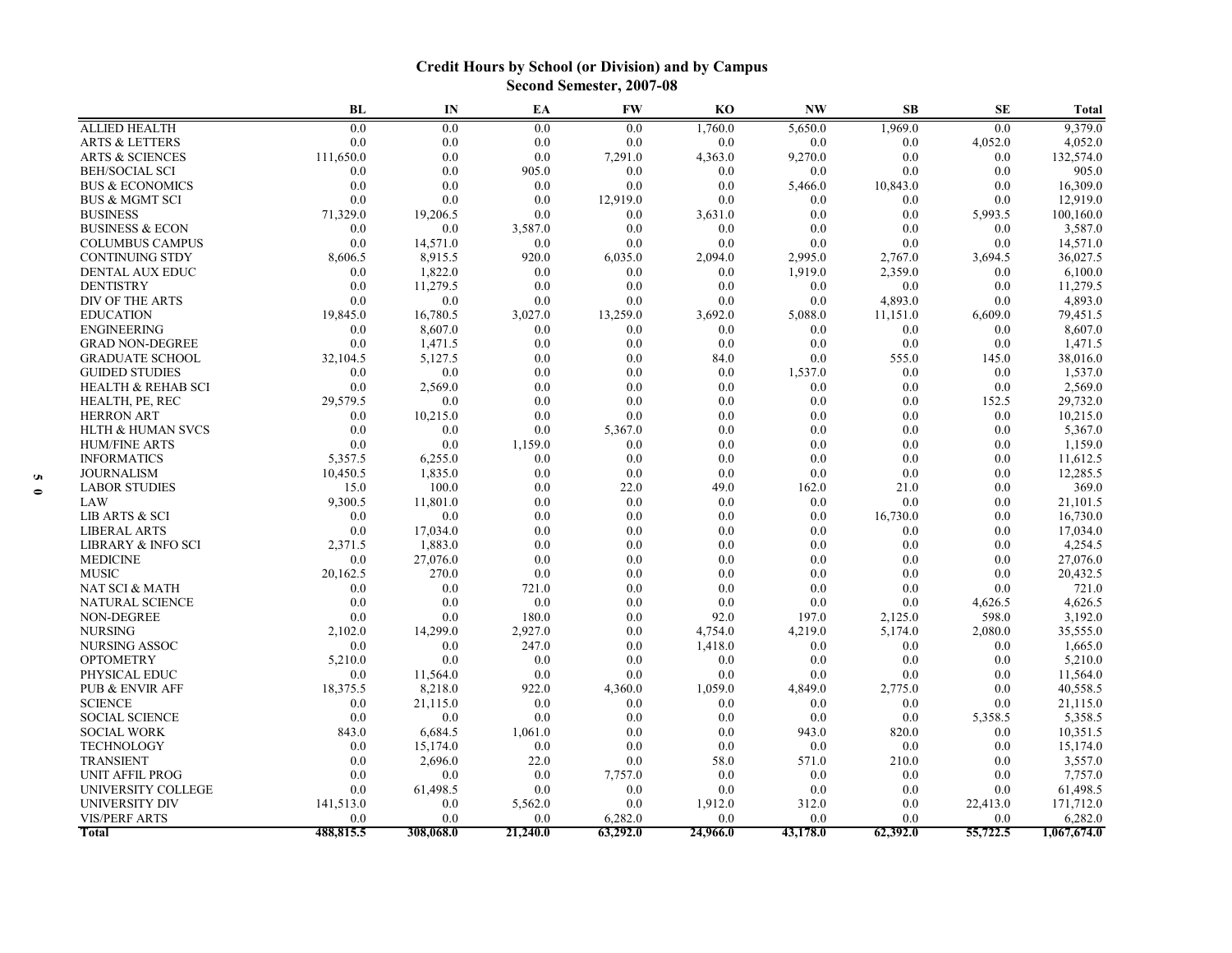## **Credit Hours by Campus, School, and Level Second Semester, 2007-08**

|                    |                               |          |           |          |           |                   | Undergraduate |          |              |                   | Grad/Prof    | Grand        |
|--------------------|-------------------------------|----------|-----------|----------|-----------|-------------------|---------------|----------|--------------|-------------------|--------------|--------------|
|                    |                               | Freshman | Sophomore | Junior   | Senior    | <b>Non-Degree</b> | <b>Total</b>  | Graduate | Professional | <b>Non-Degree</b> | <b>Total</b> | <b>Total</b> |
| <b>Bloomington</b> | <b>ARTS &amp; SCIENCES</b>    | 1,049.0  | 25,967.5  | 36,830.5 | 46,570.0  | 899.0             | 111,316.0     | 334.0    | 0.0          | 0.0               | 334.0        | 111,650.0    |
|                    | <b>BUSINESS</b>               | 6,250.0  | 15,769.5  | 15,852.0 | 24,850.5  | 118.0             | 62,840.0      | 8,337.5  | 0.0          | 151.5             | 8,489.0      | 71,329.0     |
|                    | <b>CONTINUING STDY</b>        | 462.0    | 977.0     | 1,976.0  | 4,274.0   | 917.5             | 8,606.5       | 0.0      | 0.0          | 0.0               | 0.0          | 8,606.5      |
|                    | <b>EDUCATION</b>              | 0.0      | 701.0     | 3,961.0  | 9,385.0   | 6.0               | 14,053.0      | 3,610.0  | 0.0          | 2,182.0           | 5,792.0      | 19,845.0     |
|                    | <b>GRADUATE SCHOOL</b>        | 0.0      | 0.0       | 0.0      | 0.0       | 0.0               | 0.0           | 31,463.5 | 0.0          | 641.0             | 32,104.5     | 32,104.5     |
|                    | HEALTH, PE, REC               | 92.0     | 5,979.0   | 9,182.0  | 12,240.0  | 41.0              | 27,534.0      | 2,015.5  | 0.0          | 30.0              | 2,045.5      | 29,579.5     |
|                    | <b>INFORMATICS</b>            | 92.0     | 925.5     | 1,467.0  | 2,043.0   | 3.0               | 4,530.5       | 824.0    | 0.0          | 3.0               | 827.0        | 5,357.5      |
|                    | <b>JOURNALISM</b>             | 291.0    | 2,974.0   | 3,432.0  | 3,753.5   | 0.0               | 10,450.5      | 0.0      | 0.0          | 0.0               | 0.0          | 10,450.5     |
|                    | <b>LABOR STUDIES</b>          | 0.0      | 0.0       | 0.0      | 15.0      | 0.0               | 15.0          | 0.0      | 0.0          | 0.0               | 0.0          | 15.0         |
|                    | LAW                           | 0.0      | 0.0       | 0.0      | 0.0       | 0.0               | 0.0           | 947.0    | 8,312.5      | 41.0              | 9,300.5      | 9,300.5      |
|                    | <b>LIBRARY &amp; INFO SCI</b> | 0.0      | 0.0       | 0.0      | 0.0       | 0.0               | 0.0           | 2,293.5  | 0.0          | 78.0              | 2,371.5      | 2,371.5      |
|                    | <b>MUSIC</b>                  | 1,868.0  | 2,760.0   | 2,447.0  | 5,498.0   | 45.0              | 12,618.0      | 7,526.5  | 0.0          | 18.0              | 7,544.5      | 20,162.5     |
|                    | <b>NURSING</b>                | 0.0      | 236.0     | 721.0    | 1,145.0   | 0.0               | 2,102.0       | 0.0      | 0.0          | 0.0               | 0.0          | 2,102.0      |
|                    | <b>OPTOMETRY</b>              | 0.0      | 36.0      | 0.0      | 0.0       | 0.0               | 36.0          | 0.0      | 5,165.0      | 9.0               | 5,174.0      | 5,210.0      |
|                    | PUB & ENVIR AFF               | 30.0     | 2,543.0   | 5,732.0  | 6,348.0   | 13.0              | 14,666.0      | 3,709.5  | 0.0          | 0.0               | 3,709.5      | 18,375.5     |
|                    | <b>SOCIAL WORK</b>            | 0.0      | 92.0      | 291.0    | 460.0     | 0.0               | 843.0         | 0.0      | 0.0          | 0.0               | 0.0          | 843.0        |
|                    | <b>UNIVERSITY DIV</b>         | 78,750.0 | 48,519.0  | 12,154.0 | 1,653.5   | 436.5             | 141,513.0     | 0.0      | 0.0          | 0.0               | 0.0          | 141,513.0    |
|                    | <b>Bloomington Total</b>      | 88,884.0 | 107,479.5 | 94,045.5 | 118,235.5 | 2,479.0           | 411,123.5     | 61,061.0 | 13,477.5     | 3,153.5           | 77,692.0     | 488,815.5    |
| Indianapolis       | <b>BUSINESS</b>               | 731.5    | 1,250.0   | 2,391.5  | 7,289.0   | 135.0             | 11,797.0      | 7,259.5  | 0.0          | 150.0             | 7,409.5      | 19,206.5     |
|                    | <b>COLUMBUS CAMPUS</b>        | 4,968.0  | 3,861.0   | 2,144.0  | 2,826.0   | 386.0             | 14,185.0      | 347.0    | 0.0          | 39.0              | 386.0        | 14,571.0     |
|                    | <b>CONTINUING STDY</b>        | 119.0    | 915.0     | 2,194.0  | 5,401.5   | 0.0               | 8,629.5       | 286.0    | 0.0          | 0.0               | 286.0        | 8,915.5      |
|                    | DENTAL AUX EDUC               | 625.0    | 1,175.0   | 6.0      | 16.0      | 0.0               | 1,822.0       | 0.0      | 0.0          | 0.0               | 0.0          | 1,822.0      |
|                    | <b>DENTISTRY</b>              | 0.0      | 0.0       | 0.0      | 0.0       | 0.0               | 0.0           | 974.5    | 10,305.0     | 0.0               | 11,279.5     | 11,279.5     |
|                    | <b>EDUCATION</b>              | 1,232.0  | 2,370.0   | 3,042.0  | 6,166.0   | 860.0             | 13,670.0      | 2,372.5  | 0.0          | 738.0             | 3,110.5      | 16,780.5     |
|                    | <b>ENGINEERING</b>            | 1,620.0  | 1,816.0   | 1,638.0  | 2,883.0   | 24.0              | 7,981.0       | 626.0    | 0.0          | 0.0               | 626.0        | 8,607.0      |
|                    | <b>GRAD NON-DEGREE</b>        | 0.0      | 0.0       | 0.0      | 0.0       | 0.0               | 0.0           | 0.0      | 0.0          | 1,471.5           | 1.471.5      | 1.471.5      |
|                    | <b>GRADUATE SCHOOL</b>        | 0.0      | 0.0       | 0.0      | 0.0       | 0.0               | 0.0           | 5,127.5  | 0.0          | 0.0               | 5,127.5      | 5,127.5      |
|                    | <b>HEALTH &amp; REHAB SCI</b> | 0.0      | 0.0       | 0.0      | 0.0       | 0.0               | 0.0           | 1,073.0  | 1,463.0      | 33.0              | 2,569.0      | 2,569.0      |
|                    | <b>HERRON ART</b>             | 1,846.0  | 2,482.0   | 2,107.0  | 3,696.0   | 0.0               | 10,131.0      | 84.0     | 0.0          | 0.0               | 84.0         | 10,215.0     |
|                    | <b>INFORMATICS</b>            | 520.0    | 1,060.0   | 1,660.0  | 2,519.0   | 13.0              | 5,772.0       | 480.0    | 0.0          | 3.0               | 483.0        | 6,255.0      |
|                    | <b>JOURNALISM</b>             | 275.0    | 415.0     | 445.0    | 700.0     | 0.0               | 1,835.0       | 0.0      | 0.0          | 0.0               | 0.0          | 1,835.0      |
|                    | <b>LABOR STUDIES</b>          | 6.0      | 22.0      | 45.0     | 27.0      | 0.0               | 100.0         | 0.0      | 0.0          | 0.0               | 0.0          | 100.0        |
|                    | LAW                           | 0.0      | 0.0       | 0.0      | 0.0       | 0.0               | 0.0           | 384.0    | 11,417.0     | 0.0               | 11,801.0     | 11,801.0     |
|                    | <b>LIBERAL ARTS</b>           | 1,668.0  | 3,370.0   | 4,392.5  | 7,544.5   | 59.0              | 17,034.0      | 0.0      | 0.0          | 0.0               | 0.0          | 17,034.0     |
|                    | <b>LIBRARY &amp; INFO SCI</b> | 0.0      | 0.0       | 0.0      | 0.0       | 0.0               | 0.0           | 1,829.0  | 0.0          | 54.0              | 1,883.0      | 1,883.0      |
|                    | <b>MEDICINE</b>               | 630.0    | 246.0     | 471.0    | 2,313.0   | 8.0               | 3,668.0       | 1,081.0  | 22,327.0     | 0.0               | 23,408.0     | 27,076.0     |
|                    | <b>MUSIC</b>                  | 0.0      | 0.0       | 0.0      | 0.0       | 0.0               | 0.0           | 270.0    | 0.0          | 0.0               | 270.0        | 270.0        |
|                    | <b>NURSING</b>                | 109.0    | 896.0     | 1,944.0  | 8,864.0   | 0.0               | 11,813.0      | 2,402.0  | 0.0          | 84.0              | 2,486.0      | 14,299.0     |
|                    | PHYSICAL EDUC                 | 1,477.0  | 2,245.0   | 3,149.0  | 4,471.0   | 3.0               | 11,345.0      | 207.0    | 0.0          | 12.0              | 219.0        | 11,564.0     |
|                    | <b>PUB &amp; ENVIR AFF</b>    | 235.0    | 1,056.0   | 1,922.0  | 2,795.0   | 0.0               | 6,008.0       | 2,194.0  | 0.0          | 16.0              | 2,210.0      | 8,218.0      |
|                    | <b>SCIENCE</b>                | 2,510.0  | 2,920.0   | 3,980.0  | 7,698.0   | 1,048.0           | 18,156.0      | 2,959.0  | 0.0          | 0.0               | 2,959.0      | 21,115.0     |
|                    | <b>SOCIAL WORK</b>            | 12.0     | 60.0      | 428.0    | 926.0     | 0.0               | 1,426.0       | 5,221.0  | 0.0          | 37.5              | 5,258.5      | 6,684.5      |
|                    | <b>TECHNOLOGY</b>             | 1,330.0  | 3,478.0   | 3,800.0  | 6,367.0   | 0.0               | 14,975.0      | 199.0    | 0.0          | 0.0               | 199.0        | 15,174.0     |
|                    | <b>TRANSIENT</b>              | 0.0      | 0.0       | 0.0      | 0.0       | 2,696.0           | 2,696.0       | 0.0      | 0.0          | 0.0               | 0.0          | 2,696.0      |
|                    | UNIVERSITY COLLEGE            | 29,832.5 | 21,122.0  | 7,588.0  | 2,368.0   | 588.0             | 61,498.5      | 0.0      | 0.0          | 0.0               | 0.0          | 61,498.5     |
|                    | <b>Indianapolis Total</b>     | 49,746.0 | 50,759.0  | 43,347.0 | 74,870.0  | 5,820.0           | 224,542.0     | 35,376.0 | 45,512.0     | 2,638.0           | 83,526.0     | 308,068.0    |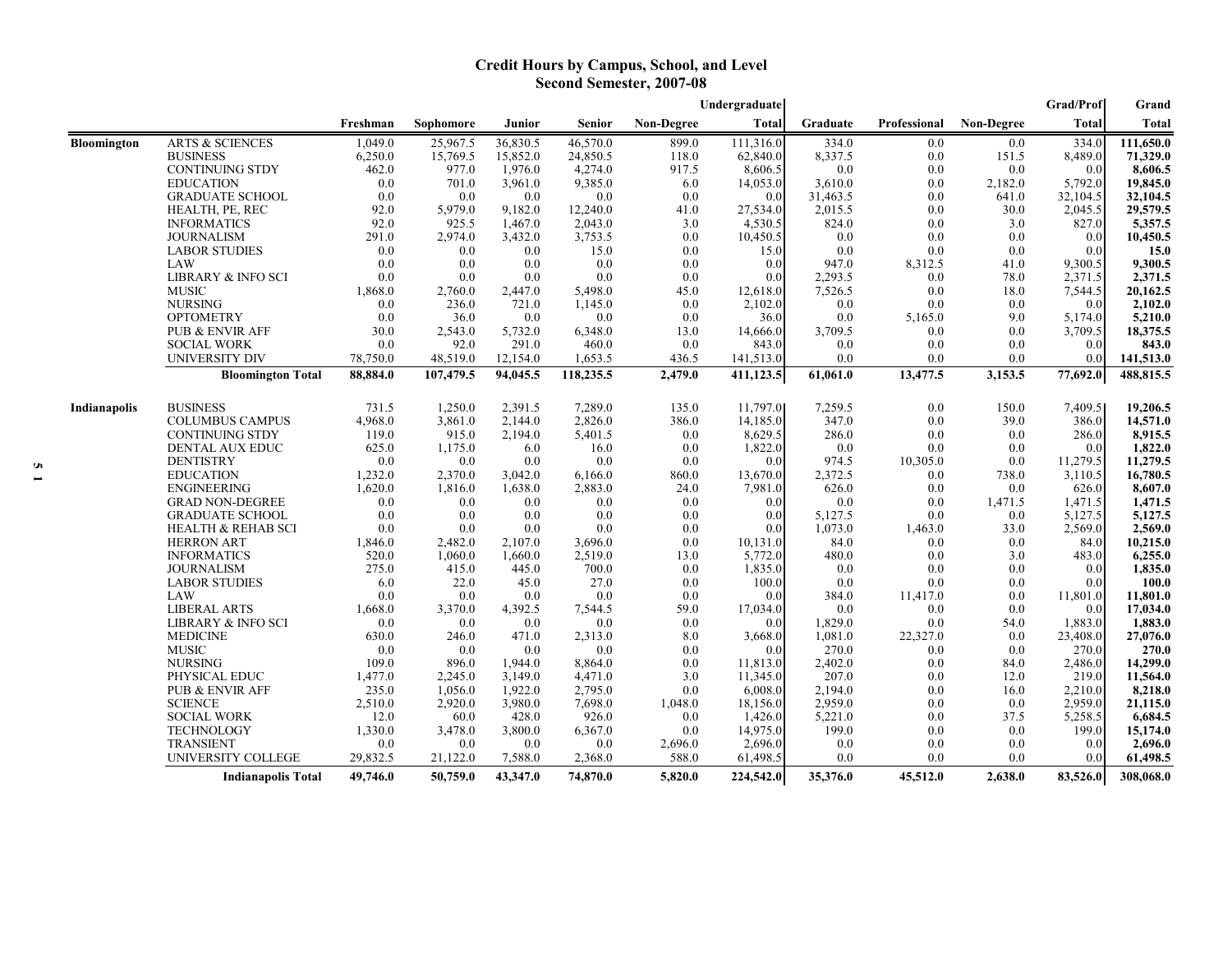### **Credit Hours by Campus, School, and Level Second Semester, 2007-08**

|                   |                              | Undergraduate |           |          |               |                   |              |          |              | Grad/Prof         | Grand            |              |
|-------------------|------------------------------|---------------|-----------|----------|---------------|-------------------|--------------|----------|--------------|-------------------|------------------|--------------|
|                   |                              | Freshman      | Sophomore | Junior   | <b>Senior</b> | <b>Non-Degree</b> | <b>Total</b> | Graduate | Professional | <b>Non-Degree</b> | <b>Total</b>     | <b>Total</b> |
| East              | <b>BEH/SOCIAL SCI</b>        | 135.0         | 210.0     | 199.0    | 361.0         | 0.0               | 905.0        | 0.0      |              | 0.0               | 0.0              | 905.0        |
|                   | <b>BUSINESS &amp; ECON</b>   | 724.0         | 859.0     | 927.0    | 1,077.0       | 0.0               | 3,587.0      | 0.0      |              | 0.0               | 0.0              | 3,587.0      |
|                   | <b>CONTINUING STDY</b>       | 110.0         | 207.0     | 185.0    | 418.0         | 0.0               | 920.0        | 0.0      |              | 0.0               | 0.0              | 920.0        |
|                   | <b>EDUCATION</b>             | 686.0         | 608.0     | 687.5    | 864.5         | 0.0               | 2,846.0      | 3.0      |              | 178.0             | 181.0            | 3,027.0      |
|                   | <b>HUM/FINE ARTS</b>         | 130.0         | 272.0     | 310.0    | 447.0         | 0.0               | 1,159.0      | 0.0      |              | 0.0               | 0.0              | 1,159.0      |
|                   | NAT SCI & MATH               | 141.0         | 210.0     | 134.0    | 236.0         | 0.0               | 721.0        | 0.0      |              | 0.0               | 0.0              | 721.0        |
|                   | <b>NON-DEGREE</b>            | 0.0           | 0.0       | 0.0      | 0.0           | 71.0              | 71.0         | 0.0      |              | 109.0             | 109.0            | 180.0        |
|                   | <b>NURSING</b>               | 577.0         | 727.0     | 705.0    | 918.0         | 0.0               | 2,927.0      | 0.0      |              | 0.0               | 0.0              | 2,927.0      |
|                   | <b>NURSING ASSOC</b>         | 6.0           | 241.0     | 0.0      | 0.0           | 0.0               | 247.0        | 0.0      |              | 0.0               | 0.0              | 247.0        |
|                   | <b>PUB &amp; ENVIR AFF</b>   | 235.0         | 297.0     | 191.0    | 199.0         | 0.0               | 922.0        | 0.0      |              | 0.0               | 0.0              | 922.0        |
|                   | <b>SOCIAL WORK</b>           | 160.0         | 281.0     | 253.0    | 367.0         | 0.0               | 1,061.0      | 0.0      |              | 0.0               | 0.0              | 1,061.0      |
|                   | <b>TRANSIENT</b>             | 0.0           | 0.0       | 0.0      | 0.0           | 22.0              | 22.0         | 0.0      |              | 0.0               | 0.0              | 22.0         |
|                   | UNIVERSITY DIV               | 3,197.0       | 1,128.0   | 382.0    | 197.0         | 658.0             | 5,562.0      | 0.0      |              | 0.0               | 0.0              | 5,562.0      |
|                   | <b>East Total</b>            | 6,101.0       | 5,040.0   | 3,973.5  | 5,084.5       | 751.0             | 20,950.0     | 3.0      |              | 287.0             | 290.0            | 21,240.0     |
|                   |                              |               |           |          |               |                   |              |          |              |                   |                  |              |
| <b>Fort Wayne</b> | <b>ARTS &amp; SCIENCES</b>   | 1,922.0       | 1,553.0   | 1.460.0  | 1,869.0       | 15.0              | 6,819.0      | 406.0    |              | 66.0              | 472.0            | 7,291.0      |
|                   | <b>BUS &amp; MGMT SCI</b>    | 4,012.0       | 2,919.0   | 2,276.0  | 2,781.0       | 0.0               | 11,988.0     | 928.0    |              | 3.0               | 931.0            | 12,919.0     |
|                   | <b>CONTINUING STDY</b>       | 1,022.0       | 1,205.0   | 1,102.0  | 2,700.0       | 6.0               | 6,035.0      | 0.0      |              | 0.0               | 0.0              | 6,035.0      |
|                   | <b>EDUCATION</b>             | 2,541.0       | 2,185.0   | 2,569.0  | 4,370.0       | 0.0               | 11,665.0     | 1,380.0  |              | 214.0             | 1,594.0          | 13,259.0     |
|                   | <b>HLTH &amp; HUMAN SVCS</b> | 2,406.0       | 2,557.0   | 277.0    | 127.0         | 0.0               | 5,367.0      | 0.0      |              | 0.0               | 0.0              | 5,367.0      |
|                   | <b>LABOR STUDIES</b>         | 0.0           | 6.0       | 0.0      | 16.0          | 0.0               | 22.0         | 0.0      |              | 0.0               | 0.0              | 22.0         |
|                   | <b>PUB &amp; ENVIR AFF</b>   | 996.0         | 1,105.0   | 812.0    | 1,222.0       | 0.0               | 4,135.0      | 225.0    |              | 0.0               | 225.0            | 4,360.0      |
|                   | <b>UNIT AFFIL PROG</b>       | 4,404.0       | 1,700.0   | 434.0    | 180.0         | 1,039.0           | 7,757.0      | 0.0      |              | 0.0               | 0.0              | 7,757.0      |
|                   | <b>VIS/PERF ARTS</b>         | 1,822.0       | 1,455.0   | 1,271.0  | 1,711.0       | 23.0              | 6,282.0      | 0.0      |              | 0.0               | 0.0              | 6,282.0      |
|                   | <b>Fort Wayne Total</b>      | 19,125.0      | 14,685.0  | 10,201.0 | 14,976.0      | 1,083.0           | 60,070.0     | 2,939.0  |              | 283.0             | 3,222.0          | 63,292.0     |
| Kokomo            | <b>ALLIED HEALTH</b>         | 858.0         | 679.0     | 107.0    | 116.0         | 0.0               | 1,760.0      | 0.0      |              | 0.0               | 0.0 <sub>l</sub> | 1,760.0      |
|                   | <b>ARTS &amp; SCIENCES</b>   | 1,176.0       | 939.0     | 1,144.0  | 1,104.0       | 0.0               | 4,363.0      | 0.0      |              | 0.0               | 0.0              | 4,363.0      |
|                   | <b>BUSINESS</b>              | 1,085.0       | 737.0     | 812.0    | 793.0         | 0.0               | 3,427.0      | 204.0    |              | 0.0               | 204.0            | 3,631.0      |
|                   | <b>CONTINUING STDY</b>       | 319.0         | 586.0     | 414.0    | 775.0         | 0.0               | 2,094.0      | 0.0      |              | 0.0               | 0.0              | 2,094.0      |
|                   | <b>EDUCATION</b>             | 883.0         | 839.0     | 680.0    | 873.0         | 18.0              | 3,293.0      | 36.0     |              | 363.0             | 399.0            | 3,692.0      |
|                   | <b>GRADUATE SCHOOL</b>       | 0.0           | 0.0       | 0.0      | 0.0           | 0.0               | 0.0          | 84.0     |              | 0.0               | 84.0             | 84.0         |
|                   | <b>LABOR STUDIES</b>         | 6.0           | 19.0      | 0.0      | 24.0          | 0.0               | 49.0         | 0.0      |              | 0.0               | 0.0              | 49.0         |
|                   | <b>NON-DEGREE</b>            | 0.0           | 0.0       | 0.0      | 0.0           | 10.0              | 10.0         | 0.0      |              | 82.0              | 82.0             | 92.0         |
|                   | <b>NURSING</b>               | 902.0         | 796.0     | 1,008.0  | 2,048.0       | 0.0               | 4,754.0      | 0.0      |              | 0.0               | 0.0              | 4,754.0      |
|                   | <b>NURSING ASSOC</b>         | 8.0           | 1,410.0   | 0.0      | 0.0           | 0.0               | 1,418.0      | 0.0      |              | 0.0               | 0.0              | 1,418.0      |
|                   | <b>PUB &amp; ENVIR AFF</b>   | 320.0         | 294.0     | 147.0    | 217.0         | 0.0               | 978.0        | 81.0     |              | 0.0               | 81.0             | 1,059.0      |
|                   | <b>TRANSIENT</b>             | 0.0           | 0.0       | 0.0      | 0.0           | 58.0              | 58.0         | 0.0      |              | 0.0               | 0.0              | 58.0         |
|                   | <b>UNIVERSITY DIV</b>        | 862.0         | 259.0     | 59.0     | 6.0           | 726.0             | 1,912.0      | 0.0      |              | 0.0               | 0.0              | 1,912.0      |
|                   | Kokomo Total                 | 6,419.0       | 6,558.0   | 4,371.0  | 5,956.0       | 812.0             | 24,116.0     | 405.0    |              | 445.0             | 850.0            | 24,966.0     |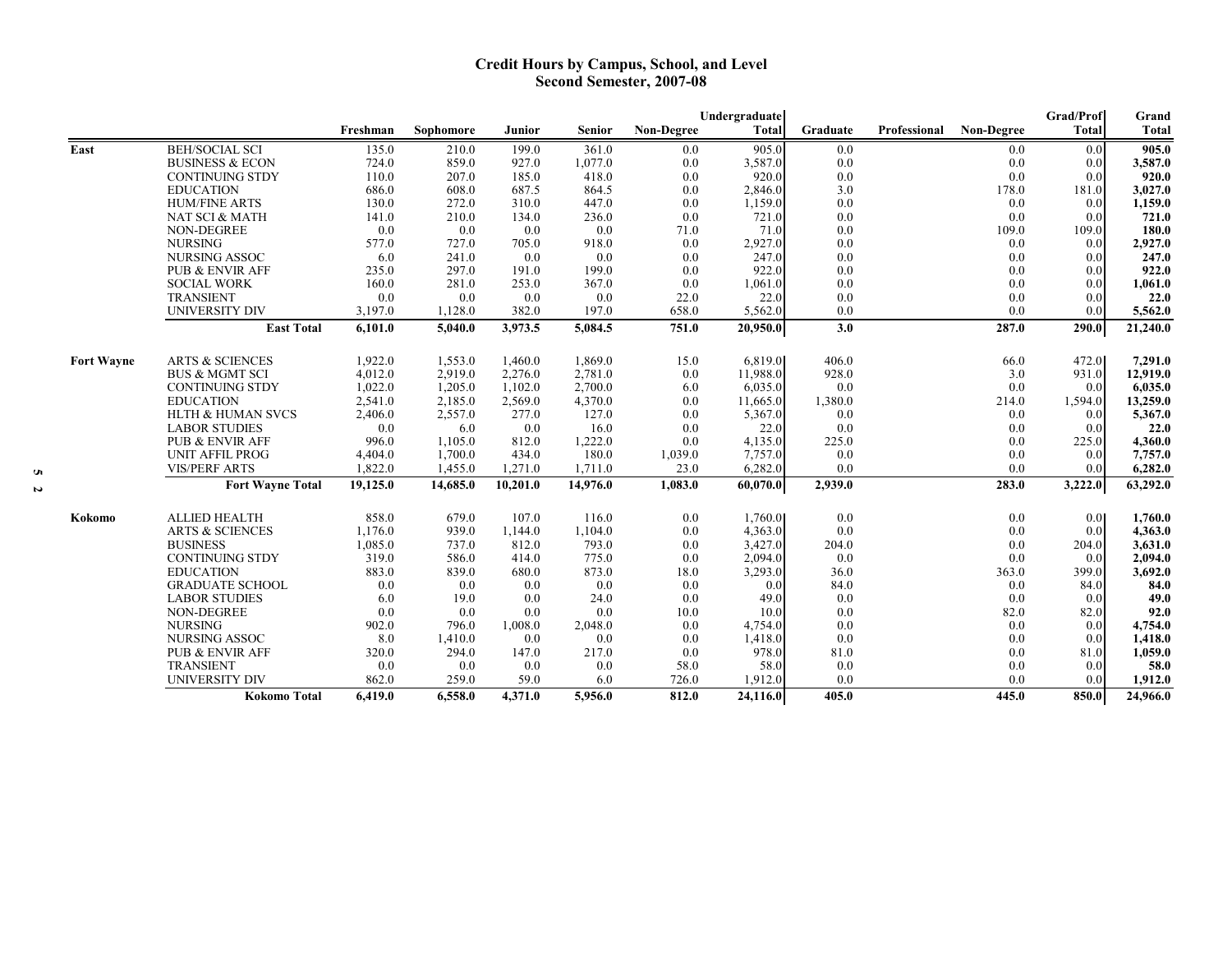# **Credit Hours by Campus, School, and Level Second Semester, 2007-08**

|                   |                            | Undergraduate |           |          |          |                   |              |          |              |                   | <b>Grad/Prof</b> | Grand    |
|-------------------|----------------------------|---------------|-----------|----------|----------|-------------------|--------------|----------|--------------|-------------------|------------------|----------|
|                   |                            | Freshman      | Sophomore | Junior   | Senior   | <b>Non-Degree</b> | <b>Total</b> | Graduate | Professional | <b>Non-Degree</b> | Total            | Total    |
| <b>Northwest</b>  | <b>ALLIED HEALTH</b>       | 1,736.0       | 2,739.0   | 359.0    | 813.0    | 3.0               | 5,650.0      | 0.0      |              | 0.0               | 0.0              | 5,650.0  |
|                   | <b>ARTS &amp; SCIENCES</b> | 3,194.0       | 2,510.0   | 1,582.0  | 1,962.0  | 22.0              | 9,270.0      | 0.0      |              | 0.0               | 0.0              | 9,270.0  |
|                   | <b>BUS &amp; ECONOMICS</b> | 1,274.0       | 1,266.0   | 973.0    | 1,104.0  | 0.0               | 4,617.0      | 732.0    |              | 117.0             | 849.0            | 5,466.0  |
|                   | <b>CONTINUING STDY</b>     | 425.0         | 595.0     | 832.0    | 1,128.0  | 15.0              | 2,995.0      | 0.0      |              | 0.0               | 0.0              | 2,995.0  |
|                   | <b>DENTAL AUX EDUC</b>     | 726.0         | 764.0     | 293.0    | 136.0    | 0.0               | 1,919.0      | 0.0      |              | 0.0               | 0.0              | 1,919.0  |
|                   | <b>EDUCATION</b>           | 1,190.0       | 901.0     | 684.0    | 1,158.0  | 24.0              | 3,957.0      | 302.0    |              | 829.0             | 1,131.0          | 5,088.0  |
|                   | <b>GUIDED STUDIES</b>      | 1,510.0       | 27.0      | 0.0      | 0.0      | 0.0               | 1,537.0      | 0.0      |              | 0.0               | 0.0              | 1,537.0  |
|                   | <b>LABOR STUDIES</b>       | 22.0          | 37.0      | 52.0     | 51.0     | 0.0               | 162.0        | 0.0      |              | 0.0               | 0.0              | 162.0    |
|                   | <b>NON-DEGREE</b>          | 0.0           | 0.0       | 0.0      | 0.0      | 197.0             | 197.0        | 0.0      |              | 0.0               | 0.0              | 197.0    |
|                   | <b>NURSING</b>             | 1,173.0       | 754.0     | 549.0    | 1,743.0  | 0.0               | 4,219.0      | 0.0      |              | 0.0               | 0.0              | 4,219.0  |
|                   | PUB & ENVIR AFF            | 1,009.0       | 1,110.0   | 939.0    | 883.0    | 0.0               | 3,941.0      | 848.0    |              | 60.0              | 908.0            | 4,849.0  |
|                   | <b>SOCIAL WORK</b>         | 0.0           | 0.0       | 0.0      | 0.0      | 0.0               | 0.0          | 940.0    |              | 3.0               | 943.0            | 943.0    |
|                   | <b>TRANSIENT</b>           | 0.0           | 0.0       | 0.0      | 0.0      | 571.0             | 571.0        | 0.0      |              | 0.0               | 0.0              | 571.0    |
|                   | <b>UNIVERSITY DIV</b>      | 40.0          | 72.0      | 18.0     | 3.0      | 179.0             | 312.0        | 0.0      |              | 0.0               | 0.0              | 312.0    |
|                   | <b>Northwest Total</b>     | 12,299.0      | 10,775.0  | 6,281.0  | 8,981.0  | 1,011.0           | 39,347.0     | 2,822.0  |              | 1,009.0           | 3,831.0          | 43,178.0 |
| <b>South Bend</b> | <b>ALLIED HEALTH</b>       | 863.0         | 1,073.0   | 15.0     | 18.0     | 0.0               | 1.969.0      | 0.0      |              | 0.0               | 0.0              | 1.969.0  |
|                   | <b>BUS &amp; ECONOMICS</b> | 3.208.0       | 2,540.0   | 1.790.0  | 2,025.0  | 24.0              | 9.587.0      | 1,169.0  |              | 87.0              | 1,256.0          | 10,843.0 |
|                   | <b>CONTINUING STDY</b>     | 95.0          | 347.0     | 650.0    | 1,675.0  | 0.0               | 2.767.0      | 0.0      |              | 0.0               | 0.0              | 2.767.0  |
|                   | DENTAL AUX EDUC            | 836.0         | 1,332.0   | 55.0     | 136.0    | 0.0               | 2,359.0      | 0.0      |              | 0.0               | 0.0              | 2,359.0  |
|                   | DIV OF THE ARTS            | 1,392.0       | 1,168.0   | 806.0    | 1,423.0  | 27.0              | 4,816.0      | 77.0     |              | 0.0               | 77.0             | 4,893.0  |
|                   | <b>EDUCATION</b>           | 2,102.0       | 1,923.0   | 1,498.0  | 3,308.0  | 30.0              | 8,861.0      | 1,630.0  |              | 660.0             | 2,290.0          | 11,151.0 |
|                   | <b>GRADUATE SCHOOL</b>     | 0.0           | 0.0       | 0.0      | 0.0      | 0.0               | 0.0          | 523.0    |              | 32.0              | 555.0            | 555.0    |
|                   | <b>LABOR STUDIES</b>       | 0.0           | 9.0       | 6.0      | 6.0      | 0.0               | 21.0         | 0.0      |              | 0.0               | 0.0              | 21.0     |
|                   | LIB ARTS & SCI             | 6,053.0       | 3,923.0   | 2,996.0  | 3,693.0  | 65.0              | 16,730.0     | 0.0      |              | 0.0               | 0.0              | 16,730.0 |
|                   | NON-DEGREE                 | 0.0           | 0.0       | 0.0      | 0.0      | 1,883.0           | 1,883.0      | 0.0      |              | 242.0             | 242.0            | 2,125.0  |
|                   | <b>NURSING</b>             | 1,405.0       | 1,071.0   | 732.0    | 1,945.0  | 12.0              | 5,165.0      | 0.0      |              | 9.0               | 9.0              | 5,174.0  |
|                   | <b>PUB &amp; ENVIR AFF</b> | 583.0         | 468.0     | 539.0    | 841.0    | 15.0              | 2,446.0      | 281.0    |              | 48.0              | 329.0            | 2,775.0  |
|                   | <b>SOCIAL WORK</b>         | 0.0           | 0.0       | 0.0      | 0.0      | 0.0               | 0.0          | 793.0    |              | 27.0              | 820.0            | 820.0    |
|                   | <b>TRANSIENT</b>           | 0.0           | 0.0       | 0.0      | 0.0      | 210.0             | 210.0        | 0.0      |              | 0.0               | 0.0              | 210.0    |
|                   | <b>South Bend Total</b>    | 16,537.0      | 13,854.0  | 9,087.0  | 15,070.0 | 2,266.0           | 56,814.0     | 4,473.0  |              | 1,105.0           | 5,578.0          | 62,392.0 |
| Southeast         | <b>ARTS &amp; LETTERS</b>  | 218.0         | 842.0     | 1,313.0  | 1,679.0  | 0.0               | 4,052.0      | 0.0      |              | 0.0               | 0.01             | 4,052.0  |
|                   | <b>BUSINESS</b>            | 100.0         | 306.0     | 1.506.0  | 3.033.5  | 0.0               | 4.945.5      | 1,048.0  |              | 0.0               | 1,048.0          | 5,993.5  |
|                   | <b>CONTINUING STDY</b>     | 101.0         | 723.5     | 993.0    | 1,871.0  | 6.0               | 3,694.5      | 0.0      |              | 0.0               | 0.0              | 3.694.5  |
|                   | <b>EDUCATION</b>           | 38.0          | 489.0     | 1.001.0  | 2,511.0  | 0.0               | 4.039.0      | 1,684.0  |              | 886.0             | 2,570.0          | 6.609.0  |
|                   | <b>GRADUATE SCHOOL</b>     | 0.0           | 0.0       | 0.0      | 0.0      | 0.0               | 0.0          | 139.0    |              | 6.0               | 145.0            | 145.0    |
|                   | HEALTH, PE, REC            | 105.5         | 41.0      | 0.0      | 6.0      | 0.0               | 152.5        | 0.0      |              | 0.0               | 0.0              | 152.5    |
|                   | NATURAL SCIENCE            | 436.0         | 1,149.0   | 1,375.5  | 1,666.0  | 0.0               | 4,626.5      | 0.0      |              | 0.0               | 0.0              | 4,626.5  |
|                   | NON-DEGREE                 | 0.0           | 0.0       | 0.0      | 0.0      | 598.0             | 598.0        | 0.0      |              | 0.0               | 0.0              | 598.0    |
|                   | <b>NURSING</b>             | 0.0           | 243.0     | 387.0    | 1,450.0  | 0.0               | 2,080.0      | 0.0      |              | 0.0               | 0.0              | 2,080.0  |
|                   | <b>SOCIAL SCIENCE</b>      | 225.0         | 1,296.0   | 1,756.5  | 2,081.0  | 0.0               | 5,358.5      | 0.0      |              | 0.0               | 0.0              | 5,358.5  |
|                   | UNIVERSITY DIV             | 12,465.0      | 6,789.0   | 2,301.0  | 517.0    | 341.0             | 22,413.0     | 0.0      |              | 0.0               | 0.0              | 22,413.0 |
|                   | <b>Southeast Total</b>     | 13,688.5      | 11,878.5  | 10,633.0 | 14,814.5 | 945.0             | 51,959.5     | 2,871.0  |              | 892.0             | 3,763.0          | 55,722.5 |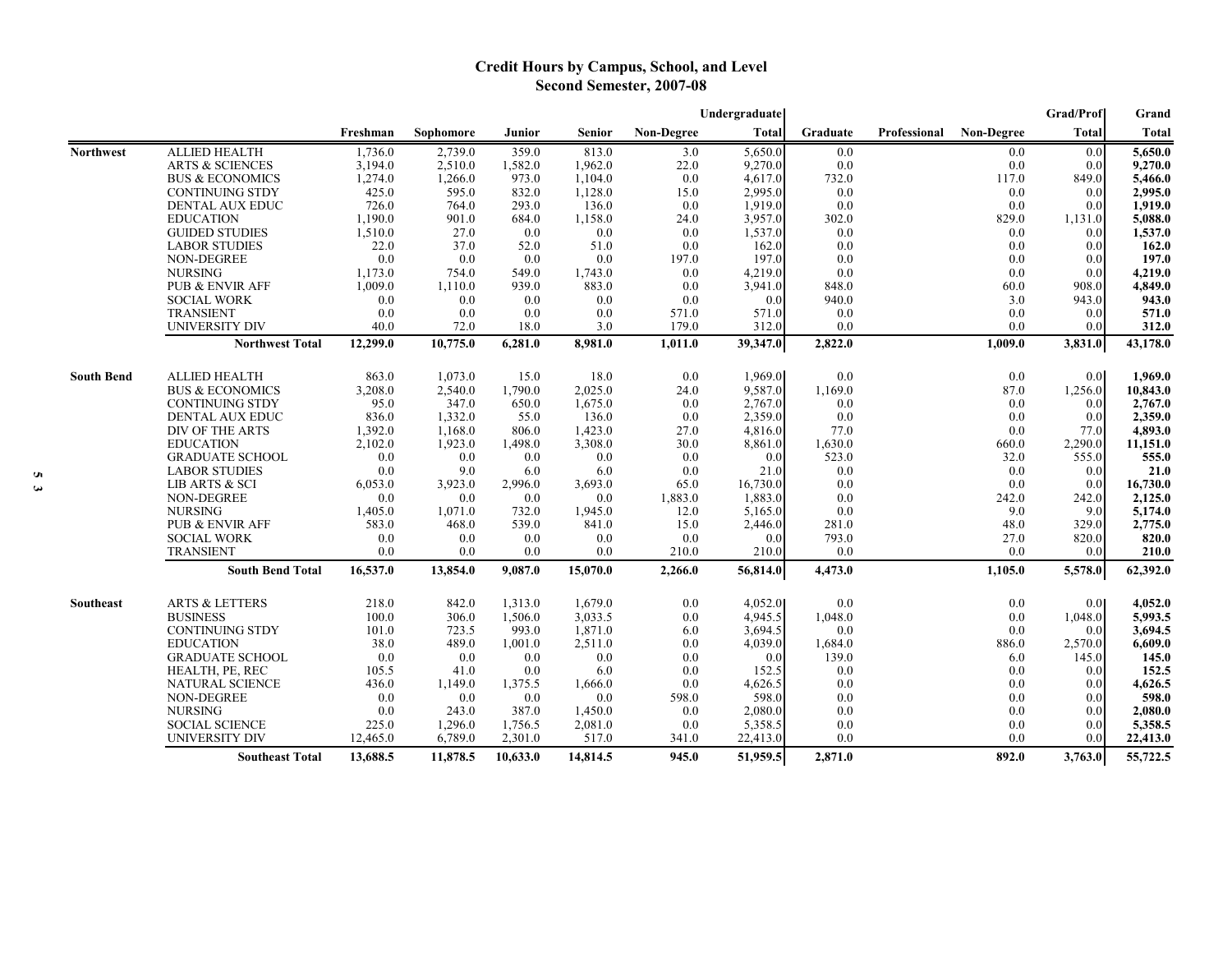## **Credit Hours by School and Level - Full-Time Students Only - All Campuses Second Semester, 2007-08**

|                               |           |           |           |               | эссона эспсэгл хоот | Undergraduate |          |              |                   | Grad/Prof        | Grand        |
|-------------------------------|-----------|-----------|-----------|---------------|---------------------|---------------|----------|--------------|-------------------|------------------|--------------|
|                               | Freshman  | Sophomore | Junior    | <b>Senior</b> | <b>Non-Degree</b>   | Total         | Graduate | Professional | <b>Non-Degree</b> | <b>Total</b>     | <b>Total</b> |
| <b>ALLIED HEALTH</b>          | 2,090.0   | 3,054.0   | 282.0     | 716.0         | 0.0                 | 6,142.0       | 0.0      | 0.0          | 0.0               | 0.0              | 6,142.0      |
| <b>ARTS &amp; LETTERS</b>     | 169.0     | 633.0     | 1,042.0   | 1,143.0       | 0.0                 | 2,987.0       | 0.0      | 0.0          | 0.0               | 0.0              | 2,987.0      |
| <b>ARTS &amp; SCIENCES</b>    | 6,313.0   | 29,766.5  | 39,351.0  | 47,329.0      | 870.0               | 123,629.5     | 421.0    | 0.0          | 0.0               | 421.0            | 124,050.5    |
| <b>BEH/SOCIAL SCI</b>         | 96.0      | 155.0     | 154.0     | 235.0         | 0.0                 | 640.0         | 0.0      | 0.0          | 0.0               | 0.0              | 640.0        |
| <b>BUS &amp; ECONOMICS</b>    | 3,551.0   | 2,848.0   | 2,047.0   | 2,135.0       | 12.0                | 10,593.0      | 983.0    | 0.0          | 39.0              | 1,022.0          | 11,615.0     |
| <b>BUS &amp; MGMT SCI</b>     | 3,482.0   | 2,456.0   | 1,829.0   | 2,190.0       | 0.0                 | 9,957.0       | 348.0    | 0.0          | 0.0               | 348.0            | 10,305.0     |
| <b>BUSINESS</b>               | 7,789.5   | 17,582.5  | 19,383.5  | 32,532.5      | 145.0               | 77,433.0      | 9,623.0  | 0.0          | 96.0              | 9,719.0          | 87,152.0     |
| <b>BUSINESS &amp; ECON</b>    | 622.0     | 631.0     | 632.0     | 742.0         | 0.0                 | 2,627.0       | 0.0      | 0.0          | 0.0               | 0.0              | 2,627.0      |
| <b>COLUMBUS CAMPUS</b>        | 4,106.0   | 2,846.0   | 1,561.0   | 1,964.0       | 148.0               | 10,625.0      | 30.0     | 0.0          | 9.0               | 39.0             | 10,664.0     |
| <b>CONTINUING STDY</b>        | 1,594.0   | 3,405.5   | 5,868.0   | 12,596.0      | 267.0               | 23,730.5      | 21.0     | 0.0          | 0.0               | 21.0             | 23,751.5     |
| DENTAL AUX EDUC               | 1,722.0   | 2,720.0   | 279.0     | 208.0         | 0.0                 | 4,929.0       | 0.0      | 0.0          | 0.0               | 0.0              | 4,929.0      |
| <b>DENTISTRY</b>              | 0.0       | 0.0       | 0.0       | 0.0           | 0.0                 | 0.0           | 821.0    | 10,230.0     | 0.0               | 11,051.0         | 11,051.0     |
| DIV OF THE ARTS               | 1,163.0   | 938.0     | 667.0     | 1,152.0       | 12.0                | 3,932.0       | 62.0     | 0.0          | 0.0               | 62.0             | 3,994.0      |
| <b>EDUCATION</b>              | 7,503.0   | 8,599.0   | 12,651.5  | 26,170.5      | 602.0               | 55,526.0      | 3,576.0  | 0.0          | 861.0             | 4,437.0          | 59,963.0     |
| <b>ENGINEERING</b>            | 1,499.0   | 1,580.0   | 1,394.0   | 2,329.0       | 24.0                | 6,826.0       | 334.0    | 0.0          | 0.0               | 334.0            | 7,160.0      |
| <b>GRAD NON-DEGREE</b>        | 0.0       | 0.0       | 0.0       | 0.0           | 0.0                 | 0.0           | 0.0      | 0.0          | 301.0             | 301.0            | 301.0        |
| <b>GRADUATE SCHOOL</b>        | 0.0       | 0.0       | 0.0       | 0.0           | 0.0                 | 0.0           | 25,201.5 | 0.0          | 268.0             | 25,469.5         | 25,469.5     |
| <b>GUIDED STUDIES</b>         | 960.0     | 27.0      | 0.0       | 0.0           | 0.0                 | 987.0         | 0.0      | 0.0          | 0.0               | 0.0              | 987.0        |
| <b>HEALTH &amp; REHAB SCI</b> | 0.0       | 0.0       | 0.0       | 0.0           | 0.0                 | 0.0           | 1,045.0  | 1,110.0      | 0.0               | 2,155.0          | 2,155.0      |
| HEALTH, PE, REC               | 150.0     | 5,931.0   | 9,048.0   | 11,512.5      | 27.0                | 26,668.5      | 1,514.5  | 0.0          | 0.0               | 1,514.5          | 28,183.0     |
| <b>HERRON ART</b>             | 1,740.0   | 2,192.0   | 1,806.0   | 2,982.0       | 0.0                 | 8,720.0       | 30.0     | 0.0          | 0.0               | 30.0             | 8,750.0      |
| <b>HLTH &amp; HUMAN SVCS</b>  | 1,925.0   | 2,124.0   | 205.0     | 67.0          | 0.0                 | 4,321.0       | 0.0      | 0.0          | 0.0               | 0.0              | 4,321.0      |
| <b>HUM/FINE ARTS</b>          | 83.0      | 189.0     | 210.0     | 333.0         | 0.0                 | 815.0         | 0.0      | 0.0          | 0.0               | 0.0              | 815.0        |
| <b>INFORMATICS</b>            | 541.0     | 1,807.5   | 2,800.0   | 3,667.5       | 13.0                | 8,829.0       | 855.5    | 0.0          | 0.0               | 855.5            | 9,684.5      |
| <b>JOURNALISM</b>             | 534.0     | 3,327.0   | 3,804.0   | 4,271.5       | 0.0                 | 11,936.5      | 0.0      | 0.0          | $0.0\,$           | 0.0 <sub>1</sub> | 11,936.5     |
| <b>LABOR STUDIES</b>          | 13.0      | 27.0      | 52.0      | 38.0          | 0.0                 | 130.0         | 0.0      | 0.0          | 0.0               | 0.0              | 130.0        |
| LAW                           | 0.0       | 0.0       | 0.0       | 0.0           | 0.0                 | 0.0           | 1,086.0  | 15,964.0     | 33.0              | 17,083.0         | 17,083.0     |
| LIB ARTS & SCI                | 4,638.0   | 3,070.0   | 2,438.0   | 2,505.0       | 41.0                | 12,692.0      | 0.0      | 0.0          | 0.0               | 0.0              | 12,692.0     |
| <b>LIBERAL ARTS</b>           | 1,400.0   | 2,764.0   | 3,466.0   | 5,601.5       | 59.0                | 13,290.5      | 0.0      | 0.0          | 0.0               | 0.0 <sub>1</sub> | 13,290.5     |
| <b>LIBRARY &amp; INFO SCI</b> | 0.0       | 0.0       | 0.0       | 0.0           | 0.0                 | 0.0           | 2,447.0  | 0.0          | 0.0               | 2,447.0          | 2,447.0      |
| <b>MEDICINE</b>               | 612.0     | 236.0     | 457.0     | 2,191.0       | 0.0                 | 3,496.0       | 668.0    | 22,316.0     | 0.0               | 22,984.0         | 26,480.0     |
| <b>MUSIC</b>                  | 1,839.0   | 2,760.0   | 2,426.0   | 5,428.0       | 31.0                | 12,484.0      | 6,124.5  | 0.0          | 18.0              | 6,142.5          | 18,626.5     |
| NAT SCI & MATH                | 122.0     | 170.0     | 96.0      | 188.0         | 0.0                 | 576.0         | 0.0      | 0.0          | 0.0               | 0.0              | 576.0        |
| NATURAL SCIENCE               | 218.0     | 771.0     | 1,102.5   | 1,196.0       | 0.0                 | 3,287.5       | 0.0      | 0.0          | 0.0               | 0.0              | 3,287.5      |
| NON-DEGREE                    | 0.0       | 0.0       | 0.0       | 0.0           | 257.0               | 257.0         | 0.0      | 0.0          | 93.0              | 93.0             | 350.0        |
| <b>NURSING</b>                | 3,282.0   | 3,497.0   | 4,865.0   | 14,423.0      | 0.0                 | 26,067.0      | 455.0    | 0.0          | 0.0               | 455.0            | 26,522.0     |
| NURSING ASSOC                 | 0.0       | 1,615.0   | 0.0       | 0.0           | 0.0                 | 1,615.0       | 0.0      | 0.0          | 0.0               | 0.0              | 1,615.0      |
| <b>OPTOMETRY</b>              | 0.0       | 27.0      | 0.0       | 0.0           | 0.0                 | 27.0          | 0.0      | 5,123.0      | 9.0               | 5,132.0          | 5,159.0      |
| PHYSICAL EDUC                 | 1,309.0   | 2,075.0   | 2,838.0   | 3,777.0       | 0.0                 | 9,999.0       | 129.0    | 0.0          | 0.0               | 129.0            | 10,128.0     |
| <b>PUB &amp; ENVIR AFF</b>    | 2,937.0   | 5,958.0   | 9,516.0   | 10,722.0      | 25.0                | 29,158.0      | 5,008.5  | 0.0          | 21.0              | 5,029.5          | 34,187.5     |
| <b>SCIENCE</b>                | 2,392.0   | 2,724.0   | 3,458.0   | 6,131.0       | 258.0               | 14,963.0      | 2,318.0  | 0.0          | 0.0               | 2,318.0          | 17,281.0     |
| <b>SOCIAL SCIENCE</b>         | 154.0     | 994.0     | 1,328.5   | 1,411.0       | 0.0                 | 3,887.5       | 0.0      | 0.0          | 0.0               | 0.0 <sub>1</sub> | 3,887.5      |
| <b>SOCIAL WORK</b>            | 124.0     | 341.0     | 854.0     | 1,397.0       | 0.0                 | 2,716.0       | 4,519.0  | 0.0          | 25.5              | 4,544.5          | 7,260.5      |
| <b>TECHNOLOGY</b>             | 1,036.0   | 2,713.0   | 2,804.0   | 4,077.0       | 0.0                 | 10,630.0      | 66.0     | 0.0          | 0.0               | 66.0             | 10,696.0     |
| <b>TRANSIENT</b>              | 0.0       | 0.0       | 0.0       | 0.0           | 1,217.0             | 1,217.0       | 0.0      | 0.0          | 0.0               | 0.0              | 1,217.0      |
| <b>UNIT AFFIL PROG</b>        | 3,641.0   | 1,325.0   | 327.0     | 80.0          | 112.0               | 5,485.0       | 0.0      | 0.0          | 0.0               | 0.0              | 5,485.0      |
| UNIVERSITY COLLEGE            | 26,145.0  | 16,876.0  | 5,736.5   | 1,551.5       | 172.0               | 50,481.0      | 0.0      | 0.0          | 0.0               | 0.0              | 50,481.0     |
| UNIVERSITY DIV                | 92,186.5  | 53,983.0  | 13,642.0  | 2,012.5       | 76.0                | 161,900.0     | 0.0      | 0.0          | 0.0               | 0.0 <sub>1</sub> | 161,900.0    |
| <b>VIS/PERF ARTS</b>          | 1,561.0   | 1,182.0   | 1,086.0   | 1,312.0       | 0.0                 | 5,141.0       | 0.0      | 0.0          | 0.0               | 0.0              | 5,141.0      |
| <b>Total</b>                  | 191,242.0 | 195,920.0 | 161,506.5 | 218,317.0     | 4,368.0             | 771,353.5     | 67,686.5 | 54,743.0     | 1,773.5           | 124,203.0        | 895,556.5    |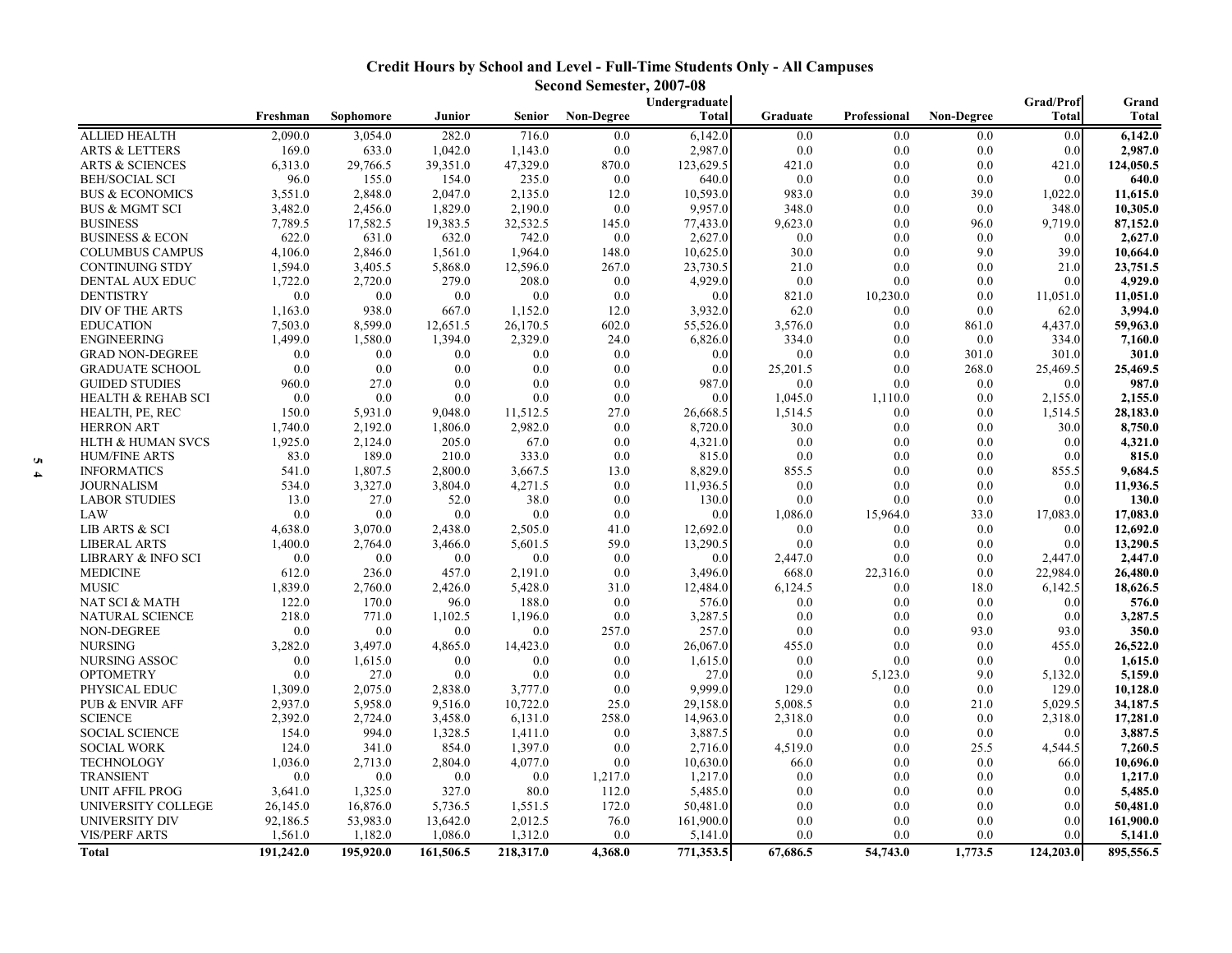### **Credit Hours by Campus, School and Level - Full-Time Students Only Second Semester, 2007-08**

|                    |                               |             |           |          |           |            | Undergraduate  |               |              |                   | Grad/Prof     | Grand        |
|--------------------|-------------------------------|-------------|-----------|----------|-----------|------------|----------------|---------------|--------------|-------------------|---------------|--------------|
|                    |                               | Freshman    | Sophomore | Junior   | Senior    | Non-Degree | <b>Total</b>   | Graduate      | Professional | <b>Non-Degree</b> | Total         | <b>Total</b> |
| <b>Bloomington</b> | <b>ARTS &amp; SCIENCES</b>    | 1,018.0     | 25,638.5  | 35,985.0 | 43,852.0  | 858.0      | 107,351.5      | 265.0         | 0.0          | 0.0               | 265.0         | 107,616.5    |
|                    | <b>BUSINESS</b>               | 6,228.0     | 15,676.5  | 15,715.0 | 24,032.0  | 118.0      | 61,769.5       | 8,118.5       | 0.0          | 96.0              | 8,214.5       | 69,984.0     |
|                    | <b>CONTINUING STDY</b>        | 324.0       | 716.0     | 1,676.0  | 3,728.0   | 267.0      | 6,711.0        | 0.0           | 0.0          | 0.0               | 0.0           | 6,711.0      |
|                    | <b>EDUCATION</b>              | 0.0         | 701.0     | 3,934.0  | 9,274.0   | 0.0        | 13,909.0       | 2,177.0       | 0.0          | 232.0             | 2,409.0       | 16,318.0     |
|                    | <b>GRADUATE SCHOOL</b>        | 0.0         | 0.0       | 0.0      | 0.0       | 0.0        | 0.0            | 22,448.0      | 0.0          | 258.0             | 22,706.0      | 22,706.0     |
|                    | HEALTH, PE, REC               | 91.0        | 5,919.0   | 9,048.0  | 11,512.5  | 27.0       | 26,597.5       | 1,514.5       | 0.0          | 0.0               | 1,514.5       | 28,112.0     |
|                    | <b>INFORMATICS</b>            | 92.0        | 925.5     | 1,426.0  | 1,820.5   | 0.0        | 4,264.0        | 676.5         | 0.0          | 0.0               | 676.5         | 4,940.5      |
|                    | <b>JOURNALISM</b>             | 280.0       | 2,965.0   | 3,396.0  | 3,651.5   | 0.0        | 10,292.5       | 0.0           | 0.0          | 0.0               | 0.0           | 10,292.5     |
|                    | <b>LABOR STUDIES</b>          | 0.0         | 0.0       | 0.0      | 12.0      | 0.0        | 12.0           | 0.0           | 0.0          | 0.0               | 0.0           | 12.0         |
|                    | LAW                           | 0.0         | 0.0       | 0.0      | 0.0       | 0.0        | 0.0            | 756.0         | 7,500.0      | 33.0              | 8,289.0       | 8,289.0      |
|                    | <b>LIBRARY &amp; INFO SCI</b> | 0.0         | 0.0       | 0.0      | 0.0       | 0.0        | 0.0            | 1,859.0       | 0.0          | 0.0               | 1,859.0       | 1,859.0      |
|                    | <b>MUSIC</b>                  | 1,839.0     | 2,760.0   | 2,426.0  | 5,428.0   | 31.0       | 12,484.0       | 6,025.5       | 0.0          | 18.0              | 6,043.5       | 18,527.5     |
|                    | <b>NURSING</b>                | 0.0         | 225.0     | 710.0    | 1,130.0   | 0.0        | 2,065.0        | 0.0           | 0.0          | 0.0               | 0.0           | 2,065.0      |
|                    | <b>OPTOMETRY</b>              | 0.0         | 27.0      | 0.0      | 0.0       | 0.0        | 27.0           | 0.0           | 5,123.0      | 9.0               | 5,132.0       | 5,159.0      |
|                    | PUB & ENVIR AFF               | 30.0        | 2,532.0   | 5,708.0  | 6,093.0   | 13.0       | 14,376.0       | 3,577.5       | 0.0          | 0.0               | 3,577.5       | 17,953.5     |
|                    | <b>SOCIAL WORK</b>            | 0.0         | 92.0      | 291.0    | 460.0     | 0.0        | 843.0          | 0.0           | 0.0          | 0.0               | 0.0           | 843.0        |
|                    | UNIVERSITY DIV                | 78,247.0    | 47,561.0  | 11,761.0 | 1,588.5   | 13.0       | 139,170.5      | 0.0           | 0.0          | 0.0               | 0.0           | 139,170.5    |
|                    | <b>Bloomington Total</b>      | 88,149.0    | 105,738.5 | 92,076.0 | 112,582.0 | 1,327.0    | 399,872.5      | 47,417.5      | 12,623.0     | 646.0             | 60,686.5      | 460,559.0    |
|                    |                               |             |           |          |           |            |                |               |              |                   |               |              |
| Indianapolis       | <b>BUSINESS</b>               | 689.5       | 1,187.0   | 2,032.5  | 5.954.5   | 27.0       | 9,890.5        | 1,320.0       | 0.0          | 0.0               | 1,320.0       | 11,210.5     |
|                    | <b>COLUMBUS CAMPUS</b>        | 4,106.0     | 2,846.0   | 1,561.0  | 1,964.0   | 148.0      | 10,625.0       | 30.0          | 0.0          | 9.0               | 39.0          | 10,664.0     |
|                    | <b>CONTINUING STDY</b>        | 12.0        | 474.0     | 1,451.0  | 3,478.0   | 0.0        | 5,415.0        | 21.0          | 0.0          | 0.0               | 21.0          | 5,436.0      |
|                    | DENTAL AUX EDUC               | 625.0       | 1,167.0   | 0.0      | 0.0       | 0.0        | 1,792.0        | 0.0           | 0.0          | 0.0               | 0.0           | 1,792.0      |
|                    | <b>DENTISTRY</b>              | 0.0         | 0.0       | 0.0      | 0.0       | 0.0        | 0.0            | 821.0         | 10,230.0     | 0.0               | 11,051.0      | 11,051.0     |
|                    | <b>EDUCATION</b>              | 1,193.0     | 2,162.0   | 2,609.0  | 5,683.0   | 560.0      | 12,207.0       | 736.0         | 0.0          | 54.0              | 790.0         | 12,997.0     |
|                    | <b>ENGINEERING</b>            | 1,499.0     | 1,580.0   | 1,394.0  | 2,329.0   | 24.0       | 6,826.0        | 334.0         | 0.0          | 0.0               | 334.0         | 7,160.0      |
|                    | <b>GRAD NON-DEGREE</b>        | 0.0         | 0.0       | 0.0      | 0.0       | 0.0        | 0.0            | 0.0           | 0.0          | 301.0             | 301.0         | 301.0        |
|                    | <b>GRADUATE SCHOOL</b>        | 0.0         | 0.0       | 0.0      | 0.0       | 0.0        | 0.0            | 2,574.5       | 0.0          | 0.0               | 2,574.5       | 2,574.5      |
|                    | <b>HEALTH &amp; REHAB SCI</b> | 0.0         | 0.0       | 0.0      | 0.0       | 0.0        | 0.0            | 1,045.0       | 1,110.0      | 0.0               | 2,155.0       | 2,155.0      |
|                    | <b>HERRON ART</b>             | 1,740.0     | 2,192.0   | 1,806.0  | 2,982.0   | 0.0        | 8,720.0        | 30.0          | 0.0          | 0.0               | 30.0          | 8,750.0      |
|                    | <b>INFORMATICS</b>            | 449.0       | 882.0     | 1,374.0  | 1,847.0   | 13.0       | 4,565.0        | 179.0         | 0.0          | 0.0               | 179.0         | 4,744.0      |
|                    | <b>JOURNALISM</b>             | 254.0       | 362.0     | 408.0    | 620.0     | 0.0        | 1,644.0        | 0.0           | 0.0          | 0.0               | 0.0           | 1,644.0      |
|                    | <b>LABOR STUDIES</b>          | 0.0         | 0.0       | 27.0     | 0.0       | 0.0        | 27.0           | 0.0           | 0.0          | 0.0               | 0.0           | 27.0         |
|                    | LAW                           | 0.0         | 0.0       | 0.0      | 0.0       | 0.0        | 0.0            | 330.0         | 8,464.0      | 0.0               | 8,794.0       | 8,794.0      |
|                    | <b>LIBERAL ARTS</b>           | 1,400.0     | 2,764.0   | 3,466.0  | 5,601.5   | 59.0       | 13,290.5       | 0.0           | 0.0          | 0.0               | 0.0           | 13,290.5     |
|                    | <b>LIBRARY &amp; INFO SCI</b> | 0.0         | 0.0       | 0.0      | 0.0       | 0.0        | 0.0            | 588.0         | 0.0          | 0.0               | 588.0         | 588.0        |
|                    | <b>MEDICINE</b>               | 612.0       | 236.0     | 457.0    | 2,191.0   | 0.0        |                | 668.0         | 22,316.0     | 0.0               | 22,984.0      |              |
|                    | <b>MUSIC</b>                  |             |           |          |           |            | 3,496.0        |               |              |                   |               | 26,480.0     |
|                    |                               | 0.0<br>50.0 | 0.0       | 0.0      | 0.0       | 0.0        | 0.0<br>9,973.0 | 99.0<br>455.0 | 0.0          | 0.0               | 99.0<br>455.0 | 99.0         |
|                    | <b>NURSING</b>                |             | 836.0     | 1,754.0  | 7,333.0   | 0.0        |                |               | 0.0          | 0.0               |               | 10,428.0     |
|                    | PHYSICAL EDUC                 | 1,309.0     | 2,075.0   | 2,838.0  | 3,777.0   | 0.0        | 9.999.0        | 129.0         | 0.0          | 0.0               | 129.0         | 10,128.0     |
|                    | PUB & ENVIR AFF               | 214.0       | 864.0     | 1,649.0  | 2,162.0   | 0.0        | 4,889.0        | 1,011.0       | 0.0          | 0.0               | 1,011.0       | 5,900.0      |
|                    | <b>SCIENCE</b>                | 2,392.0     | 2,724.0   | 3,458.0  | 6,131.0   | 258.0      | 14,963.0       | 2,318.0       | 0.0          | 0.0               | 2,318.0       | 17,281.0     |
|                    | <b>SOCIAL WORK</b>            | 0.0         | 60.0      | 359.0    | 734.0     | 0.0        | 1,153.0        | 3,779.0       | 0.0          | 25.5              | 3,804.5       | 4,957.5      |
|                    | TECHNOLOGY                    | 1,036.0     | 2,713.0   | 2,804.0  | 4,077.0   | 0.0        | 10,630.0       | 66.0          | 0.0          | 0.0               | 66.0          | 10,696.0     |
|                    | <b>TRANSIENT</b>              | 0.0         | 0.0       | 0.0      | 0.0       | 708.0      | 708.0          | 0.0           | 0.0          | 0.0               | 0.0           | 708.0        |
|                    | UNIVERSITY COLLEGE            | 26,145.0    | 16,876.0  | 5,736.5  | 1,551.5   | 172.0      | 50,481.0       | 0.0           | 0.0          | 0.0               | 0.0           | 50,481.0     |
|                    | <b>Indianapolis Total</b>     | 43,725.5    | 42,000.0  | 35,184.0 | 58,415.5  | 1,969.0    | 181.294.0      | 16,533.5      | 42,120.0     | 389.5             | 59,043.0      | 240,337.0    |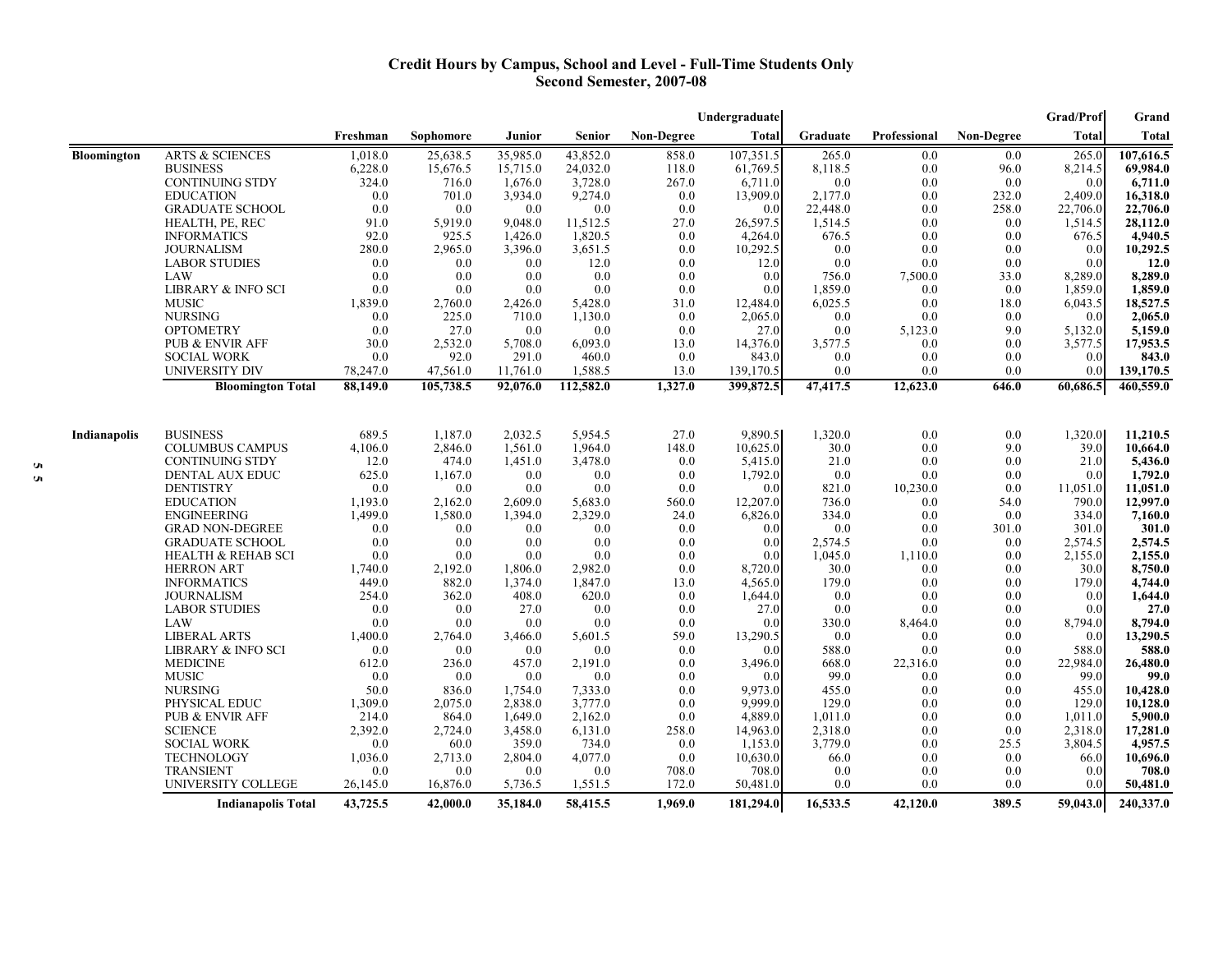### **Credit Hours by Campus, School and Level - Full-Time Students Only Second Semester, 2007-08**

|                   |                              |                  |                |         |               |                   | Undergraduate      |            |              |                   | <b>Grad/Prof</b>        | Grand              |
|-------------------|------------------------------|------------------|----------------|---------|---------------|-------------------|--------------------|------------|--------------|-------------------|-------------------------|--------------------|
|                   |                              | Freshman         | Sophomore      | Junior  | <b>Senior</b> | <b>Non-Degree</b> | Total              | Graduate   | Professional | <b>Non-Degree</b> | <b>Total</b>            | Total              |
| East              | <b>BEH/SOCIAL SCI</b>        | 96.0             | 155.0          | 154.0   | 235.0         | 0.0               | 640.0              | 0.0        |              | 0.0               | 0.0                     | 640.0              |
|                   | <b>BUSINESS &amp; ECON</b>   | 622.0            | 631.0          | 632.0   | 742.0         | 0.0               | 2,627.0            | 0.0        |              | 0.0               | 0.0                     | 2,627.0            |
|                   | <b>CONTINUING STDY</b>       | 69.0             | 118.0          | 84.0    | 267.0         | 0.0               | 538.0              | 0.0        |              | 0.0               | 0.0                     | 538.0              |
|                   | <b>EDUCATION</b>             | 601.0            | 479.0          | 612.5   | 684.5         | 0.0               | 2,377.0            | 0.0        |              | 85.0              | 85.0                    | 2,462.0            |
|                   | <b>HUM/FINE ARTS</b>         | 83.0             | 189.0          | 210.0   | 333.0         | 0.0               | 815.0              | 0.0        |              | 0.0               | 0.0                     | 815.0              |
|                   | NAT SCI & MATH               | 122.0            | 170.0          | 96.0    | 188.0         | 0.0               | 576.0              | 0.0        |              | 0.0               | 0.0                     | 576.0              |
|                   | NON-DEGREE                   | 0.0              | 0.0            | 0.0     | 0.0           | 25.0              | 25.0               | 0.0        |              | 30.0              | 30.0                    | 55.0               |
|                   | <b>NURSING</b>               | 457.0            | 427.0          | 569.0   | 710.0         | 0.0               | 2,163.0            | 0.0        |              | 0.0               | 0.0                     | 2,163.0            |
|                   | NURSING ASSOC                | 0.0              | 234.0          | 0.0     | 0.0           | 0.0               | 234.0              | 0.0        |              | 0.0               | 0.0                     | 234.0              |
|                   | <b>PUB &amp; ENVIR AFF</b>   | 202.0            | 232.0          | 145.0   | 172.0         | 0.0               | 751.0              | 0.0        |              | 0.0               | 0.0                     | 751.0              |
|                   | <b>SOCIAL WORK</b>           | 124.0            | 189.0          | 204.0   | 203.0         | 0.0               | 720.0              | 0.0        |              | 0.0               | 0.0                     | 720.0              |
|                   | UNIVERSITY DIV               | 2,515.0          | 740.0          | 276.0   | 131.0         | 0.0               | 3,662.0            | 0.0        |              | 0.0               | 0.0                     | 3,662.0            |
|                   | <b>East Total</b>            | 4,891.0          | 3,564.0        | 2,982.5 | 3,665.5       | 25.0              | 15,128.0           | 0.0        |              | 115.0             | 115.0                   | 15,243.0           |
| <b>Fort Wayne</b> | <b>ARTS &amp; SCIENCES</b>   | 1,647.0          | 1,327.0        | 1,216.0 | 1,391.0       | 12.0              | 5,593.0            | 156.0      |              | 0.0               | 156.0                   | 5,749.0            |
|                   | <b>BUS &amp; MGMT SCI</b>    | 3,482.0          | 2,456.0        | 1,829.0 | 2,190.0       | 0.0               | 9,957.0            | 348.0      |              | 0.0               | 348.0                   | 10,305.0           |
|                   | <b>CONTINUING STDY</b>       | 628.0            | 809.0          | 816.0   | 1,700.0       | 0.0               | 3,953.0            | 0.0        |              | 0.0               | 0.0                     | 3,953.0            |
|                   | <b>EDUCATION</b>             | 2,123.0          | 1,789.0        | 2,200.0 | 3,558.0       | 0.0               | 9,670.0            | 27.0       |              | 0.0               | 27.0                    | 9,697.0            |
|                   | <b>HLTH &amp; HUMAN SVCS</b> | 1,925.0          | 2,124.0        | 205.0   | 67.0          | 0.0               | 4,321.0            | 0.0        |              | 0.0               | 0.0                     | 4,321.0            |
|                   | <b>PUB &amp; ENVIR AFF</b>   | 906.0            | 925.0          | 689.0   | 894.0         | 0.0               | 3,414.0            | 27.0       |              | 0.0               | 27.0                    | 3,441.0            |
|                   | <b>UNIT AFFIL PROG</b>       | 3,641.0          | 1,325.0        | 327.0   | 80.0          | 112.0             | 5,485.0            | 0.0        |              | 0.0               | 0.0                     | 5,485.0            |
|                   | <b>VIS/PERF ARTS</b>         | 1,561.0          | 1,182.0        | 1,086.0 | 1,312.0       | 0.0               | 5,141.0            | 0.0        |              | 0.0               | 0.0                     | 5,141.0            |
|                   | <b>Fort Wayne Total</b>      | 15,913.0         | 11.937.0       | 8,368.0 | 11.192.0      | 124.0             | 47,534.0           | 558.0      |              | 0.0               | 558.0                   | 48,092.0           |
|                   | <b>ALLIED HEALTH</b>         |                  |                | 66.0    |               |                   |                    |            |              |                   |                         |                    |
| Kokomo            | <b>ARTS &amp; SCIENCES</b>   | 500.0<br>1,000.0 | 524.0<br>695.0 | 944.0   | 86.0<br>794.0 | 0.0<br>0.0        | 1,176.0<br>3,433.0 | 0.0<br>0.0 |              | 0.0<br>0.0        | 0.0 <sub>l</sub><br>0.0 | 1,176.0<br>3,433.0 |
|                   | <b>BUSINESS</b>              | 821.0            | 562.0          | 580.0   | 577.0         | 0.0               | 2,540.0            | 63.0       |              | 0.0               | 63.0                    | 2,603.0            |
|                   | <b>CONTINUING STDY</b>       | 181.0            | 237.0          | 235.0   | 413.0         | 0.0               | 1,066.0            | 0.0        |              | 0.0               | 0.0                     | 1.066.0            |
|                   | <b>EDUCATION</b>             | 778.0            | 770.0          | 567.0   | 756.0         | 18.0              | 2,889.0            | 0.0        |              | 224.0             | 224.0                   | 3,113.0            |
|                   | <b>GRADUATE SCHOOL</b>       | 0.0              | 0.0            | 0.0     | 0.0           | 0.0               | 0.0                | 18.0       |              | 0.0               | 18.0                    | 18.0               |
|                   | <b>LABOR STUDIES</b>         | 0.0              | 15.0           | 0.0     | 12.0          | 0.0               | 27.0               | 0.0        |              | 0.0               | 0.0                     | 27.0               |
|                   | NON-DEGREE                   | 0.0              | 0.0            | 0.0     | 0.0           | 0.0               | 0.0                | 0.0        |              | 23.0              | 23.0                    | 23.0               |
|                   | <b>NURSING</b>               | 764.0            | 546.0          | 666.0   | 1,366.0       | 0.0               | 3,342.0            | 0.0        |              | 0.0               | 0.0                     | 3,342.0            |
|                   | NURSING ASSOC                | 0.0              | 1,381.0        | 0.0     | 0.0           | 0.0               | 1,381.0            | 0.0        |              | 0.0               | 0.0                     | 1,381.0            |
|                   | <b>PUB &amp; ENVIR AFF</b>   | 279.0            | 185.0          | 105.0   | 138.0         | 0.0               | 707.0              | 18.0       |              | 0.0               | 18.0                    | 725.0              |
|                   | <b>TRANSIENT</b>             | 0.0              | 0.0            | 0.0     | 0.0           | 24.0              | 24.0               | 0.0        |              | 0.0               | 0.0                     | 24.0               |
|                   | <b>UNIVERSITY DIV</b>        | 745.0            | 190.0          | 12.0    | 0.0           | 13.0              | 960.0              | 0.0        |              | 0.0               | 0.0                     | 960.0              |
|                   | <b>Kokomo Total</b>          | 5,068.0          | 5,105.0        | 3,175.0 | 4,142.0       | 55.0              | 17,545.0           | 99.0       |              | 247.0             | 346.0                   | 17,891.0           |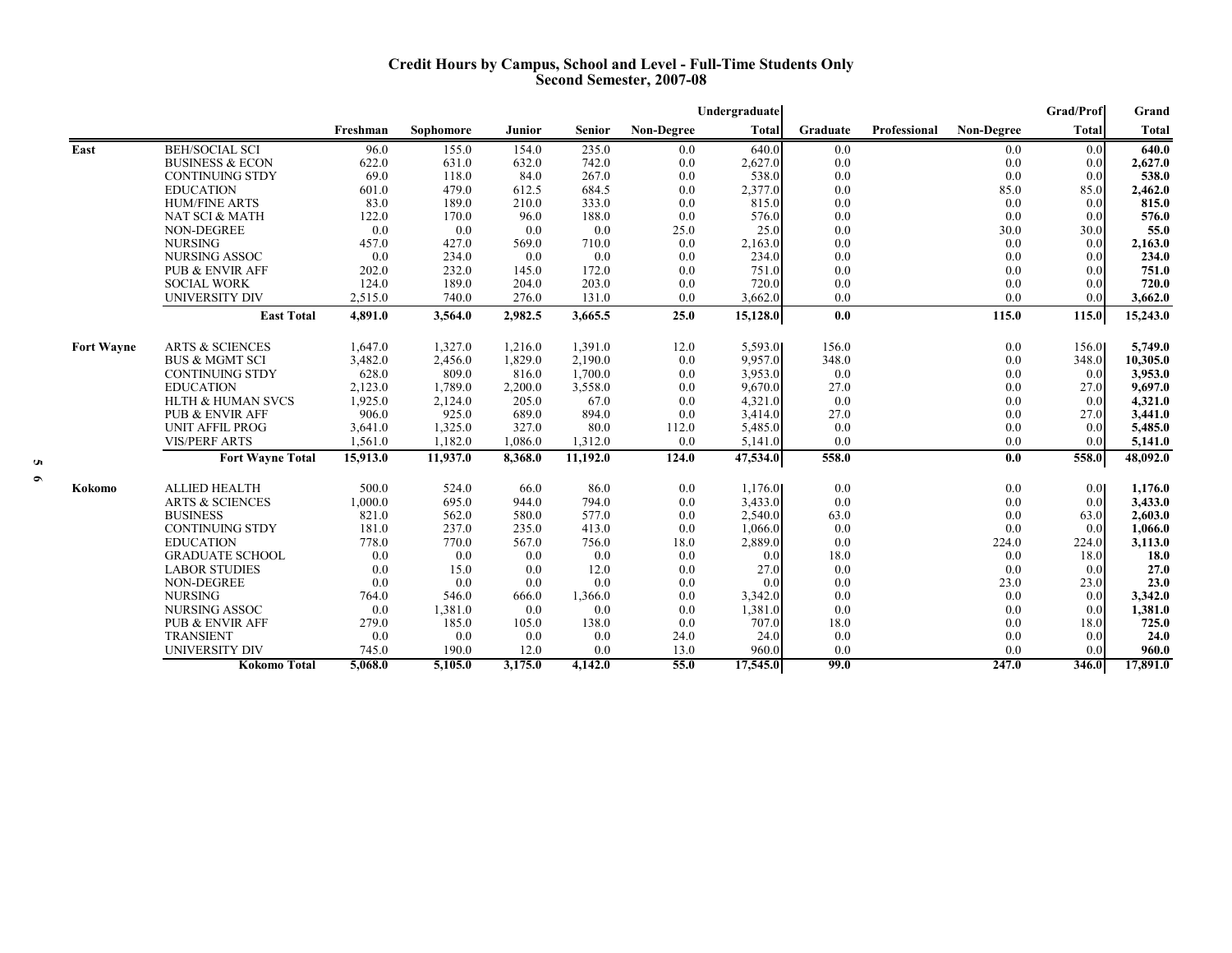# **Credit Hours by Campus, School and Level - Full-Time Students Only Second Semester, 2007-08**

|                   |                            |          |           |         |          |                   | Undergraduate |          |              |                   | Grad/Prof        | Grand        |
|-------------------|----------------------------|----------|-----------|---------|----------|-------------------|---------------|----------|--------------|-------------------|------------------|--------------|
|                   |                            | Freshman | Sophomore | Junior  | Senior   | <b>Non-Degree</b> | <b>Total</b>  | Graduate | Professional | <b>Non-Degree</b> | Total            | <b>Total</b> |
| <b>Northwest</b>  | <b>ALLIED HEALTH</b>       | 1.013.0  | 1.741.0   | 201.0   | 618.0    | 0.0               | 3,573.0       | 0.0      |              | 0.0               | 0.0              | 3,573.0      |
|                   | <b>ARTS &amp; SCIENCES</b> | 2,648.0  | 2,106.0   | 1,206.0 | 1,292.0  | 0.0               | 7,252.0       | 0.0      |              | 0.0               | 0.0              | 7,252.0      |
|                   | <b>BUS &amp; ECONOMICS</b> | 934.0    | 948.0     | 769.0   | 743.0    | 0.0               | 3,394.0       | 372.0    |              | 9.0               | 381.0            | 3,775.0      |
|                   | <b>CONTINUING STDY</b>     | 318.0    | 416.0     | 528.0   | 732.0    | 0.0               | 1,994.0       | 0.0      |              | 0.0               | 0.0              | 1,994.0      |
|                   | <b>DENTAL AUX EDUC</b>     | 526.0    | 561.0     | 224.0   | 105.0    | 0.0               | 1,416.0       | 0.0      |              | 0.0               | 0.0              | 1,416.0      |
|                   | <b>EDUCATION</b>           | 973.0    | 713.0     | 508.0   | 998.0    | 12.0              | 3,204.0       | 0.0      |              | 179.0             | 179.0            | 3,383.0      |
|                   | <b>GUIDED STUDIES</b>      | 960.0    | 27.0      | 0.0     | 0.0      | 0.0               | 987.0         | 0.0      |              | 0.0               | 0.0              | 987.0        |
|                   | <b>LABOR STUDIES</b>       | 13.0     | 12.0      | 25.0    | 14.0     | 0.0               | 64.0          | 0.0      |              | 0.0               | 0.0              | 64.0         |
|                   | <b>NON-DEGREE</b>          | 0.0      | 0.0       | 0.0     | 0.0      | 37.0              | 37.0          | 0.0      |              | 0.0               | 0.0              | 37.0         |
|                   | <b>NURSING</b>             | 886.0    | 516.0     | 403.0   | 1,139.0  | 0.0               | 2,944.0       | 0.0      |              | 0.0               | 0.0              | 2,944.0      |
|                   | PUB & ENVIR AFF            | 866.0    | 889.0     | 783.0   | 679.0    | 0.0               | 3,217.0       | 266.0    |              | 21.0              | 287.0            | 3,504.0      |
|                   | <b>SOCIAL WORK</b>         | 0.0      | 0.0       | 0.0     | 0.0      | 0.0               | 0.0           | 432.0    |              | 0.0               | 432.0            | 432.0        |
|                   | <b>TRANSIENT</b>           | 0.0      | 0.0       | 0.0     | 0.0      | 389.0             | 389.0         | 0.0      |              | 0.0               | 0.0              | 389.0        |
|                   | UNIVERSITY DIV             | 37.0     | 65.0      | 12.0    | 0.0      | 12.0              | 126.0         | 0.0      |              | 0.0               | 0.0              | 126.0        |
|                   | <b>Northwest Total</b>     | 9,174.0  | 7,994.0   | 4,659.0 | 6,320.0  | 450.0             | 28,597.0      | 1,070.0  |              | 209.0             | 1,279.0          | 29,876.0     |
|                   |                            |          |           |         |          |                   |               |          |              |                   |                  |              |
| <b>South Bend</b> | <b>ALLIED HEALTH</b>       | 577.0    | 789.0     | 15.0    | 12.0     | 0.0               | 1,393.0       | 0.0      |              | 0.0               | 0.0              | 1,393.0      |
|                   | <b>BUS &amp; ECONOMICS</b> | 2,617.0  | 1,900.0   | 1,278.0 | 1,392.0  | 12.0              | 7,199.0       | 611.0    |              | 30.0              | 641.0            | 7,840.0      |
|                   | <b>CONTINUING STDY</b>     | 24.0     | 197.0     | 485.0   | 1,127.0  | 0.0               | 1,833.0       | 0.0      |              | 0.0               | 0.0              | 1,833.0      |
|                   | DENTAL AUX EDUC            | 571.0    | 992.0     | 55.0    | 103.0    | 0.0               | 1,721.0       | 0.0      |              | 0.0               | 0.0              | 1,721.0      |
|                   | DIV OF THE ARTS            | 1,163.0  | 938.0     | 667.0   | 1,152.0  | 12.0              | 3,932.0       | 62.0     |              | 0.0               | 62.0             | 3,994.0      |
|                   | <b>EDUCATION</b>           | 1,811.0  | 1,582.0   | 1,330.0 | 2,966.0  | 12.0              | 7,701.0       | 522.0    |              | 69.0              | 591.0            | 8,292.0      |
|                   | <b>GRADUATE SCHOOL</b>     | 0.0      | 0.0       | 0.0     | 0.0      | 0.0               | 0.0           | 152.0    |              | 10.0              | 162.0            | 162.0        |
|                   | LIB ARTS & SCI             | 4,638.0  | 3,070.0   | 2,438.0 | 2,505.0  | 41.0              | 12,692.0      | 0.0      |              | 0.0               | 0.0              | 12,692.0     |
|                   | NON-DEGREE                 | 0.0      | 0.0       | 0.0     | 0.0      | 66.0              | 66.0          | 0.0      |              | 40.0              | 40.0             | 106.0        |
|                   | <b>NURSING</b>             | 1,125.0  | 773.0     | 496.0   | 1,472.0  | 0.0               | 3,866.0       | 0.0      |              | 0.0               | 0.0              | 3,866.0      |
|                   | PUB & ENVIR AFF            | 440.0    | 331.0     | 437.0   | 584.0    | 12.0              | 1,804.0       | 109.0    |              | 0.0               | 109.0            | 1,913.0      |
|                   | <b>SOCIAL WORK</b>         | 0.0      | 0.0       | 0.0     | 0.0      | 0.0               | 0.0           | 308.0    |              | 0.0               | 308.0            | 308.0        |
|                   | <b>TRANSIENT</b>           | 0.0      | 0.0       | 0.0     | 0.0      | 96.0              | 96.0          | 0.0      |              | 0.0               | 0.0              | 96.0         |
|                   | <b>South Bend Total</b>    | 12,966.0 | 10,572.0  | 7,201.0 | 11,313.0 | 251.0             | 42,303.0      | 1,764.0  |              | 149.0             | 1,913.0          | 44,216.0     |
| Southeast         | <b>ARTS &amp; LETTERS</b>  | 169.0    | 633.0     | 1,042.0 | 1,143.0  | 0.0               | 2,987.0       | 0.0      |              | 0.0               | 0.0 <sub>l</sub> | 2,987.0      |
|                   | <b>BUSINESS</b>            | 51.0     | 157.0     | 1,056.0 | 1,969.0  | 0.0               | 3,233.0       | 121.5    |              | 0.0               | 121.5            | 3,354.5      |
|                   | <b>CONTINUING STDY</b>     | 38.0     | 438.5     | 593.0   | 1,151.0  | 0.0               | 2,220.5       | 0.0      |              | 0.0               | 0.0              | 2,220.5      |
|                   | <b>EDUCATION</b>           | 24.0     | 403.0     | 891.0   | 2,251.0  | 0.0               | 3,569.0       | 114.0    |              | 18.0              | 132.0            | 3,701.0      |
|                   | <b>GRADUATE SCHOOL</b>     | 0.0      | 0.0       | 0.0     | 0.0      | 0.0               | 0.0           | 9.0      |              | 0.0               | 9.0              | 9.0          |
|                   | HEALTH, PE, REC            | 59.0     | 12.0      | 0.0     | 0.0      | 0.0               | 71.0          | 0.0      |              | 0.0               | 0.0              | 71.0         |
|                   | <b>NATURAL SCIENCE</b>     | 218.0    | 771.0     | 1,102.5 | 1,196.0  | 0.0               | 3,287.5       | 0.0      |              | 0.0               | 0.0              | 3,287.5      |
|                   | NON-DEGREE                 | 0.0      | 0.0       | 0.0     | 0.0      | 129.0             | 129.0         | 0.0      |              | 0.0               | 0.0              | 129.0        |
|                   | <b>NURSING</b>             | 0.0      | 174.0     | 267.0   | 1,273.0  | 0.0               | 1,714.0       | 0.0      |              | 0.0               | 0.0              | 1,714.0      |
|                   | <b>SOCIAL SCIENCE</b>      | 154.0    | 994.0     | 1,328.5 | 1,411.0  | 0.0               | 3,887.5       | 0.0      |              | 0.0               | 0.0              | 3,887.5      |
|                   | UNIVERSITY DIV             | 10,642.5 | 5,427.0   | 1,581.0 | 293.0    | 38.0              | 17,981.5      | 0.0      |              | 0.0               | 0.0              | 17,981.5     |
|                   | <b>Southeast Total</b>     | 11,355.5 | 9,009.5   | 7,861.0 | 10,687.0 | 167.0             | 39,080.0      | 244.5    |              | 18.0              | 262.5            | 39,342.5     |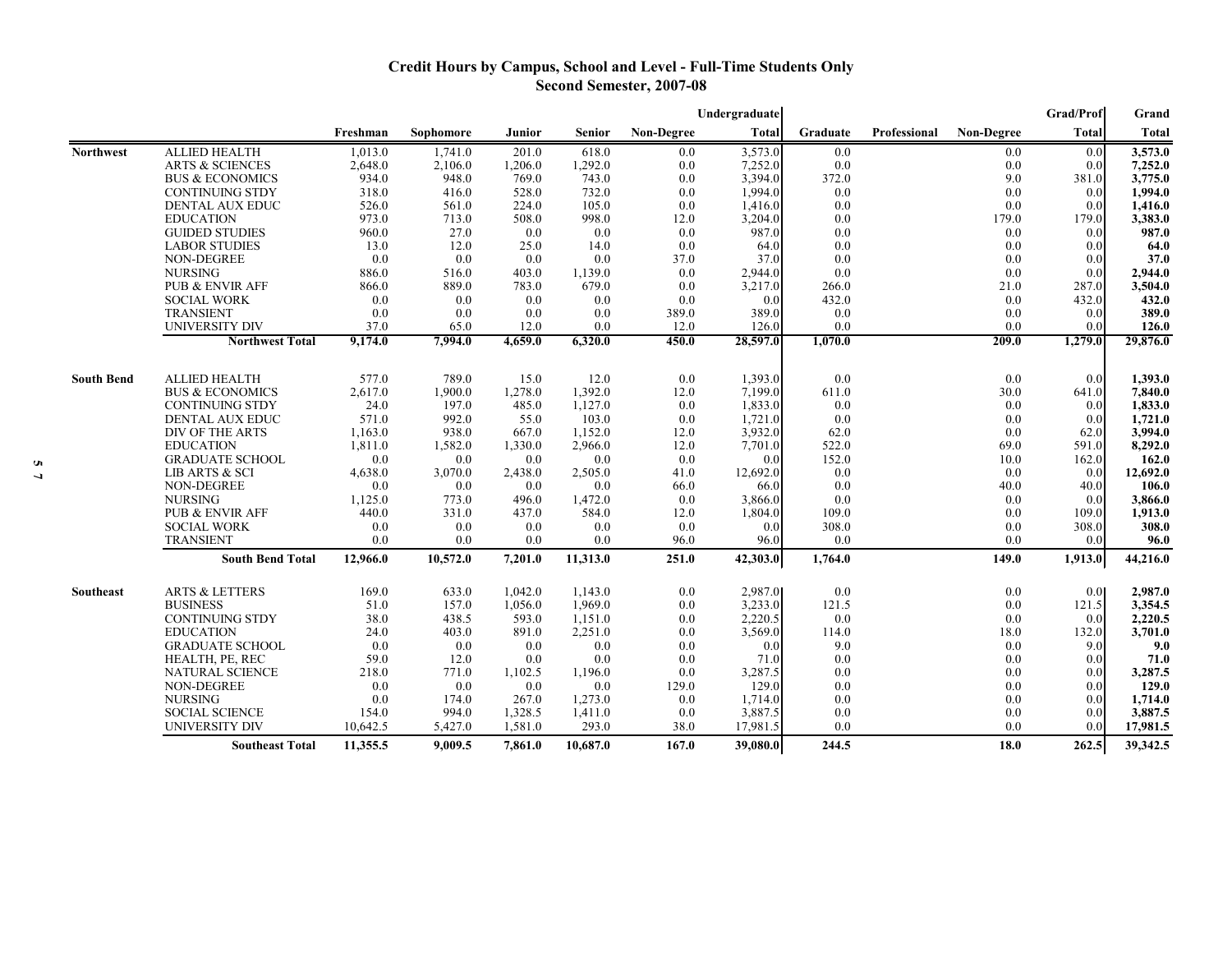| <b>Credit Hours by School and Level - Part-Time Students Only - All Campuses</b> |
|----------------------------------------------------------------------------------|
| Second Semester, 2007-08                                                         |

|                               |          |           |          |               |                   | Undergraduate |          |              |                   | <b>Grad/Prof</b> | Grand        |
|-------------------------------|----------|-----------|----------|---------------|-------------------|---------------|----------|--------------|-------------------|------------------|--------------|
|                               | Freshman | Sophomore | Junior   | <b>Senior</b> | <b>Non-Degree</b> | Total         | Graduate | Professional | <b>Non-Degree</b> | Total            | <b>Total</b> |
| <b>ALLIED HEALTH</b>          | 1,367.0  | 1,437.0   | 199.0    | 231.0         | 3.0               | 3,237.0       | 0.0      | 0.0          | 0.0               | 0.0              | 3,237.0      |
| <b>ARTS &amp; LETTERS</b>     | 49.0     | 209.0     | 271.0    | 536.0         | 0.0               | 1,065.0       | 0.0      | 0.0          | 0.0               | 0.0              | 1,065.0      |
| <b>ARTS &amp; SCIENCES</b>    | 1,028.0  | 1,203.0   | 1,665.5  | 4,176.0       | 66.0              | 8,138.5       | 319.0    | 0.0          | 66.0              | 385.0            | 8,523.5      |
| <b>BEH/SOCIAL SCI</b>         | 39.0     | 55.0      | 45.0     | 126.0         | 0.0               | 265.0         | 0.0      | 0.0          | 0.0               | 0.0              | 265.0        |
| <b>BUS &amp; ECONOMICS</b>    | 931.0    | 958.0     | 716.0    | 994.0         | 12.0              | 3,611.0       | 918.0    | 0.0          | 165.0             | 1,083.0          | 4,694.0      |
| <b>BUS &amp; MGMT SCI</b>     | 530.0    | 463.0     | 447.0    | 591.0         | 0.0               | 2,031.0       | 580.0    | 0.0          | 3.0               | 583.0            | 2,614.0      |
| <b>BUSINESS</b>               | 377.0    | 480.0     | 1,178.0  | 3,433.5       | 108.0             | 5,576.5       | 7,226.0  | 0.0          | 205.5             | 7,431.5          | 13,008.0     |
| <b>BUSINESS &amp; ECON</b>    | 102.0    | 228.0     | 295.0    | 335.0         | 0.0               | 960.0         | 0.0      | 0.0          | 0.0               | 0.0              | 960.0        |
| <b>COLUMBUS CAMPUS</b>        | 862.0    | 1,015.0   | 583.0    | 862.0         | 238.0             | 3,560.0       | 317.0    | 0.0          | 30.0              | 347.0            | 3,907.0      |
| <b>CONTINUING STDY</b>        | 1,059.0  | 2,150.0   | 2,478.0  | 5,646.5       | 677.5             | 12,011.0      | 265.0    | 0.0          | 0.0               | 265.0            | 12,276.0     |
| DENTAL AUX EDUC               | 465.0    | 551.0     | 75.0     | 80.0          | 0.0               | 1,171.0       | 0.0      | 0.0          | 0.0               | 0.0              | 1,171.0      |
| <b>DENTISTRY</b>              | 0.0      | 0.0       | 0.0      | 0.0           | 0.0               | 0.0           | 153.5    | 75.0         | 0.0               | 228.5            | 228.5        |
| DIV OF THE ARTS               | 229.0    | 230.0     | 139.0    | 271.0         | 15.0              | 884.0         | 15.0     | 0.0          | 0.0               | 15.0             | 899.0        |
| <b>EDUCATION</b>              | 1,169.0  | 1,417.0   | 1,471.0  | 2,465.0       | 336.0             | 6,858.0       | 7,441.5  | 0.0          | 5,189.0           | 12,630.5         | 19,488.5     |
| <b>ENGINEERING</b>            | 121.0    | 236.0     | 244.0    | 554.0         | 0.0               | 1,155.0       | 292.0    | 0.0          | 0.0               | 292.0            | 1,447.0      |
| <b>GRAD NON-DEGREE</b>        | 0.0      | 0.0       | 0.0      | 0.0           | 0.0               | 0.0           | 0.0      | 0.0          | 1,170.5           | 1,170.5          | 1,170.5      |
| <b>GRADUATE SCHOOL</b>        | 0.0      | 0.0       | $0.0\,$  | 0.0           | 0.0               | 0.0           | 12,135.5 | 0.0          | 411.0             | 12,546.5         | 12,546.5     |
| <b>GUIDED STUDIES</b>         | 550.0    | 0.0       | 0.0      | 0.0           | 0.0               | 550.0         | 0.0      | 0.0          | 0.0               | 0.0              | 550.0        |
| <b>HEALTH &amp; REHAB SCI</b> | 0.0      | 0.0       | 0.0      | 0.0           | 0.0               | 0.0           | 28.0     | 353.0        | 33.0              | 414.0            | 414.0        |
| HEALTH, PE, REC               | 47.5     | 89.0      | 134.0    | 733.5         | 14.0              | 1,018.0       | 501.0    | 0.0          | 30.0              | 531.0            | 1,549.0      |
| <b>HERRON ART</b>             | 106.0    | 290.0     | 301.0    | 714.0         | 0.0               | 1,411.0       | 54.0     | 0.0          | 0.0               | 54.0             | 1,465.0      |
| <b>HLTH &amp; HUMAN SVCS</b>  | 481.0    | 433.0     | 72.0     | 60.0          | 0.0               | 1,046.0       | 0.0      | 0.0          | 0.0               | 0.0              | 1,046.0      |
| <b>HUM/FINE ARTS</b>          | 47.0     | 83.0      | 100.0    | 114.0         | 0.0               | 344.0         | 0.0      | 0.0          | 0.0               | 0.0              | 344.0        |
| <b>INFORMATICS</b>            | 71.0     | 178.0     | 327.0    | 894.5         | 3.0               | 1,473.5       | 448.5    | 0.0          | 6.0               | 454.5            | 1,928.0      |
| <b>JOURNALISM</b>             | 32.0     | 62.0      | 73.0     | 182.0         | 0.0               | 349.0         | 0.0      | 0.0          | 0.0               | 0.0              | 349.0        |
| <b>LABOR STUDIES</b>          | 21.0     | 66.0      | 51.0     | 101.0         | 0.0               | 239.0         | 0.0      | 0.0          | 0.0               | 0.0              | 239.0        |
| LAW                           | 0.0      | 0.0       | 0.0      | 0.0           | 0.0               | 0.0           | 245.0    | 3,765.5      | 8.0               | 4,018.5          | 4,018.5      |
| LIB ARTS & SCI                | 1,415.0  | 853.0     | 558.0    | 1,188.0       | 24.0              | 4,038.0       | 0.0      | 0.0          | 0.0               | 0.0              | 4,038.0      |
| <b>LIBERAL ARTS</b>           | 268.0    | 606.0     | 926.5    | 1,943.0       | 0.0               | 3,743.5       | 0.0      | 0.0          | 0.0               | 0.0              | 3,743.5      |
| LIBRARY & INFO SCI            | 0.0      | 0.0       | $0.0\,$  | 0.0           | 0.0               | 0.0           | 1,675.5  | 0.0          | 132.0             | 1,807.5          | 1,807.5      |
| <b>MEDICINE</b>               | 18.0     | 10.0      | 14.0     | 122.0         | 8.0               | 172.0         | 413.0    | 11.0         | 0.0               | 424.0            | 596.0        |
| <b>MUSIC</b>                  | 29.0     | 0.0       | 21.0     | 70.0          | 14.0              | 134.0         | 1,672.0  | 0.0          | 0.0               | 1,672.0          | 1,806.0      |
| NAT SCI & MATH                | 19.0     | 40.0      | 38.0     | 48.0          | 0.0               | 145.0         | 0.0      | 0.0          | 0.0               | 0.0              | 145.0        |
| NATURAL SCIENCE               | 218.0    | 378.0     | 273.0    | 470.0         | 0.0               | 1,339.0       | 0.0      | 0.0          | 0.0               | 0.0              | 1,339.0      |
| NON-DEGREE                    | 0.0      | 0.0       | 0.0      | 0.0           | 2,502.0           | 2,502.0       | 0.0      | 0.0          | 340.0             | 340.0            | 2,842.0      |
| <b>NURSING</b>                | 884.0    | 1,226.0   | 1,181.0  | 3,690.0       | 12.0              | 6,993.0       | 1,947.0  | 0.0          | 93.0              | 2,040.0          | 9,033.0      |
| NURSING ASSOC                 | 14.0     | 36.0      | $0.0\,$  | 0.0           | 0.0               | 50.0          | 0.0      | 0.0          | 0.0               | 0.0              | 50.0         |
| <b>OPTOMETRY</b>              | 0.0      | 9.0       | 0.0      | 0.0           | 0.0               | 9.0           | 0.0      | 42.0         | 0.0               | 42.0             | 51.0         |
| PHYSICAL EDUC                 | 168.0    | 170.0     | 311.0    | 694.0         | 3.0               | 1,346.0       | 78.0     | 0.0          | 12.0              | 90.0             | 1,436.0      |
| PUB & ENVIR AFF               | 471.0    | 915.0     | 766.0    | 1,783.0       | 3.0               | 3,938.0       | 2,330.0  | 0.0          | 103.0             | 2,433.0          | 6,371.0      |
| <b>SCIENCE</b>                | 118.0    | 196.0     | 522.0    | 1,567.0       | 790.0             | 3,193.0       | 641.0    | 0.0          | 0.0               | 641.0            | 3,834.0      |
| <b>SOCIAL SCIENCE</b>         | 71.0     | 302.0     | 428.0    | 670.0         | 0.0               | 1,471.0       | 0.0      | 0.0          | 0.0               | 0.0              | 1,471.0      |
| <b>SOCIAL WORK</b>            | 48.0     | 92.0      | 118.0    | 356.0         | 0.0               | 614.0         | 2,435.0  | 0.0          | 42.0              | 2,477.0          | 3,091.0      |
| <b>TECHNOLOGY</b>             | 294.0    | 765.0     | 996.0    | 2,290.0       | 0.0               | 4,345.0       | 133.0    | 0.0          | 0.0               | 133.0            | 4,478.0      |
| <b>TRANSIENT</b>              | 0.0      | 0.0       | 0.0      | 0.0           | 2,340.0           | 2,340.0       | 0.0      | 0.0          | 0.0               | 0.0              | 2,340.0      |
| <b>UNIT AFFIL PROG</b>        | 763.0    | 375.0     | 107.0    | 100.0         | 927.0             | 2,272.0       | 0.0      | 0.0          | 0.0               | 0.0              | 2,272.0      |
| UNIVERSITY COLLEGE            | 3,687.5  | 4,246.0   | 1,851.5  | 816.5         | 416.0             | 11,017.5      | 0.0      | 0.0          | 0.0               | 0.0              | 11,017.5     |
| UNIVERSITY DIV                | 3,127.5  | 2,784.0   | 1,272.0  | 364.0         | 2,264.5           | 9,812.0       | 0.0      | 0.0          | 0.0               | 0.0              | 9,812.0      |
| <b>VIS/PERF ARTS</b>          | 261.0    | 273.0     | 185.0    | 399.0         | 23.0              | 1,141.0       | 0.0      | 0.0          | 0.0               | 0.0              | 1,141.0      |
| Total                         | 21,557.5 | 25,109.0  | 20,432.5 | 39,670.5      | 10,799.0          | 117,568.5     | 42,263.5 | 4,246.5      | 8,039.0           | 54,549.0         | 172,117.5    |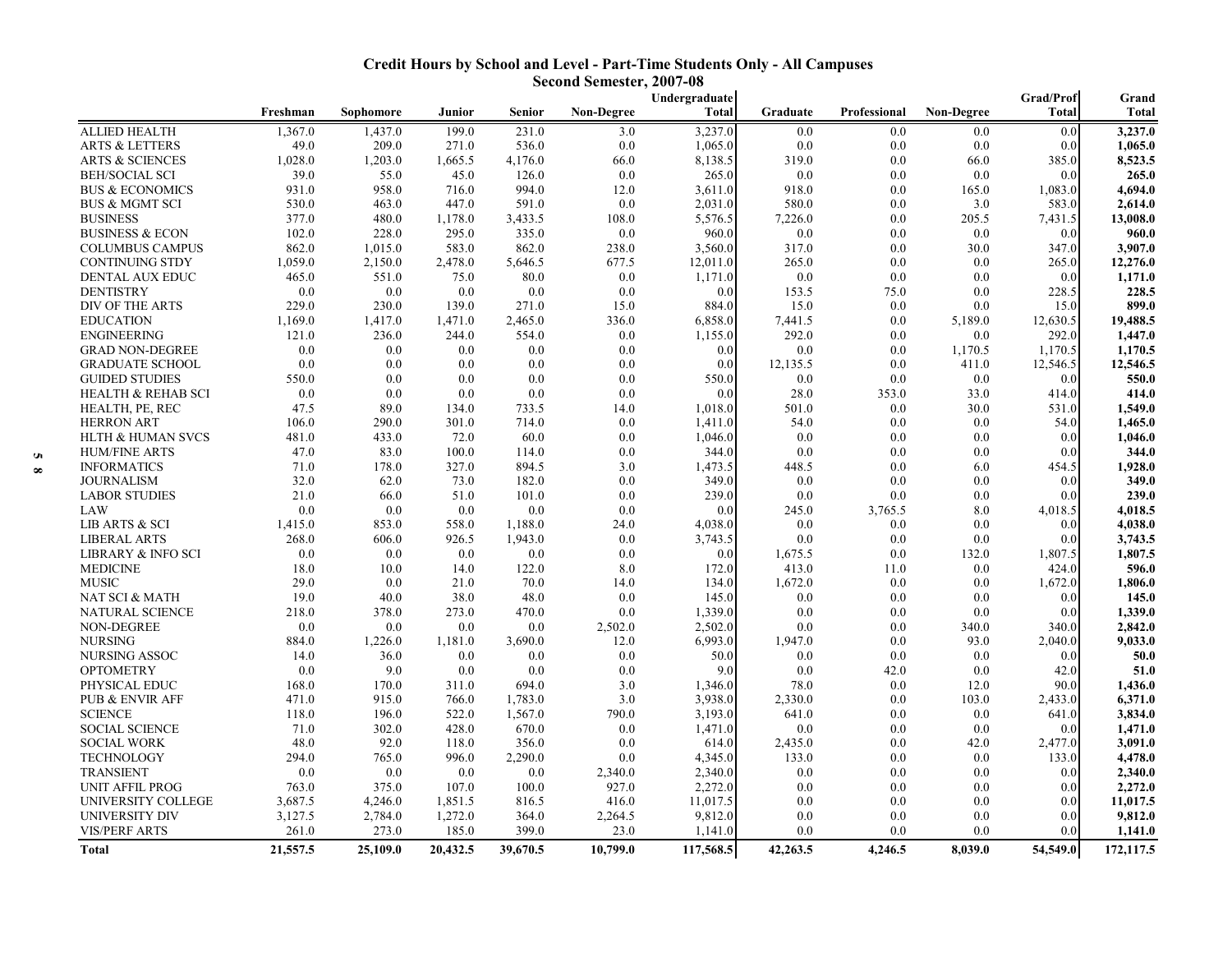## **Credit Hours by Campus, School, and Level -Part-Time Students Only Second Semester, 2007-08**

|                    |                                                    | Undergraduate |                      |                    |                   |                   |                      | Grad/Prof       |              |                   |                 | Grand                |
|--------------------|----------------------------------------------------|---------------|----------------------|--------------------|-------------------|-------------------|----------------------|-----------------|--------------|-------------------|-----------------|----------------------|
|                    |                                                    | Freshman      | Sophomore            | Junior             | Senior            | <b>Non-Degree</b> | <b>Total</b>         | Graduate        | Professional | <b>Non-Degree</b> | <b>Total</b>    | Total                |
| <b>Bloomington</b> | <b>ARTS &amp; SCIENCES</b>                         | 31.0          | 329.0                | 845.5              | 2,718.0           | 41.0              | 3,964.5              | 69.0            | 0.0          | 0.0               | 69.0            | 4,033.5              |
|                    | <b>BUSINESS</b>                                    | 22.0          | 93.0                 | 137.0              | 818.5             | 0.0               | 1,070.5              | 219.0           | 0.0          | 55.5              | 274.5           | 1,345.0              |
|                    | <b>CONTINUING STDY</b>                             | 138.0         | 261.0                | 300.0              | 546.0             | 650.5             | 1,895.5              | 0.0             | 0.0          | 0.0               | 0.0             | 1,895.5              |
|                    | <b>EDUCATION</b>                                   | 0.0           | 0.0                  | 27.0               | 111.0             | 6.0               | 144.0                | 1,433.0         | 0.0          | 1,950.0           | 3,383.0         | 3,527.0              |
|                    | <b>GRADUATE SCHOOL</b>                             | 0.0           | 0.0                  | 0.0                | 0.0               | 0.0               | 0.0                  | 9,015.5         | 0.0          | 383.0             | 9,398.5         | 9,398.5              |
|                    | HEALTH, PE, REC                                    | 1.0           | 60.0                 | 134.0              | 727.5             | 14.0              | 936.5                | 501.0           | 0.0          | 30.0              | 531.0           | 1,467.5              |
|                    | <b>INFORMATICS</b>                                 | 0.0           | 0.0                  | 41.0               | 222.5             | 3.0               | 266.5                | 147.5           | 0.0          | 3.0               | 150.5           | 417.0                |
|                    | <b>JOURNALISM</b>                                  | 11.0          | 9.0                  | 36.0               | 102.0             | 0.0               | 158.0                | 0.0             | 0.0          | 0.0               | 0.0             | 158.0                |
|                    | <b>LABOR STUDIES</b><br>LAW                        | 0.0<br>0.0    | 0.0<br>0.0           | $0.0\,$<br>0.0     | 3.0<br>0.0        | 0.0<br>0.0        | 3.0<br>0.0           | 0.0<br>191.0    | 0.0<br>812.5 | 0.0<br>8.0        | 0.0<br>1,011.5  | 3.0<br>1,011.5       |
|                    | LIBRARY & INFO SCI                                 | 0.0           | 0.0                  | 0.0                | 0.0               | 0.0               | 0.0                  | 434.5           | 0.0          | 78.0              | 512.5           | 512.5                |
|                    | <b>MUSIC</b>                                       | 29.0          | 0.0                  | 21.0               | 70.0              | 14.0              | 134.0                | 1,501.0         | 0.0          | 0.0               | 1,501.0         | 1,635.0              |
|                    | <b>NURSING</b>                                     | 0.0           | 11.0                 | 11.0               | 15.0              | 0.0               | 37.0                 | 0.0             | 0.0          | 0.0               | 0.0             | 37.0                 |
|                    | <b>OPTOMETRY</b>                                   | 0.0           | 9.0                  | 0.0                | 0.0               | 0.0               | 9.0                  | 0.0             | 42.0         | 0.0               | 42.0            | 51.0                 |
|                    | <b>PUB &amp; ENVIR AFF</b>                         | 0.0           | 11.0                 | 24.0               | 255.0             | 0.0               | 290.0                | 132.0           | 0.0          | 0.0               | 132.0           | 422.0                |
|                    | <b>SOCIAL WORK</b>                                 | 0.0           | 0.0                  | 0.0                | 0.0               | 0.0               | 0.0                  | 0.0             | 0.0          | 0.0               | 0.0             | 0.0                  |
|                    | <b>UNIVERSITY DIV</b>                              | 503.0         | 958.0                | 393.0              | 65.0              | 423.5             | 2,342.5              | 0.0             | 0.0          | 0.0               | 0.0             | 2,342.5              |
|                    | <b>Bloomington Total</b>                           | 735.0         | $\overline{1,}741.0$ | 1,969.5            | 5,653.5           | 1,152.0           | 11,251.0             | 13,643.5        | 854.5        | 2,507.5           | 17,005.5        | 28,256.5             |
|                    |                                                    |               |                      |                    |                   |                   |                      |                 |              |                   |                 |                      |
| Indianapolis       | <b>BUSINESS</b>                                    | 42.0          | 63.0                 | 359.0              | 1,334.5           | 108.0             | 1,906.5              | 5,939.5         | 0.0          | 150.0             | 6,089.5         | 7,996.0              |
|                    | <b>COLUMBUS CAMPUS</b>                             | 862.0         | 1,015.0              | 583.0              | 862.0             | 238.0             | 3,560.0              | 317.0           | 0.0          | 30.0              | 347.0           | 3,907.0              |
|                    | <b>CONTINUING STDY</b>                             | 107.0         | 441.0                | 743.0              | 1,923.5           | 0.0               | 3,214.5              | 265.0           | 0.0          | 0.0               | 265.0           | 3,479.5              |
|                    | DENTAL AUX EDUC                                    | 0.0           | 8.0                  | 6.0                | 16.0              | 0.0               | 30.0                 | 0.0             | 0.0          | 0.0               | 0.0             | 30.0                 |
|                    | <b>DENTISTRY</b>                                   | 0.0           | 0.0                  | 0.0                | 0.0               | 0.0               | 0.0                  | 153.5           | 75.0         | 0.0               | 228.5           | 228.5                |
|                    | <b>EDUCATION</b>                                   | 39.0          | 208.0                | 433.0              | 483.0             | 300.0             | 1,463.0              | 1,636.5         | 0.0          | 684.0             | 2,320.5         | 3,783.5              |
|                    | <b>ENGINEERING</b>                                 | 121.0         | 236.0                | 244.0              | 554.0             | 0.0               | 1,155.0              | 292.0           | 0.0          | 0.0               | 292.0           | 1,447.0              |
|                    | <b>GRAD NON-DEGREE</b>                             | 0.0           | 0.0                  | 0.0                | 0.0               | 0.0               | 0.0                  | 0.0             | 0.0          | 1,170.5           | 1,170.5         | 1,170.5              |
|                    | <b>GRADUATE SCHOOL</b>                             | 0.0           | 0.0                  | 0.0                | 0.0               | 0.0               | 0.0<br>0.0           | 2,553.0         | 0.0          | 0.0               | 2,553.0         | 2,553.0              |
|                    | <b>HEALTH &amp; REHAB SCI</b><br><b>HERRON ART</b> | 0.0<br>106.0  | 0.0<br>290.0         | 0.0<br>301.0       | 0.0<br>714.0      | 0.0<br>0.0        |                      | 28.0<br>54.0    | 353.0<br>0.0 | 33.0<br>0.0       | 414.0<br>54.0   | 414.0                |
|                    | <b>INFORMATICS</b>                                 | 71.0          | 178.0                | 286.0              | 672.0             | 0.0               | 1,411.0<br>1,207.0   | 301.0           | 0.0          | 3.0               | 304.0           | 1,465.0<br>1,511.0   |
|                    | <b>JOURNALISM</b>                                  | 21.0          | 53.0                 | 37.0               | 80.0              | 0.0               | 191.0                | 0.0             | 0.0          | 0.0               | 0.0             | 191.0                |
|                    | <b>LABOR STUDIES</b>                               | 6.0           | 22.0                 | 18.0               | 27.0              | 0.0               | 73.0                 | 0.0             | 0.0          | 0.0               | 0.0             | 73.0                 |
|                    | LAW                                                | 0.0           | 0.0                  | 0.0                | 0.0               | 0.0               | 0.0                  | 54.0            | 2,953.0      | 0.0               | 3,007.0         | 3,007.0              |
|                    | <b>LIBERAL ARTS</b>                                | 268.0         | 606.0                | 926.5              | 1,943.0           | 0.0               | 3,743.5              | 0.0             | 0.0          | 0.0               | 0.0             | 3,743.5              |
|                    | LIBRARY & INFO SCI                                 | 0.0           | 0.0                  | 0.0                | 0.0               | 0.0               | 0.0                  | 1,241.0         | 0.0          | 54.0              | 1,295.0         | 1,295.0              |
|                    | <b>MEDICINE</b>                                    | 18.0          | 10.0                 | 14.0               | 122.0             | 8.0               | 172.0                | 413.0           | 11.0         | 0.0               | 424.0           | 596.0                |
|                    | <b>MUSIC</b>                                       | 0.0           | 0.0                  | 0.0                | 0.0               | 0.0               | 0.0                  | 171.0           | 0.0          | 0.0               | 171.0           | 171.0                |
|                    | <b>NURSING</b>                                     | 59.0          | 60.0                 | 190.0              | 1,531.0           | 0.0               | 1,840.0              | 1,947.0         | 0.0          | 84.0              | 2,031.0         | 3,871.0              |
|                    | PHYSICAL EDUC                                      | 168.0         | 170.0                | 311.0              | 694.0             | 3.0               | 1,346.0              | 78.0            | 0.0          | 12.0              | 90.0            | 1,436.0              |
|                    | <b>PUB &amp; ENVIR AFF</b>                         | 21.0          | 192.0                | 273.0              | 633.0             | 0.0               | 1,119.0              | 1,183.0         | 0.0          | 16.0              | 1,199.0         | 2,318.0              |
|                    | <b>SCIENCE</b>                                     | 118.0         | 196.0                | 522.0              | 1,567.0           | 790.0             | 3,193.0              | 641.0           | 0.0          | 0.0               | 641.0           | 3,834.0              |
|                    | <b>SOCIAL WORK</b>                                 | 12.0          | 0.0                  | 69.0               | 192.0             | 0.0               | 273.0                | 1,442.0         | 0.0          | 12.0              | 1,454.0         | 1,727.0              |
|                    | TECHNOLOGY                                         | 294.0         | 765.0                | 996.0              | 2,290.0           | 0.0               | 4,345.0              | 133.0           | 0.0          | 0.0               | 133.0           | 4,478.0              |
|                    | <b>TRANSIENT</b>                                   | $0.0\,$       | 0.0                  | $0.0\,$            | 0.0               | 1,988.0           | 1,988.0              | 0.0             | 0.0<br>0.0   | 0.0               | 0.0             | 1,988.0              |
|                    | UNIVERSITY COLLEGE                                 | 3,687.5       | 4,246.0<br>8,759.0   | 1,851.5<br>8,163.0 | 816.5<br>16,454.5 | 416.0<br>3,851.0  | 11,017.5<br>43,248.0 | 0.0<br>18,842.5 | 3,392.0      | 0.0<br>2,248.5    | 0.0<br>24,483.0 | 11,017.5<br>67,731.0 |
|                    | <b>Indianapolis Total</b>                          | 6,020.5       |                      |                    |                   |                   |                      |                 |              |                   |                 |                      |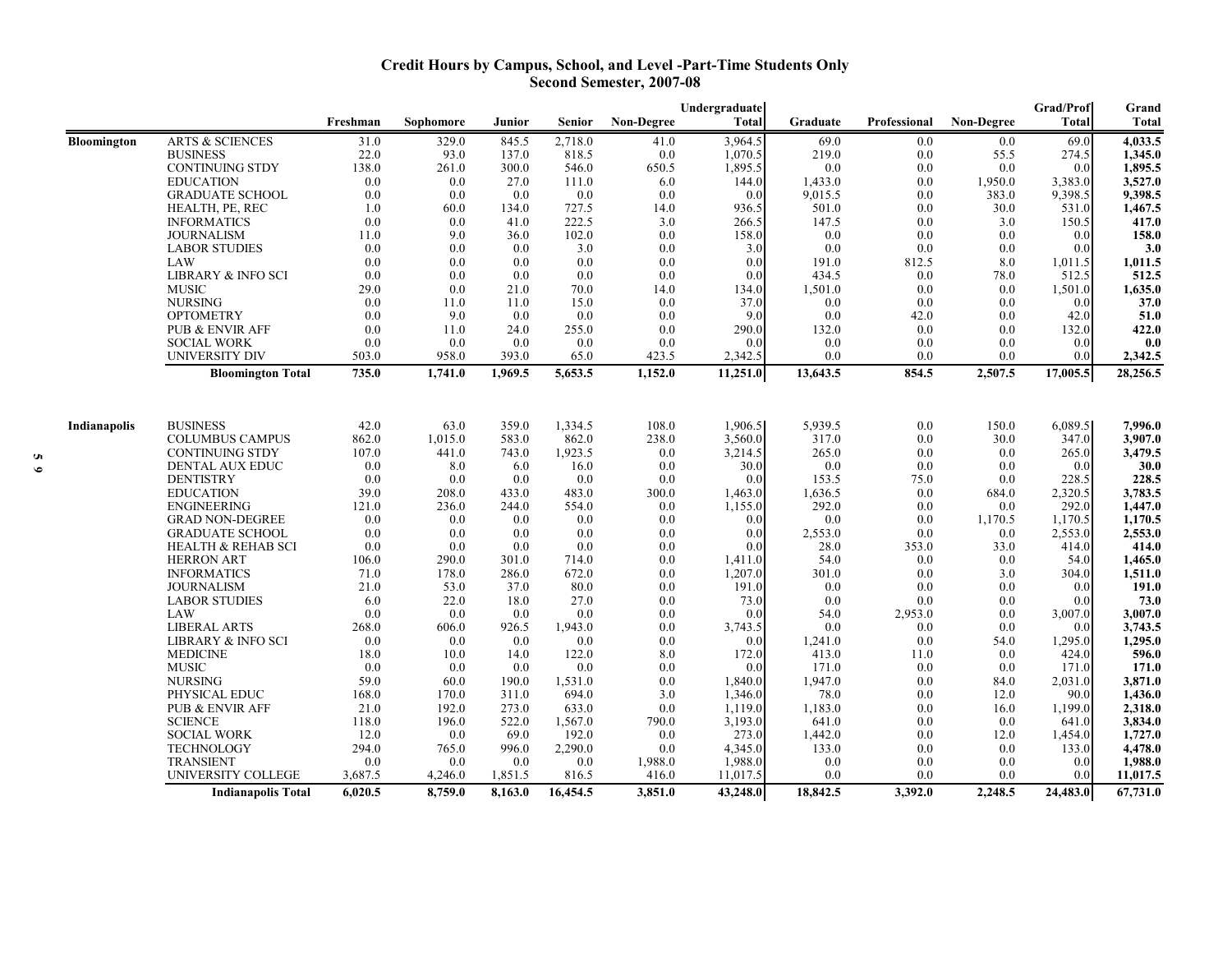# **Credit Hours by Campus, School, and Level - Part-Time Students Only Second Semester, 2007-08**

|                   |                              |          |           |         |         |                   | Undergraduate |          |              |            | Grad/Prof    | Grand        |
|-------------------|------------------------------|----------|-----------|---------|---------|-------------------|---------------|----------|--------------|------------|--------------|--------------|
|                   |                              | Freshman | Sophomore | Junior  | Senior  | <b>Non-Degree</b> | Total         | Graduate | Professional | Non-Degree | <b>Total</b> | <b>Total</b> |
| East              | <b>BEH/SOCIAL SCI</b>        | 39.0     | 55.0      | 45.0    | 126.0   | 0.0               | 265.0         | 0.0      |              | 0.0        | 0.0          | 265.0        |
|                   | <b>BUSINESS &amp; ECON</b>   | 102.0    | 228.0     | 295.0   | 335.0   | 0.0               | 960.0         | 0.0      |              | 0.0        | 0.0          | 960.0        |
|                   | <b>CONTINUING STDY</b>       | 41.0     | 89.0      | 101.0   | 151.0   | 0.0               | 382.0         | 0.0      |              | 0.0        | 0.0          | 382.0        |
|                   | <b>EDUCATION</b>             | 85.0     | 129.0     | 75.0    | 180.0   | 0.0               | 469.0         | 3.0      |              | 93.0       | 96.0         | 565.0        |
|                   | <b>HUM/FINE ARTS</b>         | 47.0     | 83.0      | 100.0   | 114.0   | 0.0               | 344.0         | 0.0      |              | 0.0        | 0.0          | 344.0        |
|                   | NAT SCI & MATH               | 19.0     | 40.0      | 38.0    | 48.0    | 0.0               | 145.0         | 0.0      |              | 0.0        | 0.0          | 145.0        |
|                   | <b>NON-DEGREE</b>            | 0.0      | 0.0       | 0.0     | 0.0     | 46.0              | 46.0          | 0.0      |              | 79.0       | 79.0         | 125.0        |
|                   | <b>NURSING</b>               | 120.0    | 300.0     | 136.0   | 208.0   | 0.0               | 764.0         | 0.0      |              | 0.0        | 0.0          | 764.0        |
|                   | NURSING ASSOC                | 6.0      | 7.0       | 0.0     | 0.0     | 0.0               | 13.0          | 0.0      |              | 0.0        | 0.0          | 13.0         |
|                   | <b>PUB &amp; ENVIR AFF</b>   | 33.0     | 65.0      | 46.0    | 27.0    | 0.0               | 171.0         | 0.0      |              | 0.0        | 0.0          | 171.0        |
|                   | <b>SOCIAL WORK</b>           | 36.0     | 92.0      | 49.0    | 164.0   | 0.0               | 341.0         | 0.0      |              | 0.0        | 0.0          | 341.0        |
|                   | <b>TRANSIENT</b>             | 0.0      | 0.0       | 0.0     | 0.0     | 22.0              | 22.0          | 0.0      |              | 0.0        | 0.0          | 22.0         |
|                   | <b>UNIVERSITY DIV</b>        | 682.0    | 388.0     | 106.0   | 66.0    | 658.0             | 1,900.0       | 0.0      |              | 0.0        | 0.0          | 1,900.0      |
|                   | <b>East Total</b>            | 1,210.0  | 1,476.0   | 991.0   | 1,419.0 | 726.0             | 5,822.0       | 3.0      |              | 172.0      | 175.0        | 5,997.0      |
| <b>Fort Wayne</b> | <b>ARTS &amp; SCIENCES</b>   | 275.0    | 226.0     | 244.0   | 478.0   | 3.0               | 1,226.0       | 250.0    |              | 66.0       | 316.0        | 1,542.0      |
|                   | <b>BUS &amp; MGMT SCI</b>    | 530.0    | 463.0     | 447.0   | 591.0   | 0.0               | 2,031.0       | 580.0    |              | 3.0        | 583.0        | 2,614.0      |
|                   | <b>CONTINUING STDY</b>       | 394.0    | 396.0     | 286.0   | 1,000.0 | 6.0               | 2,082.0       | 0.0      |              | 0.0        | 0.0          | 2,082.0      |
|                   | <b>EDUCATION</b>             | 418.0    | 396.0     | 369.0   | 812.0   | 0.0               | 1,995.0       | 1,353.0  |              | 214.0      | 1,567.0      | 3,562.0      |
|                   | <b>HLTH &amp; HUMAN SVCS</b> | 481.0    | 433.0     | 72.0    | 60.0    | 0.0               | 1,046.0       | 0.0      |              | 0.0        | 0.0          | 1,046.0      |
|                   | <b>LABOR STUDIES</b>         | 0.0      | 6.0       | 0.0     | 16.0    | 0.0               | 22.0          | 0.0      |              | 0.0        | 0.0          | 22.0         |
|                   | <b>PUB &amp; ENVIR AFF</b>   | 90.0     | 180.0     | 123.0   | 328.0   | 0.0               | 721.0         | 198.0    |              | 0.0        | 198.0        | 919.0        |
|                   | <b>UNIT AFFIL PROG</b>       | 763.0    | 375.0     | 107.0   | 100.0   | 927.0             | 2,272.0       | 0.0      |              | 0.0        | 0.0          | 2,272.0      |
|                   | <b>VIS/PERF ARTS</b>         | 261.0    | 273.0     | 185.0   | 399.0   | 23.0              | 1,141.0       | 0.0      |              | 0.0        | 0.0          | 1,141.0      |
|                   | <b>Fort Wayne Total</b>      |          | 2,748.0   | 1,833.0 | 3,784.0 | 959.0             |               |          |              | 283.0      | 2,664.0      |              |
|                   |                              | 3,212.0  |           |         |         |                   | 12,536.0      | 2,381.0  |              |            |              | 15,200.0     |
| Kokomo            | <b>ALLIED HEALTH</b>         | 358.0    | 155.0     | 41.0    | 30.0    | 0.0               | 584.0         | 0.0      |              | 0.0        | 0.0          | 584.0        |
|                   | <b>ARTS &amp; SCIENCES</b>   | 176.0    | 244.0     | 200.0   | 310.0   | 0.0               | 930.0         | 0.0      |              | 0.0        | 0.0          | 930.0        |
|                   | <b>BUSINESS</b>              | 264.0    | 175.0     | 232.0   | 216.0   | 0.0               | 887.0         | 141.0    |              | 0.0        | 141.0        | 1,028.0      |
|                   | <b>CONTINUING STDY</b>       | 138.0    | 349.0     | 179.0   | 362.0   | 0.0               | 1,028.0       | 0.0      |              | 0.0        | 0.0          | 1,028.0      |
|                   | <b>EDUCATION</b>             | 105.0    | 69.0      | 113.0   | 117.0   | 0.0               | 404.0         | 36.0     |              | 139.0      | 175.0        | 579.0        |
|                   | <b>GRADUATE SCHOOL</b>       | 0.0      | 0.0       | 0.0     | 0.0     | 0.0               | 0.0           | 66.0     |              | 0.0        | 66.0         | 66.0         |
|                   | <b>LABOR STUDIES</b>         | 6.0      | 4.0       | 0.0     | 12.0    | 0.0               | 22.0          | 0.0      |              | 0.0        | 0.0          | 22.0         |
|                   | <b>NON-DEGREE</b>            | 0.0      | 0.0       | 0.0     | 0.0     | 10.0              | 10.0          | 0.0      |              | 59.0       | 59.0         | 69.0         |
|                   | <b>NURSING</b>               | 138.0    | 250.0     | 342.0   | 682.0   | 0.0               | 1,412.0       | 0.0      |              | 0.0        | 0.0          | 1,412.0      |
|                   | NURSING ASSOC                | 8.0      | 29.0      | 0.0     | 0.0     | 0.0               | 37.0          | 0.0      |              | 0.0        | 0.0          | 37.0         |
|                   | PUB & ENVIR AFF              | 41.0     | 109.0     | 42.0    | 79.0    | 0.0               | 271.0         | 63.0     |              | 0.0        | 63.0         | 334.0        |
|                   | <b>TRANSIENT</b>             | 0.0      | 0.0       | 0.0     | 0.0     | 34.0              | 34.0          | 0.0      |              | 0.0        | 0.0          | 34.0         |
|                   | <b>UNIVERSITY DIV</b>        | 117.0    | 69.0      | 47.0    | 6.0     | 713.0             | 952.0         | 0.0      |              | (0.0)      | 0.0          | 952.0        |
|                   | Kokomo Total                 | 1,351.0  | 1,453.0   | 1,196.0 | 1,814.0 | 757.0             | 6,571.0       | 306.0    |              | 198.0      | 504.0        | 7,075.0      |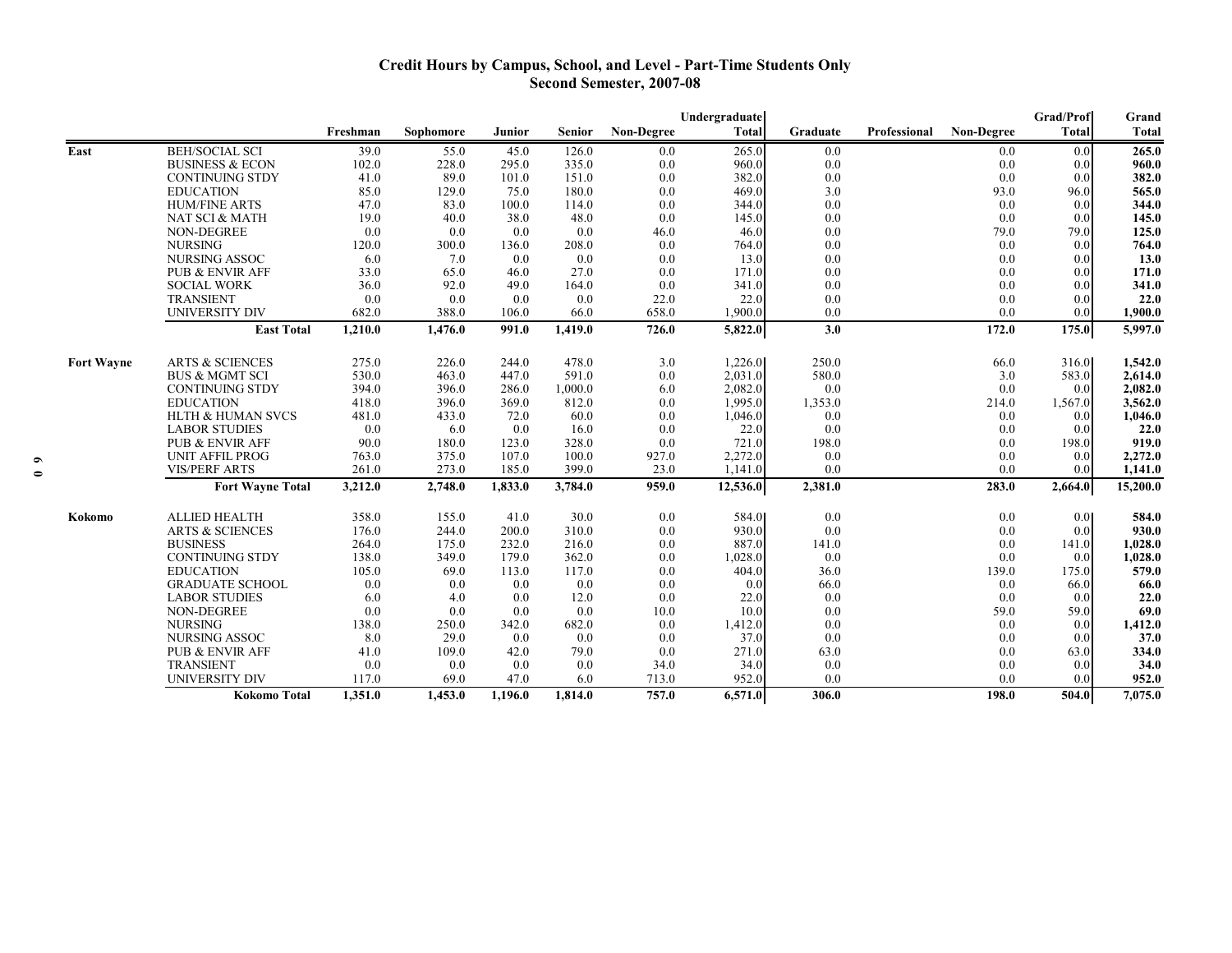# **Credit Hours by Campus, School, and Level - Part-Time Students Only Second Semester, 2007-08**

|                   |                            |          |           |         |         |                   | Undergraduate |          |              |            | Grad/Prof        | Grand        |
|-------------------|----------------------------|----------|-----------|---------|---------|-------------------|---------------|----------|--------------|------------|------------------|--------------|
|                   |                            | Freshman | Sophomore | Junior  | Senior  | <b>Non-Degree</b> | <b>Total</b>  | Graduate | Professional | Non-Degree | <b>Total</b>     | <b>Total</b> |
| <b>Northwest</b>  | <b>ALLIED HEALTH</b>       | 723.0    | 998.0     | 158.0   | 195.0   | 3.0               | 2,077.0       | 0.0      |              | 0.0        | 0.0              | 2,077.0      |
|                   | <b>ARTS &amp; SCIENCES</b> | 546.0    | 404.0     | 376.0   | 670.0   | 22.0              | 2,018.0       | 0.0      |              | 0.0        | 0.0              | 2,018.0      |
|                   | <b>BUS &amp; ECONOMICS</b> | 340.0    | 318.0     | 204.0   | 361.0   | 0.0               | 1,223.0       | 360.0    |              | 108.0      | 468.0            | 1,691.0      |
|                   | <b>CONTINUING STDY</b>     | 107.0    | 179.0     | 304.0   | 396.0   | 15.0              | 1,001.0       | 0.0      |              | 0.0        | 0.0              | 1,001.0      |
|                   | DENTAL AUX EDUC            | 200.0    | 203.0     | 69.0    | 31.0    | 0.0               | 503.0         | 0.0      |              | 0.0        | 0.0              | 503.0        |
|                   | <b>EDUCATION</b>           | 217.0    | 188.0     | 176.0   | 160.0   | 12.0              | 753.0         | 302.0    |              | 650.0      | 952.0            | 1,705.0      |
|                   | <b>GUIDED STUDIES</b>      | 550.0    | 0.0       | 0.0     | 0.0     | 0.0               | 550.0         | 0.0      |              | 0.0        | 0.0              | 550.0        |
|                   | <b>LABOR STUDIES</b>       | 9.0      | 25.0      | 27.0    | 37.0    | 0.0               | 98.0          | 0.0      |              | 0.0        | 0.0              | 98.0         |
|                   | NON-DEGREE                 | 0.0      | 0.0       | 0.0     | 0.0     | 160.0             | 160.0         | 0.0      |              | 0.0        | 0.0              | 160.0        |
|                   | <b>NURSING</b>             | 287.0    | 238.0     | 146.0   | 604.0   | 0.0               | 1,275.0       | 0.0      |              | 0.0        | 0.0              | 1,275.0      |
|                   | PUB & ENVIR AFF            | 143.0    | 221.0     | 156.0   | 204.0   | 0.0               | 724.0         | 582.0    |              | 39.0       | 621.0            | 1,345.0      |
|                   | <b>SOCIAL WORK</b>         | 0.0      | 0.0       | 0.0     | 0.0     | 0.0               | 0.0           | 508.0    |              | 3.0        | 511.0            | 511.0        |
|                   | <b>TRANSIENT</b>           | 0.0      | 0.0       | 0.0     | 0.0     | 182.0             | 182.0         | 0.0      |              | 0.0        | 0.0              | 182.0        |
|                   | <b>UNIVERSITY DIV</b>      | 3.0      | 7.0       | 6.0     | 3.0     | 167.0             | 186.0         | 0.0      |              | 0.0        | 0.0              | 186.0        |
|                   | <b>Northwest Total</b>     | 3,125.0  | 2,781.0   | 1,622.0 | 2,661.0 | 561.0             | 10,750.0      | 1,752.0  |              | 800.0      | 2,552.0          | 13,302.0     |
| <b>South Bend</b> | <b>ALLIED HEALTH</b>       | 286.0    | 284.0     | 0.0     | 6.0     | $0.0\,$           | 576.0         | 0.0      |              | 0.0        | 0.0 <sub>l</sub> | 576.0        |
|                   | <b>BUS &amp; ECONOMICS</b> | 591.0    | 640.0     | 512.0   | 633.0   | 12.0              | 2,388.0       | 558.0    |              | 57.0       | 615.0            | 3,003.0      |
|                   | <b>CONTINUING STDY</b>     | 71.0     | 150.0     | 165.0   | 548.0   | 0.0               | 934.0         | 0.0      |              | 0.0        | 0.0              | 934.0        |
|                   | <b>DENTAL AUX EDUC</b>     | 265.0    | 340.0     | 0.0     | 33.0    | 0.0               | 638.0         | 0.0      |              | 0.0        | 0.0              | 638.0        |
|                   | DIV OF THE ARTS            | 229.0    | 230.0     | 139.0   | 271.0   | 15.0              | 884.0         | 15.0     |              | 0.0        | 15.0             | 899.0        |
|                   | <b>EDUCATION</b>           | 291.0    | 341.0     | 168.0   | 342.0   | 18.0              | 1,160.0       | 1,108.0  |              | 591.0      | 1,699.0          | 2,859.0      |
|                   | <b>GRADUATE SCHOOL</b>     | 0.0      | 0.0       | 0.0     | 0.0     | 0.0               | 0.0           | 371.0    |              | 22.0       | 393.0            | 393.0        |
|                   | <b>LABOR STUDIES</b>       | 0.0      | 9.0       | 6.0     | 6.0     | 0.0               | 21.0          | 0.0      |              | 0.0        | 0.0              | 21.0         |
|                   | LIB ARTS & SCI             | 1,415.0  | 853.0     | 558.0   | 1,188.0 | 24.0              | 4,038.0       | 0.0      |              | 0.0        | 0.0              | 4,038.0      |
|                   | NON-DEGREE                 | 0.0      | 0.0       | 0.0     | 0.0     | 1,817.0           | 1,817.0       | 0.0      |              | 202.0      | 202.0            | 2,019.0      |
|                   | <b>NURSING</b>             | 280.0    | 298.0     | 236.0   | 473.0   | 12.0              | 1,299.0       | 0.0      |              | 9.0        | 9.0              | 1,308.0      |
|                   | <b>PUB &amp; ENVIR AFF</b> | 143.0    | 137.0     | 102.0   | 257.0   | 3.0               | 642.0         | 172.0    |              | 48.0       | 220.0            | 862.0        |
|                   | <b>SOCIAL WORK</b>         | 0.0      | 0.0       | 0.0     | 0.0     | 0.0               | 0.0           | 485.0    |              | 27.0       | 512.0            | 512.0        |
|                   | <b>TRANSIENT</b>           | 0.0      | 0.0       | 0.0     | 0.0     | 114.0             | 114.0         | 0.0      |              | 0.0        | 0.0              | 114.0        |
|                   | <b>South Bend Total</b>    | 3,571.0  | 3,282.0   | 1,886.0 | 3,757.0 | 2,015.0           | 14,511.0      | 2,709.0  |              | 956.0      | 3,665.0          | 18,176.0     |
| Southeast         | <b>ARTS &amp; LETTERS</b>  | 49.0     | 209.0     | 271.0   | 536.0   | 0.0               | 1,065.0       | 0.0      |              | 0.0        | 0.0              | 1,065.0      |
|                   | <b>BUSINESS</b>            | 49.0     | 149.0     | 450.0   | 1,064.5 | 0.0               | 1,712.5       | 926.5    |              | 0.0        | 926.5            | 2,639.0      |
|                   | <b>CONTINUING STDY</b>     | 63.0     | 285.0     | 400.0   | 720.0   | 6.0               | 1,474.0       | 0.0      |              | 0.0        | 0.0              | 1,474.0      |
|                   | <b>EDUCATION</b>           | 14.0     | 86.0      | 110.0   | 260.0   | 0.0               | 470.0         | 1,570.0  |              | 868.0      | 2,438.0          | 2,908.0      |
|                   | <b>GRADUATE SCHOOL</b>     | 0.0      | 0.0       | 0.0     | 0.0     | 0.0               | 0.0           | 130.0    |              | 6.0        | 136.0            | 136.0        |
|                   | HEALTH, PE, REC            | 46.5     | 29.0      | 0.0     | 6.0     | 0.0               | 81.5          | 0.0      |              | 0.0        | 0.0              | 81.5         |
|                   | <b>NATURAL SCIENCE</b>     | 218.0    | 378.0     | 273.0   | 470.0   | 0.0               | 1,339.0       | 0.0      |              | 0.0        | 0.0              | 1,339.0      |
|                   | NON-DEGREE                 | 0.0      | 0.0       | 0.0     | 0.0     | 469.0             | 469.0         | 0.0      |              | 0.0        | 0.0              | 469.0        |
|                   | <b>NURSING</b>             | 0.0      | 69.0      | 120.0   | 177.0   | 0.0               | 366.0         | 0.0      |              | 0.0        | 0.0              | 366.0        |
|                   | <b>SOCIAL SCIENCE</b>      | 71.0     | 302.0     | 428.0   | 670.0   | 0.0               | 1,471.0       | 0.0      |              | 0.0        | 0.0              | 1,471.0      |
|                   | <b>UNIVERSITY DIV</b>      | 1,822.5  | 1,362.0   | 720.0   | 224.0   | 303.0             | 4,431.5       | 0.0      |              | 0.0        | 0.0              | 4,431.5      |
|                   | <b>Southeast Total</b>     | 2,333.0  | 2,869.0   | 2,772.0 | 4,127.5 | 778.0             | 12,879.5      | 2,626.5  |              | 874.0      | 3,500.5          | 16,380.0     |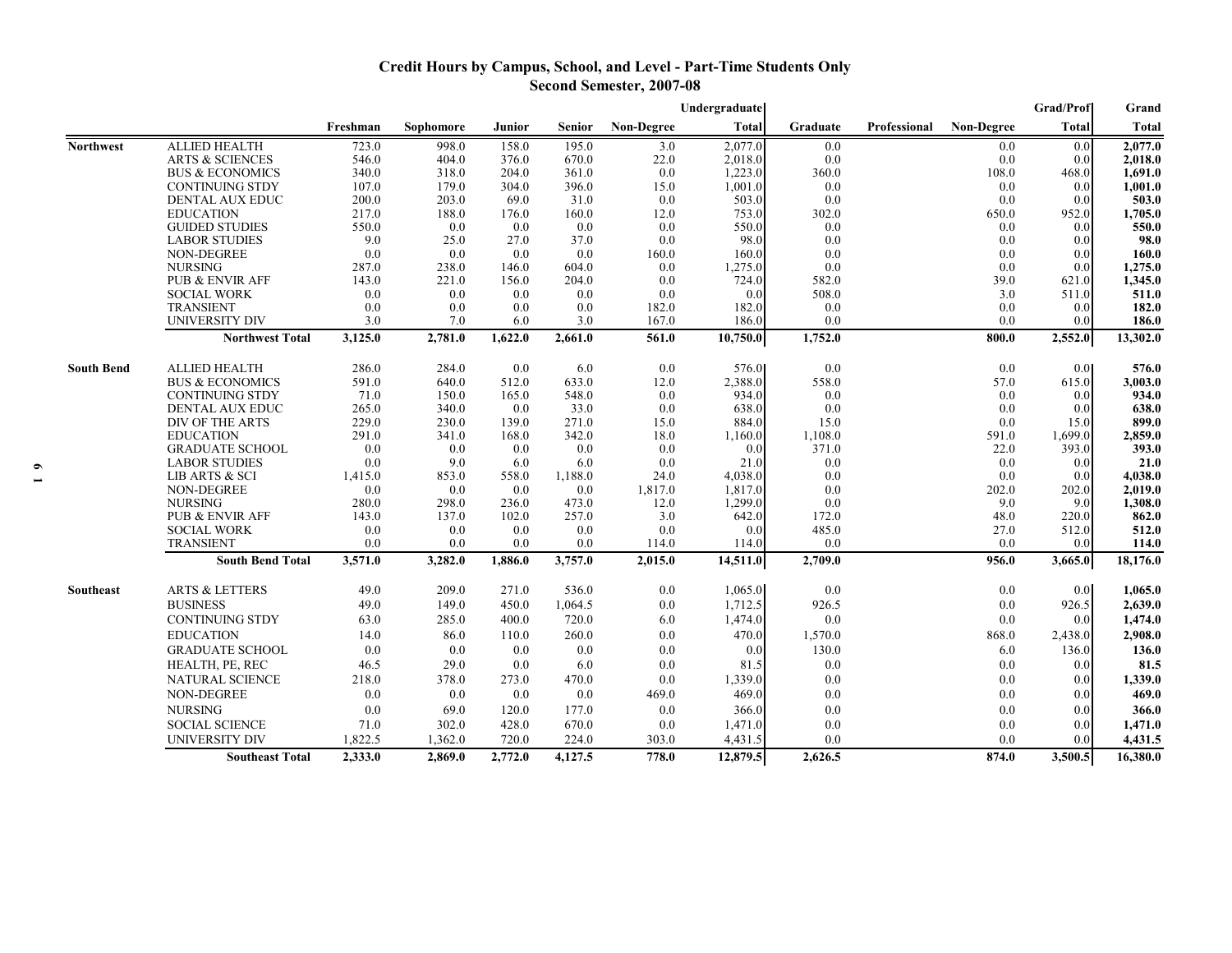# **Matriculant Credit Hours by School and Level - All Campuses Second Semester, 2007-08**

|                              |          |           |         |         |            | Undergraduate |          |                     |                   | <b>Grad/Prof</b> | Grand    |
|------------------------------|----------|-----------|---------|---------|------------|---------------|----------|---------------------|-------------------|------------------|----------|
|                              | Freshman | Sophomore | Junior  | Senior  | Non-Degree | <b>Total</b>  | Graduate | <b>Professional</b> | <b>Non-Degree</b> | <b>Total</b>     | Total    |
| <b>ALLIED HEALTH</b>         | 562.0    | 88.0      | 8.0     | 5.0     | 0.0        | 663.0         | 0.0      | 0.0                 | 0.0               | 0.0              | 663.0    |
| <b>ARTS &amp; LETTERS</b>    | 34.0     | 29.0      | 56.0    | 12.0    | 0.0        | 131.0         | 0.0      | 0.0                 | 0.0               | 0.0              | 131.0    |
| <b>ARTS &amp; SCIENCES</b>   | 1,172.0  | 564.0     | 218.0   | 70.0    | 0.0        | 2,024.0       | 58.0     | 0.0                 | 0.0               | 58.0             | 2,082.0  |
| <b>BEH/SOCIAL SCI</b>        | 42.0     | 15.0      | 6.0     | 0.0     | 0.0        | 63.0          | 0.0      | 0.0                 | 0.0               | 0.0              | 63.0     |
| <b>BUS &amp; ECONOMICS</b>   | 786.0    | 132.0     | 78.0    | 15.0    | 0.0        | 1,011.0       | 153.0    | 0.0                 | 0.0               | 153.0            | 1,164.0  |
| <b>BUS &amp; MGMT SCI</b>    | 908.0    | 67.0      | 45.0    | 6.0     | 0.0        | 1,026.0       | 80.0     | 0.0                 | 0.0               | 80.0             | 1,106.0  |
| <b>BUSINESS</b>              | 288.0    | 50.0      | 75.0    | 21.0    | 0.0        | 434.0         | 1,082.0  | 0.0                 | 0.0               | 1,082.0          | 1,516.0  |
| <b>BUSINESS &amp; ECON</b>   | 526.0    | 12.0      | 23.0    | 0.0     | 0.0        | 561.0         | 0.0      | 0.0                 | 0.0               | 0.0              | 561.0    |
| <b>COLUMBUS CAMPUS</b>       | 860.0    | 149.0     | 57.0    | 9.0     | 0.0        | 1,075.0       | 25.0     | 0.0                 | 0.0               | 25.0             | 1,100.0  |
| <b>CONTINUING STDY</b>       | 793.0    | 171.0     | 203.0   | 159.0   | 0.0        | 1,326.0       | 34.0     | 0.0                 | 0.0               | 34.0             | 1,360.0  |
| <b>DENTAL AUX EDUC</b>       | 275.0    | 7.0       | 19.0    | 15.0    | 0.0        | 316.0         | 0.0      | 0.0                 | 0.0               | 0.0              | 316.0    |
| <b>DENTISTRY</b>             | 0.0      | 0.0       | 0.0     | 0.0     | 0.0        | 0.0           | 3.0      | 0.0                 | 0.0               | 3.0              | 3.0      |
| DIV OF THE ARTS              | 294.0    | 41.0      | 31.0    | 0.0     | 0.0        | 366.0         | 0.0      | 0.0                 | 0.0               | 0.0              | 366.0    |
| <b>EDUCATION</b>             | 1,536.0  | 442.0     | 174.0   | 86.0    | 0.0        | 2,238.0       | 1,084.0  | 0.0                 | 0.0               | 1,084.0          | 3,322.0  |
| <b>ENGINEERING</b>           | 456.0    | 132.0     | 129.0   | 12.0    | 0.0        | 729.0         | 95.0     | 0.0                 | 0.0               | 95.0             | 824.0    |
| <b>GRADUATE SCHOOL</b>       | 0.0      | 0.0       | 0.0     | 0.0     | 0.0        | 0.0           | 531.0    | 0.0                 | 0.0               | 531.0            | 531.0    |
| <b>GUIDED STUDIES</b>        | 245.0    | 0.0       | 0.0     | 0.0     | 0.0        | 245.0         | 0.0      | 0.0                 | 0.0               | 0.0              | 245.0    |
| HEALTH, PE, REC              | 41.0     | 110.0     | 0.0     | 34.0    | 0.0        | 185.0         | 125.0    | 0.0                 | 0.0               | 125.0            | 310.0    |
| <b>HERRON ART</b>            | 152.0    | 86.0      | 25.0    | 19.0    | 0.0        | 282.0         | 3.0      | 0.0                 | 0.0               | 3.0              | 285.0    |
| <b>HLTH &amp; HUMAN SVCS</b> | 331.0    | 16.0      | 15.0    | 18.0    | 0.0        | 380.0         | 0.0      | 0.0                 | 0.0               | 0.0              | 380.0    |
| <b>HUM/FINE ARTS</b>         | 65.0     | 0.0       | 0.0     | 0.0     | 0.0        | 65.0          | 0.0      | 0.0                 | 0.0               | 0.0              | 65.0     |
| <b>INFORMATICS</b>           | 31.0     | 12.0      | 52.0    | 0.0     | 0.0        | 95.0          | 74.0     | 0.0                 | 0.0               | 74.0             | 169.0    |
| <b>JOURNALISM</b>            | 15.0     | 47.0      | 12.0    | 0.0     | 0.0        | 74.0          | 0.0      | 0.0                 | 0.0               | 0.0              | 74.0     |
| LAW                          | 0.0      | 0.0       | 0.0     | 0.0     | 0.0        | 0.0           | 102.0    | 20.0                | 0.0               | 122.0            | 122.0    |
| <b>LIB ARTS &amp; SCI</b>    | 934.0    | 115.0     | 65.0    | 17.0    | 0.0        | 1,131.0       | 0.0      | 0.0                 | 0.0               | 0.0              | 1,131.0  |
| <b>LIBERAL ARTS</b>          | 187.0    | 200.0     | 91.0    | 67.0    | 0.0        | 545.0         | 0.0      | 0.0                 | 0.0               | 0.0              | 545.0    |
| LIBRARY & INFO SCI           | 0.0      | 0.0       | 0.0     | 0.0     | 0.0        | 0.0           | 430.0    | 0.0                 | 0.0               | 430.0            | 430.0    |
| <b>MEDICINE</b>              | 12.0     | 0.0       | 0.0     | 0.0     | 0.0        | 12.0          | 89.0     | 0.0                 | 0.0               | 89.0             | 101.0    |
| <b>MUSIC</b>                 | 28.0     | 0.0       | 15.0    | 0.0     | 0.0        | 43.0          | 203.0    | 0.0                 | 0.0               | 203.0            | 246.0    |
| NAT SCI & MATH               | 91.0     | 0.0       | 0.0     | 0.0     | 0.0        | 91.0          | 0.0      | 0.0                 | 0.0               | 0.0              | 91.0     |
| NATURAL SCIENCE              | 84.0     | 101.0     | 39.0    | 8.0     | 0.0        | 232.0         | 0.0      | 0.0                 | 0.0               | 0.0              | 232.0    |
| <b>NURSING</b>               | 632.0    | 174.0     | 123.0   | 158.0   | 0.0        | 1,087.0       | 306.0    | 0.0                 | 0.0               | 306.0            | 1,393.0  |
| PHYSICAL EDUC                | 77.0     | 93.0      | 71.0    | 34.0    | 0.0        | 275.0         | 48.0     | 0.0                 | 0.0               | 48.0             | 323.0    |
| PUB & ENVIR AFF              | 833.0    | 134.0     | 144.0   | 42.0    | 0.0        | 1,153.0       | 883.0    | 0.0                 | 0.0               | 883.0            | 2,036.0  |
| <b>SCIENCE</b>               | 144.0    | 151.0     | 87.0    | 56.0    | 0.0        | 438.0         | 253.0    | 0.0                 | 0.0               | 253.0            | 691.0    |
| <b>SOCIAL SCIENCE</b>        | 61.0     | 93.0      | 33.0    | 0.0     | 0.0        | 187.0         | 0.0      | 0.0                 | 0.0               | 0.0              | 187.0    |
| <b>SOCIAL WORK</b>           | 130.0    | 0.0       | 12.0    | 0.0     | 0.0        | 142.0         | 104.0    | 0.0                 | 0.0               | 104.0            | 246.0    |
| <b>TECHNOLOGY</b>            | 179.0    | 201.0     | 147.0   | 44.0    | 0.0        | 571.0         | 48.0     | 0.0                 | 0.0               | 48.0             | 619.0    |
| <b>UNIT AFFIL PROG</b>       | 750.0    | 7.0       | 0.0     | 0.0     | 0.0        | 757.0         | 0.0      | 0.0                 | 0.0               | 0.0              | 757.0    |
| UNIVERSITY COLLEGE           | 4,823.0  | 1,404.0   | 660.0   | 217.0   | 0.0        | 7,104.0       | 0.0      | 0.0                 | 0.0               | 0.0              | 7,104.0  |
| UNIVERSITY DIV               | 4,567.5  | 1,870.5   | 499.0   | 73.0    | 0.0        | 7,010.0       | 0.0      | 0.0                 | 0.0               | 0.0              | 7,010.0  |
| <b>VIS/PERF ARTS</b>         | 337.0    | 66.0      | 6.0     | 6.0     | 0.0        | 415.0         | 0.0      | 0.0                 | 0.0               | 0.0              | 415.0    |
| <b>Total</b>                 | 23,281.5 | 6,779.5   | 3,218.0 | 1,203.0 | 0.0        | 34,482.0      | 5,813.0  | 20.0                | 0.0               | 5,833.0          | 40,315.0 |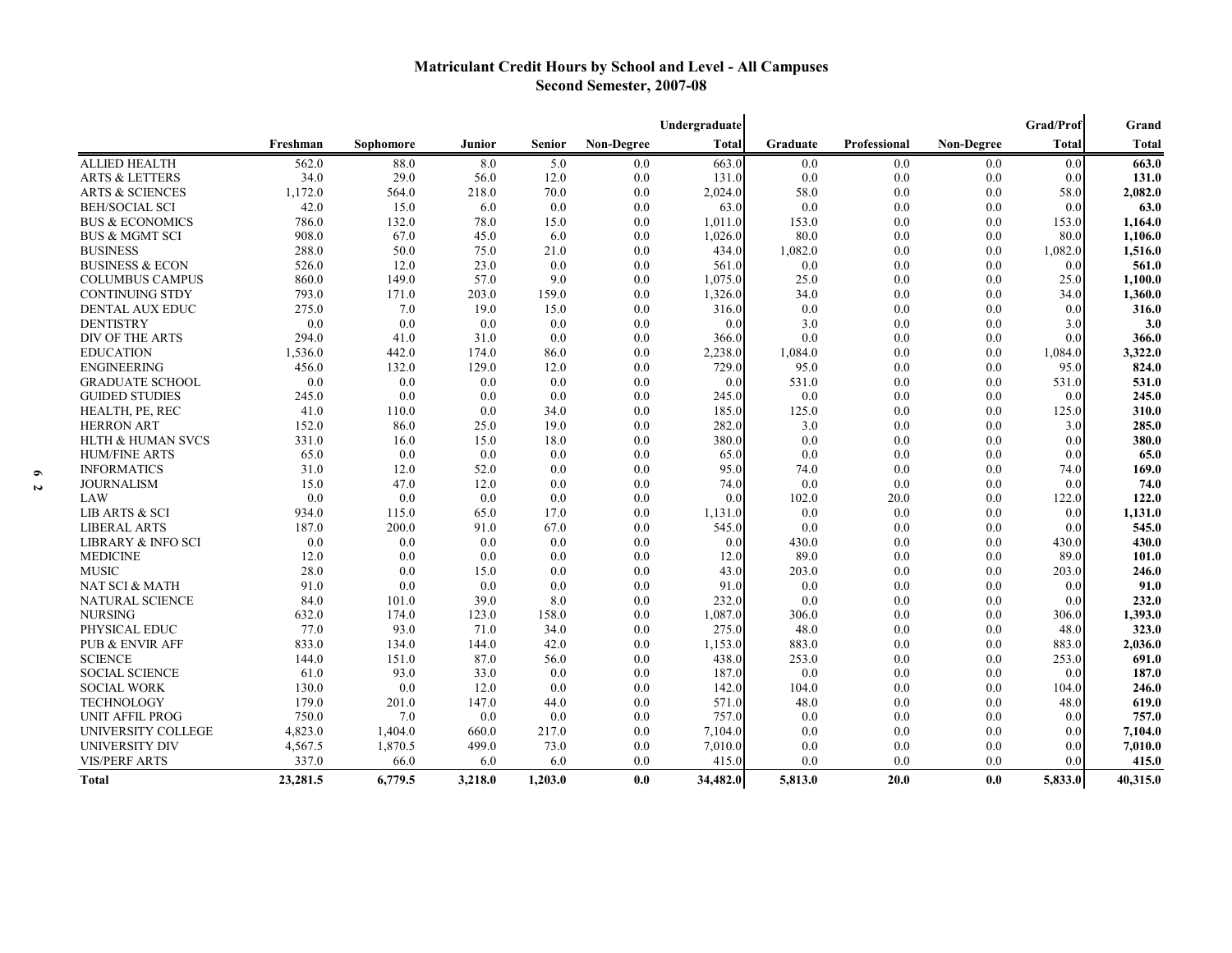#### **Matriculant Credit Hours by Campus, School, and Level Second Semester, 2007-08**

|                    |                                                      |               |               |             |               |                   | Undergraduate   |                |              |                   | <b>Grad/Prof</b> | Grand            |
|--------------------|------------------------------------------------------|---------------|---------------|-------------|---------------|-------------------|-----------------|----------------|--------------|-------------------|------------------|------------------|
|                    |                                                      | Freshman      | Sophomore     | Junior      | <b>Senior</b> | <b>Non-Degree</b> | <b>Total</b>    | Graduate       | Professional | <b>Non-Degree</b> | <b>Total</b>     | Total            |
| <b>Bloomington</b> | <b>ARTS &amp; SCIENCES</b>                           | 11.0          | 344.0         | 118.0       | 40.0          | 0.0               | 513.0           | 0.0            | 0.0          | 0.0               | 0.0              | 513.0            |
|                    | <b>BUSINESS</b>                                      | 14.0          | 0.0           | 0.0         | 0.0           | 0.0               | 14.0            | 130.5          | 0.0          | 0.0               | 130.5            | 144.5            |
|                    | <b>CONTINUING STDY</b>                               | 117.0         | 28.0          | 15.0        | 13.0          | 0.0               | 173.0           | 0.0            | 0.0          | 0.0               | 0.0              | 173.0            |
|                    | <b>EDUCATION</b>                                     | 0.0           | 0.0           | 0.0         | 0.0           | 0.0               | 0.0             | 161.0          | 0.0          | 0.0               | 161.0            | 161.0            |
|                    | <b>GRADUATE SCHOOL</b>                               | 0.0<br>32.0   | 0.0<br>110.0  | 0.0<br>0.0  | 0.0<br>34.0   | 0.0<br>0.0        | 0.0<br>176.0    | 227.0<br>125.0 | 0.0<br>0.0   | 0.0<br>0.0        | 227.0<br>125.0   | 227.0<br>301.0   |
|                    | HEALTH, PE, REC<br><b>INFORMATICS</b>                | 0.0           | 0.0           | 0.0         | 0.0           | 0.0               | 0.0             | 14.0           | 0.0          | 0.0               | 14.0             | 14.0             |
|                    | LAW                                                  | 0.0           | 0.0           | 0.0         | 0.0           | 0.0               | 0.0             | 10.0           | 0.0          | 0.0               | 10.0             | <b>10.0</b>      |
|                    | LIBRARY & INFO SCI                                   | 0.0           | 0.0           | 0.0         | 0.0           | 0.0               | 0.0             | 189.0          | 0.0          | 0.0               | 189.0            | 189.0            |
|                    | <b>MUSIC</b>                                         | 28.0          | 0.0           | 15.0        | 0.0           | 0.0               | 43.0            | 170.0          | 0.0          | 0.0               | 170.0            | 213.0            |
|                    | <b>PUB &amp; ENVIR AFF</b>                           | 0.0           | 0.0           | 0.0         | 0.0           | 0.0               | 0.0             | 78.0           | $0.0\,$      | 0.0               | 78.0             | 78.0             |
|                    | <b>UNIVERSITY DIV</b>                                | 2,250.0       | 1,502.5       | 382.0       | 58.0          | 0.0               | 4,192.5         | 0.0            | 0.0          | 0.0               | 0.0              | 4,192.5          |
|                    | <b>Bloomington Total</b>                             | 2,452.0       | 1,984.5       | 530.0       | 145.0         | 0.0               | 5,111.5         | 1,104.5        | 0.0          | 0.0               | 1,104.5          | 6,216.0          |
|                    |                                                      |               |               |             |               |                   |                 |                |              |                   |                  |                  |
| Indianapolis       | <b>BUSINESS</b><br><b>COLUMBUS CAMPUS</b>            | 42.0<br>860.0 | 16.0<br>149.0 | 0.0<br>57.0 | 0.0<br>9.0    | 0.0<br>0.0        | 58.0<br>1,075.0 | 721.5<br>25.0  | 0.0<br>0.0   | 0.0<br>0.0        | 721.5<br>25.0    | 779.5<br>1.100.0 |
|                    | <b>CONTINUING STDY</b>                               | 26.0          | 27.0          | 72.0        | 29.0          | 0.0               | 154.0           | 34.0           | 0.0          | 0.0               | 34.0             | 188.0            |
|                    | <b>DENTISTRY</b>                                     | 0.0           | 0.0           | 0.0         | 0.0           | 0.0               | 0.0             | 3.0            | 0.0          | 0.0               | 3.0              | 3.0              |
|                    | <b>EDUCATION</b>                                     | 175.0         | 146.0         | 94.0        | 32.0          | 0.0               | 447.0           | 387.0          | 0.0          | 0.0               | 387.0            | 834.0            |
|                    | <b>ENGINEERING</b>                                   | 456.0         | 132.0         | 129.0       | 12.0          | 0.0               | 729.0           | 95.0           | 0.0          | 0.0               | 95.0             | 824.0            |
|                    | <b>GRADUATE SCHOOL</b>                               | 0.0           | 0.0           | 0.0         | 0.0           | 0.0               | 0.0             | 191.0          | 0.0          | 0.0               | 191.0            | 191.0            |
|                    | <b>HERRON ART</b>                                    | 152.0         | 86.0          | 25.0        | 19.0          | 0.0               | 282.0           | 3.0            | 0.0          | 0.0               | 3.0              | 285.0            |
|                    | <b>INFORMATICS</b>                                   | 31.0          | 12.0          | 52.0        | 0.0           | 0.0               | 95.0            | 60.0           | 0.0          | 0.0               | 60.0             | 155.0            |
|                    | <b>JOURNALISM</b>                                    | 15.0          | 47.0          | 12.0        | 0.0           | 0.0               | 74.0            | 0.0            | 0.0          | 0.0               | 0.0              | 74.0             |
|                    | LAW                                                  | 0.0           | 0.0           | 0.0         | 0.0           | 0.0               | 0.0             | 92.0           | 20.0         | 0.0               | 112.0            | 112.0            |
|                    | <b>LIBERAL ARTS</b><br><b>LIBRARY &amp; INFO SCI</b> | 187.0<br>0.0  | 200.0<br>0.0  | 91.0<br>0.0 | 67.0<br>0.0   | 0.0<br>0.0        | 545.0           | 0.0<br>241.0   | 0.0<br>0.0   | 0.0<br>0.0        | 0.0<br>241.0     | 545.0<br>241.0   |
|                    | <b>MEDICINE</b>                                      | 12.0          | 0.0           | 0.0         | 0.0           | 0.0               | 0.0<br>12.0     | 89.0           | 0.0          | 0.0               | 89.0             | 101.0            |
|                    | <b>MUSIC</b>                                         | 0.0           | 0.0           | 0.0         | 0.0           | 0.0               | 0.0             | 33.0           | 0.0          | 0.0               | 33.0             | 33.0             |
|                    | <b>NURSING</b>                                       | 12.0          | 3.0           | 14.0        | 48.0          | 0.0               | 77.0            | 306.0          | 0.0          | 0.0               | 306.0            | 383.0            |
|                    | PHYSICAL EDUC                                        | 77.0          | 93.0          | 71.0        | 34.0          | 0.0               | 275.0           | 48.0           | 0.0          | 0.0               | 48.0             | 323.0            |
|                    | <b>PUB &amp; ENVIR AFF</b>                           | 65.0          | 61.0          | 107.0       | 12.0          | 0.0               | 245.0           | 535.0          | 0.0          | 0.0               | 535.0            | 780.0            |
|                    | <b>SCIENCE</b>                                       | 144.0         | 151.0         | 87.0        | 56.0          | 0.0               | 438.0           | 253.0          | 0.0          | 0.0               | 253.0            | 691.0            |
|                    | <b>SOCIAL WORK</b>                                   | 0.0           | 0.0           | 12.0        | 0.0           | 0.0               | 12.0            | 104.0          | 0.0          | 0.0               | 104.0            | 116.0            |
|                    | TECHNOLOGY                                           | 179.0         | 201.0         | 147.0       | 44.0          | 0.0               | 571.0           | 48.0           | 0.0          | 0.0               | 48.0             | 619.0            |
|                    | UNIVERSITY COLLEGE                                   | 4,823.0       | 1,404.0       | 660.0       | 217.0         | 0.0               | 7,104.0         | 0.0            | 0.0          | 0.0               | 0.0              | 7,104.0          |
|                    | <b>Indianapolis Total</b>                            | 7,256.0       | 2,728.0       | 1,630.0     | 579.0         | 0.0               | 12,193.0        | 3,268.5        | 20.0         | 0.0               | 3,288.5          | 15,481.5         |
| East               | <b>BEH/SOCIAL SCI</b>                                | 42.0          | 15.0          | 6.0         | 0.0           | 0.0               | 63.0            | 0.0            |              | 0.0               | 0.0              | 63.0             |
|                    | <b>BUSINESS &amp; ECON</b>                           | 526.0         | 12.0          | 23.0        | 0.0           | 0.0               | 561.0           | 0.0            |              | 0.0               | 0.0              | 561.0            |
|                    | <b>CONTINUING STDY</b>                               | 63.0          | 16.0          | 15.0        | 12.0          | 0.0               | 106.0           | 0.0            |              | 0.0               | 0.0              | 106.0            |
|                    | <b>EDUCATION</b>                                     | 122.0         | 26.0          | 0.0         | 0.0           | 0.0               | 148.0           | 0.0            |              | 0.0               | 0.0              | 148.0            |
|                    | <b>HUM/FINE ARTS</b>                                 | 65.0          | 0.0           | 0.0         | 0.0           | 0.0               | 65.0            | 0.0            |              | 0.0               | 0.0              | 65.0             |
|                    | NAT SCI & MATH                                       | 91.0          | 0.0           | 0.0         | 0.0           | 0.0               | 91.0            | 0.0            |              | 0.0               | 0.0              | 91.0             |
|                    | <b>NURSING</b>                                       | 87.0<br>97.0  | 12.0          | 14.0<br>0.0 | 0.0<br>0.0    | 0.0<br>0.0        | 113.0<br>97.0   | 0.0            |              | 0.0<br>0.0        | 0.0<br>0.0       | 113.0<br>97.0    |
|                    | <b>PUB &amp; ENVIR AFF</b><br><b>SOCIAL WORK</b>     | 130.0         | 0.0<br>0.0    | 0.0         | 0.0           | 0.0               | 130.0           | 0.0<br>0.0     |              | 0.0               | 0.0              | 130.0            |
|                    | UNIVERSITY DIV                                       | 362.0         | 0.0           | 0.0         | 0.0           | 0.0               | 362.0           | 0.0            |              | 0.0               | 0.0              | 362.0            |
|                    | <b>East Total</b>                                    | 1,585.0       | 81.0          | 58.0        | 12.0          | 0.0               | 1,736.0         | 0.0            |              | 0.0               | 0.0              | 1,736.0          |
|                    |                                                      |               |               |             |               |                   |                 |                |              |                   |                  |                  |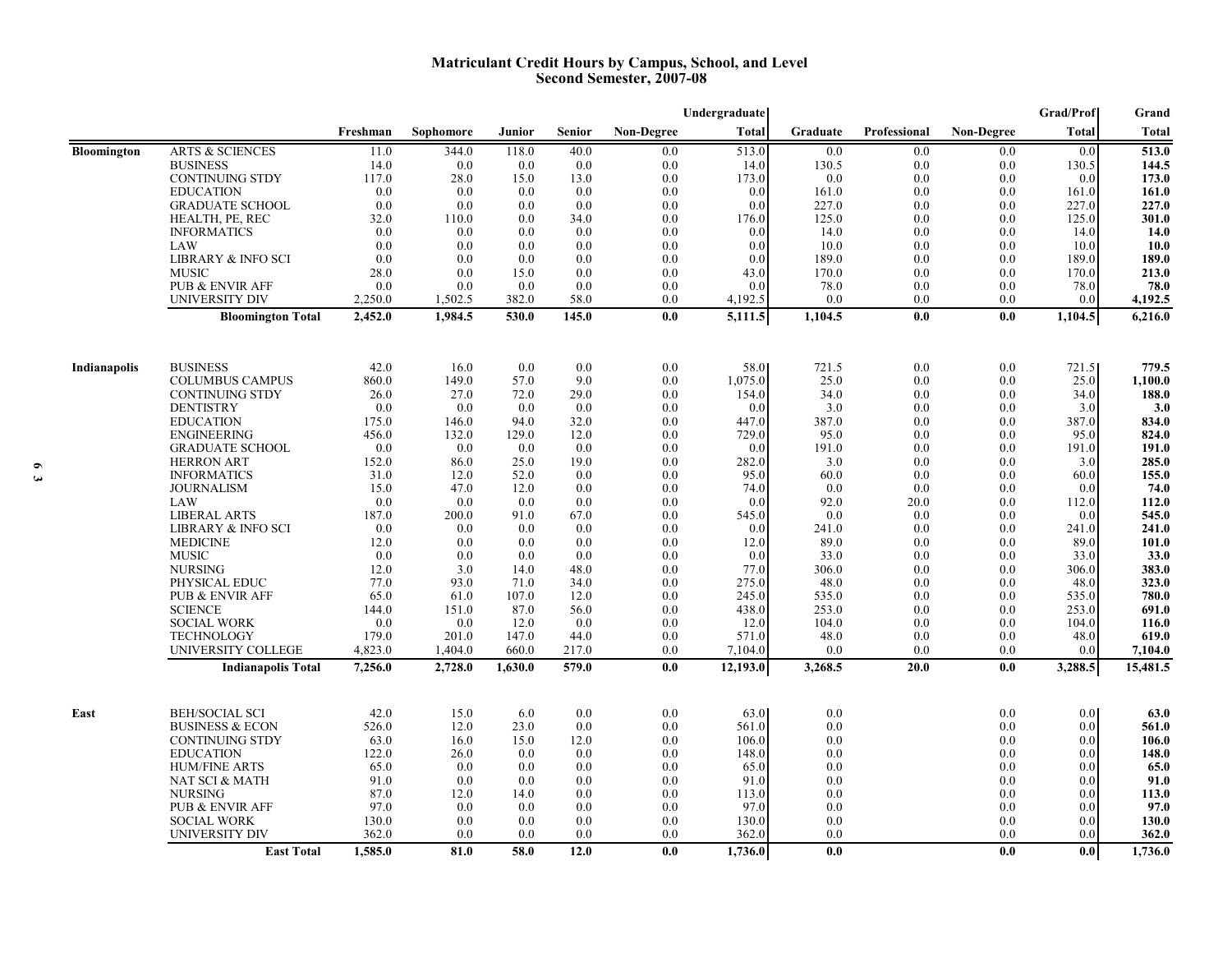### **Matriculant Credit Hours by Campus, School, and Level Second Semester, 2007-08**

|                   |                              |          |           |        |               |            | Undergraduate |          |              |                   | <b>Grad/Prof</b> | Grand        |
|-------------------|------------------------------|----------|-----------|--------|---------------|------------|---------------|----------|--------------|-------------------|------------------|--------------|
|                   |                              | Freshman | Sophomore | Junior | <b>Senior</b> | Non-Degree | <b>Total</b>  | Graduate | Professional | <b>Non-Degree</b> | Total            | <b>Total</b> |
| <b>Fort Wayne</b> | <b>ARTS &amp; SCIENCES</b>   | 465.0    | 144.0     | 21.0   | 12.0          | 0.0        | 642.0         | 58.0     |              | 0.0               | 58.0             | 700.0        |
|                   | <b>BUS &amp; MGMT SCI</b>    | 908.0    | 67.0      | 45.0   | 6.0           | 0.0        | 1,026.0       | 80.0     |              | 0.0               | 80.0             | 1,106.0      |
|                   | <b>CONTINUING STDY</b>       | 458.0    | 58.0      | 56.0   | 58.0          | 0.0        | 630.0         | 0.0      |              | 0.0               | 0.0              | 630.0        |
|                   | <b>EDUCATION</b>             | 534.0    | 73.0      | 0.0    | 42.0          | 0.0        | 649.0         | 171.0    |              | 0.0               | 171.0            | 820.0        |
|                   | <b>HLTH &amp; HUMAN SVCS</b> | 331.0    | 16.0      | 15.0   | 18.0          | 0.0        | 380.0         | 0.0      |              | 0.0               | 0.0              | 380.0        |
|                   | <b>PUB &amp; ENVIR AFF</b>   | 268.0    | 12.0      | 21.0   | 30.0          | 0.0        | 331.0         | 30.0     |              | 0.0               | 30.0             | 361.0        |
|                   | <b>UNIT AFFIL PROG</b>       | 750.0    | 7.0       | 0.0    | 0.0           | 0.0        | 757.0         | 0.0      |              | 0.0               | 0.0              | 757.0        |
|                   | <b>VIS/PERF ARTS</b>         | 337.0    | 66.0      | 6.0    | 6.0           | 0.0        | 415.0         | 0.0      |              | 0.0               | 0.01             | 415.0        |
|                   | <b>Fort Wayne Total</b>      | 4,051.0  | 443.0     | 164.0  | 172.0         | 0.0        | 4,830.0       | 339.0    |              | 0.0               | 339.0            | 5,169.0      |
| Kokomo            | <b>ALLIED HEALTH</b>         | 150.0    | 13.0      | 0.0    | 0.0           | 0.0        | 163.0         | 0.0      |              | 0.0               | 0.01             | 163.0        |
|                   | <b>ARTS &amp; SCIENCES</b>   | 131.0    | 33.0      | 44.0   | 9.0           | 0.0        | 217.0         | 0.0      |              | 0.0               | 0.0              | 217.0        |
|                   | <b>BUSINESS</b>              | 192.0    | 15.0      | 42.0   | 9.0           | 0.0        | 258.0         | 21.0     |              | 0.0               | 21.0             | 279.0        |
|                   | <b>CONTINUING STDY</b>       | 59.0     | 24.0      | 15.0   | 12.0          | 0.0        | 110.0         | 0.0      |              | 0.0               | 0.0              | 110.0        |
|                   | <b>EDUCATION</b>             | 124.0    | 27.0      | 0.0    | 12.0          | 0.0        | 163.0         | 0.0      |              | 0.0               | 0.0              | 163.0        |
|                   | <b>GRADUATE SCHOOL</b>       | 0.0      | 0.0       | 0.0    | 0.0           | 0.0        | 0.0           | 9.0      |              | 0.0               | 9.0              | 9.0          |
|                   | <b>NURSING</b>               | 66.0     | 92.0      | 49.0   | 21.0          | 0.0        | 228.0         | 0.0      |              | 0.0               | 0.0              | 228.0        |
|                   | <b>PUB &amp; ENVIR AFF</b>   | 48.0     | 6.0       | 0.0    | 0.0           | 0.0        | 54.0          | 12.0     |              | 0.0               | 12.0             | 66.0         |
|                   | <b>UNIVERSITY DIV</b>        | 75.0     | 28.0      | 0.0    | 0.0           | 0.0        | 103.0         | 0.0      |              | 0.0               | 0.0              | 103.0        |
|                   | <b>Kokomo Total</b>          | 845.0    | 238.0     | 150.0  | 63.0          | 0.0        | 1,296.0       | 42.0     |              | 0.0               | 42.0             | 1,338.0      |
| <b>Northwest</b>  | <b>ALLIED HEALTH</b>         | 239.0    | 75.0      | 8.0    | 5.0           | 0.0        | 327.0         | 0.0      |              | 0.0               | 0.01             | 327.0        |
|                   | <b>ARTS &amp; SCIENCES</b>   | 565.0    | 43.0      | 35.0   | 9.0           | 0.0        | 652.0         | 0.0      |              | 0.0               | 0.0              | 652.0        |
|                   | <b>BUS &amp; ECONOMICS</b>   | 201.0    | 60.0      | 0.0    | 0.0           | 0.0        | 261.0         | 24.0     |              | 0.0               | 24.0             | 285.0        |
|                   | <b>CONTINUING STDY</b>       | 30.0     | 12.0      | 24.0   | 0.0           | 0.0        | 66.0          | 0.0      |              | 0.0               | 0.0 <sub>l</sub> | 66.0         |
|                   | <b>DENTAL AUX EDUC</b>       | 121.0    | 7.0       | 19.0   | 15.0          | 0.0        | 162.0         | 0.0      |              | 0.0               | 0.0              | 162.0        |
|                   | <b>EDUCATION</b>             | 204.0    | 48.0      | 38.0   | 0.0           | 0.0        | 290.0         | 36.0     |              | 0.0               | 36.0             | 326.0        |
|                   | <b>GUIDED STUDIES</b>        | 245.0    | 0.0       | 0.0    | 0.0           | 0.0        | 245.0         | 0.0      |              | 0.0               | 0.0              | 245.0        |
|                   | <b>NURSING</b>               | 261.0    | 46.0      | 31.0   | 63.0          | 0.0        | 401.0         | 0.0      |              | 0.0               | 0.0              | 401.0        |
|                   | <b>PUB &amp; ENVIR AFF</b>   | 203.0    | 42.0      | 12.0   | 0.0           | 0.0        | 257.0         | 186.0    |              | 0.0               | 186.0            | 443.0        |
|                   | <b>Northwest Total</b>       | 2,069.0  | 333.0     | 167.0  | 92.0          | 0.0        | 2,661.0       | 246.0    |              | 0.0               | 246.0            | 2,907.0      |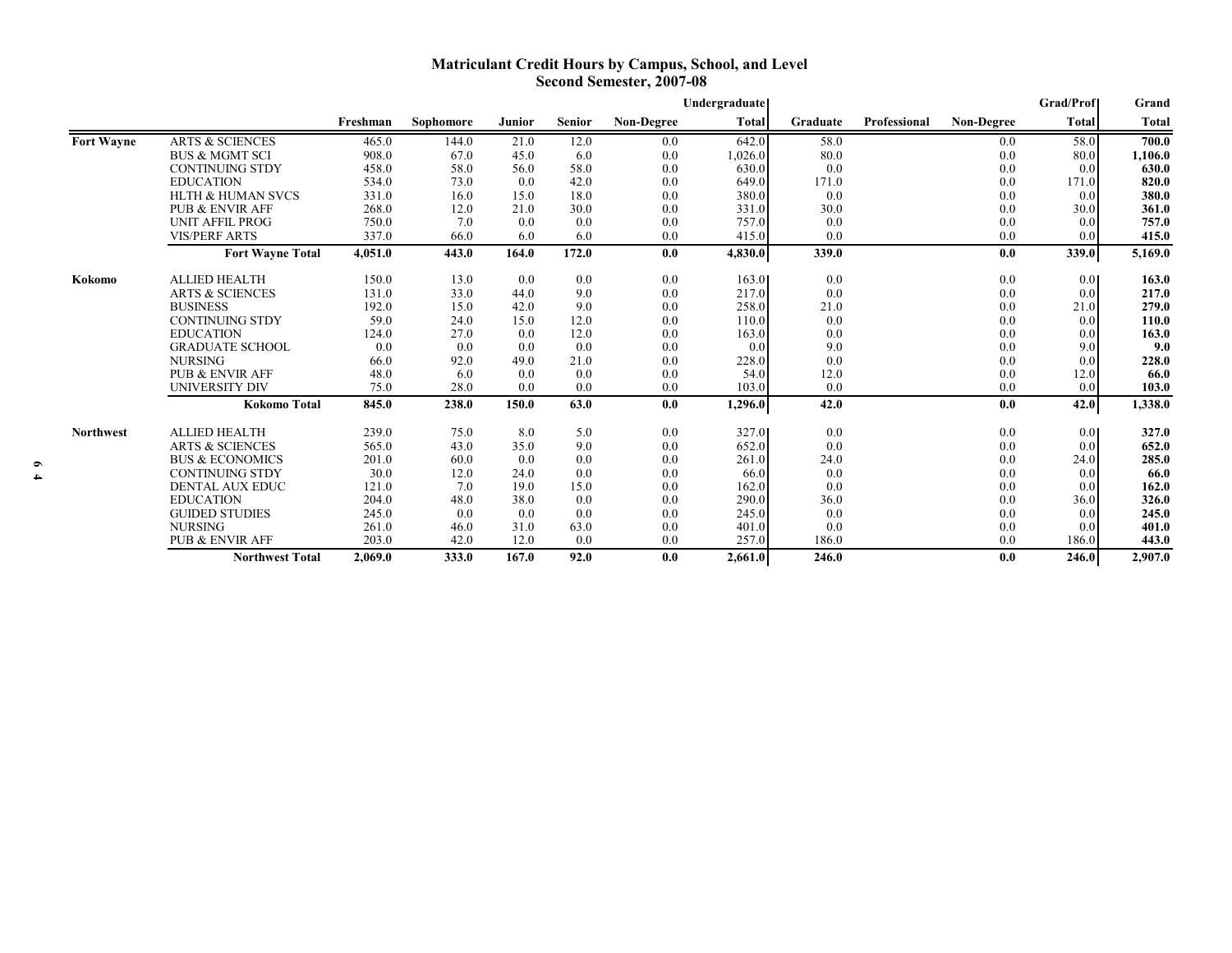## **Matriculant Credit Hours by Campus, School, and Level Second Semester, 2007-08**

|                   |                            |          |           |        |               |                   | Undergraduate |          |              |                   | <b>Grad/Prof</b> | Grand   |
|-------------------|----------------------------|----------|-----------|--------|---------------|-------------------|---------------|----------|--------------|-------------------|------------------|---------|
|                   |                            | Freshman | Sophomore | Junior | <b>Senior</b> | <b>Non-Degree</b> | Total         | Graduate | Professional | <b>Non-Degree</b> | <b>Total</b>     | Total   |
| <b>South Bend</b> | <b>ALLIED HEALTH</b>       | 173.0    | 0.0       | 0.0    | 0.0           | 0.0               | 173.0         | 0.0      |              | 0.0               | 0.0              | 173.0   |
|                   | <b>BUS &amp; ECONOMICS</b> | 585.0    | 72.0      | 78.0   | 15.0          | 0.0               | 750.0         | 129.0    |              | 0.0               | 129.0            | 879.0   |
|                   | <b>CONTINUING STDY</b>     | 22.0     | 6.0       | 0.0    | 23.0          | 0.0               | 51.0          | 0.0      |              | 0.0               | 0.0 <sub>l</sub> | 51.0    |
|                   | <b>DENTAL AUX EDUC</b>     | 154.0    | 0.0       | 0.0    | 0.0           | 0.0               | 154.0         | 0.0      |              | 0.0               | 0.0              | 154.0   |
|                   | DIV OF THE ARTS            | 294.0    | 41.0      | 31.0   | 0.0           | 0.0               | 366.0         | 0.0      |              | 0.0               | 0.0              | 366.0   |
|                   | <b>EDUCATION</b>           | 368.0    | 86.0      | 33.0   | 0.0           | 0.0               | 487.0         | 136.0    |              | 0.0               | 136.0            | 623.0   |
|                   | <b>GRADUATE SCHOOL</b>     | 0.0      | 0.0       | 0.0    | 0.0           | 0.0               | 0.0           | 75.0     |              | 0.0               | 75.0             | 75.0    |
|                   | LIB ARTS & SCI             | 934.0    | 115.0     | 65.0   | 17.0          | 0.0               | 1,131.0       | 0.0      |              | 0.0               | 0.0              | 1,131.0 |
|                   | <b>NURSING</b>             | 206.0    | 12.0      | 12.0   | 26.0          | 0.0               | 256.0         | 0.0      |              | 0.0               | 0.0              | 256.0   |
|                   | <b>PUB &amp; ENVIR AFF</b> | 152.0    | 13.0      | 4.0    | 0.0           | 0.0               | 169.0         | 42.0     |              | 0.0               | 42.0             | 211.0   |
|                   | <b>South Bend Total</b>    | 2,888.0  | 345.0     | 223.0  | 81.0          | 0.0               | 3,537.0       | 382.0    |              | 0.0               | 382.0            | 3,919.0 |
| Southeast         | <b>ARTS &amp; LETTERS</b>  | 34.0     | 29.0      | 56.0   | 12.0          | 0.0               | 131.0         | 0.0      |              | 0.0               | 0.0              | 131.0   |
|                   | <b>BUSINESS</b>            | 40.0     | 19.0      | 33.0   | 12.0          | 0.0               | 104.0         | 209.0    |              | 0.0               | 209.0            | 313.0   |
|                   | <b>CONTINUING STDY</b>     | 18.0     | 0.0       | 6.0    | 12.0          | 0.0               | 36.0          | 0.0      |              | 0.0               | 0.0              | 36.0    |
|                   | <b>EDUCATION</b>           | 9.0      | 36.0      | 9.0    | 0.0           | 0.0               | 54.0          | 193.0    |              | 0.0               | 193.0            | 247.0   |
|                   | <b>GRADUATE SCHOOL</b>     | 0.0      | 0.0       | 0.0    | 0.0           | 0.0               | 0.0           | 29.0     |              | 0.0               | 29.0             | 29.0    |
|                   | HEALTH, PE, REC            | 9.0      | 0.0       | 0.0    | 0.0           | 0.0               | 9.0           | 0.0      |              | 0.0               | 0.0              | 9.0     |
|                   | <b>NATURAL SCIENCE</b>     | 84.0     | 101.0     | 39.0   | 8.0           | 0.0               | 232.0         | 0.0      |              | 0.0               | 0.0              | 232.0   |
|                   | <b>NURSING</b>             | 0.0      | 9.0       | 3.0    | 0.0           | 0.0               | 12.0          | 0.0      |              | 0.0               | 0.0              | 12.0    |
|                   | <b>SOCIAL SCIENCE</b>      | 61.0     | 93.0      | 33.0   | 0.0           | 0.0               | 187.0         | 0.0      |              | 0.0               | 0.0              | 187.0   |
|                   | UNIVERSITY DIV             | 1,880.5  | 340.0     | 117.0  | 15.0          | 0.0               | 2,352.5       | 0.0      |              | 0.0               | 0.0              | 2,352.5 |
|                   | <b>Southeast Total</b>     | 2,135.5  | 627.0     | 296.0  | 59.0          | 0.0               | 3,117.5       | 431.0    |              | 0.0               | 431.0            | 3,548.5 |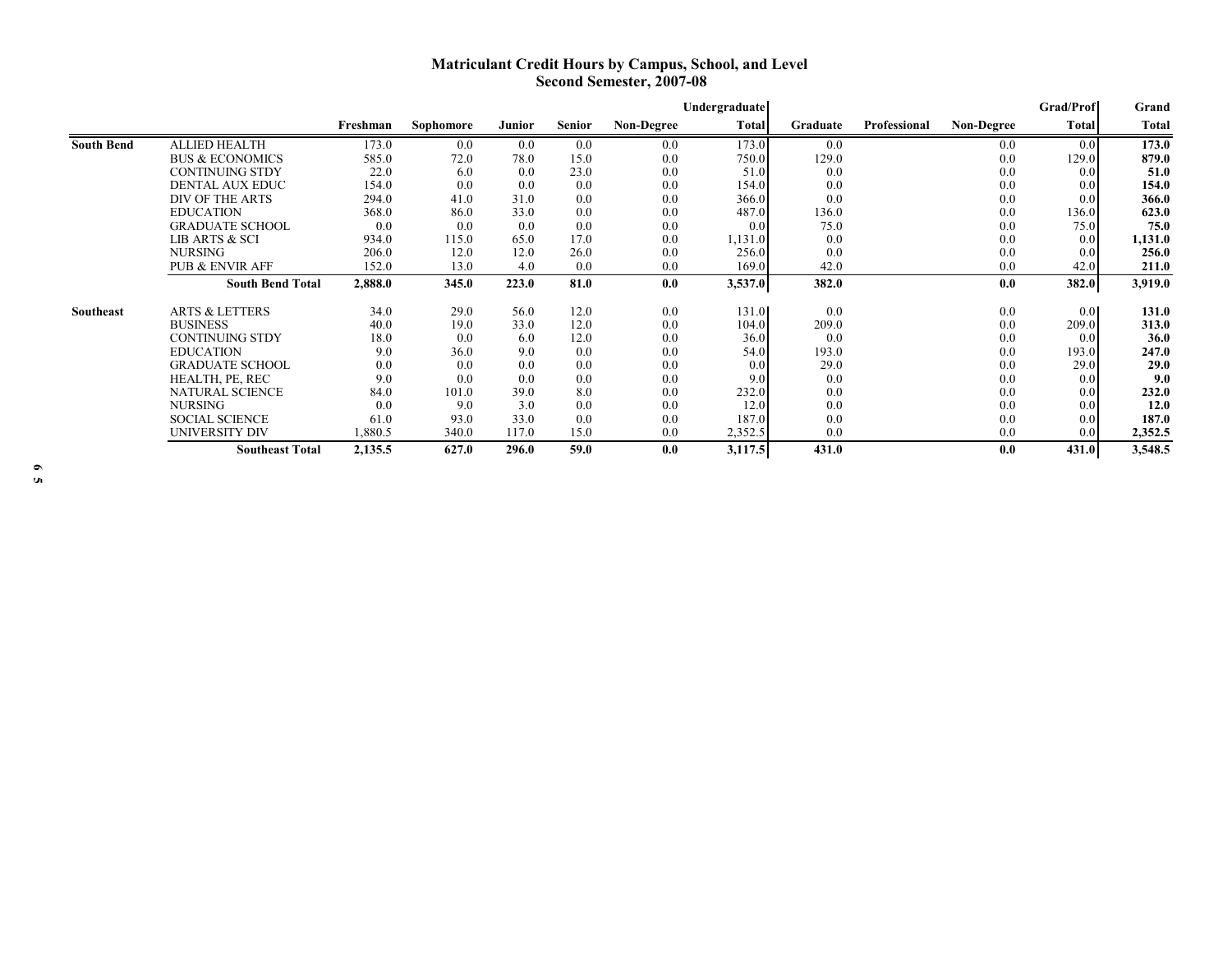# **Resident Credit Hours by School and Level - All Campuses Second Semester, 2007-08**

|                                         |                |                 |                    |                    |                   | Undergraduate      |              |              |                   | <b>Grad/Prof</b> | Grand              |
|-----------------------------------------|----------------|-----------------|--------------------|--------------------|-------------------|--------------------|--------------|--------------|-------------------|------------------|--------------------|
|                                         | Freshman       | Sophomore       | Junior             | <b>Senior</b>      | <b>Non-Degree</b> | Total              | Graduate     | Professional | <b>Non-Degree</b> | <b>Total</b>     | Total              |
| <b>ALLIED HEALTH</b>                    | 3,423.0        | 4,386.0         | 471.0              | 915.0              | 3.0               | 9,198.0            | 0.0          | 0.0          | 0.0               | 0.0              | 9,198.0            |
| <b>ARTS &amp; LETTERS</b>               | 194.0          | 673.0           | 895.0              | 1,067.0            | 0.0               | 2,829.0            | 0.0          | 0.0          | 0.0               | 0.0              | 2,829.0            |
| <b>ARTS &amp; SCIENCES</b>              | 6.931.0        | 22,685.0        | 31,346.5           | 39,068.5           | 350.0             | 100,381.0          | 550.0        | 0.0          | 60.0              | 610.0            | 100,991.0          |
| <b>BEH/SOCIAL SCI</b>                   | 120.0          | 165.0           | 164.0              | 336.0              | 0.0               | 785.0              | 0.0          | 0.0          | 0.0               | 0.0              | 785.0              |
| <b>BUS &amp; ECONOMICS</b>              | 4,210.0        | 3,647.0         | 2,676.0            | 3,038.0            | 24.0              | 13,595.0           | 1,299.0      | 0.0          | 169.0             | 1,468.0          | 15,063.0           |
| <b>BUS &amp; MGMT SCI</b>               | 3.788.0        | 2,727.0         | 2,135.0            | 2,683.0            | 0.0               | 11,333.0           | 847.0        | 0.0          | 3.0               | 850.0            | 12,183.0           |
| <b>BUSINESS</b>                         | 4,033.5        | 8,667.5         | 11,473.5           | 22,158.5           | 135.0             | 46,468.0           | 6,325.0      | 0.0          | 36.0              | 6,361.0          | 52,829.0           |
| <b>BUSINESS &amp; ECON</b>              | 653.0          | 700.0           | 734.0              | 944.0              | 0.0               | 3,031.0            | 0.0          | 0.0          | 0.0               | 0.0              | 3,031.0            |
| <b>COLUMBUS CAMPUS</b>                  | 4.956.0        | 3,861.0         | 2,127.0            | 2,826.0            | 380.0             | 14,150.0           | 338.0        | 0.0          | 39.0              | 377.0            | 14,527.0           |
| <b>CONTINUING STDY</b>                  | 2.467.0        | 5,148.5         | 7,358.0            | 16,289.0           | 797.5             | 32,060.0           | 279.0        | 0.0          | 0.0               | 279.0            | 32,339.0           |
| <b>DENTAL AUX EDUC</b>                  | 2,145.0        | 3,187.0         | 348.0              | 268.0              | 0.0               | 5,948.0            | 0.0          | 0.0          | 0.0               | 0.0              | 5,948.0            |
| <b>DENTISTRY</b>                        | 0.0            | 0.0             | 0.0                | 0.0                | 0.0               | 0.0                | 391.5        | 7,195.0      | 0.0               | 7,586.5          | 7,586.5            |
| DIV OF THE ARTS                         | 1,261.0        | 1,141.0         | 754.0              | 1,276.0            | 27.0              | 4,459.0            | 27.0         | 0.0          | 0.0               | 27.0             | 4,486.0            |
| <b>EDUCATION</b>                        | 8,385.0        | 9,312.0         | 12,378.5           | 25,377.0           | 929.0             | 56,381.5           | 8,316.5      | 0.0          | 5,462.0           | 13,778.5         | 70,160.0           |
| <b>ENGINEERING</b>                      | 877.0          | 1,422.0         | 1,243.0            | 2.376.0            | 0.0               | 5,918.0            | 315.0        | 0.0          | 0.0               | 315.0            | 6,233.0            |
| <b>GRAD NON-DEGREE</b>                  | 0.0            | 0.0             | 0.0                | 0.0                | 0.0               | 0.0                | 0.0          | 0.0          | 1,359.5           | 1,359.5          | 1,359.5            |
| <b>GRADUATE SCHOOL</b>                  | 0.0            | 0.0             | 0.0                | 0.0                | 0.0               | 0.0                | 9,840.5      | 0.0          | 368.5             | 10,209.0         | 10,209.0           |
| <b>GUIDED STUDIES</b>                   | 1,510.0        | 27.0            | 0.0                | 0.0                | 0.0               | 1,537.0            | 0.0          | 0.0          | 0.0               | 0.0              | 1,537.0            |
| <b>HEALTH &amp; REHAB SCI</b>           | 0.0            | 0.0             | 0.0                | 0.0                | 0.0               | (0.0)              | 935.0        | 1,415.0      | 15.0              | 2,365.0          | 2,365.0            |
| HEALTH, PE, REC                         | 137.0          | 4,476.0         | 7,102.0            | 9.037.0            | 21.0              | 20,773.0           | 909.5        | 0.0          | 21.0              | 930.5            | 21,703.5           |
| <b>HERRON ART</b>                       | 1,743.0        | 2,398.0         | 1,977.0            | 3,665.0            | 0.0               | 9,783.0            | 84.0         | 0.0          | 0.0               | 84.0             | 9,867.0            |
| <b>HLTH &amp; HUMAN SVCS</b>            | 2,314.0        | 2,442.0         | 277.0              | 115.0<br>406.0     | 0.0               | 5,148.0            | 0.0          | 0.0          | 0.0               | 0.0              | 5,148.0            |
| <b>HUM/FINE ARTS</b>                    | 130.0          | 214.0           | 289.0              |                    | 0.0               | 1,039.0            | 0.0          | 0.0<br>0.0   | 0.0               | 0.0              | 1,039.0<br>9,651.5 |
| <b>INFORMATICS</b><br><b>JOURNALISM</b> | 567.0<br>410.0 | 1,746.5         | 2,730.0<br>2,605.0 | 4,063.5<br>2,912.0 | 3.0<br>0.0        | 9,110.0<br>7,787.0 | 535.5<br>0.0 | 0.0          | 6.0<br>0.0        | 541.5<br>0.0     | 7,787.0            |
| <b>LABOR STUDIES</b>                    | 34.0           | 1,860.0<br>93.0 | 88.0               | 132.0              | 0.0               | 347.0              | 0.0          | 0.0          | 0.0               | 0.0              | 347.0              |
| LAW                                     | 0.0            | 0.0             | 0.0                | 0.0                | 0.0               | 0.0                | 26.0         | 12,317.5     | 0.0               | 12,343.5         | 12,343.5           |
| LIB ARTS & SCI                          | 5,743.0        | 3,730.0         | 2,751.0            | 3,354.0            | 65.0              | 15,643.0           | 0.0          | 0.0          | 0.0               | 0.0              | 15,643.0           |
| <b>LIBERAL ARTS</b>                     | 1,668.0        | 3,237.0         | 4,308.5            | 7,444.5            | 0.0               | 16,658.0           | 0.0          | 0.0          | 0.0               | 0.0              | 16,658.0           |
| LIBRARY & INFO SCI                      | 0.0            | 0.0             | 0.0                | 0.0                | 0.0               | 0.0                | 2,643.5      | 0.0          | 132.0             | 2,775.5          | 2,775.5            |
| <b>MEDICINE</b>                         | 114.0          | 230.0           | 459.0              | 2,258.0            | 8.0               | 3.069.0            | 922.0        | 19.669.0     | 0.0               | 20,591.0         | 23,660.0           |
| <b>MUSIC</b>                            | 280.0          | 561.0           | 497.0              | 1,576.0            | 7.0               | 2,921.0            | 985.0        | 0.0          | 0.0               | 985.0            | 3,906.0            |
| NAT SCI & MATH                          | 125.0          | 198.0           | 98.0               | 174.0              | 0.0               | 595.0              | 0.0          | 0.0          | 0.0               | 0.0              | 595.0              |
| NATURAL SCIENCE                         | 355.0          | 844.0           | 1,127.5            | 1,136.0            | 0.0               | 3,462.5            | 0.0          | 0.0          | 0.0               | 0.0              | 3,462.5            |
| NON-DEGREE                              | 0.0            | 0.0             | 0.0                | 0.0                | 2,435.0           | 2,435.0            | 0.0          | 0.0          | 403.0             | 403.0            | 2,838.0            |
| <b>NURSING</b>                          | 3,949.0        | 4,349.0         | 5,733.0            | 16,953.0           | 12.0              | 30,996.0           | 2,361.0      | 0.0          | 80.0              | 2,441.0          | 33,437.0           |
| NURSING ASSOC                           | 14.0           | 1,638.0         | 0.0                | 0.0                | 0.0               | 1,652.0            | 0.0          | 0.0          | 0.0               | 0.0              | 1,652.0            |
| <b>OPTOMETRY</b>                        | 0.0            | 36.0            | 0.0                | 0.0                | 0.0               | 36.0               | 0.0          | 2,540.0      | 0.0               | 2,540.0          | 2,576.0            |
| PHYSICAL EDUC                           | 1,433.0        | 2,205.0         | 3,105.0            | 4,364.0            | 3.0               | 11,110.0           | 180.0        | 0.0          | 10.0              | 190.0            | 11,300.0           |
| <b>PUB &amp; ENVIR AFF</b>              | 3,311.0        | 5,838.0         | 8,382.0            | 10,472.0           | 15.0              | 28,018.0           | 4,606.0      | 0.0          | 114.0             | 4,720.0          | 32,738.0           |
| <b>SCIENCE</b>                          | 2,444.0        | 2,768.0         | 3,843.0            | 7,471.0            | 972.0             | 17,498.0           | 2,246.0      | 0.0          | 0.0               | 2,246.0          | 19,744.0           |
| <b>SOCIAL SCIENCE</b>                   | 144.0          | 1,022.0         | 1,193.5            | 1,489.5            | 0.0               | 3,849.0            | 0.0          | 0.0          | 0.0               | 0.0              | 3,849.0            |
| <b>SOCIAL WORK</b>                      | 160.0          | 398.0           | 891.0              | 1,606.0            | 0.0               | 3,055.0            | 6,886.0      | 0.0          | 67.5              | 6,953.5          | 10,008.5           |
| TECHNOLOGY                              | 963.0          | 3,195.0         | 3,609.0            | 6,197.0            | 0.0               | 13,964.0           | 137.0        | 0.0          | 0.0               | 137.0            | 14,101.0           |
| <b>TRANSIENT</b>                        | 0.0            | 0.0             | 0.0                | 0.0                | 3,359.0           | 3,359.0            | 0.0          | 0.0          | 0.0               | 0.0              | 3,359.0            |
| UNIT AFFIL PROG                         | 4,350.0        | 1,670.0         | 413.0              | 177.0              | 1,030.0           | 7,640.0            | 0.0          | 0.0          | 0.0               | (0.0)            | 7,640.0            |
| UNIVERSITY COLLEGE                      | 28,347.5       | 20,375.0        | 7,343.0            | 2,251.5            | 573.0             | 58,890.0           | 0.0          | 0.0          | 0.0               | 0.0              | 58,890.0           |
| UNIVERSITY DIV                          | 62,492.5       | 38,306.0        | 9,736.0            | 1,440.5            | 2,323.0           | 114,298.0          | 0.0          | 0.0          | 0.0               | 0.0              | 114,298.0          |
| <b>VIS/PERF ARTS</b>                    | 1,715.0        | 1,440.0         | 1,250.0            | 1,601.0            | 13.0              | 6,019.0            | 0.0          | 0.0          | 0.0               | 0.0              | 6,019.0            |
| <b>Total</b>                            | 167,896.5      | 173,018.5       | 143,911.0          | 208,917.5          | 13,484.5          | 707,228.0          | 51,985.0     | 43,136.5     | 8,345.5           | 103,467.0        | 810,695.0          |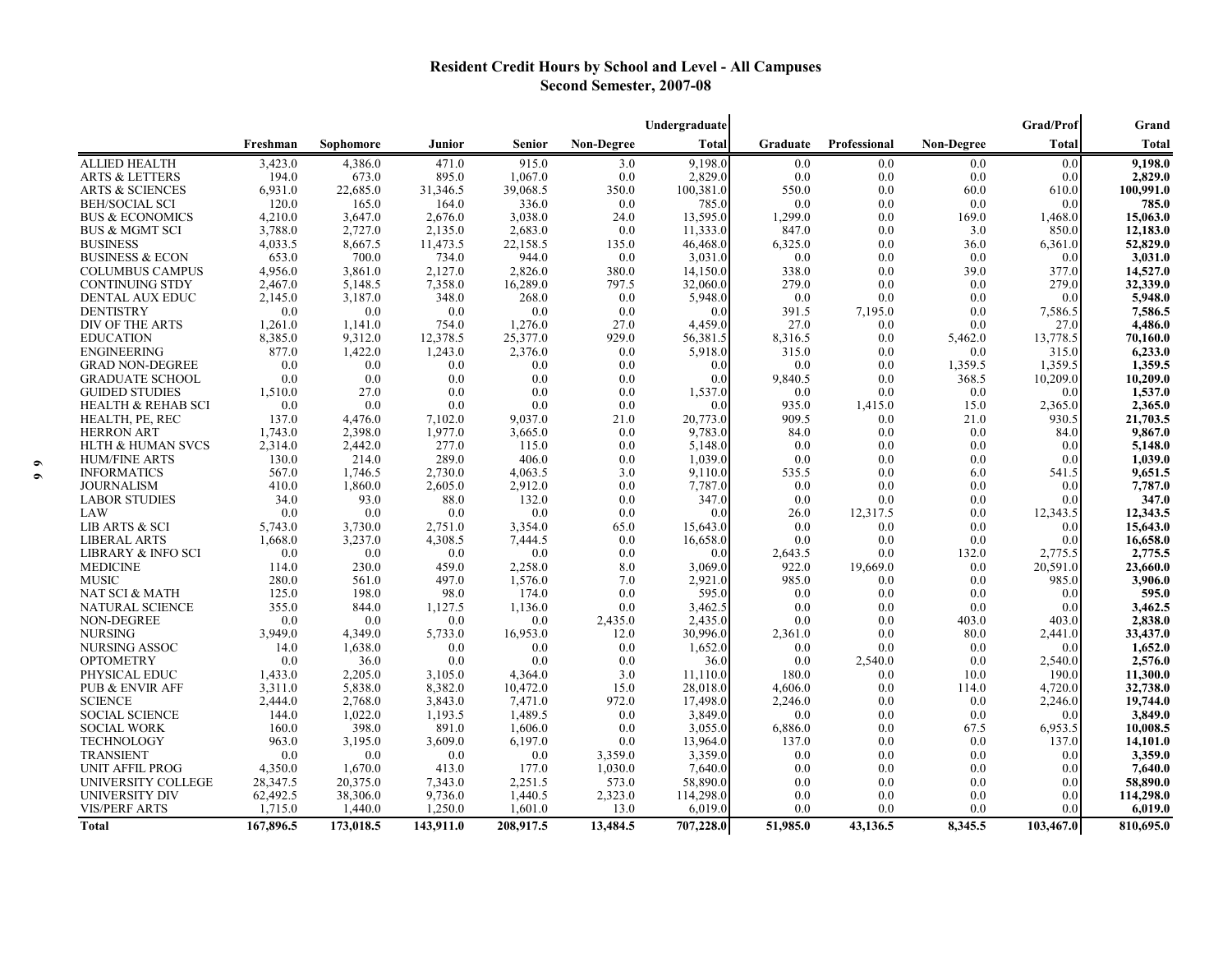# **Resident Credit Hours by Campus, School, and Level Second Semester, 2007-08**

|                    |                            |          |           |          |               |                   | Undergraduate |          |              |                   | Grad/Prof    | Grand     |
|--------------------|----------------------------|----------|-----------|----------|---------------|-------------------|---------------|----------|--------------|-------------------|--------------|-----------|
|                    |                            | Freshman | Sophomore | Junior   | <b>Senior</b> | <b>Non-Degree</b> | Total         | Graduate | Professional | <b>Non-Degree</b> | <b>Total</b> | Total     |
| <b>Bloomington</b> | <b>ARTS &amp; SCIENCES</b> | 794.0    | 17,845.0  | 27,232.5 | 34,187.5      | 313.0             | 80,372.0      | 160.0    | 0.0          | 0.0               | 160.0        | 80,532.0  |
|                    | <b>BUSINESS</b>            | 2,166.0  | 6,486.5   | 7,325.0  | 12,271.0      | $0.0\,$           | 28,248.5      | 2,254.0  | 0.0          | 4.5               | 2,258.5      | 30,507.0  |
|                    | <b>CONTINUING STDY</b>     | 411.0    | 850.0     | 1,592.0  | 3,341.0       | 770.5             | 6,964.5       | 0.0      | 0.0          | 0.0               | 0.0          | 6,964.5   |
|                    | <b>EDUCATION</b>           | 0.0      | 396.0     | 2,760.0  | 7,254.0       | 6.0               | 10,416.0      | 2,065.0  | 0.0          | 1,964.0           | 4,029.0      | 14,445.0  |
|                    | <b>GRADUATE SCHOOL</b>     | 0.0      | 0.0       | 0.0      | 0.0           | 0.0               | 0.0           | 6,084.0  | 0.0          | 333.5             | 6,417.5      | 6,417.5   |
|                    | HEALTH, PE, REC            | 48.0     | 4,464.0   | 7,102.0  | 9,031.0       | 21.0              | 20,666.0      | 909.5    | 0.0          | 21.0              | 930.5        | 21,596.5  |
|                    | <b>INFORMATICS</b>         | 60.0     | 713.5     | 1,121.0  | 1,610.5       | 3.0               | 3,508.0       | 219.5    | 0.0          | 3.0               | 222.5        | 3,730.5   |
|                    | <b>JOURNALISM</b>          | 135.0    | 1,465.0   | 2,160.0  | 2,228.0       | 0.0               | 5,988.0       | 0.0      | 0.0          | 0.0               | 0.0          | 5,988.0   |
|                    | <b>LABOR STUDIES</b>       | 0.0      | 0.0       | 0.0      | 15.0          | 0.0               | 15.0          | 0.0      | 0.0          | 0.0               | 0.0          | 15.0      |
|                    | LAW                        | 0.0      | 0.0       | 0.0      | 0.0           | 0.0               | 0.0           | 6.0      | 3,370.5      | 0.0               | 3,376.5      | 3,376.5   |
|                    | LIBRARY & INFO SCI         | 0.0      | 0.0       | 0.0      | 0.0           | 0.0               | 0.0           | 877.5    | 0.0          | 78.0              | 955.5        | 955.5     |
|                    | <b>MUSIC</b>               | 280.0    | 561.0     | 497.0    | 1,576.0       | 7.0               | 2,921.0       | 916.0    | 0.0          | 0.0               | 916.0        | 3,837.0   |
|                    | <b>NURSING</b>             | 0.0      | 191.0     | 678.0    | 924.0         | 0.0               | 1,793.0       | 0.0      | 0.0          | 0.0               | 0.0          | 1,793.0   |
|                    | <b>OPTOMETRY</b>           | 0.0      | 36.0      | 0.0      | 0.0           | 0.0               | 36.0          | 0.0      | 2,540.0      | 0.0               | 2,540.0      | 2,576.0   |
|                    | PUB & ENVIR AFF            | 30.0     | 1,607.0   | 3,956.0  | 4,534.0       | 0.0               | 10,127.0      | 1,361.0  | 0.0          | 0.0               | 1,361.0      | 11,488.0  |
|                    | <b>SOCIAL WORK</b>         | 0.0      | 75.0      | 231.0    | 379.0         | 0.0               | 685.0         | 0.0      | 0.0          | 0.0               | 0.0          | 685.0     |
|                    | <b>UNIVERSITY DIV</b>      | 48,477.5 | 31,614.0  | 7,861.0  | 938.5         | 428.0             | 89,319.0      | 0.0      | 0.0          | 0.0               | 0.0          | 89,319.0  |
|                    | <b>Bloomington Total</b>   | 52,401.5 | 66,304.0  | 62,515.5 | 78,289.5      | 1,548.5           | 261,059.0     | 14,852.5 | 5,910.5      | 2,404.0           | 23,167.0     | 284,226.0 |
|                    |                            |          |           |          |               |                   |               |          |              |                   |              |           |
| Indianapolis       | <b>BUSINESS</b>            | 731.5    | 1,235.0   | 2,339.5  | 6,906.0       | 135.0             | 11,347.0      | 3,430.0  | 0.0          | 31.5              | 3,461.5      | 14,808.5  |
|                    | <b>COLUMBUS CAMPUS</b>     | 4,956.0  | 3,861.0   | 2,127.0  | 2,826.0       | 380.0             | 14,150.0      | 338.0    | 0.0          | 39.0              | 377.0        | 14,527.0  |
|                    | <b>CONTINUING STDY</b>     | 119.0    | 900.0     | 2,145.0  | 5,359.5       | 0.0               | 8,523.5       | 279.0    | 0.0          | 0.0               | 279.0        | 8,802.5   |
|                    | DENTAL AUX EDUC            | 625.0    | 1,175.0   | 0.0      | 16.0          | 0.0               | 1,816.0       | 0.0      | 0.0          | 0.0               | 0.0          | 1,816.0   |
|                    | <b>DENTISTRY</b>           | 0.0      | 0.0       | 0.0      | 0.0           | 0.0               | 0.0           | 391.5    | 7,195.0      | 0.0               | 7,586.5      | 7,586.5   |
|                    | <b>EDUCATION</b>           | 1,232.0  | 2.370.0   | 2.993.0  | 6,144.0       | 854.0             | 13,593.0      | 2,264.5  | 0.0          | 732.0             | 2,996.5      | 16,589.5  |
|                    | <b>ENGINEERING</b>         | 877.0    | 1,422.0   | 1,243.0  | 2,376.0       | $0.0\,$           | 5,918.0       | 315.0    | 0.0          | 0.0               | 315.0        | 6,233.0   |
|                    | <b>GRAD NON-DEGREE</b>     | 0.0      | 0.0       | 0.0      | 0.0           | 0.0               | 0.0           | 0.0      | 0.0          | 1,359.5           | 1,359.5      | 1,359.5   |
|                    | <b>GRADUATE SCHOOL</b>     | 0.0      | 0.0       | 0.0      | 0.0           | 0.0               | 0.0           | 3,193.5  | 0.0          | 0.0               | 3,193.5      | 3,193.5   |
|                    | HEALTH & REHAB SCI         | 0.0      | 0.0       | 0.0      | 0.0           | 0.0               | 0.0           | 935.0    | 1,415.0      | 15.0              | 2,365.0      | 2,365.0   |
|                    | <b>HERRON ART</b>          | 1,743.0  | 2,398.0   | 1.977.0  | 3,665.0       | 0.0               | 9.783.0       | 84.0     | 0.0          | 0.0               | 84.0         | 9,867.0   |
|                    | <b>INFORMATICS</b>         | 507.0    | 1,033.0   | 1,609.0  | 2,453.0       | 0.0               | 5,602.0       | 316.0    | 0.0          | 3.0               | 319.0        | 5,921.0   |
|                    | <b>JOURNALISM</b>          | 275.0    | 395.0     | 445.0    | 684.0         | 0.0               | 1,799.0       | 0.0      | 0.0          | 0.0               | 0.0          | 1,799.0   |
|                    | <b>LABOR STUDIES</b>       | 6.0      | 22.0      | 30.0     | 27.0          | 0.0               | 85.0          | 0.0      | 0.0          | 0.0               | 0.0          | 85.0      |
|                    | LAW                        | 0.0      | 0.0       | 0.0      | 0.0           | 0.0               | 0.0           | 20.0     | 8,947.0      | 0.0               | 8,967.0      | 8,967.0   |
|                    | <b>LIBERAL ARTS</b>        | 1,668.0  | 3,237.0   | 4,308.5  | 7,444.5       | 0.0               | 16,658.0      | 0.0      | 0.0          | 0.0               | 0.0          | 16,658.0  |
|                    | LIBRARY & INFO SCI         | 0.0      | 0.0       | 0.0      | 0.0           | 0.0               | 0.0           | 1,766.0  | 0.0          | 54.0              | 1,820.0      | 1,820.0   |
|                    | <b>MEDICINE</b>            | 114.0    | 230.0     | 459.0    | 2,258.0       | 8.0               | 3,069.0       | 922.0    | 19,669.0     | 0.0               | 20,591.0     | 23,660.0  |
|                    | <b>MUSIC</b>               | 0.0      | 0.0       | 0.0      | 0.0           | 0.0               | 0.0           | 69.0     | 0.0          | 0.0               | 69.0         | 69.0      |
|                    | <b>NURSING</b>             | 97.0     | 867.0     | 1,916.0  | 8,598.0       | 0.0               | 11,478.0      | 2,361.0  | 0.0          | 71.0              | 2,432.0      | 13,910.0  |
|                    | PHYSICAL EDUC              | 1,433.0  | 2,205.0   | 3,105.0  | 4,364.0       | 3.0               | 11,110.0      | 180.0    | 0.0          | 10.0              | 190.0        | 11,300.0  |
|                    | PUB & ENVIR AFF            | 235.0    | 1,035.0   | 1,868.0  | 2,709.0       | 0.0               | 5,847.0       | 1,882.0  | 0.0          | 12.0              | 1,894.0      | 7,741.0   |
|                    | <b>SCIENCE</b>             | 2,444.0  | 2,768.0   | 3,843.0  | 7,471.0       | 972.0             | 17,498.0      | 2,246.0  | 0.0          | 0.0               | 2,246.0      | 19,744.0  |
|                    | <b>SOCIAL WORK</b>         | 12.0     | 60.0      | 428.0    | 914.0         | 0.0               | 1,414.0       | 5,182.0  | 0.0          | 37.5              | 5,219.5      | 6,633.5   |
|                    | <b>TECHNOLOGY</b>          | 963.0    | 3,195.0   | 3,609.0  | 6,197.0       | 0.0               | 13,964.0      | 137.0    | 0.0          | 0.0               | 137.0        | 14,101.0  |
|                    | <b>TRANSIENT</b>           | 0.0      | 0.0       | 0.0      | 0.0           | 2,589.0           | 2,589.0       | 0.0      | 0.0          | 0.0               | 0.0          | 2,589.0   |
|                    | UNIVERSITY COLLEGE         | 28,347.5 | 20,375.0  | 7,343.0  | 2,251.5       | 573.0             | 58,890.0      | 0.0      | 0.0          | 0.0               | 0.0          | 58,890.0  |
|                    | <b>Indianapolis Total</b>  | 46,385.0 | 48,783.0  | 41,788.0 | 72,663.5      | 5,514.0           | 215,133.5     | 26,311.5 | 37,226.0     | 2,364.5           | 65,902.0     | 281,035.5 |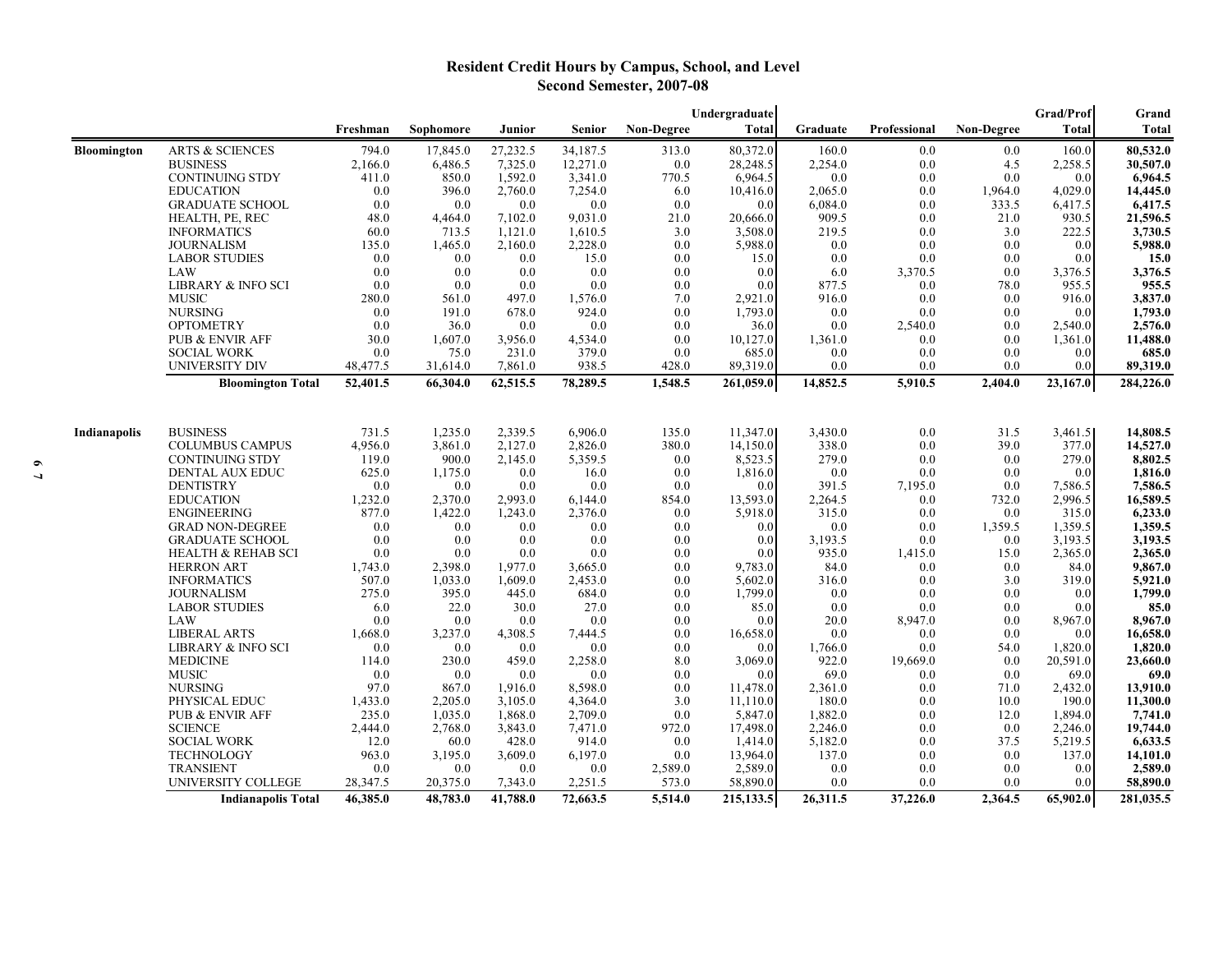# **Resident Credit Hours by Campus, School, and Level Second Semester, 2007-08**

|                   |                              |                    |                    |                  |                  |                   | Undergraduate      |            |              |                   | <b>Grad/Prof</b> | Grand              |
|-------------------|------------------------------|--------------------|--------------------|------------------|------------------|-------------------|--------------------|------------|--------------|-------------------|------------------|--------------------|
|                   |                              | Freshman           | <b>Sophomore</b>   | Junior           | <b>Senior</b>    | <b>Non-Degree</b> | <b>Total</b>       | Graduate   | Professional | <b>Non-Degree</b> | <b>Total</b>     | Total              |
| East              | <b>BEH/SOCIAL SCI</b>        | 120.0              | 165.0              | 164.0            | 336.0            | 0.0               | 785.0              | 0.0        |              | 0.0               | 0.0              | 785.0              |
|                   | <b>BUSINESS &amp; ECON</b>   | 653.0              | 700.0              | 734.0            | 944.0            | 0.0               | 3,031.0            | 0.0        |              | 0.0               | 0.0              | 3,031.0            |
|                   | <b>CONTINUING STDY</b>       | 80.0               | 189.0              | 137.0            | 384.0            | 0.0               | 790.0              | 0.0        |              | 0.0               | 0.0              | 790.0              |
|                   | <b>EDUCATION</b>             | 600.0              | 522.0              | 558.5            | 707.0            | 0.0               | 2,387.5            | 3.0        |              | 175.0             | 178.0            | 2,565.5            |
|                   | <b>HUM/FINE ARTS</b>         | 130.0              | 214.0              | 289.0            | 406.0            | 0.0               | 1,039.0            | 0.0        |              | 0.0               | 0.0              | 1,039.0            |
|                   | NAT SCI & MATH               | 125.0              | 198.0              | 98.0             | 174.0            | 0.0               | 595.0              | 0.0        |              | 0.0               | 0.0              | 595.0              |
|                   | NON-DEGREE                   | 0.0                | 0.0                | 0.0              | 0.0              | 50.0              | 50.0               | 0.0        |              | 98.0              | 98.0             | 148.0              |
|                   | <b>NURSING</b>               | 446.0              | 541.0              | 583.0            | 767.0            | 0.0               | 2,337.0            | 0.0        |              | 0.0               | 0.0              | 2,337.0            |
|                   | NURSING ASSOC                | 6.0                | 228.0              | 0.0              | 0.0              | 0.0               | 234.0              | 0.0        |              | 0.0               | 0.0              | 234.0              |
|                   | <b>PUB &amp; ENVIR AFF</b>   | 201.0              | 255.0              | 191.0            | 187.0            | 0.0               | 834.0              | 0.0        |              | 0.0               | 0.0              | 834.0              |
|                   | <b>SOCIAL WORK</b>           | 148.0              | 263.0              | 232.0            | 313.0            | 0.0               | 956.0              | 0.0        |              | 0.0               | 0.0              | 956.0              |
|                   | <b>TRANSIENT</b>             | 0.0                | 0.0                | 0.0              | 0.0              | 19.0              | 19.0               | 0.0        |              | 0.0               | 0.0              | 19.0               |
|                   | <b>UNIVERSITY DIV</b>        | 2,862.0            | 990.0              | 325.0            | 137.0            | 652.0             | 4,966.0            | 0.0        |              | 0.0               | 0.0              | 4,966.0            |
|                   | <b>East Total</b>            | 5,371.0            | 4,265.0            | 3,311.5          | 4,355.0          | 721.0             | 18,023.5           | 3.0        |              | 273.0             | 276.0            | 18,299.5           |
| <b>Fort Wayne</b> | <b>ARTS &amp; SCIENCES</b>   | 1,804.0            | 1,453.0            | 1,418.0          | 1,846.0          | 15.0              | 6,536.0            | 390.0      |              | 60.0              | 450.0            | 6,986.0            |
|                   | <b>BUS &amp; MGMT SCI</b>    | 3,788.0            | 2,727.0            | 2,135.0          | 2,683.0          | 0.0               | 11,333.0           | 847.0      |              | 3.0               | 850.0            | 12,183.0           |
|                   | <b>CONTINUING STDY</b>       | 948.0              | 1,138.0            | 991.0            | 2,435.0          | 6.0               | 5,518.0            | 0.0        |              | 0.0               | 0.0              | 5,518.0            |
|                   | <b>EDUCATION</b>             | 2,401.0            |                    |                  |                  | 0.0               | 11,335.0           |            |              |                   |                  |                    |
|                   | <b>HLTH &amp; HUMAN SVCS</b> |                    | 2,145.0            | 2,533.0          | 4,256.0          |                   |                    | 1,356.0    |              | 214.0             | 1,570.0          | 12,905.0           |
|                   |                              | 2,314.0            | 2,442.0            | 277.0            | 115.0            | 0.0               | 5,148.0            | 0.0<br>0.0 |              | 0.0<br>0.0        | 0.0              | 5,148.0            |
|                   | <b>LABOR STUDIES</b>         | 0.0                | 6.0                | 0.0<br>785.0     | 9.0              | 0.0<br>0.0        | 15.0               |            |              |                   | 0.0              | 15.0               |
|                   | <b>PUB &amp; ENVIR AFF</b>   | 972.0              | 1,087.0            |                  | 1,134.0          |                   | 3,978.0            | 225.0      |              | 0.0               | 225.0            | 4,203.0            |
|                   | <b>UNIT AFFIL PROG</b>       | 4,350.0<br>1.715.0 | 1,670.0<br>1,440.0 | 413.0<br>1,250.0 | 177.0<br>1,601.0 | 1,030.0<br>13.0   | 7,640.0<br>6.019.0 | 0.0<br>0.0 |              | 0.0<br>0.0        | 0.0<br>0.0       | 7,640.0<br>6.019.0 |
|                   | <b>VIS/PERF ARTS</b>         |                    |                    |                  |                  |                   |                    |            |              |                   |                  |                    |
|                   | <b>Fort Wayne Total</b>      | 18,292.0           | 14,108.0           | 9,802.0          | 14,256.0         | 1,064.0           | 57,522.0           | 2,818.0    |              | 277.0             | 3,095.0          | 60,617.0           |
| Kokomo            | <b>ALLIED HEALTH</b>         | 858.0              | 665.0              | 107.0            | 116.0            | 0.0               | 1,746.0            | 0.0        |              | 0.0               | 0.0 <sub>l</sub> | 1,746.0            |
|                   | <b>ARTS &amp; SCIENCES</b>   | 1,176.0            | 939.0              | 1,132.0          | 1,104.0          | 0.0               | 4,351.0            | 0.0        |              | 0.0               | 0.0              | 4,351.0            |
|                   | <b>BUSINESS</b>              | 1,085.0            | 707.0              | 806.0            | 793.0            | 0.0               | 3,391.0            | 204.0      |              | 0.0               | 204.0            | 3,595.0            |
|                   | <b>CONTINUING STDY</b>       | 319.0              | 586.0              | 414.0            | 775.0            | 0.0               | 2,094.0            | 0.0        |              | 0.0               | 0.0              | 2,094.0            |
|                   | <b>EDUCATION</b>             | 871.0              | 839.0              | 680.0            | 873.0            | 18.0              | 3,281.0            | 36.0       |              | 363.0             | 399.0            | 3,680.0            |
|                   | <b>GRADUATE SCHOOL</b>       | 0.0                | 0.0                | 0.0              | 0.0              | 0.0               | 0.0                | 84.0       |              | 0.0               | 84.0             | 84.0               |
|                   | <b>LABOR STUDIES</b>         | 6.0                | 19.0               | 0.0              | 24.0             | 0.0               | 49.0               | 0.0        |              | 0.0               | 0.0              | 49.0               |
|                   | NON-DEGREE                   | 0.0                | 0.0                | 0.0              | 0.0              | 10.0              | 10.0               | 0.0        |              | 81.0              | 81.0             | 91.0               |
|                   | <b>NURSING</b>               | 902.0              | 789.0              | 1,008.0          | 2,035.0          | 0.0               | 4,734.0            | 0.0        |              | 0.0               | 0.0              | 4,734.0            |
|                   | <b>NURSING ASSOC</b>         | 8.0                | 1,410.0            | 0.0              | 0.0              | 0.0               | 1,418.0            | 0.0        |              | 0.0               | 0.0              | 1,418.0            |
|                   | <b>PUB &amp; ENVIR AFF</b>   | 308.0              | 294.0              | 147.0            | 217.0            | 0.0               | 966.0              | 81.0       |              | 0.0               | 81.0             | 1,047.0            |
|                   | <b>TRANSIENT</b>             | 0.0                | 0.0                | 0.0              | 0.0              | 55.0              | 55.0               | 0.0        |              | 0.0               | 0.0              | 55.0               |
|                   | UNIVERSITY DIV               | 850.0              | 247.0              | 59.0             | 6.0              | 726.0             | 1,888.0            | 0.0        |              | 0.0               | 0.0              | 1,888.0            |
|                   | <b>Kokomo Total</b>          | 6,383.0            | 6,495.0            | 4,353.0          | 5,943.0          | 809.0             | 23,983.0           | 405.0      |              | 444.0             | 849.0            | 24,832.0           |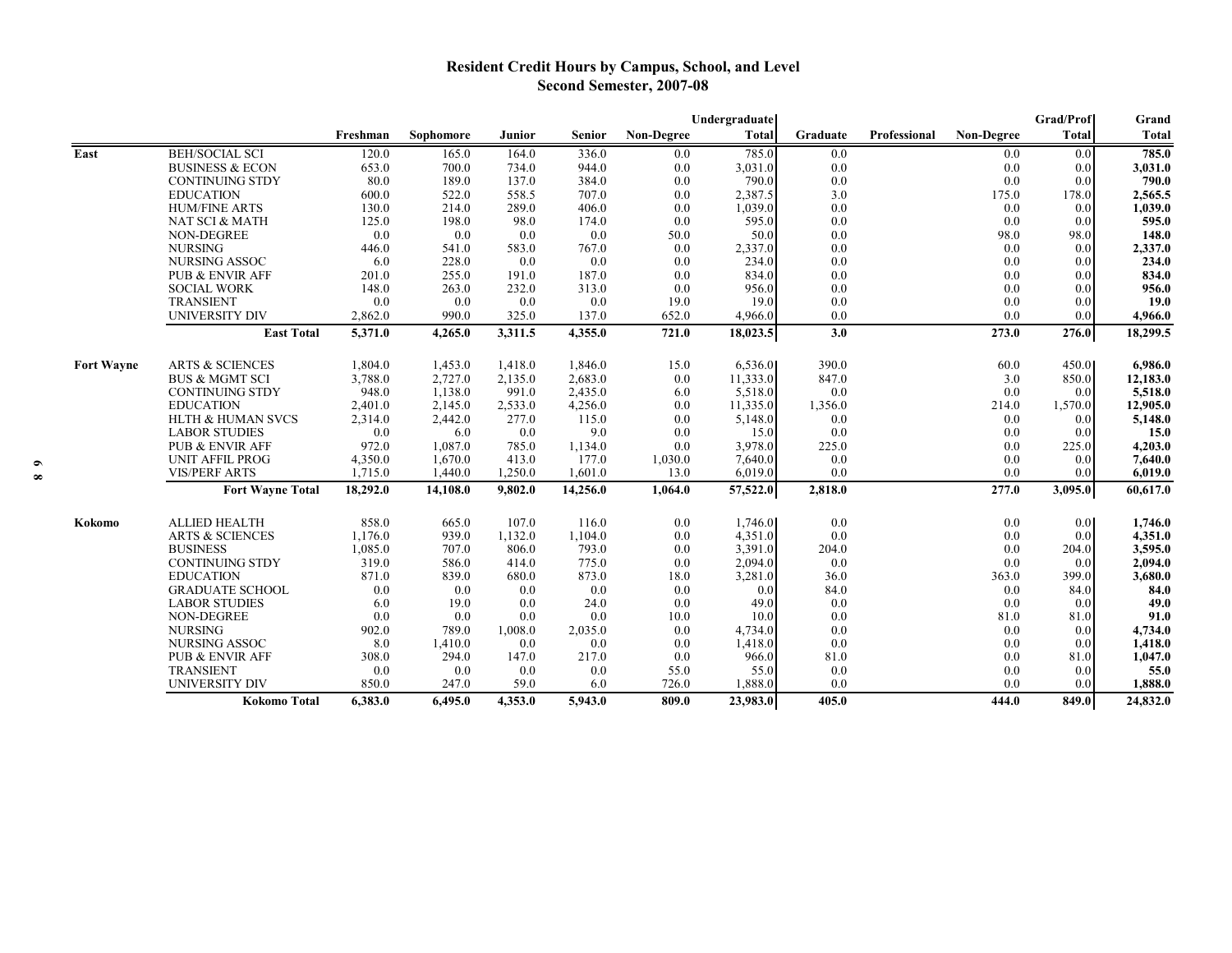## **Resident Credit Hours by Campus, School, and Level Second Semester, 2007-08**

|                   |                                                 |                  |                  |                 |                  |                | Undergraduate      |                |              |                   | Grad/Prof        | Grand              |
|-------------------|-------------------------------------------------|------------------|------------------|-----------------|------------------|----------------|--------------------|----------------|--------------|-------------------|------------------|--------------------|
|                   |                                                 | Freshman         | Sophomore        | Junior          | <b>Senior</b>    | Non-Degree     | <b>Total</b>       | Graduate       | Professional | <b>Non-Degree</b> | <b>Total</b>     | <b>Total</b>       |
| <b>Northwest</b>  | <b>ALLIED HEALTH</b>                            | 1,706.0          | 2,707.0          | 349.0           | 781.0            | 3.0            | 5,546.0            | 0.0            |              | 0.0               | 0.0              | 5,546.0            |
|                   | <b>ARTS &amp; SCIENCES</b>                      | 3,157.0          | 2,448.0          | 1,564.0         | 1,931.0          | 22.0           | 9,122.0            | 0.0            |              | 0.0               | 0.0              | 9,122.0            |
|                   | <b>BUS &amp; ECONOMICS</b>                      | 1,248.0          | 1,254.0          | 967.0           | 1,104.0          | 0.0            | 4,573.0            | 714.0          |              | 111.0             | 825.0            | 5,398.0            |
|                   | <b>CONTINUING STDY</b>                          | 425.0            | 583.0            | 832.0           | 1,128.0          | 15.0           | 2,983.0            | 0.0            |              | 0.0               | 0.0              | 2,983.0            |
|                   | DENTAL AUX EDUC                                 | 726.0            | 743.0            | 293.0           | 136.0            | 0.0            | 1,898.0            | 0.0            |              | 0.0               | 0.0              | 1,898.0            |
|                   | <b>EDUCATION</b>                                | 1,190.0          | 880.0            | 677.0           | 1,112.0          | 24.0           | 3,883.0            | 302.0          |              | 820.0             | 1,122.0          | 5,005.0            |
|                   | <b>GUIDED STUDIES</b>                           | 1,510.0          | 27.0             | 0.0             | 0.0              | 0.0            | 1,537.0            | 0.0            |              | 0.0               | 0.0              | 1,537.0            |
|                   | <b>LABOR STUDIES</b>                            | 22.0             | 37.0             | 52.0            | 51.0             | 0.0            | 162.0              | 0.0            |              | 0.0               | 0.0 <sub>l</sub> | 162.0              |
|                   | NON-DEGREE                                      | 0.0              | 0.0              | 0.0             | 0.0              | 189.0          | 189.0              | 0.0            |              | 0.0               | 0.0              | 189.0              |
|                   | <b>NURSING</b>                                  | 1,173.0          | 724.0            | 549.0           | 1,711.0          | 0.0            | 4,157.0            | 0.0            |              | 0.0               | 0.0              | 4,157.0            |
|                   | <b>PUB &amp; ENVIR AFF</b>                      | 988.0            | 1,110.0          | 939.0           | 883.0            | 0.0            | 3,920.0            | 809.0          |              | 60.0              | 869.0            | 4,789.0            |
|                   | <b>SOCIAL WORK</b>                              | 0.0              | 0.0              | 0.0             | 0.0              | 0.0            | 0.0                | 925.0          |              | 3.0               | 928.0            | 928.0              |
|                   | <b>TRANSIENT</b>                                | 0.0              | 0.0              | 0.0             | 0.0              | 545.0<br>179.0 | 545.0              | 0.0            |              | 0.0               | 0.0              | 545.0              |
|                   | <b>UNIVERSITY DIV</b><br><b>Northwest Total</b> | 40.0<br>12,185.0 | 72.0<br>10,585.0 | 18.0<br>6,240.0 | 3.0<br>8,840.0   | 977.0          | 312.0<br>38,827.0  | 0.0<br>2,750.0 |              | 0.0<br>994.0      | 0.0<br>3,744.0   | 312.0<br>42,571.0  |
|                   |                                                 |                  |                  |                 |                  |                |                    |                |              |                   |                  |                    |
| <b>South Bend</b> | <b>ALLIED HEALTH</b>                            | 859.0            | 1,014.0          | 15.0            | 18.0             | 0.0            | 1,906.0            | 0.0            |              | 0.0               | 0.0              | 1,906.0            |
|                   | <b>BUS &amp; ECONOMICS</b>                      | 2,962.0          | 2,393.0          | 1,709.0         | 1,934.0          | 24.0           | 9,022.0            | 585.0          |              | 58.0              | 643.0            | 9,665.0            |
|                   | <b>CONTINUING STDY</b>                          | 95.0             | 332.0            | 638.0           | 1,623.0          | 0.0            | 2,688.0            | 0.0            |              | 0.0               | 0.0              | 2,688.0            |
|                   | DENTAL AUX EDUC                                 | 794.0            | 1,269.0          | 55.0            | 116.0            | 0.0            | 2,234.0            | 0.0            |              | 0.0               | 0.0              | 2,234.0            |
|                   | DIV OF THE ARTS                                 | 1,261.0          | 1,141.0          | 754.0           | 1,276.0          | 27.0           | 4,459.0            | 27.0           |              | 0.0               | 27.0             | 4,486.0            |
|                   | <b>EDUCATION</b>                                | 2,062.0          | 1,795.0          | 1,359.0         | 3,133.0          | 27.0           | 8,376.0            | 1,501.0        |              | 647.0             | 2,148.0          | 10,524.0           |
|                   | <b>GRADUATE SCHOOL</b>                          | 0.0              | 0.0              | 0.0             | 0.0              | 0.0            | 0.0                | 404.0          |              | 29.0              | 433.0            | 433.0              |
|                   | <b>LABOR STUDIES</b>                            | 0.0              | 9.0              | 6.0             | 6.0              | 0.0            | 21.0               | 0.0            |              | 0.0               | 0.0              | 21.0               |
|                   | LIB ARTS & SCI                                  | 5,743.0          | 3,730.0          | 2,751.0         | 3,354.0          | 65.0           | 15,643.0           | 0.0            |              | 0.0               | 0.0              | 15,643.0           |
|                   | NON-DEGREE                                      | 0.0              | 0.0              | 0.0             | 0.0              | 1,792.0        | 1.792.0            | 0.0            |              | 224.0             | 224.0            | 2,016.0            |
|                   | <b>NURSING</b><br><b>PUB &amp; ENVIR AFF</b>    | 1,331.0<br>577.0 | 1,021.0<br>450.0 | 694.0           | 1,802.0<br>808.0 | 12.0<br>15.0   | 4,860.0<br>2,346.0 | 0.0<br>248.0   |              | 9.0<br>42.0       | 9.0              | 4,869.0<br>2,636.0 |
|                   | <b>SOCIAL WORK</b>                              | 0.0              | 0.0              | 496.0<br>0.0    | 0.0              | 0.0            | 0.0                | 779.0          |              | 27.0              | 290.0<br>806.0   | 806.0              |
|                   | <b>TRANSIENT</b>                                | 0.0              | 0.0              | 0.0             | 0.0              | 151.0          | 151.0              | 0.0            |              | 0.0               | 0.0              | 151.0              |
|                   | <b>South Bend Total</b>                         | 15,684.0         | 13,154.0         | 8,477.0         | 14,070.0         | 2,113.0        | 53,498.0           | 3,544.0        |              | 1,036.0           | 4,580.0          | 58,078.0           |
|                   |                                                 |                  |                  |                 |                  |                |                    |                |              |                   |                  |                    |
| Southeast         | <b>ARTS &amp; LETTERS</b>                       | 194.0            | 673.0            | 895.0           | 1,067.0          | 0.0            | 2,829.0            | 0.0            |              | 0.0               | 0.01             | 2,829.0            |
|                   | <b>BUSINESS</b>                                 | 51.0             | 239.0            | 1,003.0         | 2,188.5          | 0.0            | 3,481.5            | 437.0          |              | 0.0               | 437.0            | 3,918.5            |
|                   | <b>CONTINUING STDY</b>                          | 70.0             | 570.5            | 609.0           | 1,243.5          | 6.0            | 2,499.0            | 0.0            |              | 0.0               | 0.0              | 2,499.0            |
|                   | <b>EDUCATION</b>                                | 29.0             | 365.0            | 818.0           | 1,898.0          | 0.0            | 3,110.0            | 789.0          |              | 547.0             | 1,336.0          | 4,446.0            |
|                   | <b>GRADUATE SCHOOL</b>                          | 0.0              | 0.0              | 0.0             | 0.0              | 0.0            | 0.0                | 75.0           |              | 6.0               | 81.0             | 81.0               |
|                   | HEALTH, PE, REC                                 | 89.0             | 12.0             | 0.0             | 6.0              | 0.0            | 107.0              | 0.0            |              | 0.0               | 0.0              | 107.0              |
|                   | NATURAL SCIENCE                                 | 355.0            | 844.0            | 1,127.5         | 1,136.0          | 0.0            | 3,462.5            | 0.0            |              | 0.0               | 0.0              | 3,462.5            |
|                   | NON-DEGREE                                      | 0.0              | 0.0              | 0.0             | 0.0              | 394.0          | 394.0              | 0.0            |              | 0.0               | 0.0              | 394.0              |
|                   | <b>NURSING</b>                                  | 0.0              | 216.0            | 305.0           | 1,116.0          | 0.0            | 1,637.0            | 0.0            |              | 0.0               | 0.0              | 1,637.0            |
|                   | <b>SOCIAL SCIENCE</b>                           | 144.0            | 1,022.0          | 1,193.5         | 1,489.5          | 0.0            | 3,849.0            | 0.0            |              | 0.0               | 0.0              | 3,849.0            |
|                   | <b>UNIVERSITY DIV</b>                           | 10,263.0         | 5,383.0          | 1,473.0         | 356.0            | 338.0          | 17,813.0           | 0.0            |              | 0.0               | 0.0              | 17,813.0           |
|                   | <b>Southeast Total</b>                          | 11,195.0         | 9,324.5          | 7,424.0         | 10,500.5         | 738.0          | 39,182.0           | 1.301.0        |              | 553.0             | 1,854.0          | 41,036.0           |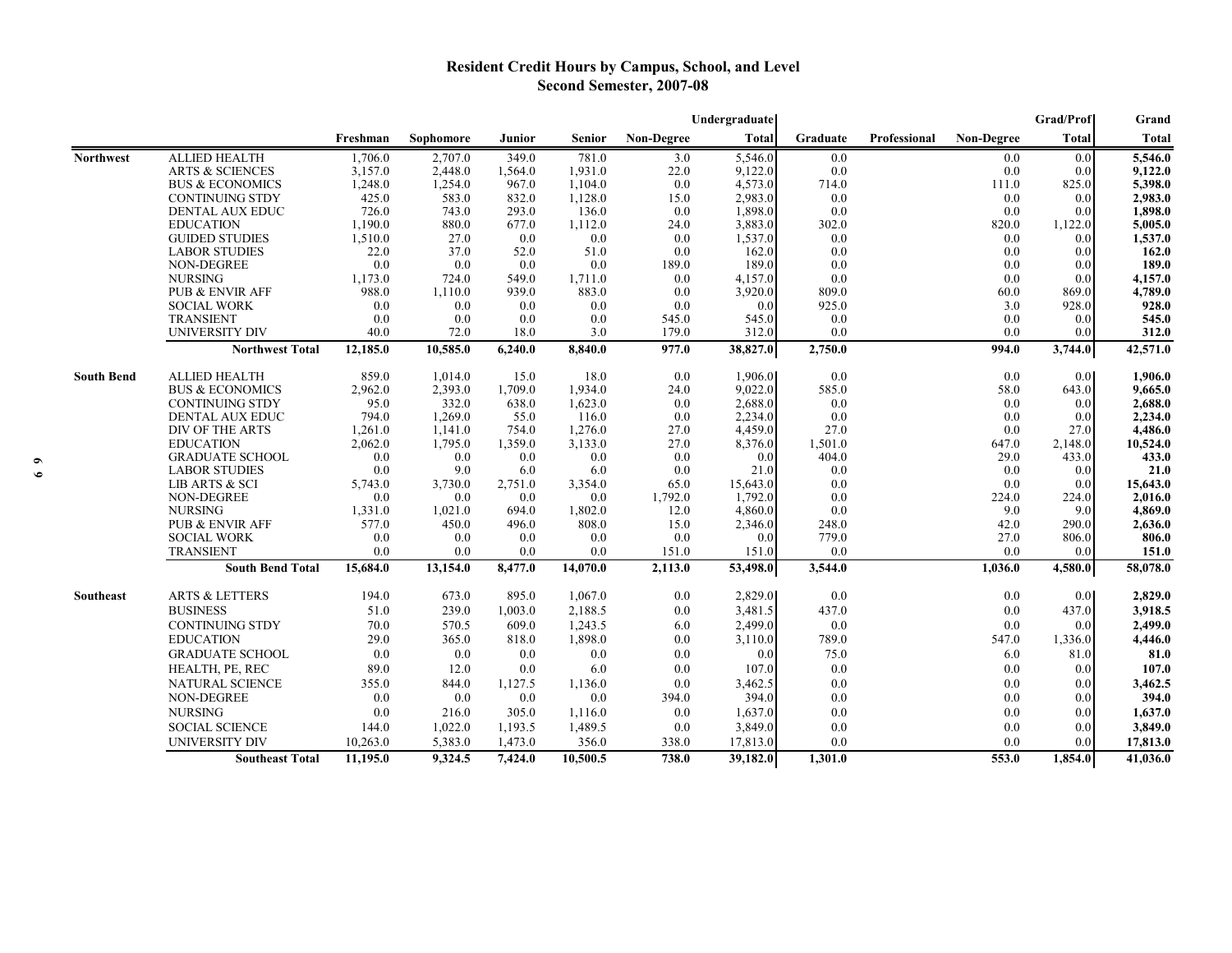# **Non-Resident Credit Hours by School and Level - All Campuses Second Semester, 2007-08**

|                               |          |           |          |          |            | Undergraduate |          |              |                   | Grad/Prof | Grand        |
|-------------------------------|----------|-----------|----------|----------|------------|---------------|----------|--------------|-------------------|-----------|--------------|
|                               | Freshman | Sophomore | Junior   | Senior   | Non-Degree | <b>Total</b>  | Graduate | Professional | <b>Non-Degree</b> | Total     | <b>Total</b> |
| <b>ALLIED HEALTH</b>          | 34.0     | 105.0     | 10.0     | 32.0     | 0.0        | 181.0         | 0.0      | 0.0          | 0.0               | 0.0       | 181.0        |
| <b>ARTS &amp; LETTERS</b>     | 24.0     | 169.0     | 418.0    | 612.0    | 0.0        | 1,223.0       | 0.0      | 0.0          | 0.0               | 0.0       | 1,223.0      |
| <b>ARTS &amp; SCIENCES</b>    | 410.0    | 8,284.5   | 9,670.0  | 12,436.5 | 586.0      | 31,387.0      | 190.0    | 0.0          | 6.0               | 196.0     | 31,583.0     |
| <b>BEH/SOCIAL SCI</b>         | 15.0     | 45.0      | 35.0     | 25.0     | 0.0        | 120.0         | 0.0      | 0.0          | 0.0               | 0.0       | 120.0        |
| <b>BUS &amp; ECONOMICS</b>    | 272.0    | 159.0     | 87.0     | 91.0     | 0.0        | 609.0         | 602.0    | 0.0          | 35.0              | 637.0     | 1,246.0      |
| <b>BUS &amp; MGMT SCI</b>     | 224.0    | 192.0     | 141.0    | 98.0     | 0.0        | 655.0         | 81.0     | 0.0          | 0.0               | 81.0      | 736.0        |
| <b>BUSINESS</b>               | 4,133.0  | 9,395.0   | 9,088.0  | 13,807.5 | 118.0      | 36,541.5      | 10,524.0 | 0.0          | 265.5             | 10,789.5  | 47,331.0     |
| <b>BUSINESS &amp; ECON</b>    | 71.0     | 159.0     | 193.0    | 133.0    | 0.0        | 556.0         | 0.0      | 0.0          | 0.0               | 0.0       | 556.0        |
| <b>COLUMBUS CAMPUS</b>        | 12.0     | 0.0       | 17.0     | 0.0      | 6.0        | 35.0          | 9.0      | 0.0          | 0.0               | 9.0       | 44.0         |
| <b>CONTINUING STDY</b>        | 186.0    | 407.0     | 988.0    | 1,953.5  | 147.0      | 3,681.5       | 7.0      | 0.0          | 0.0               | 7.0       | 3,688.5      |
| <b>DENTAL AUX EDUC</b>        | 42.0     | 84.0      | 6.0      | 20.0     | 0.0        | 152.0         | 0.0      | 0.0          | 0.0               | 0.0       | 152.0        |
| <b>DENTISTRY</b>              | 0.0      | 0.0       | 0.0      | 0.0      | 0.0        | 0.0           | 583.0    | 3,110.0      | 0.0               | 3,693.0   | 3,693.0      |
| DIV OF THE ARTS               | 131.0    | 27.0      | 52.0     | 147.0    | 0.0        | 357.0         | 50.0     | 0.0          | 0.0               | 50.0      | 407.0        |
| <b>EDUCATION</b>              | 287.0    | 704.0     | 1,744.0  | 3,258.5  | 9.0        | 6,002.5       | 2,701.0  | 0.0          | 588.0             | 3,289.0   | 9,291.5      |
| <b>ENGINEERING</b>            | 743.0    | 394.0     | 395.0    | 507.0    | 24.0       | 2,063.0       | 311.0    | 0.0          | 0.0               | 311.0     | 2,374.0      |
| <b>GRAD NON-DEGREE</b>        | 0.0      | 0.0       | 0.0      | 0.0      | 0.0        | 0.0           | 0.0      | 0.0          | 112.0             | 112.0     | 112.0        |
| <b>GRADUATE SCHOOL</b>        | 0.0      | 0.0       | 0.0      | 0.0      | 0.0        | 0.0           | 27,496.5 | 0.0          | 310.5             | 27,807.0  | 27,807.0     |
| <b>HEALTH &amp; REHAB SCI</b> | 0.0      | 0.0       | 0.0      | 0.0      | 0.0        | 0.0           | 138.0    | 48.0         | 18.0              | 204.0     | 204.0        |
| HEALTH, PE, REC               | 60.5     | 1,544.0   | 2,080.0  | 3,209.0  | 20.0       | 6.913.5       | 1,106.0  | 0.0          | 9.0               | 1,115.0   | 8,028.5      |
| <b>HERRON ART</b>             | 103.0    | 84.0      | 130.0    | 31.0     | 0.0        | 348.0         | 0.0      | 0.0          | 0.0               | 0.0       | 348.0        |
| <b>HLTH &amp; HUMAN SVCS</b>  | 92.0     | 115.0     | 0.0      | 12.0     | 0.0        | 219.0         | 0.0      | 0.0          | 0.0               | 0.0       | 219.0        |
| <b>HUM/FINE ARTS</b>          | 0.0      | 58.0      | 21.0     | 41.0     | 0.0        | 120.0         | 0.0      | 0.0          | 0.0               | 0.0       | 120.0        |
| <b>INFORMATICS</b>            | 45.0     | 239.0     | 397.0    | 498.5    | 13.0       | 1,192.5       | 768.5    | 0.0          | 0.0               | 768.5     | 1,961.0      |
| <b>JOURNALISM</b>             | 156.0    | 1,529.0   | 1,272.0  | 1,541.5  | 0.0        | 4,498.5       | 0.0      | 0.0          | 0.0               | 0.0       | 4,498.5      |
| <b>LABOR STUDIES</b>          | 0.0      | 0.0       | 15.0     | 7.0      | 0.0        | 22.0          | 0.0      | 0.0          | 0.0               | 0.0       | 22.0         |
| LAW                           | 0.0      | 0.0       | 0.0      | 0.0      | 0.0        | 0.0           | 1,305.0  | 7,412.0      | 41.0              | 8,758.0   | 8,758.0      |
| <b>LIB ARTS &amp; SCI</b>     | 310.0    | 193.0     | 245.0    | 339.0    | 0.0        | 1,087.0       | 0.0      | 0.0          | 0.0               | 0.0       | 1,087.0      |
| <b>LIBERAL ARTS</b>           | 0.0      | 133.0     | 84.0     | 100.0    | 59.0       | 376.0         | 0.0      | 0.0          | 0.0               | 0.0       | 376.0        |
| <b>LIBRARY &amp; INFO SCI</b> | 0.0      | 0.0       | 0.0      | 0.0      | 0.0        | 0.0           | 1,479.0  | 0.0          | 0.0               | 1,479.0   | 1,479.0      |
| <b>MEDICINE</b>               | 516.0    | 16.0      | 12.0     | 55.0     | 0.0        | 599.0         | 159.0    | 2,658.0      | 0.0               | 2,817.0   | 3,416.0      |
| <b>MUSIC</b>                  | 1,588.0  | 2,199.0   | 1,950.0  | 3,922.0  | 38.0       | 9,697.0       | 6,811.5  | 0.0          | 18.0              | 6,829.5   | 16,526.5     |
| NAT SCI & MATH                | 16.0     | 12.0      | 36.0     | 62.0     | 0.0        | 126.0         | 0.0      | 0.0          | 0.0               | 0.0       | 126.0        |
| <b>NATURAL SCIENCE</b>        | 81.0     | 305.0     | 248.0    | 530.0    | 0.0        | 1,164.0       | 0.0      | 0.0          | 0.0               | 0.0       | 1,164.0      |
| <b>NON-DEGREE</b>             | 0.0      | 0.0       | 0.0      | 0.0      | 324.0      | 324.0         | 0.0      | 0.0          | 30.0              | 30.0      | 354.0        |
| <b>NURSING</b>                | 217.0    | 374.0     | 313.0    | 1,160.0  | 0.0        | 2,064.0       | 41.0     | 0.0          | 13.0              | 54.0      | 2,118.0      |
| <b>NURSING ASSOC</b>          | 0.0      | 13.0      | 0.0      | 0.0      | 0.0        | 13.0          | 0.0      | 0.0          | 0.0               | 0.0       | 13.0         |
| <b>OPTOMETRY</b>              | 0.0      | 0.0       | 0.0      | 0.0      | 0.0        | 0.0           | 0.0      | 2,625.0      | 9.0               | 2,634.0   | 2,634.0      |
| PHYSICAL EDUC                 | 44.0     | 40.0      | 44.0     | 107.0    | 0.0        | 235.0         | 27.0     | 0.0          | 2.0               | 29.0      | 264.0        |
| <b>PUB &amp; ENVIR AFF</b>    | 97.0     | 1,035.0   | 1,900.0  | 2,033.0  | 13.0       | 5,078.0       | 2,732.5  | 0.0          | 10.0              | 2,742.5   | 7,820.5      |
| <b>SCIENCE</b>                | 66.0     | 152.0     | 137.0    | 227.0    | 76.0       | 658.0         | 713.0    | 0.0          | 0.0               | 713.0     | 1,371.0      |
| <b>SOCIAL SCIENCE</b>         | 81.0     | 274.0     | 563.0    | 591.5    | 0.0        | 1,509.5       | 0.0      | 0.0          | 0.0               | 0.0       | 1,509.5      |
| <b>SOCIAL WORK</b>            | 12.0     | 35.0      | 81.0     | 147.0    | 0.0        | 275.0         | 68.0     | 0.0          | 0.0               | 68.0      | 343.0        |
| <b>TECHNOLOGY</b>             | 367.0    | 283.0     | 191.0    | 170.0    | 0.0        | 1,011.0       | 62.0     | 0.0          | 0.0               | 62.0      | 1,073.0      |
| <b>TRANSIENT</b>              | 0.0      | 0.0       | 0.0      | 0.0      | 198.0      | 198.0         | 0.0      | 0.0          | 0.0               | 0.0       | 198.0        |
| <b>UNIT AFFIL PROG</b>        | 54.0     | 30.0      | 21.0     | 3.0      | 9.0        | 117.0         | 0.0      | 0.0          | 0.0               | 0.0       | 117.0        |
| <b>UNIVERSITY COLLEGE</b>     | 1,485.0  | 747.0     | 245.0    | 116.5    | 15.0       | 2,608.5       | 0.0      | 0.0          | 0.0               | 0.0       | 2,608.5      |
| <b>UNIVERSITY DIV</b>         | 32,821.5 | 18,461.0  | 5,178.0  | 936.0    | 17.5       | 57,414.0      | 0.0      | 0.0          | 0.0               | 0.0       | 57,414.0     |
| <b>VIS/PERF ARTS</b>          | 107.0    | 15.0      | 21.0     | 110.0    | 10.0       | 263.0         | 0.0      | 0.0          | 0.0               | 0.0       | 263.0        |
| <b>Total</b>                  | 44,903.0 | 48.010.5  | 38,028.0 | 49,070.0 | 1,682.5    | 181,694.0     | 57,965.0 | 15,853.0     | 1.467.0           | 75,285.0  | 256,979.0    |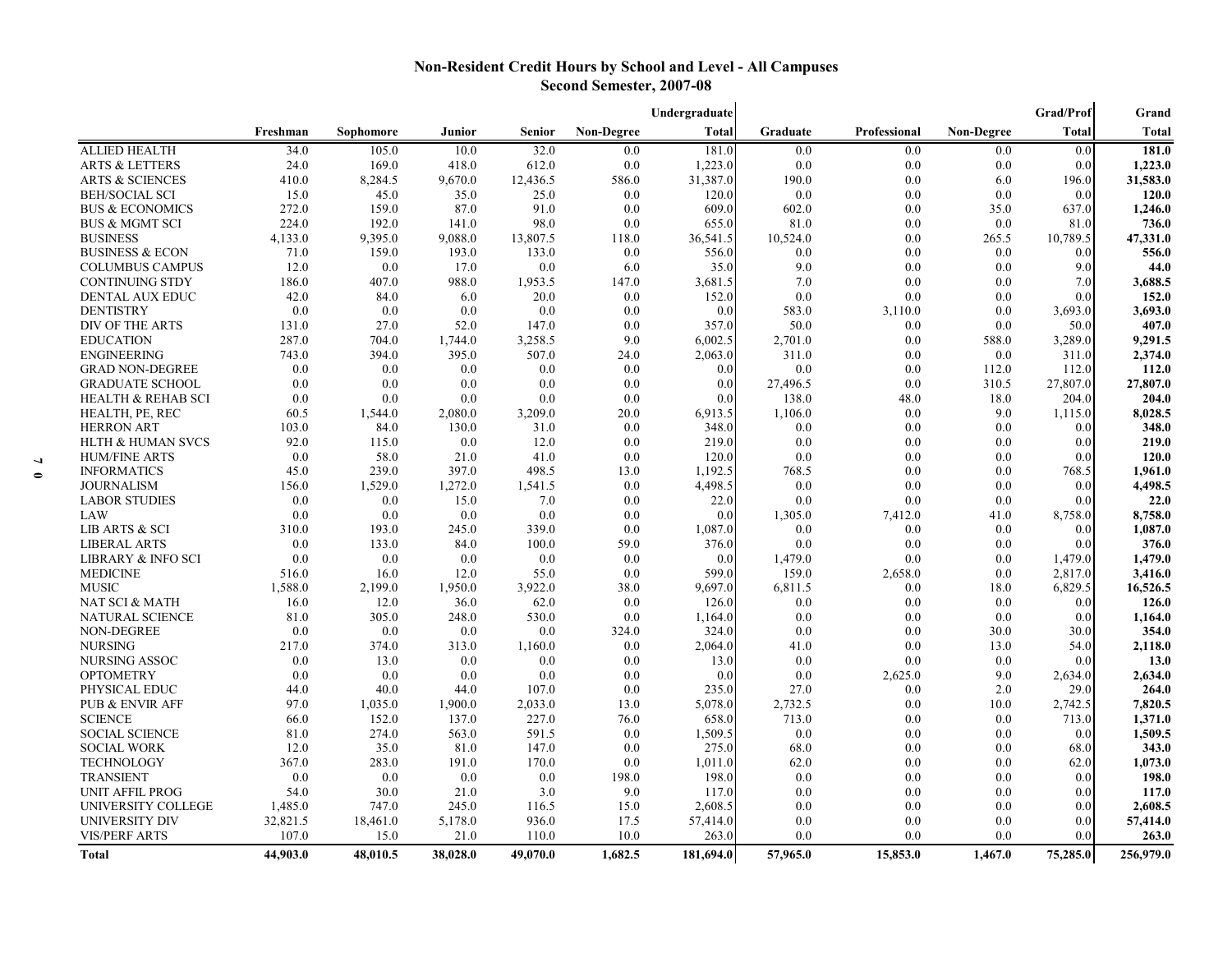#### **Non-Resident Credit Hours by Campus, School, and Level Second Semester, 2007-08**

|                    |                               |          |           |          |          | Undergraduate     | <b>Grad/Prof</b> | Grand    |              |                   |              |           |
|--------------------|-------------------------------|----------|-----------|----------|----------|-------------------|------------------|----------|--------------|-------------------|--------------|-----------|
|                    |                               | Freshman | Sophomore | Junior   | Senior   | <b>Non-Degree</b> | <b>Total</b>     | Graduate | Professional | <b>Non-Degree</b> | <b>Total</b> | Total     |
| <b>Bloomington</b> | <b>ARTS &amp; SCIENCES</b>    | 255.0    | 8,122.5   | 9,598.0  | 12,382.5 | 586.0             | 30,944.0         | 174.0    | 0.0          | 0.0               | 174.0        | 31,118.0  |
|                    | <b>BUSINESS</b>               | 4,084.0  | 9,283.0   | 8,527.0  | 12,579.5 | 118.0             | 34,591.5         | 6,083.5  | 0.0          | 147.0             | 6,230.5      | 40,822.0  |
|                    | <b>CONTINUING STDY</b>        | 51.0     | 127.0     | 384.0    | 933.0    | 147.0             | 1,642.0          | 0.0      | 0.0          | 0.0               | 0.0          | 1,642.0   |
|                    | <b>EDUCATION</b>              | 0.0      | 305.0     | 1,201.0  | 2,131.0  | 0.0               | 3,637.0          | 1,545.0  | 0.0          | 218.0             | 1,763.0      | 5,400.0   |
|                    | <b>GRADUATE SCHOOL</b>        | 0.0      | 0.0       | 0.0      | 0.0      | 0.0               | 0.0              | 25,379.5 | 0.0          | 307.5             | 25,687.0     | 25,687.0  |
|                    | HEALTH, PE, REC               | 44.0     | 1,515.0   | 2,080.0  | 3,209.0  | 20.0              | 6,868.0          | 1,106.0  | 0.0          | 9.0               | 1,115.0      | 7,983.0   |
|                    | <b>INFORMATICS</b>            | 32.0     | 212.0     | 346.0    | 432.5    | 0.0               | 1,022.5          | 604.5    | 0.0          | 0.0               | 604.5        | 1,627.0   |
|                    | <b>JOURNALISM</b>             | 156.0    | 1,509.0   | 1,272.0  | 1,525.5  | 0.0               | 4,462.5          | 0.0      | 0.0          | 0.0               | 0.0          | 4,462.5   |
|                    | LAW                           | 0.0      | 0.0       | 0.0      | 0.0      | 0.0               | 0.0              | 941.0    | 4,942.0      | 41.0              | 5,924.0      | 5,924.0   |
|                    | LIBRARY & INFO SCI            | 0.0      | 0.0       | 0.0      | 0.0      | 0.0               | 0.0              | 1,416.0  | 0.0          | 0.0               | 1,416.0      | 1,416.0   |
|                    | <b>MUSIC</b>                  | 1,588.0  | 2,199.0   | 1,950.0  | 3,922.0  | 38.0              | 9,697.0          | 6,610.5  | 0.0          | 18.0              | 6,628.5      | 16,325.5  |
|                    | <b>NURSING</b>                | 0.0      | 45.0      | 43.0     | 221.0    | 0.0               | 309.0            | 0.0      | 0.0          | 0.0               | 0.0          | 309.0     |
|                    | <b>OPTOMETRY</b>              | 0.0      | 0.0       | 0.0      | 0.0      | 0.0               | 0.0              | 0.0      | 2,625.0      | 9.0               | 2,634.0      | 2,634.0   |
|                    | <b>PUB &amp; ENVIR AFF</b>    | 0.0      | 936.0     | 1,776.0  | 1,814.0  | 13.0              | 4,539.0          | 2,348.5  | 0.0          | 0.0               | 2,348.5      | 6,887.5   |
|                    | <b>SOCIAL WORK</b>            | 0.0      | 17.0      | 60.0     | 81.0     | 0.0               | 158.0            | 0.0      | 0.0          | 0.0               | 0.0          | 158.0     |
|                    | <b>UNIVERSITY DIV</b>         | 30,272.5 | 16,905.0  | 4,293.0  | 715.0    | 8.5               | 52,194.0         | 0.0      | 0.0          | 0.0               | 0.0          | 52,194.0  |
|                    | <b>Bloomington Total</b>      | 36,482.5 | 41,175.5  | 31,530.0 | 39,946.0 | 930.5             | 150,064.5        | 46,208.5 | 7,567.0      | 749.5             | 54,525.0     | 204,589.5 |
|                    |                               |          |           |          |          |                   |                  |          |              |                   |              |           |
| Indianapolis       | <b>BUSINESS</b>               | 0.0      | 15.0      | 52.0     | 383.0    | 0.0               | 450.0            | 3,829.5  | 0.0          | 118.5             | 3,948.0      | 4,398.0   |
|                    | <b>COLUMBUS CAMPUS</b>        | 12.0     | 0.0       | 17.0     | 0.0      | 6.0               | 35.0             | 9.0      | 0.0          | 0.0               | 9.0          | 44.0      |
|                    | <b>CONTINUING STDY</b>        | 0.0      | 15.0      | 49.0     | 42.0     | 0.0               | 106.0            | 7.0      | 0.0          | 0.0               | 7.0          | 113.0     |
|                    | <b>DENTAL AUX EDUC</b>        | 0.0      | 0.0       | 6.0      | 0.0      | 0.0               | 6.0              | 0.0      | 0.0          | 0.0               | 0.0          | 6.0       |
|                    | <b>DENTISTRY</b>              | 0.0      | 0.0       | 0.0      | 0.0      | 0.0               | 0.0              | 583.0    | 3,110.0      | 0.0               | 3,693.0      | 3,693.0   |
|                    | <b>EDUCATION</b>              | 0.0      | 0.0       | 49.0     | 22.0     | 6.0               | 77.0             | 108.0    | 0.0          | 6.0               | 114.0        | 191.0     |
|                    | <b>ENGINEERING</b>            | 743.0    | 394.0     | 395.0    | 507.0    | 24.0              | 2,063.0          | 311.0    | 0.0          | 0.0               | 311.0        | 2,374.0   |
|                    | <b>GRAD NON-DEGREE</b>        | 0.0      | 0.0       | 0.0      | 0.0      | 0.0               | 0.0              | 0.0      | 0.0          | 112.0             | 112.0        | 112.0     |
|                    | <b>GRADUATE SCHOOL</b>        | 0.0      | 0.0       | 0.0      | 0.0      | 0.0               | 0.0              | 1,934.0  | 0.0          | 0.0               | 1,934.0      | 1,934.0   |
|                    | <b>HEALTH &amp; REHAB SCI</b> | 0.0      | 0.0       | 0.0      | 0.0      | 0.0               | 0.0              | 138.0    | 48.0         | 18.0              | 204.0        | 204.0     |
|                    | <b>HERRON ART</b>             | 103.0    | 84.0      | 130.0    | 31.0     | 0.0               | 348.0            | 0.0      | 0.0          | 0.0               | 0.0          | 348.0     |
|                    | <b>INFORMATICS</b>            | 13.0     | 27.0      | 51.0     | 66.0     | 13.0              | 170.0            | 164.0    | 0.0          | 0.0               | 164.0        | 334.0     |
|                    | <b>JOURNALISM</b>             | 0.0      | 20.0      | 0.0      | 16.0     | 0.0               | 36.0             | 0.0      | 0.0          | 0.0               | 0.0          | 36.0      |
|                    | <b>LABOR STUDIES</b>          | 0.0      | 0.0       | 15.0     | 0.0      | 0.0               | 15.0             | 0.0      | 0.0          | 0.0               | 0.0          | 15.0      |
|                    | LAW                           | 0.0      | 0.0       | 0.0      | 0.0      | 0.0               | 0.0              | 364.0    | 2,470.0      | 0.0               | 2,834.0      | 2,834.0   |
|                    | <b>LIBERAL ARTS</b>           | 0.0      | 133.0     | 84.0     | 100.0    | 59.0              | 376.0            | 0.0      | 0.0          | 0.0               | 0.0          | 376.0     |
|                    | <b>LIBRARY &amp; INFO SCI</b> | 0.0      | 0.0       | 0.0      | 0.0      | 0.0               | 0.0              | 63.0     | 0.0          | 0.0               | 63.0         | 63.0      |
|                    | <b>MEDICINE</b>               | 516.0    | 16.0      | 12.0     | 55.0     | 0.0               | 599.0            | 159.0    | 2,658.0      | 0.0               | 2,817.0      | 3,416.0   |
|                    | <b>MUSIC</b>                  | 0.0      | 0.0       | 0.0      | 0.0      | 0.0               | 0.0              | 201.0    | 0.0          | 0.0               | 201.0        | 201.0     |
|                    | <b>NURSING</b>                | 12.0     | 29.0      | 28.0     | 266.0    | 0.0               | 335.0            | 41.0     | 0.0          | 13.0              | 54.0         | 389.0     |
|                    | PHYSICAL EDUC                 | 44.0     | 40.0      | 44.0     | 107.0    | 0.0               | 235.0            | 27.0     | 0.0          | 2.0               | 29.0         | 264.0     |
|                    | PUB & ENVIR AFF               | 0.0      | 21.0      | 54.0     | 86.0     | 0.0               | 161.0            | 312.0    | 0.0          | 4.0               | 316.0        | 477.0     |
|                    | <b>SCIENCE</b>                | 66.0     | 152.0     | 137.0    | 227.0    | 76.0              | 658.0            | 713.0    | 0.0          | 0.0               | 713.0        | 1,371.0   |
|                    | <b>SOCIAL WORK</b>            | 0.0      | 0.0       | 0.0      | 12.0     | 0.0               | 12.0             | 39.0     | 0.0          | 0.0               | 39.0         | 51.0      |
|                    | <b>TECHNOLOGY</b>             | 367.0    | 283.0     | 191.0    | 170.0    | 0.0               | 1,011.0          | 62.0     | 0.0          | 0.0               | 62.0         | 1,073.0   |
|                    | <b>TRANSIENT</b>              | 0.0      | 0.0       | 0.0      | 0.0      | 107.0             | 107.0            | 0.0      | 0.0          | 0.0               | 0.0          | 107.0     |
|                    | UNIVERSITY COLLEGE            | 1,485.0  | 747.0     | 245.0    | 116.5    | 15.0              | 2,608.5          | 0.0      | 0.0          | 0.0               | 0.0          | 2,608.5   |
|                    | <b>Indianapolis Total</b>     | 3,361.0  | 1,976.0   | 1,559.0  | 2,206.5  | 306.0             | 9,408.5          | 9,064.5  | 8,286.0      | 273.5             | 17,624.0     | 27,032.5  |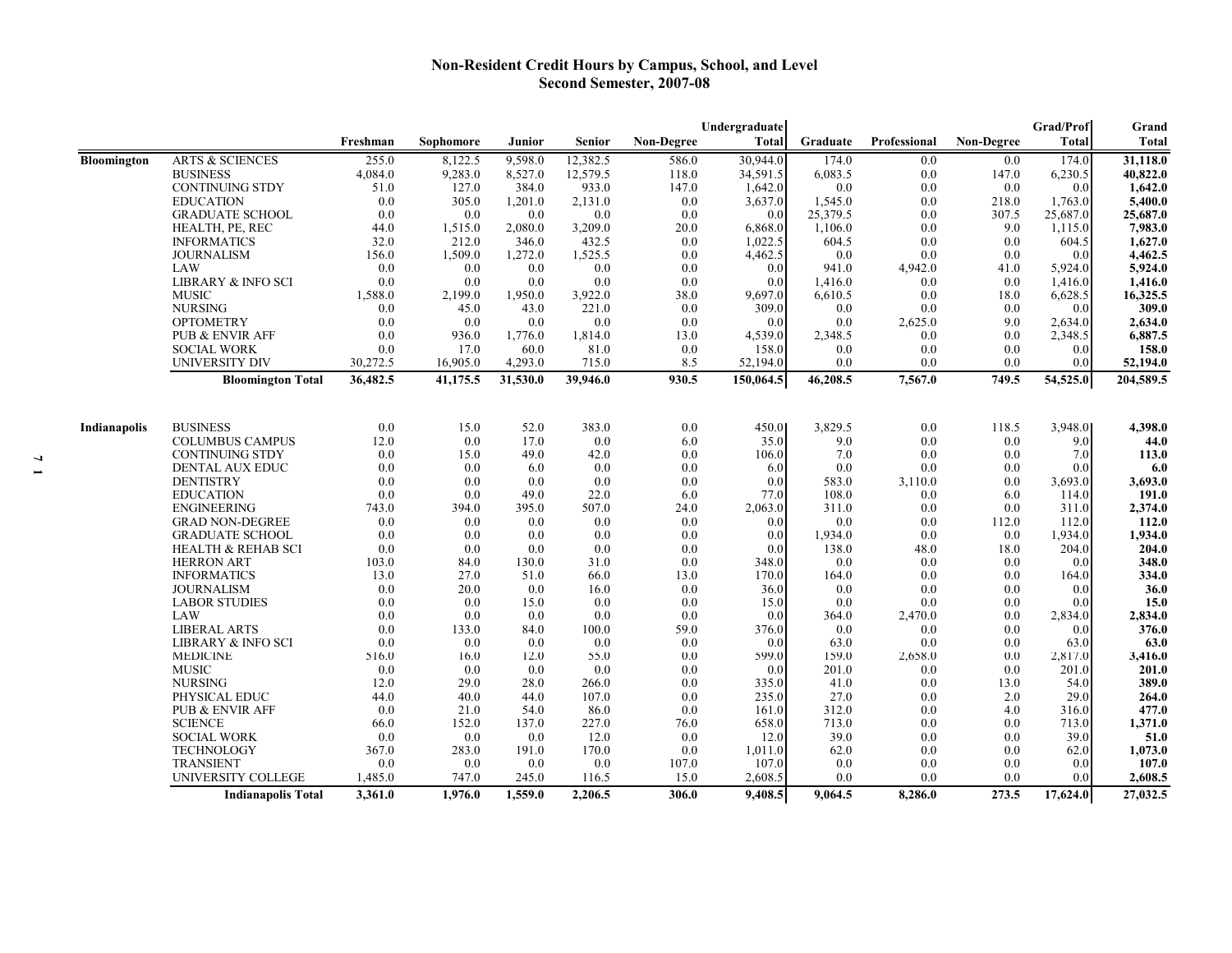# **Non-Resident Credit Hours by Campus, School, and Level Second Semester, 2007-08**

|                   |                                                  |             |            |            |               |                   | Undergraduate |              |                     |                   | Grad/Prof        | Grand        |
|-------------------|--------------------------------------------------|-------------|------------|------------|---------------|-------------------|---------------|--------------|---------------------|-------------------|------------------|--------------|
|                   |                                                  | Freshman    | Sophomore  | Junior     | <b>Senior</b> | <b>Non-Degree</b> | <b>Total</b>  | Graduate     | <b>Professional</b> | <b>Non-Degree</b> | <b>Total</b>     | <b>Total</b> |
| East              | <b>BEH/SOCIAL SCI</b>                            | 15.0        | 45.0       | 35.0       | 25.0          | 0.0               | 120.0         | 0.0          |                     | 0.0               | 0.0              | 120.0        |
|                   | <b>BUSINESS &amp; ECON</b>                       | 71.0        | 159.0      | 193.0      | 133.0         | 0.0               | 556.0         | 0.0          |                     | 0.0               | 0.0              | 556.0        |
|                   | <b>CONTINUING STDY</b>                           | 30.0        | 18.0       | 48.0       | 34.0          | 0.0               | 130.0         | 0.0          |                     | 0.0               | 0.0              | 130.0        |
|                   | <b>EDUCATION</b>                                 | 86.0        | 86.0       | 129.0      | 157.5         | 0.0               | 458.5         | 0.0          |                     | 3.0               | 3.0              | 461.5        |
|                   | <b>HUM/FINE ARTS</b>                             | 0.0         | 58.0       | 21.0       | 41.0          | 0.0               | 120.0         | 0.0          |                     | 0.0               | 0.0              | 120.0        |
|                   | NAT SCI & MATH                                   | 16.0        | 12.0       | 36.0       | 62.0          | 0.0               | 126.0         | 0.0          |                     | 0.0               | 0.0              | 126.0        |
|                   | <b>NON-DEGREE</b>                                | 0.0         | 0.0        | 0.0        | 0.0           | 21.0              | 21.0          | 0.0          |                     | 11.0              | 11.0             | 32.0         |
|                   | <b>NURSING</b>                                   | 131.0       | 186.0      | 122.0      | 151.0         | 0.0               | 590.0         | 0.0          |                     | 0.0               | 0.0              | 590.0        |
|                   | <b>NURSING ASSOC</b>                             | 0.0         | 13.0       | 0.0        | 0.0           | 0.0               | 13.0          | 0.0          |                     | 0.0               | 0.0              | 13.0         |
|                   | PUB & ENVIR AFF                                  | 34.0        | 42.0       | 0.0        | 12.0          | 0.0               | 88.0          | 0.0          |                     | 0.0               | 0.0              | 88.0         |
|                   | <b>SOCIAL WORK</b>                               | 12.0        | 18.0       | 21.0       | 54.0          | 0.0               | 105.0         | 0.0          |                     | 0.0               | 0.0              | 105.0        |
|                   | TRANSIENT                                        | 0.0         | 0.0        | 0.0        | 0.0           | 3.0               | 3.0           | 0.0          |                     | 0.0               | 0.0 <sub>l</sub> | 3.0          |
|                   | <b>UNIVERSITY DIV</b>                            | 335.0       | 138.0      | 57.0       | 60.0          | 6.0               | 596.0         | 0.0          |                     | 0.0               | 0.0              | 596.0        |
|                   | <b>East Total</b>                                | 730.0       | 775.0      | 662.0      | 729.5         | 30.0              | 2,926.5       | 0.0          |                     | 14.0              | 14.0             | 2,940.5      |
| <b>Fort Wayne</b> | <b>ARTS &amp; SCIENCES</b>                       | 118.0       | 100.0      | 42.0       | 23.0          | 0.0               | 283.0         | 16.0         |                     | 6.0               | 22.0             | 305.0        |
|                   | <b>BUS &amp; MGMT SCI</b>                        | 224.0       | 192.0      | 141.0      | 98.0          | 0.0               | 655.0         | 81.0         |                     | 0.0               | 81.0             | 736.0        |
|                   | <b>CONTINUING STDY</b>                           | 74.0        | 67.0       | 111.0      | 265.0         | 0.0               | 517.0         | 0.0          |                     | 0.0               | 0.0              | 517.0        |
|                   | <b>EDUCATION</b>                                 | 140.0       | 40.0       | 36.0       | 114.0         | 0.0               | 330.0         | 24.0         |                     | 0.0               | 24.0             | 354.0        |
|                   | HLTH & HUMAN SVCS                                | 92.0        | 115.0      | 0.0        | 12.0          | 0.0               | 219.0         | 0.0          |                     | 0.0               | 0.0              | 219.0        |
|                   | <b>LABOR STUDIES</b>                             | 0.0         | 0.0        | 0.0        | 7.0           | 0.0               | 7.0           | 0.0          |                     | 0.0               | 0.0              | 7.0          |
|                   | PUB & ENVIR AFF                                  | 24.0        | 18.0       | 27.0       | 88.0          | 0.0               | 157.0         | 0.0          |                     | 0.0               | 0.0              | 157.0        |
|                   | <b>UNIT AFFIL PROG</b>                           | 54.0        | 30.0       | 21.0       | 3.0           | 9.0               | 117.0         | 0.0          |                     | 0.0               | 0.0              | 117.0        |
|                   | <b>VIS/PERF ARTS</b>                             | 107.0       | 15.0       | 21.0       | 110.0         | 10.0              | 263.0         | 0.0          |                     | 0.0               | 0.0              | 263.0        |
|                   | <b>Fort Wayne Total</b>                          | 833.0       | 577.0      | 399.0      | 720.0         | 19.0              | 2,548.0       | 121.0        |                     | 6.0               | 127.0            | 2,675.0      |
| Kokomo            | <b>ALLIED HEALTH</b>                             | 0.0         | 14.0       | 0.0        | 0.0           | 0.0               | 14.0          | 0.0          |                     | 0.0               | 0.0 <sub>l</sub> | 14.0         |
|                   | <b>ARTS &amp; SCIENCES</b>                       | 0.0         | 0.0        | 12.0       | 0.0           | 0.0               | 12.0          | 0.0          |                     | 0.0               | 0.0 <sub>l</sub> | 12.0         |
|                   | <b>BUSINESS</b>                                  | 0.0         | 30.0       | 6.0        | 0.0           | 0.0               | 36.0          | 0.0          |                     | 0.0               | 0.0              | 36.0         |
|                   | <b>EDUCATION</b>                                 | 12.0        | 0.0        | 0.0        | 0.0           | 0.0               | 12.0          | 0.0          |                     | 0.0               | 0.0              | 12.0         |
|                   | <b>NON-DEGREE</b>                                | 0.0         | 0.0        | 0.0        | 0.0           | 0.0               | 0.0           | 0.0          |                     | 1.0               | 1.0              | 1.0          |
|                   | <b>NURSING</b><br>PUB & ENVIR AFF                | 0.0<br>12.0 | 7.0<br>0.0 | 0.0<br>0.0 | 13.0<br>0.0   | 0.0<br>0.0        | 20.0<br>12.0  | 0.0<br>0.0   |                     | 0.0<br>0.0        | 0.0<br>0.0       | 20.0<br>12.0 |
|                   | <b>TRANSIENT</b>                                 | 0.0         | 0.0        | 0.0        | 0.0           | 3.0               | 3.0           | 0.0          |                     | 0.0               | 0.0              | 3.0          |
|                   | UNIVERSITY DIV                                   | 12.0        | 12.0       | 0.0        | 0.0           | 0.0               | 24.0          | 0.0          |                     | 0.0               | 0.0              | 24.0         |
|                   | <b>Kokomo Total</b>                              | 36.0        | 63.0       | 18.0       | 13.0          | 3.0               | 133.0         | 0.0          |                     | 1.0               | 1.0              | 134.0        |
|                   |                                                  |             |            |            |               |                   |               |              |                     |                   |                  |              |
| <b>Northwest</b>  | <b>ALLIED HEALTH</b>                             | 30.0        | 32.0       | 10.0       | 32.0          | 0.0               | 104.0         | 0.0          |                     | 0.0               | 0.0 <sub>l</sub> | 104.0        |
|                   | <b>ARTS &amp; SCIENCES</b>                       | 37.0        | 62.0       | 18.0       | 31.0          | 0.0               | 148.0         | 0.0          |                     | 0.0               | 0.0              | 148.0        |
|                   | <b>BUS &amp; ECONOMICS</b>                       | 26.0        | 12.0       | 6.0        | 0.0           | 0.0               | 44.0          | 18.0         |                     | 6.0               | 24.0             | 68.0         |
|                   | <b>CONTINUING STDY</b>                           | 0.0         | 12.0       | 0.0        | 0.0           | 0.0               | 12.0          | 0.0          |                     | 0.0               | 0.0              | 12.0         |
|                   | DENTAL AUX EDUC                                  | 0.0         | 21.0       | 0.0        | 0.0           | 0.0               | 21.0          | 0.0          |                     | 0.0               | 0.0              | 21.0         |
|                   | <b>EDUCATION</b>                                 | 0.0         | 21.0       | 7.0        | 46.0          | 0.0               | 74.0          | 0.0          |                     | 9.0               | 9.0              | 83.0         |
|                   | NON-DEGREE                                       | 0.0         | 0.0        | 0.0        | 0.0           | 8.0               | 8.0           | 0.0          |                     | 0.0               | 0.0              | 8.0          |
|                   | <b>NURSING</b>                                   | 0.0         | 30.0       | 0.0        | 32.0          | 0.0               | 62.0          | 0.0          |                     | 0.0               | 0.0              | 62.0         |
|                   | <b>PUB &amp; ENVIR AFF</b><br><b>SOCIAL WORK</b> | 21.0<br>0.0 | 0.0<br>0.0 | 0.0<br>0.0 | 0.0<br>0.0    | 0.0<br>0.0        | 21.0<br>0.0   | 39.0<br>15.0 |                     | 0.0<br>0.0        | 39.0<br>15.0     | 60.0<br>15.0 |
|                   | <b>TRANSIENT</b>                                 | 0.0         | 0.0        | 0.0        | 0.0           | 26.0              | 26.0          | 0.0          |                     | 0.0               | 0.0              | 26.0         |
|                   | <b>Northwest Total</b>                           | 114.0       | 190.0      | 41.0       | 141.0         | 34.0              | 520.0         | 72.0         |                     | 15.0              | 87.0             | 607.0        |
|                   |                                                  |             |            |            |               |                   |               |              |                     |                   |                  |              |